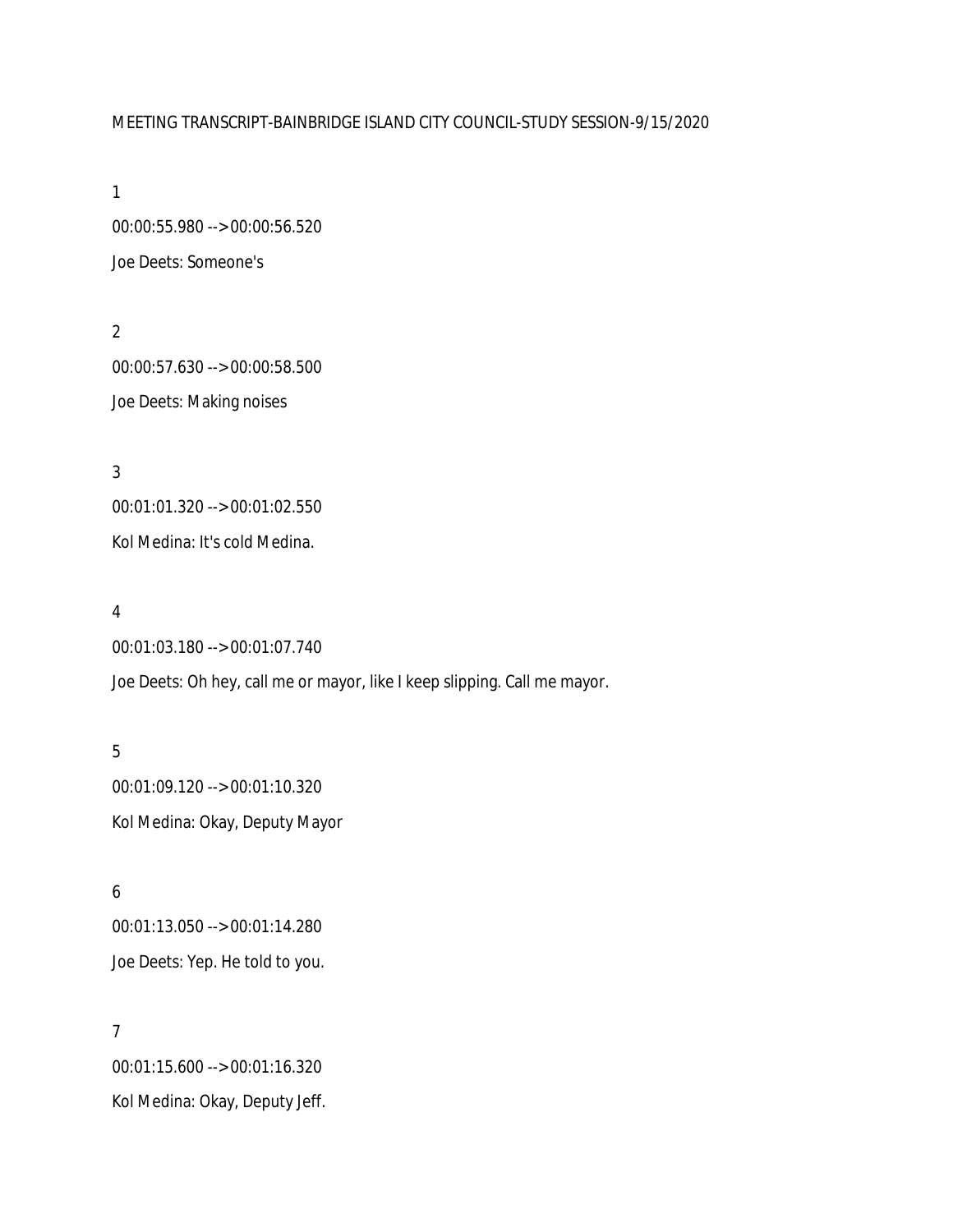00:01:19.980 --> 00:01:22.860 Leslie Schneider: Actually it's DM Joe Right. It's your

### 9

00:01:25.110 --> 00:01:25.980 Leslie Schneider: We call it your

10 00:01:28.650 --> 00:01:30.030 Leslie Schneider: Anyway, I like DM Joe

11 00:01:31.200 --> 00:01:32.820 Kol Medina: Dungeons and Dragons reference

# 12 00:01:33.030 --> 00:01:36.090 Joe Deets: Yeah, my TRUSTY ASSISTANT here.

13 00:01:36.450 --> 00:01:38.250 Joe Deets: Okay. It's six o'clock, we're gonna get started.

14 00:01:41.160 --> 00:01:41.700 Leslie Schneider: Whoops.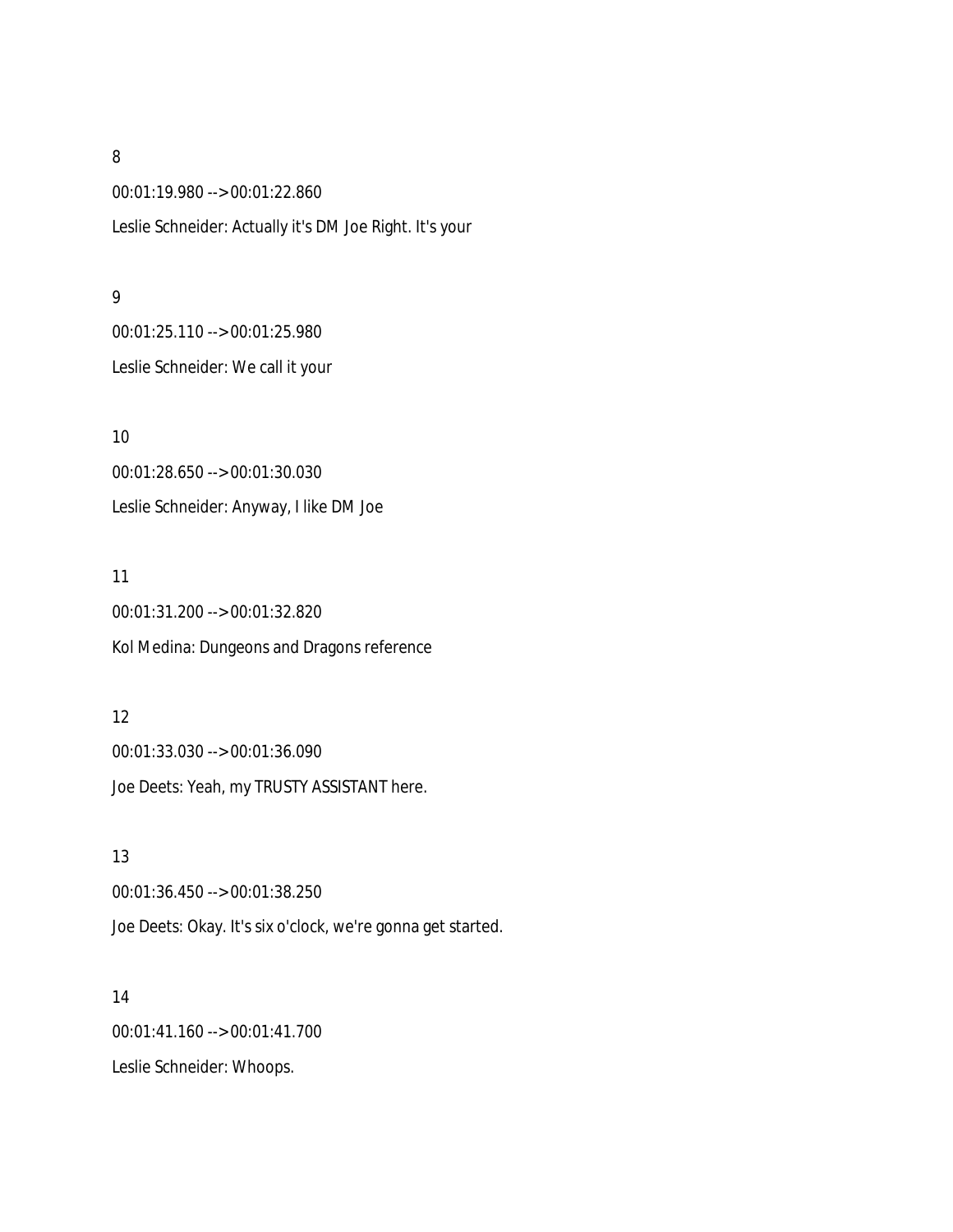00:01:41.760 --> 00:01:42.330 Gosh.

16

00:01:44.820 --> 00:01:45.870

Joe Deets: Well welcome everybody.

17

00:01:47.700 --> 00:01:54.360

Joe Deets: My name is Joe deets. I'm Deputy Mayor. I'm going to call this meeting to order. And we'll do a quick roll call here.

### 18

00:01:55.530 --> 00:01:56.910

Joe Deets: COUNCILMEMBER NUS our

### 19

00:01:59.610 --> 00:02:12.630

Rasham Nassar: President nice to see everyone this evening, thanks to those members of the public that are joining us tonight and watching at home, looking forward to a positive and productive study session meeting tonight.

### 20

00:02:15.210 --> 00:02:16.080

Joe Deets: Mayor, Leslie.

# 21

00:02:17.400 --> 00:02:25.530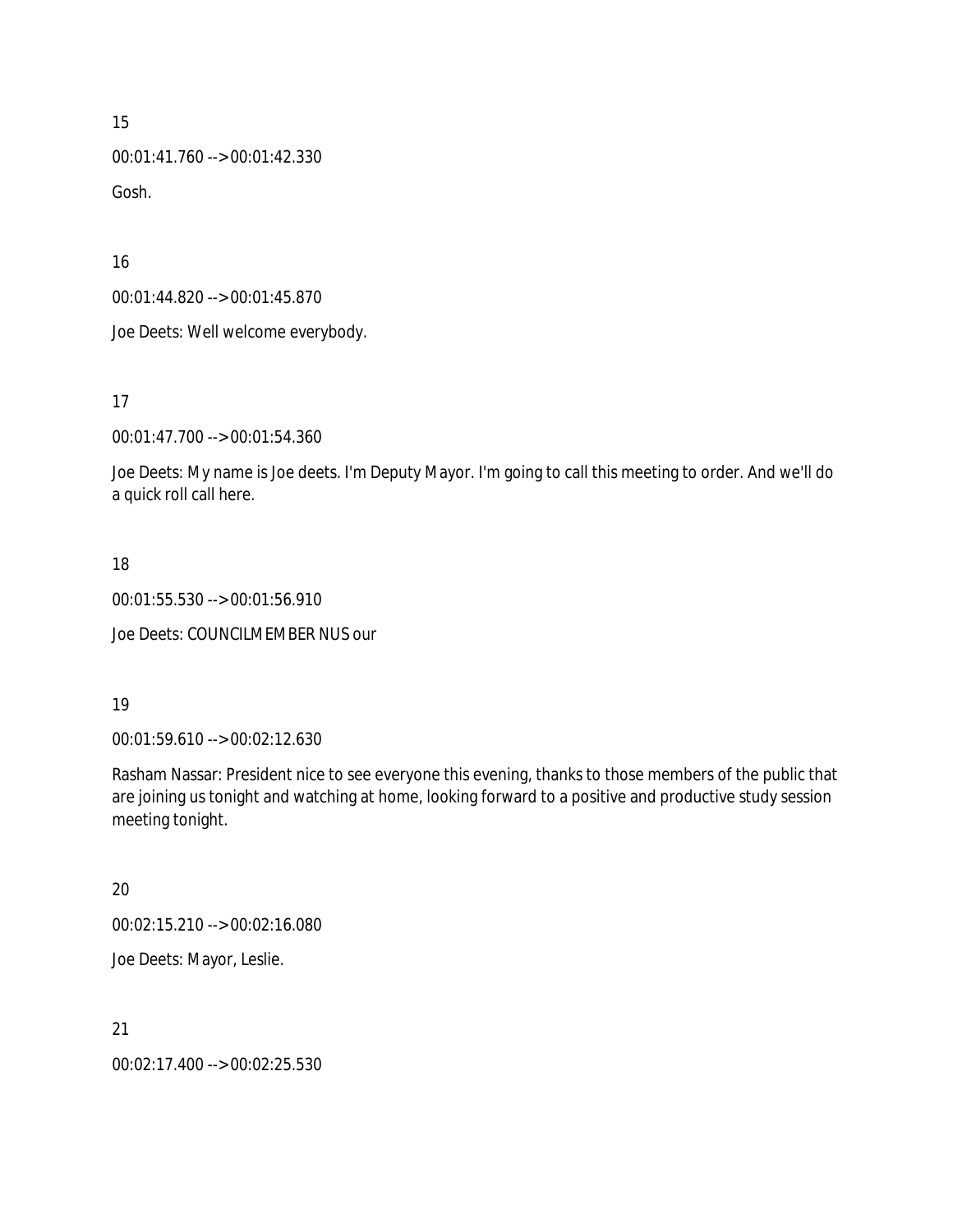Leslie Schneider: Low very happy to be here. We've got a ton of media OBJECTS ON TONIGHT'S AGENDA. And I'm looking forward to them all. So thank you.

22 00:02:26.550 --> 00:02:27.030 Leslie Schneider: Thanks.

23 00:02:27.930 --> 00:02:29.940 Joe Deets: A customer I topless.

24

00:02:32.670 --> 00:02:36.900

Kirsten Hytopoulos: Hello. Happy to be here. I predict a short meeting tonight.

25

00:02:38.190 --> 00:02:41.730

Kirsten Hytopoulos: I mean I and on time meeting I predict an on time meeting.

### 26

00:02:43.470 --> 00:02:47.130

Joe Deets: You know, five have any say that's what's going to happen. Councilmember car.

### 27

00:02:49.020 --> 00:02:51.060 Christy Carr: Well, glad to be here.

# 28

00:02:52.260 --> 00:02:54.810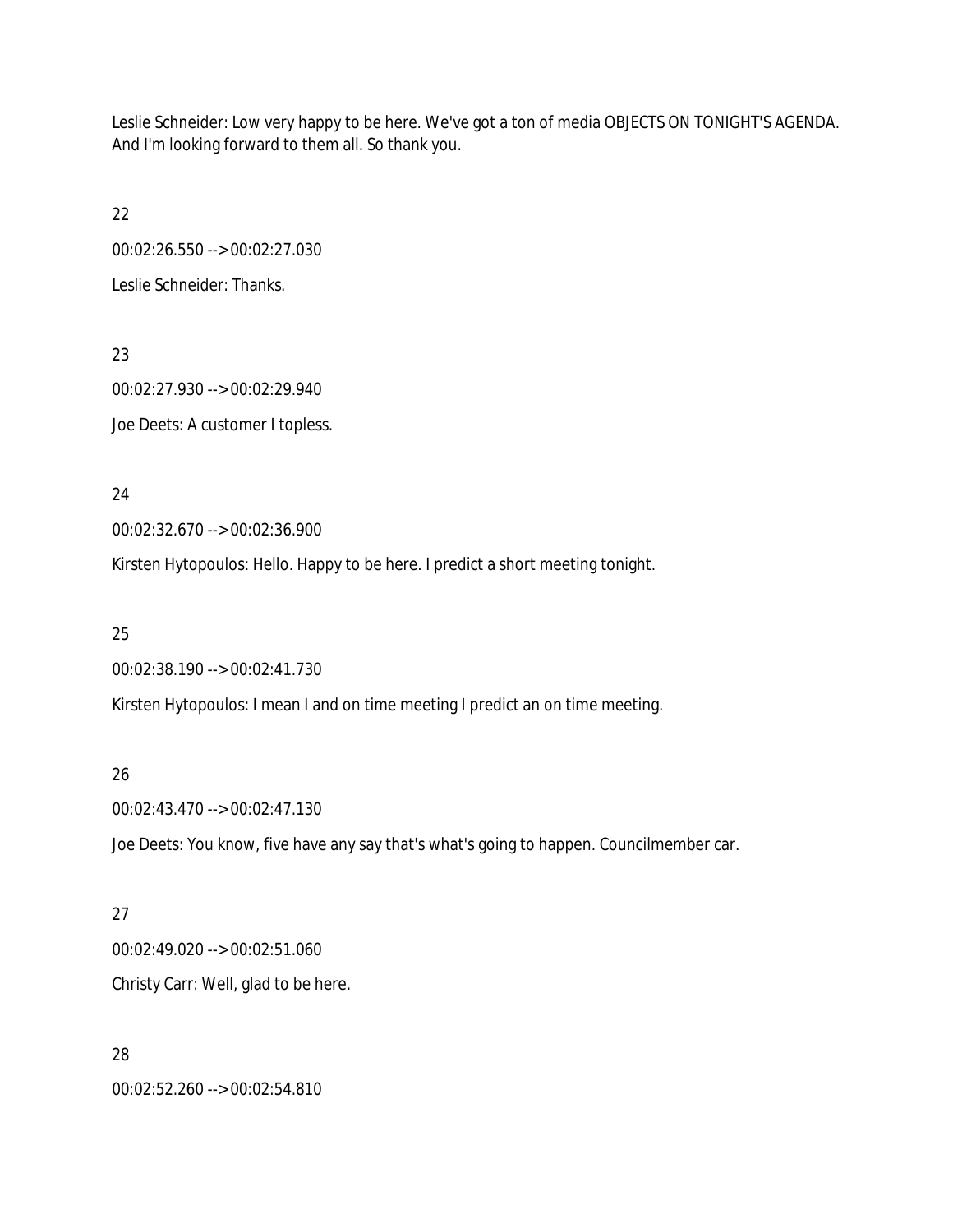Joe Deets: Good to have you. Councilmember Medina.

## 29

```
00:02:55.830 --> 00:03:01.890
```
Kol Medina: Good evening everybody. I will also place my wager on a on time finish. Okay.

# 30

00:03:03.330 --> 00:03:08.970

Joe Deets: All right well. Greetings everybody COUNCILMEMBER Pollock is not here. He has an excuse absence.

# 31

00:03:10.200 --> 00:03:13.800

Joe Deets: I believe he's on a business trip. So we have a quorum and

# 32

00:03:14.940 --> 00:03:17.850

Joe Deets: We are going to move forward with an executive session.

# 33

00:03:20.340 --> 00:03:30.090

Joe Deets: Pursuant to our CW 4230 dash 1101 dash. Try to discuss with legal counsel matters relating to litigation or potential litigation.

# 34

00:03:30.330 --> 00:03:49.470

Joe Deets: Twitch. The city the governing body or a member acting in an official capacity is or it's likely to be become a party when public knowledge regarding the discussion is likely to result in an adverse legal or financial consequence to the agency were scheduled for 20 minutes. That's right.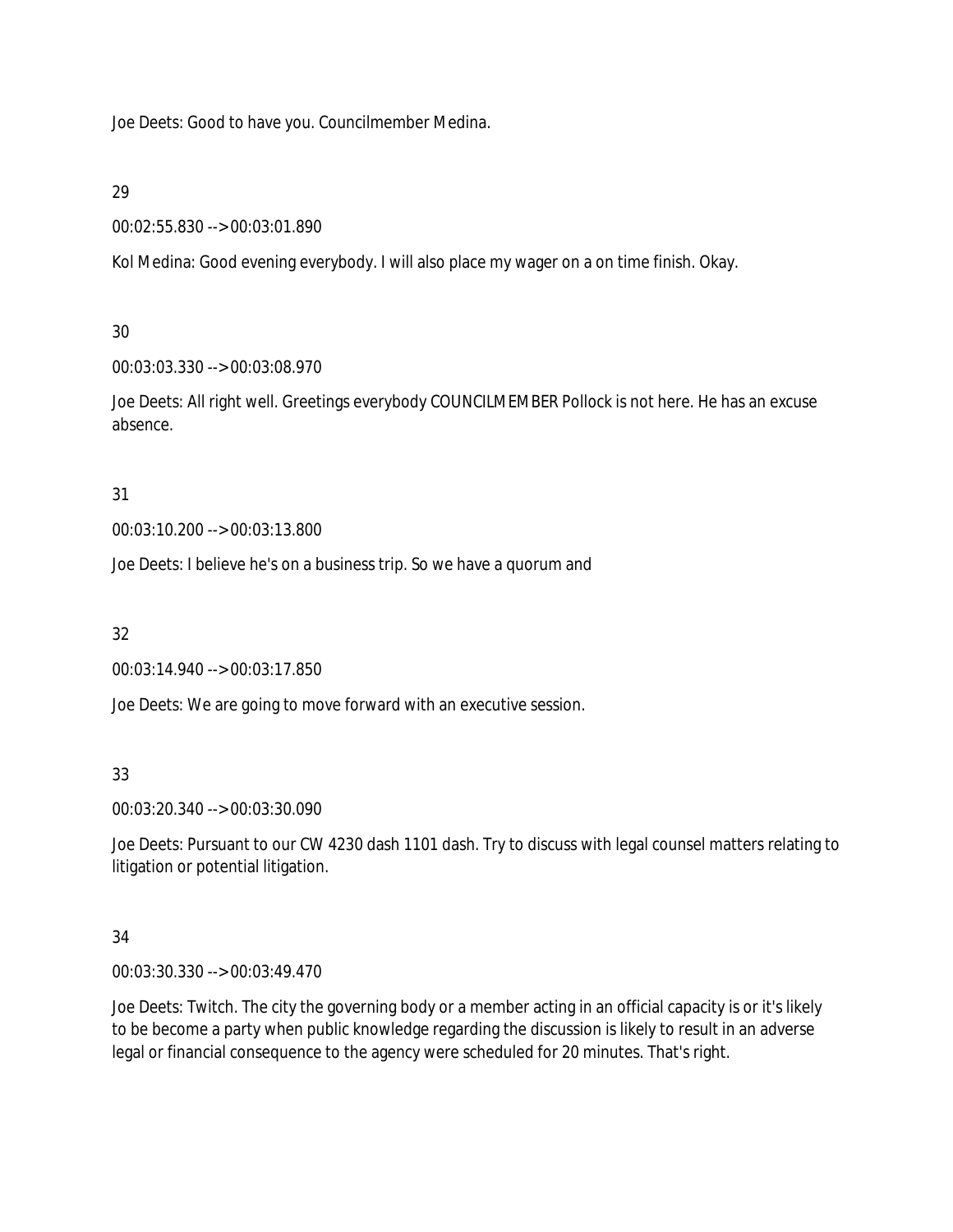00:03:51.210 --> 00:03:59.310

Joe Levan: So as before Council leave this meeting and I will send you an invite for another zoom invite for an executive session and you'll join the separate zoom meeting for that.

36

00:04:00.090 --> 00:04:06.180

Joe Deets: Okay. And so, Rick will leave here and then we'll come back, it will say 625

### 37

00:04:07.020 --> 00:04:08.430

Joe Levan: Yes. And that's, that's perfect.

# 38

00:04:09.180 --> 00:05:07.980

Joe Deets: Okay, great. Okay, folks, we will step out and then we'll come back at 625

### 39

00:27:24.600 --> 00:27:25.410

Joe Deets: See

### 40

00:27:27.600 --> 00:27:35.910

Joe Deets: Most of the supernatural see 123456. Okay, very good. We're all back. Welcome everybody. We're back from Executive Session.

### 41

00:27:41.370 --> 00:27:52.140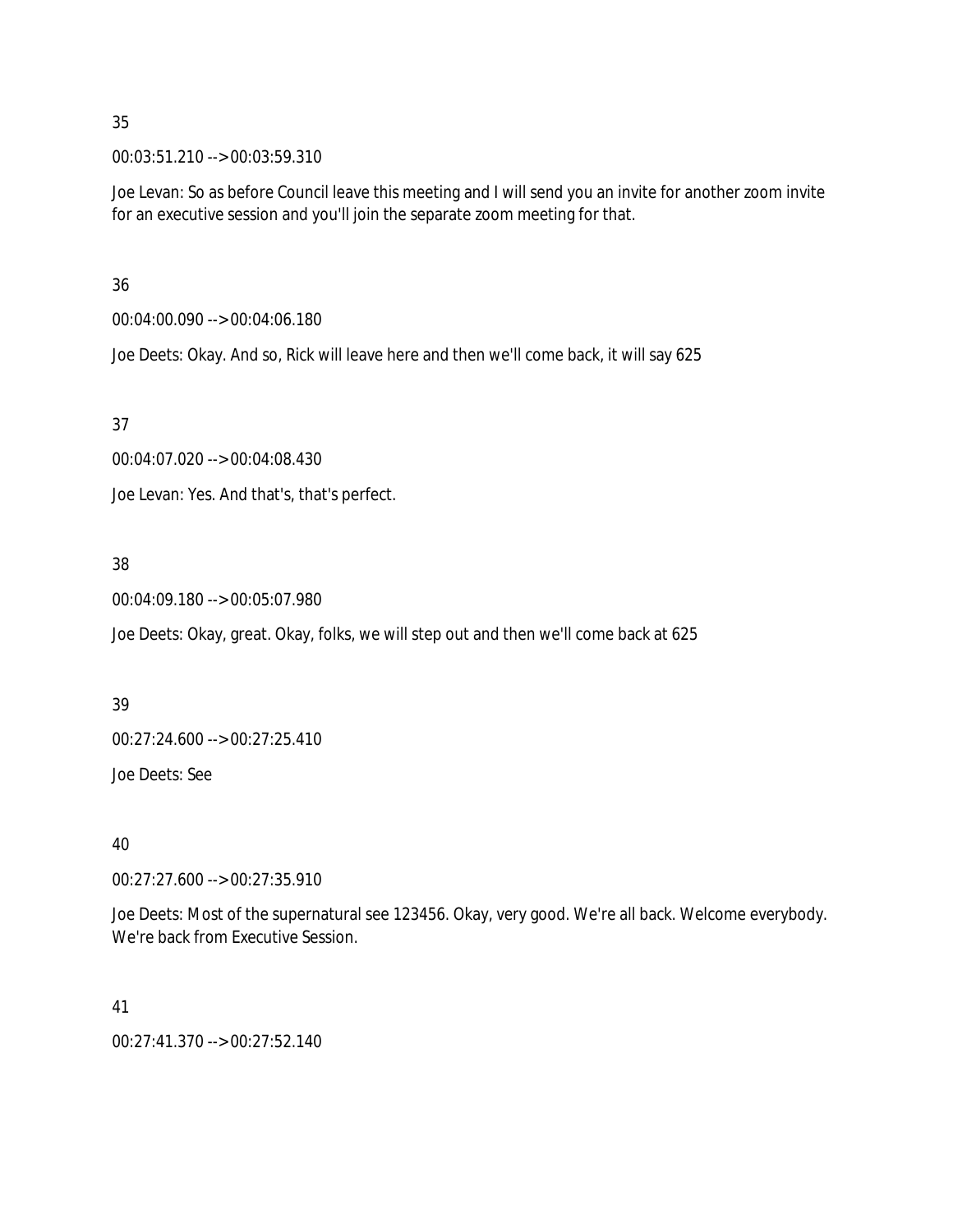Joe Deets: I'm going to start off, I was going to do this before, but I want to do this now. Now the we're out of the second session we're kind of going into more of our public meeting, but do Atlanta acknowledgement

42

00:27:53.550 --> 00:27:54.780

Joe Deets: For the Squamish trial.

43

00:27:57.270 --> 00:28:03.360

Joe Deets: We'd like to begin by acknowledging the land that we gather is within the Aboriginal territory of the People's clear saltwater.

# 44

00:28:04.290 --> 00:28:16.020

Joe Deets: Expert fisherman can new builders and basket Weaver's this people clear salt water live in harmony with the lands and waterways along Washington central Salish Sea as they have for thousands of years.

# 45

00:28:16.800 --> 00:28:27.330

Joe Deets: Here the people clear saltwater live and protect the land and waters of their ancestors for future generations as promised by the point Elliot treaty of 1855

46

00:28:29.940 --> 00:28:30.180

Okay.

47

00:28:33.390 --> 00:28:35.790

Joe Deets: New Item number three approval of the agenda.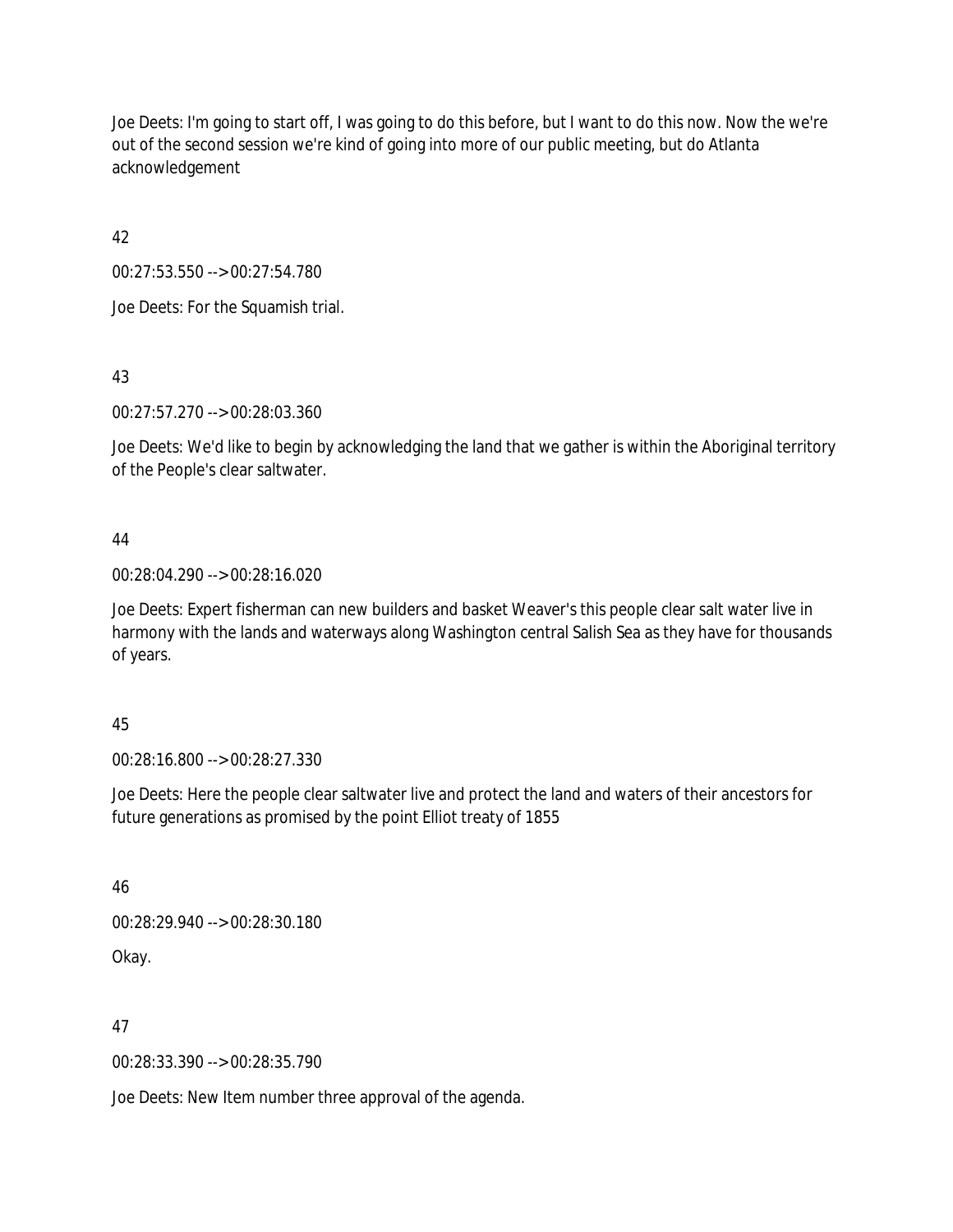00:28:38.400 --> 00:28:40.110

Joe Deets: We have a motion to approve the agenda.

#### 49

00:28:43.740 --> 00:28:44.490

Rasham Nassar: Deputy Mayor

50

00:28:45.330 --> 00:28:46.560

Joe Deets: Yes. Councilmember Nestor.

### 51

00:28:46.980 --> 00:28:52.830

Rasham Nassar: Yes, thank you. I would like to request that an item that's on our agenda tonight be removed from our agenda.

### 52

00:28:53.520 --> 00:28:53.910

Okay.

# 53

00:28:55.890 --> 00:28:58.260

Rasham Nassar: That would be Item eight, a

# 54

00:28:59.310 --> 00:29:03.300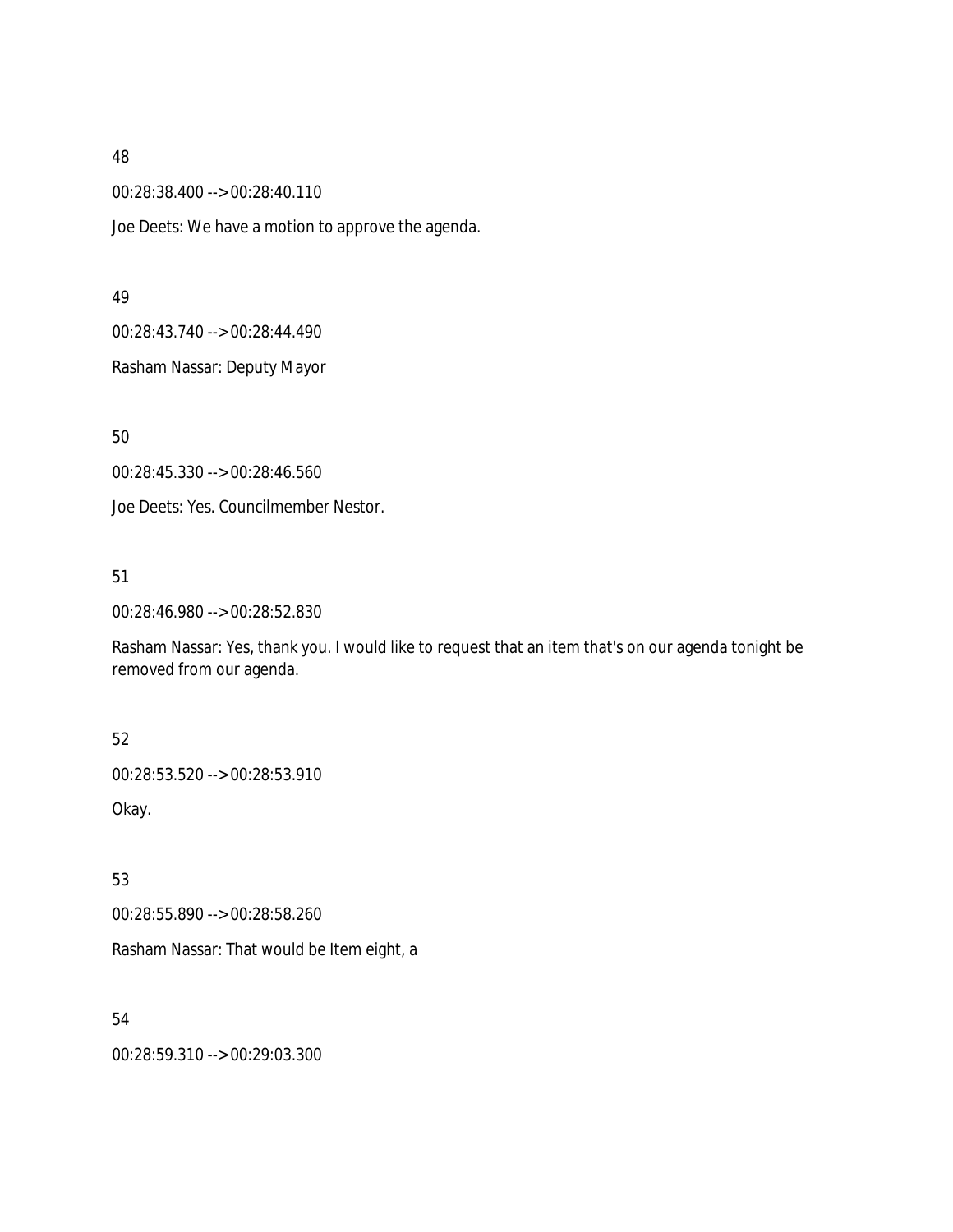Rasham Nassar: Creation of the Council ad hoc committee to support raise equity Task Force work plan items.

55

00:29:05.310 --> 00:29:10.050

Rasham Nassar: And the reason I'm requesting that rule of that specific item is that

56

00:29:11.310 --> 00:29:22.650

Rasham Nassar: According to the city council policies for adding items to our agenda this item appears to have in appropriately been added for this evenings agenda.

57

00:29:25.140 --> 00:29:27.630

Rasham Nassar: I can go into further detail if

58

00:29:28.650 --> 00:29:34.590

Joe Deets: Health. Well, that it's not. We didn't follow our rules. I'd like to know what that is. Sure.

# 59

00:29:34.620 --> 00:29:43.500

Rasham Nassar: So on July 14 of this year, the City Council approved a set of policies that we adopted into the governance manual that

# 60

00:29:44.760 --> 00:29:51.150

Rasham Nassar: listed out the manner in which items get added to the agenda the item that would be relevant to this.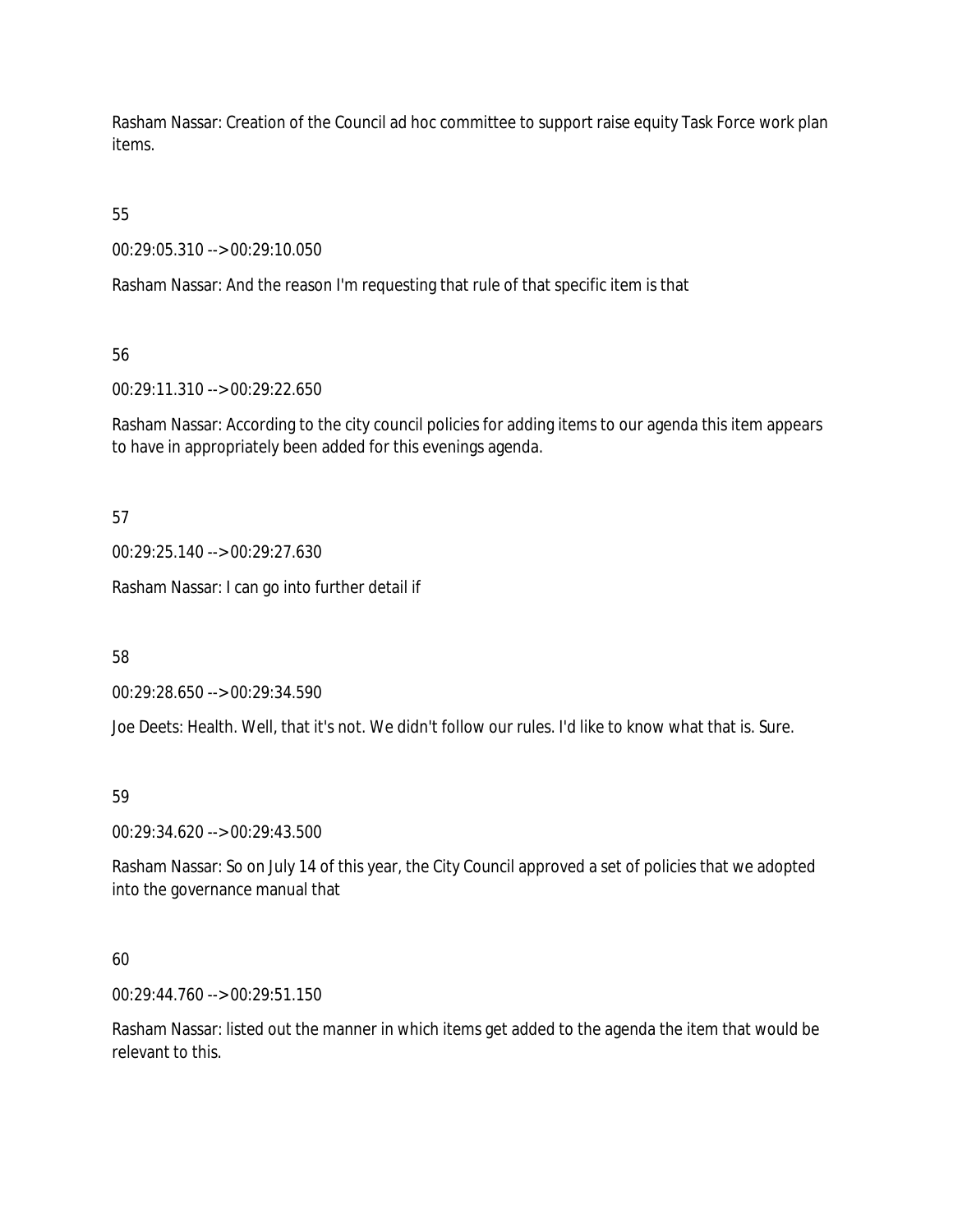00:29:51.720 --> 00:30:04.980

Rasham Nassar: Agenda addition being that it was added in between Council meetings and outside of the majority Council vote would be item for on the recommended clarifications on this document that I'm reading

# 62

00:30:06.300 --> 00:30:08.250

Rasham Nassar: And that says for urgent Council action.

# 63

00:30:10.800 --> 00:30:24.300

Rasham Nassar: If an urgent issue or opportunity arises between meetings and and his best address at the upcoming meeting three council members, including the mayor and Deputy Mayor must agree to add the item agree to any necessary staff support and give direction for recommended motions.

64

00:30:26.820 --> 00:30:32.220

Rasham Nassar: I'm not have the not have the impression that three council members added this item to the agenda.

# 65

00:30:33.150 --> 00:30:47.070

Rasham Nassar: If it was the case that three council members did meet to add this item to the agenda, then I will still flag it for problematic in in the way that it's been added to the agenda with emotion to act included

66

00:30:48.930 --> 00:30:49.770

Joe Deets: City Manager.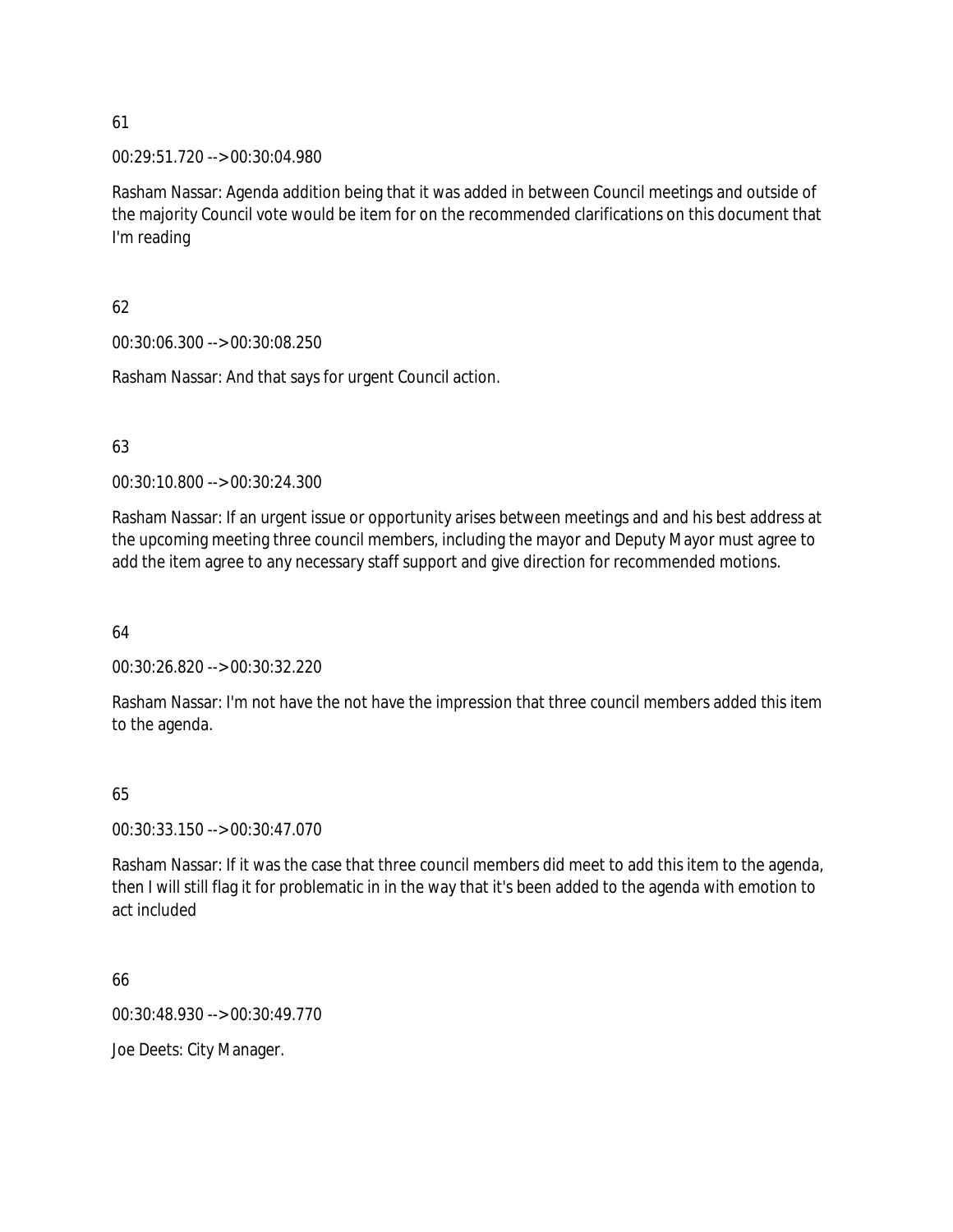## 00:30:50.430 --> 00:30:56.310

Morgan Smith: I can just confirm that on Friday after I sent my email to council that COUNCILMEMBER high topless.

# 68

00:30:57.090 --> 00:31:06.090

Morgan Smith: wrote to me and copy the mayor, the Deputy Mayor and said that she was supportive of having this item on the agenda this week and that I had email and phone calls with

# 69

00:31:06.540 --> 00:31:14.820

Morgan Smith: Cows have ever heard topless. The mayor and the Deputy Mayor that afternoon to confirm that all three of them wanted to do that and to work with them on the wording of the item.

# 70

00:31:17.610 --> 00:31:26.610

Joe Deets: Okay city manager. Do you want to confirm that what the city or Susie city attorney. Can you confirm that with the city manager described is that

# 71

00:31:28.620 --> 00:31:31.560

Joe Deets: Allows us to keep this on the agenda.

# 72

00:31:33.720 --> 00:31:43.140

Joe Levan: Well, I think it's up to the Council how you want to interpret your rules on that. I mean, it sounds like from what was described what would meet what was what was read but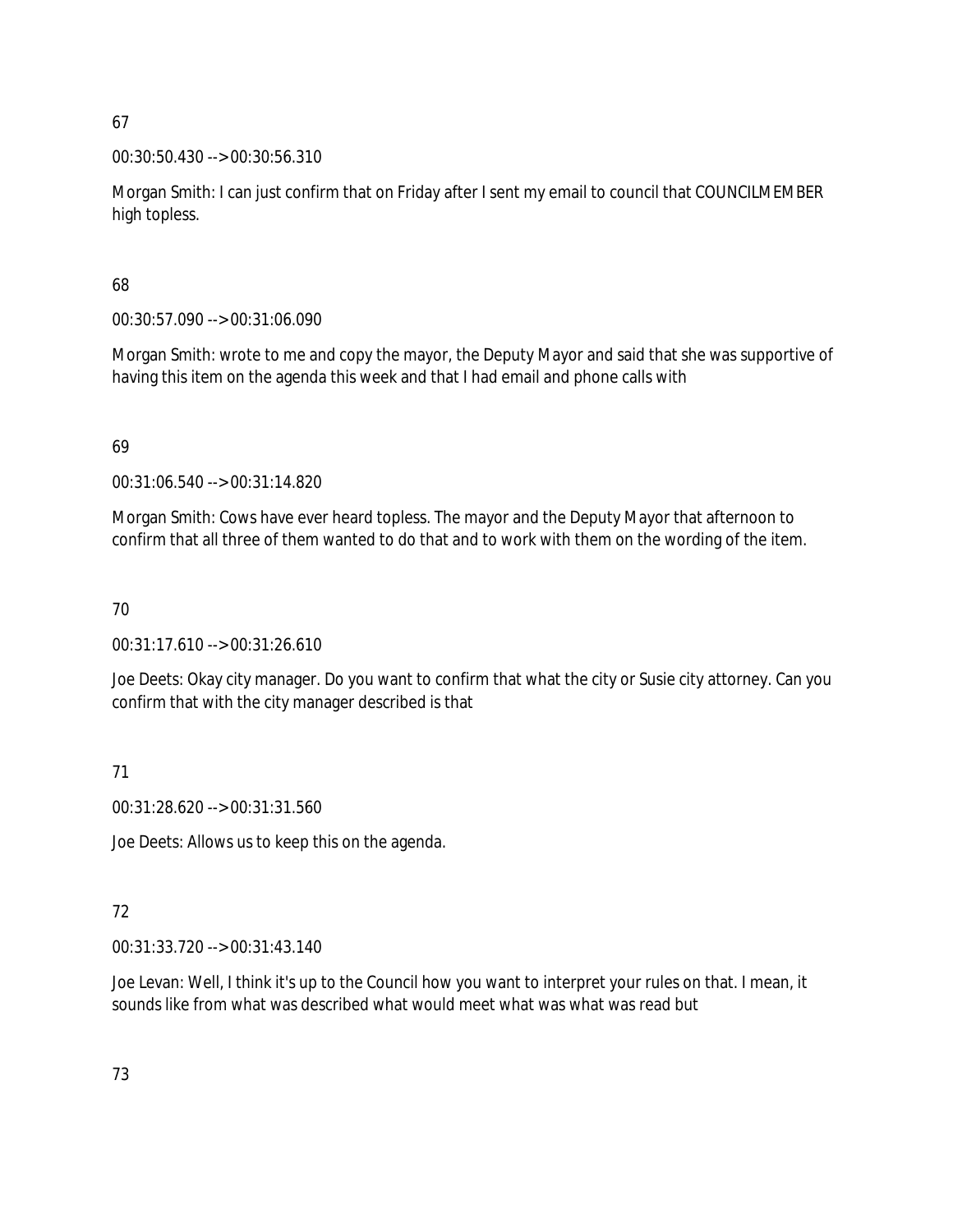00:31:45.180 --> 00:31:48.090

Joe Levan: I don't know any. I don't have any additional background. Other than that, from from this

## 74

00:31:49.260 --> 00:32:04.890

Joe Deets: But it sounds like from what you were describing that we had the rules were followed that we didn't get three council members to approve this so it's not it's not wrong, it's, it's that we're following our protocol. So, that being the case.

# 75

00:32:06.510 --> 00:32:15.180

Joe Deets: COUNCILMEMBER NASCAR. We don't really have the advice I'm getting is that there's not a basis to take it off because of policy.

# 76

00:32:16.380 --> 00:32:36.720

Rasham Nassar: Well then I will, I will, if I, if I may just know that our policies also explain that when an item is added by a minority of city council members that that item should not appear on the agenda with emotion for action, but rather that that item appears on the agenda.

# 77

00:32:38.910 --> 00:32:52.140

Rasham Nassar: As an item for Council discussion. So the motion, the appropriate emotion that should have been attached with this agenda item would have been emotion to continue discussion of this item and then that item would be discussed along with an action.

# 78

00:32:53.370 --> 00:32:56.640

Rasham Nassar: Emotion to take action on that item at a future date.

79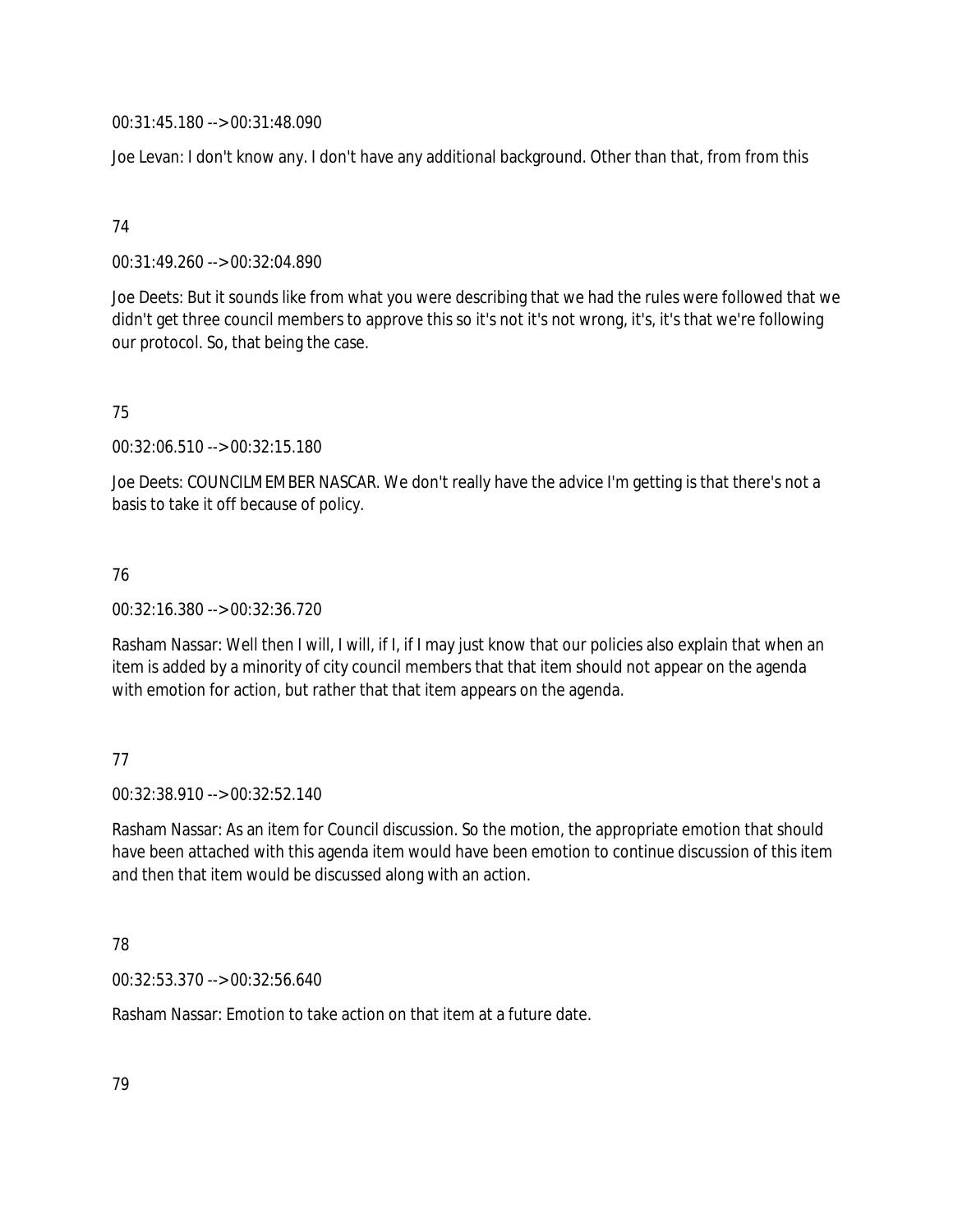00:32:57.210 --> 00:33:05.700

Joe Deets: Okay. In other words, to put on the agenda to decide whether to discuss it at a future agenda. Yes.

80

00:33:06.540 --> 00:33:08.460

Rasham Nassar: That's what I will say, okay,

81

00:33:09.540 --> 00:33:14.010

Joe Deets: Well city attorney would you say is that correct. I mean, it sounds like we can't

### 82

00:33:14.610 --> 00:33:29.460

Joe Deets: We follow the process as far as getting it on the agenda, but in the manner. Is it something that can be under discussion with three council members or is it just something that would be, we have it on the agenda to discuss whether to have it on the agenda if you get that done.

83

00:33:29.550 --> 00:33:30.030

I follow you.

84

00:33:32.010 --> 00:33:40.560

Joe Levan: Again, I don't have it in front of me, but based on what customers are read that it would appear that the that the part about the

85

00:33:41.070 --> 00:33:58.500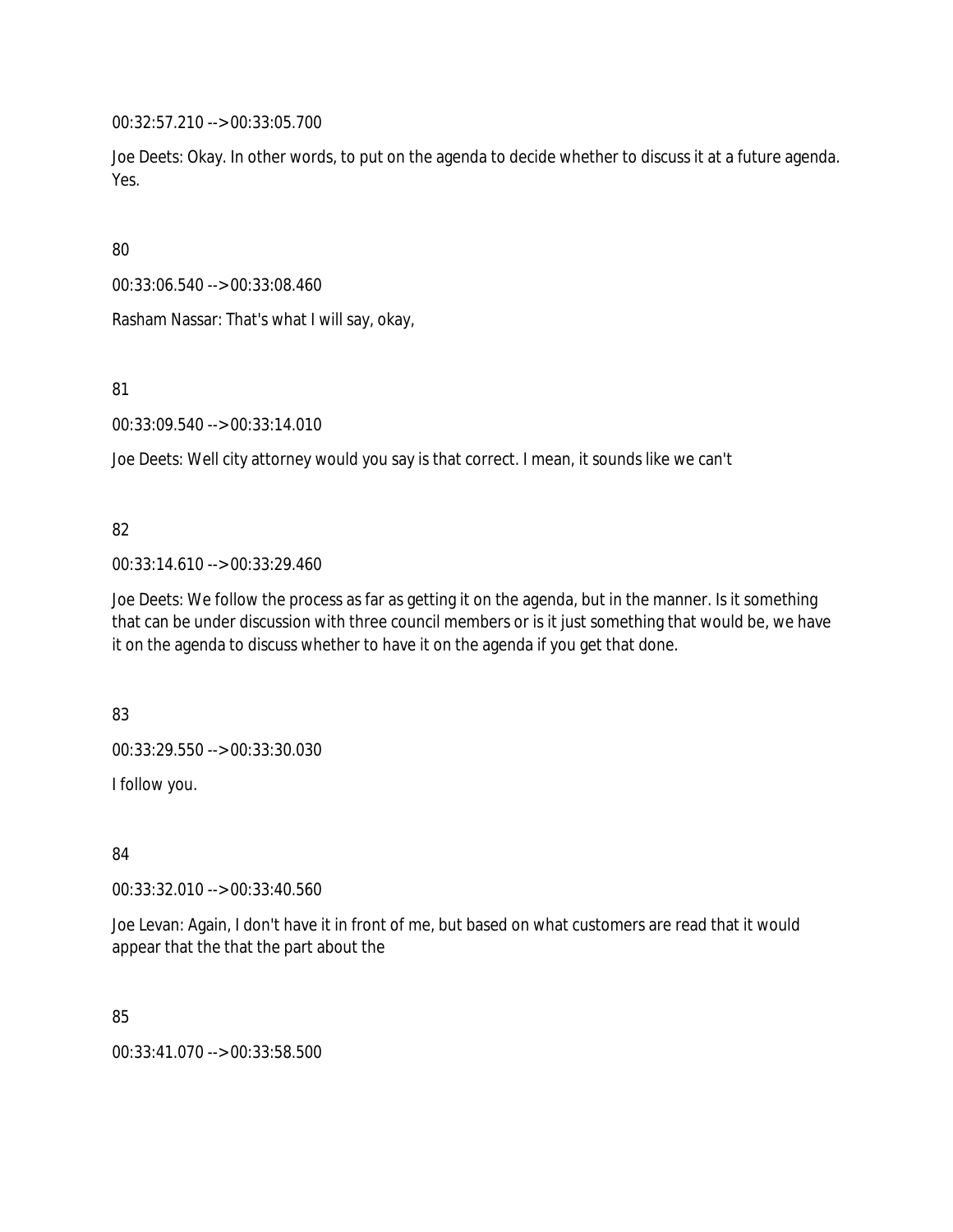Joe Levan: Suggested action would be an issue tonight. So it's a. So, the Council was drafted that rules the rule change too. So I think Council should take that seriously. There's always the option of a Council could wave a rule. If it feels like there's a reason to do so in a given circumstance.

86

00:33:59.580 --> 00:34:08.580

Joe Levan: But, but based on what customers are read sounds like that that part of the suggested action is something that the Council should address if it's going to take it up tonight.

87

00:34:09.240 --> 00:34:09.540 Okay.

88

00:34:10.830 --> 00:34:11.130 Joe Deets: Well,

89

00:34:12.420 --> 00:34:12.720

Joe Deets: Go ahead.

90

00:34:12.960 --> 00:34:17.310

Kol Medina: Point of order, and I mean not or I don't have to go first or some other hands up.

# 91

00:34:17.310 --> 00:34:19.290

Kol Medina: If they also want same issue.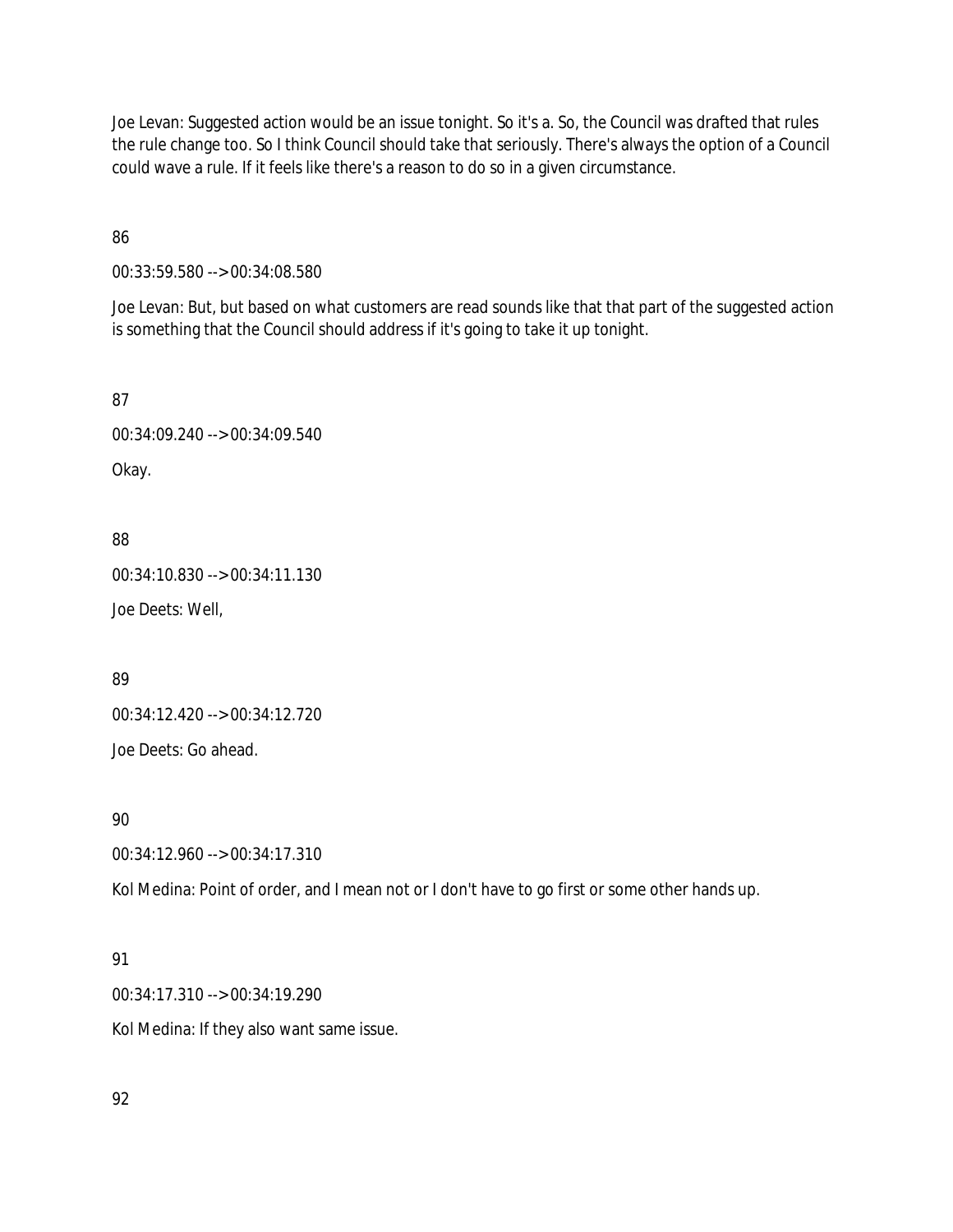00:34:19.380 --> 00:34:25.080

Joe Deets: Or sorry, go ahead, I'm sorry. My apologies. I wasn't looking at hand raised.

93

00:34:26.490 --> 00:34:27.300

Joe Deets: Mayor Snyder.

94

00:34:28.350 --> 00:34:31.470

Leslie Schneider: Well COUNCILMEMBER media has a point of order, so let's go there.

### 95

00:34:32.190 --> 00:34:34.770

Kol Medina: Well, I might be the same. You guys here as hands refers, but

96

00:34:37.320 --> 00:34:40.800

Kol Medina: I don't have the policy in front of me. The customer service, looking at

# 97

00:34:41.670 --> 00:34:50.520

Kol Medina: But my memory of that policy is that the second part of it that she citing applies to items being put on the agenda.

# 98

00:34:50.880 --> 00:34:58.170

Kol Medina: At a council meeting during an agenda, making discussion when one council member says, I would like to add a thing to an agenda.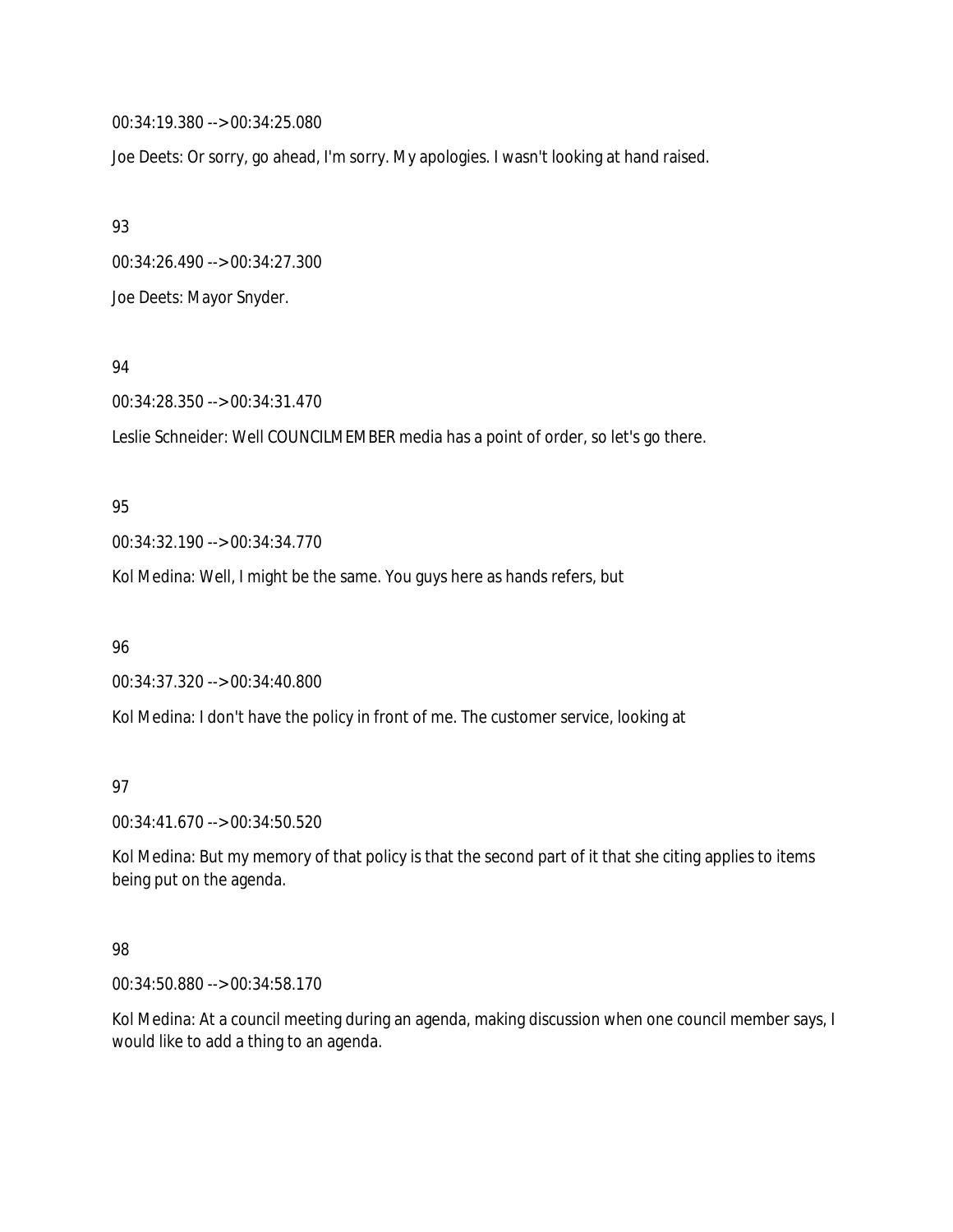00:34:58.740 --> 00:35:04.890

Kol Medina: For discussion by the Council about whether or not they would actually like to add it to the agenda and they only receive a second

100

00:35:05.250 --> 00:35:13.950

Kol Medina: So that two council members could agree to put something on an agenda and force the whole counsel to then have it on the agenda to talk about whether they actually want to take it up.

101

00:35:14.460 --> 00:35:20.430

Kol Medina: So I think that is from a different section of the policy. I think the the policy about three people putting it on

### 102

00:35:21.120 --> 00:35:30.300

Kol Medina: In an emergency. I mean, clearly the, the purpose of putting something on and an emergency basis is to take it up and take action that's obviously what emergency means

103

00:35:31.260 --> 00:35:41.280

Kol Medina: I think personally my memory of that and I can be corrected. If I'm wrong is that if a council member takes issue with something that three agenda item that three members of put on

104

00:35:41.640 --> 00:35:54.420

Kol Medina: On this basis than a counselor has every right to make a motion to take it off. And if the majority of council members vote to take it off and overrule the three will put it on, then it comes off. So that's my memory of our discussion about this policy.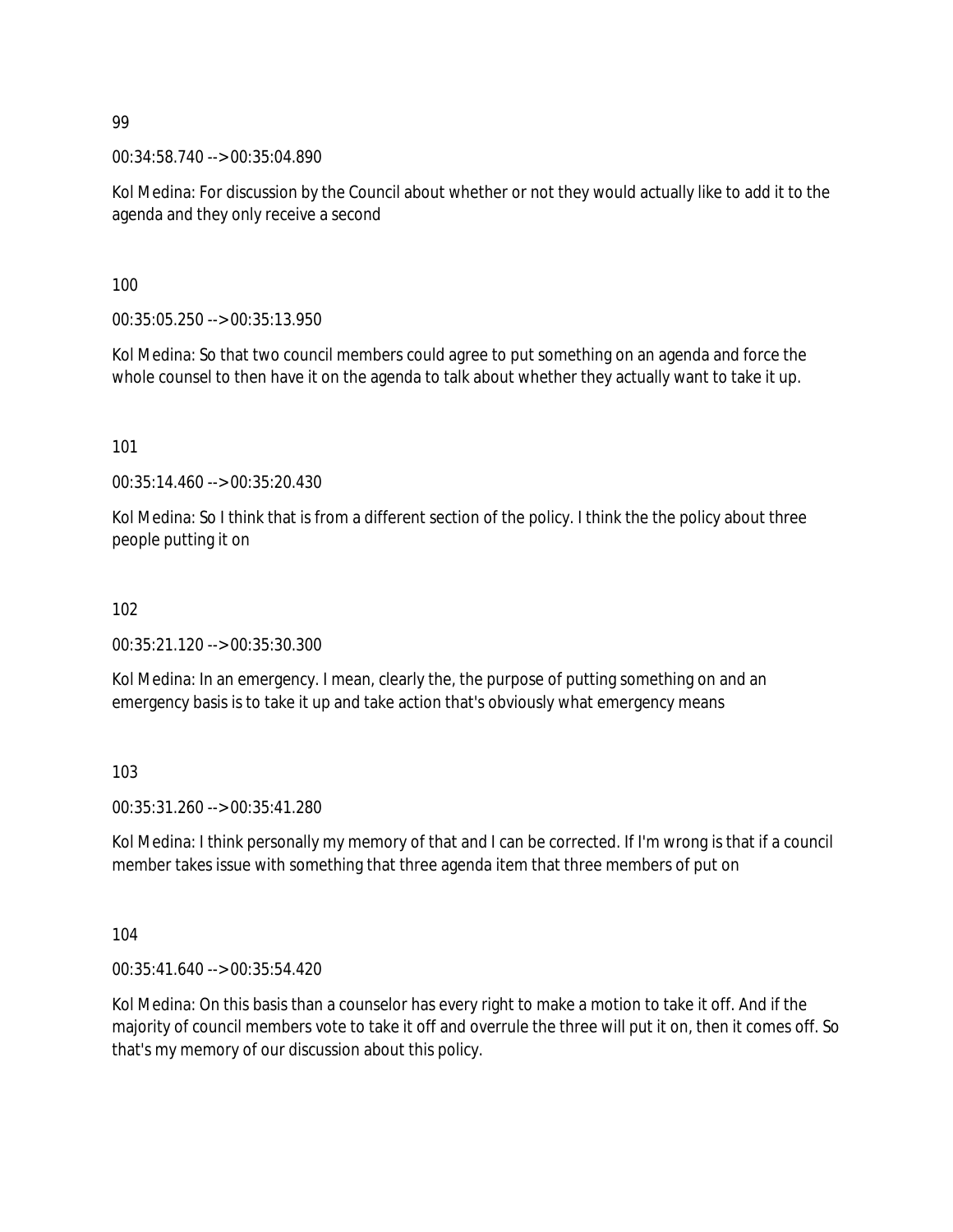00:35:56.160 --> 00:35:59.430 Joe Deets: Okay. Thank you, Mayor shiner

106

00:36:00.840 --> 00:36:09.240

Leslie Schneider: So I think it's fine that we're having this conversation because this is a new policy and we do have to kind of get it in our brains and honestly I don't

107

00:36:10.110 --> 00:36:19.860

Leslie Schneider: I was the one who proposed this policy. And I don't remember the part that COUNCILMEMBER nisar is pointing to. But you know, that's okay. I mean, our choices tonight are

108

00:36:20.460 --> 00:36:36.930

Leslie Schneider: I think the question here is how urgent is urgent. And at the time, it seemed like it was, it would be much preferable to get it on now, because there was time tonight and there's not time in future agendas as easily. And there was

109

00:36:37.770 --> 00:36:53.280

Leslie Schneider: Anyway, I'm not remembering now. But at the time, it seemed urgent and it was a good idea. We can just also just take a vote now to walk it on to the agenda. And if there isn't enough Council support for it, then we won't do it. We can

110

00:36:55.320 --> 00:37:04.200

Leslie Schneider: We can then find out if there's enough Council support to put it on a future agenda. So I think it's all good. Let's just, you know, okay, walk ourselves through the process.

105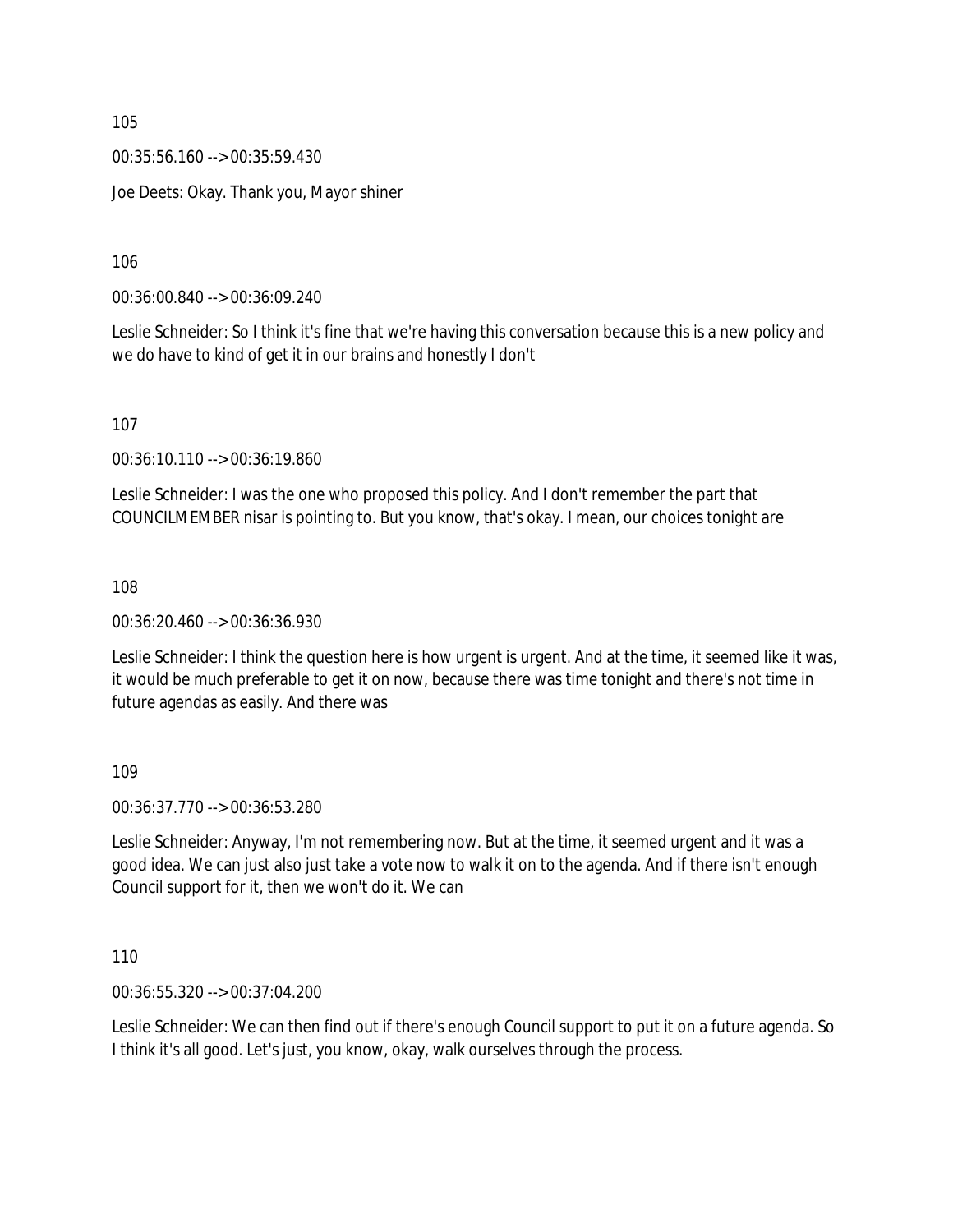00:37:04.920 --> 00:37:07.170

Joe Deets: Can come tomorrow. Hi topless.

112

00:37:10.350 --> 00:37:22.080

Kirsten Hytopoulos: Yeah. As soon as we as council members are spoke up about this. I remember the urgent part. So I want to respect that and I think that the appropriate step is to go ahead. I think it's appropriate that

113

00:37:22.590 --> 00:37:30.480

Kirsten Hytopoulos: Into three members can put it on like this, but it is reasonable. At this point for us to take a vote if one member again what you just said there.

114

00:37:30.990 --> 00:37:42.000

Kirsten Hytopoulos: To ask them, the Council, do you want to discuss this tonight because if we get to a meeting and the and the Council does not want to discuss this that we not discuss it. I do believe that second part.

115

00:37:43.140 --> 00:37:44.820

Kirsten Hytopoulos: Is COUNCILMEMBER Medina was pointing out

116

00:37:45.840 --> 00:37:53.820

Kirsten Hytopoulos: That wouldn't be wouldn't make sense that we then cannot take action, because the point is if something has come up between meetings that we need to take action. We need to be able to put it on.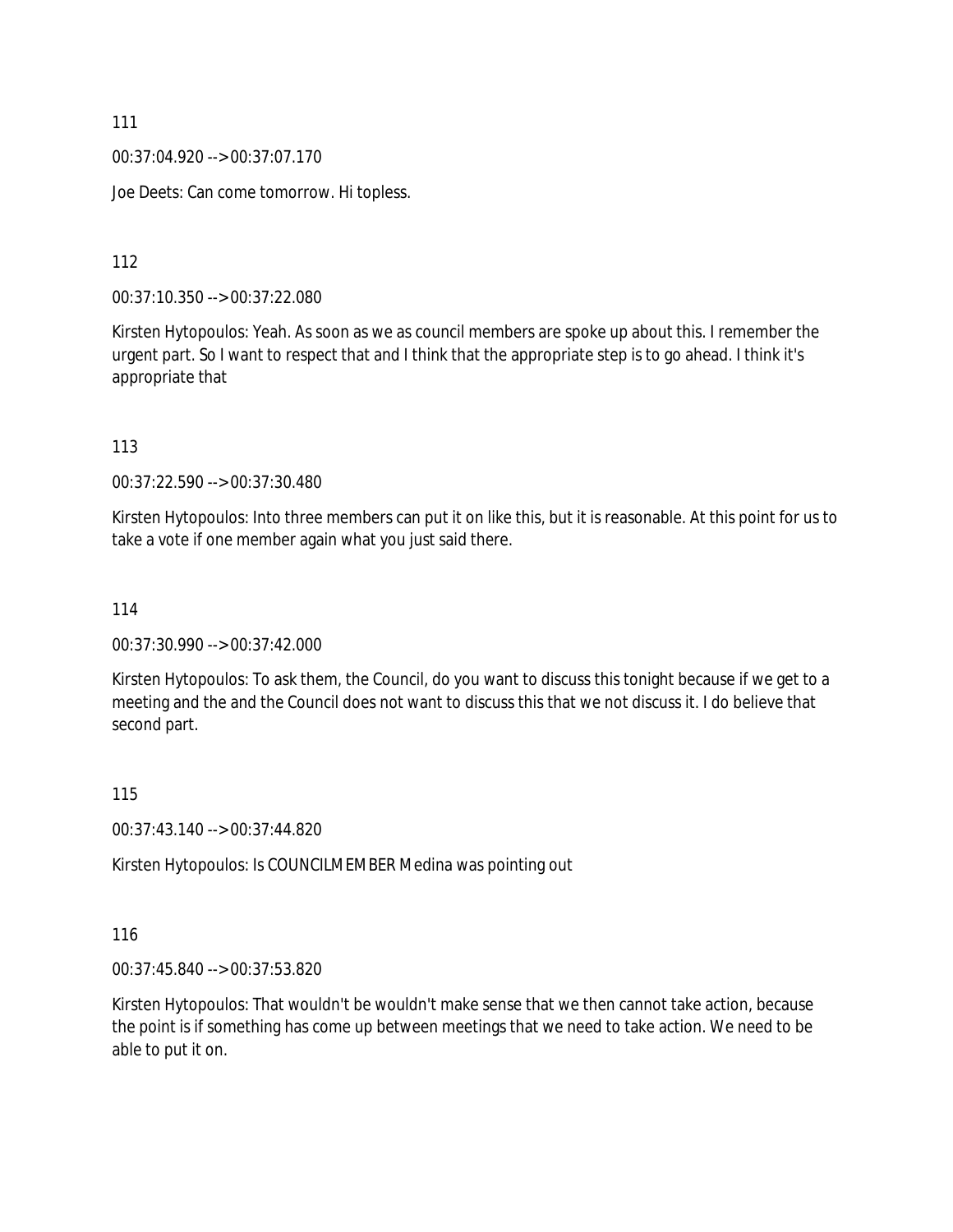00:37:54.210 --> 00:38:01.380

Kirsten Hytopoulos: So I do think there's a question as to how urgent. The issue is, and I think it's a matter of opinion and I personally don't think there's an emergency here.

118

00:38:02.280 --> 00:38:08.010

Kirsten Hytopoulos: And I do think would be appropriate for us to ask the question now as to whether or not there's enough support on council to discuss it.

119

00:38:08.940 --> 00:38:10.260

Joe Deets: Okay city manager.

120

00:38:14.550 --> 00:38:23.850

Morgan Smith: I just wanted to offer to pull up the one page description of the rule change you made because it is the case that the two pieces are described separately and they're not within the same

#### 121

00:38:25.110 --> 00:38:35.040

Morgan Smith: Change. So if that's a matter of that's a determinant for the discussion that you're having, I'd be happy to share it. So you can refer to it. But if not, that's fine.

### 122

00:38:38.280 --> 00:38:41.790

Joe Deets: As far as your hands still up. Do you want to make emotion.

123

00:38:44.820 --> 00:38:46.080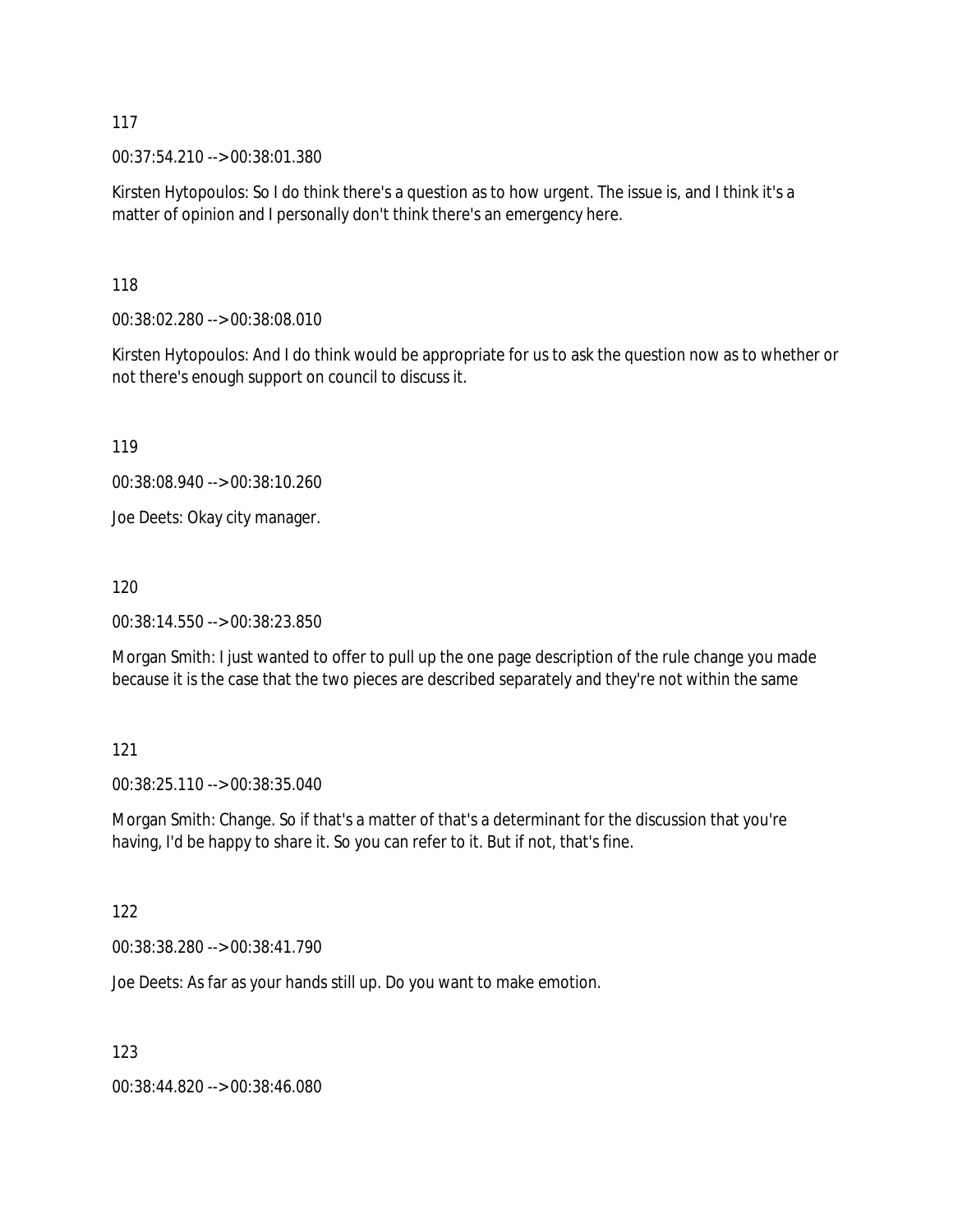Joe Deets: Okay. Councilmember nuts are

124

00:38:46.320 --> 00:38:47.280

Joe Deets: You want to make a motion.

125

00:38:48.630 --> 00:38:56.130

Rasham Nassar: No, not yeah I want to be clear. I mean, I think that we, I think that Council ought to vote to keep this on, just to

126

00:38:57.240 --> 00:39:10.260

Rasham Nassar: You know, confirm that this item will be discussed tonight with the emotion that's attached in the packet, because from my view, it does violate our rules that I'm reading that we just recently adopted.

127

00:39:11.460 --> 00:39:17.220

Rasham Nassar: Despite the explanation that COUNCILMEMBER Medina provided. I have the form right in front of me and

128

00:39:17.910 --> 00:39:27.150

Rasham Nassar: Number two, this is added on an as a COUNCILMEMBER Medina stated and Sunday manager set on an urgent basis or an emergency basis and I feel to see how

129

00:39:27.510 --> 00:39:42.330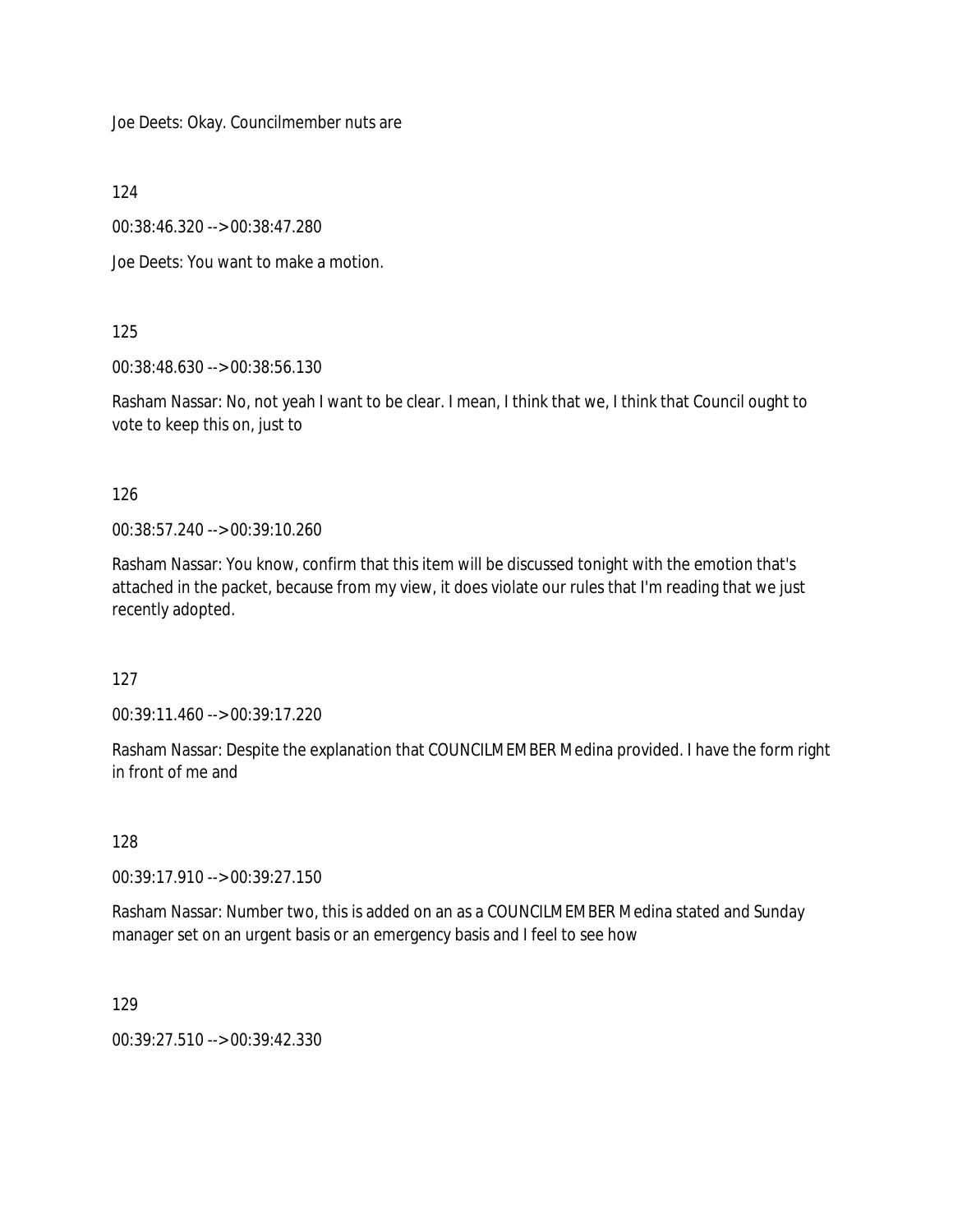Rasham Nassar: The work related to the race equity Task Force is constitutes an emergency. And then thirdly, this is the study session, we don't take public comment it study sessions. So this item is appearing for the first time at a study session with emotion to take action.

130

00:39:43.470 --> 00:39:48.330

Rasham Nassar: Now considerations for public comments. So I thought, I think, for those reasons, and with respect to our rules.

131

00:39:48.720 --> 00:40:01.770

Rasham Nassar: And our tradition that we ought to commit as a council, if we are going to discuss this. And it sounds like a majority wants to that we discussed whether we want to continue discussion and that that's the motion that's made and the next time that it appears would be on a business meeting.

132

00:40:02.850 --> 00:40:04.350

Rasham Nassar: For Action potential action.

133

00:40:05.220 --> 00:40:07.170

Joe Deets: Yeah, Mayor Schneider.

134

00:40:09.360 --> 00:40:11.190

Leslie Schneider: I was just going to make a motion to

135

00:40:12.630 --> 00:40:18.600

Leslie Schneider: Go ahead and have the discussion as it appears on the agenda, but for Council discussion and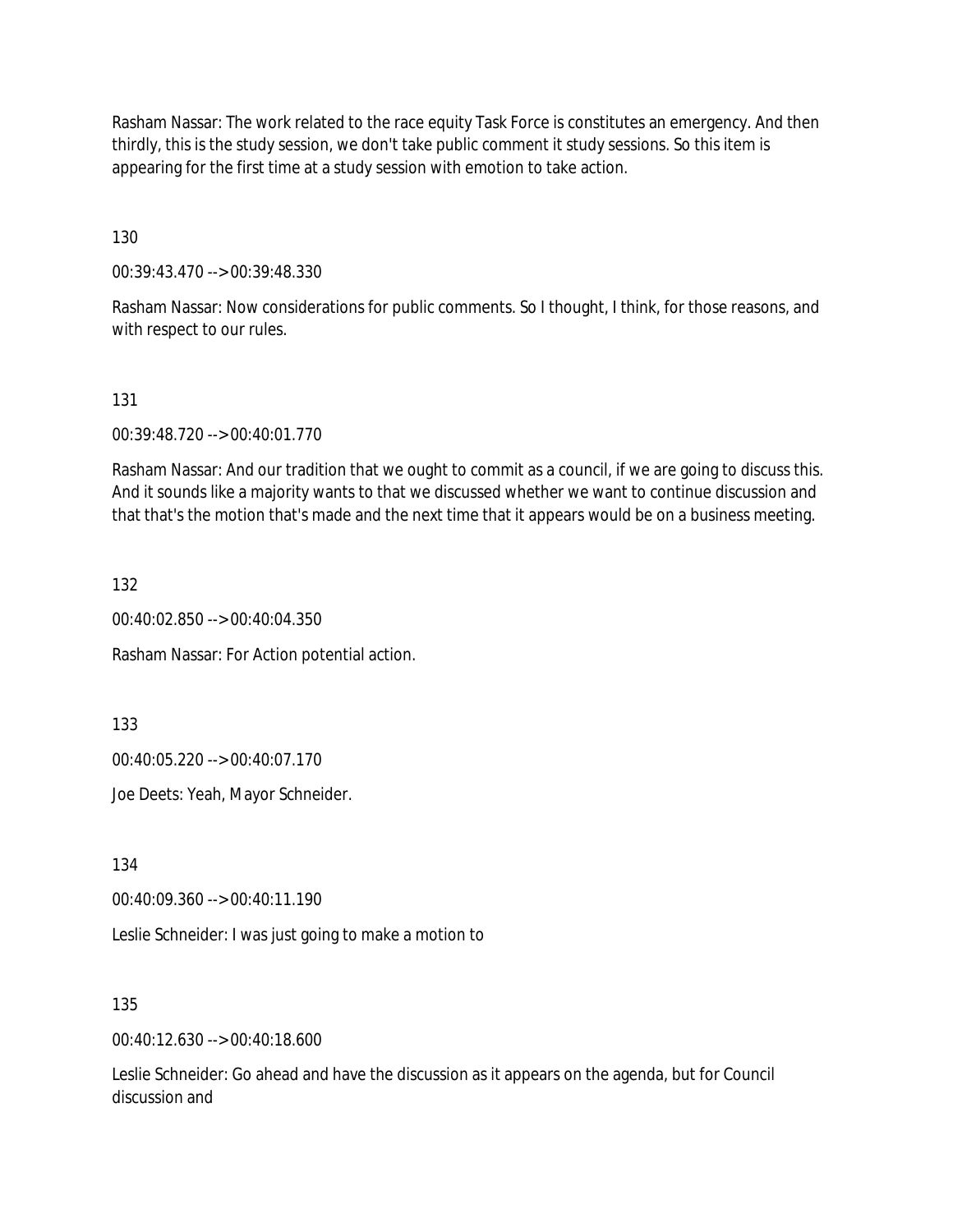00:40:21.090 --> 00:40:24.840

Leslie Schneider: Yeah, we can just discuss it and see where it goes from there.

137

00:40:25.650 --> 00:40:27.060

Joe Deets: Okay, go ahead and make a motion.

138

00:40:28.050 --> 00:40:36.540

Leslie Schneider: Um, I made the motion that we go ahead and have the agenda item as it appears, but without but for the purpose of Council discussion.

139

00:40:37.770 --> 00:40:38.250

Kol Medina: Second,

140

00:40:38.700 --> 00:40:51.300

Joe Deets: Okay. And there's some errors Schneider made a motion to make this as basic and keep it on the agenda, but as a discussion item only seconded by COUNCILMEMBER Medina.

141

00:40:52.650 --> 00:40:54.180

Joe Deets: Comes from our high topless your hands up.

142

00:40:55.530 --> 00:40:58.590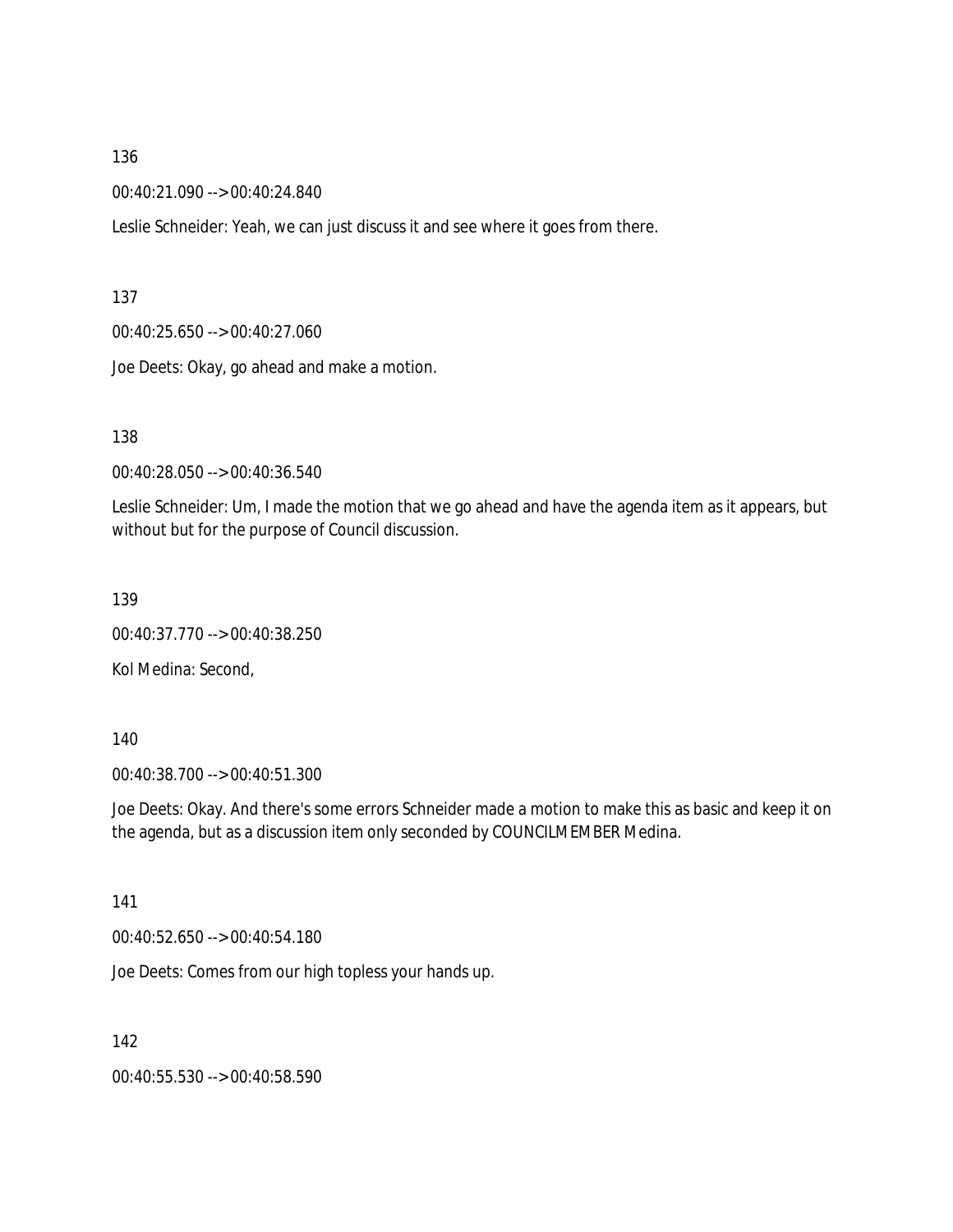Kirsten Hytopoulos: Sorry, I was waiting for the clarification that was discussion only

143

00:40:59.040 --> 00:41:02.430

Joe Deets: Okay. Any other comments or any. Any other discussion.

144

00:41:04.440 --> 00:41:07.410

Joe Deets: Hearing any. All in favor of the motion. Say I

145

00:41:10.080 --> 00:41:21.600

Joe Deets: OK, any days. Okay, that was unanimous. Okay, so it stays on, but as a discussion item only Alrighty. Um, do we have a motion for the rest of the agenda.

146

00:41:26.370 --> 00:41:30.750

Joe Deets: Council are high topless or we may or Snyder. Your hand is up.

147

00:41:34.410 --> 00:41:43.950

Leslie Schneider: Sorry, I just wanted to make make note that there was also another item that was intended to be on this agenda item and you're not seeing it on this agenda.

148

00:41:44.820 --> 00:41:57.180

Leslie Schneider: Because there was a request by COUNCILMEMBER Pollock since he could not be here tonight to postpone that agenda item until a future session. And that was related to the

149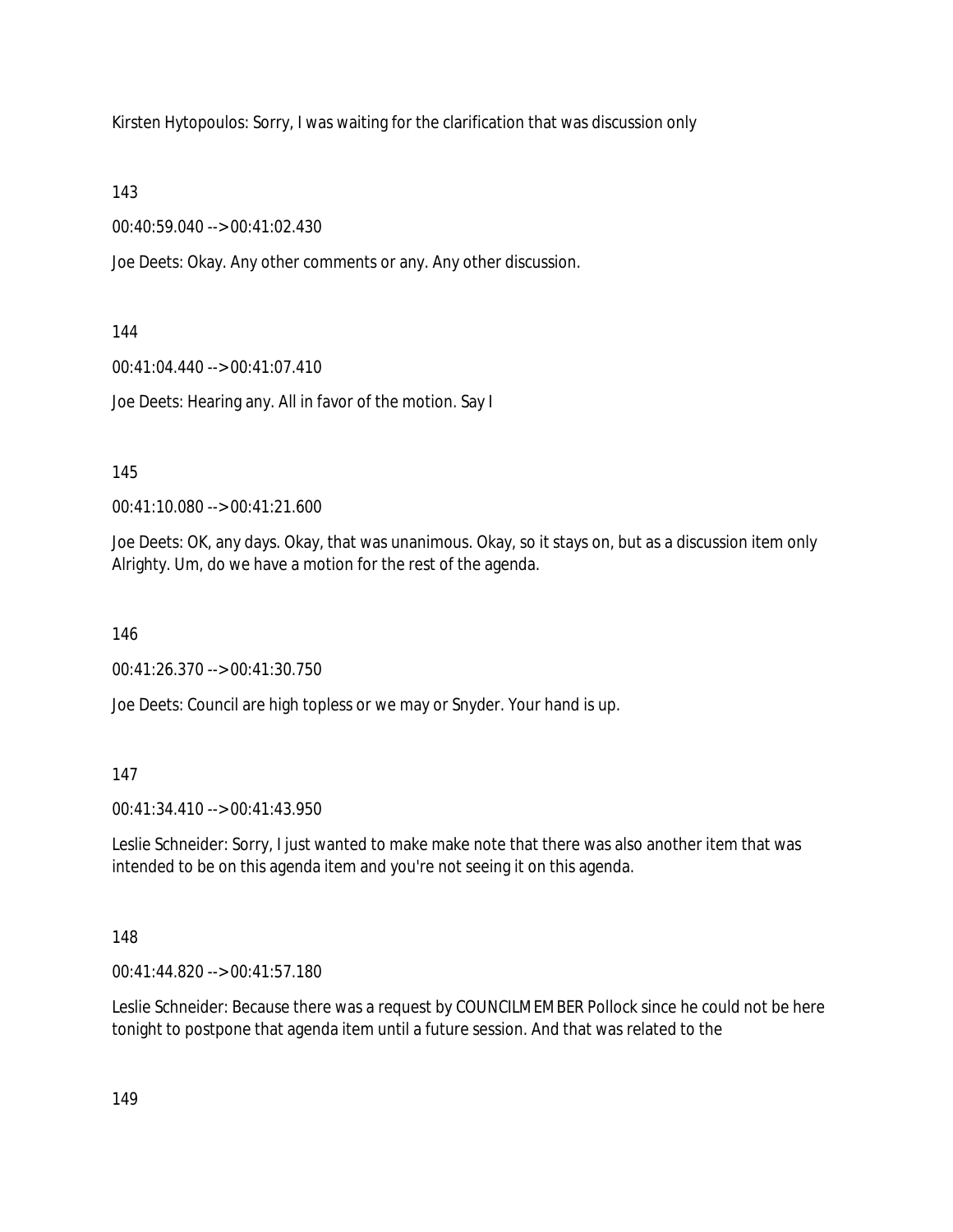00:41:59.940 --> 00:42:08.910

Leslie Schneider: Council member expectations for liaisons i'm i'm not quoting directly, but there was some expectation that that would be on tonight and we have

150

00:42:08.940 --> 00:42:09.900 Joe Deets: Gone. Yeah.

151

00:42:09.930 --> 00:42:10.440

Leslie Schneider: It's gone.

152

00:42:10.920 --> 00:42:13.530

Joe Deets: So there's nothing, there's nothing. It's not on the agenda.

153

00:42:13.680 --> 00:42:19.650

Leslie Schneider: And no, I'm just raising it for transparency, because there was an expectation. I just wanted to explain

154

00:42:20.460 --> 00:42:27.420

Joe Deets: Yeah, and I told him it was going to be on the agenda. Okay. Alrighty. What do we have a motion to approve the agenda, as amended.

155

00:42:29.730 --> 00:42:31.350

Joe Deets: Customer I topless.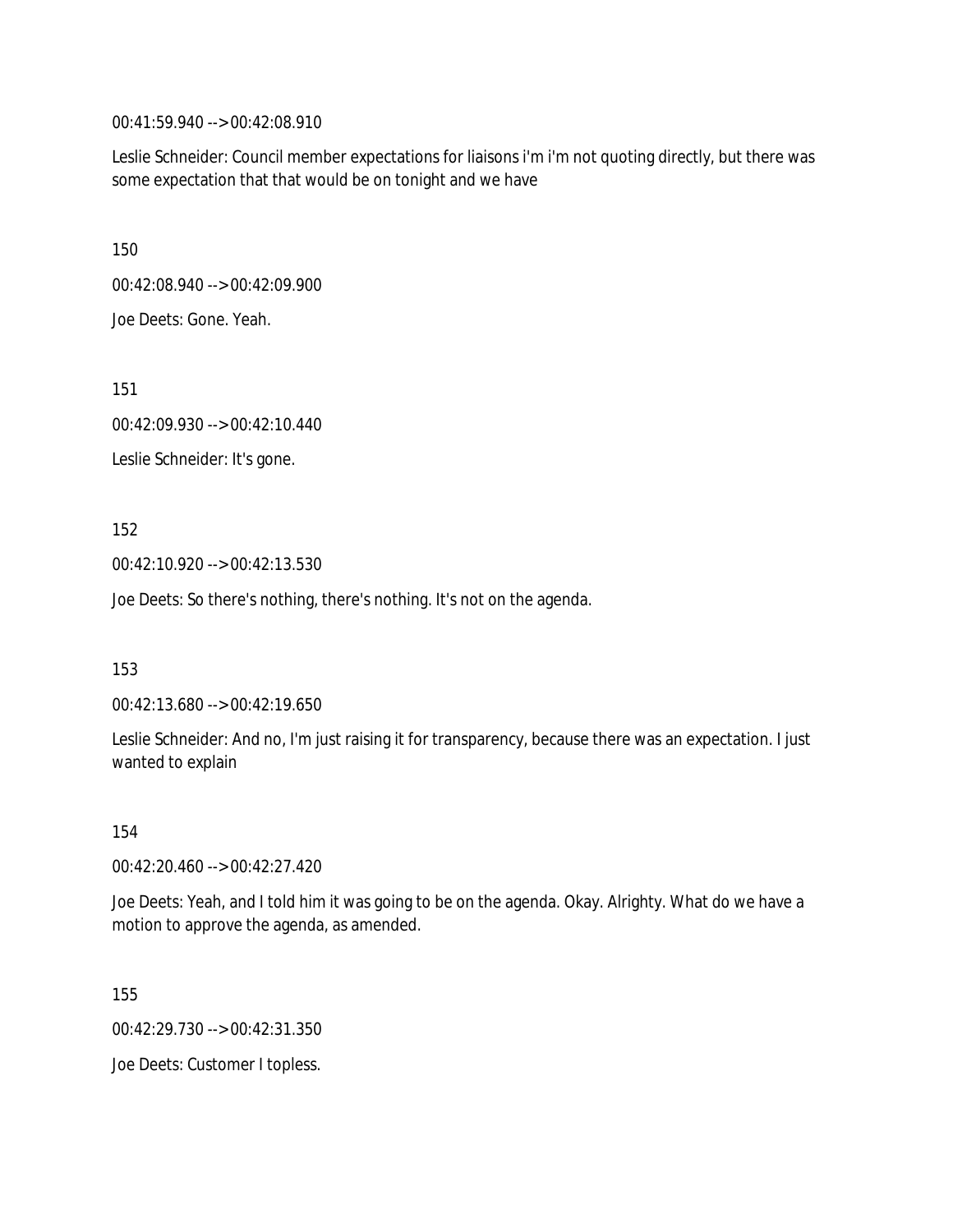00:42:32.610 --> 00:42:44.520

Kirsten Hytopoulos: I just want to clarify that unless I'm missing something. The, the item. I think it was a day that we just, we just motion on was only on for discussion. It was not on for action.

157

00:42:45.900 --> 00:42:48.210

Kirsten Hytopoulos: So my missing something.

158

00:42:49.380 --> 00:42:49.650

Rasham Nassar: That's

### 159

00:42:49.950 --> 00:42:57.480

Rasham Nassar: Fashion council member the wreck. There's a recommended motion in the packet which is I moved to approve the creation of a Council ad hoc committee.

160

00:42:59.280 --> 00:43:00.270

Kirsten Hytopoulos: Oh, okay.

161

00:43:00.360 --> 00:43:04.050

Rasham Nassar: I'm sorry Council has just agree that that motion will not be made.

162

00:43:04.440 --> 00:43:10.980

Kirsten Hytopoulos: Yeah, no, I appreciate that appreciate your attention that I did not know that was there and that's why I'm getting confused. And so, okay, okay.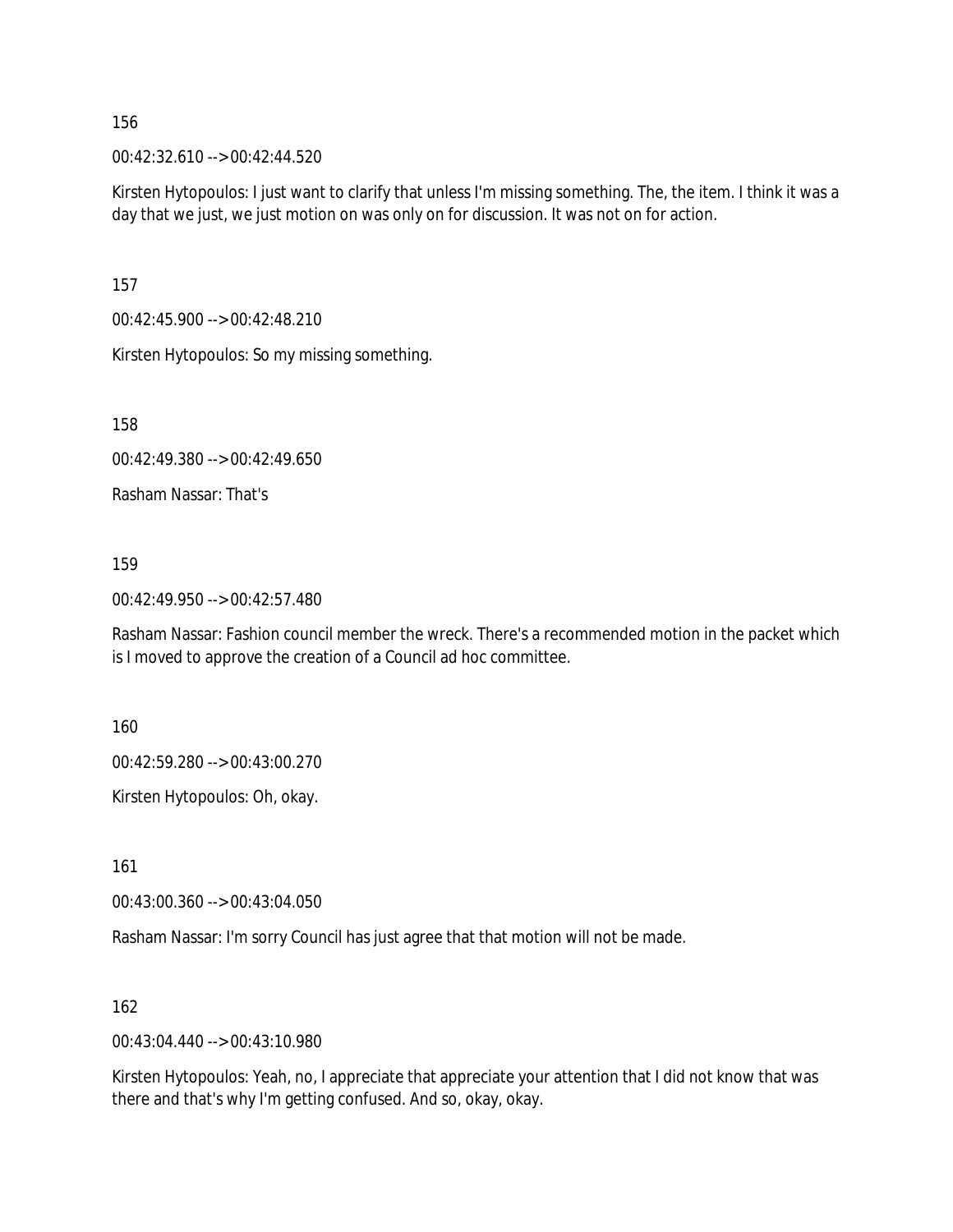163 00:43:11.160 --> 00:43:12.600 Joe Deets: All right. Okay.

164

00:43:14.640 --> 00:43:16.590

Joe Deets: We have a motion to approve the amended agenda.

165 00:43:20.310 --> 00:43:20.820 Joe Deets: Okay.

166 00:43:22.230 --> 00:43:25.200 Joe Deets: And so I think that was okay.

167 00:43:26.280 --> 00:43:29.610 Joe Deets: All those in favor of approving the amended agenda, say I

168 00:43:31.050 --> 00:43:31.380 Joe Deets: Right.

169 00:43:31.770 --> 00:43:32.130 Christy Carr: I mean,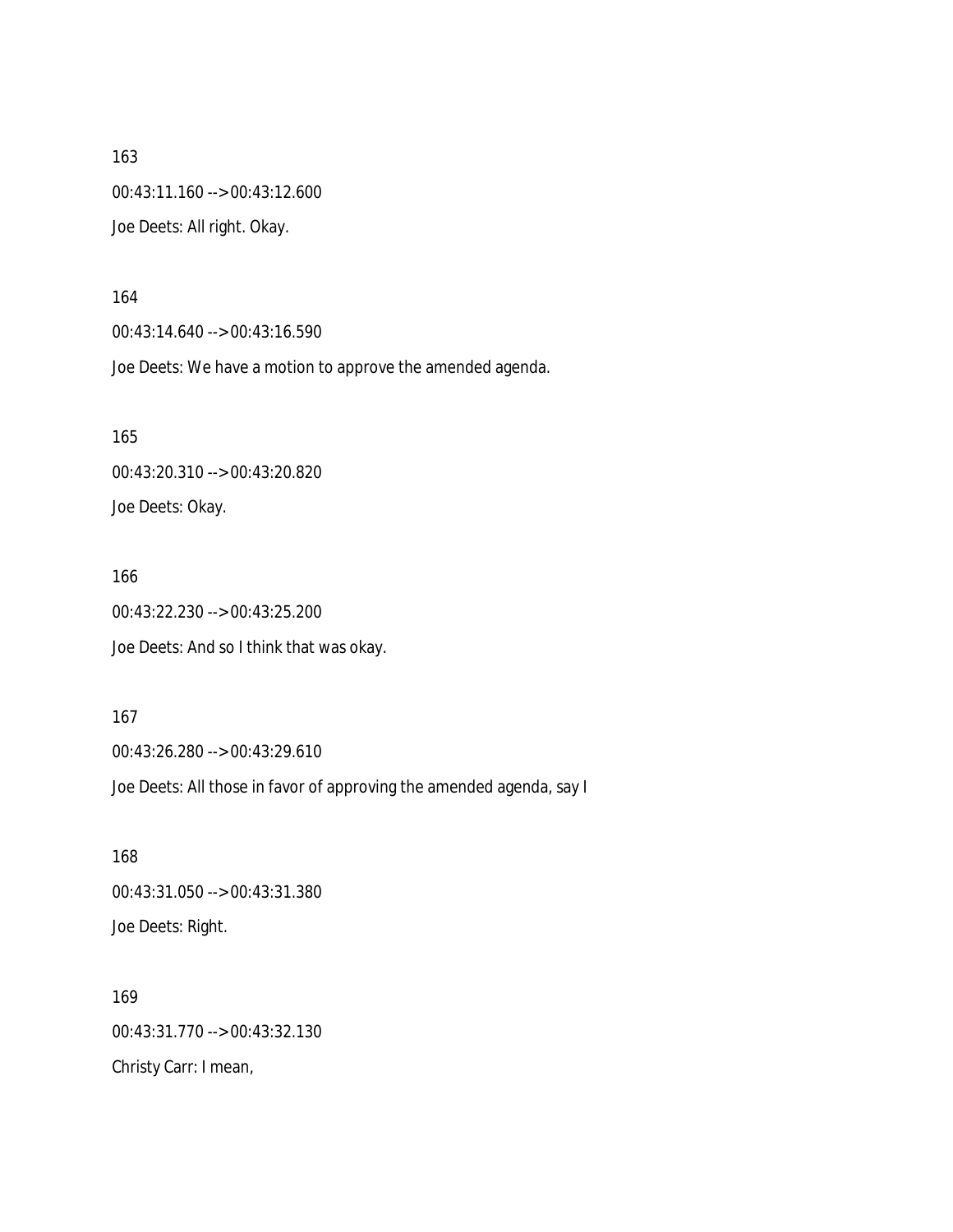00:43:32.610 --> 00:43:37.320 Joe Deets: I mean as okay the agenda passes right

171

00:43:39.480 --> 00:43:43.590

Joe Deets: Okay, next any conflicts of interest. Anyone wants, needs to disclose.

172

00:43:46.020 --> 00:43:48.150

Joe Deets: Don't see any. Okay.

173

00:43:49.620 --> 00:43:53.100

Joe Deets: Moving on number for their support. Mayor, Leslie.

174

00:43:55.020 --> 00:44:05.790

Leslie Schneider: Thank you very much, Deputy Mayor. So for the second week in a row we're dealing with unprecedented super scary and very unhealthy air quality due to fires.

175

00:44:06.480 --> 00:44:13.560

Leslie Schneider: That are exacerbated by climate change and tonight we receive another major update on the sustainable transportation project.

176

00:44:14.100 --> 00:44:29.670

170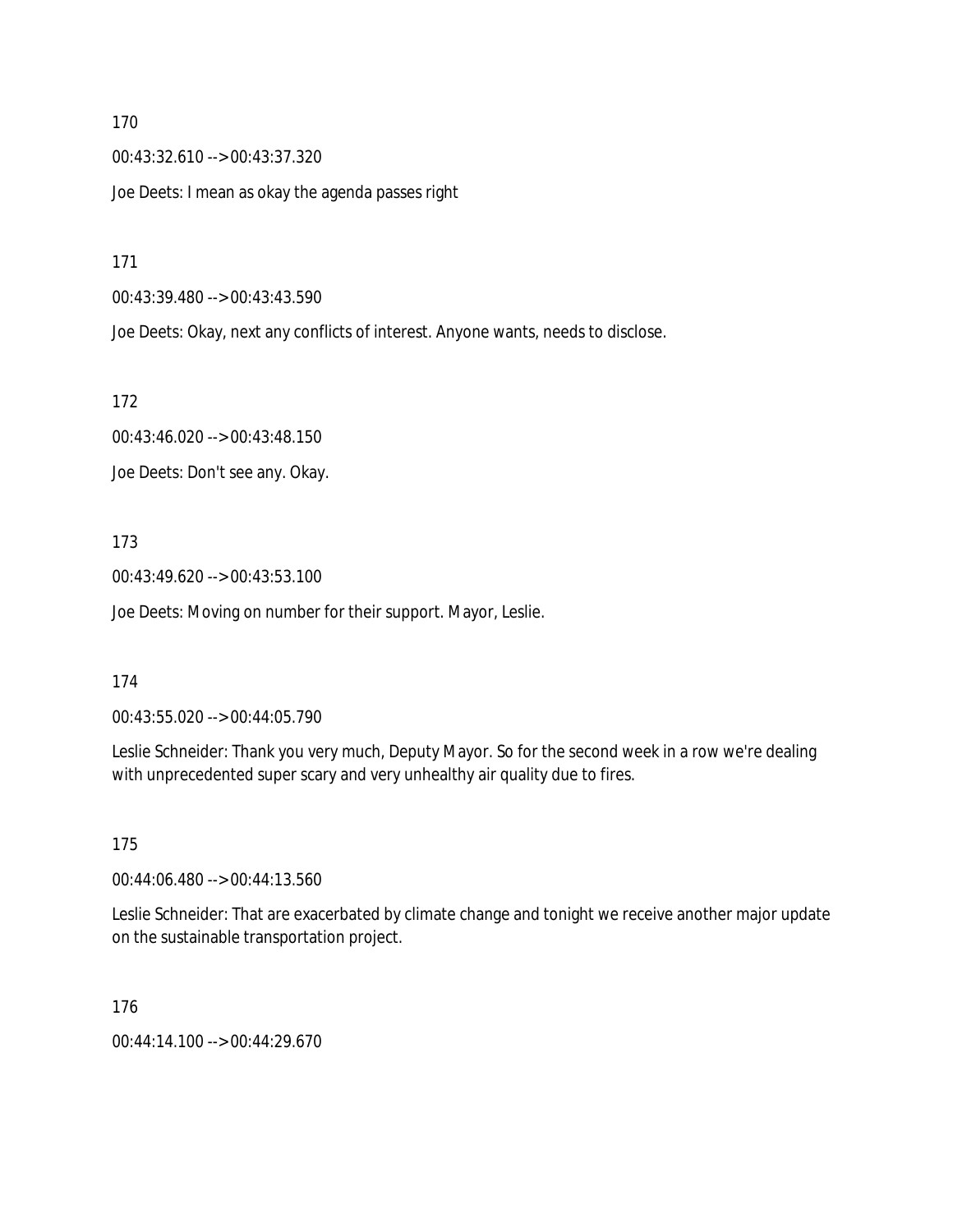Leslie Schneider: This is one of a number of heavy lift projects Council has committed to addressing climate change and because this one's about transportation, the project of course also addresses the future of our mobility means in a fast changing world.

177

00:44:30.720 --> 00:44:38.970

Leslie Schneider: The consultant Nelson NYGAARD recently led a significant public engagement process even as code has limited our options to virtual events.

178

00:44:40.080 --> 00:44:50.250

Leslie Schneider: A website. Take note sustainable transportation bi.org collected feedback from residents and it's a great place to go now to see the results of that feedback.

### 179

00:44:50.760 --> 00:45:02.490

Leslie Schneider: I was happy to see many creative ways that any of us could engage and there will be more opportunity for our island to weigh in on future progress as we get deeper into the plan.

180

00:45:03.450 --> 00:45:17.010

Leslie Schneider: Tonight's report is on goals how those goals relate to a gap analysis methodology and then how that gap analysis evolves into scenarios. And then finally, into a plan that we can all get behind.

181

00:45:17.850 --> 00:45:32.010

Leslie Schneider: That doesn't mean that everyone will be happy with an eventual plan. I do believe, however, that this process will make clear how we get to the scenarios and why we choose one as our focus for projects policy and funding.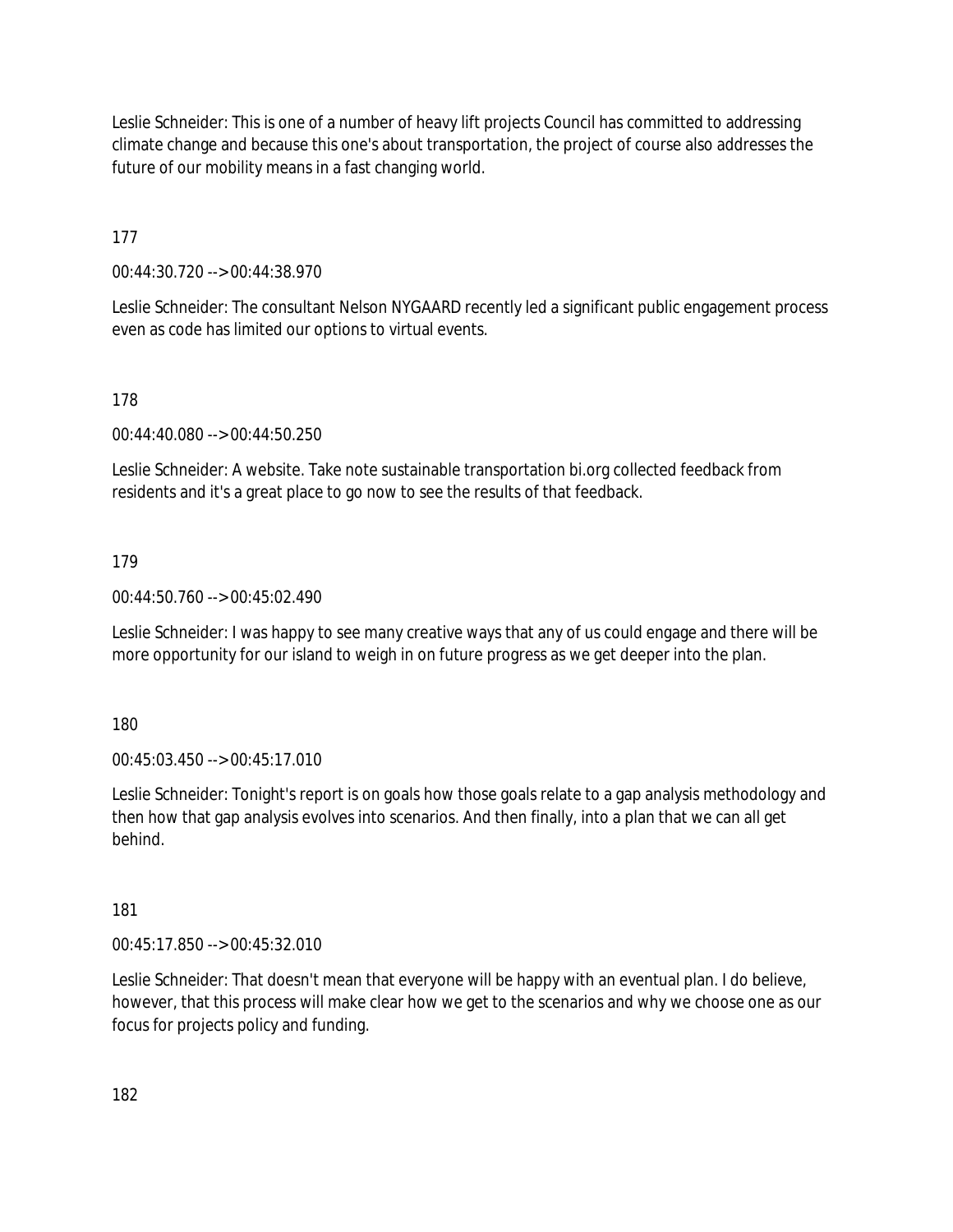00:45:33.240 --> 00:45:37.020

Leslie Schneider: I really just want to comment that this is complicated stuff.

183

00:45:37.770 --> 00:45:45.600

Leslie Schneider: Transit competes with walking and biking for the most efficient way to move the most people commuter cyclist needs compete with those

184

00:45:45.960 --> 00:46:01.200

Leslie Schneider: Of us who are less confident about getting on a bike, but less confident people also need to feel ready to try a new way of getting around if we're going to create enough shift to meet our climate change goals and we want to try new ways we being

185

00:46:02.220 --> 00:46:16.620

Leslie Schneider: The less confident bikers. Want to try new ways. If we feel safe. Doing so Amsterdam and Copenhagen did not create their infrastructure overnight or even in a couple decades, they've been added, since the 70s. We've got a lot of catching up to do

### 186

 $00.46.17.700 -> 00.46.24.540$ 

Leslie Schneider: But I think we're motivated because the quality of life is better when we get there, and even better along the way.

### 187

00:46:25.140 --> 00:46:42.690

Leslie Schneider: No one person or group will achieve all their dreams in this work, but I'm confident that all people and all groups who care about this process will get important parts of what they need. This is democracy at its best with public participation in a proven process.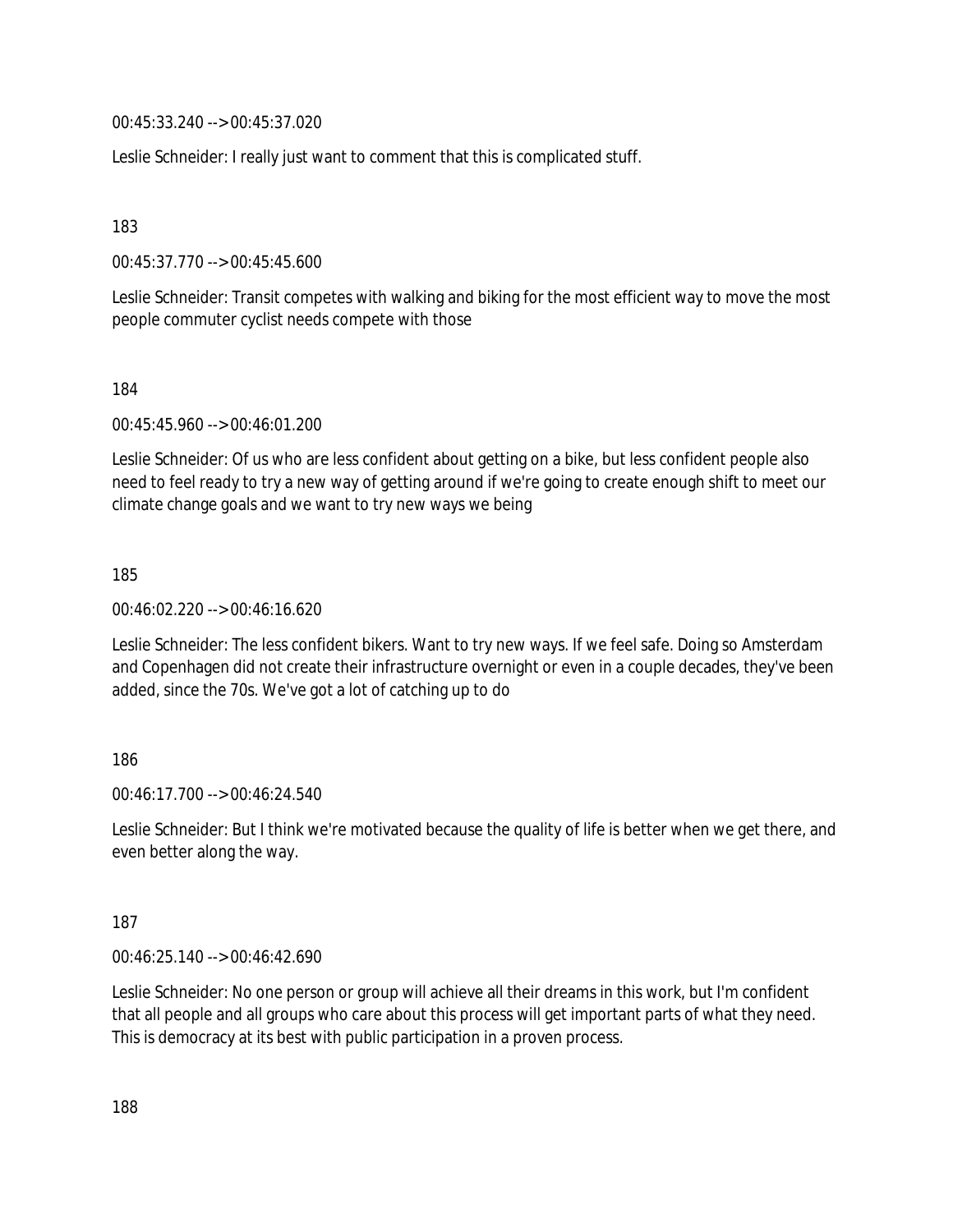00:46:43.740 --> 00:46:45.600

Leslie Schneider: And now, back to you. Deputy Mayor

189

00:46:46.800 --> 00:46:48.120

Joe Deets: Thank you, Mayor, Leslie.

190

00:46:49.320 --> 00:46:55.290

Joe Deets: Okay, now move on to item five future Council agendas city manager.

#### 191

00:46:57.900 --> 00:47:02.940

Morgan Smith: Good evening Council we for now just have the next couple of meetings to look at because I think

192

00:47:03.480 --> 00:47:08.430

Morgan Smith: Beyond that, we'll get more clarification as you do your work this weekend. Next on some of your key topics.

193

00:47:08.880 --> 00:47:18.660

Morgan Smith: Next week is a significant meeting. It begins with the delivery of the proposed by annual budget to council that will initiate your work to finalize adjust and finalize

194

00:47:19.470 --> 00:47:29.550

Morgan Smith: The budget and the capital spending plans for 2021 and 2022 so we're looking forward to sharing that information with you that at that time. And we'll also schedule.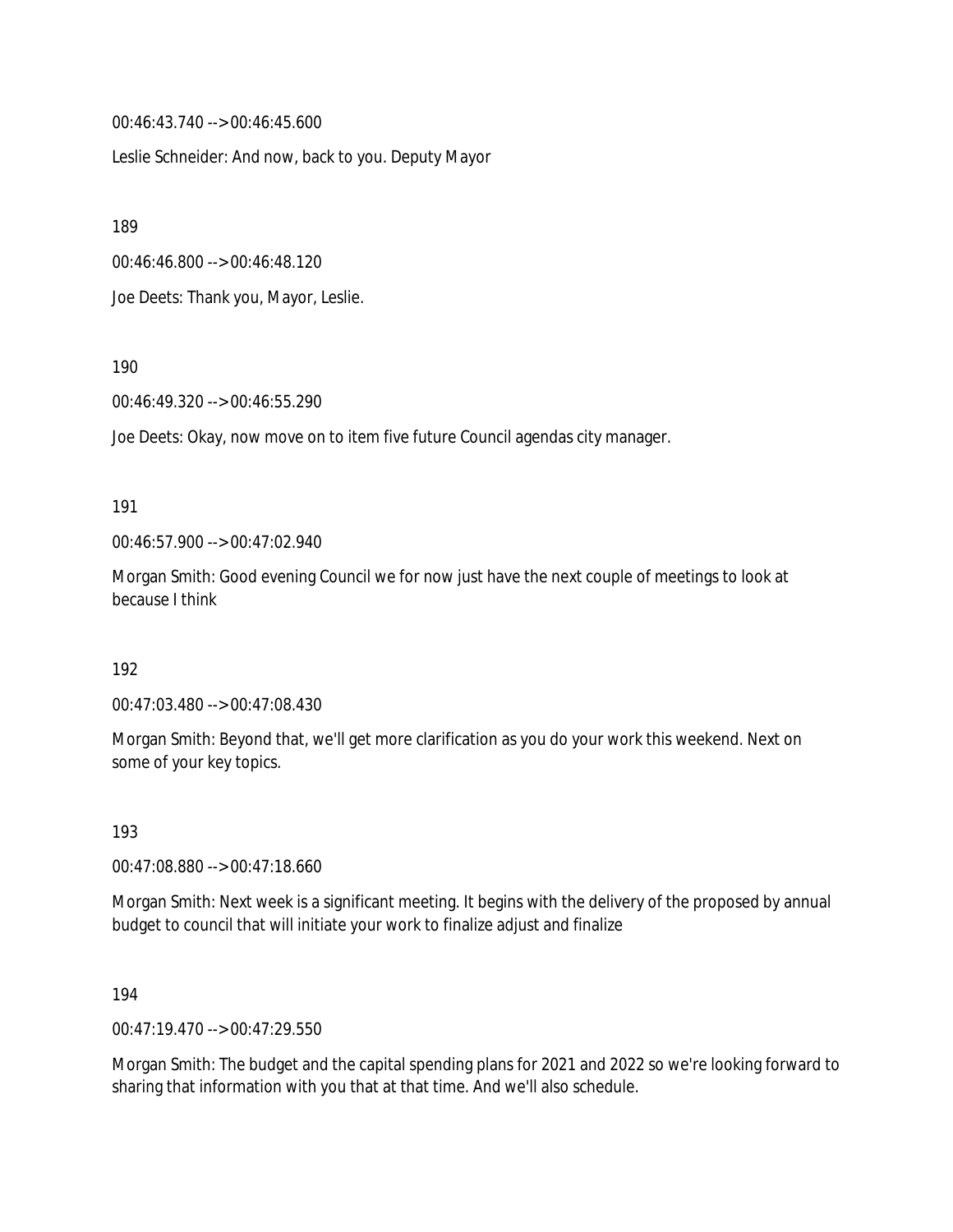00:47:30.120 --> 00:47:36.960

Morgan Smith: As part of that discussion with you to confirm, at least for the first couple of sessions, how you would like to use your time in October.

196

00:47:37.620 --> 00:47:45.780

Morgan Smith: That we've set aside for budget deliberations. So just to highlight that that will be a presentation of the budget and its key changes and proposals.

197

00:47:46.110 --> 00:47:53.010

Morgan Smith: But it will also be to confirm with you the process, you'd like to use going forward. So we can be organized going into October.

198

00:47:53.640 --> 00:48:00.390

Morgan Smith: We have two public hearings next week. The first is on adopting the SNP amendment to integrate the critical areas ordinance.

199

00:48:00.750 --> 00:48:08.040

Morgan Smith: And the second is to extend the development moratorium, for the purposes, you've previously identified related to the

200

00:48:08.910 --> 00:48:19.680

Morgan Smith: CEO and then we are prepared to schedule a public hearing for the green building program dependent on the work that you do tonight and whether we're able to get to that point or not.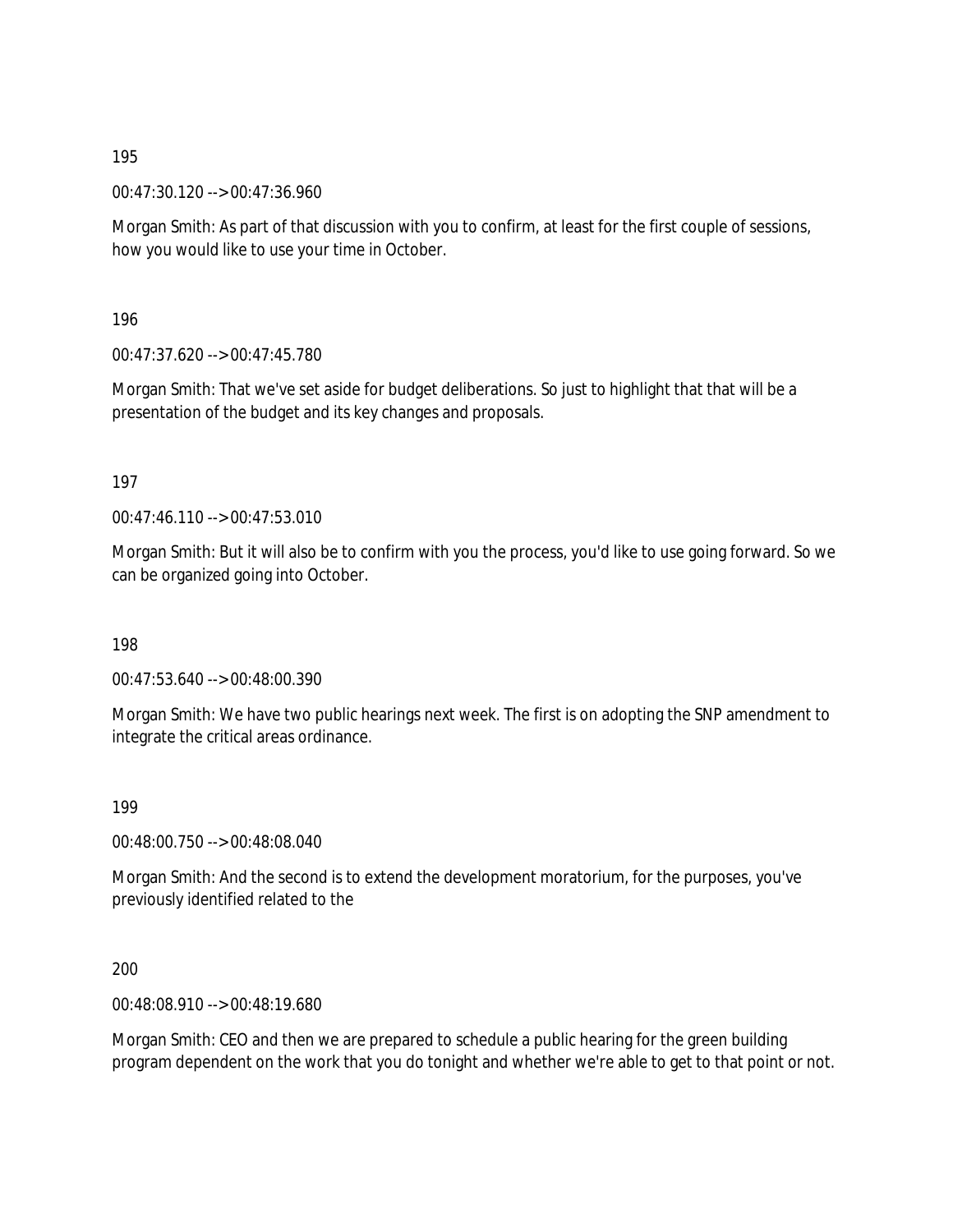00:48:20.640 --> 00:48:27.630

Morgan Smith: Will also provide the last of our monthly updates on the revenue impacts and challenges for this year just to tie out

202

00:48:28.380 --> 00:48:45.300

Morgan Smith: Where those impacts landed and we place time there for you to continue your discussion on expectations for city council liaisons after that your new business section includes updates on the public art program time for Council to learn more about the

203

00:48:46.620 --> 00:49:02.340

Morgan Smith: Request to include legally harbor as an awake zone and we have a well license agreement for our property at john to supermarket strawberry cannery Cove, the item that we had to defer a couple weeks ago. I'll be providing a brief update with

204

00:49:03.810 --> 00:49:09.900

Morgan Smith: The fire chief Hank Taran on 18 T discussions today related to cell coverage on our South End

205

00:49:10.320 --> 00:49:21.450

Morgan Smith: And then we have some housekeeping and your first touch on improvements related to the salary Commission appointments. Sorry. So that's the 22nd. It's a pretty full night.

206

00:49:22.290 --> 00:49:30.570

Morgan Smith: But hopefully meaningful as well. So that's next week in the business meeting and then I told her six for your first study session.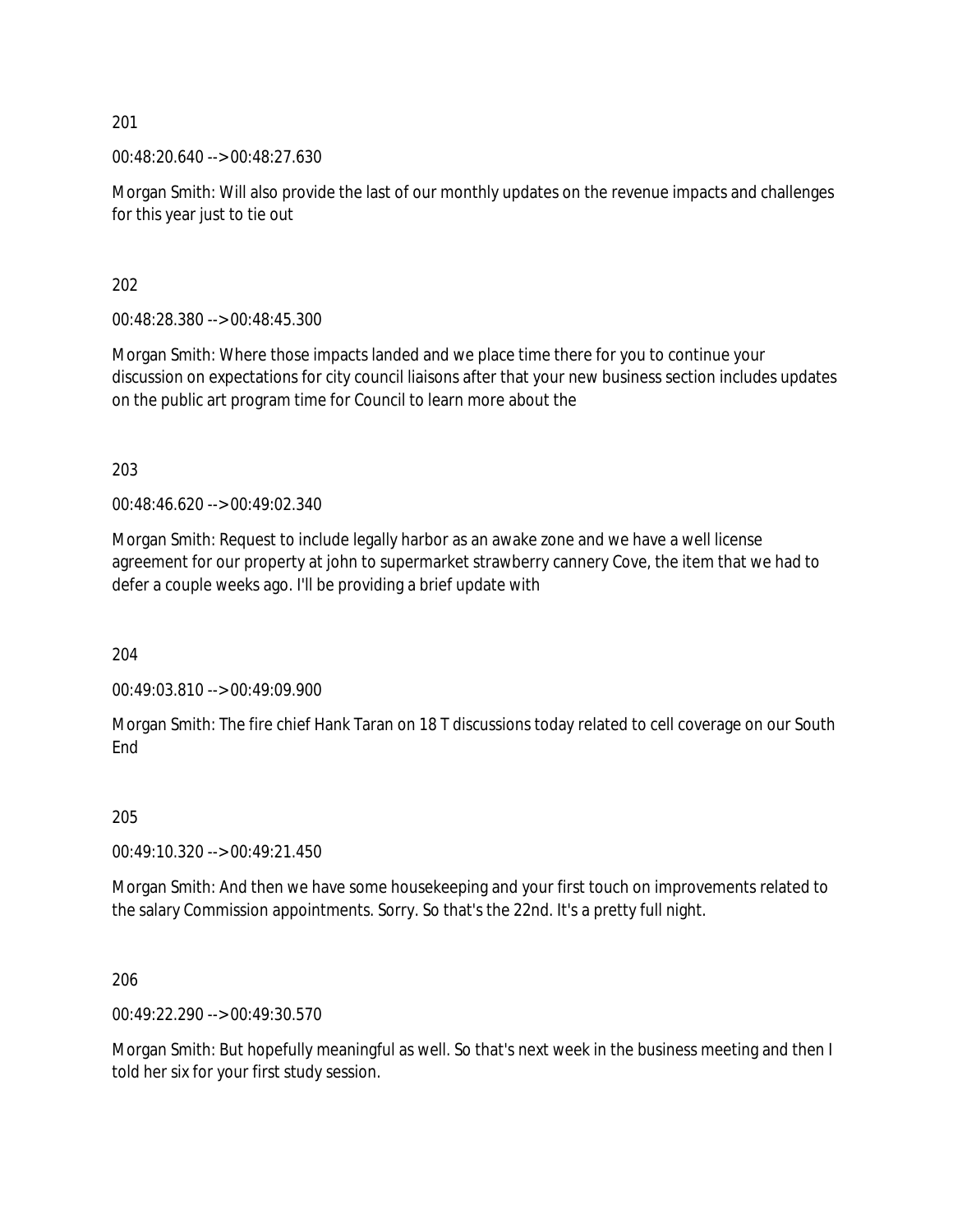00:49:31.200 --> 00:49:38.310

Morgan Smith: We have placed time which will detail with you next week for a minimum and our budget discussion.

208

00:49:38.850 --> 00:49:49.440

Morgan Smith: And then we also understand that the climate change advisory committee will be ready to present the climate action plan to you, which is another meaningful milestone. So that's great to see that ready for your consideration.

209

00:49:50.070 --> 00:49:58.620

Morgan Smith: We expect to be ready to have a first discussion with you to help complete the draft ordinance that will create a standing reset equity advisory committee.

210

00:49:59.310 --> 00:50:09.900

Morgan Smith: And you have a brief update the standing staff update on a sustainable transportation plan, the more media update is the second update of the month, which is two weeks after that.

### 211

00:50:11.010 --> 00:50:19.770

Morgan Smith: And then finally, there's a new business item to brief you on the proposed code amendment related to a setback.

### 212

00:50:20.460 --> 00:50:29.460

Morgan Smith: That would permit certain types of restaurants facilities in certain conditions, and it is primarily related to a concept around the triangle property.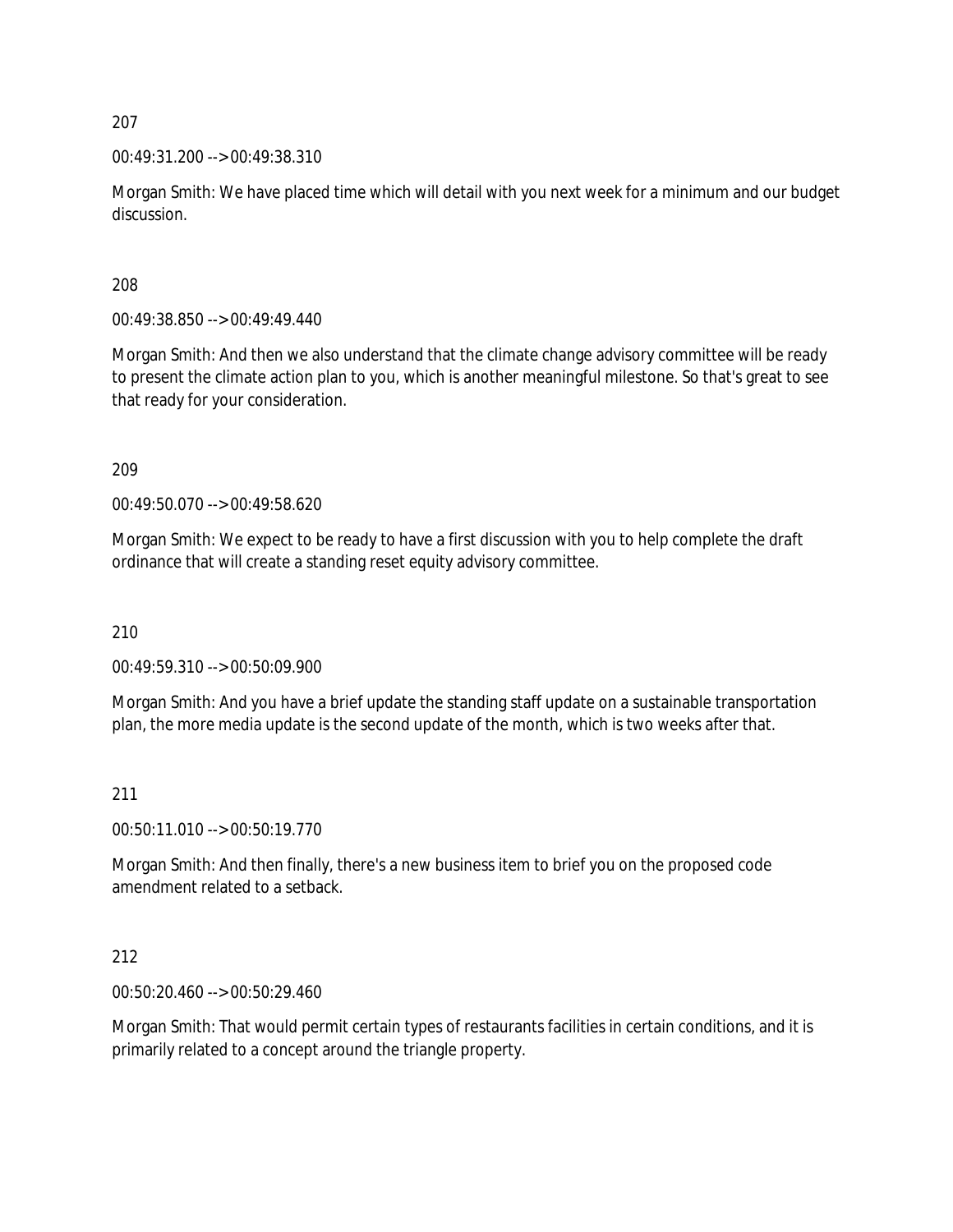00:50:29.850 --> 00:50:36.720

Morgan Smith: I just want to highlight this is not a decision making time for that. I know it's really a study session to make sure the Council understands the issues at hand.

214

00:50:37.050 --> 00:50:40.530

Morgan Smith: And has a chance to ask questions before we go forward with that.

215

00:50:41.070 --> 00:50:51.180

Morgan Smith: So the six is about three hours on the agenda. Currently, which is the kind of target. We've been aiming for. Since we tend to run long, but I also wanted to point out that the

### 216

00:50:51.630 --> 00:51:01.170

Morgan Smith: Council's briefing from the planning commission on the planning Commission's far recommendation had tentatively been scheduled for tonight but COUNCILMEMBER high topless.

### 217

00:51:01.680 --> 00:51:07.710

Morgan Smith: And the planning commission work together and are requesting potentially to have that come on the sixth instead

#### 218

00:51:08.250 --> 00:51:12.120

Morgan Smith: So I wanted to check in with council and see that's that's also a pretty significant topic.

### 219

00:51:12.840 --> 00:51:25.380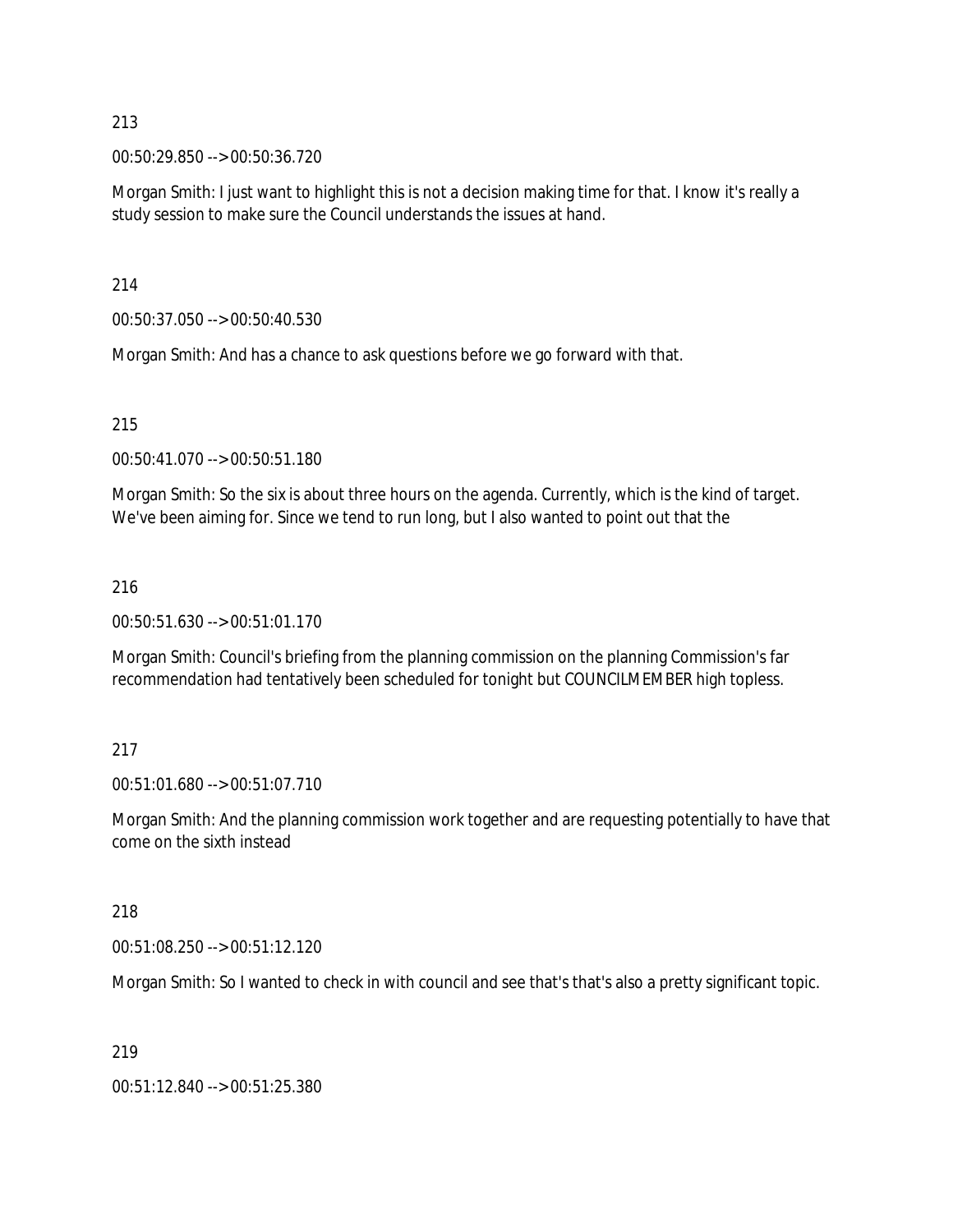Morgan Smith: So we can add it to the sixth, or we can make some changes or we can have that recommendation come later in the month, but it's not that far away. So I think it would be good for everyone if we had some clarity on scheduling that piece.

220

00:51:28.440 --> 00:51:29.670

Joe Deets: Thank you sitting here.

221

00:51:31.800 --> 00:51:33.270

Joe Deets: Any comments colleagues.

222

00:51:37.980 --> 00:51:39.870

Joe Deets: Going into customer high topless.

223

00:51:41.070 --> 00:51:46.410

Kirsten Hytopoulos: Do we have any concerns about move about what we want to move chief terrine up in case we have him.

# 224

00:51:47.070 --> 00:51:52.770

Morgan Smith: We have, we actually have since this was published. We've moved that I don't to be the first item under

225

00:51:53.970 --> 00:51:57.870

Morgan Smith: New business so it would actually be fairly early in the evening with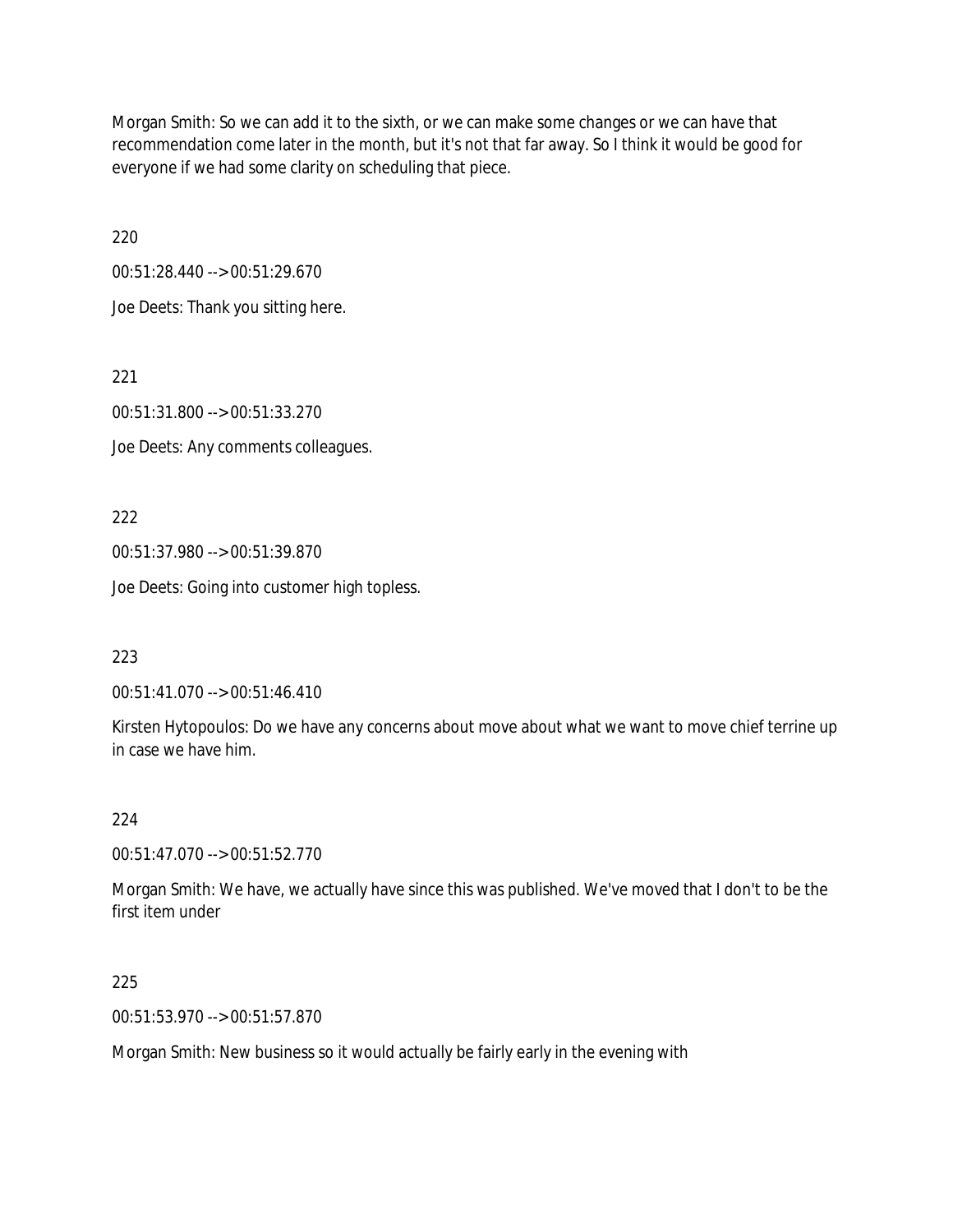00:51:59.250 --> 00:52:02.820

Morgan Smith: So I think it'll be alright. But thank you for remembering that

227

00:52:07.170 --> 00:52:13.860

Morgan Smith: So just Council have any guidance on the far recommendation and whether to include that on the sixth or were to take a different timing.

228

00:52:15.420 --> 00:52:16.440

Joe Deets: Comes from number car.

### 229

00:52:19.950 --> 00:52:35.280

Christy Carr: Thank you. Yeah, I guess I would on that issue in terms of guidance defer to COUNCILMEMBER high topless as the liaison. I don't know now that the interim zoning control has been extended that there's an urgency.

### 230

00:52:36.810 --> 00:52:50.040

Christy Carr: I know we don't have a future October study sessions in our packet. Now, but it does sound like the six is a little bit packed with things that may come before

### 231

00:52:50.640 --> 00:52:55.320

Morgan Smith: I would feel more comfortable if you don't feel an urgency, I feel more comfortable scheduling.

232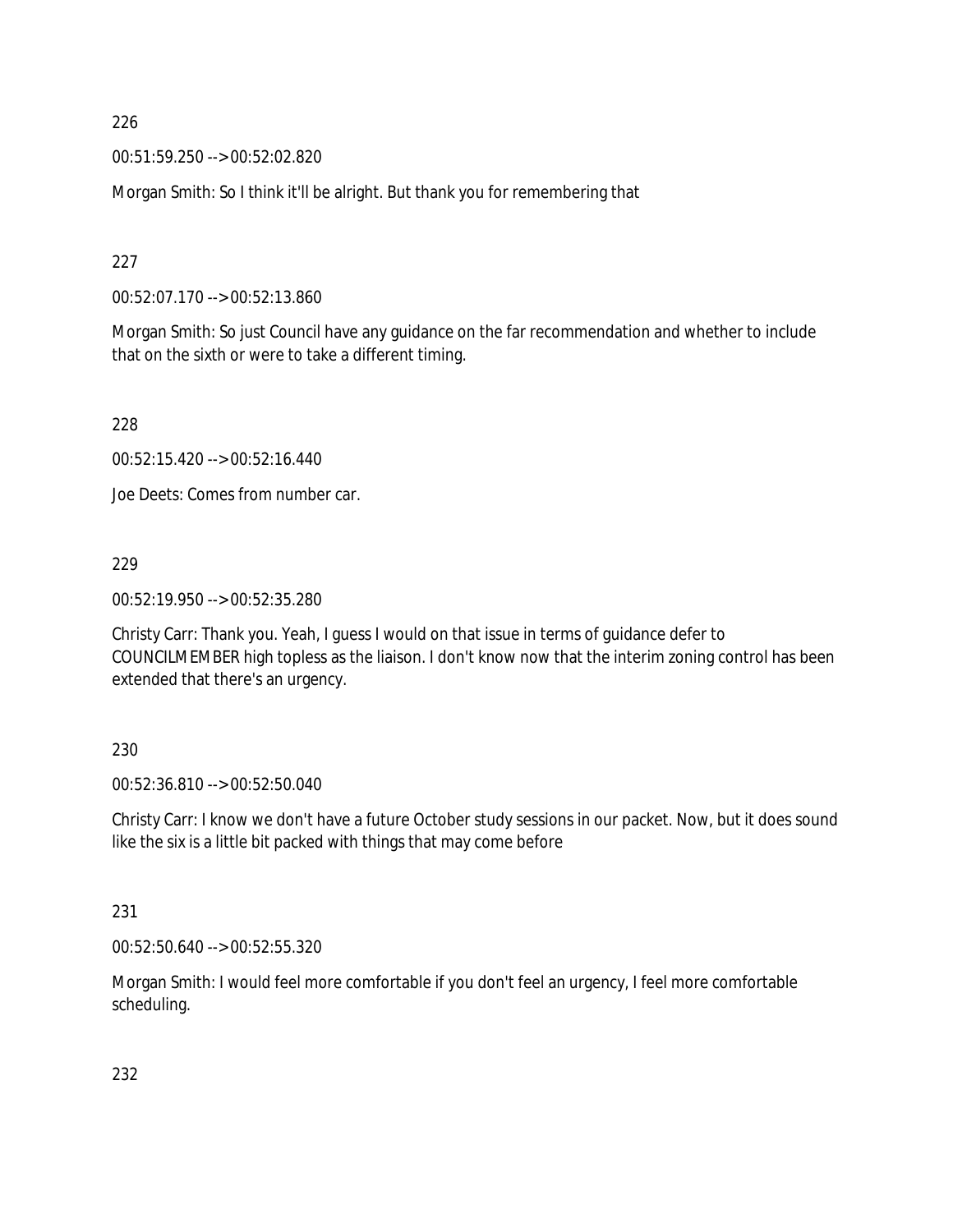00:52:55.320 --> 00:52:56.880

Morgan Smith: It for the second study session.

233

00:52:57.150 --> 00:53:05.370

Morgan Smith: So that we can leave some latitude on the sixth for number one. Your first budget discussion. And number two, the climate action plan. I think those are both very significant topics.

234

00:53:06.510 --> 00:53:07.620

Joe Deets: Council my topless.

235

00:53:07.770 --> 00:53:15.060

Kirsten Hytopoulos: Yeah, I think this six looks very packed and i and i agree with Council Ricard they don't think there's enough urgency to justify putting it on the six

236

00:53:15.300 --> 00:53:18.300

Morgan Smith: So for now, can we aim for the 20th and work off of that.

237

00:53:18.750 --> 00:53:19.680

Kirsten Hytopoulos: I think that makes sense.

238

00:53:19.860 --> 00:53:28.320

Morgan Smith: Okay, good. Thank you. That was what I was looking for. Are there any other questions I can answer and then next week we'll have all four agendas for October for us to look at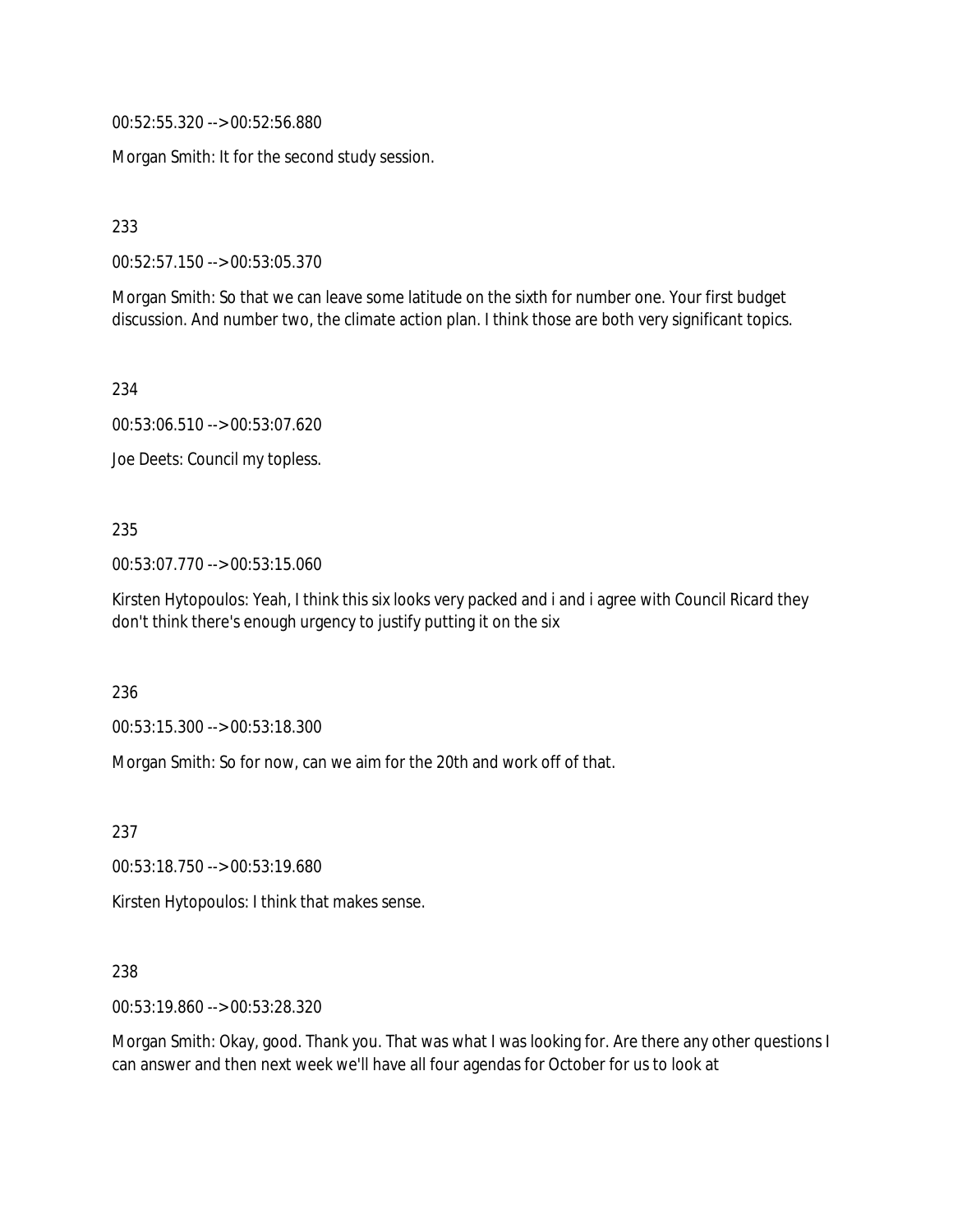00:53:29.700 --> 00:53:47.430

Joe Deets: Okay, um. Any other comments, I do have something to bring up to add to an agenda, doesn't it i don't i don't believe there's a big rush but sometime soon received a request from France, the farm to present a proposal to do a

240

00:53:48.450 --> 00:53:56.160

Joe Deets: Affordable housing project on the Morales farm. They wanted to present this and have this for Council discussion so

241

00:53:57.360 --> 00:54:05.550

Joe Deets: I'm just bringing this up to see if there's interest in to have this place down and agenda to be say DECIDED BY MYSELF IN THE MAYOR.

242

00:54:06.570 --> 00:54:07.590

Joe Deets: Council member car.

243

00:54:11.280 --> 00:54:16.860

Christy Carr: Thanks. I had a different requests for an agenda item I support your request us

244

00:54:18.180 --> 00:54:19.980

Joe Deets: Okay, let's see.

245

00:54:21.570 --> 00:54:24.810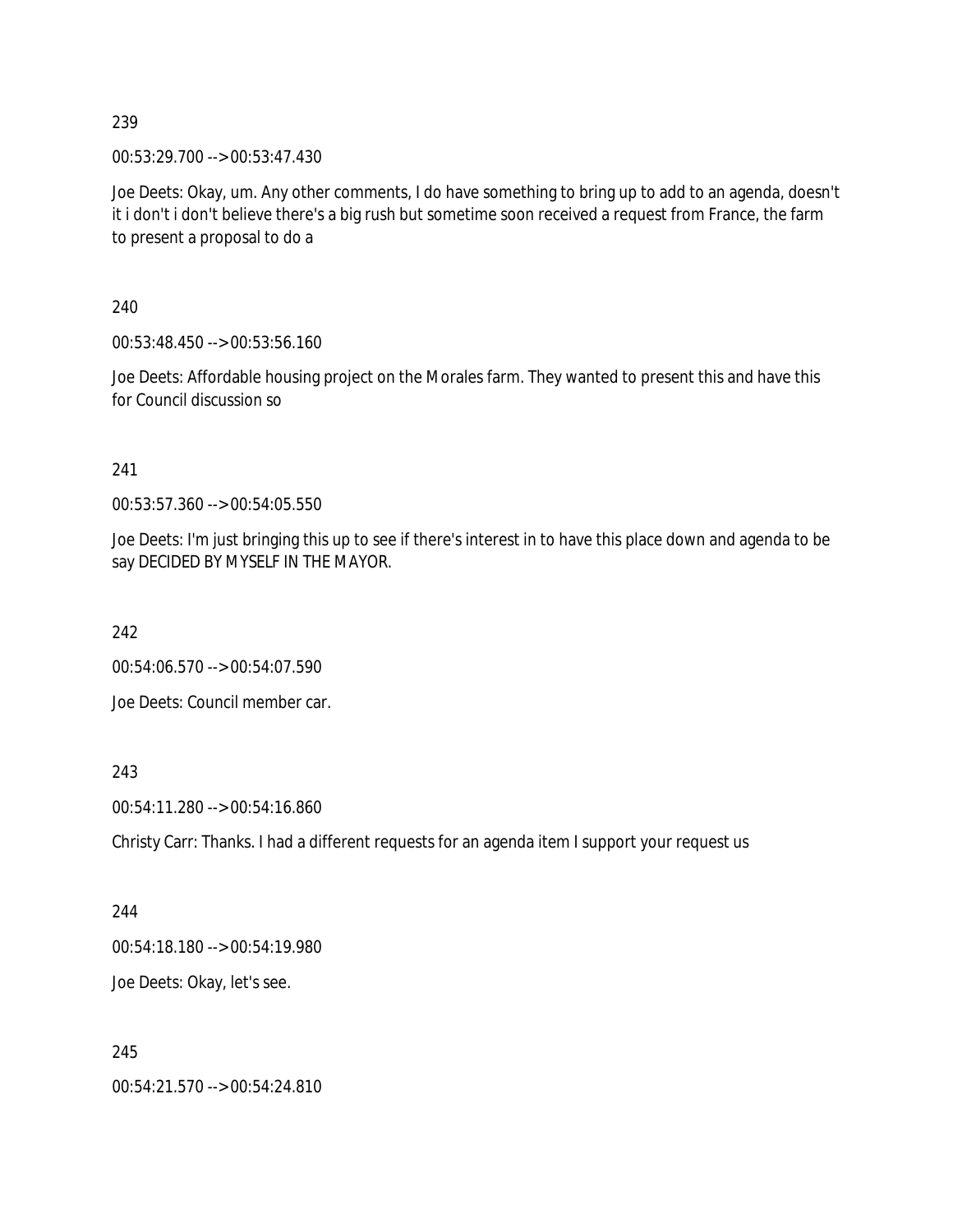Joe Deets: And I kept my high tech policy or giving a thumbs up. Sorry.

# 246

00:54:25.320 --> 00:54:34.710

Kirsten Hytopoulos: Yeah, I just wanted to add for to help the other counselors, they don't know about this, this just that this will also include right Clark construction and coats design HR be

# 247

00:54:35.220 --> 00:54:42.000

Kirsten Hytopoulos: And it would be I would support this if this is a relatively short just kind of presentation of

# 248

00:54:42.570 --> 00:54:52.170

Kirsten Hytopoulos: What they're planning on doing my understanding is that the ask is not for financial contribution, it's going to be showing us what they're hoping to do with the ultimate ask will be

# 249

00:54:52.530 --> 00:55:01.080

Kirsten Hytopoulos: To do this on our property and that it will be a structure that is movable so that it could be moved off our property at some point in the future.

# 250

00:55:01.320 --> 00:55:16.980

Kirsten Hytopoulos: I just want to give that much information so that as counselors weigh in on what they want to put this on our busy agendas, I support it. If it's a reasonably short item because we're very busy right now, but I think it's an exciting project and I support hearing about it.

251

00:55:17.340 --> 00:55:24.270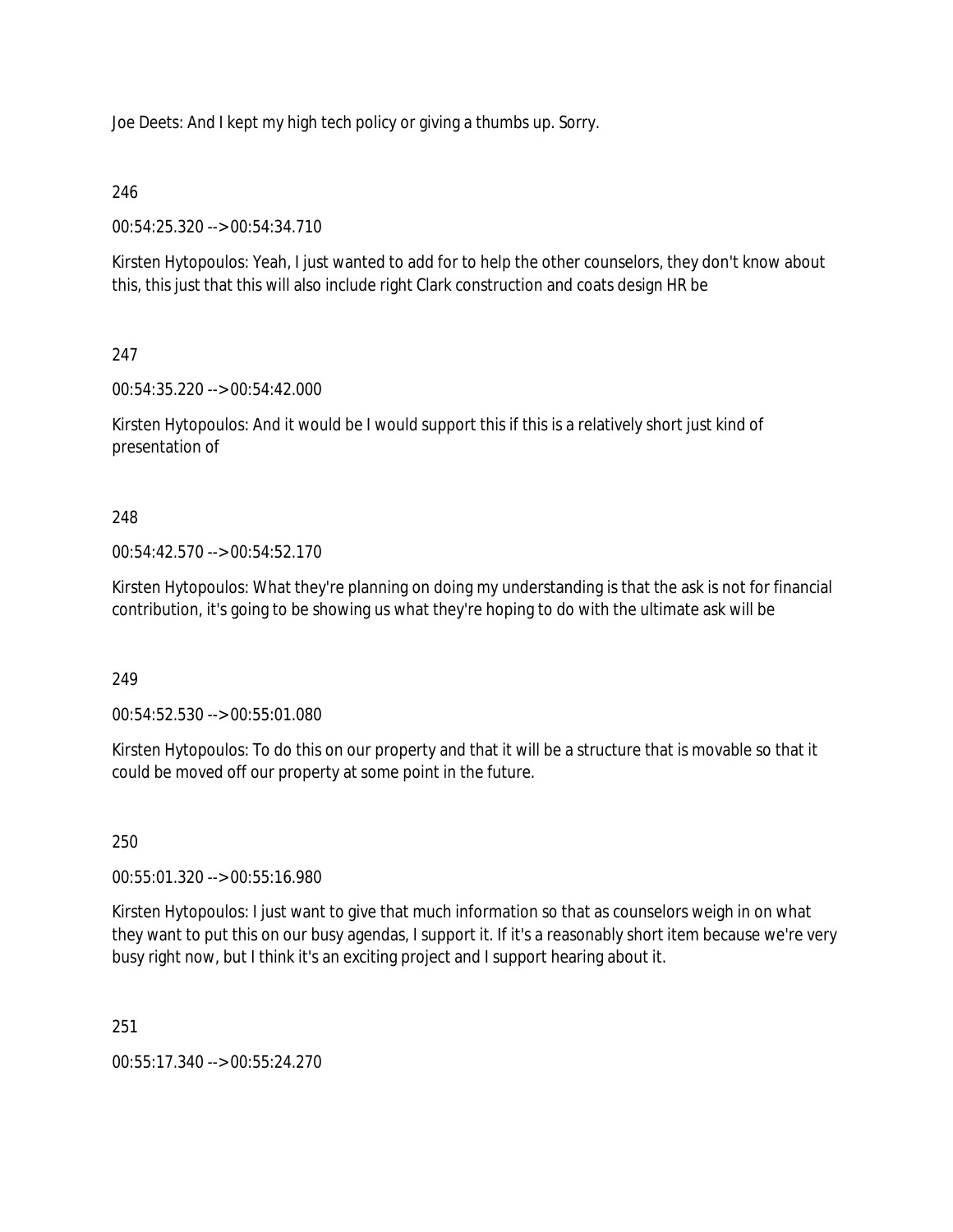Joe Deets: Okay, so I'm sick. We have support mayor's are racing or anyone objecting to have this put on the agenda.

252

00:55:26.100 --> 00:55:27.390

Joe Deets: Okay, Cindy. Cindy manager.

253

00:55:27.960 --> 00:55:37.920

Morgan Smith: I'm not objecting. I just did want to say something though to add to the contacts from council of our high topless and remind maybe just the community because I know Council remembers that there's an ad hoc committee of council members.

# 254

00:55:38.280 --> 00:55:46.260

Morgan Smith: Who are who are actively working to assess some of the issues related to the policy issues related to the management of the public farmland.

255

00:55:46.740 --> 00:55:57.120

Morgan Smith: And one of the things we will be talking about in conjunction with budget is that we have at this point of really significant backlog of unfunded unplanned repair and maintenance projects.

256

00:55:57.420 --> 00:56:10.410

Morgan Smith: And Wednesday significant. I mean, cook approaching a million dollars. And so what I wouldn't want council to do is without having that context, take up one request narrow request, particularly if it were to involve funding.

257

00:56:10.800 --> 00:56:20.340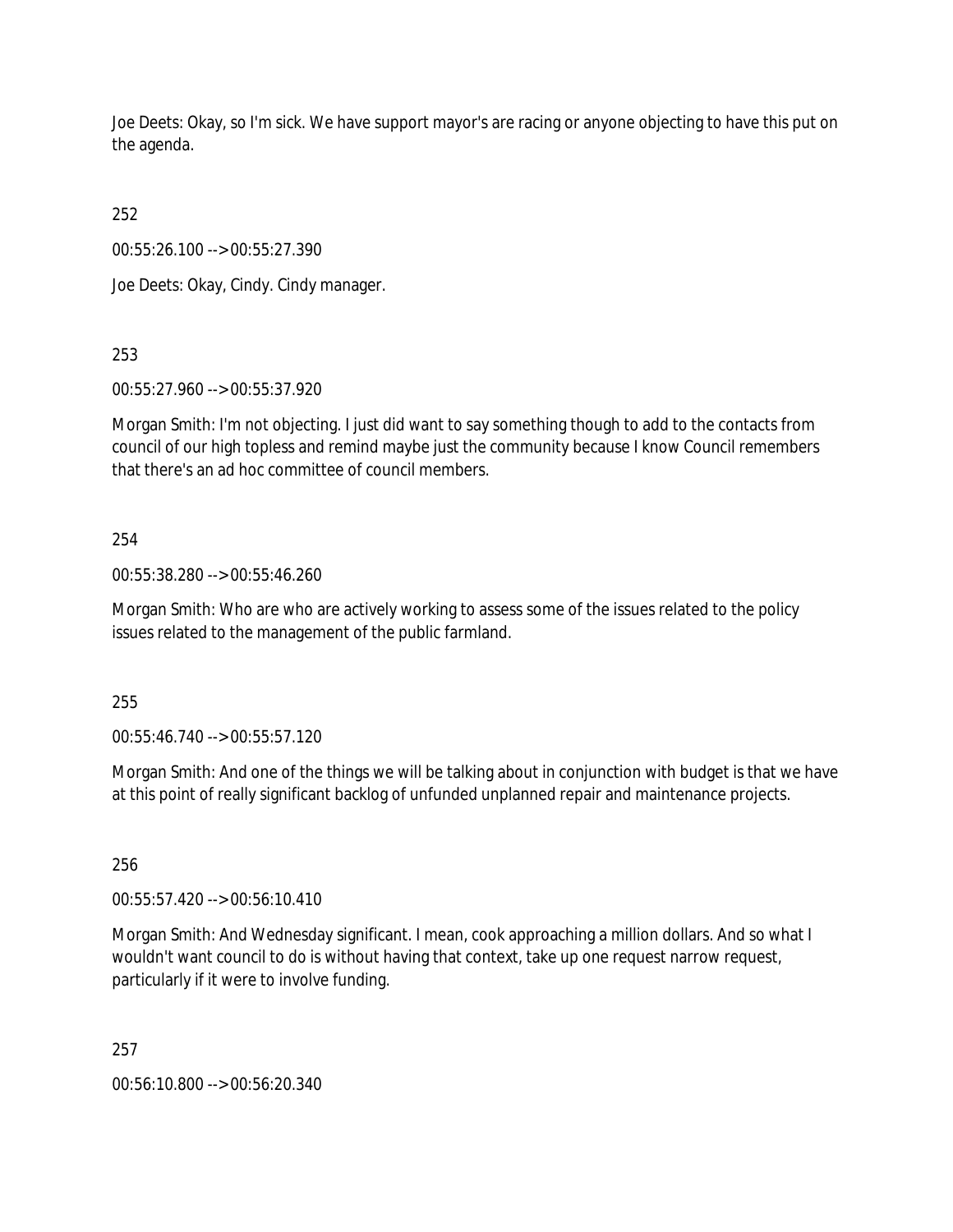Morgan Smith: Without having the benefit of the context of the larger universe of needs and issues that need to be addressed. So if councils understanding is that this is a request more for permissions.

258

00:56:20.730 --> 00:56:31.560

Morgan Smith: And less for moving this idea to the front of the line before you've had a chance to assess the other needs. Then I don't have any issues, but I did just want to raise that and be explicit about the extent of the

259

00:56:32.100 --> 00:56:37.890

Morgan Smith: financial needs that we think we need to begin to try to solve for on the public farmer. Okay.

260

00:56:37.980 --> 00:56:38.160

Joe Deets: Yeah.

261

00:56:38.190 --> 00:56:57.510

Joe Deets: Thank you. It was given to me that this was not asking for finding that as COUNCILMEMBER high topless said is more permission to put it on this city property and it was movable. So I don't see any any objections, so that's something maybe a mayor Leslie, we can discuss when to put down

262

00:56:59.100 --> 00:56:59.520

Joe Deets: Okay.

263

00:57:00.540 --> 00:57:06.060

Joe Deets: Great customer car. Yeah, you have another item to ask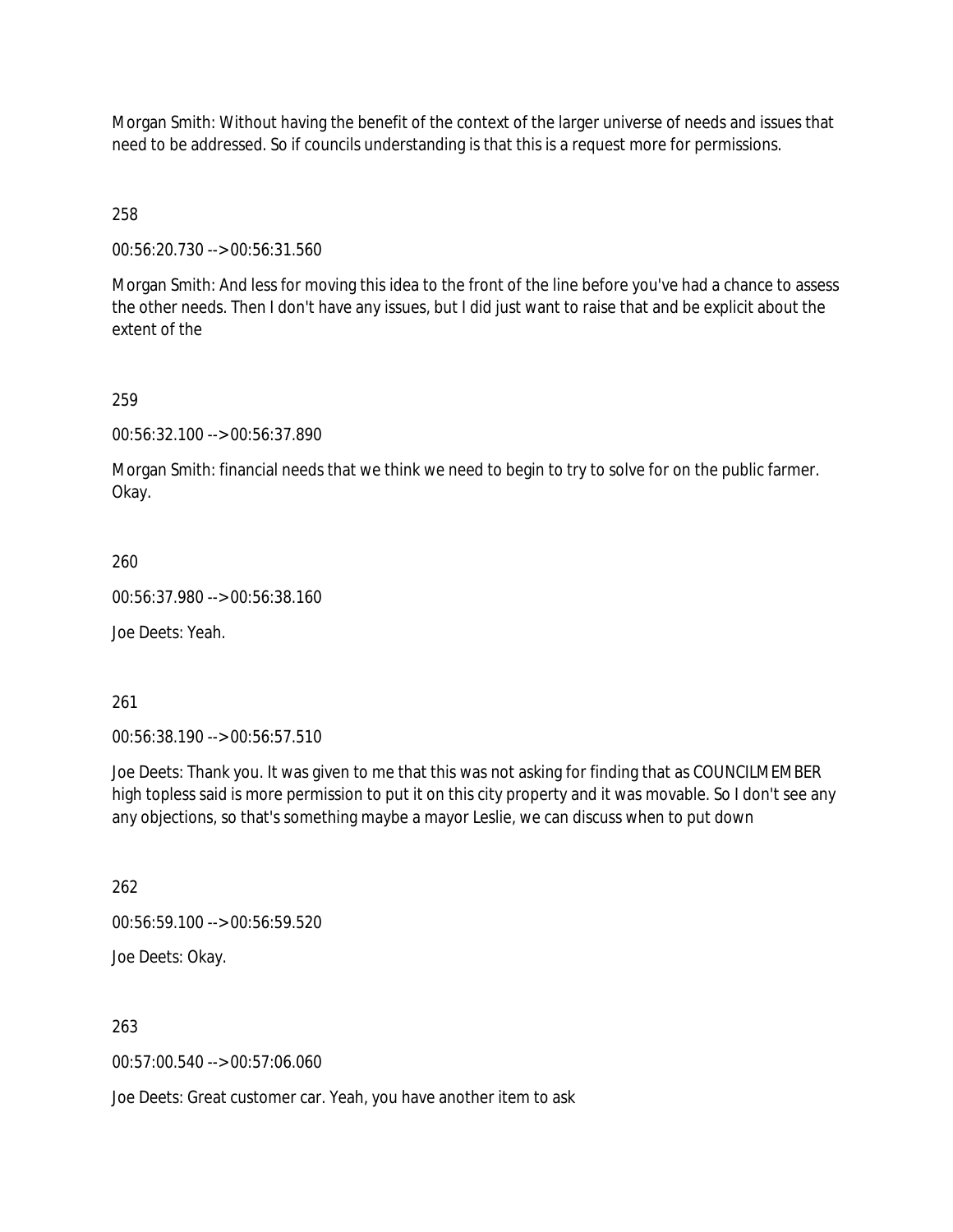00:57:08.280 --> 00:57:12.420

Christy Carr: Thank you. I think it's my first item, but maybe I forgot.

265

00:57:13.920 --> 00:57:25.800

Christy Carr: I would like to. I would like support from the majority of council members to place a feature agenda to place on a future agenda for resolution supporting wild fish Conservancy's application.

## 266

00:57:26.160 --> 00:57:36.120

Christy Carr: To Washington Department of Natural Resources to lease the public Thailand's currently least and used for commercial net pen aquaculture on the south end of the island.

267

00:57:37.980 --> 00:57:38.820

Kol Medina: I'd second that

268

00:57:43.200 --> 00:57:45.570

Joe Deets: I'm fine. Any, any objections to that.

# 269

00:57:47.130 --> 00:57:53.760

Joe Deets: Okay night. Okay, I'm not hearing any. Thank you. Councilmember car. So is there a timeline for getting that

270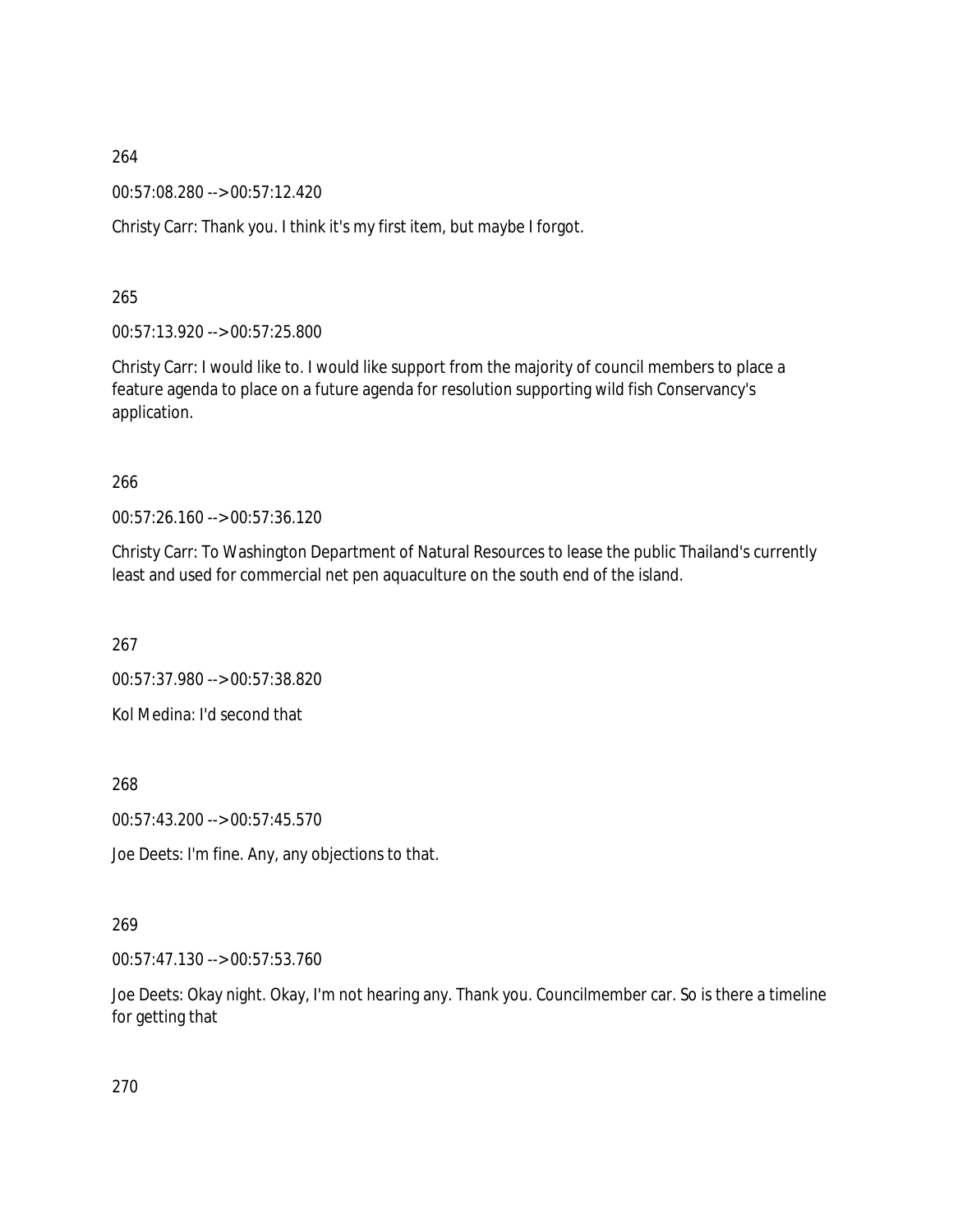00:57:55.980 --> 00:58:04.470

Christy Carr: I would I actually, I understand that we're busy. I think it's relatively straightforward, but I would like it to come forward sometime in October.

271

00:58:05.970 --> 00:58:11.130

Joe Deets: Okay, well maybe mayor, Leslie. That's something we can talk about on Thursday.

272

00:58:12.390 --> 00:58:13.980

Joe Deets: Great. Did you have a draft to send us

273

00:58:14.700 --> 00:58:15.840

Christy Carr: I will have a draft. Yeah.

274

00:58:16.920 --> 00:58:18.090

Christy Carr: Hopefully by the end of this week.

275

00:58:18.480 --> 00:58:25.020

Joe Deets: Okay, great. I look forward to seeing that. And then we'll discuss it will get that on as soon as we as soon as we can.

276

00:58:26.130 --> 00:58:26.820

Joe Deets: Alrighty.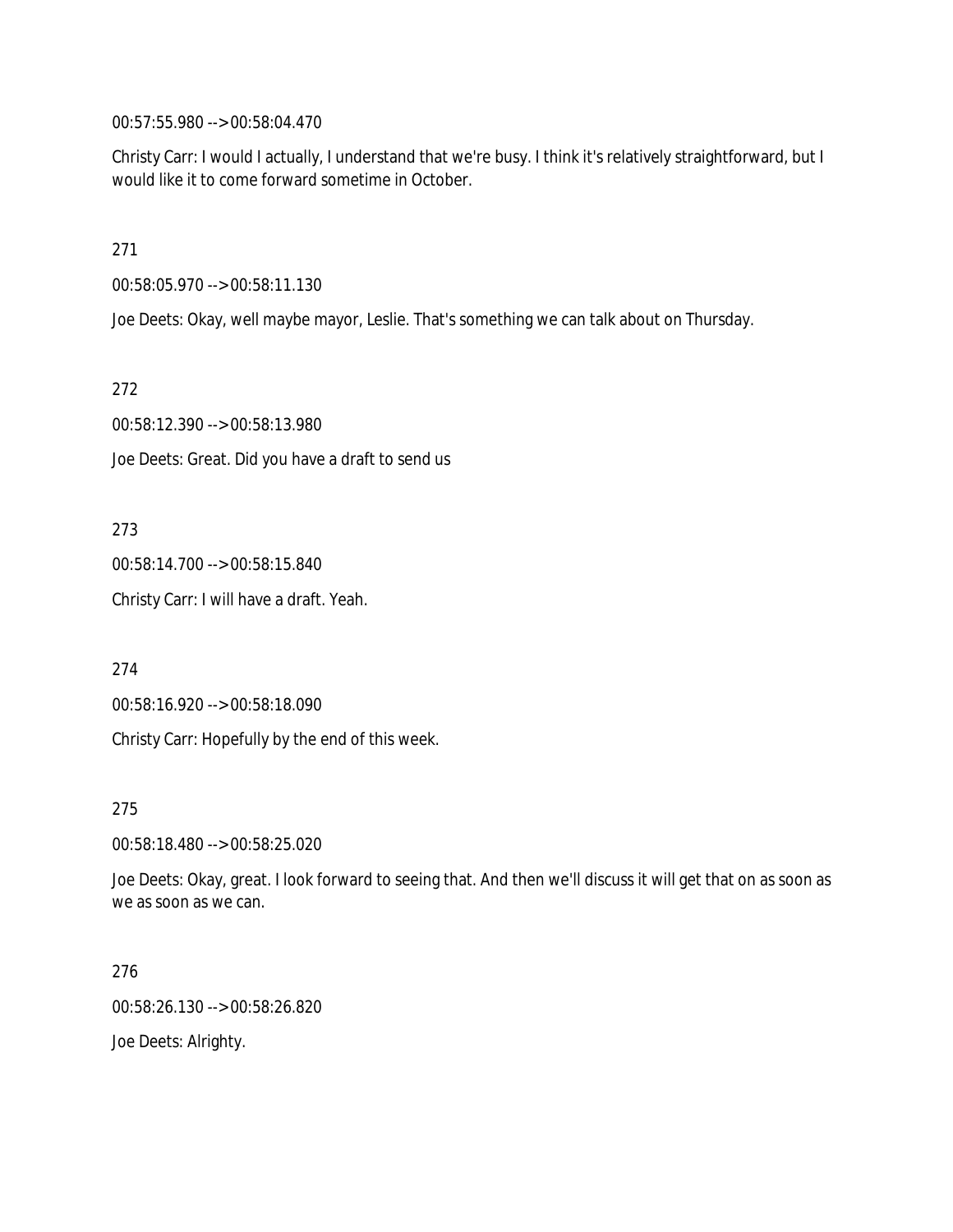00:58:28.320 --> 00:58:29.550 Joe Deets: COUNCILMEMBER DSR

278

00:58:29.790 --> 00:58:30.420

Joe Deets: Your hand up.

## 279

00:58:30.840 --> 00:58:35.790

Rasham Nassar: I just have a quick question for the city manager related to the September 30 public safety.

## 280

00:58:36.930 --> 00:58:45.360

Rasham Nassar: chief clerk was there an agenda that is will be published and attached with that forum or is it more or less casual

### 281

00:58:46.260 --> 00:58:55.740

Morgan Smith: I think the agenda that he said Chief shared with Council will reappear when we get a little closer with our material so that people can see the structure

### 282

00:58:56.070 --> 00:59:08.250

Morgan Smith: Of the discussion so expect it to look very similar or identical to what you viewed, but you may not. It may not be on the calendar as yet because they may be finalizing some of the wording in the format.

283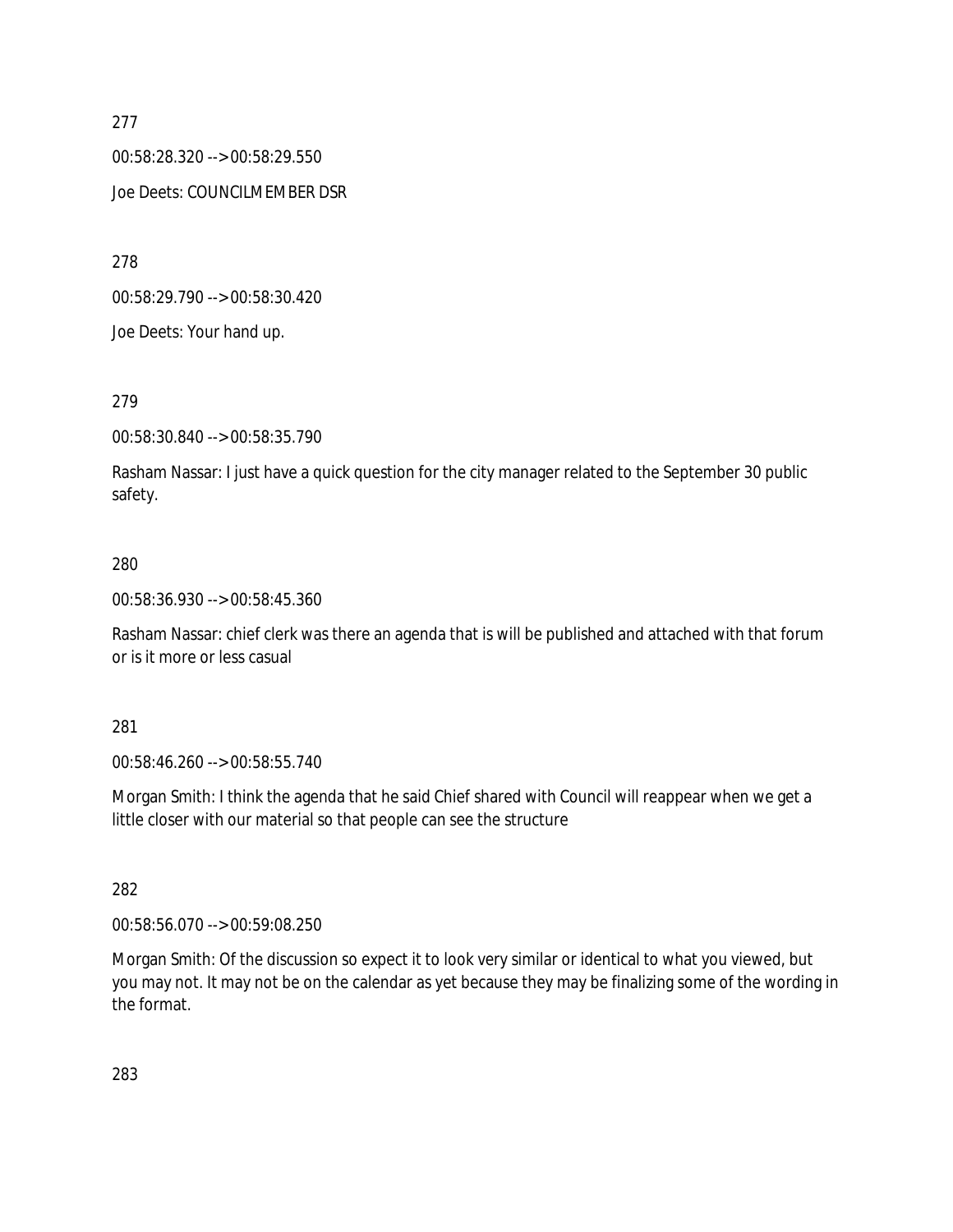00:59:13.140 --> 00:59:14.820

Joe Deets: Okay. Any other comments.

284

00:59:15.690 --> 00:59:33.030

Joe Deets: All right, not hearing and seeing any or hearing any we will move on to us. Item six, a our position profile for city manager search and Mr hollifield you are here, I believe.

285

00:59:34.890 --> 00:59:35.970

Ron: I'm here.

286

00:59:37.140 --> 00:59:39.480

Hi, Ron. Hello.

287

00:59:42.150 --> 00:59:43.050

Joe Deets: The floor is yours.

288

00:59:43.680 --> 00:59:53.400

Ron: Awesome. Well, there's really two major issues you last week and said you were good with the narrative, but we want to do some tweaking of the photos.

289

00:59:54.480 --> 00:59:58.560

Ron: Sent you information, we were not able to get approval on the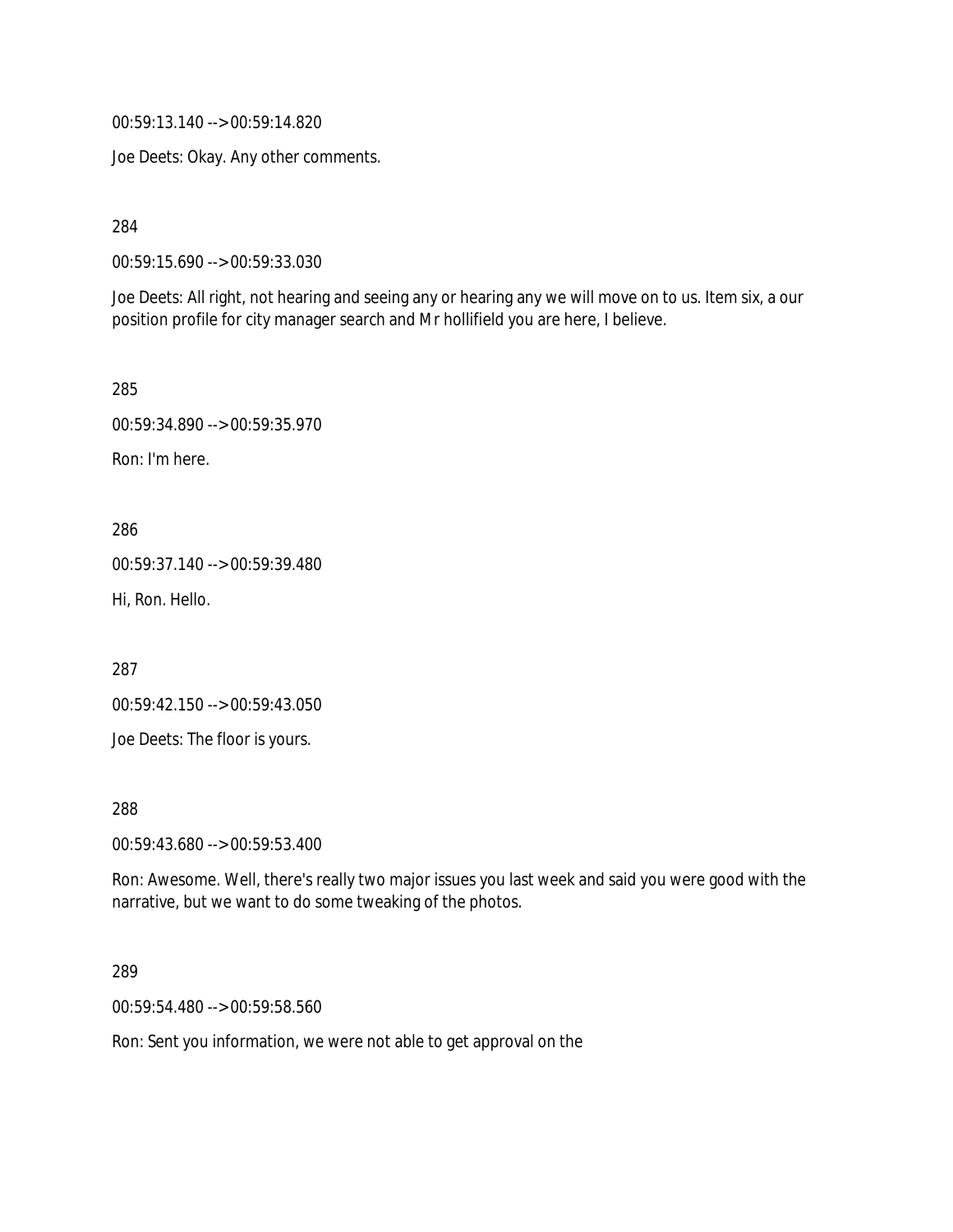00:59:59.880 --> 01:00:19.680

Ron: Squamish tribe photos. But there are a couple of options there that would take were taken at the city's indigenous peoples celebration. And then on the cover photo at the very top, it is labeled in Adobe Stock as Bainbridge Island, but

291

01:00:20.850 --> 01:00:33.660

Ron: We had one individual that did not recognize that angle or that location. And so I wanted to make sure that we are either good with that with what Adobe has said is

292

01:00:34.380 --> 01:00:46.200

Ron: Bainbridge, or I gave you several other photos that we could use those are really are two key things. And if we can get direction on that we can rock and roll.

293

01:00:47.580 --> 01:00:48.450

Joe Deets: Okay, thank you.

294

01:00:50.520 --> 01:00:51.960

Joe Deets: Don't see any hands up.

295

01:00:53.040 --> 01:00:53.670

Joe Deets: So,

296

01:00:54.840 --> 01:00:59.940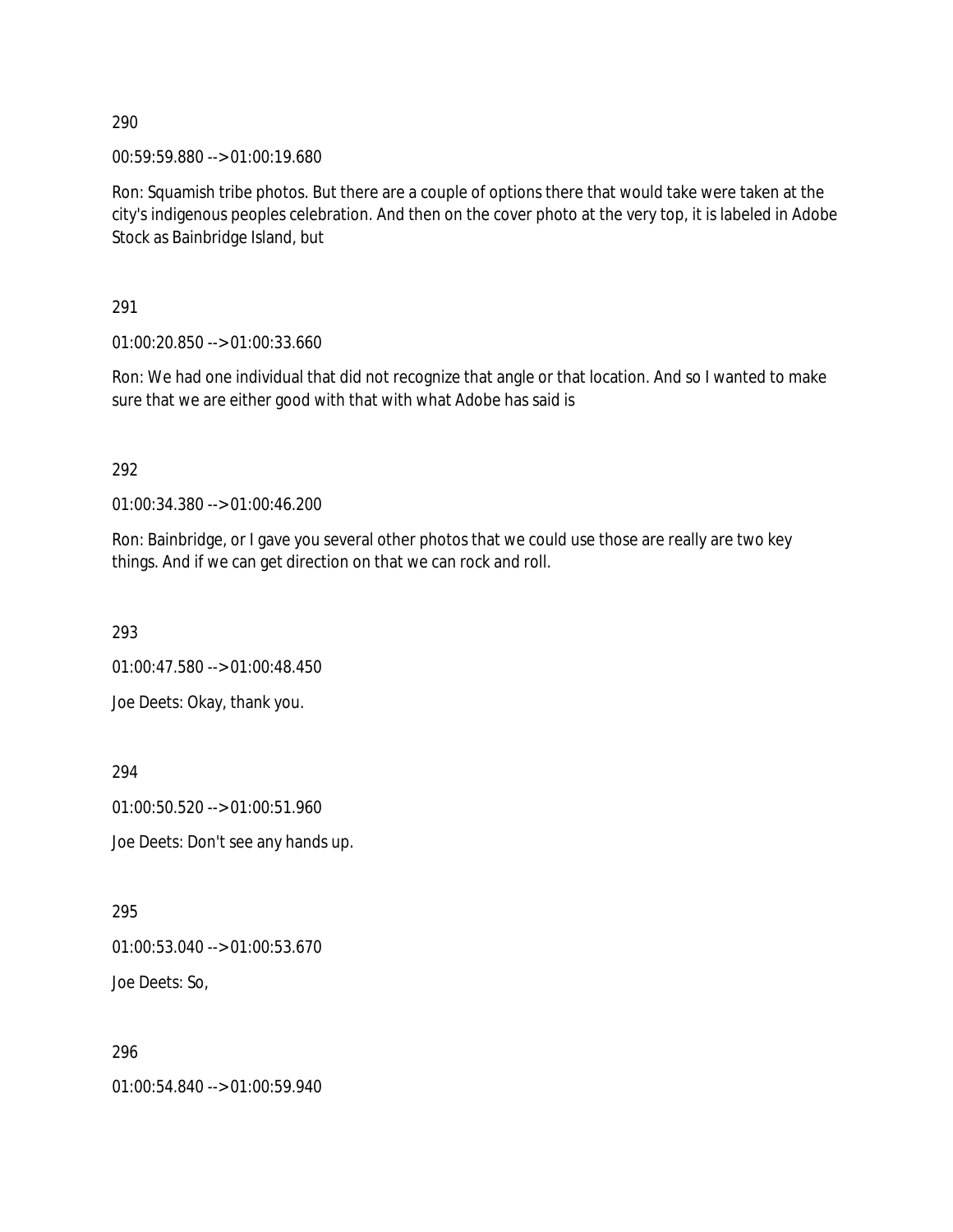Joe Deets: Yeah, that picture you identified I I was assuming was Rockaway Beach.

297

01:01:01.590 --> 01:01:02.850 Joe Deets: Now I'm not so sure.

298 01:01:04.140 --> 01:01:05.490 Joe Deets: So I'm not sure where

299

01:01:07.320 --> 01:01:11.610

Joe Deets: Where, where that is that actually been but obviously we would want it to be on Bainbridge

300

01:01:13.710 --> 01:01:14.040 Joe Deets: Okay.

301 01:01:16.680 --> 01:01:18.180 Ron: I did not ask you say

302

01:01:19.740 --> 01:01:26.160

Ron: I didn't yeah there in the PDF. There were some other options that were overtly that were for sure Bainbridge

303

01:01:31.380 --> 01:01:37.890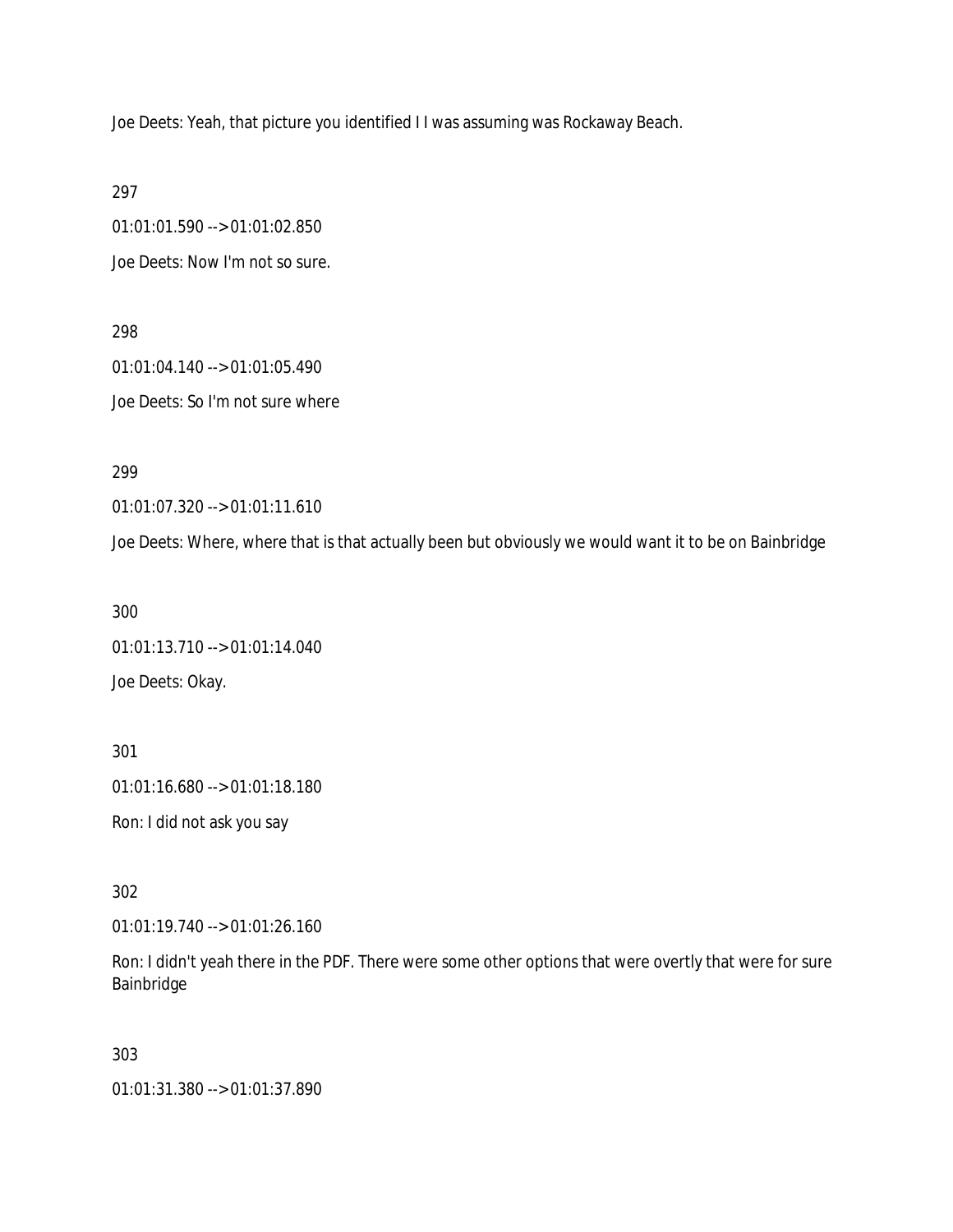Ron: I did not have somebody say it is not Bainbridge, I had somebody say they did not recognize it. Okay.

304

01:01:37.950 --> 01:01:39.120

Joe Deets: COUNCILMEMBER NASA

305

01:01:42.060 --> 01:01:51.660

Rasham Nassar: Did I hear you, Ron say that you're going to confirm that that photograph is in fact a photograph of Bainbridge before you include it or are you asking us to decide tonight, whether we're

306

01:01:52.170 --> 01:02:00.780

Rasham Nassar: Comfortable potentially publishing an image that is not Bainbridge or go ahead and choose one from the stock you provided that happened.

307

01:02:00.990 --> 01:02:19.050

Ron: Nasty for the latter. I don't really have a way of confirming that it is Adobe Stock photos that we subscribe to has labeled it as Bainbridge, they say it's Bainbridge, but honestly, I have no way of confirming that

308

01:02:21.600 --> 01:02:23.670

Joe Deets: Well, I kind of think it's not

309

01:02:26.490 --> 01:02:34.650

Rasham Nassar: I'll just real quickly close with my preference. My preference would be to not include a photograph that we could not confirm was Bainbridge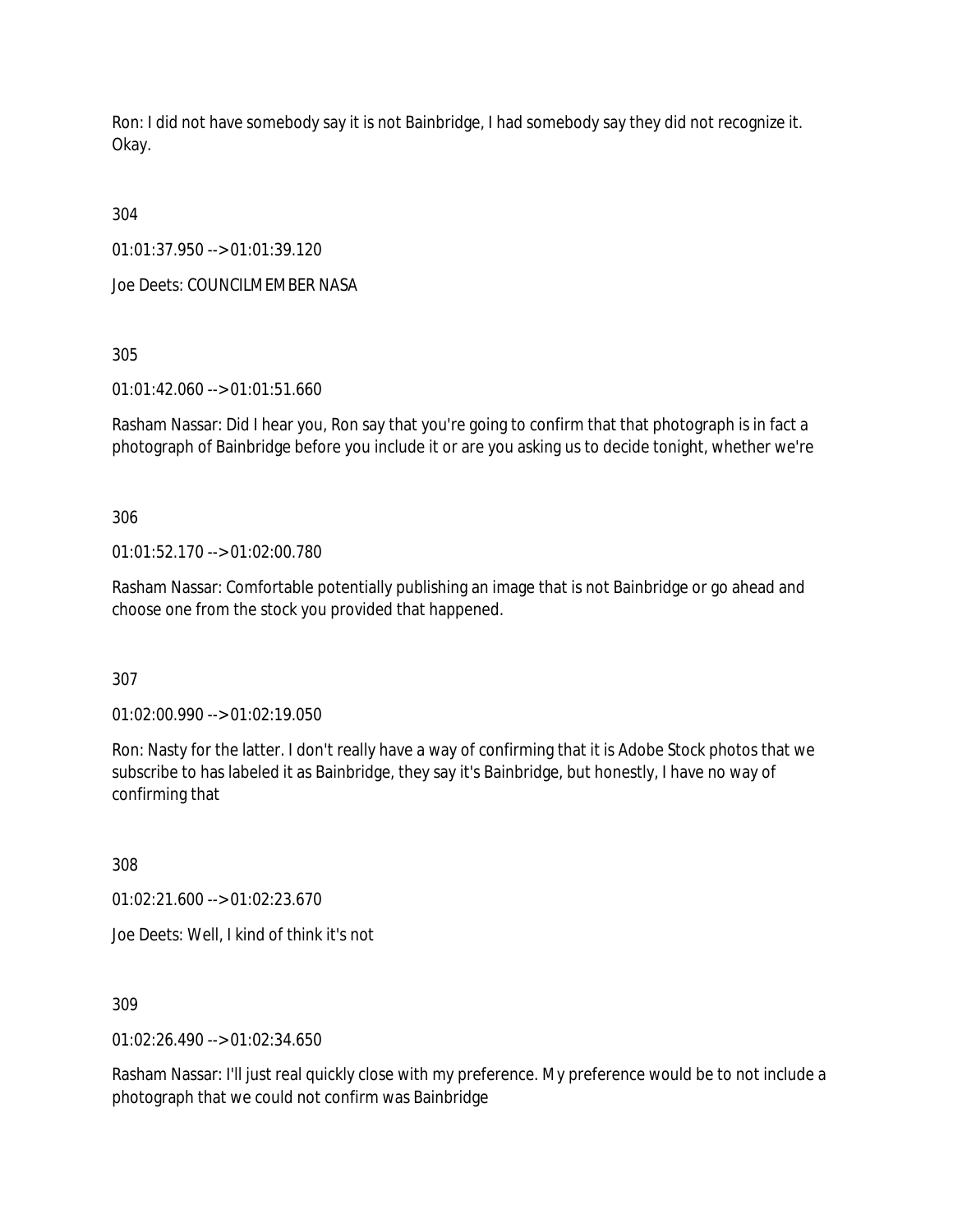01:02:36.240 --> 01:02:49.260

Rasham Nassar: And select a photograph that we know for sure is a burden that we have permission to use. I'm not able to pull up the email right now, so I can't voice which photograph I would prefer, but I would trust you to choose wisely on our behalf.

311

01:02:49.830 --> 01:02:51.660

Kol Medina: Okay super.

312

01:02:52.500 --> 01:02:55.530

Ron: Everybody good with that that approach. Sure.

313

01:02:56.880 --> 01:02:58.650

Ron: I've got marching orders on that.

### 314

01:02:59.730 --> 01:03:12.900

Ron: What about on the indigenous peoples celebration that that photo at the bottom came out of the racial equity Task Force brochure.

### 315

01:03:13.380 --> 01:03:23.940

Ron: We don't have confirmation on the source of that one. We do know that the two previous ones were from the Squamish tribe, but they declined to provide

316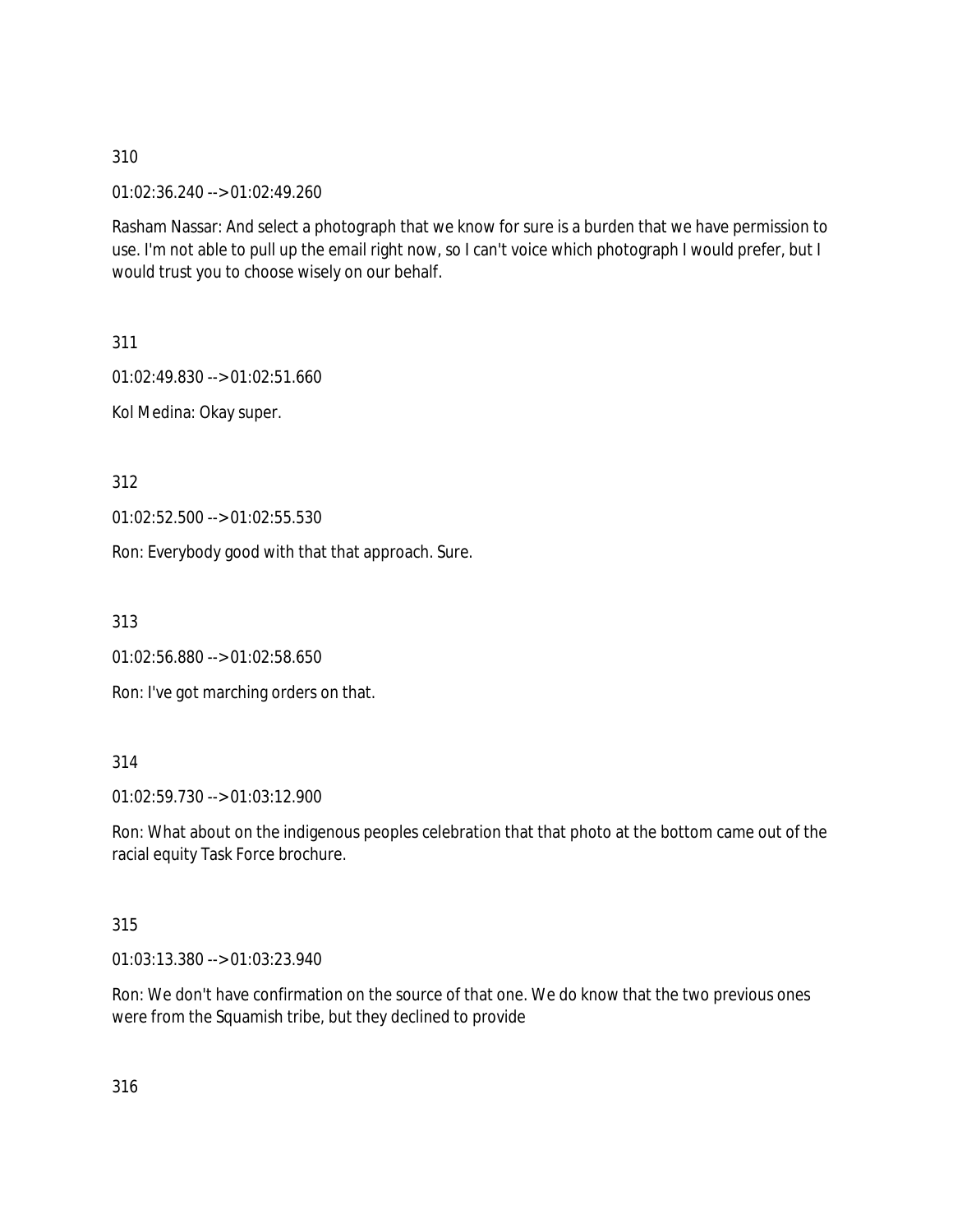01:03:24.420 --> 01:03:29.490

Ron: Permission to utilize those. So we've deleted. Those that one.

317

01:03:29.970 --> 01:03:48.480

Ron: Came we're not sure where it came from. And so don't overtly have permission on that there are two photos from the Bainbridge indigenous Day celebration that obviously the city owns overtaken by city staffer and so you've got the authority to us. Okay.

318

01:03:48.570 --> 01:03:49.770

Joe Deets: I talked to my grandma Dina

## 319

01:03:50.670 --> 01:03:57.120

Kol Medina: Thank you, Ron. Are you talking about the photo of the canoes on the last page. Yes.

320

01:03:59.400 --> 01:04:04.680

Kol Medina: So personally, I would prefer to take it out.

321

01:04:05.700 --> 01:04:19.170

Kol Medina: If we don't know who it is. And we don't have their approval to use it. I know from conversations I've had with my friends in the Squamish tribe and on this ecommerce council that they

### 322

01:04:20.550 --> 01:04:29.370

Kol Medina: They can see things like this is cultural appropriation and they don't appreciate it. And I think that's why they did not give approval for the two photos we knew were Squamish photos.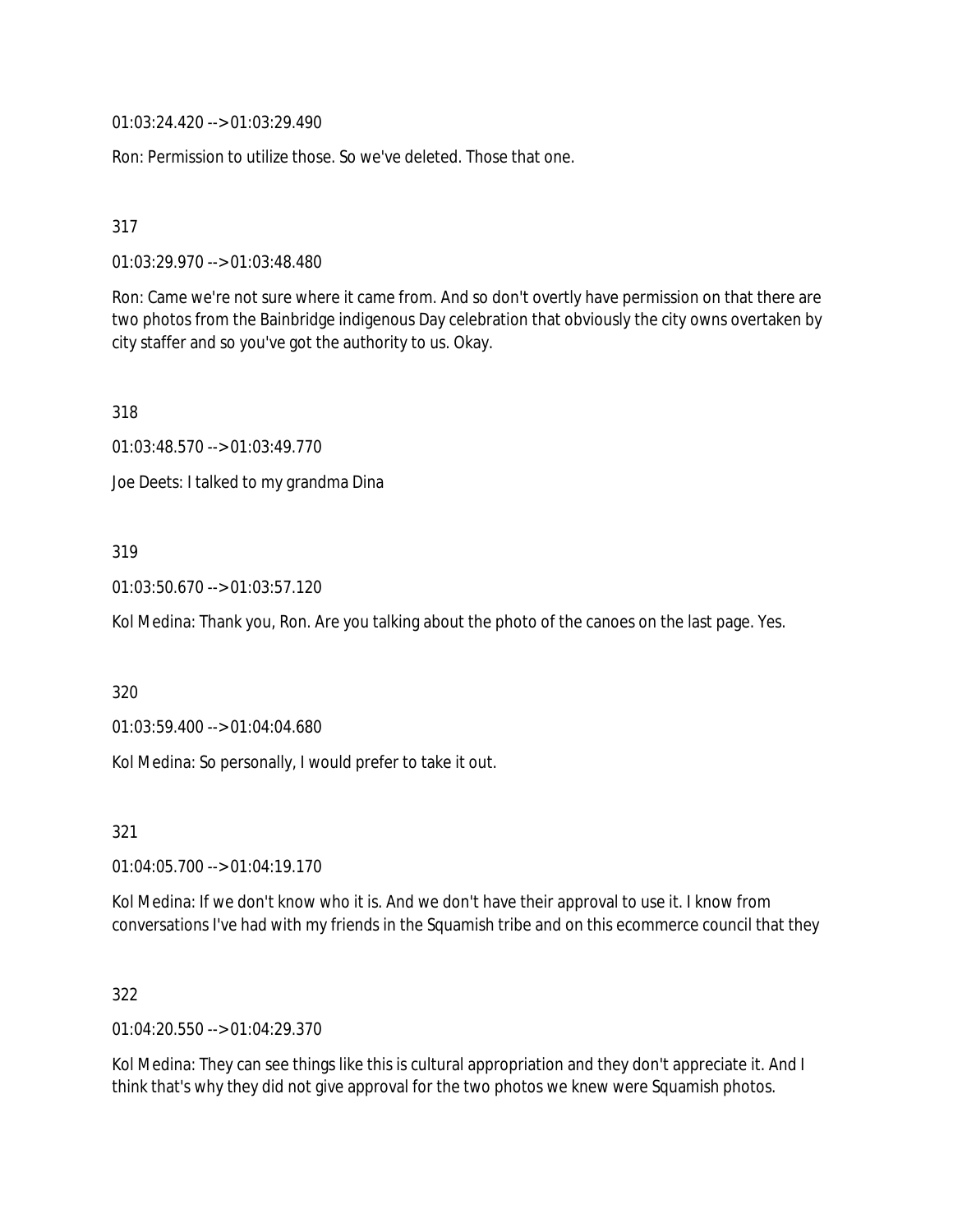01:04:30.540 --> 01:04:38.610

Kol Medina: So I think if that were their photo. They wouldn't give approval. So maybe we should just assume it is anyway that's my feeling about it.

324

01:04:40.800 --> 01:04:59.880

Joe Deets: Thank you. I would concur with that. So I suggest we if there's no objection to anybody that maybe we take that out as well as that, that cover cover picture. And do we have, we have an option there Ron to put in that we could confirm that we're

325

01:05:02.310 --> 01:05:18.330

Ron: Yes, in, in the email. There were two photos are almost identical, they're not substantively different from each other. They're inside, but looks like the school gymnasium maybe or something of that sort. Morgan's nodding yes I guess right on that.

326

01:05:19.380 --> 01:05:32.880

Ron: So they're, they're not as dramatic as this photo, but it is of a city of that and it is owned by the city. So, you know, we're in a lot more peace with that. Okay.

327

01:05:33.480 --> 01:05:34.890

Joe Deets: COUNCILMEMBER hi topless.

328

01:05:39.000 --> 01:05:41.250

Kirsten Hytopoulos: Sorry. That's what I was going to point to so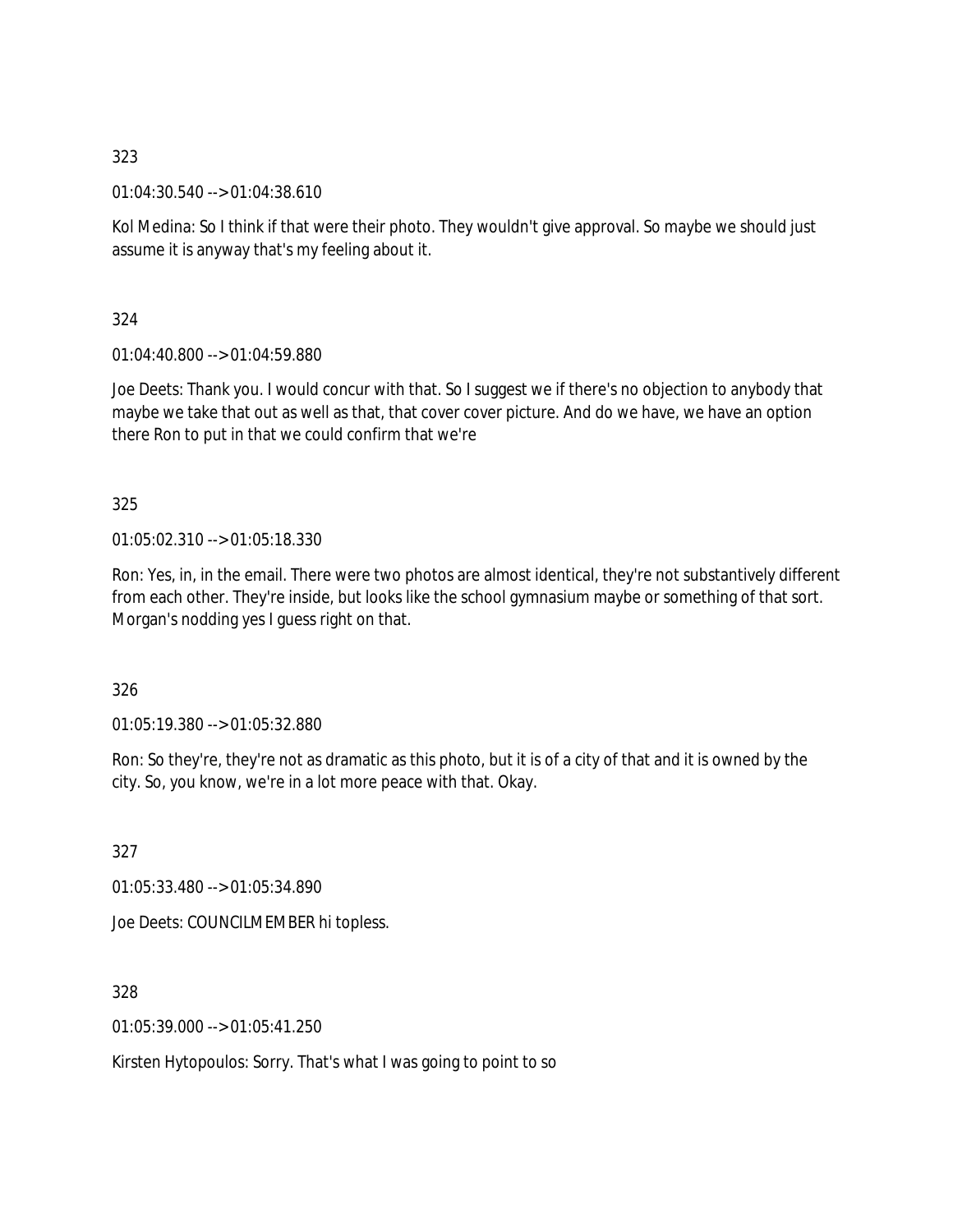01:05:43.680 --> 01:05:45.660 Joe Deets: Okay. Councilmember Medina.

330

01:05:47.910 --> 01:05:49.710

Kol Medina: Yeah. Thanks again.

331

01:05:51.660 --> 01:05:58.980

Kol Medina: Ron, you should go with whatever you if you those appropriate here, but I just did have one other suggestion I want to throw it away.

# 332

01:05:59.250 --> 01:06:03.180

Kol Medina: Absolutely not as smart as thought an order or anything. I'm just bringing it up.

# 333

01:06:04.950 --> 01:06:15.990

Kol Medina: I personally wouldn't be comfortable if that smaller photo that has deputy DMD it's and resseguie Task Force banner.

# 334

01:06:16.950 --> 01:06:34.350

Kol Medina: Was moved up and made the photo on page three, I'm guessing you're starting with three kind of pretty glamour shots in a row to kind of pull people in and you don't want to hit them with the like serious stuff, you know, until they kind of pulled in by the beauty.

335

01:06:36.090 --> 01:06:39.150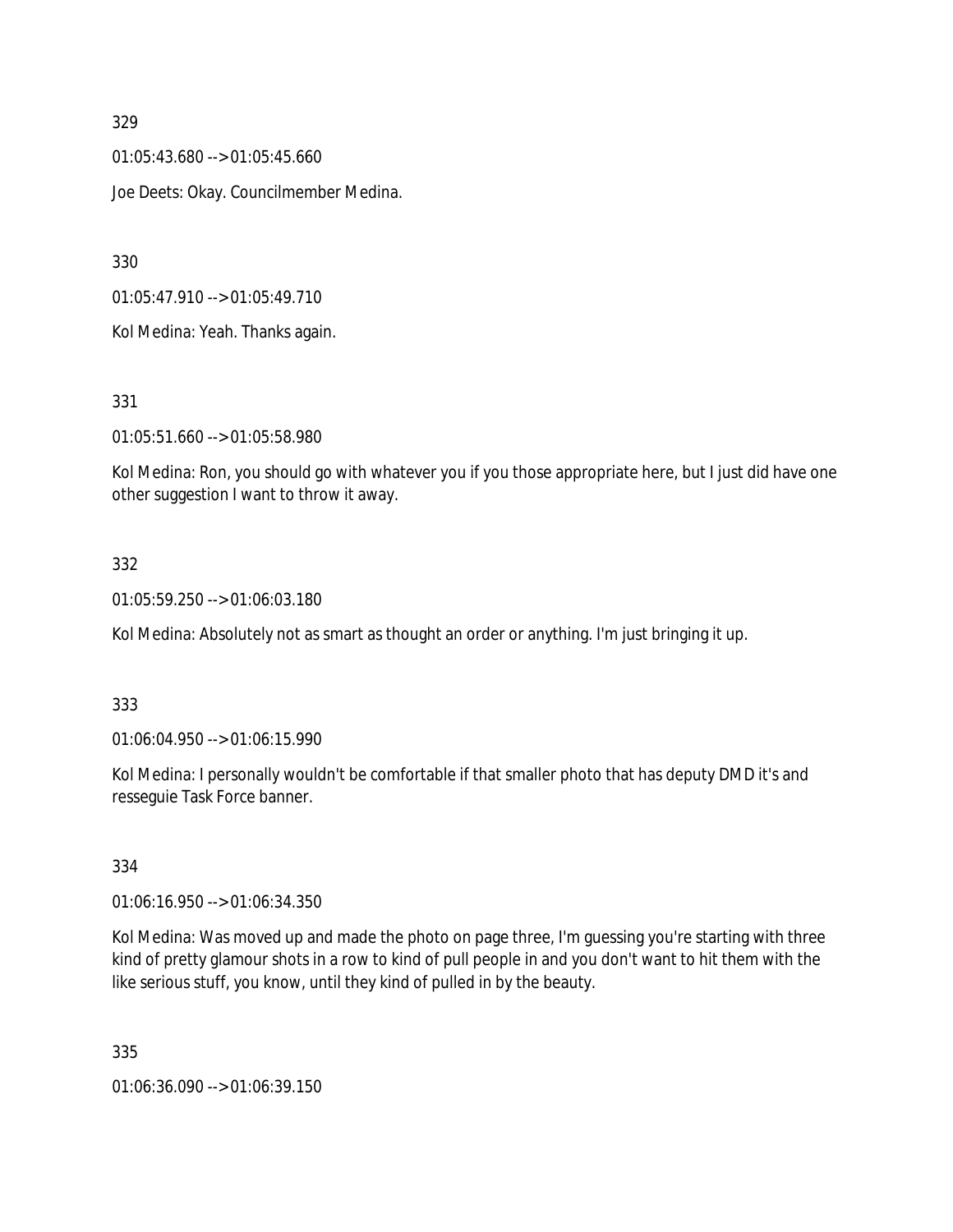Kol Medina: I'm just saying that if that's true, but

## 336

01:06:40.230 --> 01:06:51.660

Kol Medina: That's a really meaningful photo with the race every task force and we do want someone who isn't scared away by seeing that photo so I just throw that out there that you might consider that

# 337

01:06:54.450 --> 01:07:01.590

Joe Deets: And I'm fine. And I can tell you the authorship. The photographer was my 13 year old daughter, because she

### 338

01:07:03.810 --> 01:07:06.210

Ron: Can, can we get a legal release from her.

### 339

01:07:06.600 --> 01:07:11.220

Joe Deets: Yeah, I'll check with her later. But yeah, so I know where that picture came from so

### 340

01:07:11.610 --> 01:07:16.680

Ron: Is everybody good with that suggestion from councilman Medina.

### 341

01:07:19.110 --> 01:07:21.150

Joe Deets: COUNCILMEMBER, I suppose.

# 342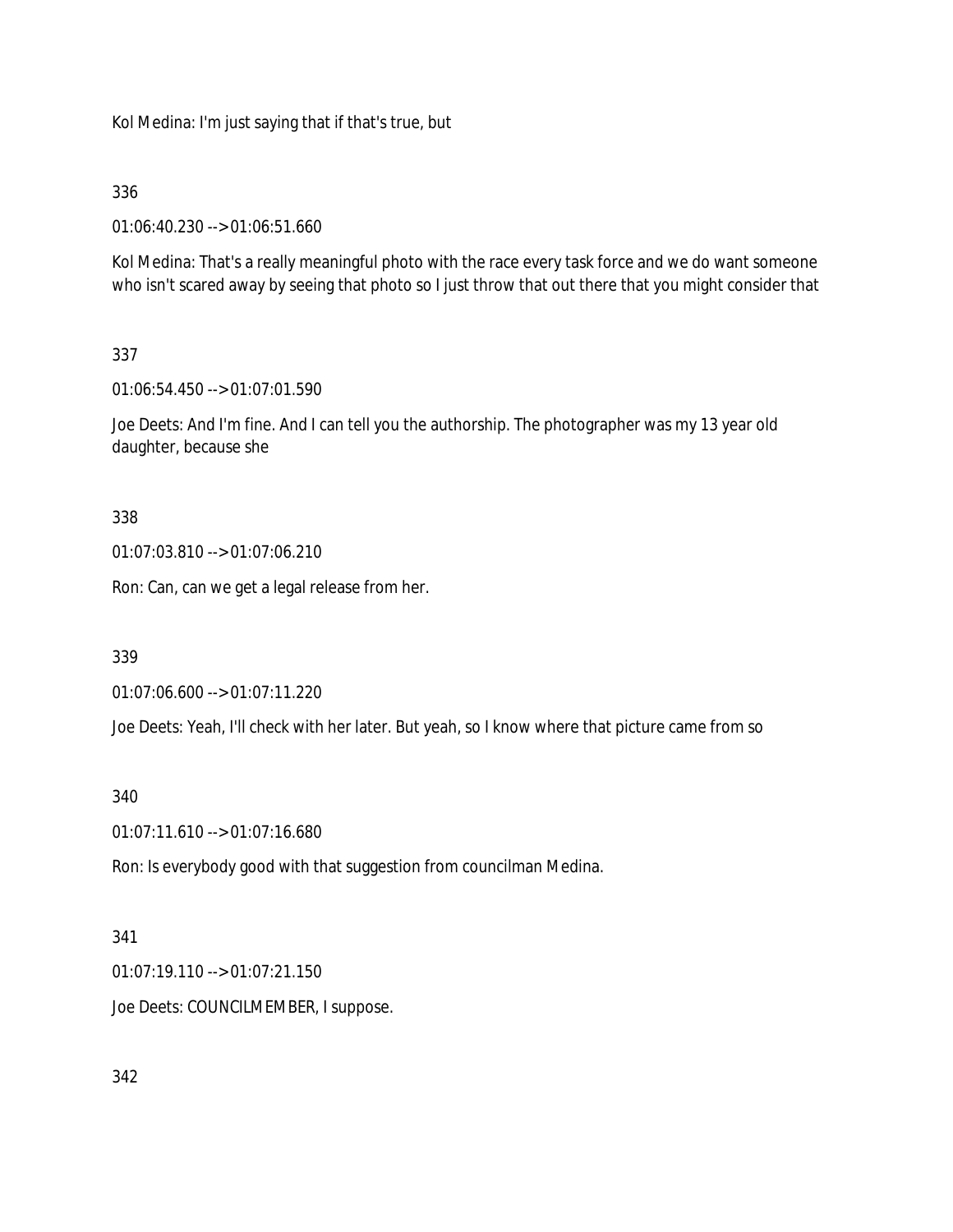01:07:24.390 --> 01:07:29.760

Kirsten Hytopoulos: I'm good with that. And then my only that only makes me more want to say like, who put the

## 343

01:07:30.120 --> 01:07:38.970

Kirsten Hytopoulos: Banner Black Lives Matters over it because I think that's odd and awkward myself. I think that the picture speaks for itself. And I think that seems kind of

### 344

01:07:39.840 --> 01:07:49.740

Kirsten Hytopoulos: I don't know visually. I don't think that's, I think it looks weird and awkward myself but so I like the message Black Lives matters a lot. But that just seems sort of like stilted me

### 345

01:07:50.160 --> 01:07:56.250

Kirsten Hytopoulos: To me, the action and the end the picture itself speaks for itself. So sorry but I just got that that was

### 346

01:07:56.730 --> 01:08:00.600

Joe Deets: Good, good point. If I can interject, it actually this was the Fourth of July.

347

01:08:01.950 --> 01:08:03.090

Joe Deets: 2019

348

01:08:04.320 --> 01:08:11.370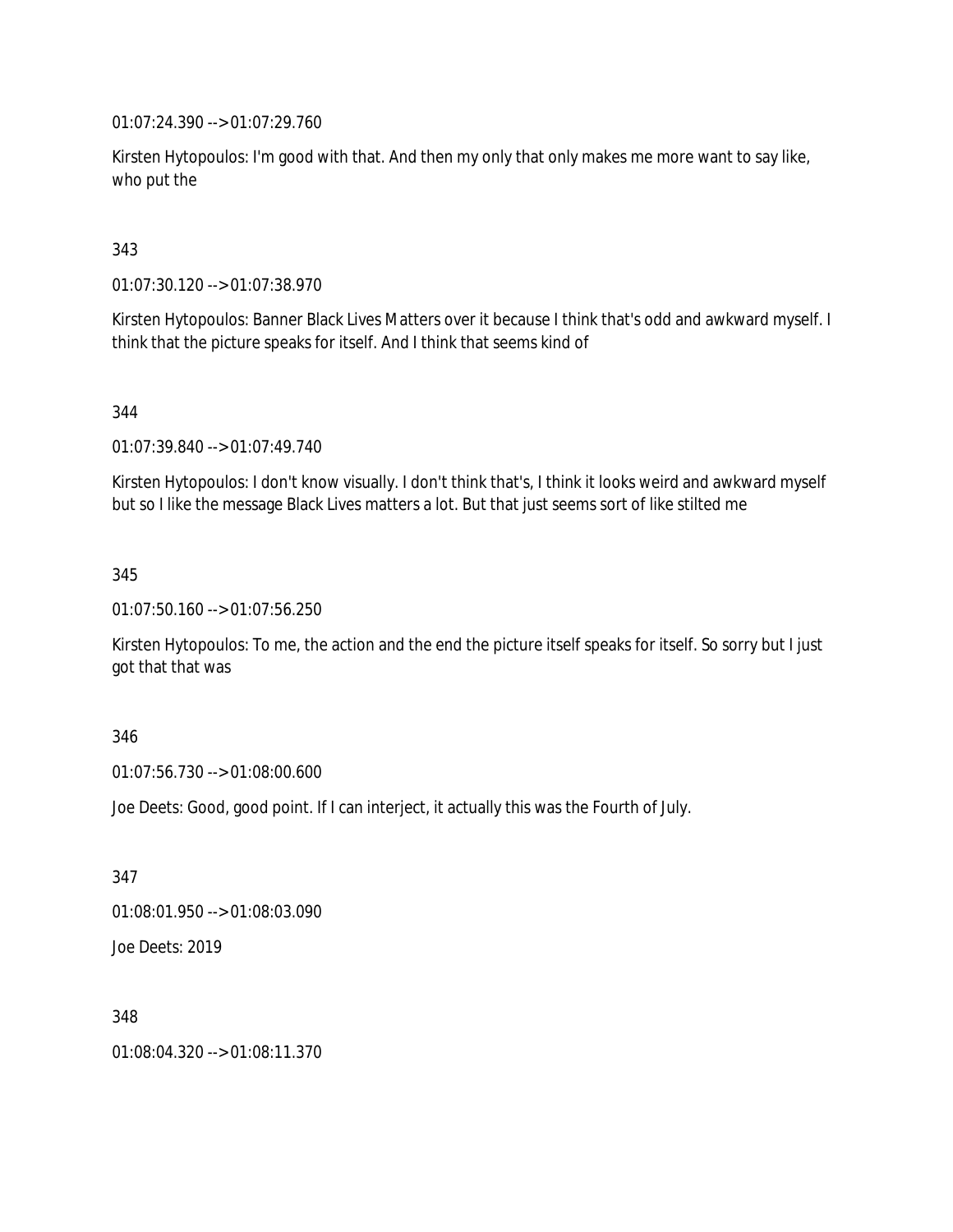Joe Deets: And so it actually had nothing to do with black lives matter. It was the race equity task force in the Fourth of July parade so

# 349

01:08:11.790 --> 01:08:23.280

Kirsten Hytopoulos: I don't know, tick, I would take that off. It just feels like it should just be an organic community event just happening and it doesn't need that. And I especially if you blow it up. I would take it out. Does anybody agree with me.

## 350

01:08:24.000 --> 01:08:27.480

Kol Medina: Well I, I just meant the photo, just to be clear, I live at the photo.

## 351

01:08:29.130 --> 01:08:36.780

Joe Deets: But I would agree. I think that it's it actually is a matter of accuracy. It was the task force it. Fourth of July.

### 352

01:08:38.100 --> 01:08:43.620

Joe Deets: Event. So pray so before taking the black lives matter.

353

01:08:44.730 --> 01:08:45.030

Joe Deets: Out.

### 354

01:08:47.490 --> 01:08:51.750

Joe Deets: Okay, don't see any other comments, Ron. Do you need anything else from us.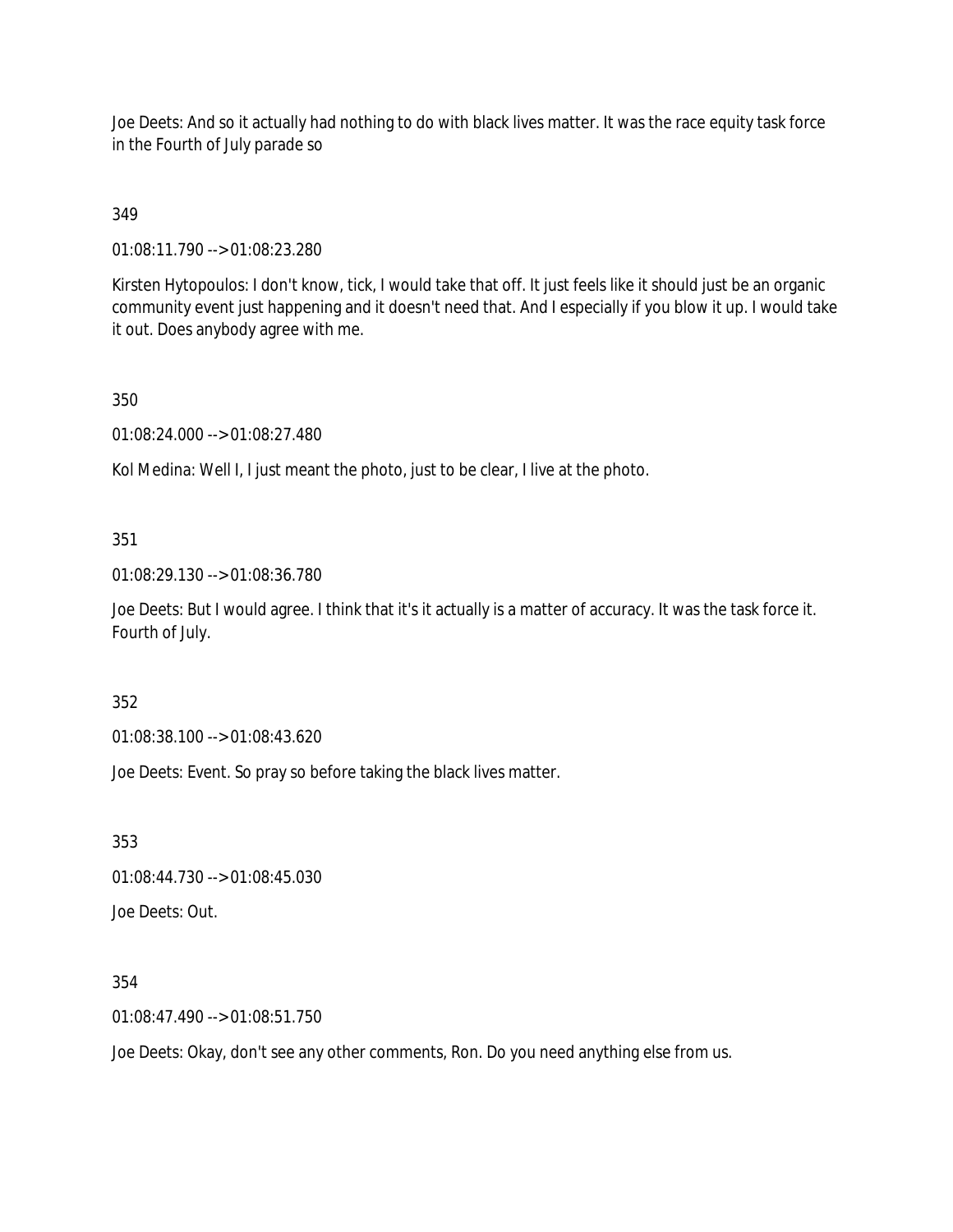01:08:52.440 --> 01:08:56.340

Ron: I don't think so. I'm going to be your brief item on the agenda tonight.

356

01:08:57.420 --> 01:08:59.100

Joe Deets: Great, great.

357

01:09:00.060 --> 01:09:09.270

Ron: If I could just give you a heads up what to expect from here, we'll make those modifications will send you that version so that you've got it.

#### 358

01:09:10.170 --> 01:09:22.620

Ron: What I would request is if there is anybody that inquires, or that you want to send it out to just send that if you get any inquiries from candidates please direct them to us.

359

01:09:23.040 --> 01:09:37.680

Ron: So that we have one funnel with everything coming in one spot we will have this modified tomorrow will be on the street by Friday so will be will be live and rocking and rolling almost immediately.

360

01:09:38.610 --> 01:09:41.490

Joe Deets: Okay, great. Thank you, Ron. Oh.

361

01:09:43.500 --> 01:09:43.980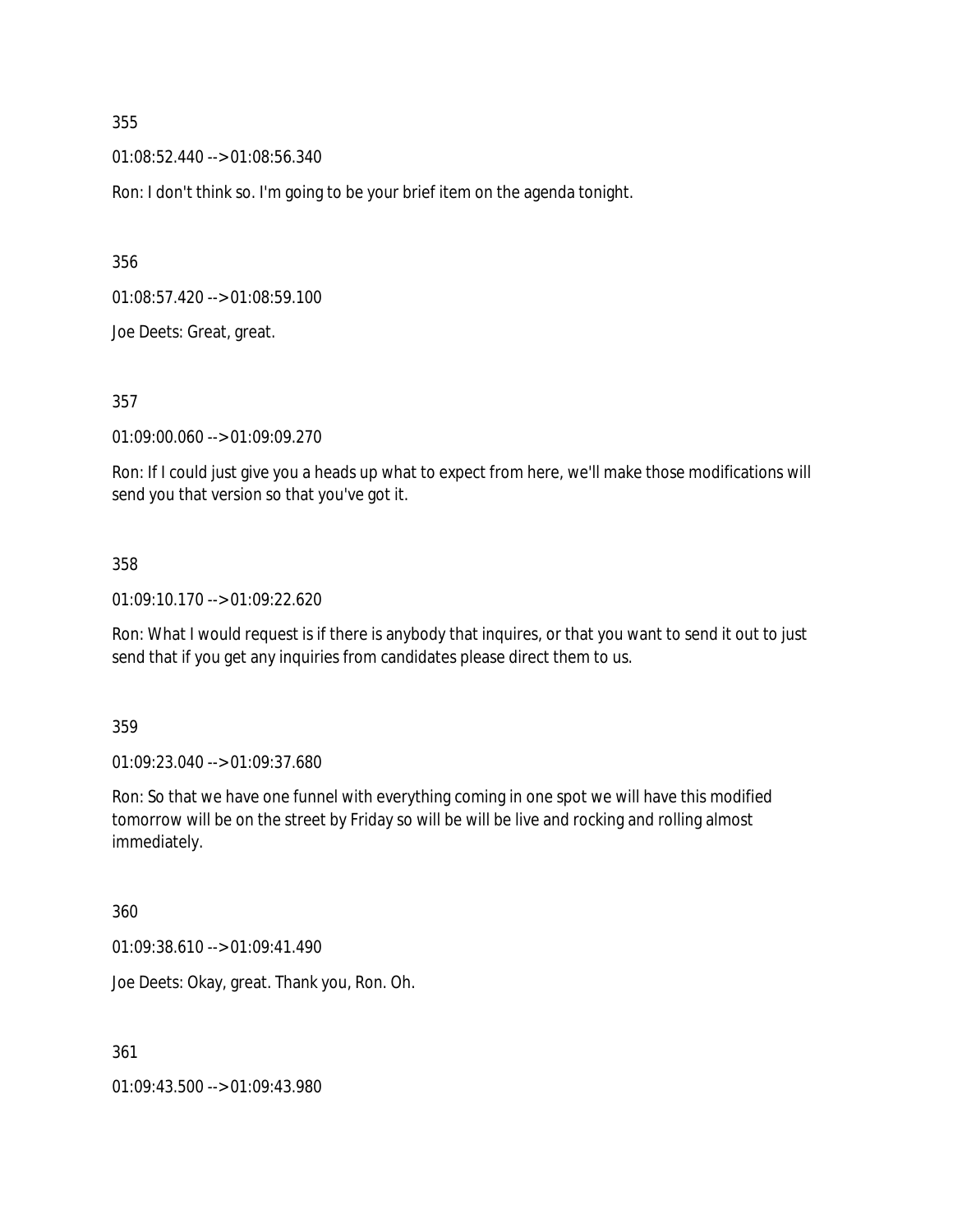Morgan Smith: God

362

01:09:44.850 --> 01:09:45.270

Ron: Gives me

363

01:09:45.810 --> 01:09:57.270

Morgan Smith: Ron, are you able to give counsel like kind of a perspective on how long you anticipate posting it and and sort of those just a ballpark on Windows next steps might you might be bringing back to them.

364

01:09:57.780 --> 01:10:07.170

Ron: Absolutely, and we'll send you an updated schedule since we've lost a little time here on the on the profile with what we had originally targeted.

365

01:10:07.470 --> 01:10:25.290

Ron: But basically from when we launched tomorrow or Friday will be on the street about 45 days. So about 45 days from now, I'll be coming back to you in Executive Session, and we'll be reviewing candidates and then

366

01:10:25.860 --> 01:10:33.840

Ron: It becomes a scheduling issue at that point I would request if you're willing that those meetings become

367

01:10:34.860 --> 01:10:48.600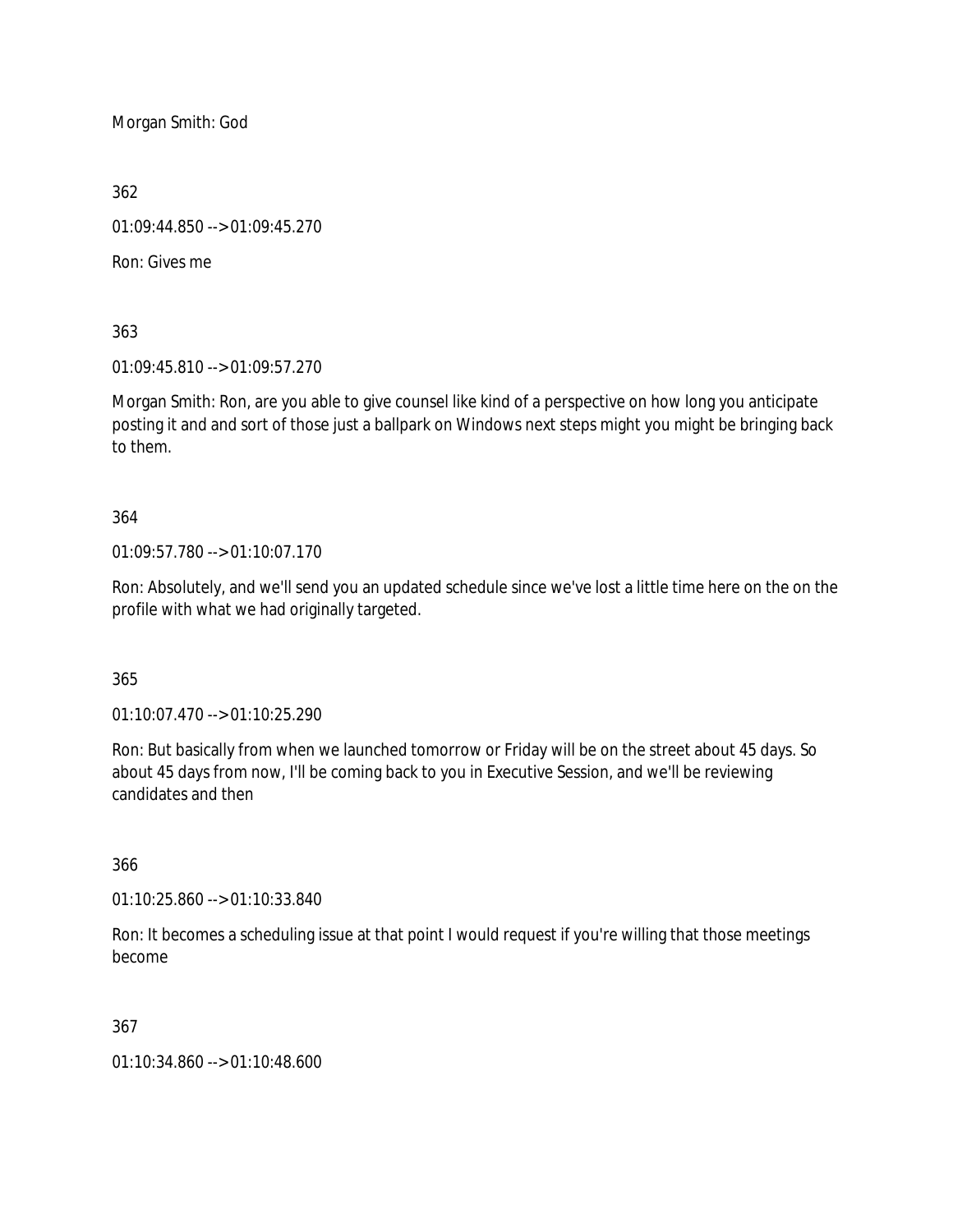Ron: Special meetings because we really want the conversation to be completely focused on the candidates and not have all of the other extraneous things that get going in. I found that works far better

368

01:10:49.980 --> 01:11:04.740

Ron: So in about 45 days will will close it will be back to you within a couple of weeks after that we've reviewed all of the candidates, we will have them triage in the three tiers and at that meeting.

369

01:11:05.520 --> 01:11:18.990

Ron: What will happen is you'll see the PowerPoint presentation of all of them. And in those three tiers and then we'll narrow it down to what we would characterize as semi finalists.

370

01:11:19.680 --> 01:11:33.060

Ron: Typically, that is going to be 10 to 20 we don't believe you go into it with an artificial number so that it's just whoever looks like they, the Council is interested in

371

01:11:33.630 --> 01:11:43.950

Ron: Giving further evaluation to we want to keep moving forward in that pool. We want to err on the side of keeping them involved too long. And then in addition to that,

372

01:11:44.460 --> 01:11:50.220

Ron: What will come out of that meeting is that group is where will really begin to go deep on the bedding.

373

01:11:50.580 --> 01:12:00.900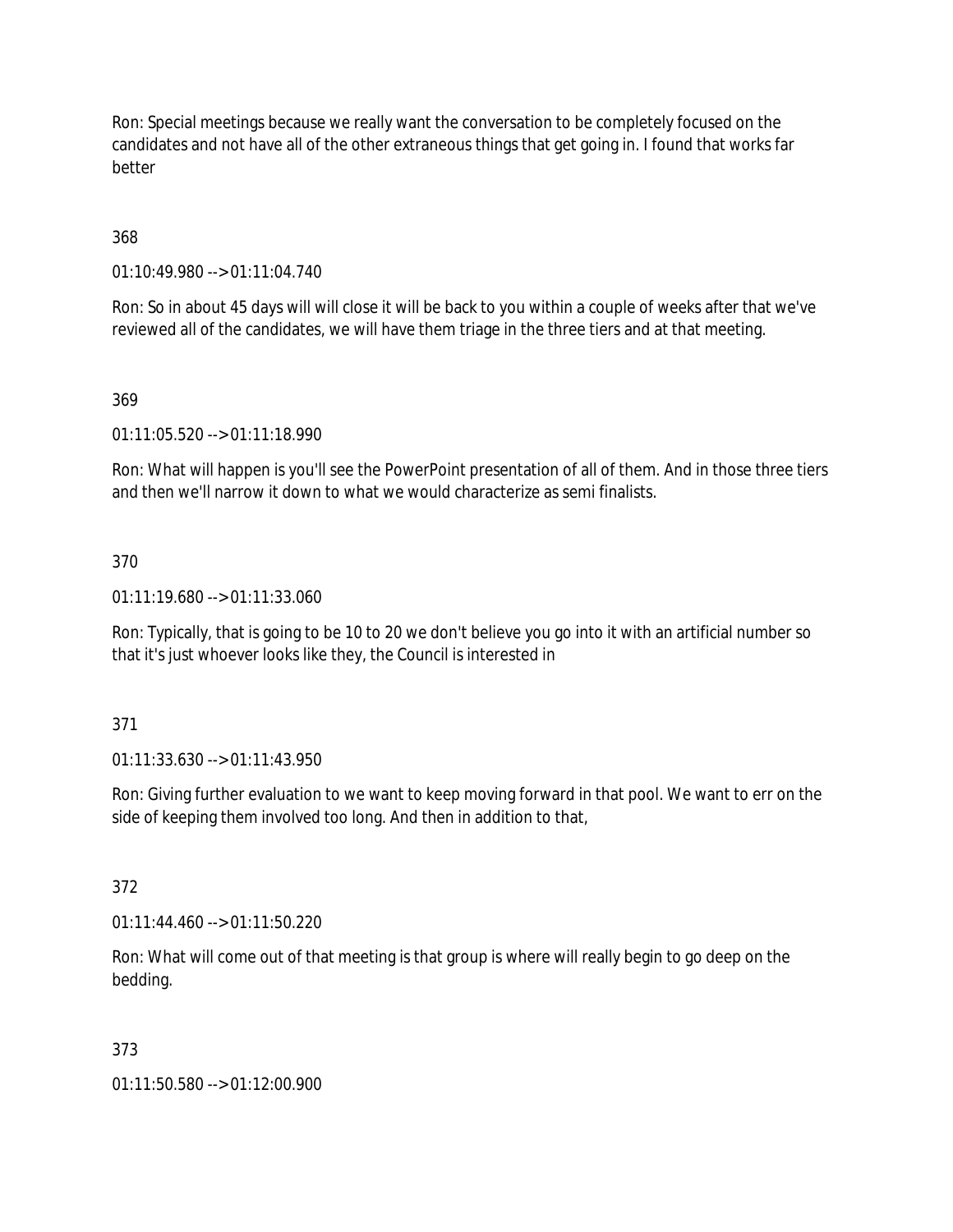Ron: And everybody all the names are still confidential. At this point, so we don't do reference checks, but we do all sorts of other things I will have them do questionnaires.

374

01:12:01.110 --> 01:12:06.210

Ron: We're already working on the questionnaires. The first night we met a couple of weeks ago.

375

01:12:06.420 --> 01:12:21.360

Ron: I sort of summarize what I had heard both from the community and the Council as the really high profile issues and we're turning those into the questionnaire, so that we're making sure we're asking for a written a set of written questions.

376

01:12:21.810 --> 01:12:34.950

Ron: That hit all of the issues you've got you'll get that back and have an opportunity to also massage that say, hey, I wish we could add this or I don't think we ought to end the same same way we've done here.

377

01:12:35.970 --> 01:12:44.640

Ron: Except it will be specifically the questions will be both written and online. There'll be about 20 written and about five online.

378

01:12:45.510 --> 01:12:53.820

Ron: And then once you select once we go out hit the street with that, that's when you'll get full blown packets back

379

01:12:54.270 --> 01:13:15.510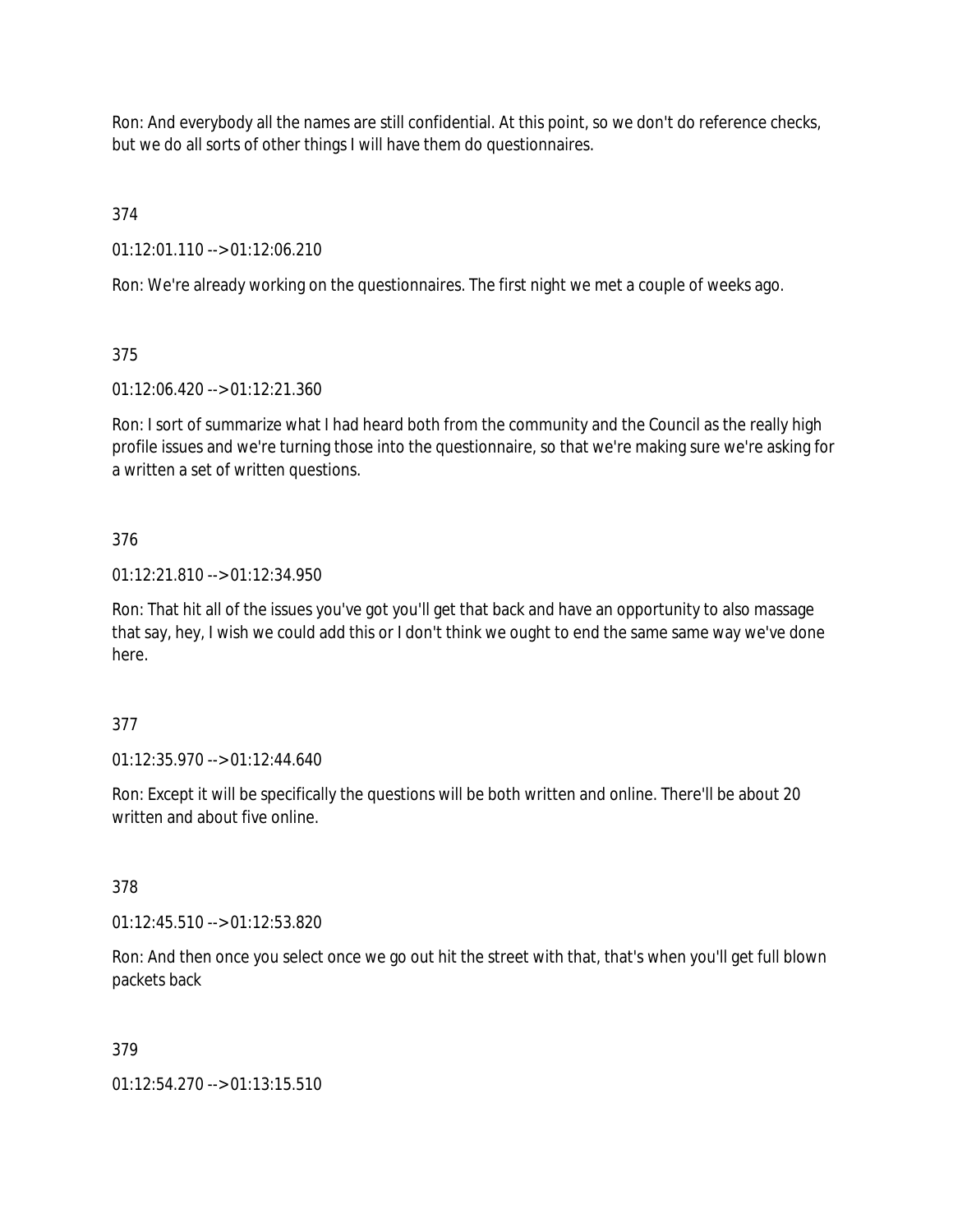Ron: On the finalists, and the finalists that'll all be public. Once finalists are selected that come in. And so we're hustling, like all get out to try to move as fast as possible because things get really crazy. Once we hit the holidays. And we know you're targeting and into the year

380

01:13:16.740 --> 01:13:25.140

Ron: interview process before the end of the year. And quite honestly, our ability to do that will largely depend on Council schedule.

381

01:13:25.380 --> 01:13:39.960

Ron: Because I know once we hit Thanksgiving. It gets really, really challenging. So I'll work with Morgan for us to map out some dates that she can start working with you now instead of waiting later when your calendar starts filling up

## 382

01:13:40.980 --> 01:13:51.240

Joe Deets: Okay, thank you, Ron, we're going to move on. I see a hand was up in the attendees and I just need to remind folks that we do not take public comment. During study sessions. I'm sorry.

383

01:13:53.400 --> 01:13:56.700

Joe Deets: Moving on to item six be sustained.

384

01:13:58.230 --> 01:14:09.480

Joe Deets: By Ron sorry them to start rushing along, we're a little behind schedule item six be sustainable transportation plan update see hi everybody.

385

01:14:09.510 --> 01:14:10.860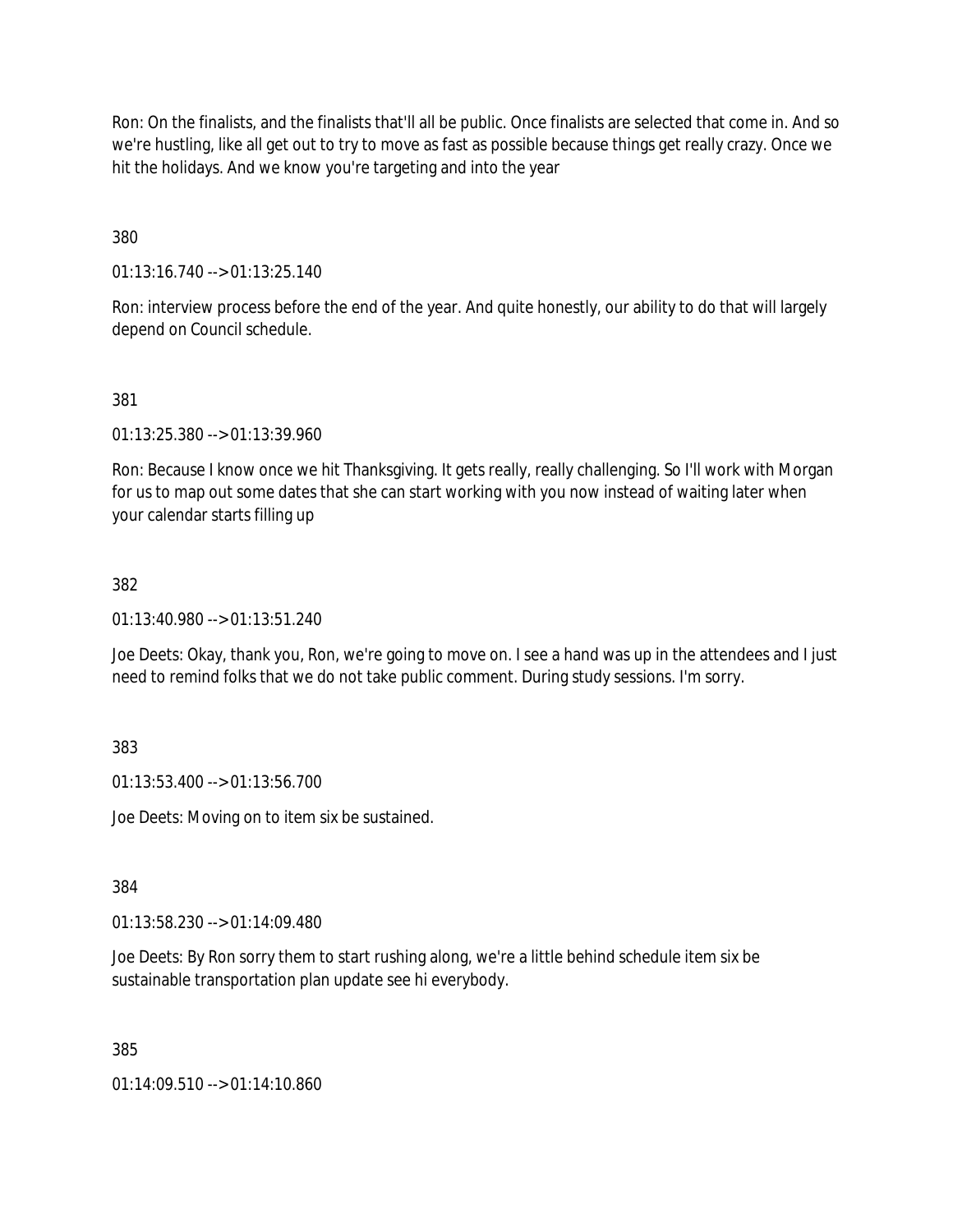Mark and this

386

01:14:12.180 --> 01:14:13.020

Joe Deets: You guys

387

01:14:13.170 --> 01:14:24.660

Mark Epstein: Hi. Good, good evening Council bark Epstein Public Works engineering project manager, I'll kick us off here, really, to introduce Jennifer we learned again from Nelson NYGAARD is can I go through

388

01:14:25.140 --> 01:14:30.480

Mark Epstein: A lot of stuff. Everything we've been doing up to this point has been a lot of focus up to now.

389

01:14:32.940 --> 01:14:33.330

Mark Epstein: Martin.

390

01:14:34.500 --> 01:14:45.870

Morgan Smith: Yeah, I apologize for the interruption. I think you had emotion plan for the last item. I don't know if Council wants to go ahead and take a motion to approve the brochure and its final form. I know that you had some tweaking

391

01:14:46.470 --> 01:14:52.890

Morgan Smith: Around the photos. But if it's not important to you, we can move on. But that would really give closure to that item, since it won't be coming back to you.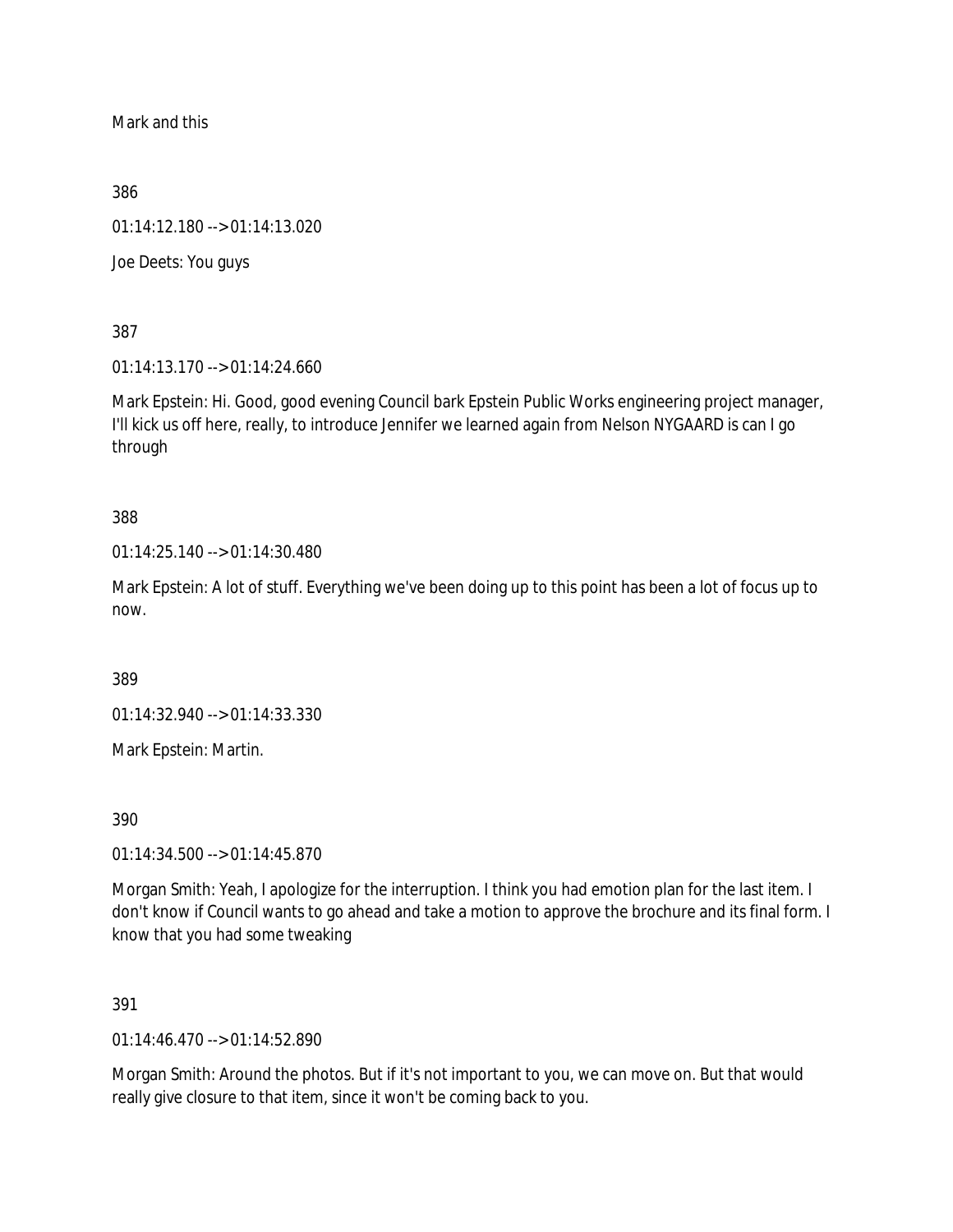01:14:53.850 --> 01:14:54.330 Joe Deets: Okay.

#### 393

01:14:54.480 --> 01:14:56.760

Joe Deets: Thank you, city manager, you're right. I should have seen that

#### 394

01:14:58.350 --> 01:15:01.650

Joe Deets: Okay. Does anyone want to make a motion for that previous item.

### 395

01:15:07.020 --> 01:15:07.380

Joe Deets: Be

396

01:15:08.970 --> 01:15:10.770

Joe Deets: Okay. Councilmember car.

397 01:15:12.420 --> 01:15:13.530 Chris Wierzbicki: I moved to approve the

398 01:15:13.530 --> 01:15:16.050

Christy Carr: Position profile for the city manager search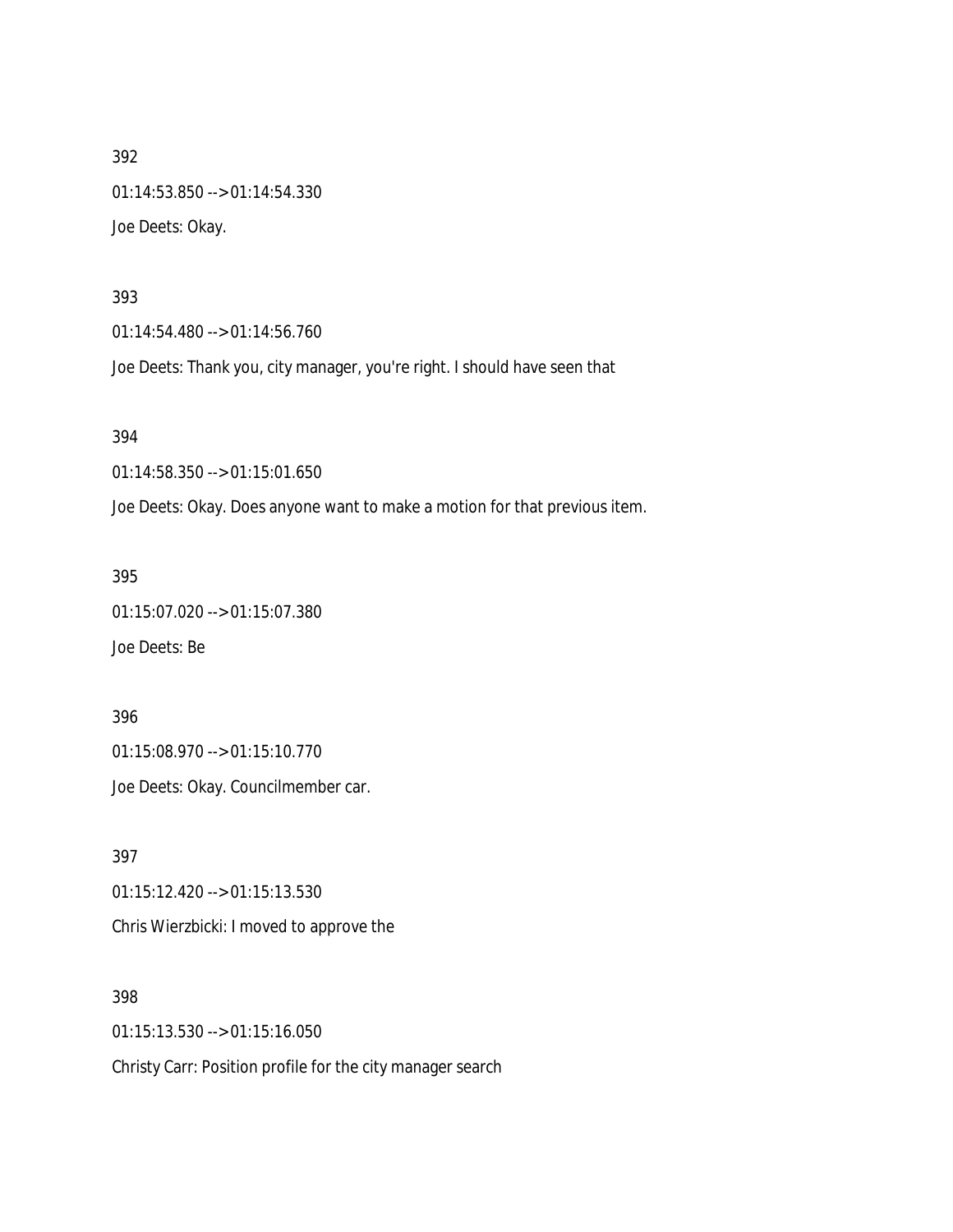01:15:17.670 --> 01:15:20.730

Joe Deets: Their second second COUNCILMEMBER high topless.

400

01:15:23.160 --> 01:15:26.880

Joe Deets: Okay, assume there's no more discussion. All those in favor, say aye.

401

01:15:28.590 --> 01:15:30.210

Joe Deets: Any nays

402

01:15:31.500 --> 01:15:41.610

Joe Deets: Kept them in this or did you vote you were at your A. Okay, so that was unanimous. Thank thank you city manager. Okay, we can move on. Thank you. Go ahead, Mark.

403

01:15:42.750 --> 01:15:49.230

Mark Epstein: Okay, so the lot of the focus up until this point has been on community engagement and outreach.

404

01:15:49.650 --> 01:15:56.100

Mark Epstein: And now we're getting ready for really the core of the of the project. And we're going to start with the

405

01:15:56.550 --> 01:16:04.170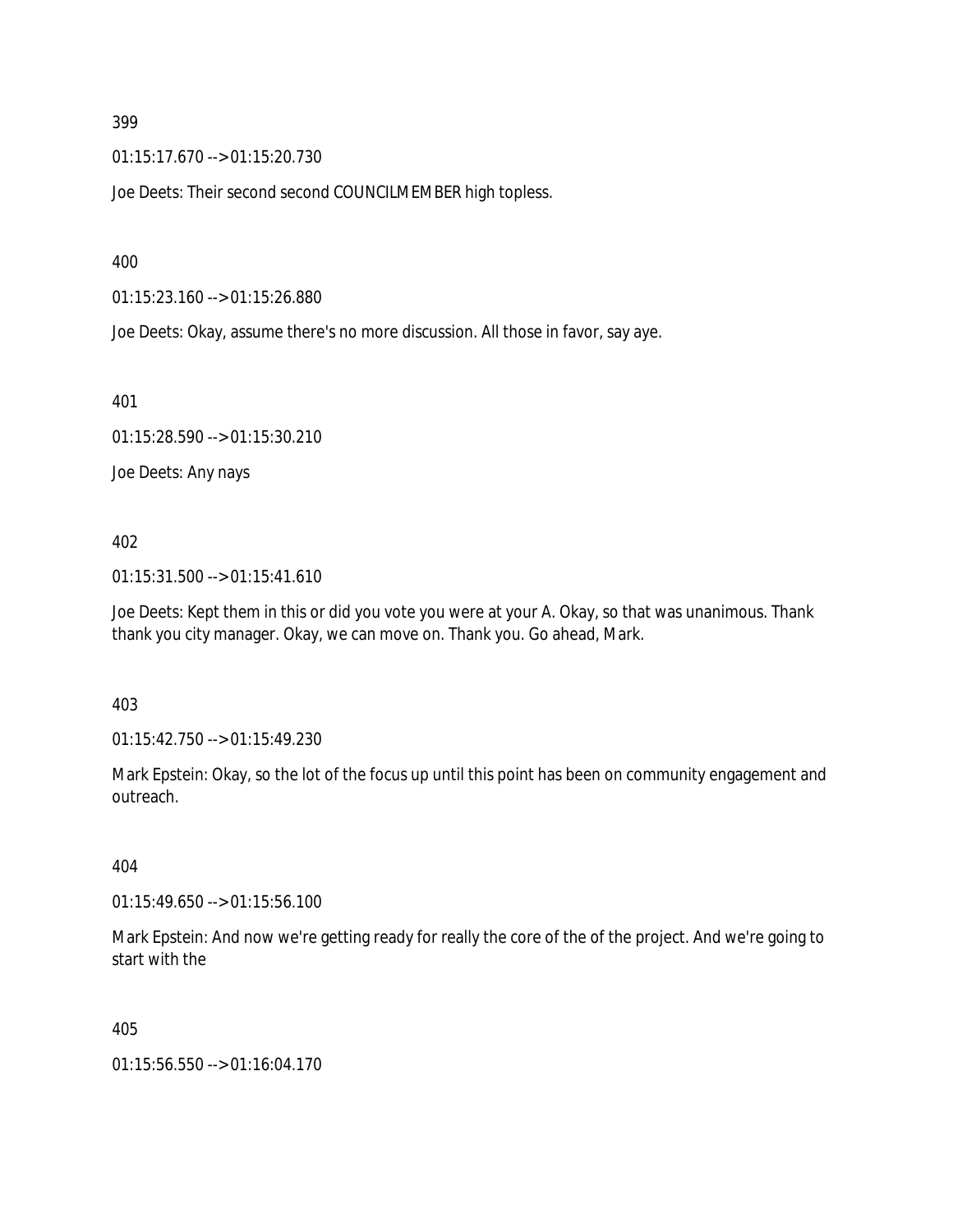Mark Epstein: gap analysis and evaluation framework Jennifer is going to go through that in some detail, I just wanted to remind the Council that during these

406

01:16:04.740 --> 01:16:12.750

Mark Epstein: Updates, especially the ones where Nelson NYGAARD is here. We're looking for either an affirmation of the approach we're taking towards these phases.

407

01:16:13.050 --> 01:16:14.160

Mark Epstein: Or an approval.

408

01:16:14.460 --> 01:16:23.760

Mark Epstein: For some results that we've we've determined and So tonight we're really looking for this affirmation of the approach. So I just want you to keep that in mind.

409

01:16:24.360 --> 01:16:30.480

Mark Epstein: And then also, at the end of this discussion if we could, if we have a few minutes. We'd like to get your input on the

410

01:16:30.870 --> 01:16:42.030

Mark Epstein: Level of Service workshop that we're planning for October we just want to get a feeling for some of your goals and objectives for that and what it is you're looking for. So with that, I'll turn it over to Jennifer

411

01:16:42.690 --> 01:16:48.120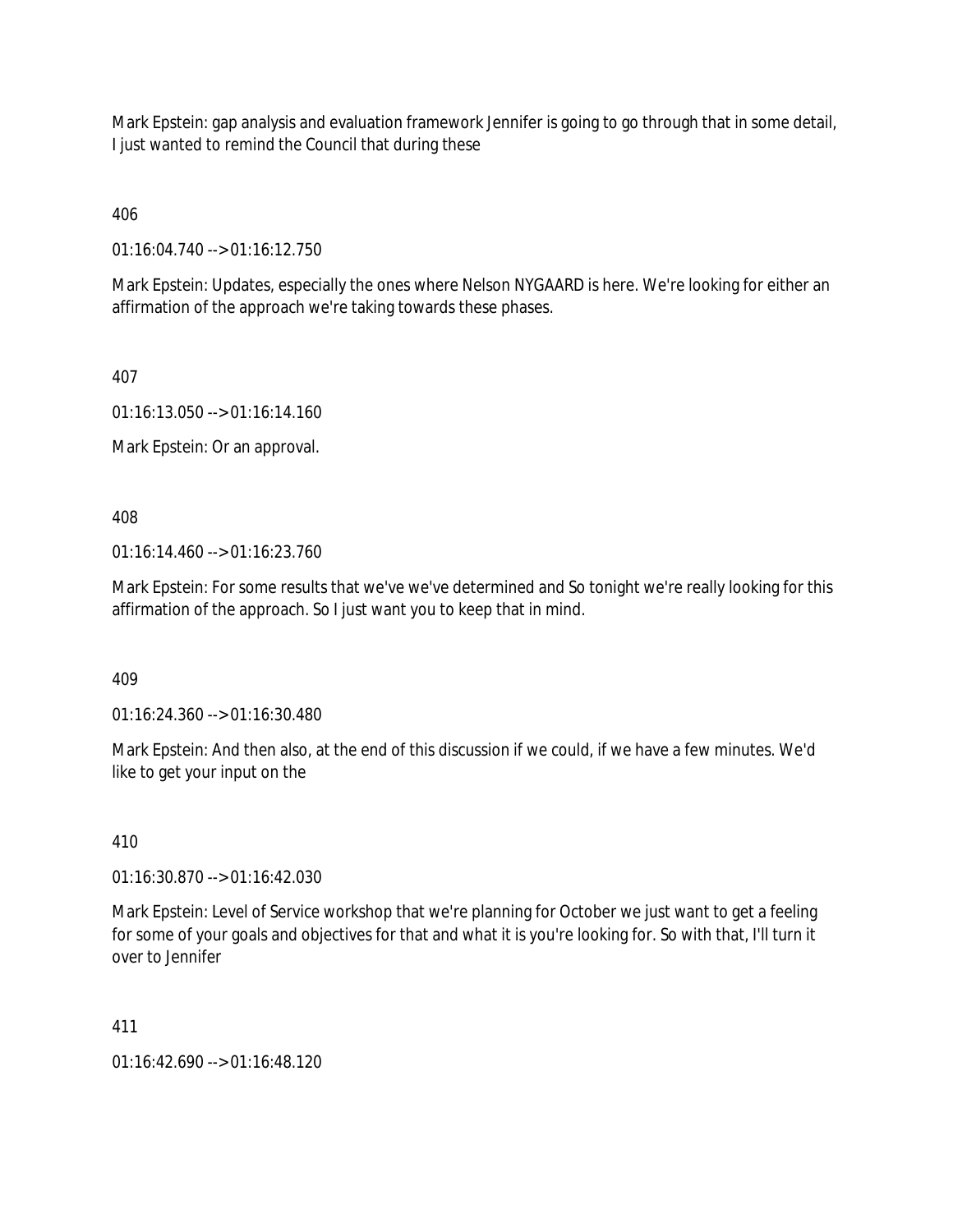Joe Deets: And let me just say if if we can please move quickly because we want to have time for discussion, please.

412

01:16:49.740 --> 01:16:57.420

NelsonNygaard Seattle: All right. Alright, I am going to go just as fast as I possibly can and you tell me if you want me to go even faster.

413

01:16:59.790 --> 01:17:07.680

NelsonNygaard Seattle: So thank you all. I'm happy to be here again. Happy to have the chance to talk with you about where we're at in the sustainable transportation plan.

414

01:17:08.100 --> 01:17:17.280

NelsonNygaard Seattle: I thought the mayor framed up what we're going to talk about tonight just perfectly. We now coming out of this phase of outreach have a really strong base of input.

415

01:17:17.760 --> 01:17:22.710

NelsonNygaard Seattle: That is helping to shape the analysis that we're going to present an approach to you about today.

416

01:17:23.040 --> 01:17:29.580

NelsonNygaard Seattle: So I'm going to hit engagement findings really fast. They'll be lots more time to talk about that and make sure that we have time to talk about

417

01:17:29.880 --> 01:17:37.710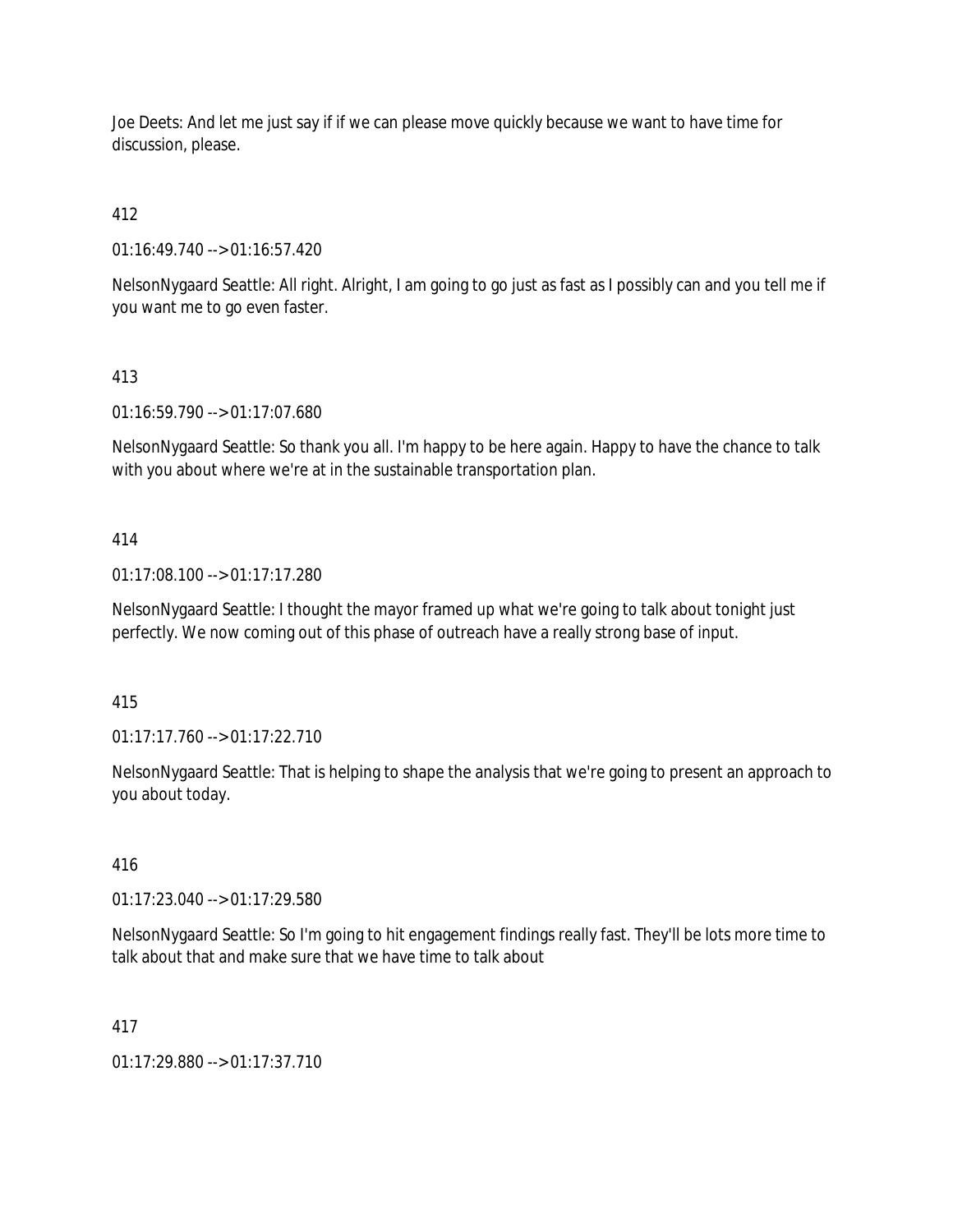NelsonNygaard Seattle: The process that we're going to use as we move into the technical work, this is really where we start to focus on identifying destinations.

418

01:17:37.950 --> 01:17:46.620

NelsonNygaard Seattle: Where people are connecting now the networks that they're using to do that. What are the gaps in the network. And then, most importantly, how do we want to fill those gaps.

## 419

01:17:47.340 --> 01:17:50.280

NelsonNygaard Seattle: So where does this plan, take us at the end of the day.

420

01:17:50.820 --> 01:18:02.340

NelsonNygaard Seattle: Since it's been a little bit of time since Mark and I had the chance to present this to you. We wanted to just remind you all where we're going over the course of this process, and especially for any members of the public who have joined us tonight.

421

01:18:03.030 --> 01:18:10.410

NelsonNygaard Seattle: So at the end of the day, where we have promised you. We will be by June of 2021 is to have a near term action plan.

### 422

01:18:10.890 --> 01:18:17.640

NelsonNygaard Seattle: And that becomes your roadmap, something that is graphic that is easy to understand that helps to articulate the near

423

01:18:17.910 --> 01:18:26.010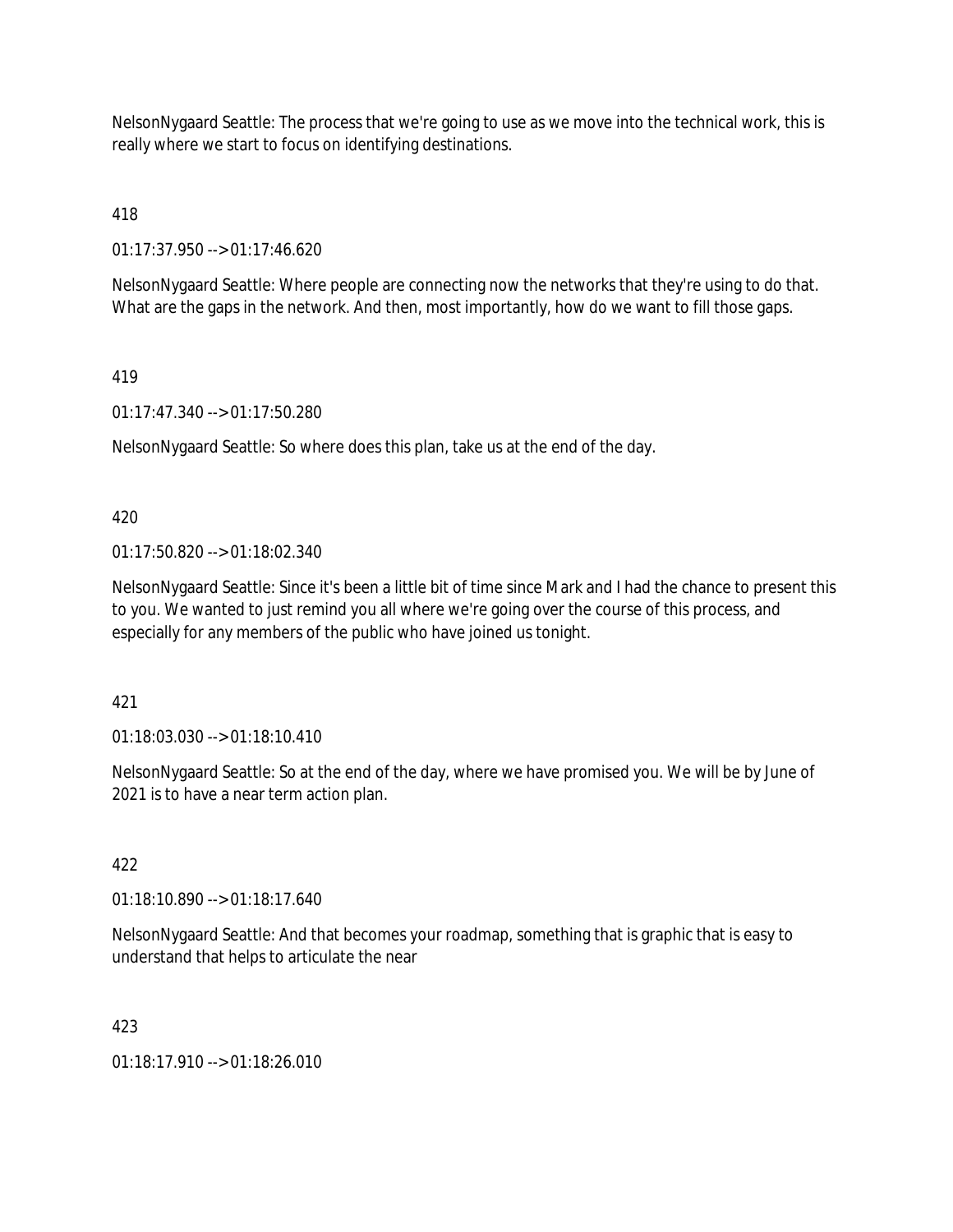NelsonNygaard Seattle: mid and long term projects policies and programs that are most important to achieve the islands goals when it comes to sustainable transportation planning.

424

01:18:26.760 --> 01:18:29.850

NelsonNygaard Seattle: The way that we do that in this process that we're moving through now.

# 425

01:18:30.240 --> 01:18:37.470

NelsonNygaard Seattle: Is starting at the 30,000 foot level, we do need to start with the data we need to look at the island as a whole. Look at the systems.

# 426

01:18:37.800 --> 01:18:46.260

NelsonNygaard Seattle: Before we continually get more and more specific and get into the nuts and bolts of what's happening on a particular corridor on a particular corner.

# 427

01:18:46.650 --> 01:18:52.950

NelsonNygaard Seattle: So that we understand that the solutions, we're proposing are right for the island and are going to make sense to fill those gaps.

# 428

01:18:53.430 --> 01:18:58.980

NelsonNygaard Seattle: So we are moving from the theoretical into the nuts and bolts of projects.

# 429

01:18:59.340 --> 01:19:08.100

NelsonNygaard Seattle: And tonight's discussion is really framing up for you how we propose to do that, we do not want this to be a black box so that at the end of this process.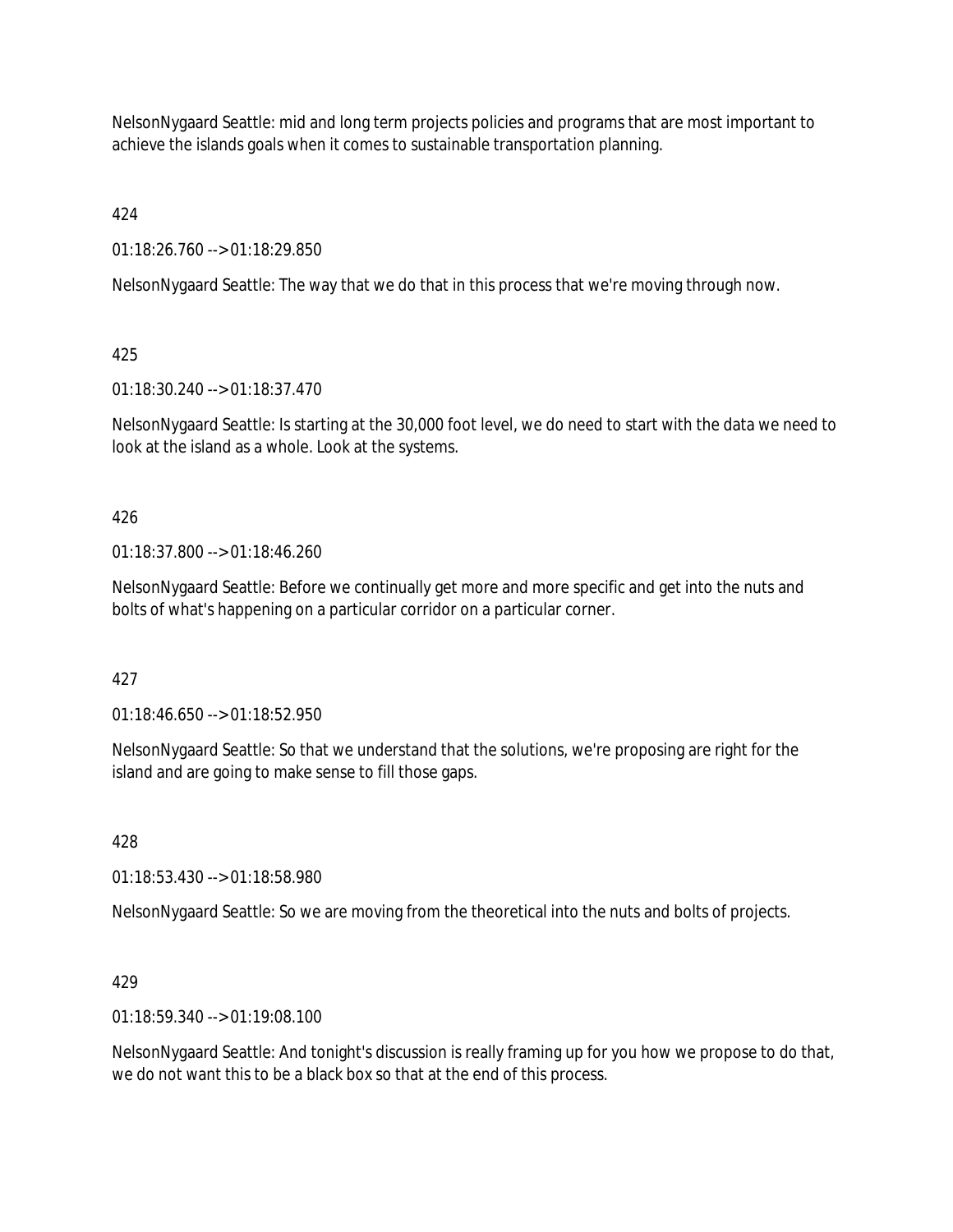01:19:08.430 --> 01:19:13.620

NelsonNygaard Seattle: You look back and you say, How the heck did they get there. We want you to be part of helping to shape this as we go.

431

 $01:19:14.100 \rightarrow 01:19:27.990$ 

NelsonNygaard Seattle: And so again, really thinking about how do we identify those destinations and routes. What's the process. How do we score them and set those priorities, so that we have something that sets you on the path to where you want to be at the end of the day.

432

01:19:29.010 --> 01:19:37.740

NelsonNygaard Seattle: So again we're looking for questions on this approach, ideally affirmation that it is okay for us to move forward and pursue the work

433

01:19:38.370 --> 01:19:45.720

NelsonNygaard Seattle: But really, we'll, we'll just frame this quickly in terms of so some of what we've heard from people before we get into those technical nuts and bolts.

434

01:19:46.650 --> 01:19:57.090

NelsonNygaard Seattle: Um, you all have been so plugged in to everything that we've done. We've again engaged with our task force and technical advisory team and we'll have another discussion coming up with them in two weeks.

435

01:19:57.540 --> 01:20:07.230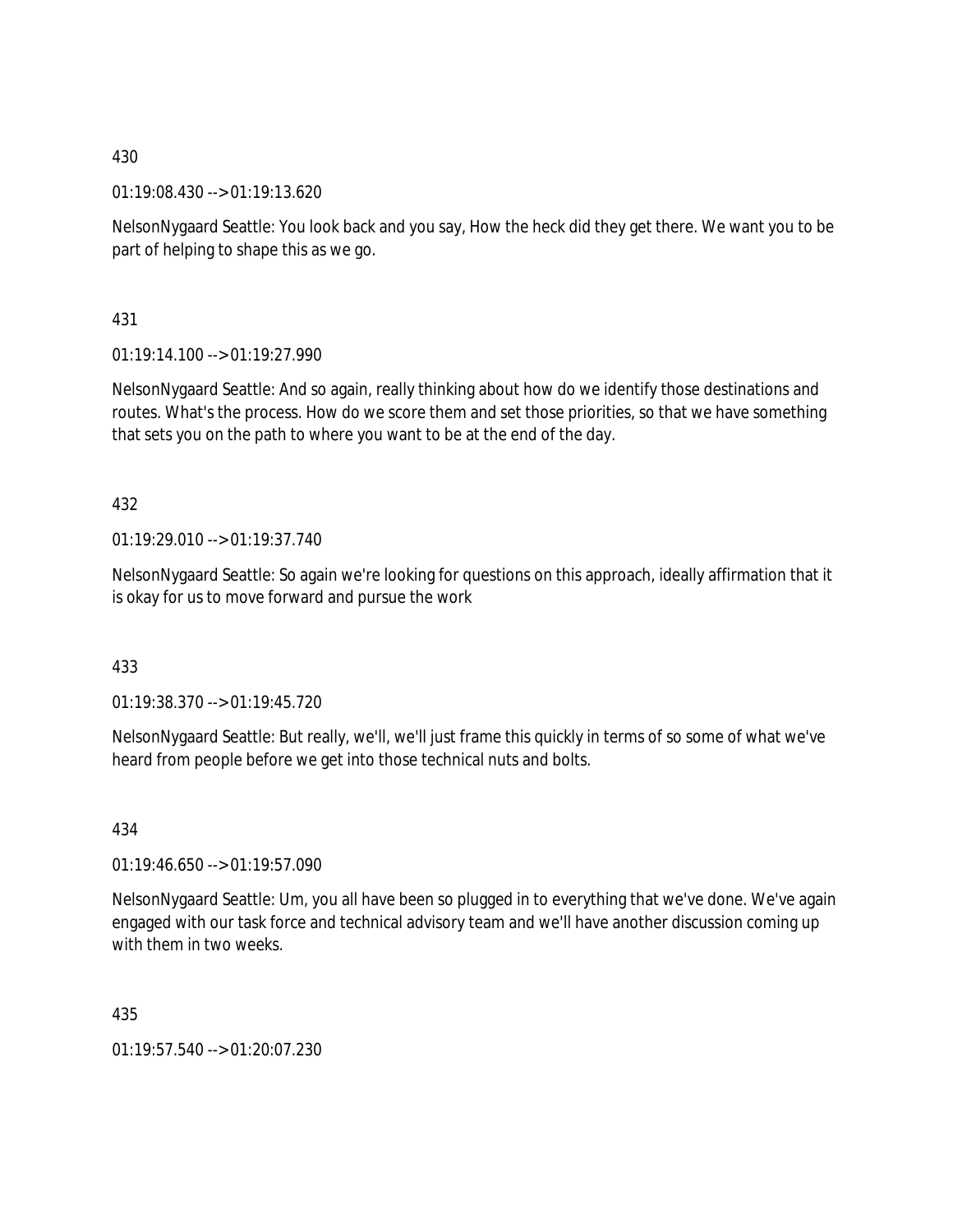NelsonNygaard Seattle: We had a successful round of engagement and I'll talk a little bit more about those pieces and some of what we've heard, but again, trying to use a mix of tools as the mayor mentioned

436

01:20:07.650 --> 01:20:15.750

NelsonNygaard Seattle: Everything is a little different than we anticipated it would be. But we had good virtual and digital participation as well as great response to our island wide mailer

## 437

01:20:16.590 --> 01:20:23.880

NelsonNygaard Seattle: So tonight I'm going to give you just a quick snapshot of some of what we heard through the Online Open House and again when we talk about the Online Open House.

#### 438

01:20:24.270 --> 01:20:31.830

NelsonNygaard Seattle: That is the web interface with all the different surveys and tools. We had almost 1000 different sessions.

439

01:20:32.310 --> 01:20:40.800

NelsonNygaard Seattle: Which is great and and really a very significant number also about 650 individual visitors.

440

01:20:41.250 --> 01:20:46.200

NelsonNygaard Seattle: To the site. One of the things that I do want to clarify for Council when we talk about these numbers.

### 441

01:20:46.590 --> 01:20:53.910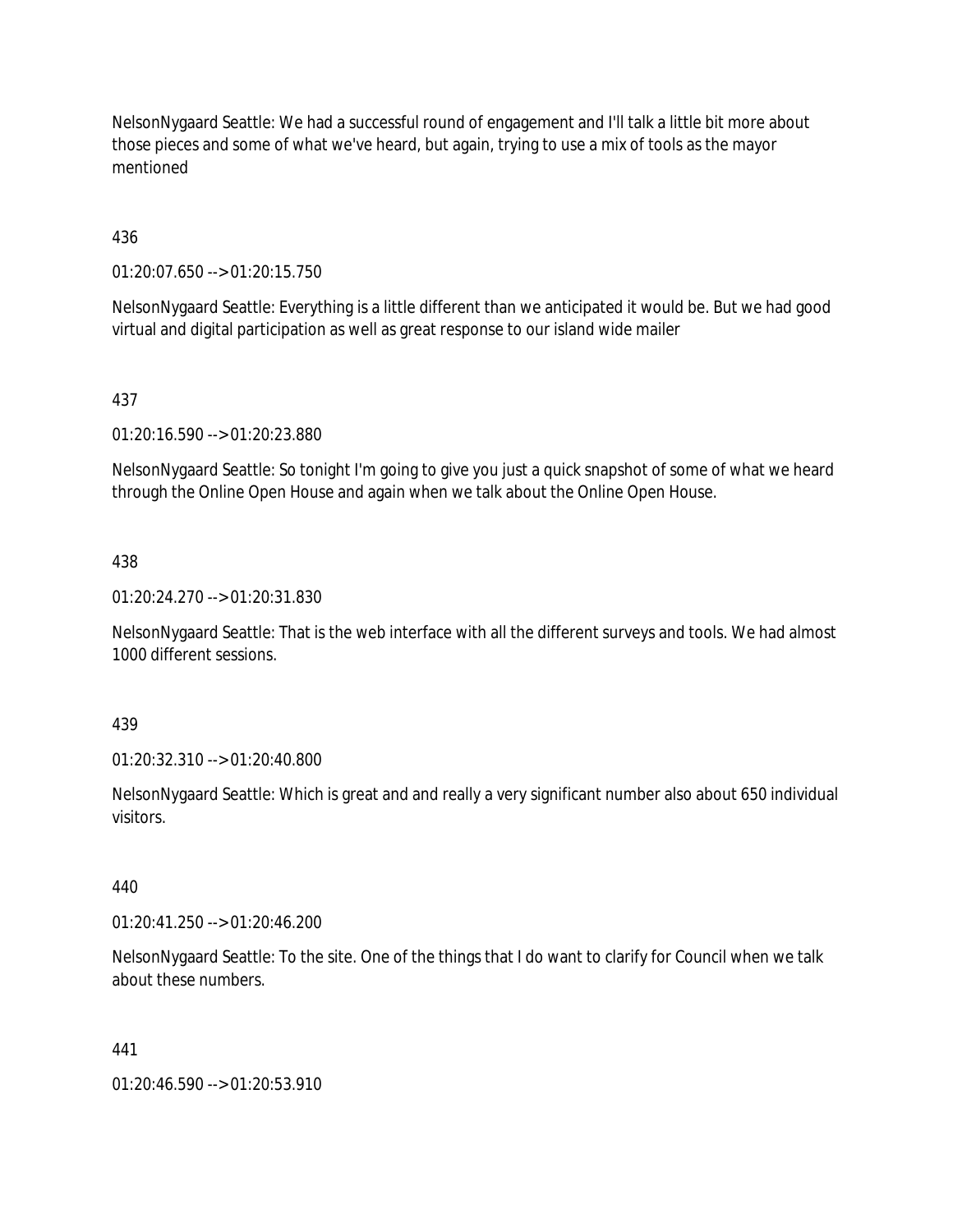NelsonNygaard Seattle: The visitor location information is really just someone's IP address. It's where they happened to be when they took the survey.

# 442

01:20:54.300 --> 01:21:04.740

NelsonNygaard Seattle: It doesn't necessarily speak to whether someone is a Bainbridge Island resident or a business owner, but simply where they were. So again, good engagement through this particular platform.

# 443

01:21:06.270 --> 01:21:13.980

NelsonNygaard Seattle: A few of the highlights in terms of what we heard. So one of the questions of course was getting folks to think about their mobility values and what matters most.

# 444

01:21:14.340 --> 01:21:19.710

NelsonNygaard Seattle: We'll talk about how we use this to set priorities when we move into the evaluation framework tonight.

# 445

01:21:20.130 --> 01:21:31.950

NelsonNygaard Seattle: Safety sustainability having good options and a well maintained system were the top four responses that came up online. And again, we're processing the input that came through the mailers as well.

# 446

01:21:32.700 --> 01:21:44.640

NelsonNygaard Seattle: We asked people what makes it great to walk on Bainbridge Island. We heard when there are sidewalks that connect me so again to the destinations that people want to go and when there's slow moving or little car traffic.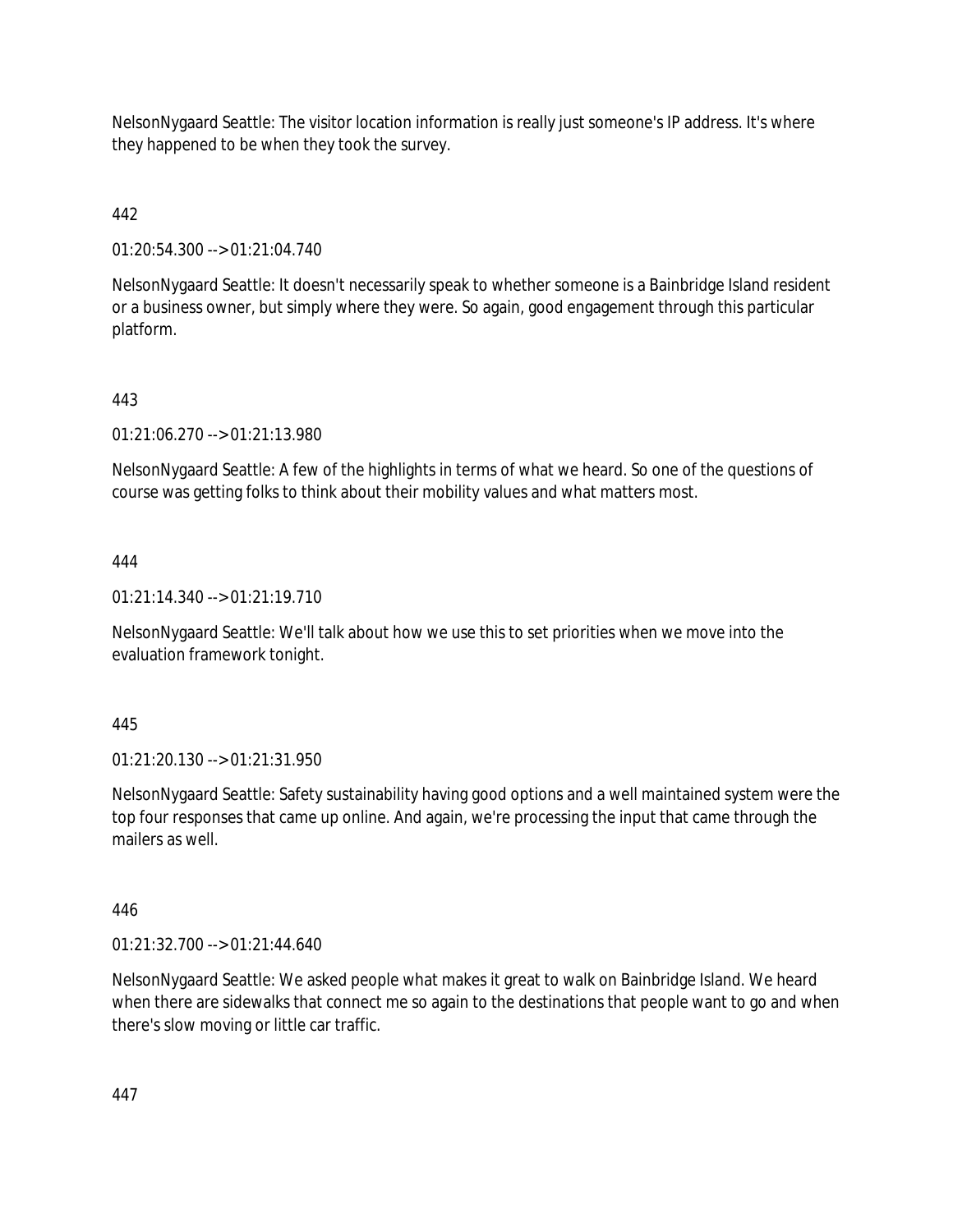01:21:45.240 --> 01:21:59.970

NelsonNygaard Seattle: Similarly, we asked people about biking on Bainbridge Island and and what makes that great folks really focused in on dedicated space that is separated from traffic and also having low speed or no traffic streets as being important

448

01:22:01.590 --> 01:22:08.610

NelsonNygaard Seattle: You asked us to think a little bit as well about how people's behavior is changing. And so we did frame up several questions on that front.

449

01:22:09.000 --> 01:22:17.670

NelsonNygaard Seattle: We heard that people are walking rolling and biking a lot more frequently than they were before code has started to change people's travel behavior.

450

01:22:18.120 --> 01:22:28.620

NelsonNygaard Seattle: A lot of the modes that people use to commute to work riding the bus carpooling and taking the ferry have decreased in terms of how frequently people are using them. So, not surprising.

451

01:22:29.190 --> 01:22:36.030

NelsonNygaard Seattle: But really elevates the importance of walking enrolling and biking as key ways that people do want to travel.

452

01:22:37.440 --> 01:22:46.170

NelsonNygaard Seattle: The big ideas are so fun we're having such a great time going through all of these both those that were submitted online and then all the cards and mailers that we got back

453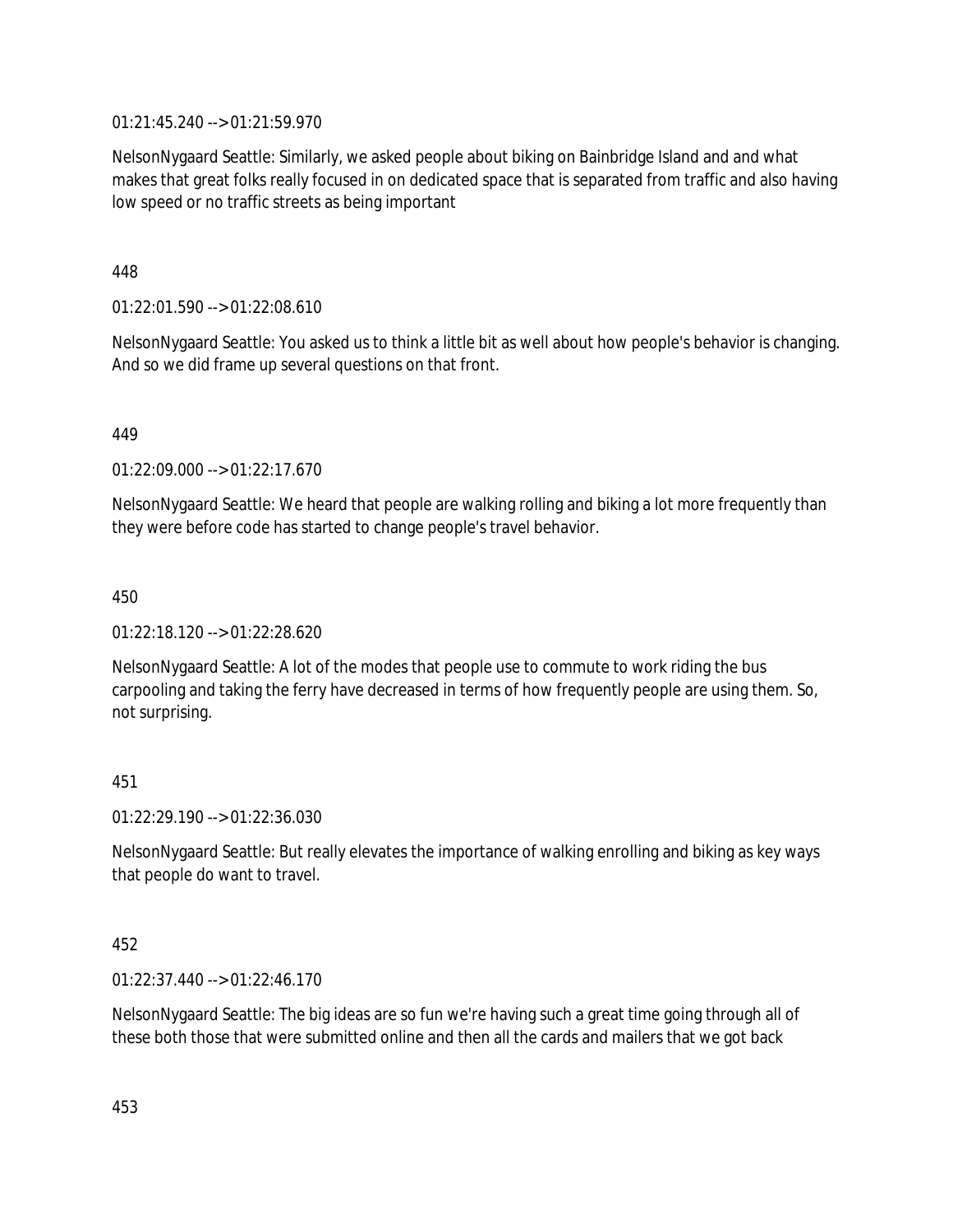01:22:46.560 --> 01:22:54.120

NelsonNygaard Seattle: We've got hundreds of ideas that have come in and really want to just appreciate everybody across the community who has shared their ideas.

### 454

01:22:54.420 --> 01:23:11.880

NelsonNygaard Seattle: We've heard about everything. Big from gondolas new fairies, a lot of talk about safety and the importance of connections and really focus on some some local elements to how do we preserve the island character and make the solutions right for Bainbridge big ideas or small.

455

01:23:13.500 --> 01:23:20.310

NelsonNygaard Seattle: Another key piece and this is going to weave into the rest of our technical conversation tonight, where the destinations and barriers.

456

01:23:20.730 --> 01:23:27.720

NelsonNygaard Seattle: This is part of understanding both where people are trying to go and how well today's networks are working for them.

### 457

01:23:28.650 --> 01:23:43.590

NelsonNygaard Seattle: We heard a lot from people about walking and biking barriers and then also identified some key destinations and some key trips that people make. So again, processing all of this information and we'll be bringing some of this to our task force here in a couple of weeks.

458

01:23:44.730 --> 01:23:49.410

NelsonNygaard Seattle: Our virtual event. I want to thank the mayor for joining us and helping to kick that off.

459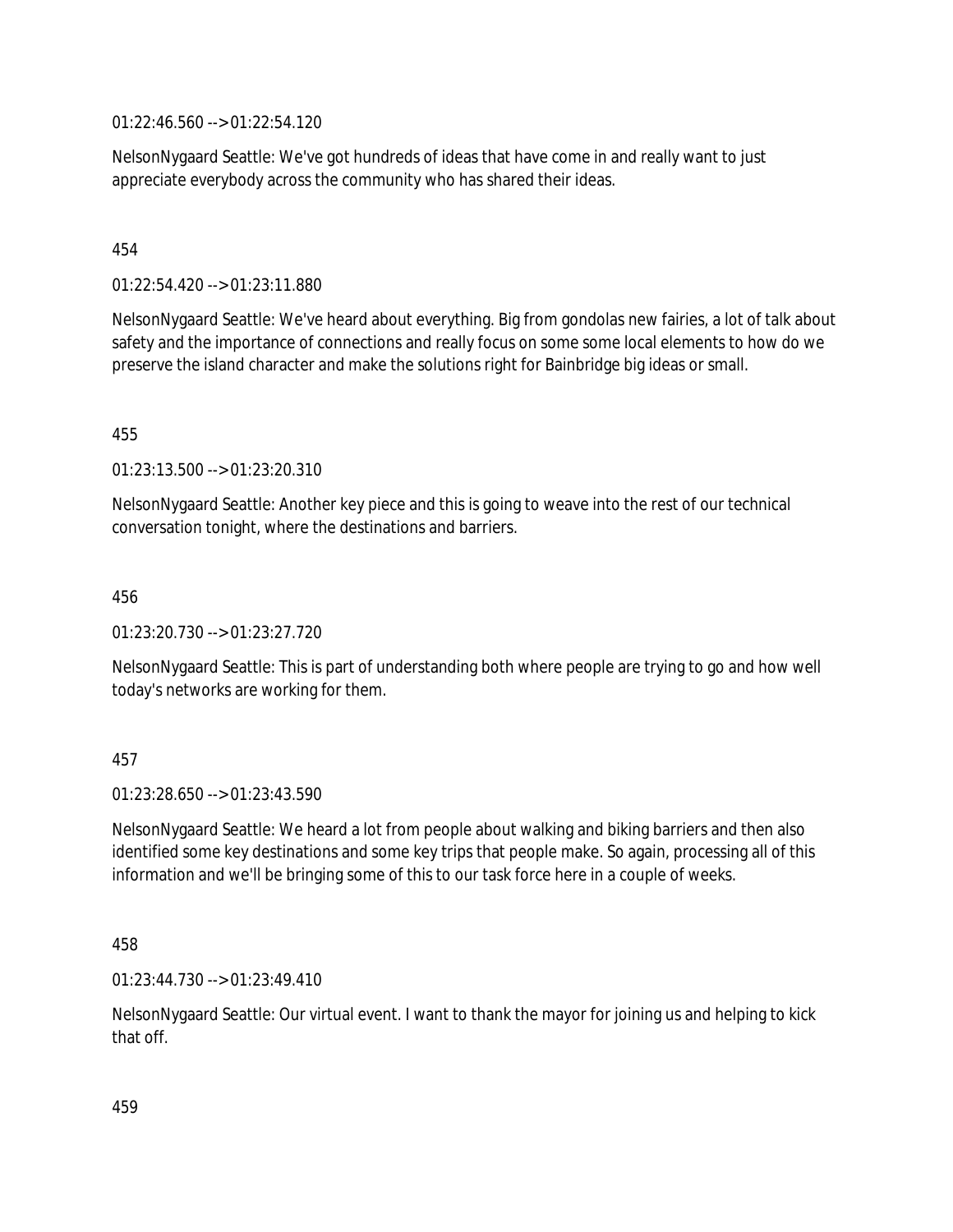01:23:49.980 --> 01:24:07.380

NelsonNygaard Seattle: Was on August 20 I will say the Democratic Convention just really planned their keynote night terribly in terms of our events. But we did have some good participation. We had some live polling activities and that presentation and we'll share some highlights from it tonight is recorded.

460

01:24:07.380 --> 01:24:09.120

NelsonNygaard Seattle: It's posted on sustainable.

461

01:24:09.780 --> 01:24:18.300

NelsonNygaard Seattle: sustainable transportation bi.org and is something that people can can still learn from and get a sense of our work together.

462

01:24:19.560 --> 01:24:34.260

NelsonNygaard Seattle: So that was very quick. But I want to get us right into the gap analysis. So again, those engagement inputs, we are still processing all of them. It's been great feedback from people and it helps to shape where we go next in terms of identifying gaps.

### 463

01:24:35.280 --> 01:24:44.310

NelsonNygaard Seattle: So a few things that that this gap analysis. I really want to make sure that we're all thinking about what this gap analysis does for us in the same way.

464

01:24:44.790 --> 01:24:52.200

NelsonNygaard Seattle: This piece of the project is key to identifying the infrastructure and capital projects that we might consider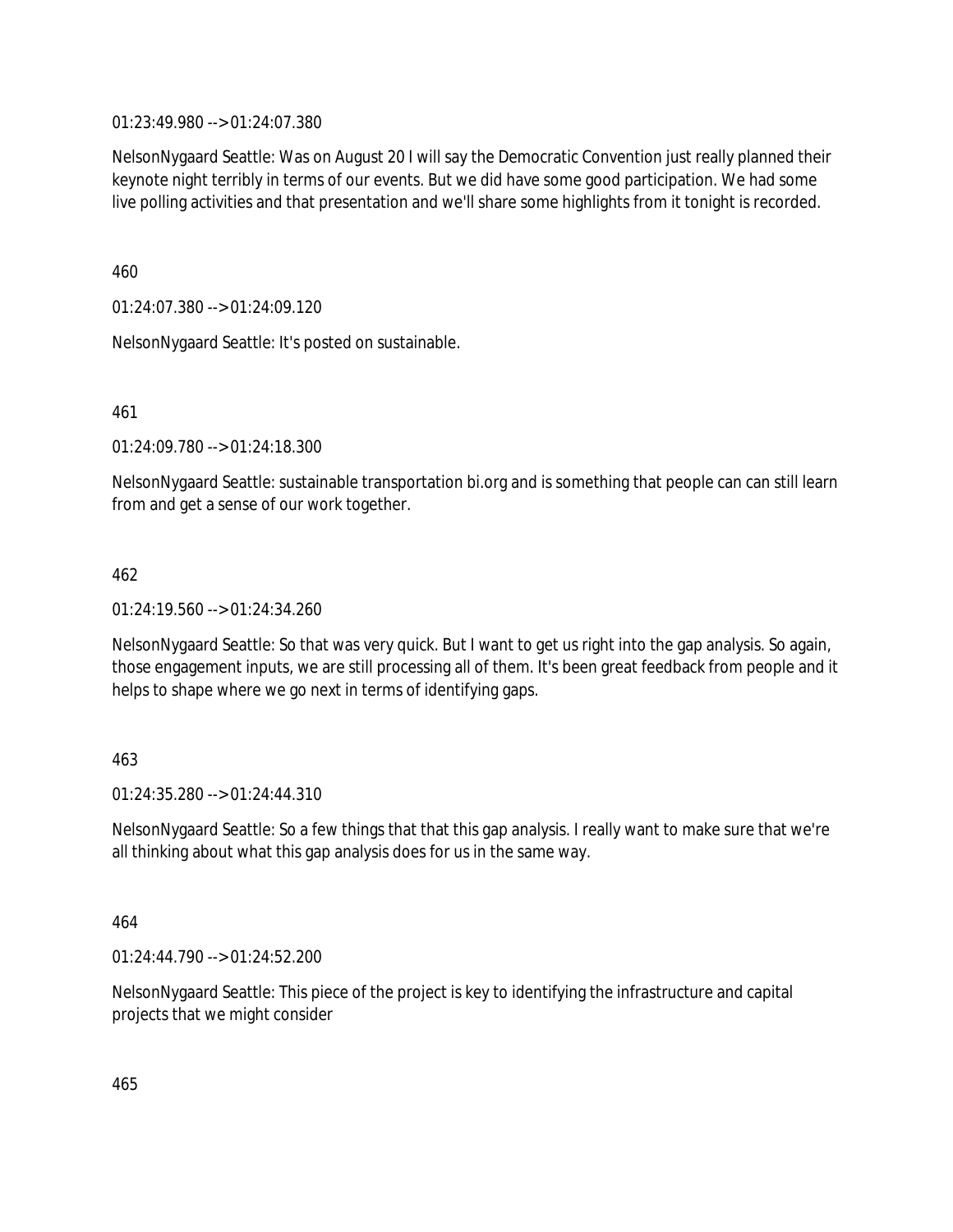01:24:52.560 --> 01:24:58.980

NelsonNygaard Seattle: It's key to identifying the programs and policies that are going to be part of the sustainable transportation plan.

### 466

01:24:59.430 --> 01:25:11.340

NelsonNygaard Seattle: And is focused on highlighting where there are unmet needs and opportunities. So I'm showing here on the screen and example of doing this in another place, a place that is very, very different from Bainbridge Island.

### 467

01:25:12.150 --> 01:25:19.110

NelsonNygaard Seattle: But this is this is part of where we're going. So this is a bicycle facility level of traffic stress analysis, which is something that

### 468

01:25:19.470 --> 01:25:23.010

NelsonNygaard Seattle: We intend to do for Bainbridge Island as part of our gap analysis.

### 469

01:25:23.340 --> 01:25:34.770

NelsonNygaard Seattle: And you can see the little notes all over this map where folks have said, Okay, here's a gap. Here's a gap in the network how do we want to fill this, how do we make sure that we can connect people to the places that we want to go.

### 470

01:25:35.280 --> 01:25:42.270

NelsonNygaard Seattle: So that's where the gap analysis is going to lead us, it will lead us to filling those gaps with actual recommendations.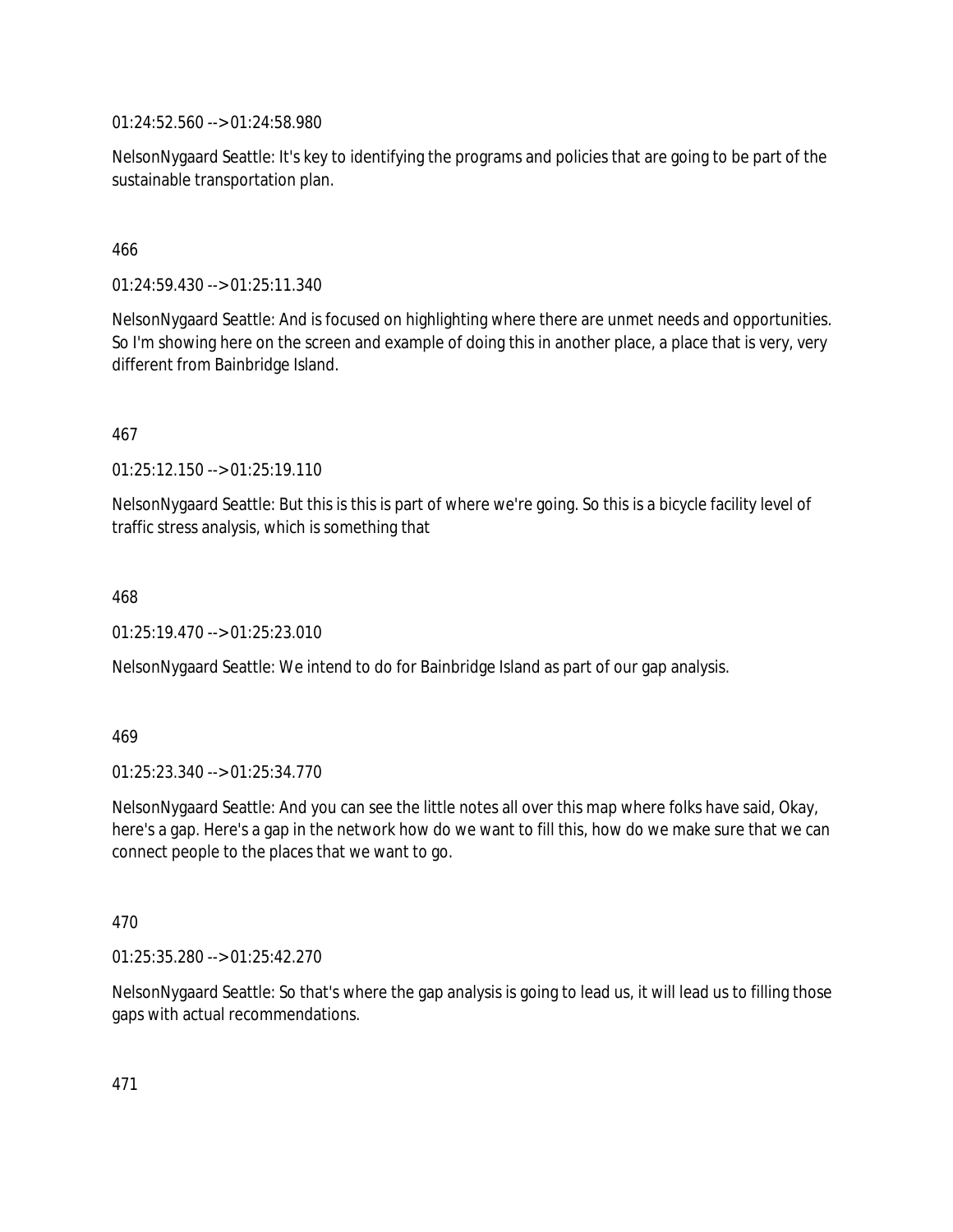01:25:42.600 --> 01:25:56.190

NelsonNygaard Seattle: But we need to start by building on what you've already done by building on your previous plans and studies inventory what exists today how well it's working or not working, and then focus on the areas that are going to help us to meet our goals.

472

01:25:57.780 --> 01:26:05.130

NelsonNygaard Seattle: So part of the process for doing that. And I'm not going to go through these these maps or this data in great detail today.

473

01:26:05.610 --> 01:26:12.420

NelsonNygaard Seattle: But is again starting at that big picture level, starting with a look across the entire island at the data that's available.

474

01:26:12.780 --> 01:26:19.860

NelsonNygaard Seattle: So we want to first be looking at the facilities that are on the ground today and what his plans. How are people able to connect

### 475

01:26:20.250 --> 01:26:25.380

NelsonNygaard Seattle: Where are those gaps in the network that is already planned and on the ground.

476

01:26:25.890 --> 01:26:34.860

NelsonNygaard Seattle: The next piece is thinking about the key destinations. So what are some of the places that we know people are traveling. Where are people living where people working

477

01:26:35.310 --> 01:26:44.670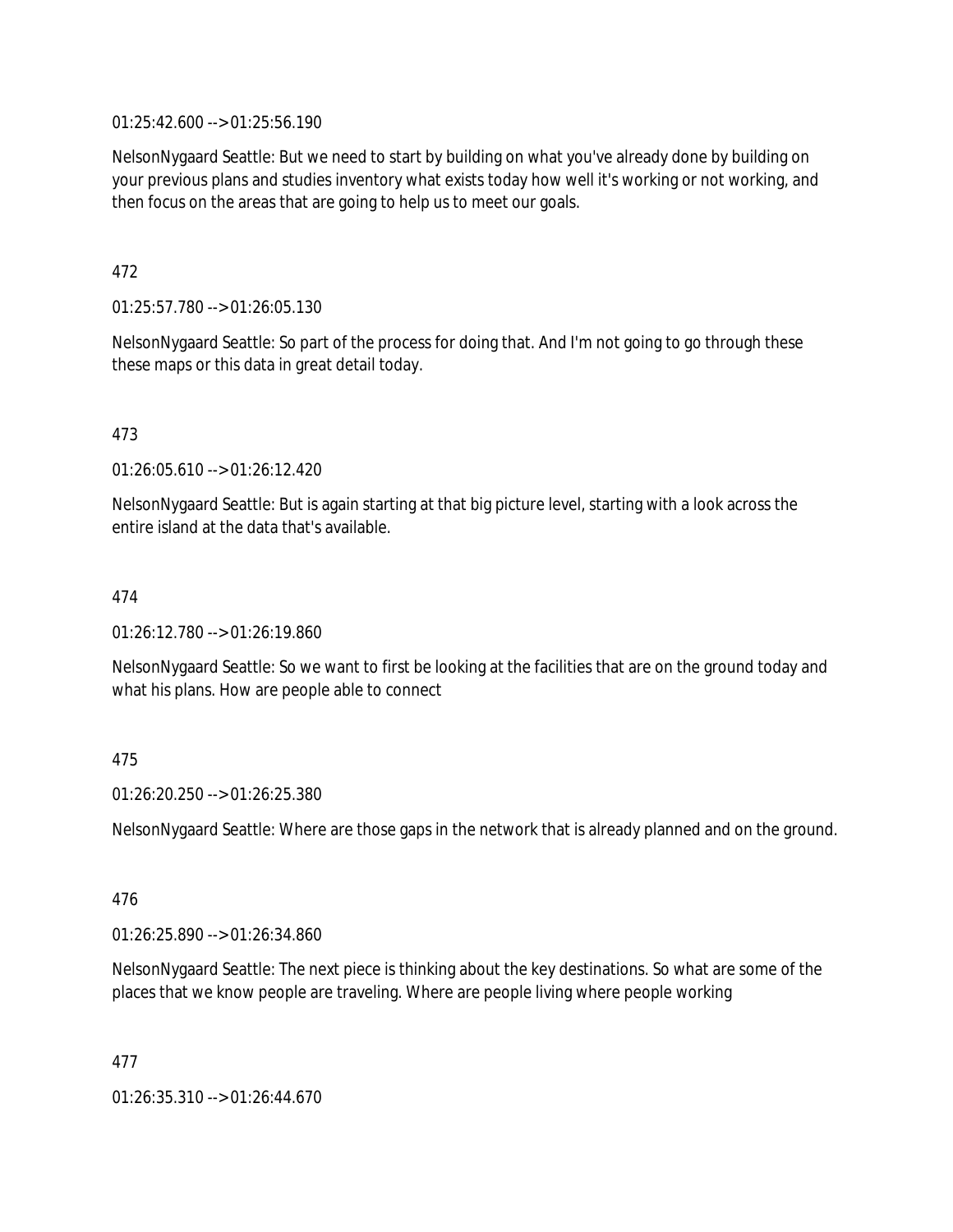NelsonNygaard Seattle: And what, what's the mix of those that also factors in what people have shared with us through the engagement. So that data is one piece of it. But building on

478

01:26:44.730 --> 01:26:49.410

NelsonNygaard Seattle: What people are experiencing and where people are going is how we bring those pieces together.

## 479

01:26:50.070 --> 01:27:00.480

NelsonNygaard Seattle: We look at travel patterns. So we need to understand again holistic movement. This is a map that showed commute flows that shows commute flows before coven

480

01:27:00.960 --> 01:27:11.820

NelsonNygaard Seattle: And this is just one part of the story right how people travel to work is a piece of it. But this helps us think about who is coming to a bridge island on a daily basis and how they are traveling as well.

481

01:27:12.570 --> 01:27:23.640

NelsonNygaard Seattle: Another part of the data story is crashes. Where are people involved in crashes. What about crashes that aren't reported. What about those near misses. How do we factor that piece in

482

01:27:24.060 --> 01:27:32.250

NelsonNygaard Seattle: So we do start with the data that's available, but we recognize that reported crashes is only a fraction of what people are experiencing in terms of a safe system.

483

01:27:32.760 --> 01:27:37.830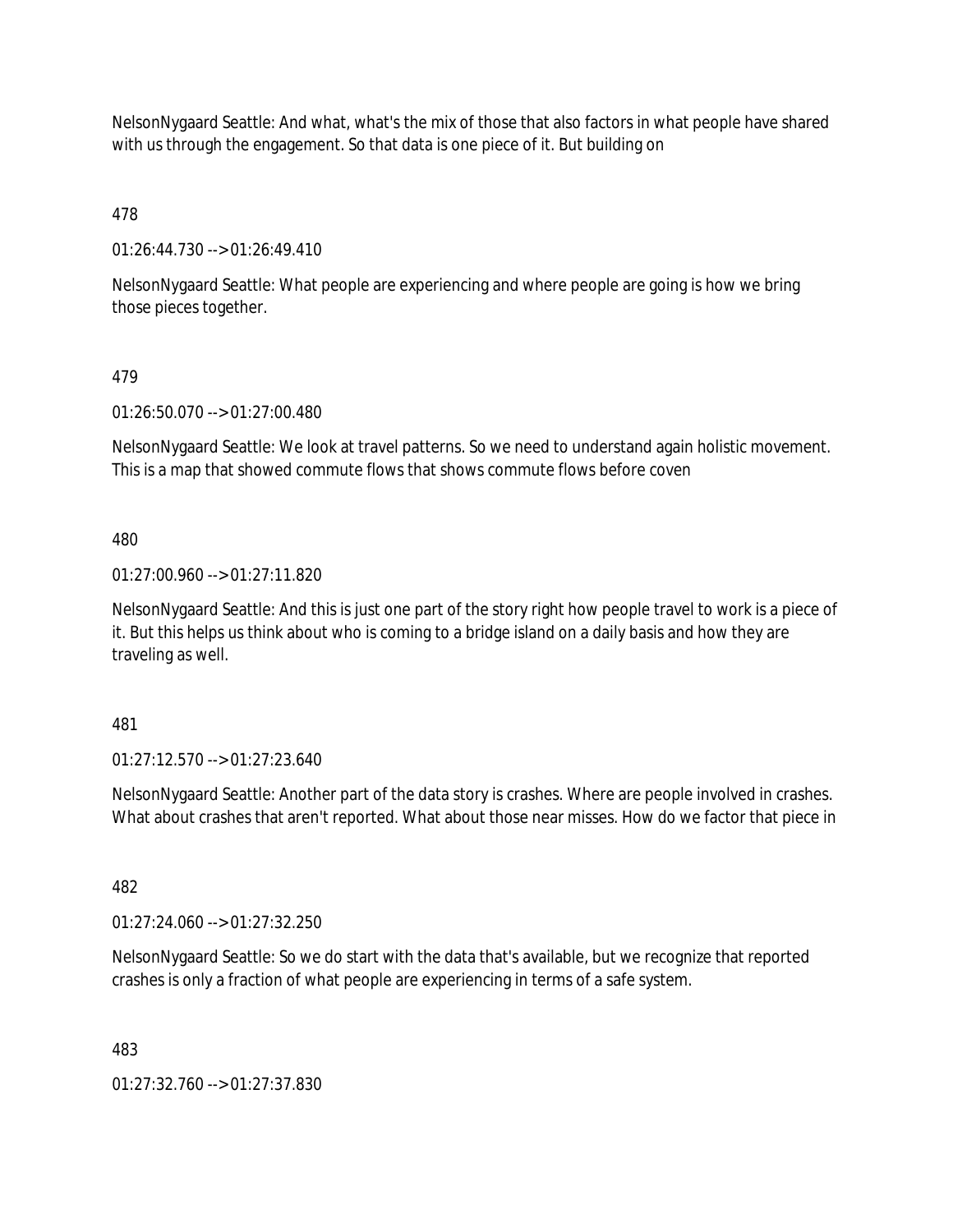NelsonNygaard Seattle: And so this is part of how we begin to create that story of where there are gaps.

## 484

01:27:38.670 --> 01:27:45.930

NelsonNygaard Seattle: Again, I mentioned the input from people is critical here. This map is part of that destination and gaps work.

# 485

01:27:46.410 --> 01:27:55.920

NelsonNygaard Seattle: Will be bringing this again to our Task Force helping and using them to help ground truth. Some of what we've heard, but this is a great starting place to fill out that story.

486

01:27:56.910 --> 01:28:04.980

NelsonNygaard Seattle: So then we move into identifying the gaps themselves. And this is where we layer on some additional data analysis to help reflect the goals.

487

01:28:05.340 --> 01:28:14.010

NelsonNygaard Seattle: That we are continuing to shape with counsel so equity is a goal of the plan really focusing on where people have disproportionate impacts.

488

01:28:14.340 --> 01:28:25.350

NelsonNygaard Seattle: Also identifying where people have been historically underserved and so this is a quick analysis that begins to look at where do we have priority populations and opportunities to target investments.

489

01:28:25.680 --> 01:28:32.670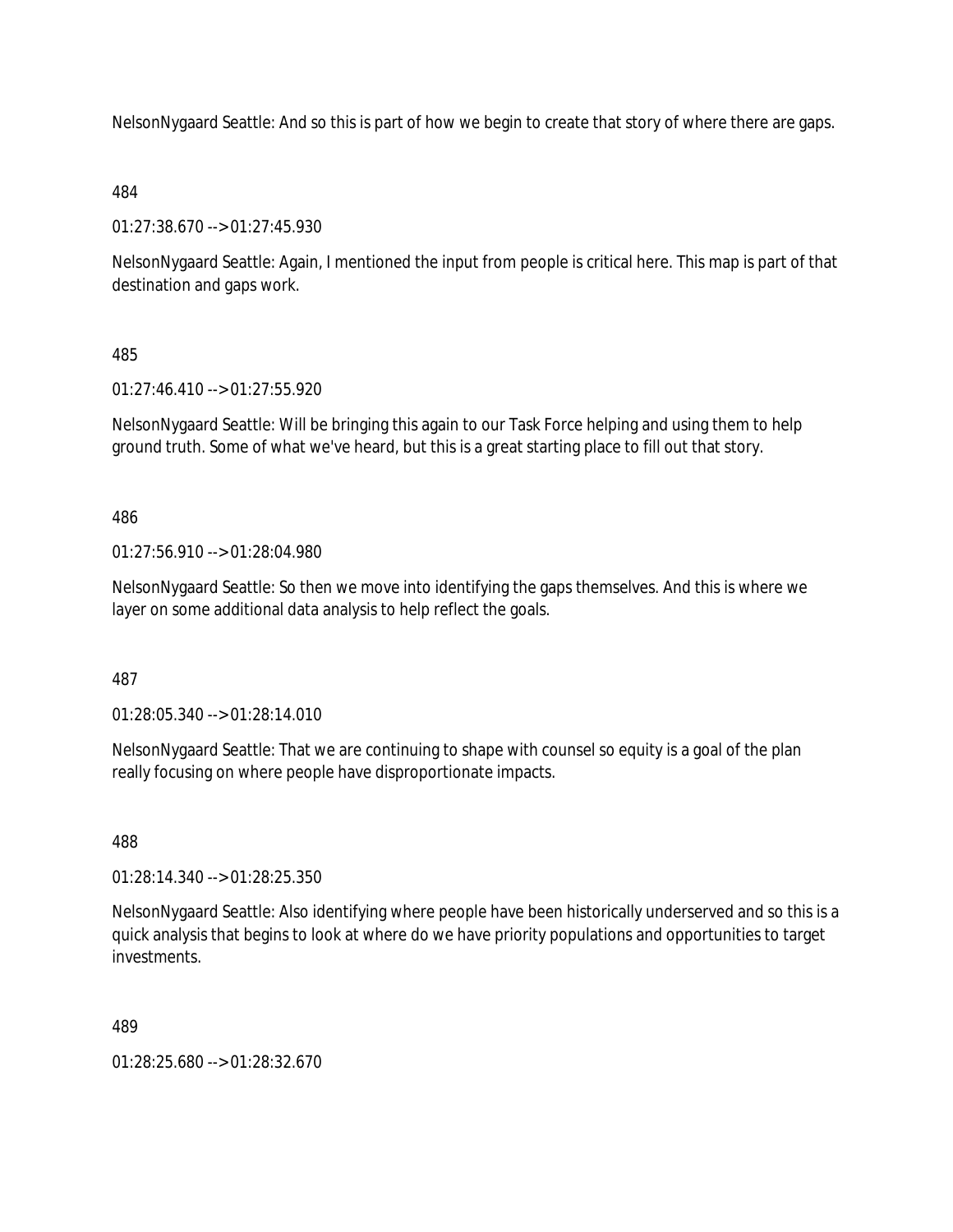NelsonNygaard Seattle: It doesn't tell us what the investments are but it tells us an area that we might need to focus or areas where we might need to focus

490

01:28:33.540 --> 01:28:42.840

NelsonNygaard Seattle: And this layers in a whole bunch of different factors looks at age looks at people of color people in poverty and disability status as well.

## 491

01:28:43.770 --> 01:28:55.380

NelsonNygaard Seattle: Another piece of that gap analysis is looking at first and last mile gaps and so here again. It's about connecting people to the places that they're trying to go and the infrastructure that does or doesn't exist to do that.

## 492

01:28:55.740 --> 01:29:06.870

NelsonNygaard Seattle: So this looks at boardings for kicks off transit routes and again this is pre coven data, but then also matches it with the infrastructure that's on the ground today. Where do we have sidewalks and bike.

## 493

01:29:06.870 --> 01:29:17.220

NelsonNygaard Seattle: Facilities and so as you see blue dots that have no brown connected to them, you start to see places where for example at manzanita road and hidden cove road.

## 494

01:29:17.550 --> 01:29:32.160

NelsonNygaard Seattle: You've got some folks who are who are using the bus there who are boarding the bus. But no, no sidewalk infrastructure to connect to them so that presents an opportunity for us to look at, again, doesn't tell us the solution but points to a place where something might be needed.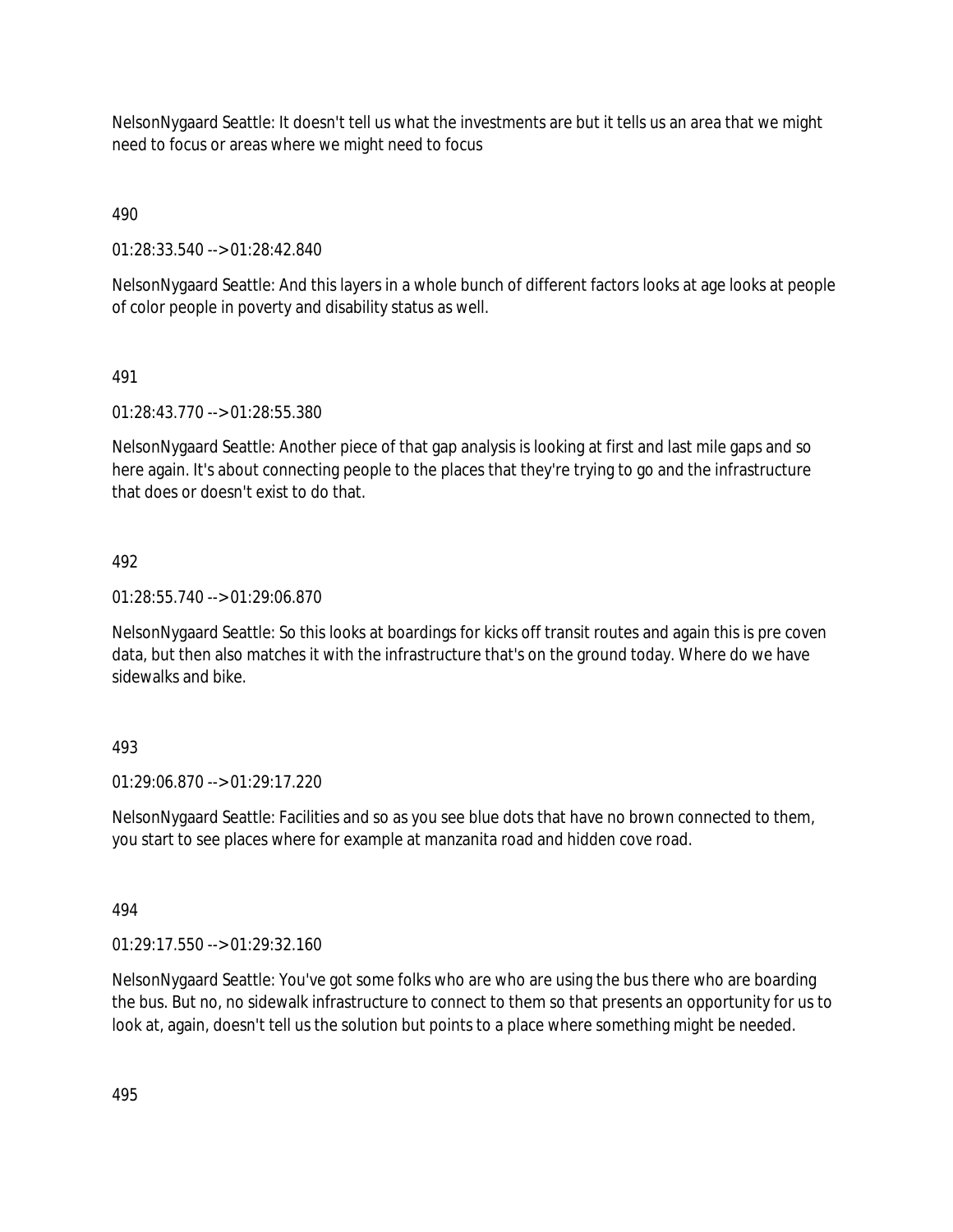01:29:33.360 --> 01:29:39.480

NelsonNygaard Seattle: And so at the end of the gap analysis. Yes, we have data. Yes, we have learned things about where there are gaps.

### 496

01:29:39.900 --> 01:29:49.530

NelsonNygaard Seattle: But also part of what we're starting to do is understand how people feel about the system that exists today. That's where pedestrian level of comfort comes in.

### 497

01:29:49.860 --> 01:29:58.170

NelsonNygaard Seattle: It's where bicycle level of traffic stress comes in. That's when we think about a facility that is comfortable and usable for people of all ages and abilities.

### 498

01:29:58.650 --> 01:30:06.360

NelsonNygaard Seattle: So this gap analysis is where we start to bring together the destinations, the networks and people's experience using them.

#### 499

01:30:06.720 --> 01:30:13.050

NelsonNygaard Seattle: To identify areas where we need to focus and then start to develop projects to address those needs.

#### 500

01:30:13.440 --> 01:30:18.480

NelsonNygaard Seattle: That big picture look that gets us down to the nuts and bolts of where projects are needed.

501

01:30:18.780 --> 01:30:23.400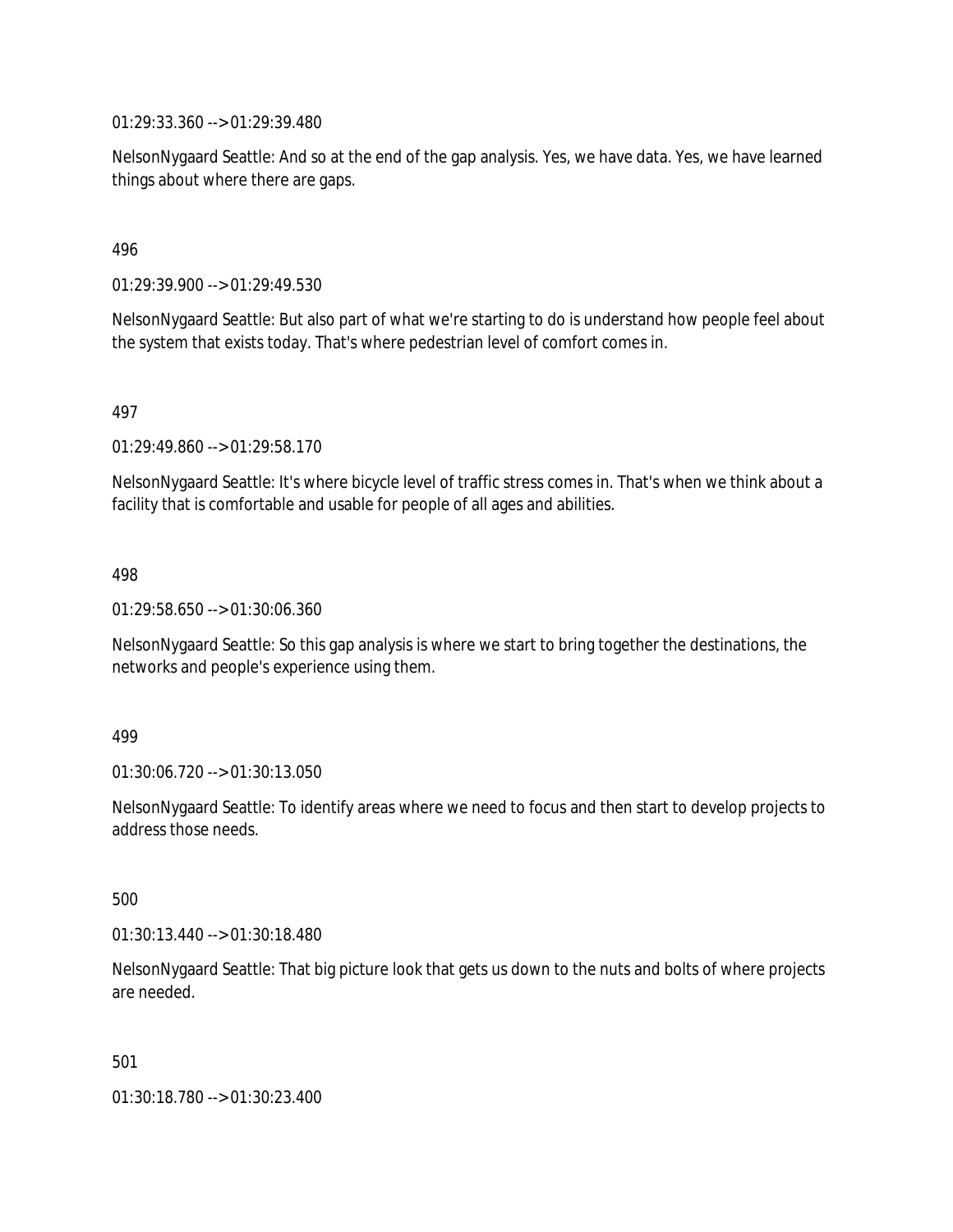NelsonNygaard Seattle: Is something that we will work with our task force to both field test and to validate

502

01:30:23.670 --> 01:30:34.950

NelsonNygaard Seattle: We can't know from just looking at the data that we got it right. And especially when we're trying to identify the right projects and the right investments we need to be on the grounds and we need to be having people look closely at it.

503

01:30:36.510 --> 01:30:42.870

NelsonNygaard Seattle: So, Deputy Mayor deeds, is it. Shall I just finished this last piece or do you want me to pause

504

01:30:44.880 --> 01:30:45.750

NelsonNygaard Seattle: Sorry, you're on mute.

505

01:30:45.900 --> 01:30:48.690

Joe Deets: I'm sorry, I'm on mute. Are you about done.

506

01:30:49.200 --> 01:30:54.720

NelsonNygaard Seattle: We just have the evaluation framework. So three minute five minutes, four minutes, four minutes.

507

01:30:55.260 --> 01:30:55.830

Joe Deets: Make it to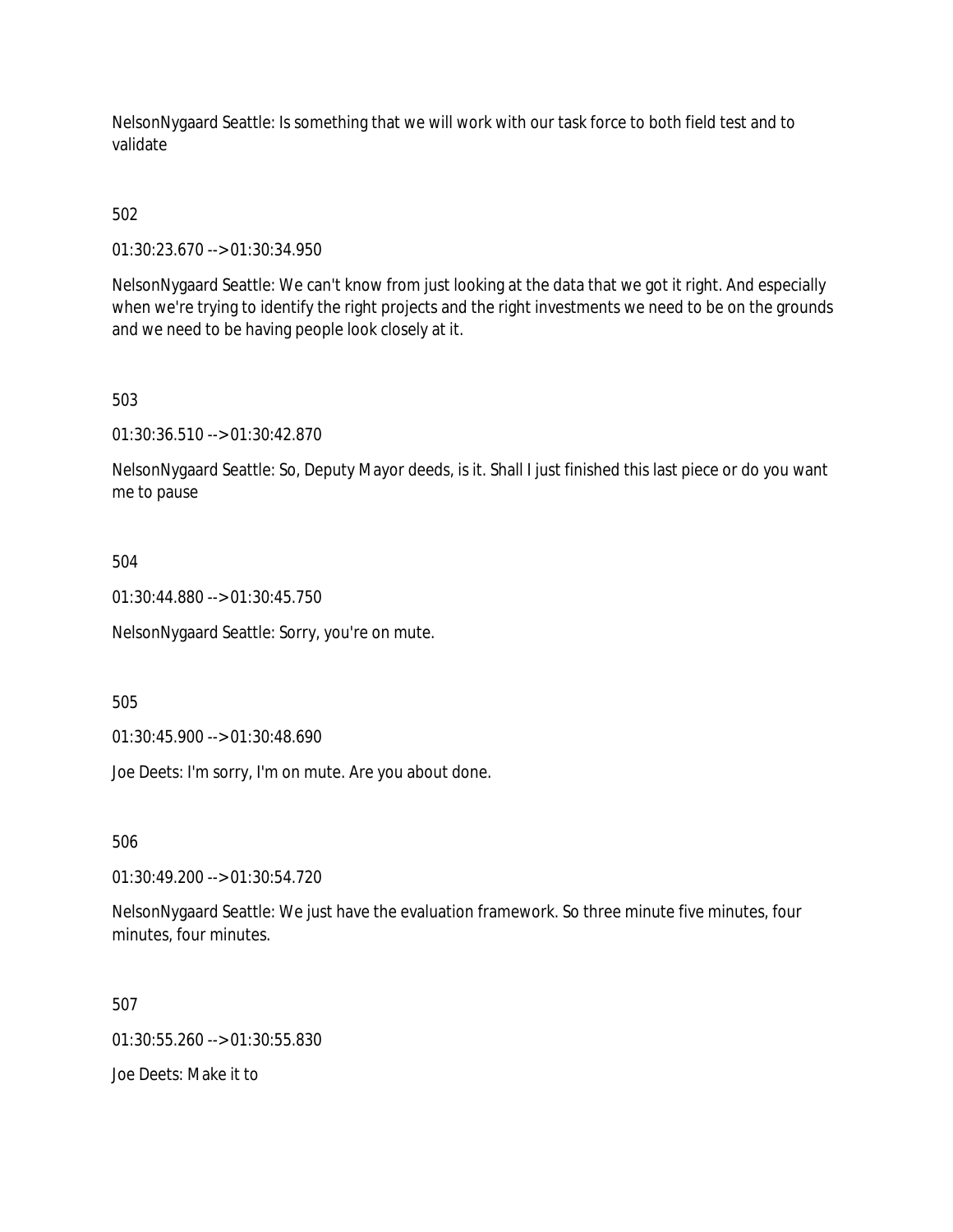01:30:56.970 --> 01:31:10.380

NelsonNygaard Seattle: Okay, here I go. So once we have all of those projects and programs identified, then it's about setting priorities as we all know there is going to be far more that we see as a need, then we can fund.

## 509

01:31:10.800 --> 01:31:17.430

NelsonNygaard Seattle: And so this is how we take those projects that we've identified to fill the gaps and to increase the use of the networks.

## 510

01:31:17.790 --> 01:31:28.710

NelsonNygaard Seattle: We start to prioritize them using the values using the goals that have been set so that we can build that roadmap together of what needs to come first, what comes in the mid term and so on.

### 511

01:31:29.430 --> 01:31:42.660

NelsonNygaard Seattle: And so again, we've set these initial goals you've been very clear about climate action being our North Star, we're all feeling the impacts of climate change. And we know that climate change is a threat multiplier.

### 512

 $01:31:43.020 \rightarrow 01:31:49.650$ 

NelsonNygaard Seattle: So doubling down here and then also continuing to work with our task force to finish the refinement of these supportive goals.

513

01:31:49.980 --> 01:31:59.850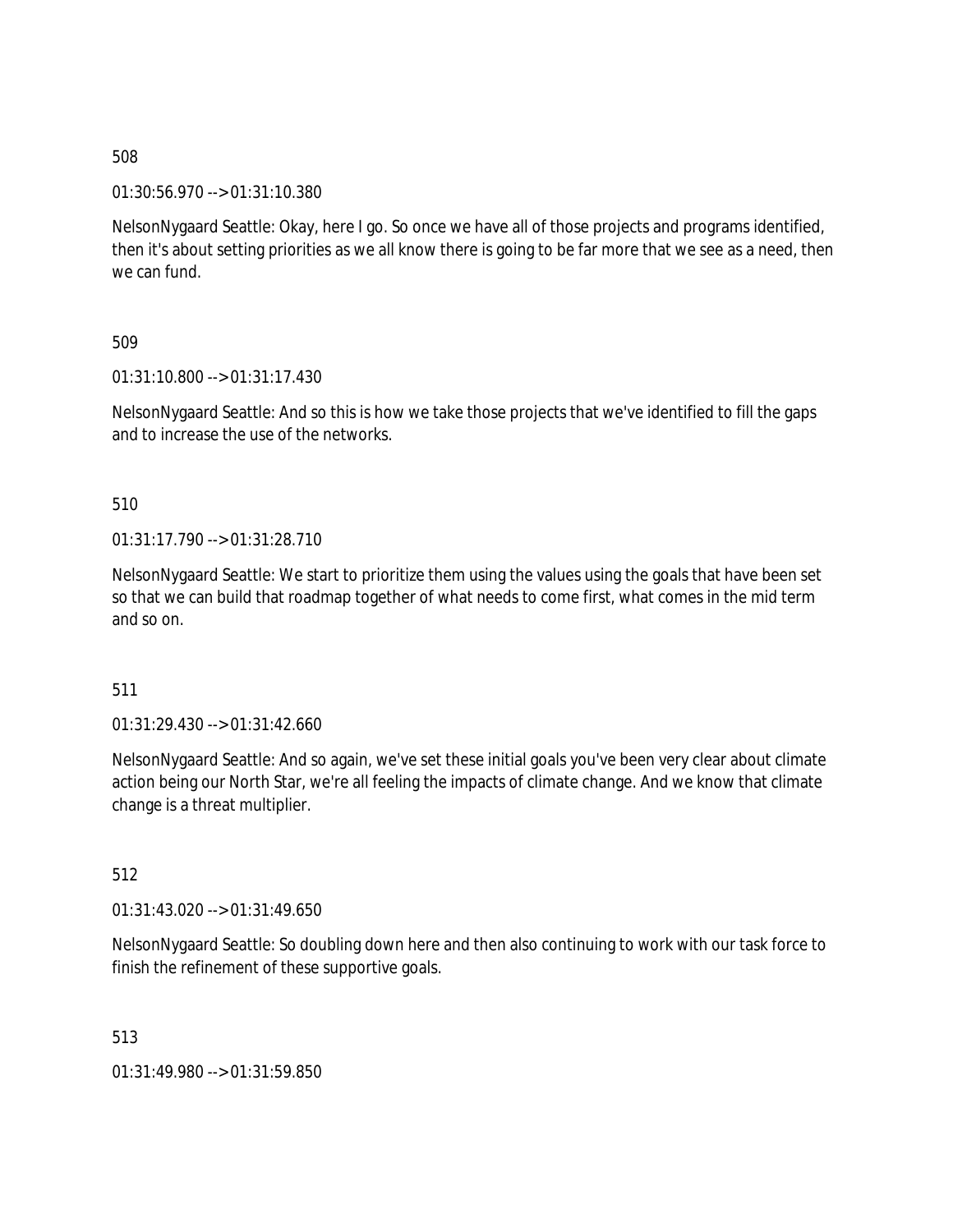NelsonNygaard Seattle: We've started to make some changes. And we'll bring these back to you for final approval at your October meeting, but these goals filter through every phase of this evaluation framework.

514

01:32:00.630 --> 01:32:07.350

NelsonNygaard Seattle: So the approach that we're talking about taking again we've identified the projects. Let's say we're done with the gap analysis.

515

01:32:07.710 --> 01:32:13.380

NelsonNygaard Seattle: Now we need to screen them and then score them according to their goal to to the goals that we've set

### 516

01:32:13.710 --> 01:32:23.040

NelsonNygaard Seattle: Build them into scenarios, so that we can get to recommendations. So this four step process is really key to building that that investment plan.

517

01:32:23.520 --> 01:32:31.260

NelsonNygaard Seattle: The first step is screening all of this gets tailored specifically to Bainbridge Island. It gets tailored to your goals and it gets tailored to your context.

518

01:32:31.620 --> 01:32:37.140

NelsonNygaard Seattle: I've dropped in examples from other places, just to add a little bit of context to how this flows.

519

01:32:37.470 --> 01:32:46.320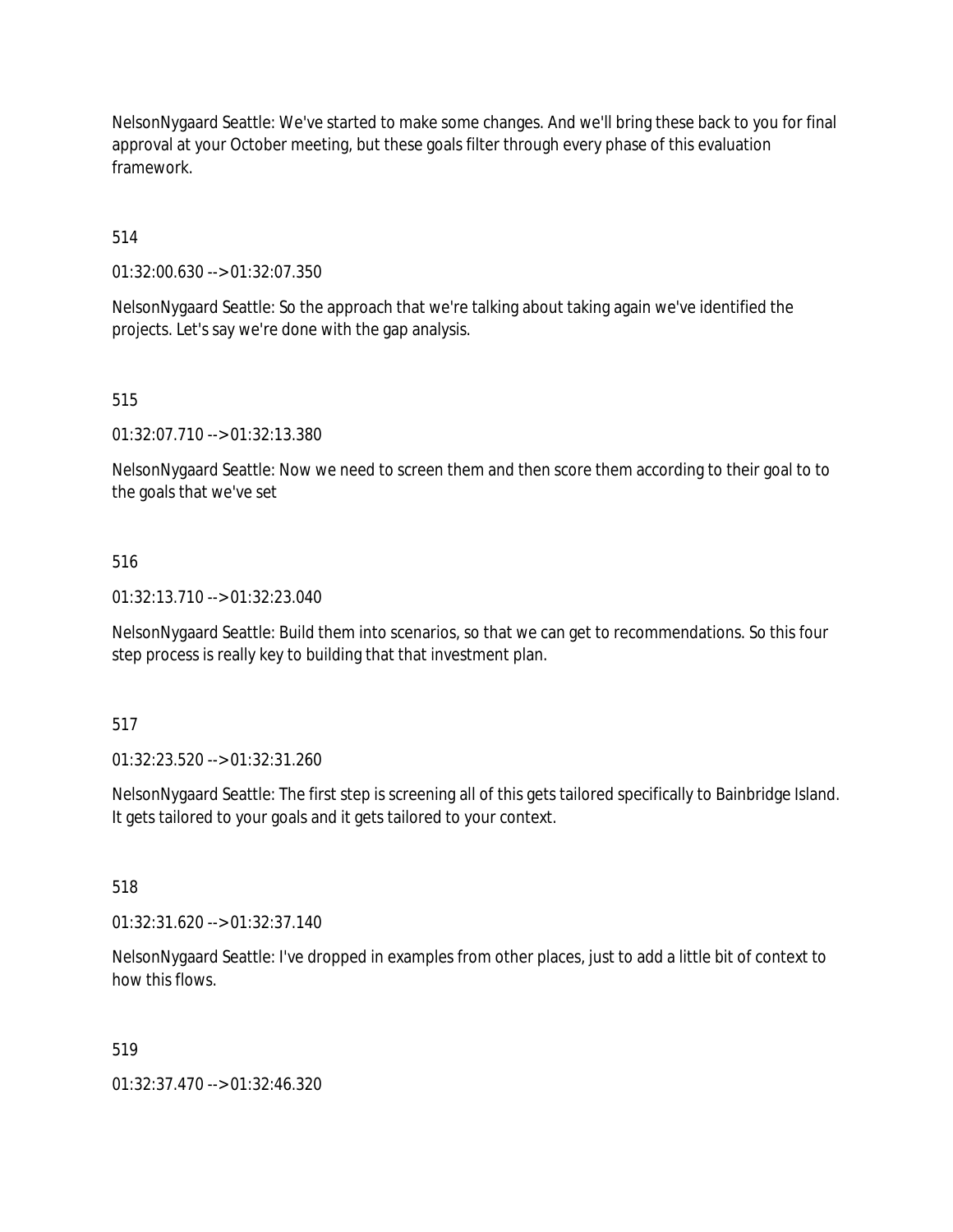NelsonNygaard Seattle: So screening is about organizing it's thinking about how projects programs and policies move forward and ensuring that we have alignment with our goals.

520

01:32:46.950 --> 01:32:56.250

NelsonNygaard Seattle: Then we get to scoring. This is when we are really using specific criteria attached to the goals we provided a few examples of these in the memo that we shared

## 521

01:32:56.520 --> 01:33:03.030

NelsonNygaard Seattle: And evaluates projects really quickly. So we can say these are rising to the top, these a little bit less so.

## 522

01:33:03.390 --> 01:33:16.410

NelsonNygaard Seattle: This really helps us then move into scenarios. This is where we mix and match. It's where we're combining projects programs and policies in different ways. So you can see how they stack up against the goals that you've set for the plan.

## 523

01:33:17.010 --> 01:33:24.690

NelsonNygaard Seattle: We don't expect that you're going to just magically choose one scenario, it will be a mixing and matching process to get us to the right response.

## 524

01:33:25.020 --> 01:33:35.400

NelsonNygaard Seattle: But this is a very open and transparent process that helps us illustrate the trade offs make one choice and these are the outcomes you can expect make another and you get slightly different outcomes.

### 525

01:33:35.820 --> 01:33:46.440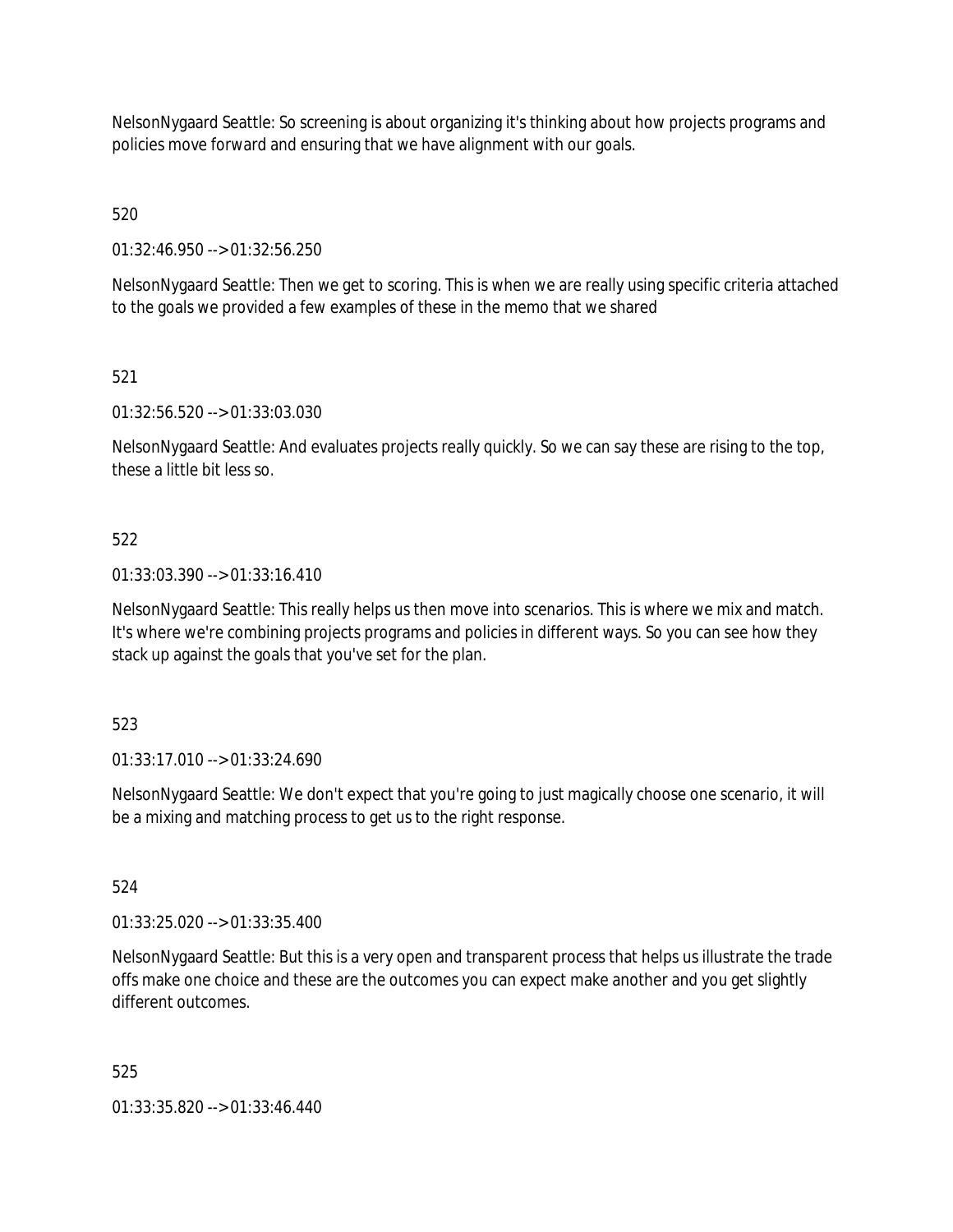NelsonNygaard Seattle: The last step then is prioritizing we take that recommended scenario and say, okay, we know all of these things are important, but we're going to do these five things first. And these five things next

526

01:33:46.800 --> 01:33:57.900

NelsonNygaard Seattle: And this is really where we start to attach the cost and the phasing to different projects. So that was a lot. It's we are in the midst of the technical analysis right now.

527

01:33:58.140 --> 01:34:10.740

NelsonNygaard Seattle: Will be meeting with our task force and technical advisory team in a week and a half to go through this and continue moving things forward. And we're excited about that joint workshop with them. Thank you. It was not too, but it might have been for

528

01:34:11.670 --> 01:34:13.350

Joe Deets: right then, thank you, Jennifer.

529

01:34:13.560 --> 01:34:20.220

Joe Deets: Hours. Okay. All right. Thank you. I'm mayor, Mayor, Leslie.

530

01:34:22.050 --> 01:34:25.320

Leslie Schneider: Thank you. Thank you so much, Jennifer. I really appreciate it.

531

01:34:26.370 --> 01:34:29.310

Leslie Schneider: I want to share that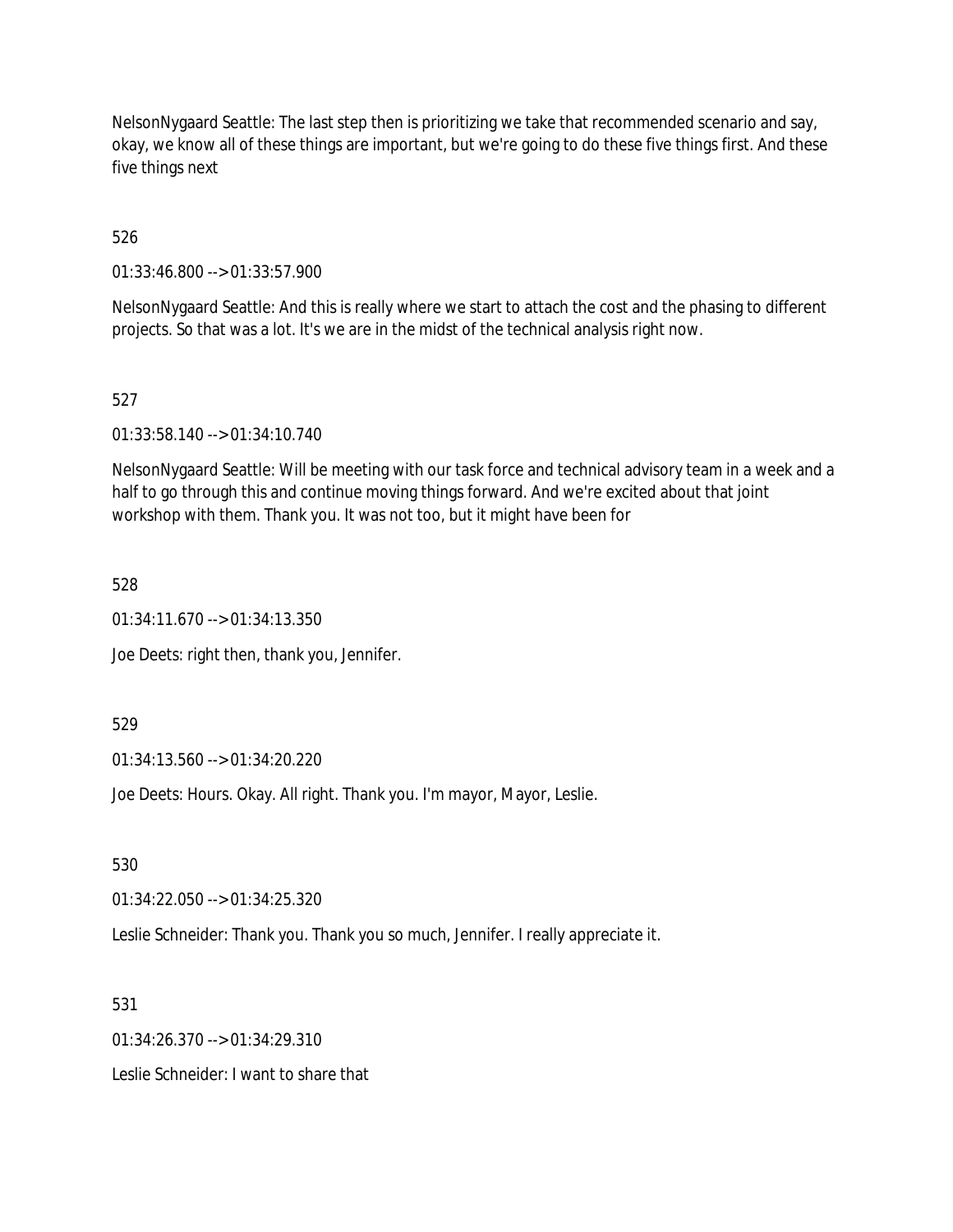### 01:34:31.110 --> 01:34:38.580

Leslie Schneider: I, I had a conversation today with Mark and just asked a bunch of my questions ahead of time.

## 533

01:34:39.870 --> 01:34:49.530

Leslie Schneider: And I think I just want to share sort of the high level, what I got back from that is that a lot of the maps that we that we saw earlier in the presentation are kind of the

## 534

01:34:50.130 --> 01:35:01.980

Leslie Schneider: I'm thinking and Jennifer, correct me is kind of like the before and then those maps. Will you know are not there yet, right, because I was confused by some of the maps like the equity.

535

01:35:02.310 --> 01:35:07.830

Leslie Schneider: gap analysis and so forth, like, Well, what do I make that mean and it looks like these two maps are kind of in

### 536

01:35:09.150 --> 01:35:09.780

Leslie Schneider: You know,

### 537

01:35:11.940 --> 01:35:16.710

Leslie Schneider: Are disputing each other or like anyway so um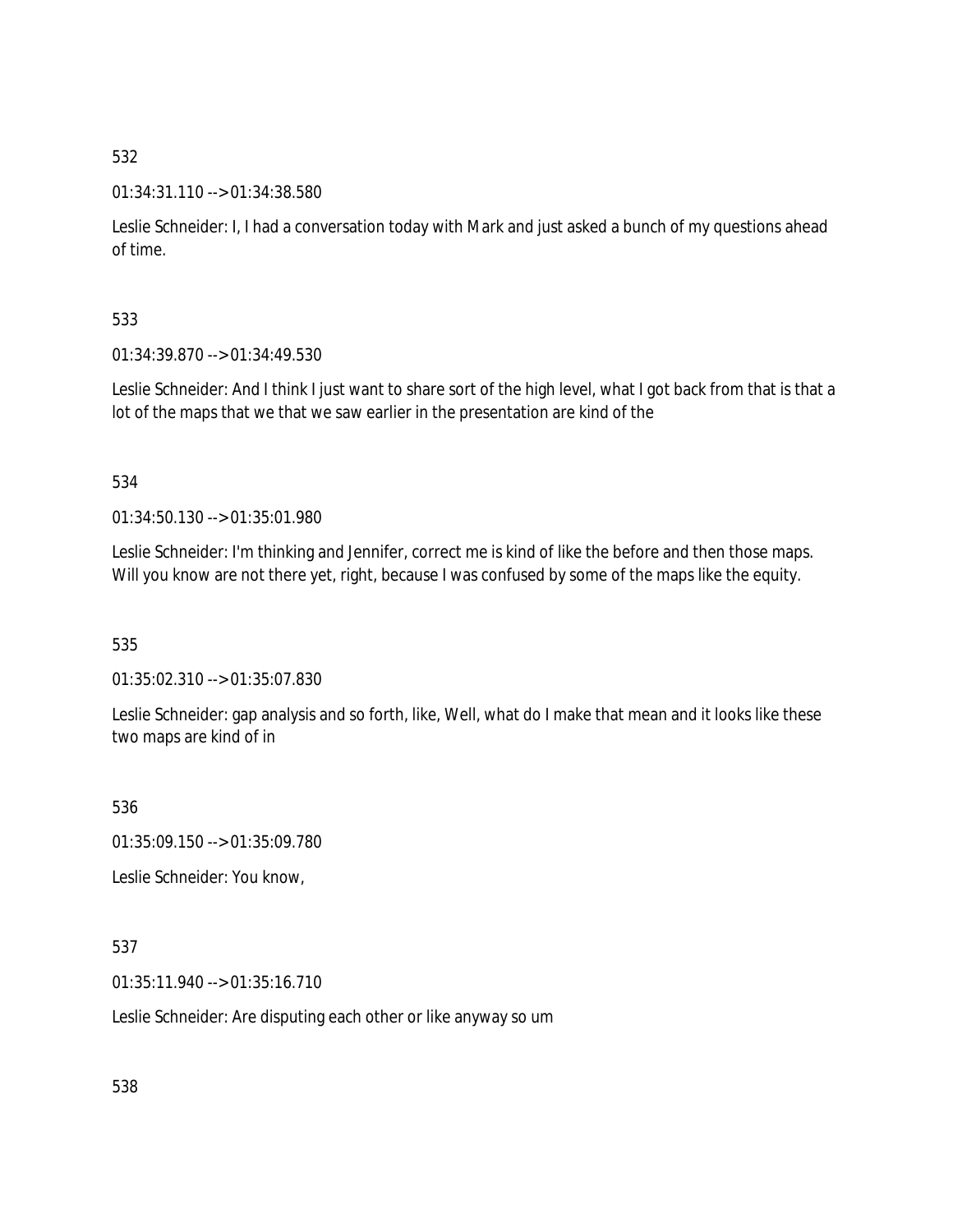01:35:18.600 --> 01:35:21.390

Leslie Schneider: I think what I'm understanding now is that

539

01:35:23.220 --> 01:35:33.090

Leslie Schneider: All of those have yet to be fleshed out have yet to have the data, put on them, even though, in some cases, it looks like there's data on them already. Like for instance, the

540

01:35:33.660 --> 01:35:41.850

Leslie Schneider: The transit last mile thing that's going to look very different when you're done with it. Maybe I'll stop with that as a current question.

### 541

01:35:42.270 --> 01:35:51.060

NelsonNygaard Seattle: Sure, so you you hit it right on the head. This series of maps that we've developed so far is really about exploring the existing conditions what exists today.

### 542

01:35:51.420 --> 01:35:58.920

NelsonNygaard Seattle: The destinations, the networks and where are people living. And then as we start to as we combine those analyses.

543

01:35:59.250 --> 01:36:08.220

NelsonNygaard Seattle: That is the place that we start to see the gaps. And so the first last mile map is a really good one right because we understand where people are using the transit system.

544

01:36:08.520 --> 01:36:14.040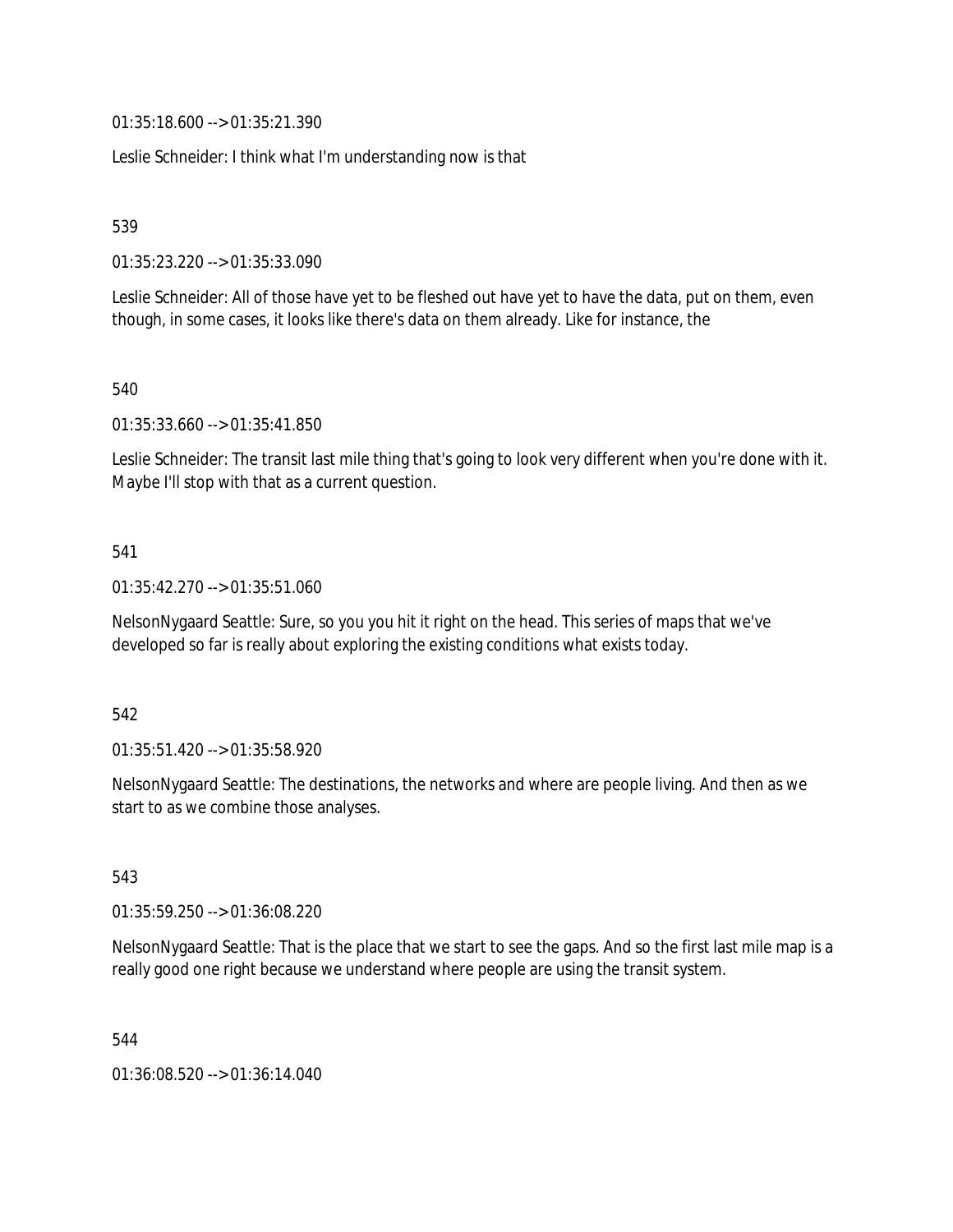NelsonNygaard Seattle: We see the infrastructure that connects to it. And it's really easy to see the gaps in the current system.

545

01:36:14.430 --> 01:36:21.600

NelsonNygaard Seattle: But then when you layer on equity, for example, and you think about okay, where might we have folks living who don't have access to a vehicle.

## 546

01:36:21.960 --> 01:36:33.450

NelsonNygaard Seattle: Maybe prioritizing their access to the transit system becomes even more important. And so it does very much become a layering effect. No one element of the gap analysis gives us all the answers.

## 547

01:36:33.780 --> 01:36:38.730

NelsonNygaard Seattle: It is about using analyses that reflects the Council's goals and the goals of this plan.

### 548

01:36:39.000 --> 01:36:50.070

NelsonNygaard Seattle: So that we understand where the projects and programs are needed, and then we can develop the projects to fill those gaps so you are right, this is kind of the baseline and then we build on it from here.

### 549

01:36:51.360 --> 01:36:53.850

Joe Deets: Thank you, Jennifer. Councilmember Medina.

550

01:36:55.560 --> 01:36:57.000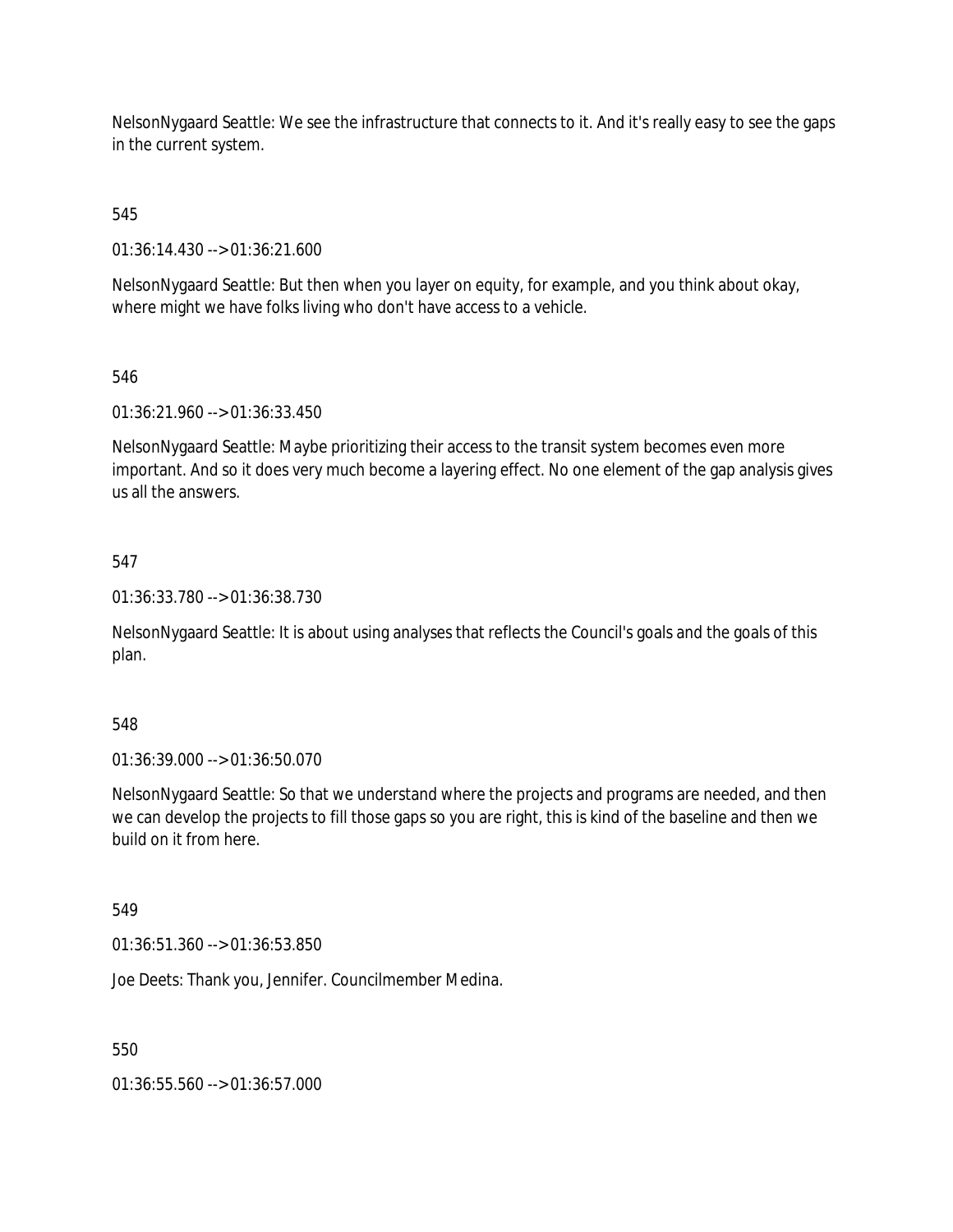Kol Medina: Thanks, Jennifer, that was great.

551

01:36:58.050 --> 01:37:00.270

Kol Medina: I love your very pretty slides.

552

01:37:01.380 --> 01:37:02.400

Kol Medina: Very colorful

553

01:37:03.750 --> 01:37:10.230

Kol Medina: I do wonder about this data on the slide showing commuters on and off the island. It shows the more people commute.

554

01:37:11.520 --> 01:37:20.880

Kol Medina: Off the island indicates app then commute on to the island from kits up every day and I can just tell you from experience, like, I don't believe that for a minute.

555

01:37:21.300 --> 01:37:29.310

Kol Medina: But that doesn't matter. It doesn't matter to your analysis. I just wanted to put put that comment out there what I wanted to say was about the gap analysis.

556

01:37:31.980 --> 01:37:38.460

Kol Medina: I just, I think I know the answer here. I just like to hear you say it. And for anyone else who might have the same thoughts as me, you know, hear your answer.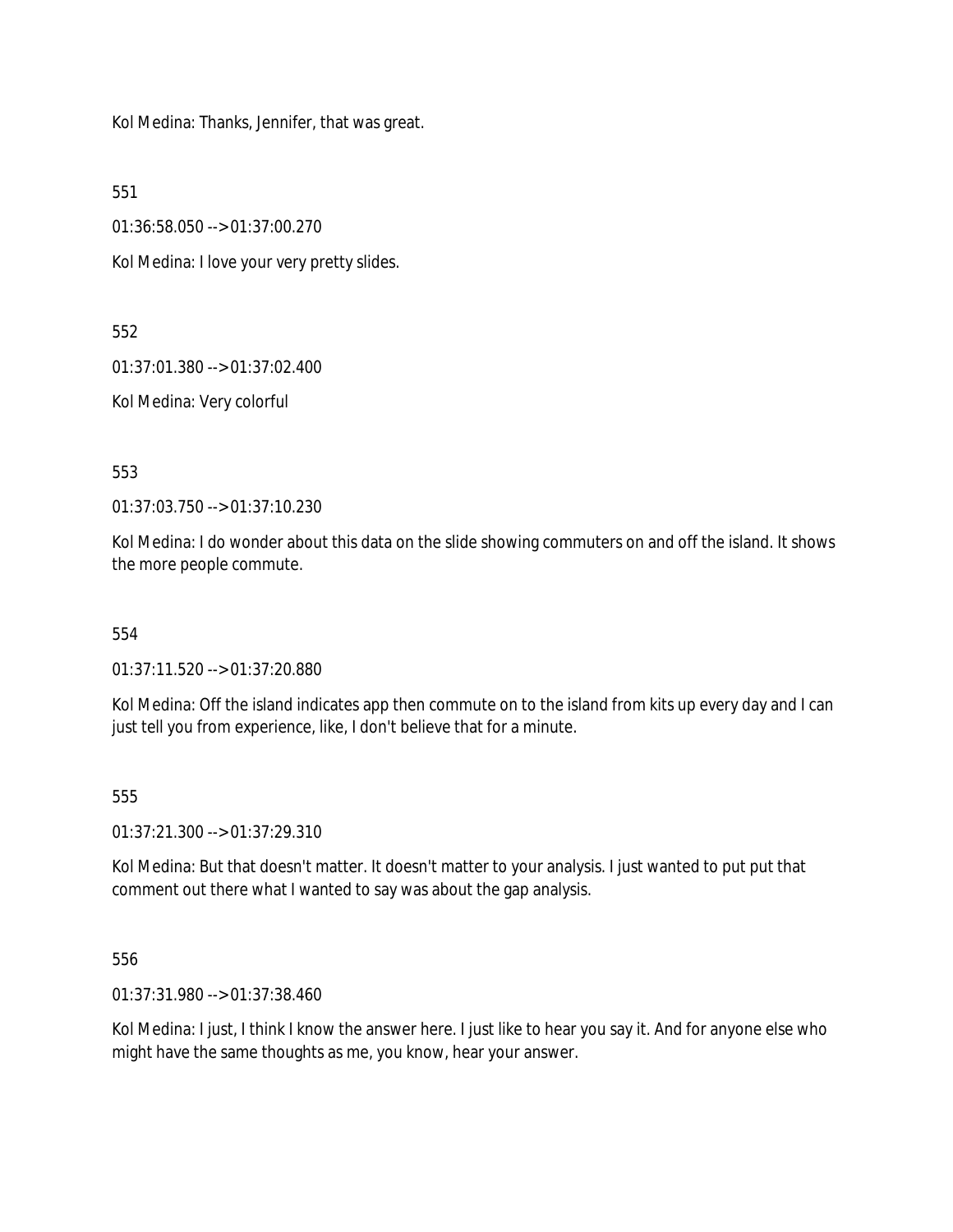01:37:39.900 --> 01:37:48.930

Kol Medina: And this is something I brought up before many meetings ago and somebody could hear part of what you just said, where you talked about

558

01:37:50.040 --> 01:37:51.180

Kol Medina: Look at the current

559

01:37:52.350 --> 01:38:02.880

Kol Medina: Facilities pedestrian facilities and put these maps on it and see where their gaps, because they're they're missing sidewalks here there there's literally a gap in the sidewalk.

560

01:38:03.420 --> 01:38:13.530

Kol Medina: Or there's literally a gap in the trail, because this trail doesn't meet up with that trail. So there's like literally gaps physically in the current system of

561

01:38:14.610 --> 01:38:28.860

Kol Medina: Facilities and I hope that's really just a very small part of the gap analysis, we're talking about. And really when we're talking about gaps. We're talking about kind of the big picture gaps, like, hey, maybe

562

01:38:29.460 --> 01:38:37.440

Kol Medina: A gap is that we really should have a magnetic Lyft train running down the highway, maybe that is the thing that we're missing.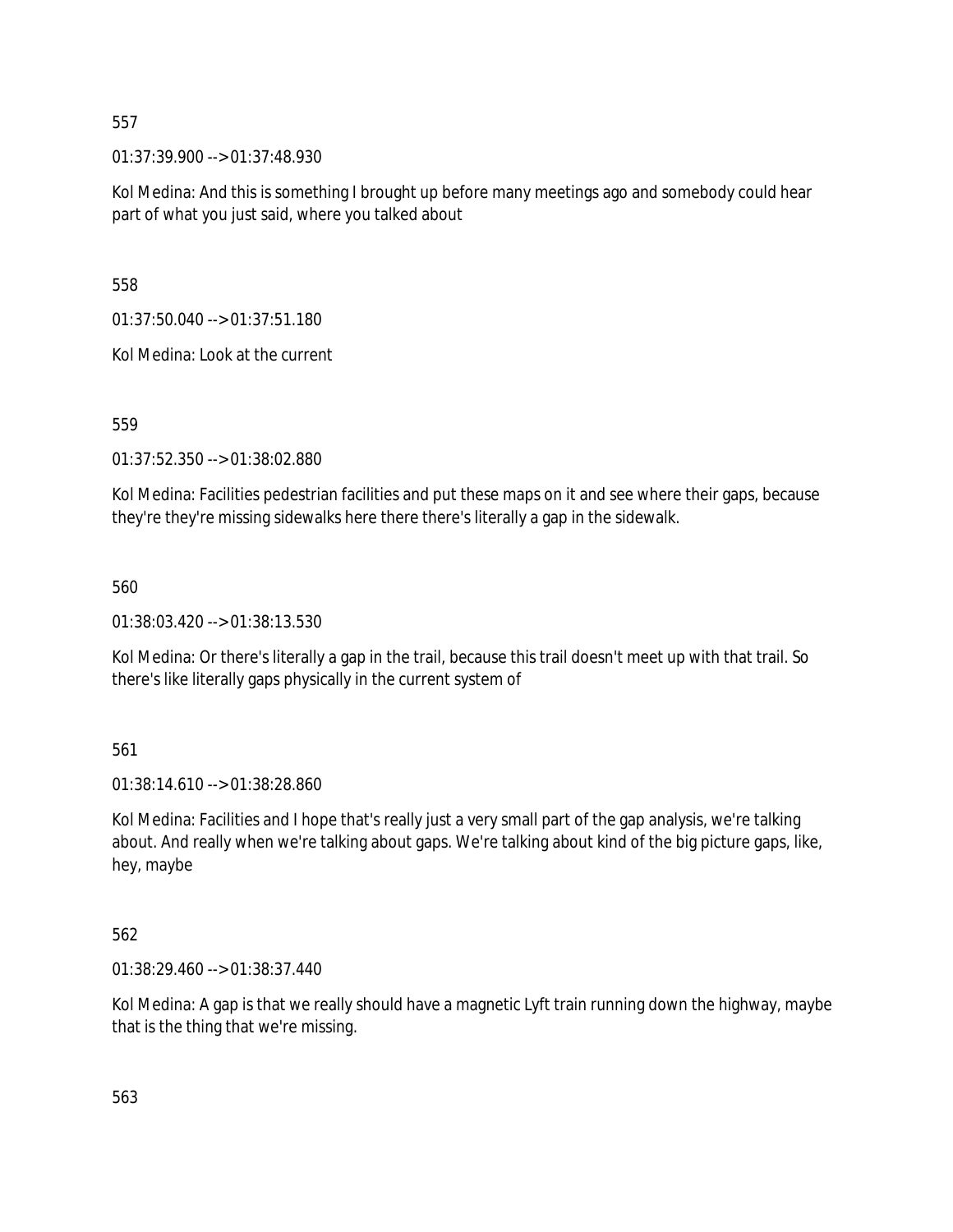01:38:38.880 --> 01:38:53.760

Kol Medina: So somewhere in the gap analysis, we're considering whole new ideas, right, not just missing some sidewalks and where, but the gap is we're missing this whole system. We don't even have at all. And so could you just talk about that a little bit. Mm hmm.

564

01:38:54.180 --> 01:39:06.780

NelsonNygaard Seattle: Absolutely. And it is part of what you just described. Councilmember is part of the reason that we do look at things separately. First, right. So if we use the safety analysis as one example.

565

01:39:07.410 --> 01:39:13.050

NelsonNygaard Seattle: If we layer the safety analysis on with the existing network. We're going to see that there are locations where

566

01:39:13.320 --> 01:39:22.110

NelsonNygaard Seattle: Infrastructure is good, but you're still having a lot of crashes and so that requires a deeper look at a more creative. Look, potentially at what can be done.

567

01:39:22.500 --> 01:39:30.510

NelsonNygaard Seattle: So there are those sorts of nuts and bolts fill the sidewalk gap address the safety issue projects. But then there is that bigger picture of like

568

01:39:30.870 --> 01:39:39.420

NelsonNygaard Seattle: Okay, let's look at the patterns of travel across the island. We know that I'm just going to make up unrealistic numbers to illustrate a point. We know that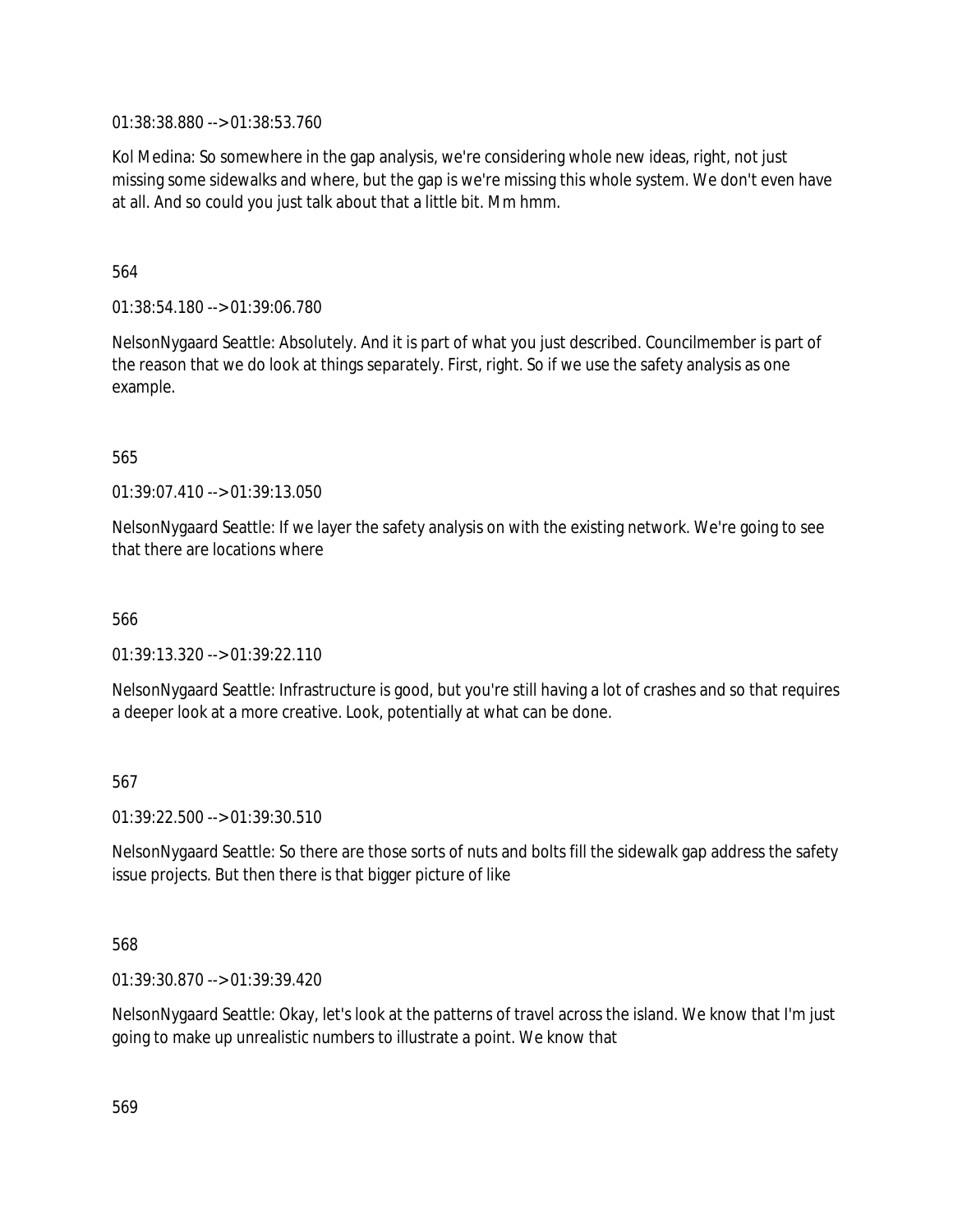01:39:40.110 --> 01:39:47.610

NelsonNygaard Seattle: 40,000 people a day are moving from point A to point B. Well, a sidewalk isn't going to address that. So what is that bigger picture idea.

## 570

01:39:48.030 --> 01:39:56.400

NelsonNygaard Seattle: And so that's where the the big ideas that we've got from folks comes into play. We will look through and are in the process of analyzing all of those

## 571

01:39:56.760 --> 01:40:04.470

NelsonNygaard Seattle: So that when we are embarking on that gap analysis and starting to think about projects. It's not just the little things. It has to be the big things to

## 572

01:40:04.740 --> 01:40:15.360

NelsonNygaard Seattle: We've talked before about the fact that moving the needle on your climate change goals is going to take bold action and that means projects programs and policies that are very small and very big

### 573

01:40:16.350 --> 01:40:27.360

Kol Medina: And just quick follow up and you're not just looking at the list of big ideas that people have submitted and part of why we've hired experts is for you to bring your big ideas, right. So you're doing that too. Right.

### 574

01:40:27.780 --> 01:40:33.030

NelsonNygaard Seattle: Absolutely, absolutely. You've got a lot of really smart folks on Bainbridge Island, though, don't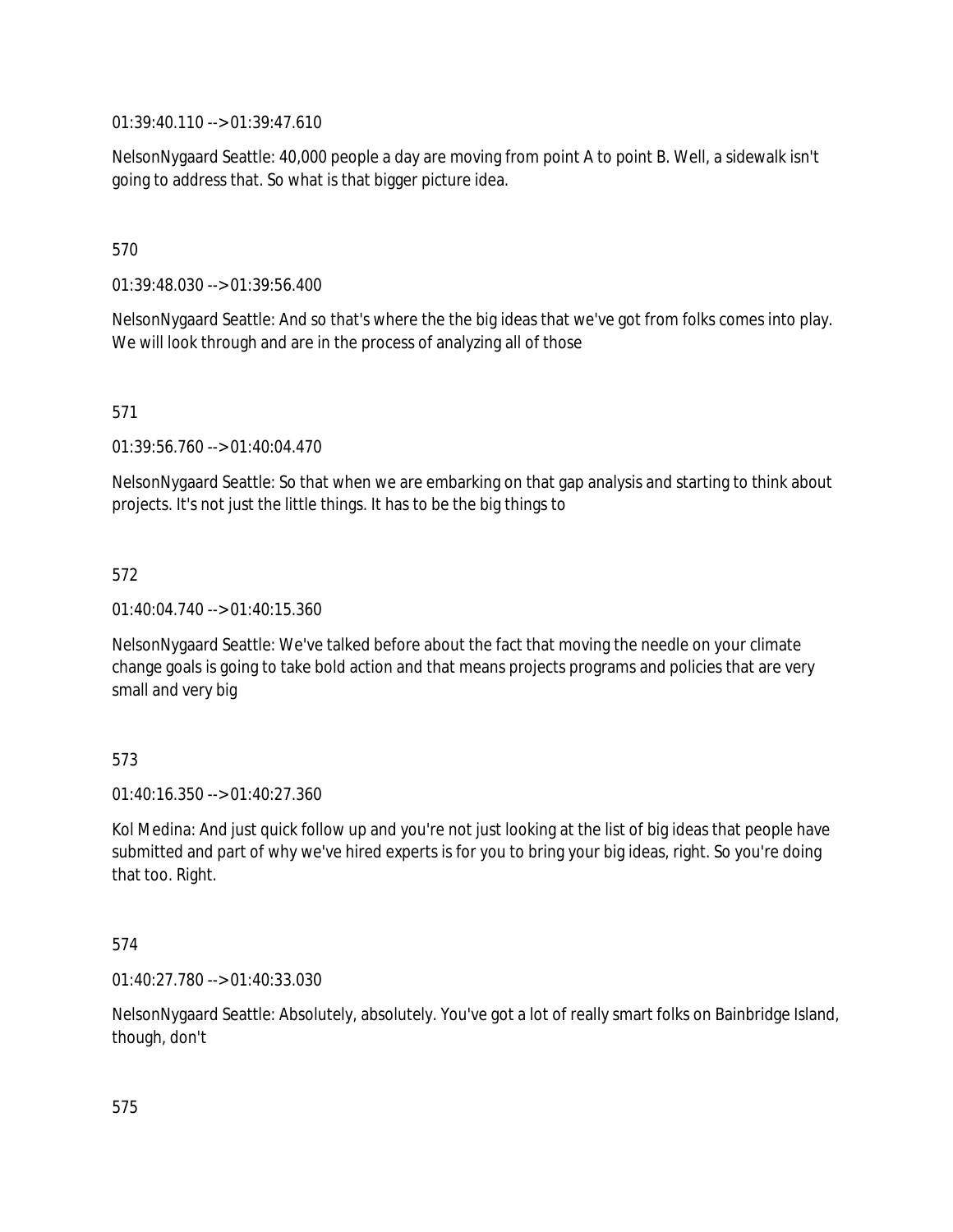01:40:33.330 --> 01:40:43.830

NelsonNygaard Seattle: Don't underestimate these big ideas. But yes, we bring our national and international expertise and helping to think about what might make sense. And what we can explore and to push a little bit right like

576

01:40:44.190 --> 01:40:50.460

NelsonNygaard Seattle: There might be things that you don't want to consider and that's okay, but we're going to talk about there. Okay.

577

01:40:50.700 --> 01:40:52.560

Joe Deets: Thank you. Councilmember car.

578

01:40:54.120 --> 01:41:00.300

Christy Carr: Thank you. Thanks, Jennifer for the presentation and all your work today and mark as well.

579

01:41:01.620 --> 01:41:11.940

Christy Carr: I think that you've answered some of my questions in terms of providing a little bit more detail in terms what in terms of what's going to be included in the gap analysis, but just to be frank, I don't feel

580

01:41:12.510 --> 01:41:27.690

Christy Carr: That there's a level of detail that's been presented to date that I would feel comfortable affirming the approach I just, I think I'm not saying that it's the wrong approach. I think that it's a it's a suitable approach, but I just feel like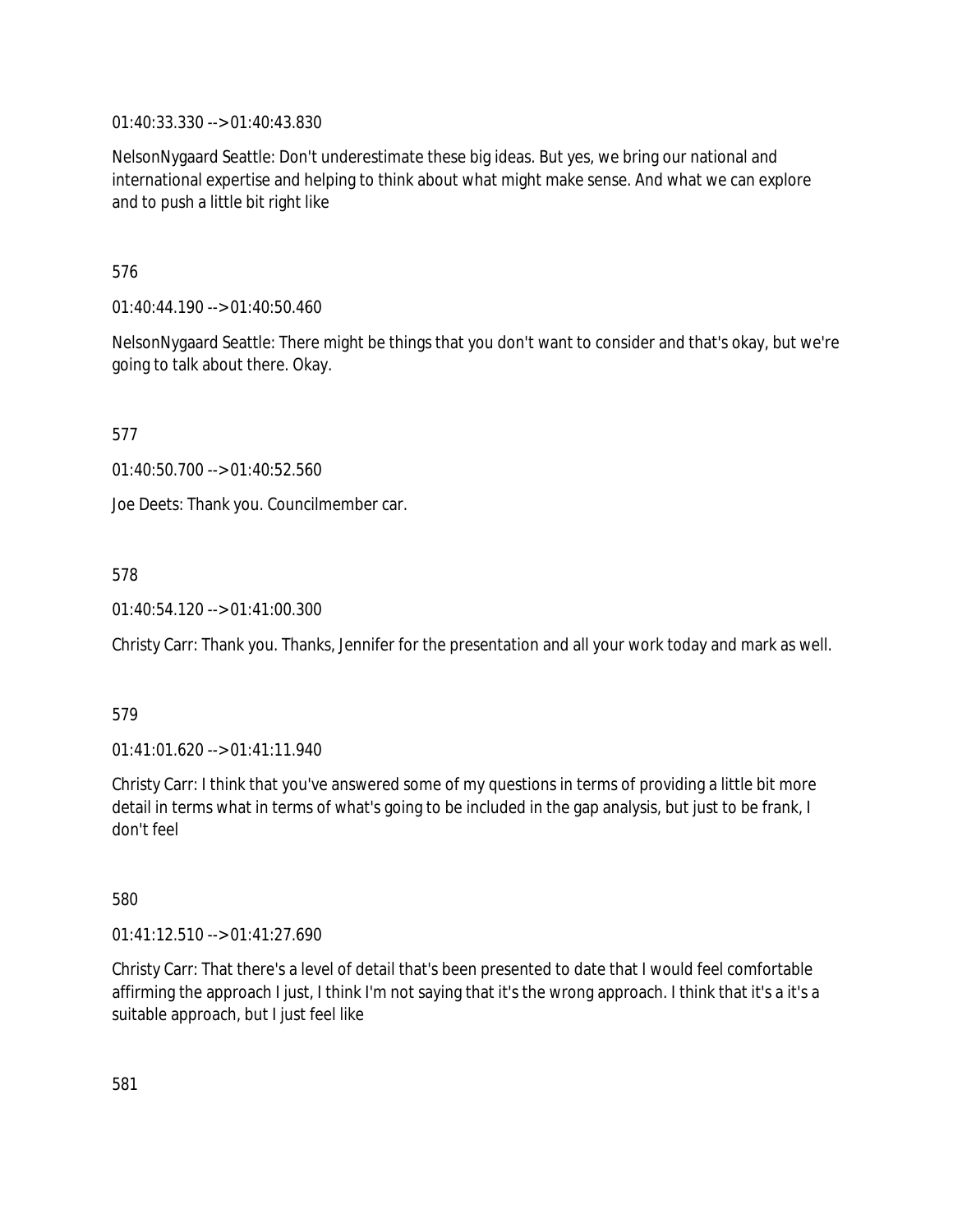01:41:29.730 --> 01:41:36.660

Christy Carr: I want to be very out front and in front of the curtain on all of the work that we do along every step of the way.

582

01:41:37.200 --> 01:41:49.080

Christy Carr: Be so that we continue to build community support for the outcomes that we're trying to achieve. And I think that this is a really important piece of getting community buy in and support so

583

01:41:49.620 --> 01:42:06.600

Christy Carr: I guess I would just encourage you to put a little more meat on the bones, if you will, in terms of what exactly is kind of going into the gap analysis we set a number of things are couple at least tonight that that weren't in the presentation and weren't in the in the memo so

584

01:42:07.860 --> 01:42:16.470

Christy Carr: I'm just interested in in a little bit more detail. And I would agree with COUNCILMEMBER Medina, in terms of just in terms of a gap analysis.

585

 $01:42:17.160 \rightarrow 01:42:27.930$ 

Christy Carr: What if it's, if it's not existing or planned, then how do we identify it as a gap. And so I don't still I don't compute in my brain, how we're going to actually come up with

586

01:42:28.530 --> 01:42:43.500

Christy Carr: Some things that you know maybe it's an E bike subsidy program. Maybe it's a van that goes around from neighborhood centers, but that's not in an existing plan or policy right now and it may not have been a big idea, but it might be a good idea for what we want.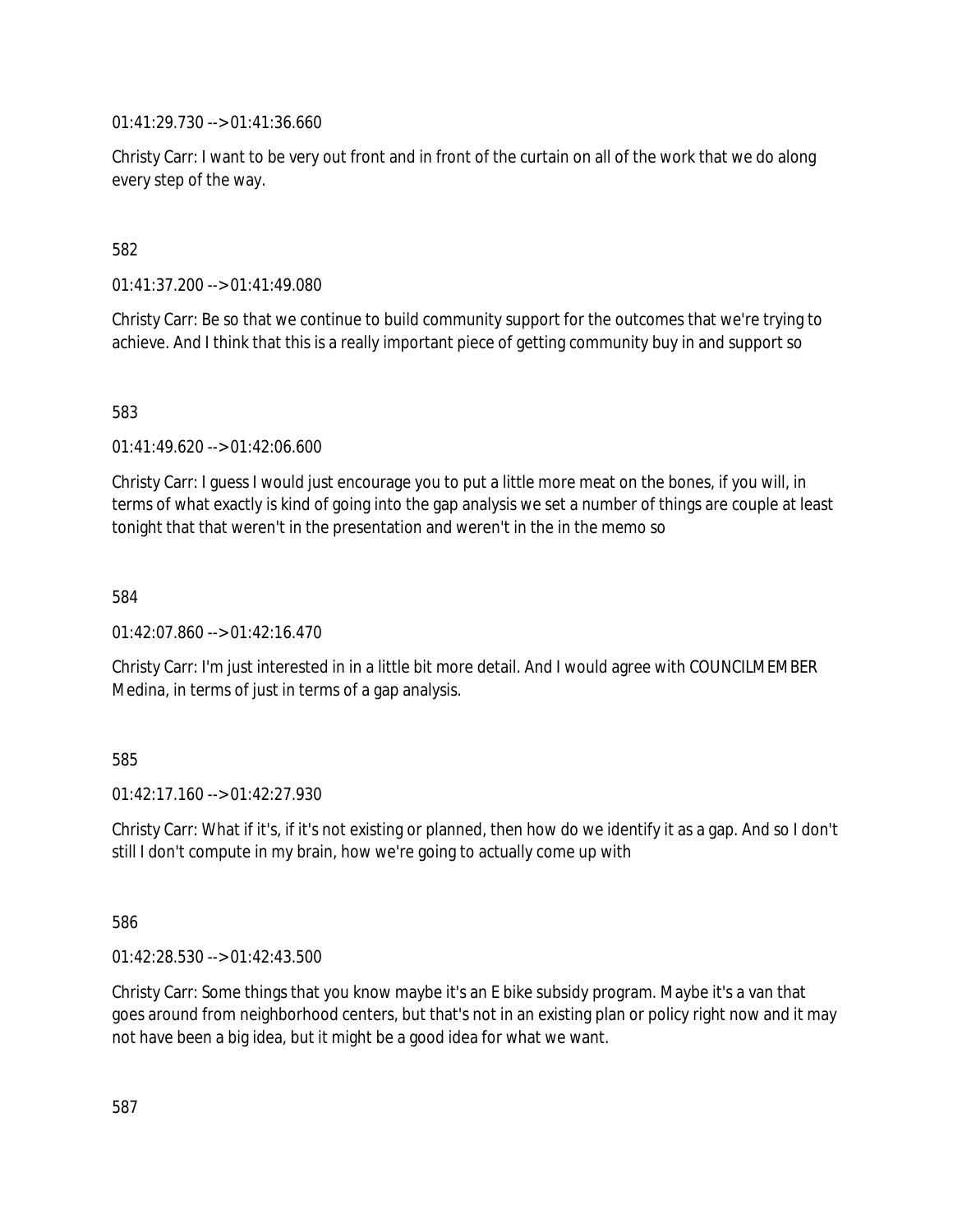01:42:44.820 --> 01:42:49.920

Christy Carr: And one of the things I just want to keep up. There's that in terms of programs.

588

01:42:50.940 --> 01:43:03.870

Christy Carr: And programs specifically is an emphasis on education and outreach, because I think the entire community needs to know about sustainable transportation and what the goals are and we don't have those

589

01:43:04.440 --> 01:43:11.220

Christy Carr: Types of programs now and we need them. So I don't know that it would how that gets identified as a gap. I think that

590

01:43:12.840 --> 01:43:13.320

Christy Carr: We need

591

01:43:14.340 --> 01:43:20.760

Christy Carr: To have costs considered before. Step four. And prioritization, because we need to consider cost.

592

01:43:22.050 --> 01:43:30.300

Christy Carr: As compared to the value because there might be small cost projects that have big value and there might be big costs.

593

01:43:30.780 --> 01:43:38.730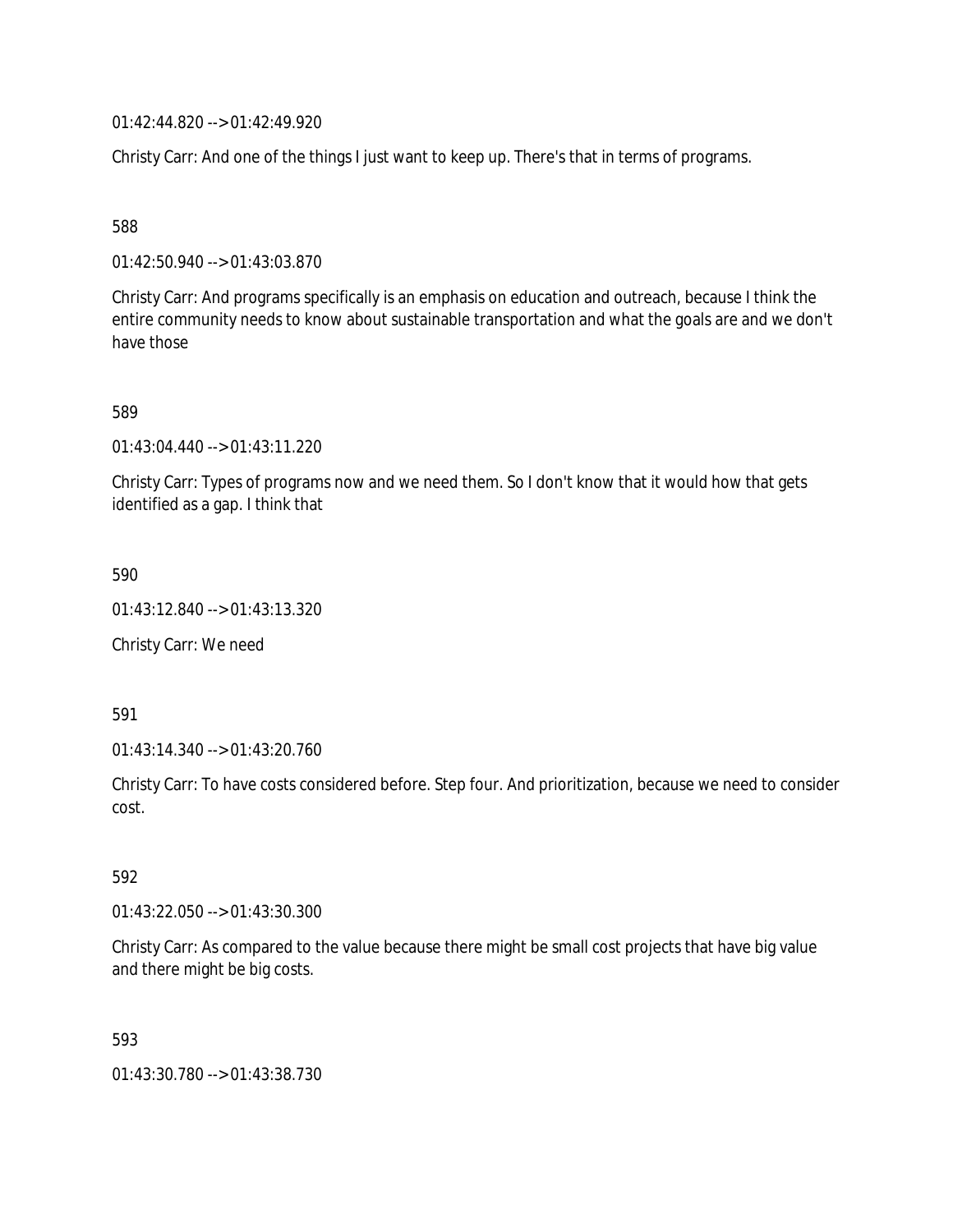Christy Carr: Projects that don't have a lot of value. So I think that that's a really important thing to consider way earlier in the process.

594

01:43:39.480 --> 01:43:45.630

Christy Carr: Way before. Step four of prioritization and then in terms of prioritizing

595

01:43:46.170 --> 01:43:54.630

Christy Carr: Projects and scoring projects I presume that we would need to wait. Our goals and I haven't heard anything about how that would happen, or who would do that.

596

 $01:43:55.170 \rightarrow 01:44:02.610$ 

Christy Carr: And so I want to know more about that. And then you put you an example of gap analysis was say

## 597

01:44:02.940 --> 01:44:11.850

Christy Carr: Someone gets on the bus at hidden cove road and there's no sidewalk there, well I don't think anyone who lives on hidden cope road really whatever want a sidewalk there, there are no sidewalks there.

598

01:44:12.150 --> 01:44:21.390

Christy Carr: So I'm curious about how do we get the right project. And maybe that's going to come along in that field testing or verification that's done by Task Force members but

599

01:44:22.440 --> 01:44:26.820

Christy Carr: That's just kind of the questions that I have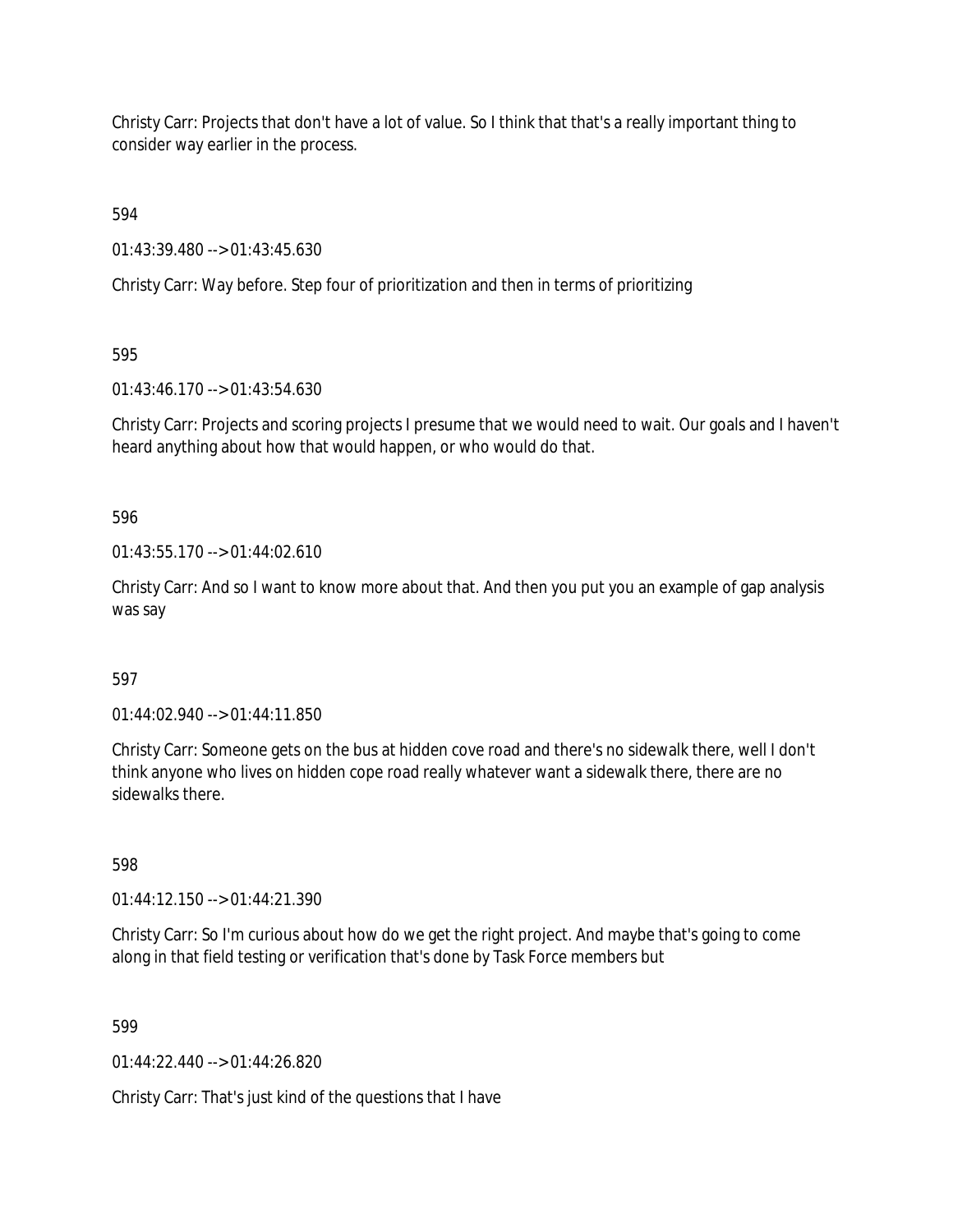01:44:27.900 --> 01:44:32.670

Christy Carr: And so I'm just looking for more detail. And again, it's just because

601

01:44:34.080 --> 01:44:38.100

Christy Carr: It's, I don't think it's the wrong approach. But I just I want to make sure that

602

01:44:39.120 --> 01:44:46.080

Christy Carr: The community and the task force and myself really understands the approach.

603

01:44:47.760 --> 01:44:53.970

NelsonNygaard Seattle: Here enough i i'm not going to pretend that I remember all of those points, but there are a couple that I want to address, just to

604

01:44:54.360 --> 01:45:05.250

NelsonNygaard Seattle: Bring the next step into a little bit more clarity. I think I really appreciate the comments about not having enough detail to fully understand exactly how the process is going to unfold.

605

01:45:05.610 --> 01:45:17.550

NelsonNygaard Seattle: Part of the reason that in the memo. We provided we gave examples of the types of desired outcomes that that are under consideration the types of criteria that are under consideration is because the goals aren't final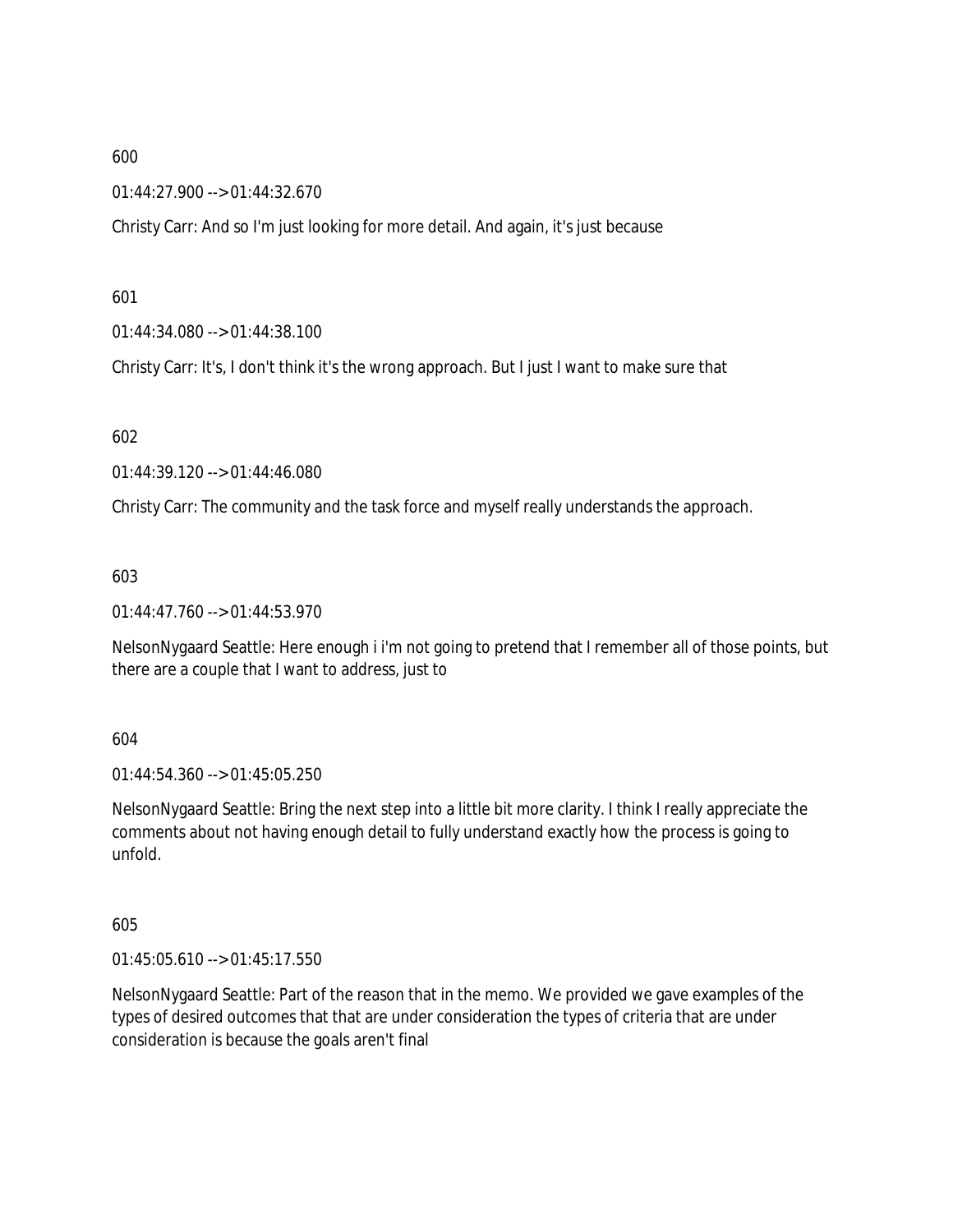01:45:17.910 --> 01:45:20.730

NelsonNygaard Seattle: And we want to respect, going back to the task force.

607

01:45:21.060 --> 01:45:30.120

NelsonNygaard Seattle: Asking for their blessing, bringing those goals. Back to council and getting your approval of the final goals. Before we fully build out the criteria to achieve those goals.

608

01:45:30.420 --> 01:45:38.160

NelsonNygaard Seattle: So agree that there is more detail needed it will come and we fully intend that that would be broadly transparent to people.

609

01:45:39.150 --> 01:45:44.550

NelsonNygaard Seattle: In terms of the gap analysis and understanding some of the non infrastructure gaps.

610

01:45:44.820 --> 01:45:55.620

NelsonNygaard Seattle: You know, that is part of where people's sharing the barriers that they they experienced does come into play. So, for example, some of the barriers that people have shared with us include

611

01:45:55.950 --> 01:46:05.820

NelsonNygaard Seattle: The terrain is just to hilly, I can't do it. I need an E bike to be able to make this work great, what is that point as to, it doesn't point us to more infrastructure as much as it points as to a program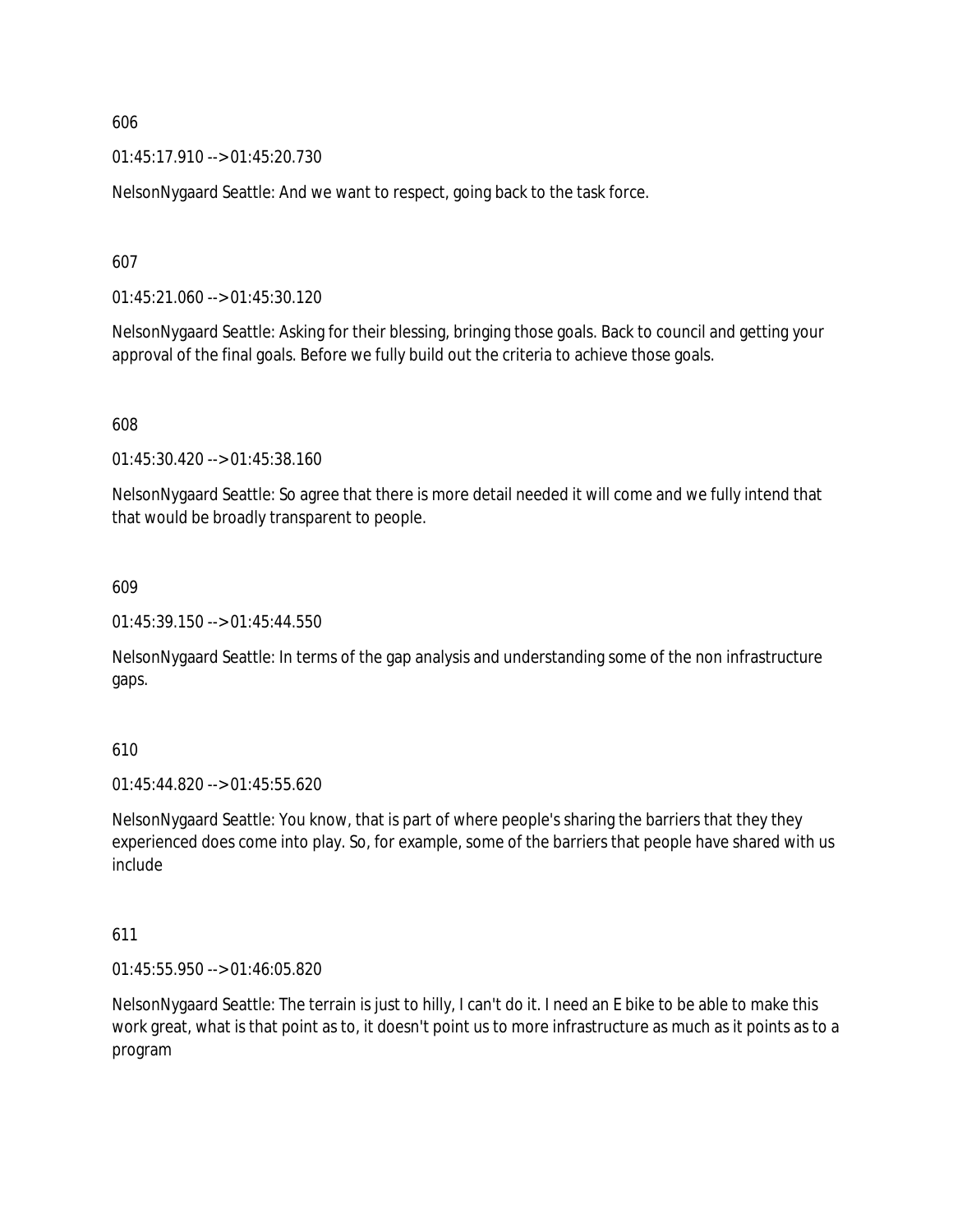01:46:06.120 --> 01:46:11.550

NelsonNygaard Seattle: That connects people to the resources they need to be able to purchase any bike, for example.

## 613

01:46:11.910 --> 01:46:21.510

NelsonNygaard Seattle: So it is a holistic approach to being able to think about the policies and programs. It's not just the data it is what we hear from people and it is what we bring

## 614

01:46:21.900 --> 01:46:32.310

NelsonNygaard Seattle: From experience and other places as well. So agreed that that that approach must be holistic and it also has to be very, very tailored. So that is part of why

## 615

 $01:46:32.640 \rightarrow 01:46:44.640$ 

NelsonNygaard Seattle: Ground Truth and with the task force is critical, talking to people throughout this process is critical. We know we don't get it right from the very beginning. But that's why this is set up to be iterative. So there are those those feedback loops throughout

## 616

01:46:46.170 --> 01:46:51.360

Joe Deets: Okay, thank you. We're actually over our time of colleagues, you want to keep talking.

# 617

01:46:53.070 --> 01:46:58.140

Joe Deets: I'll just go to COUNCILMEMBER high topless. We can keep talking. But we're over our lot of our limit.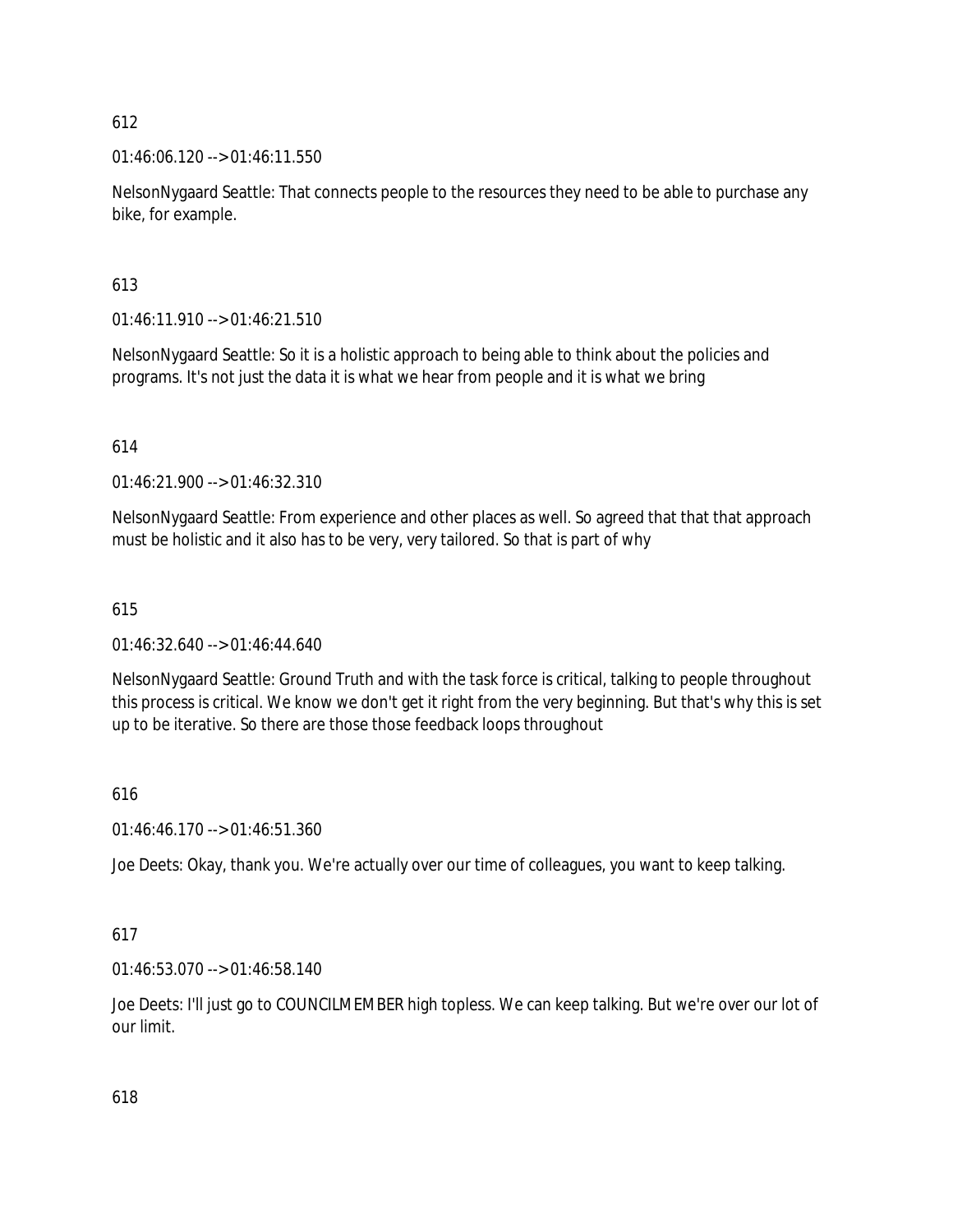01:46:59.640 --> 01:47:08.490

Kirsten Hytopoulos: Yeah, this will be brief. I'm still a little stuck on the minor detail that that I'm COUNCILMEMBER Medina brought up, but when he referenced.

619

01:47:09.900 --> 01:47:10.320

Kirsten Hytopoulos: The

620

01:47:11.700 --> 01:47:16.710

Kirsten Hytopoulos: Slide regarding the ingress and egress the commute on and off the island to the to the

## 621

01:47:17.460 --> 01:47:24.120

Kirsten Hytopoulos: Peninsula. It kind of does trouble me that it does seem just as a lay person that that data seems off. It's almost balanced.

### 622

01:47:24.540 --> 01:47:32.970

Kirsten Hytopoulos: And so, and I think that council member video and made a kind of offhand remark that that doesn't that doesn't really affect anything but of course it does, profoundly affect the data.

623

01:47:33.570 --> 01:47:36.540

Kirsten Hytopoulos: Who's come you know how many people are coming off and on the island, so

624

01:47:36.960 --> 01:47:46.260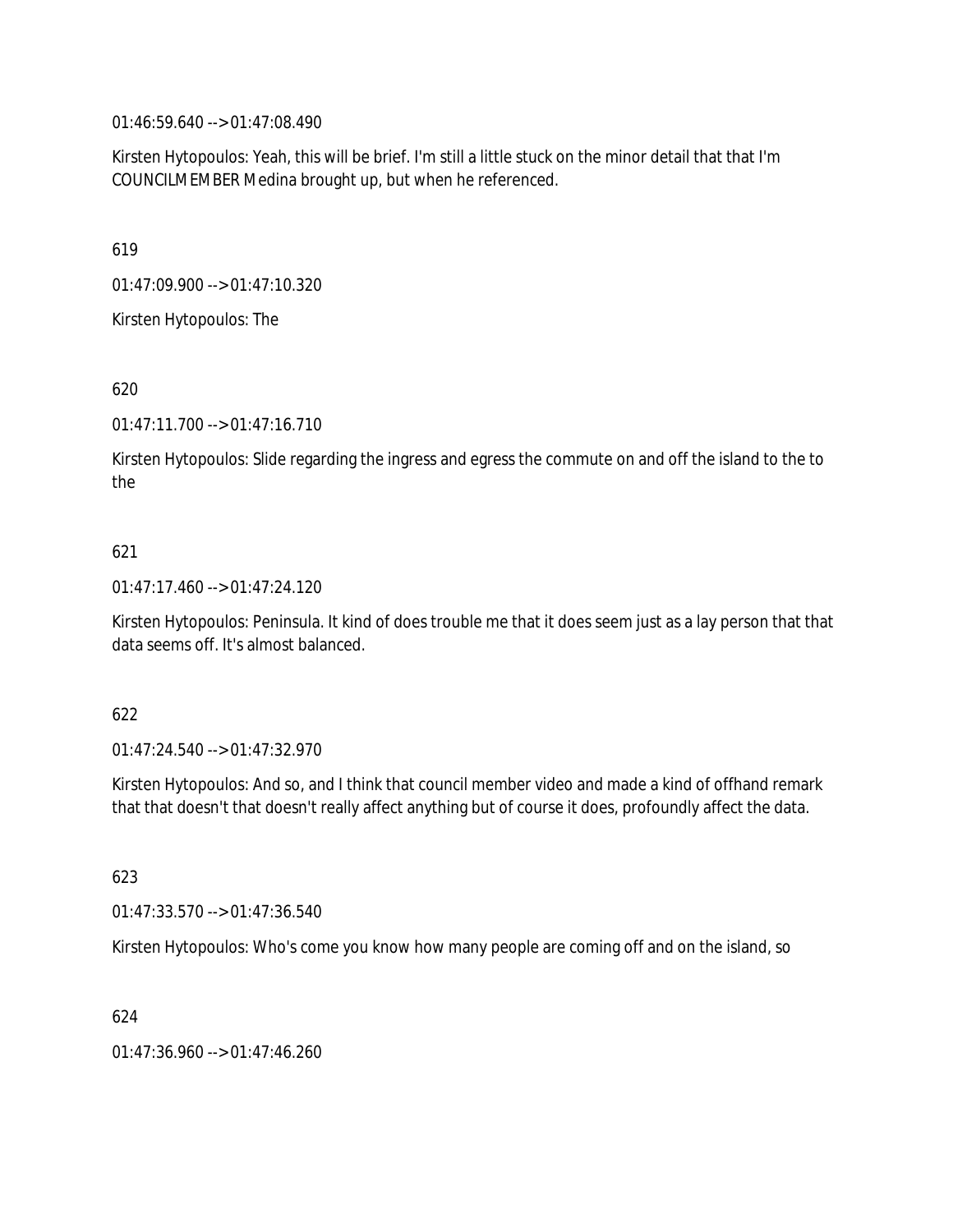Kirsten Hytopoulos: I guess I just wanted to. Sorry, it's a negative remark, but that just sort of troubles me that it looks like 2500 people into 2017 2500 people were commuting

625

01:47:46.530 --> 01:47:54.420

Kirsten Hytopoulos: To kids have been a little bit peninsulas in 2000 we're coming on and that just doesn't bear out. And I think our just our common understanding or experience.

# 626

01:47:55.740 --> 01:48:02.820

NelsonNygaard Seattle: Or part of what what I think is inherent in that right. Is that data only tells part of the story. So it's 2017 data. It's census based data.

## 627

01:48:03.180 --> 01:48:11.010

NelsonNygaard Seattle: We know the flaws in that data right census data doesn't capture everybody. It's a sample. It doesn't tell the full picture.

## 628

01:48:11.310 --> 01:48:25.320

NelsonNygaard Seattle: Which is part of why using multiple data sets for any analysis that we do and then supplementing that with people's lived experiences on the islands is the only way to get the full picture because you're right, one piece of data. It's never going to tell the full story.

629

01:48:25.800 --> 01:48:36.450

Kirsten Hytopoulos: And I mean, maybe too early. I don't know what you've collected so anecdotally, are you getting any a different picture on that because I mean that, of course, relating to our climate goals with regards to trying to

630

01:48:36.720 --> 01:48:46.320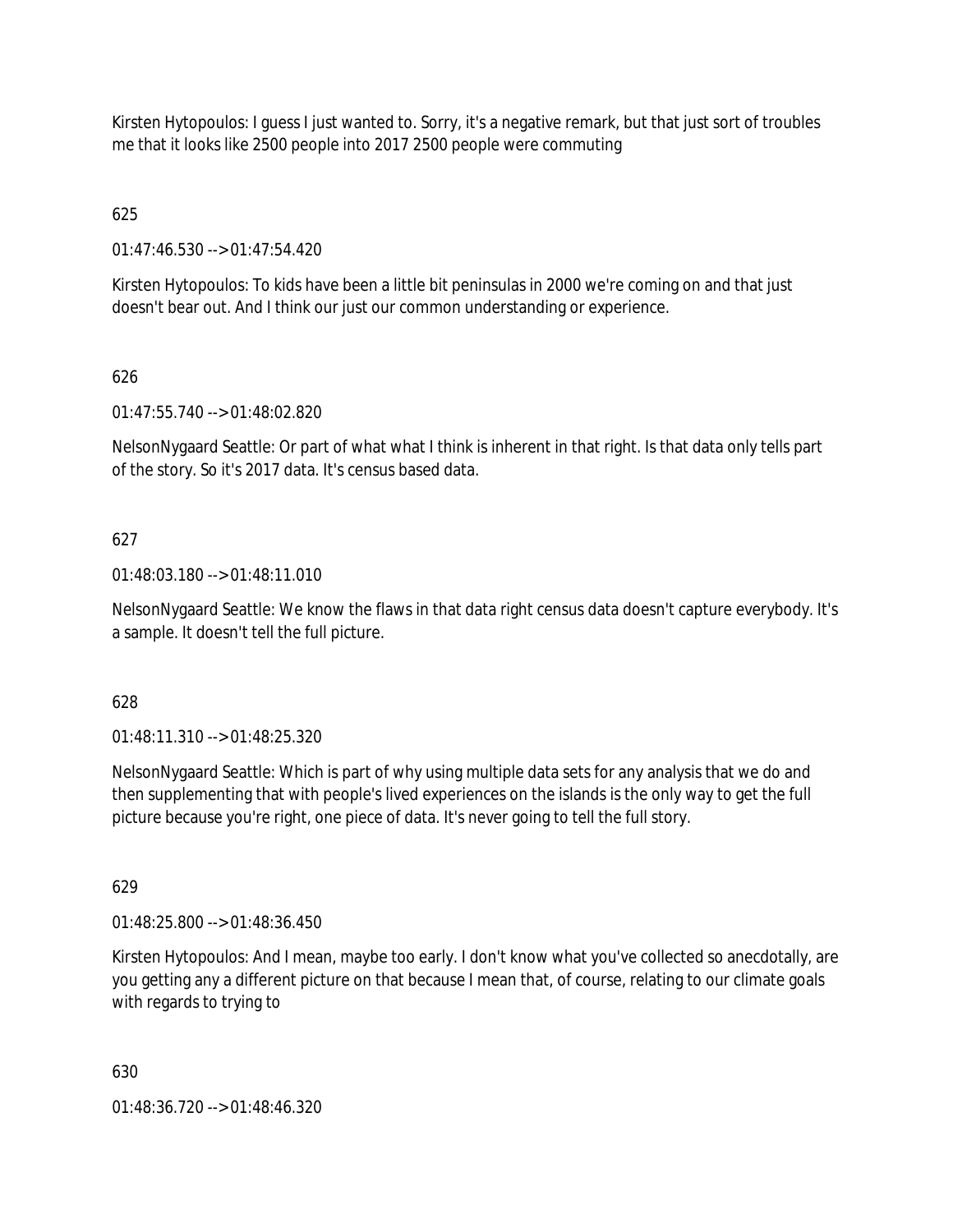Kirsten Hytopoulos: Have I think ultimately transit options that would give. I mean, I hope the ability for people to get off the island in other ways than cars.

631

01:48:46.830 --> 01:48:53.130

Kirsten Hytopoulos: And hopefully we ideally hope to house, more people here, but, um, another alternative, of course, also, is to have other options besides single

## 632

01:48:53.550 --> 01:49:04.260

Kirsten Hytopoulos: Occupancy vehicles. I mean, are you do, you know, I don't want to get too detailed. Joe, don't worry, but are other data sources, giving you a different picture or is this too granular task right now.

## 633

01:49:04.350 --> 01:49:14.550

NelsonNygaard Seattle: Not, not hugely different than this, you know, as we as we dig in more to people's response to some of this data, maybe the anecdotal data will bear out differently, but I think

### 634

01:49:14.820 --> 01:49:20.460

NelsonNygaard Seattle: The big picture story that nearly three quarters of Bainbridge Island residents work off the islands.

### 635

01:49:20.850 --> 01:49:28.470

NelsonNygaard Seattle: And then, you know, starting to think about who is coming into the islands for work versus staying on the island for work. People are like,

### 636

01:49:29.010 --> 01:49:42.120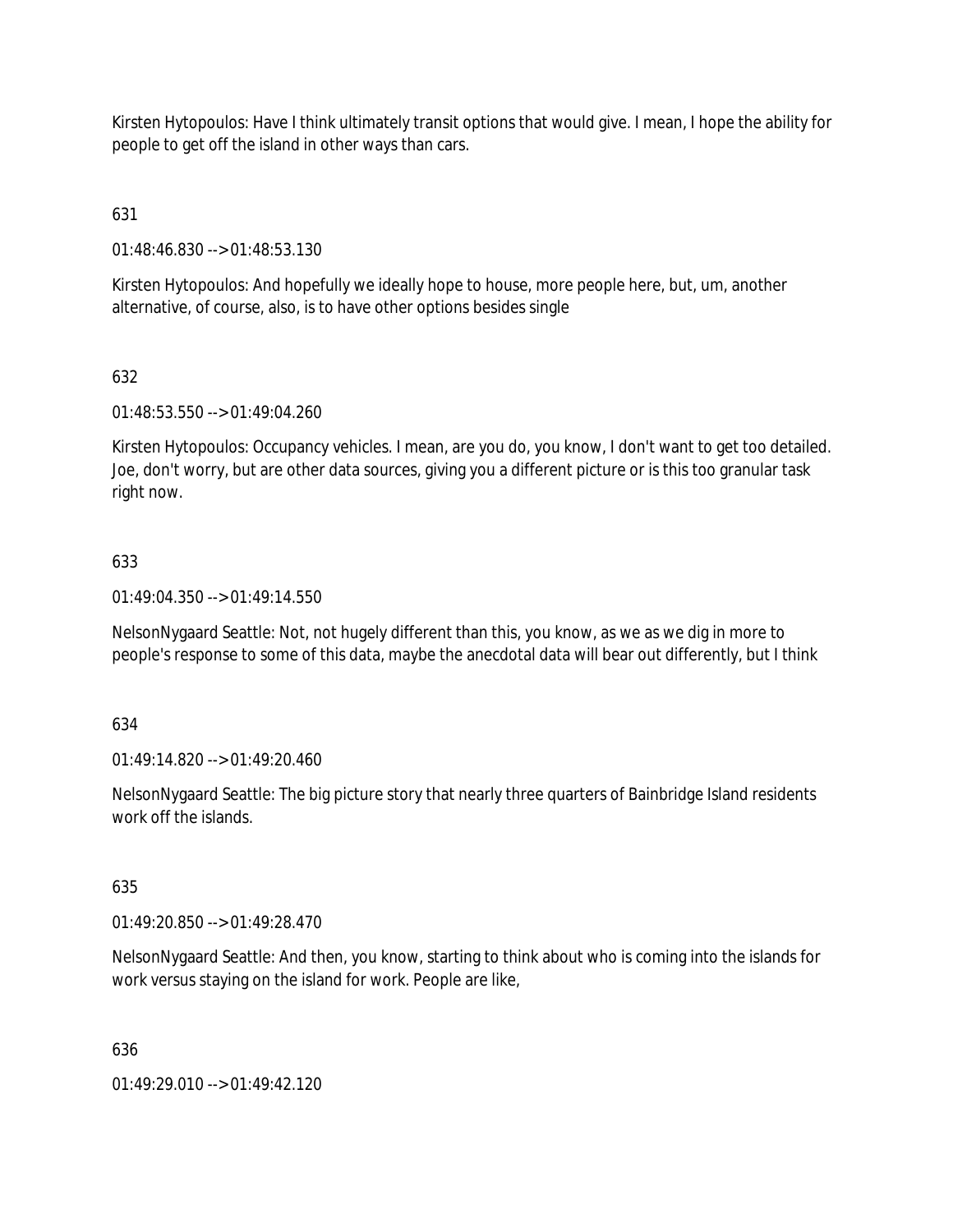NelsonNygaard Seattle: Yeah. That kind of makes sense and the other data that we've looked at does does match this generally. So maybe not perfect, but it is it is somewhat consistent with what we're seeing and other sources. Okay.

637

01:49:42.810 --> 01:49:43.530 Joe Deets: Okay, um,

638 01:49:44.310 --> 01:49:45.600 Joe Deets: Well, mayor, Mayor

639

01:49:45.870 --> 01:49:48.060

Kol Medina: On that point, Deputy Mayor, I just real quick.

640

01:49:48.360 --> 01:49:48.960

Joe Deets: Go ahead.

641

01:49:49.530 --> 01:49:50.790

Kol Medina: Before we move to a different point.

## 642

01:49:51.840 --> 01:49:58.020

Kol Medina: Just, just so you know, because I drive off the island every day and I see the cars lined up. Well, not so much with code. But before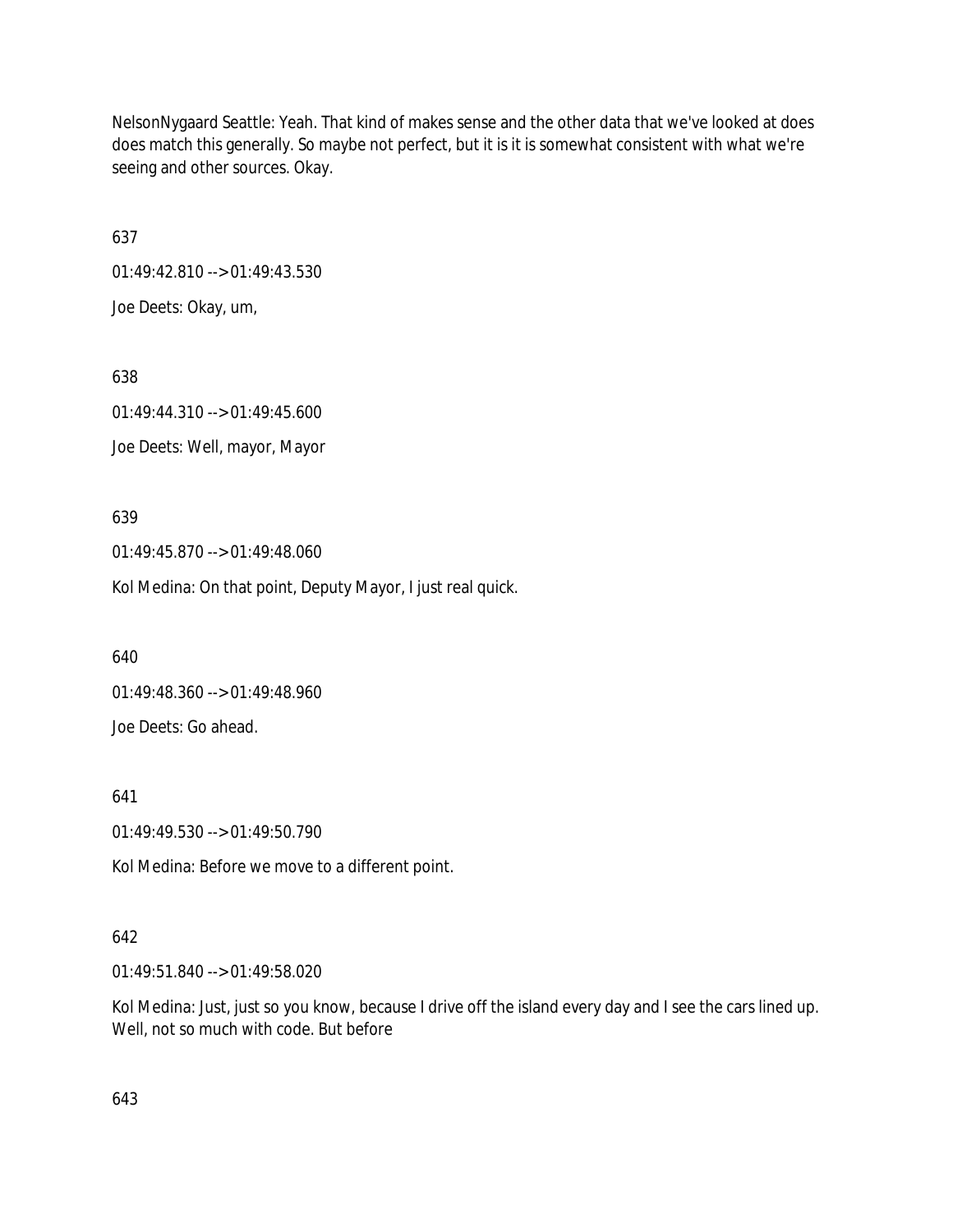01:49:58.740 --> 01:50:07.350

Kol Medina: A large percentage of those cars coming on our landscapers construction workers plumbers.

### 644

01:50:07.920 --> 01:50:19.380

Kol Medina: electricians, like those people are not going to show up in a census count now is their jobs, not their job isn't on Bainbridge, right. Well, it's never going to count that correctly. So you should just know that if you don't already know that.

645

01:50:20.670 --> 01:50:20.910

Kol Medina: Yep.

## 646

01:50:20.970 --> 01:50:24.150

NelsonNygaard Seattle: That is, I mean, that is, again, one of the challenges with with

### 647

01:50:24.390 --> 01:50:31.410

NelsonNygaard Seattle: Either census data also household travel survey data from the Puget Sound Regional Council right like that gives us a little bit more of me wants to picture.

648

01:50:31.590 --> 01:50:39.990

NelsonNygaard Seattle: But the sample size is really small. And so it is it is difficult to understand that full universe we deal with this in in pricing projects all the time, quite frankly,

649

01:50:41.820 --> 01:50:43.530

Joe Deets: Okay. Mayor, Leslie.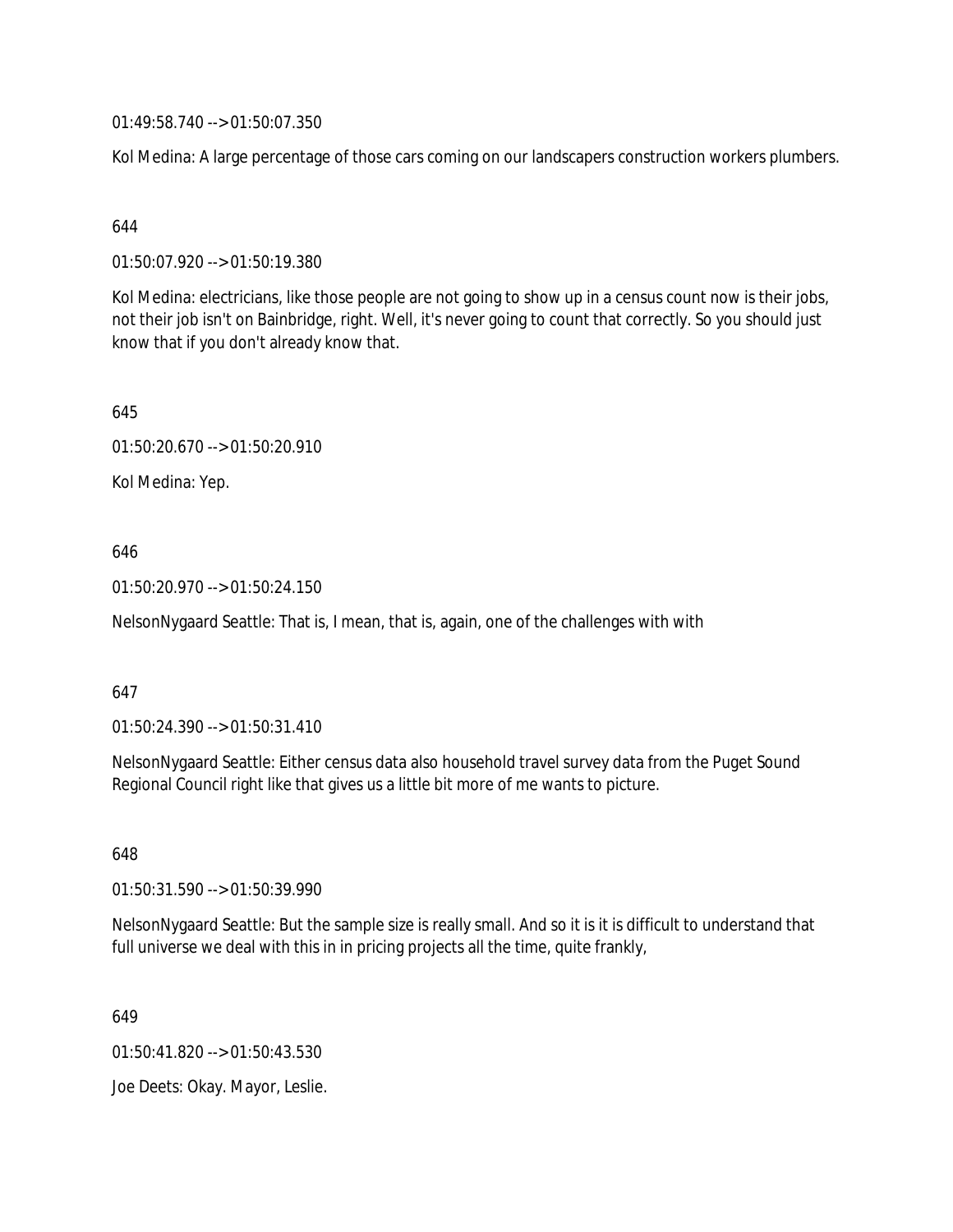01:50:44.670 --> 01:50:45.240

Thank you.

651

01:50:46.800 --> 01:50:49.290

Leslie Schneider: I would like to get a bit more

652

01:50:50.340 --> 01:50:57.690

Leslie Schneider: Sort of narrative about what goes into the scenarios. So I know this is kind of the last step, um,

### 653

01:50:58.650 --> 01:51:18.150

Leslie Schneider: But if we're going to end up with three scenarios and then more or less choose one with a little bit of haggling going on, I guess, are those different scenarios, based on meeting different goals or how do you set up the criteria for scenario so that you get these contrasting plans.

654

01:51:19.560 --> 01:51:25.350

NelsonNygaard Seattle: That will be something that we will bring to counsel and ask you specifically, how do you want us to set these up because you can do

655

01:51:25.350 --> 01:51:35.160

NelsonNygaard Seattle: It in many different ways. One of the most common is to say that we are going to set three scenarios that maximize goals in different ways. Let's say one really focuses on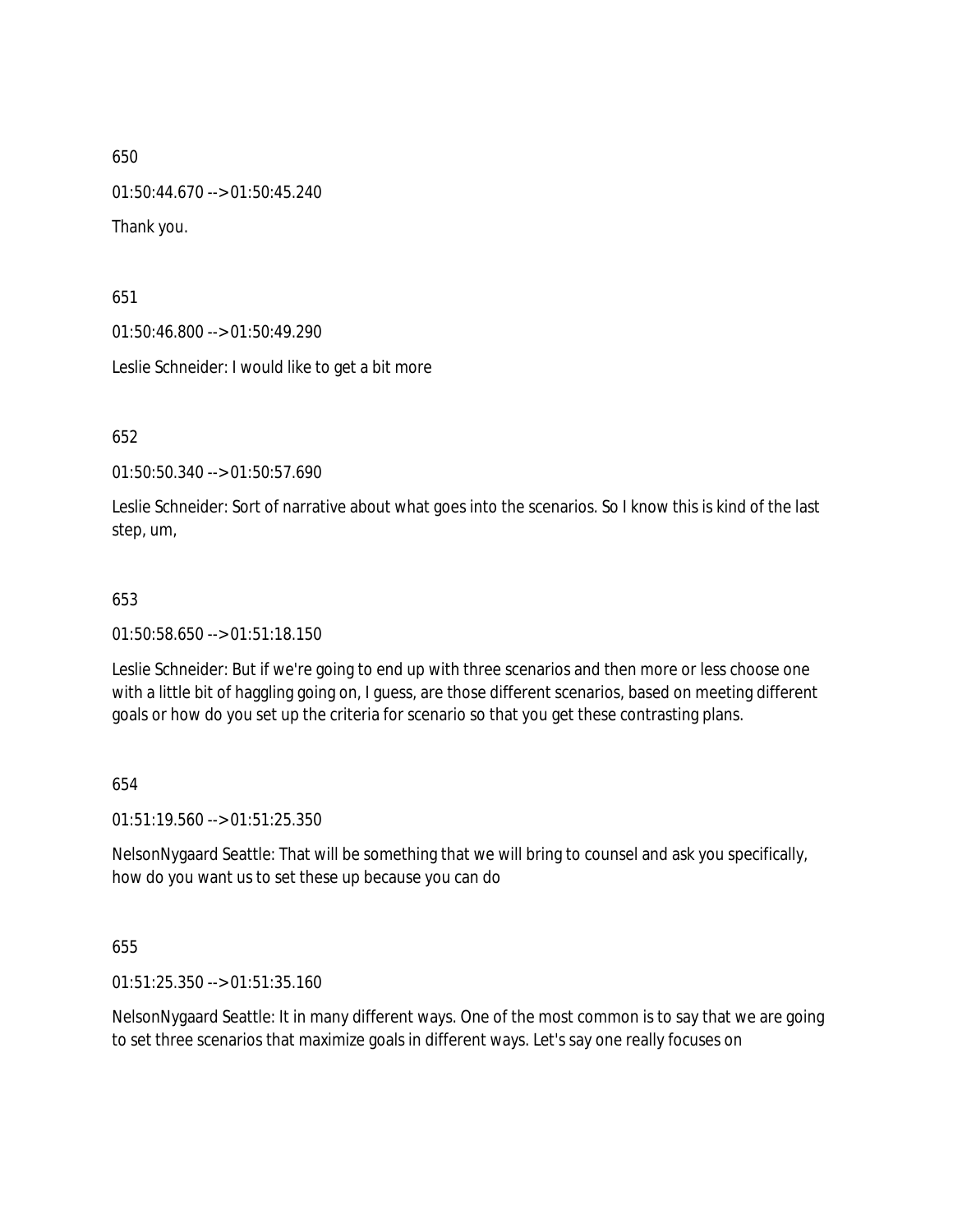01:51:35.460 --> 01:51:44.790

NelsonNygaard Seattle: And again I'm just making things up not suggesting as one really focuses on safety and focuses on safety projects, maybe another really focuses on mode shift.

657

01:51:45.090 --> 01:51:49.260

NelsonNygaard Seattle: And we're going to get as many people to move to sustainable modes as possible.

658

01:51:49.530 --> 01:52:00.240

NelsonNygaard Seattle: So what we like to do though is set the scenarios up. So there are distinctions between them so that you can pick and choose. We don't want you to choose just one of them. We do believe it will be a mix and match.

659

01:52:00.540 --> 01:52:06.840

NelsonNygaard Seattle: But it's really important to understand how certain combinations of projects work toward different goals versus others.

660

01:52:07.230 --> 01:52:24.780

Leslie Schneider: Okay, so it kind of is about setting up certain goals for different scenarios and then comparing how those meet our overall project goals. Mm hmm. Kind of prioritizing a certain set of goals for each scenario but then you're looking at all scenarios, based on all the goals.

661

01:52:25.710 --> 01:52:31.680

NelsonNygaard Seattle: That's a it is a very common way to do it. That is not the way that we have to, with this, we could say that we're going to mix.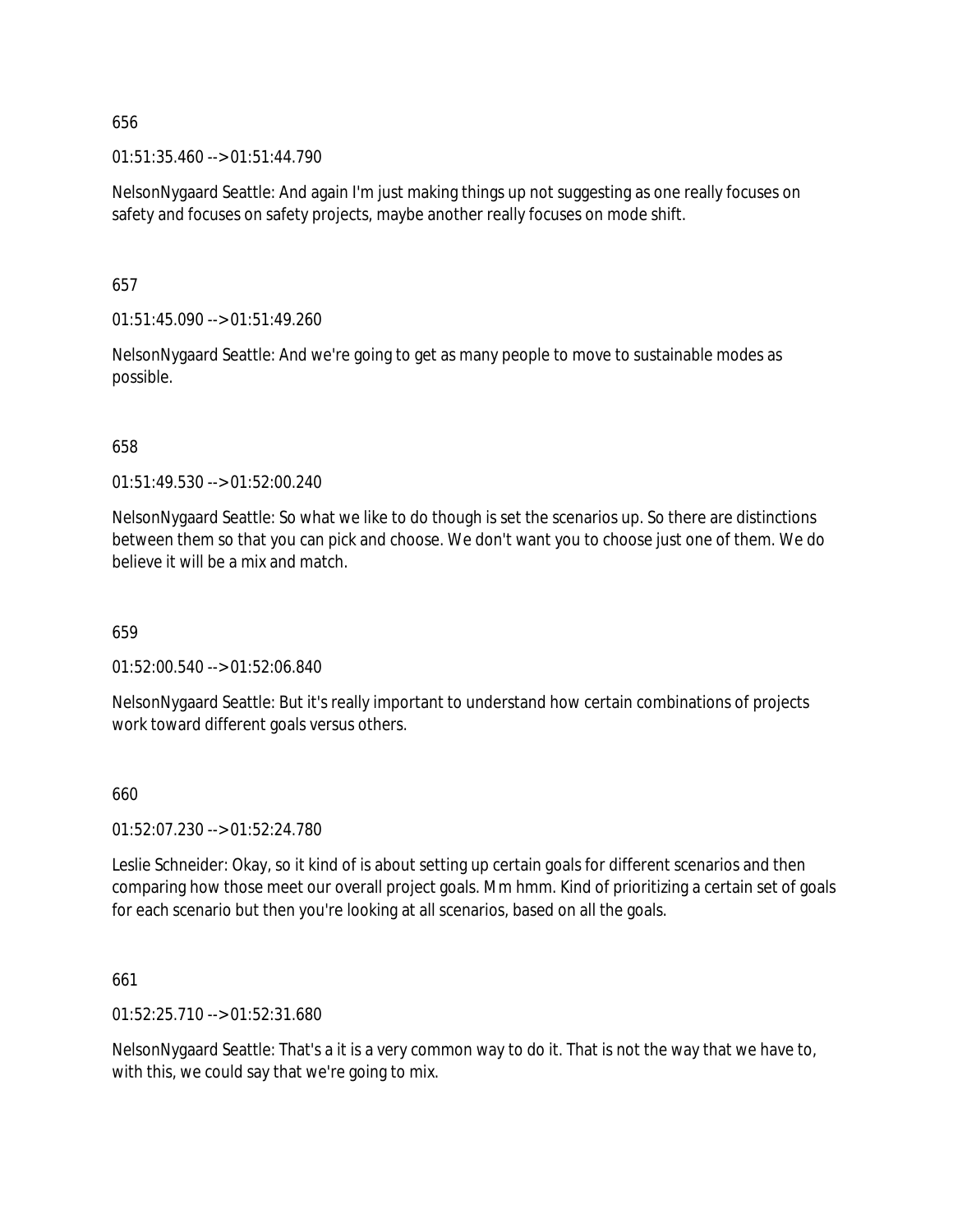01:52:32.700 --> 01:52:45.960

NelsonNygaard Seattle: We're going to, we're going to set up scenarios, based on certain dollar amounts. We're going to set up scenarios, based on implementation feasibility. There really are a lot of ways to do it. But, but trying to maximize different goals is one way that we find to be pretty helpful.

663

01:52:47.100 --> 01:52:47.820

Leslie Schneider: Okay, that's

664

01:52:47.970 --> 01:53:02.100

NelsonNygaard Seattle: We will have we will have scored all of the projects and programs against the goals already right so we're only bringing into the scenarios projects and programs that meet the goals set out it's not going to be something that is out of line with where the island wants to go.

665

01:53:02.850 --> 01:53:09.570

Leslie Schneider: Great. And then I have a list of some very small suggestions, sort of like

666

01:53:10.650 --> 01:53:20.790

Leslie Schneider: That came from a resident and I'm just going to forward this on. I don't think it's stuff that we need to deal with right now in the meeting if that that seems to be okay.

667

01:53:21.420 --> 01:53:22.260

NelsonNygaard Seattle: Great, thank you.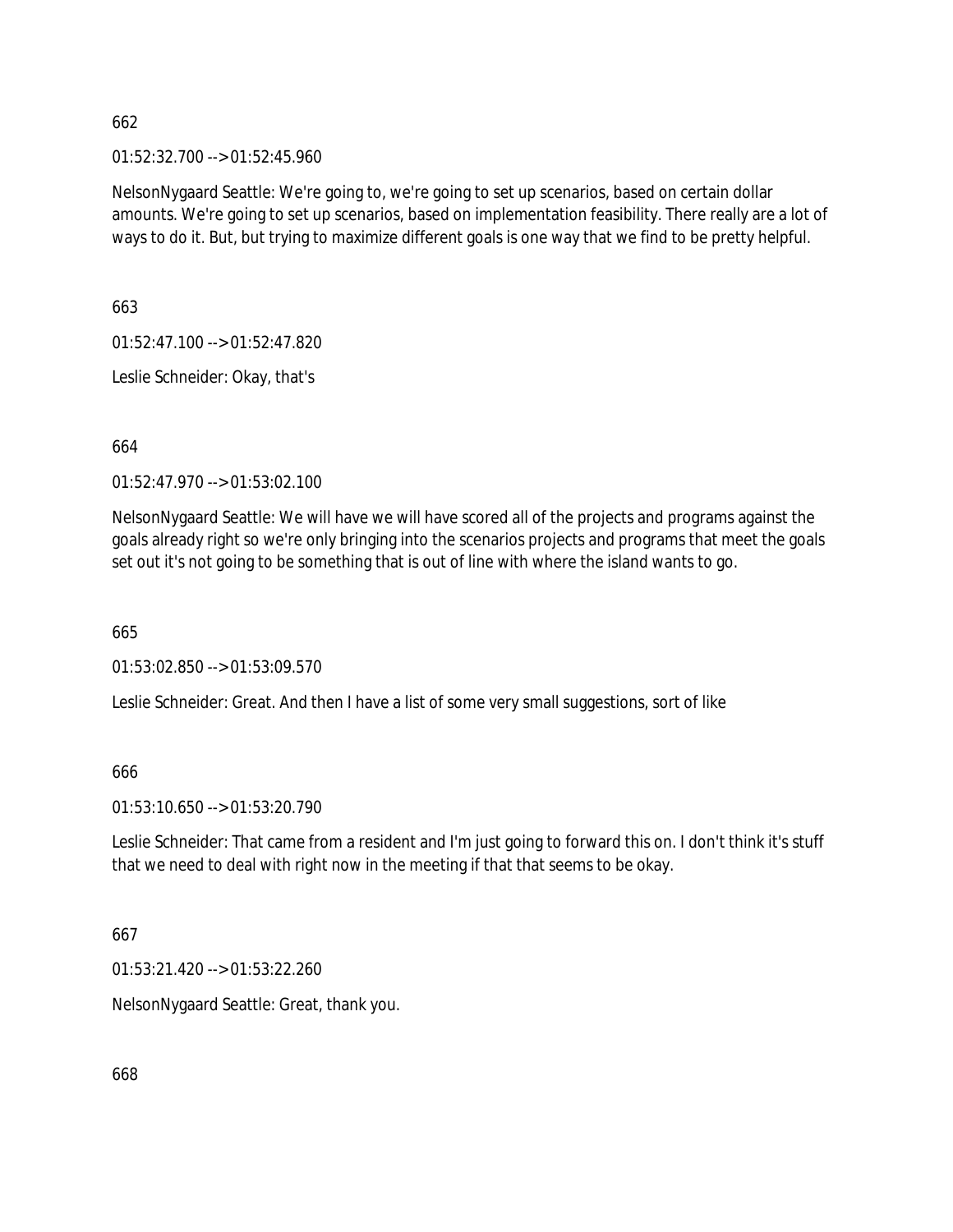01:53:22.920 --> 01:53:25.560

Leslie Schneider: All right. Well, thank you very much. Appreciate it.

669

01:53:26.010 --> 01:53:29.580

Joe Deets: Okay, Captain Barbara car. Do you want to have the last word on this.

670

01:53:30.600 --> 01:53:39.150

Christy Carr: Oh, sure. I just had a quick question. Actually, I'm wondering if we're the Council is going to have the opportunity to discuss this in a business meeting where we can have public comment.

671

01:53:40.950 --> 01:53:42.120

Joe Deets: Sounds good to me.

672

01:53:45.240 --> 01:53:48.240

Joe Deets: See city manager, but that's something

673

01:53:50.280 --> 01:53:53.580

Joe Deets: Mayor, we could talk. Oh, go ahead. City Manager. Did you hear that

#### 674

01:53:54.450 --> 01:53:58.410

Morgan Smith: Yeah I did hear it. Um, we can. The question is,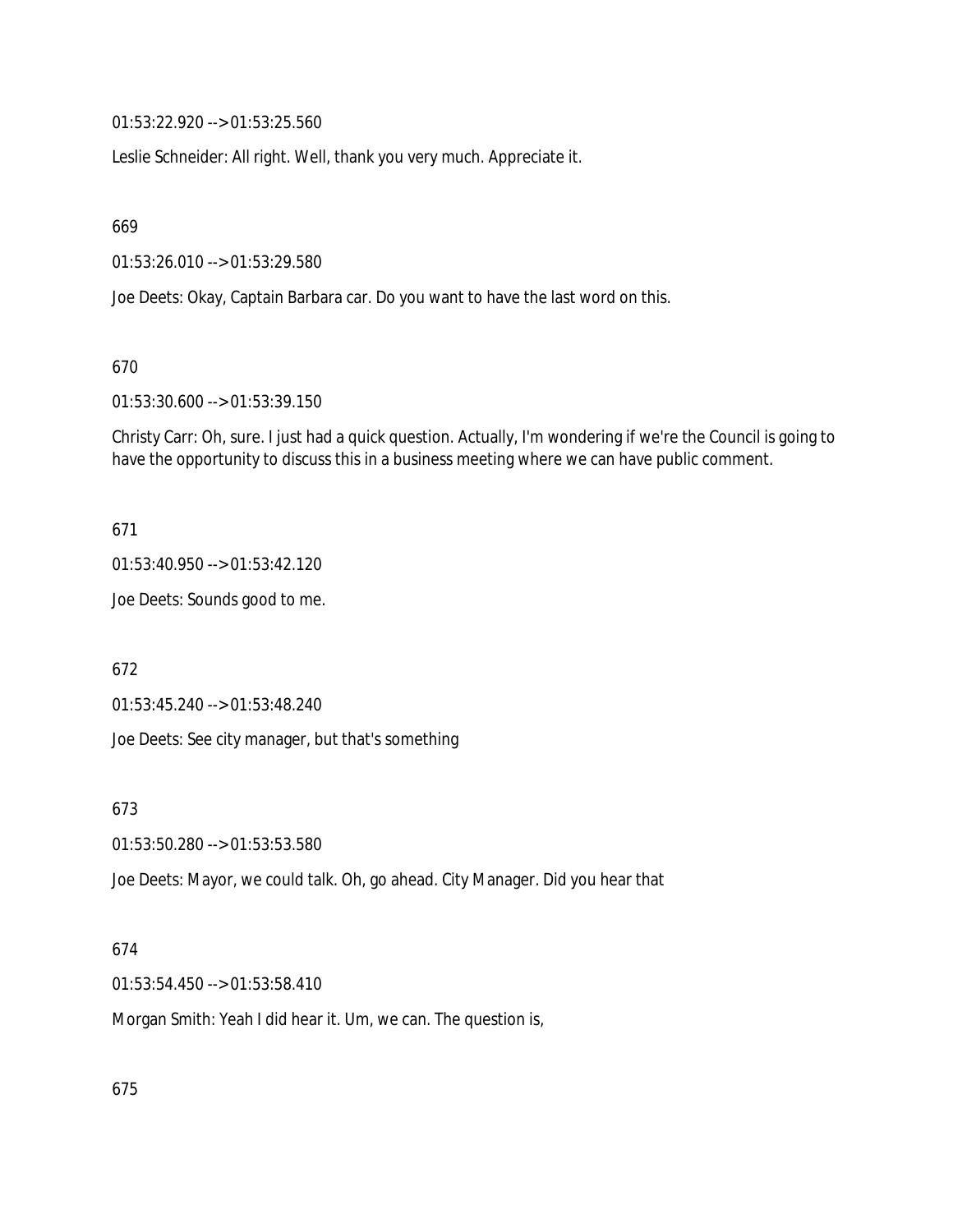01:53:59.430 --> 01:54:13.050

Morgan Smith: How will that fall within the plan to have the level of service workshop on the 20th, so if if what you'd like us to have public comment. It'd be great if we could spend a few minutes now articulating exactly what it is you want to hear feedback on

676

01:54:14.460 --> 01:54:25.290

Leslie Schneider: And and we're also saying that this is public comment at a business meeting separately from all of the public comment that we've been getting through the open houses and

677

01:54:26.550 --> 01:54:31.320

Leslie Schneider: You know, and we have the sustainable transportation plan that is do we

678

01:54:32.670 --> 01:54:36.990

Leslie Schneider: Do we take public comment at those meetings. I mean, I know they're they're public meetings.

### 679

01:54:37.980 --> 01:54:39.240

NelsonNygaard Seattle: And our Task Force meetings.

680

01:54:39.570 --> 01:54:41.760

Leslie Schneider: I'm sorry. Yes, at the task force meetings.

681

01:54:41.940 --> 01:54:48.450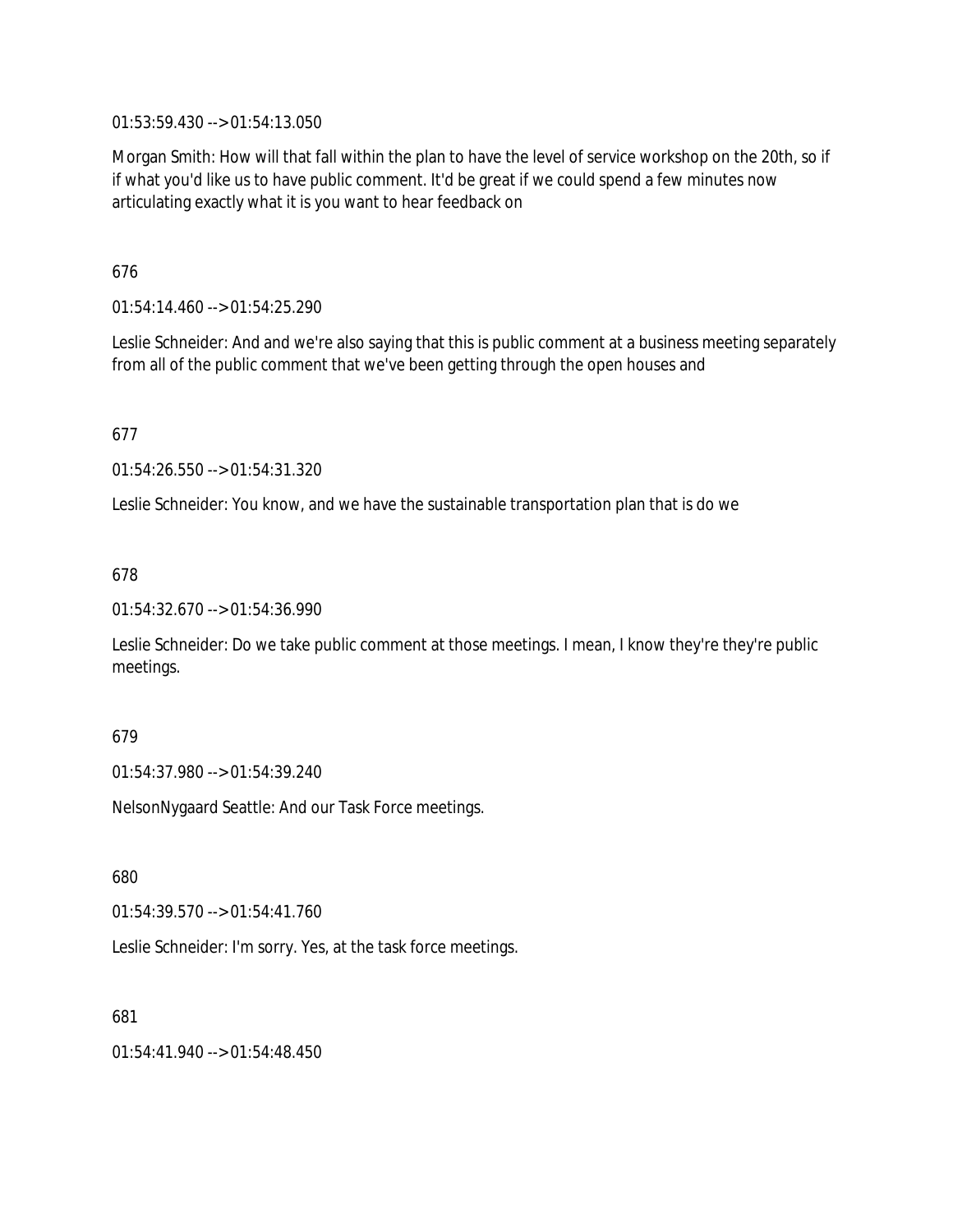NelsonNygaard Seattle: We haven't typically taken public comment as part of them we could explore that, if that's something Council would like us to do.

682

01:54:50.610 --> 01:54:56.130

Mark Epstein: Yeah, those, those meetings are are pretty jam packed between the two hours, there's lots to cover

683

01:54:57.840 --> 01:54:59.250

Joe Deets: Okay, comes from Uber cart.

684

01:55:00.300 --> 01:55:08.730

Christy Carr: Well, my point in requesting is that during study sessions. We're not taking votes but we're we are presented with some decision points. And I think that those

685

01:55:09.240 --> 01:55:20.010

Christy Carr: That I think that there's people in the community who would like to provide counsel with input on those decision points and when they're not able to do that at a study session.

686

01:55:22.740 --> 01:55:24.330

Christy Carr: Think it's a lost opportunity.

687

01:55:26.010 --> 01:55:30.330

Morgan Smith: So if Council wanted to take this up. I'd suggest adding a short item.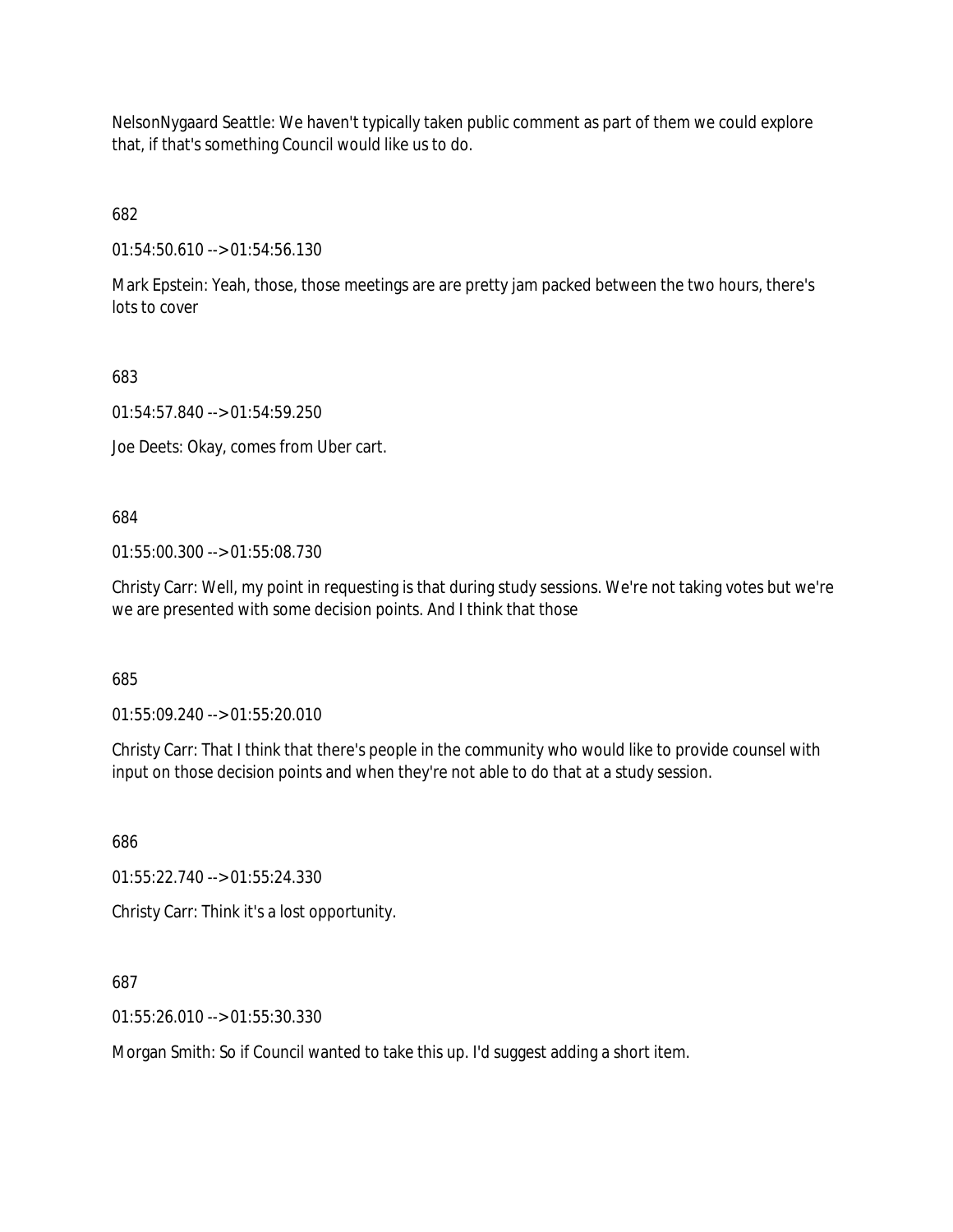01:55:30.660 --> 01:55:40.620

Morgan Smith: Next week, perhaps, but it would really be to make it meaningful and really help if you could articulate what it is, what decision point you're asking people to respond to

689

01:55:42.060 --> 01:55:54.600

Christy Carr: I'll just follow up. I was saying, We've got kind of through June here on this project. And I guess I would just like to have the Council walk through this process with more public comment at our meetings.

690

01:55:55.740 --> 01:55:58.890

Christy Carr: I mean the we had something in our

691

01:55:59.970 --> 01:56:08.340

Christy Carr: Our presentation that showed that level of participation in something was only 43% from Bainbridge Island and so

692

01:56:09.030 --> 01:56:14.460

Christy Carr: I don't know how that input is sort of broken out and I'm sure you guys have some idea about that but

693

01:56:15.150 --> 01:56:18.630

Christy Carr: I just, I'm I just really want the community to have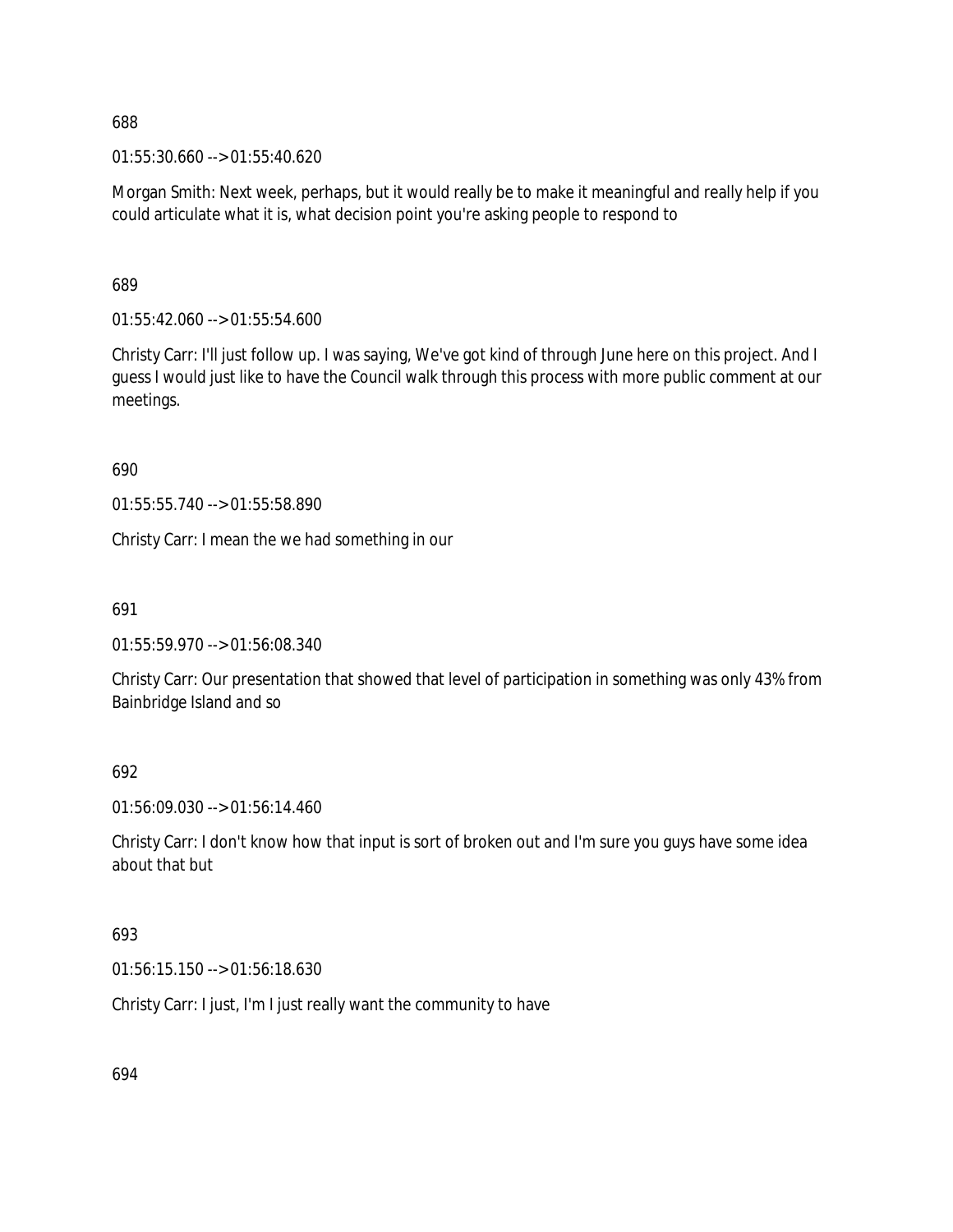01:56:18.960 --> 01:56:32.490

Christy Carr: every chance to weigh in. And again, when the Council's kind of doing this head nodding and making these decisions as this process moves forward. I really want to have community support for that. And I think that we nurture community support with community input.

695

01:56:34.410 --> 01:56:36.390

Joe Deets: Okay. Councilmember Medina.

696

01:56:40.260 --> 01:56:50.190

Kol Medina: I think the natural reaction to the suggestion is then we'll move it to a business meeting and then it throws off our schedule updates and that would be another downside of moving it to a business meeting.

### 697

01:56:50.730 --> 01:56:57.180

Kol Medina: So a different solution is well we can always decide that we take public comment on an item at a study session.

### 698

 $01:56:57.870 \rightarrow 01:57:11.280$ 

Kol Medina: We could just decide that this is an item that whenever we have an update on it. We will take public comment and we can just communicate that to the public. I doubt we're going to be overwhelmed with comment on it, but it would make it available. So I throw that out there.

699

01:57:12.870 --> 01:57:13.800

Joe Deets: Not city manager.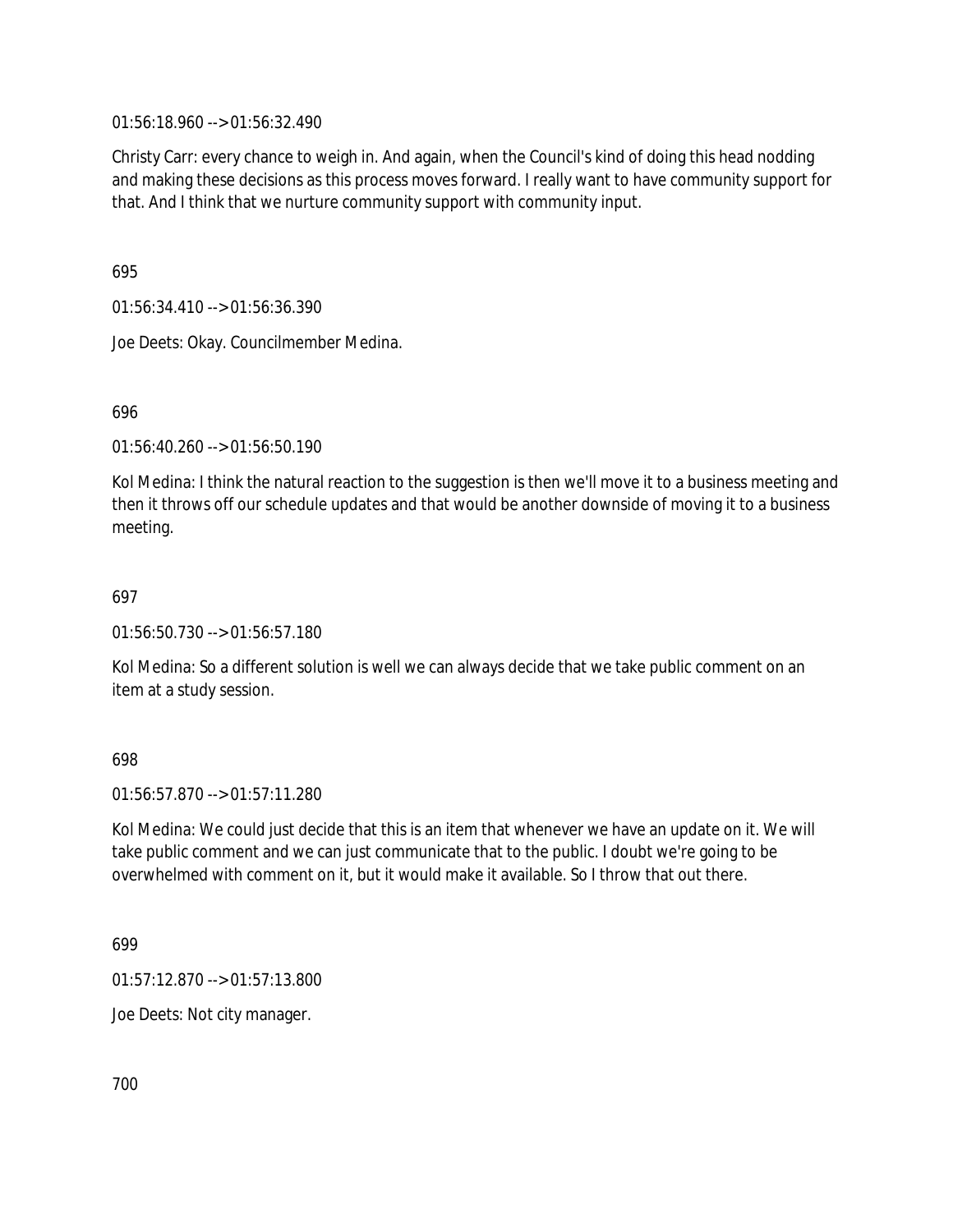01:57:14.730 --> 01:57:27.090

Morgan Smith: That's absolutely workable, but I suggest, then you be prepared to just take public comment on any topic study sessions, because it's not going to really be workable to ask people what it is they're commenting on it's cut off people who are commenting on other topics.

701

01:57:28.680 --> 01:57:35.310

Kol Medina: Just follow up, we could only take the public comment at the item, not at the start of the meeting, you can just do it all in the item.

702

01:57:36.900 --> 01:57:41.190

Morgan Smith: You absolutely could do it that way. I think you're going to create confusion by having a separate set up.

703

01:57:41.460 --> 01:57:53.340

Morgan Smith: A structure for public comment for one topic when your meetings cover a number of topics but we can absolutely try that out and see if it works. And if it results in meaningful engagement on this topic. During study sessions.

704

01:57:53.910 --> 01:57:59.280

Leslie Schneider: I mean, I think one possibility. There is that we could we could publish it as that. Right. I mean, in the

705

01:57:59.550 --> 01:58:08.340

Leslie Schneider: On the agenda, we could say that we need this opportunity to get public feedback. And so, you know, it's on the agenda to take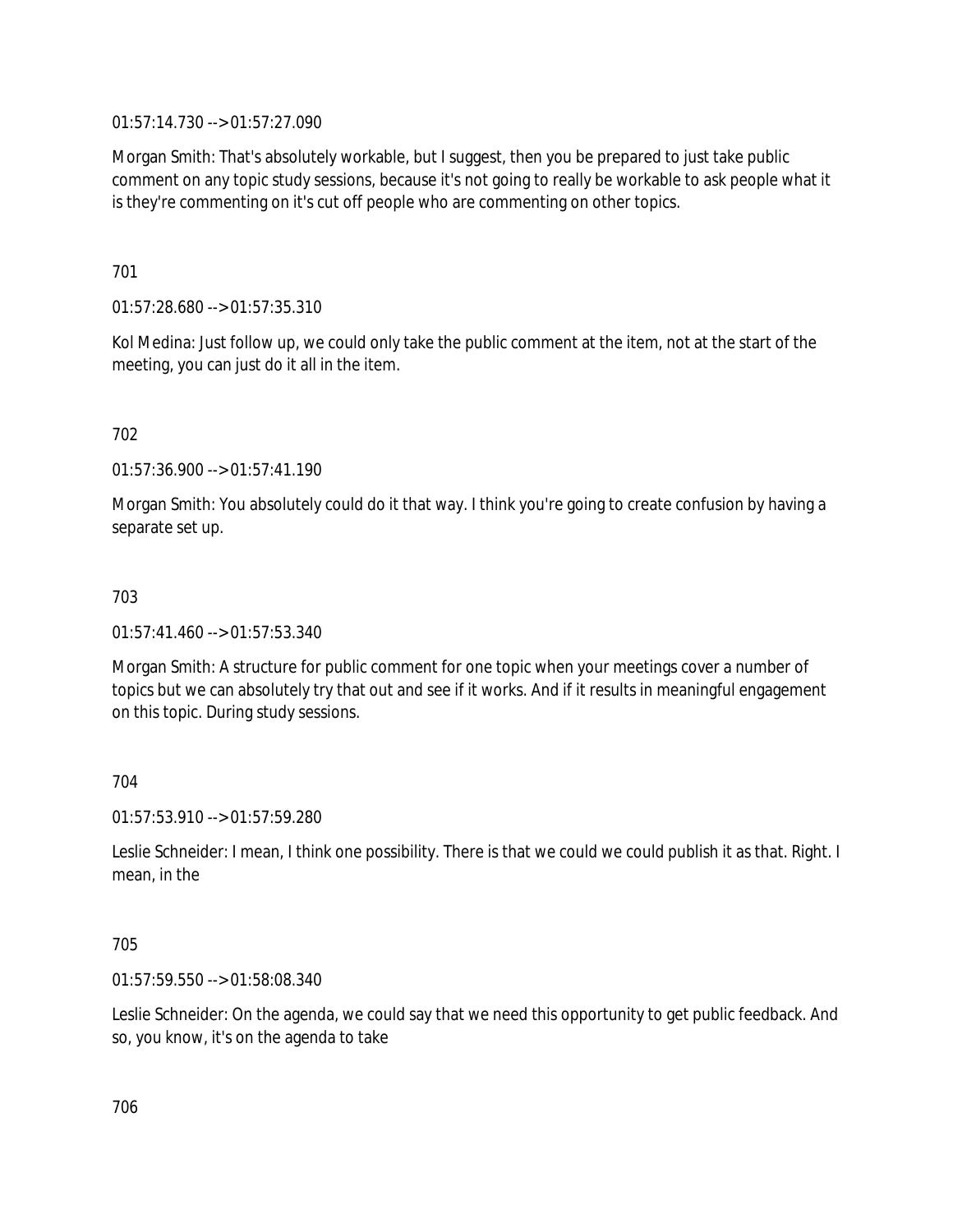01:58:10.800 --> 01:58:11.520

Leslie Schneider: Public comment.

707

01:58:12.390 --> 01:58:22.500

Morgan Smith: But a different idea would be you know you you've let us know that you would still like to have the short staff update, which is really just a kind of a light touch. Once a month.

708

01:58:22.830 --> 01:58:27.060

Morgan Smith: We could have that update scheduled at a business meeting and that would prompt people

#### 709

01:58:27.420 --> 01:58:40.710

Morgan Smith: To to know you know where the project is and you would already be structured to take public comment. I think that might be less problematic than carving out a very specific topic specific approach during study sessions.

710

01:58:42.780 --> 01:58:43.020

Leslie Schneider: Okay.

711

01:58:43.590 --> 01:58:45.030

Joe Deets: COUNCILMEMBER hi topless.

712

01:58:47.400 --> 01:58:53.040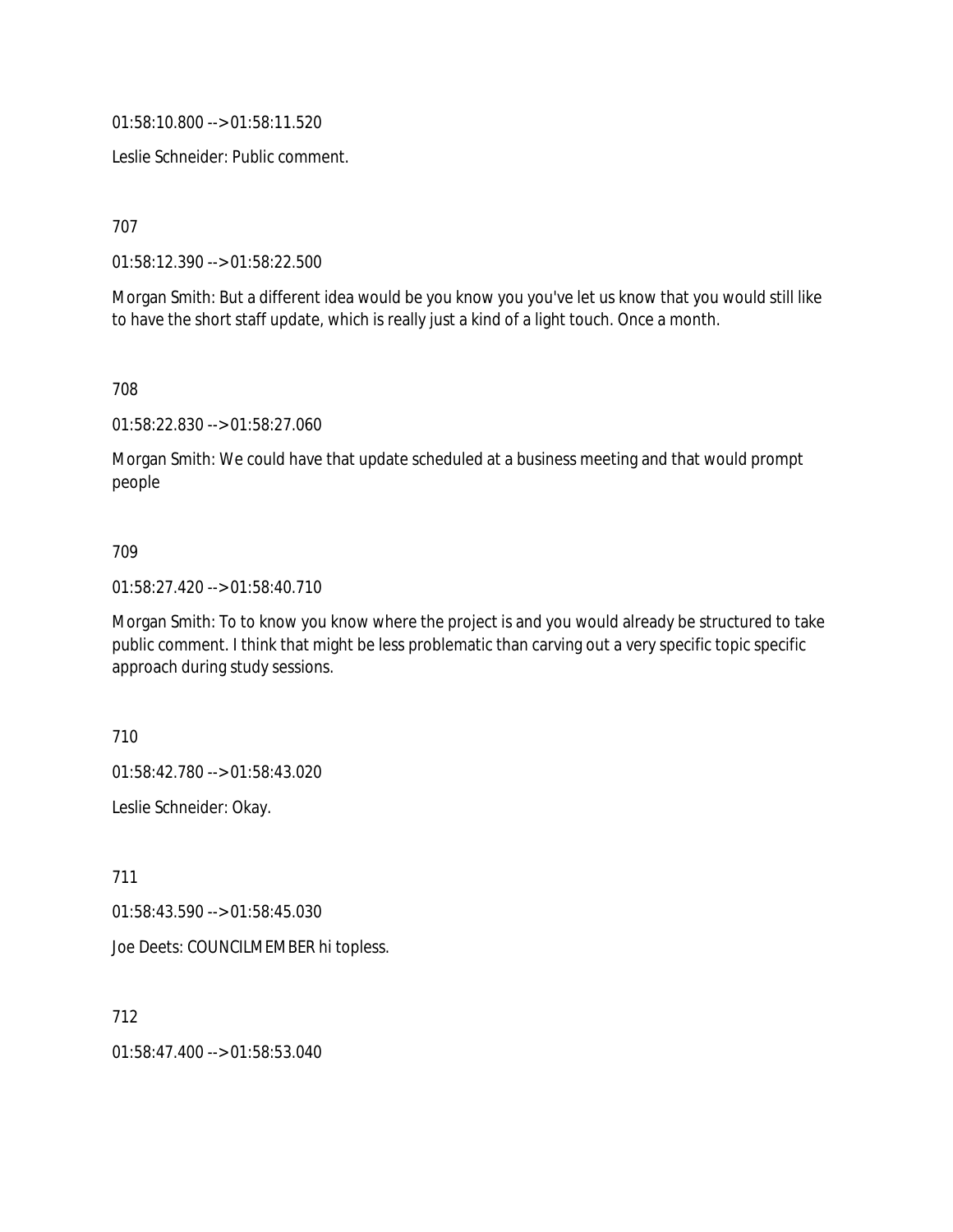Kirsten Hytopoulos: A two things. One, I mean, I don't know what the rest of you, but I think that the public involvement has dropped

713

01:58:53.610 --> 01:59:08.610

Kirsten Hytopoulos: Quite a bit with coven on the I get, we can't really gauge. I don't know if staff can give us feedback on how many people out if they can tell how many people are. I don't think they can participating. If they're not in the zoom. So watching us through, you know,

714

01:59:09.840 --> 01:59:11.160

Kirsten Hytopoulos: Be cat. So they probably can't

# 715

01:59:12.180 --> 01:59:15.390

Kirsten Hytopoulos: But I think we have lost a lot of public interactions, we've got that.

# 716

01:59:15.780 --> 01:59:26.910

Kirsten Hytopoulos: I wonder if what we should do is, and I agree with the city manager. I think we need to be careful about modifying our structure too much because I don't think it's really fair for us to do that for some things, and others, and it gets confusing.

# 717

01:59:27.330 --> 01:59:37.800

Kirsten Hytopoulos: Should we actually create a couple more places for for public comment structurally for this process because it is a major undertaking. I mean is that really what

718

01:59:38.430 --> 01:59:48.000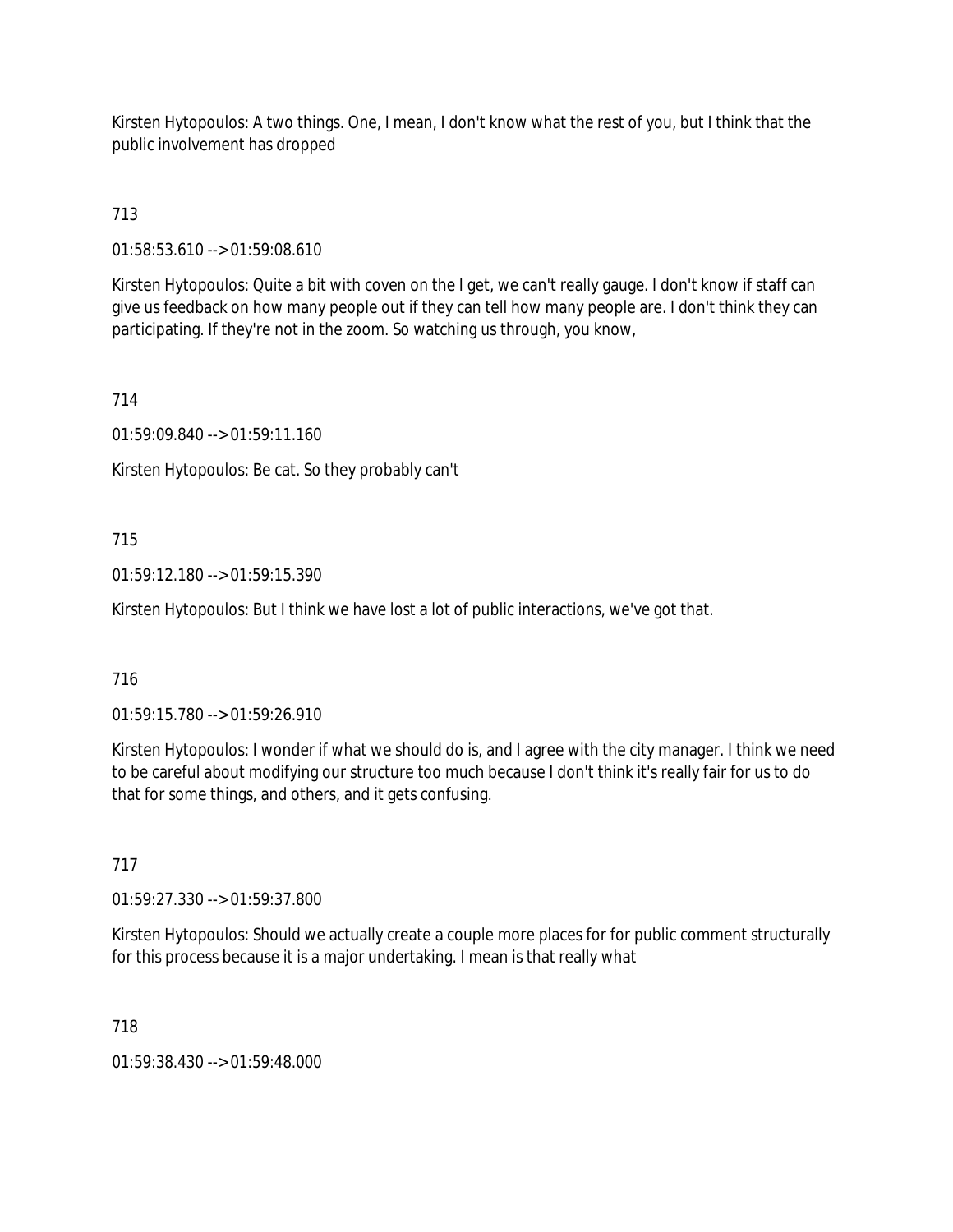Kirsten Hytopoulos: What, how do you feel about that. Councilmember car. Should we do that. And rather than trying to to build it in the items should we have a couple more significant checking points.

719

01:59:48.420 --> 01:59:58.230

Kirsten Hytopoulos: Because we usually when we, when we have a project come forward, it will come in more to a business meeting, we would have naturally how these points where people would comment at this is this long process all the way through June.

720

01:59:58.650 --> 02:00:03.420

Kirsten Hytopoulos: Do you feel that we just don't have enough opportunities for that. So we should create a couple of those

721

02:00:05.070 --> 02:00:06.360

Joe Deets: If that makes sense.

722

02:00:09.180 --> 02:00:09.720

Christy Carr: Yeah.

723

02:00:10.980 --> 02:00:13.530

Christy Carr: That sounds reasonable. I think that

724

02:00:15.090 --> 02:00:24.510

Christy Carr: I think that however we do it. We should get the public opportunity to comment on it, particularly in line when the Council's making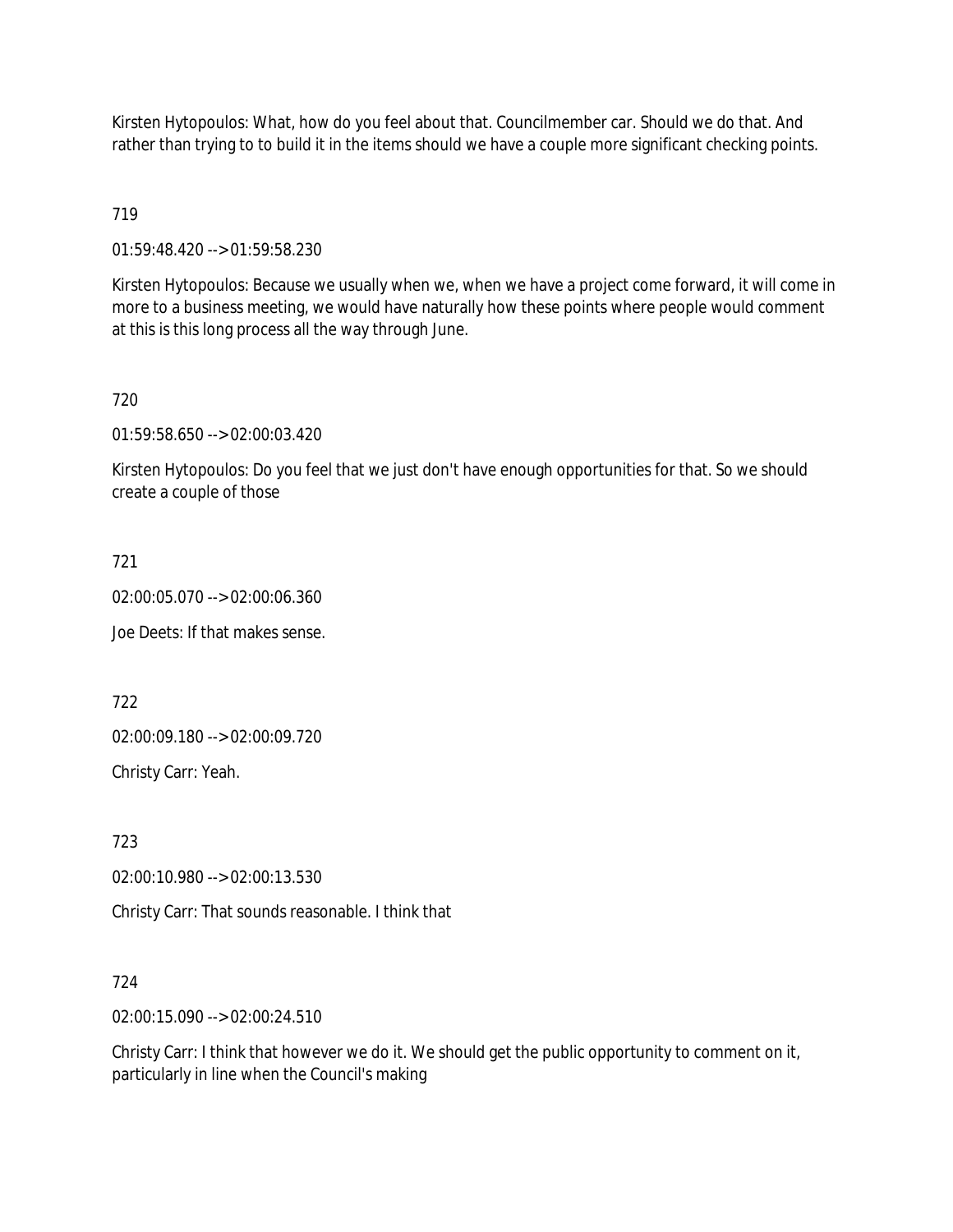02:00:26.550 --> 02:00:30.180

Christy Carr: Having some decision points in terms of affirming or

726

02:00:31.230 --> 02:00:33.630

Christy Carr: Buying off on a certain approach.

727

02:00:34.740 --> 02:00:41.910

Christy Carr: I think it's important to hear from the community. So if that means just a couple of checking points along the way as long as they're aligned with

728

02:00:43.590 --> 02:00:51.960

Christy Carr: With the project and not just random. Oh, tell us what you think. I don't know. I think we, we need to structure a little bit more

729

02:00:53.550 --> 02:00:54.360

Joe Deets: City Manager.

730

02:00:55.020 --> 02:01:01.800

Morgan Smith: Yep. Well, maybe the upcoming level of service in the workshop in October is a great place to test that out. Maybe we can go ahead with the

731 02:01:02.340 --> 02:01:10.530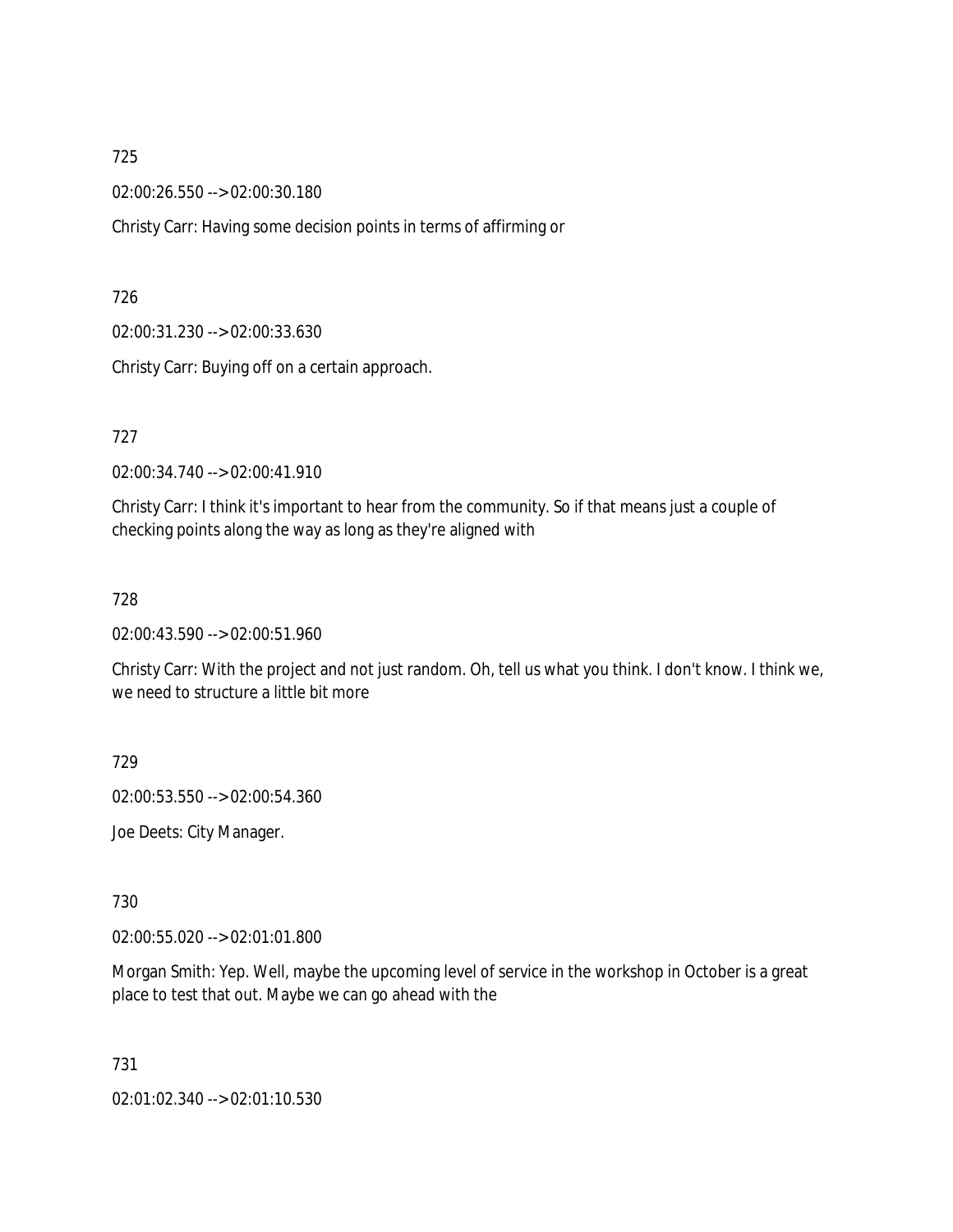Morgan Smith: joint session is plan on the 20th. I think that's what it is and then follow that up. Maybe immediately with the next week's business meeting.

732

02:01:11.040 --> 02:01:27.480

Morgan Smith: Take out any key decision point take forward any key decision points from that session into an agenda item for the following business meeting and receive public comment as before Council really moves those decisions forward. Is that a way to kind of meet the request.

733

02:01:29.700 --> 02:01:30.960

Joe Deets: Council member card. Does that work.

734

02:01:31.020 --> 02:01:33.270

Christy Carr: I like that. Yes, thank you.

735

02:01:34.110 --> 02:01:41.970

Joe Deets: Okay, let's, let's do that. All right. We're over time on this mark. Do you need anything more from us.

736

02:01:42.120 --> 02:01:56.040

Mark Epstein: If he could give us just a few more minutes if there any comments for that level of service workshop we would love to get some input or feedback about what your goals and objectives are for information from that workshop. So to provide that you need.

737

02:01:58.320 --> 02:02:00.510

Joe Deets: Mayor Snyder or mayor, Leslie. I mean,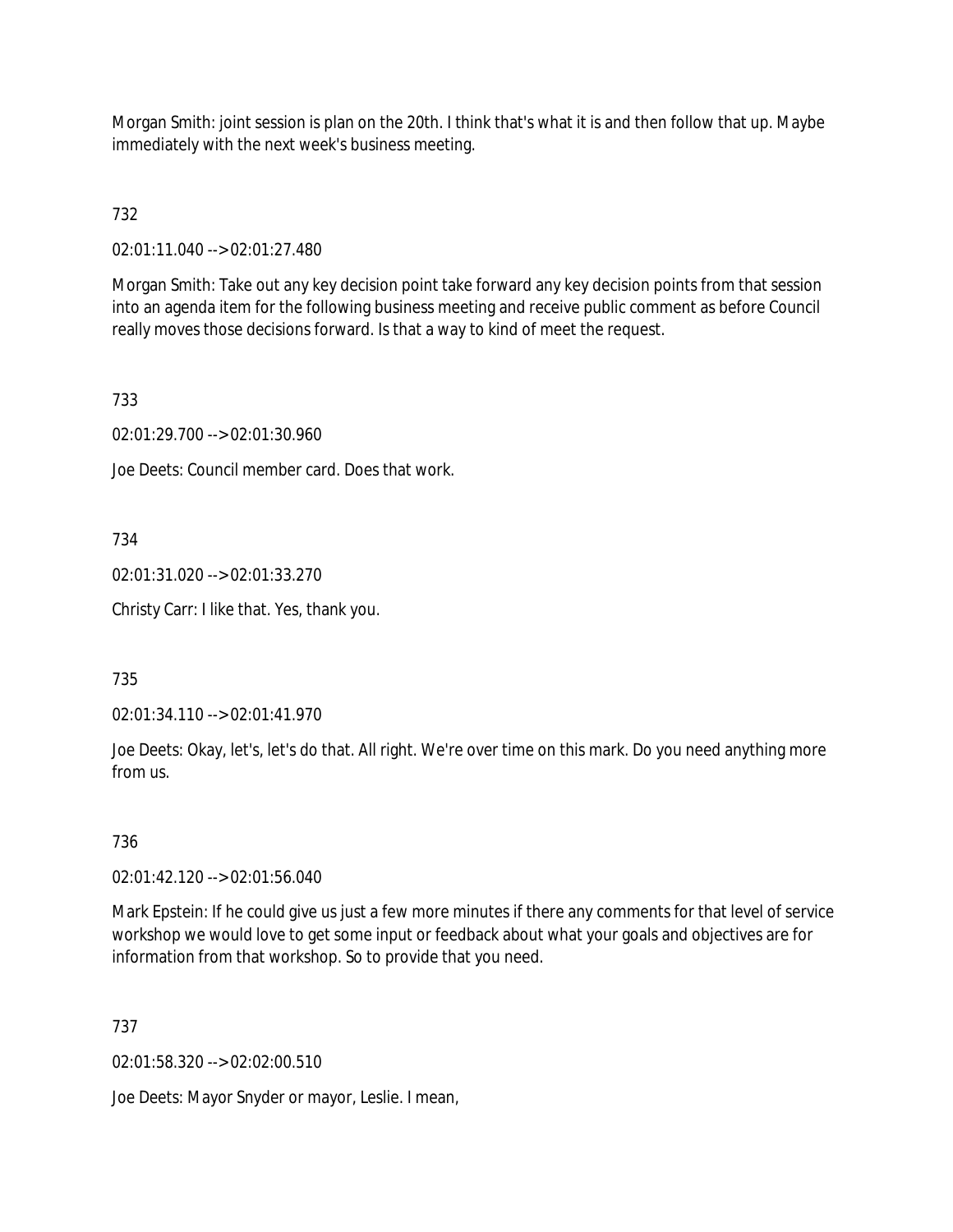02:02:02.460 --> 02:02:05.280

Leslie Schneider: I think you. I would love to request.

### 739

02:02:06.660 --> 02:02:25.080

Leslie Schneider: Some understanding of all levels of service. If we were to, to what extent can we, should we sort of D prioritize car use in a in a policy based way. And how does that translate to ways of

### 740

02:02:26.730 --> 02:02:36.660

Leslie Schneider: Prioritizing our multimodal infrastructure or funding our multimodal infrastructure for instance with traffic impact fees and so forth.

741

02:02:44.520 --> 02:02:45.690

Joe Deets: Cups home for NASA.

### 742

02:02:46.380 --> 02:02:57.510

Rasham Nassar: Yes, thanks. So I'm just curious, what is kind of the foundation or the scope of what the workshop related to levels of service is about how what questions are you some more educational or

### 743

02:02:58.050 --> 02:03:05.430

Rasham Nassar: Are you diving into the material with the public. Are you getting into policy discussions with Management Act, how, how is this discussion being planned and frame.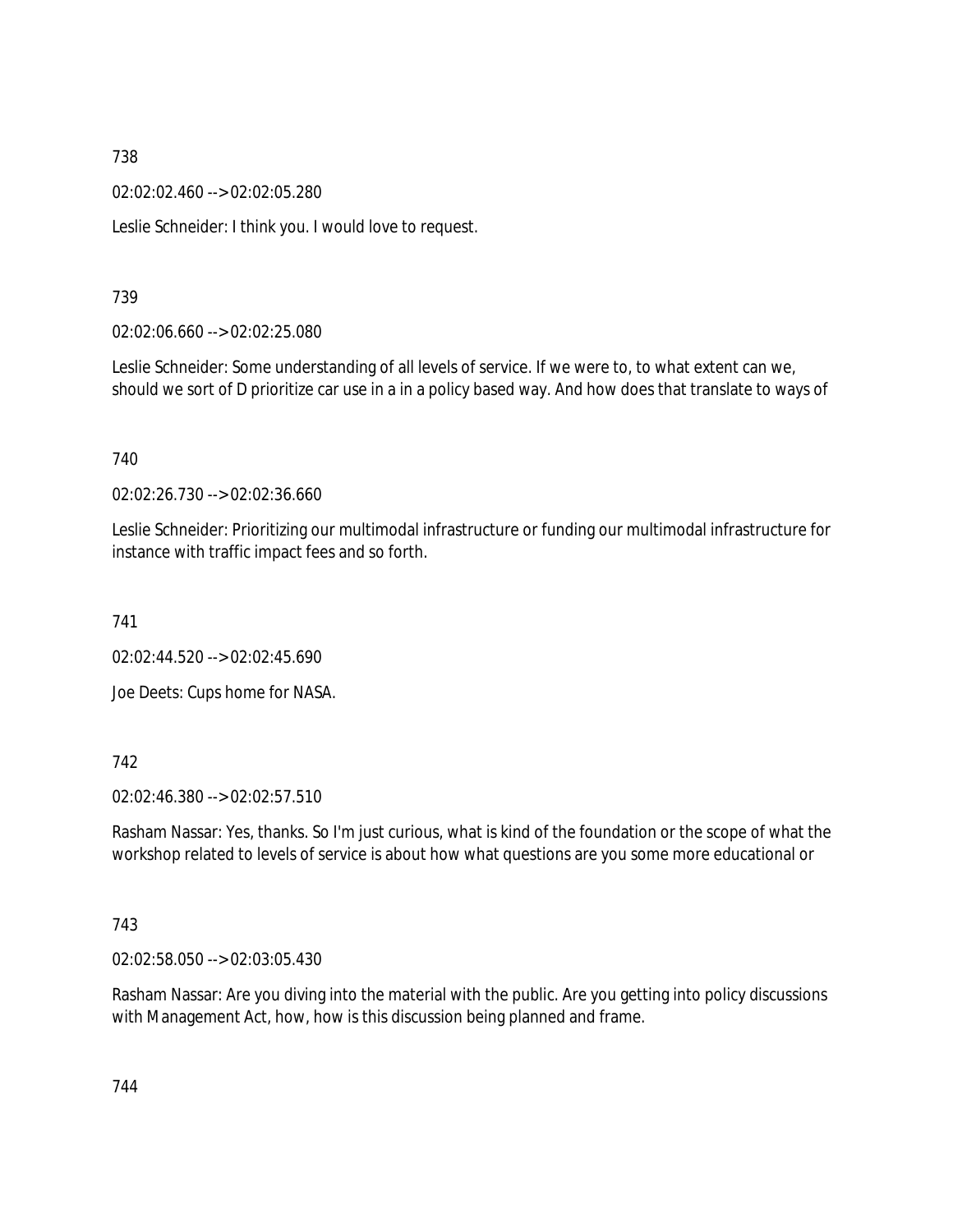02:03:06.690 --> 02:03:13.260

Mark Epstein: Well, we're willing to take it as as deeply as as you'd like. I think it will be important for us to

## 745

02:03:13.770 --> 02:03:24.960

Mark Epstein: Provide a lot of information. It's a fairly lots of very complicated topic. There's a lot of interweaving concepts between level of service and currency and impact fees and with

#### 746

02:03:25.800 --> 02:03:33.690

Mark Epstein: That I think there's a lot of confusion about what those terms mean and how they're used and what they're used for. And so I think that's really what

#### 747

02:03:34.350 --> 02:03:47.280

Mark Epstein: The, you know, we want to get out, what is the Council want to achieve through a level of service examination or traffic impact fees or some or concurrency plans.

#### 748

02:03:49.530 --> 02:04:00.600

Rasham Nassar: Well, if I'm a happy man i'm i'm glad to hear you say that the the topic is complex market because it is I I struggled to wrap my mind around it at times.

#### 749

02:04:01.170 --> 02:04:09.840

Rasham Nassar: And then you, you know, you go into the GMA also there's crossover there with the levels of service standards and how it affects cities ability to permit new development.

750

02:04:12.810 --> 02:04:19.890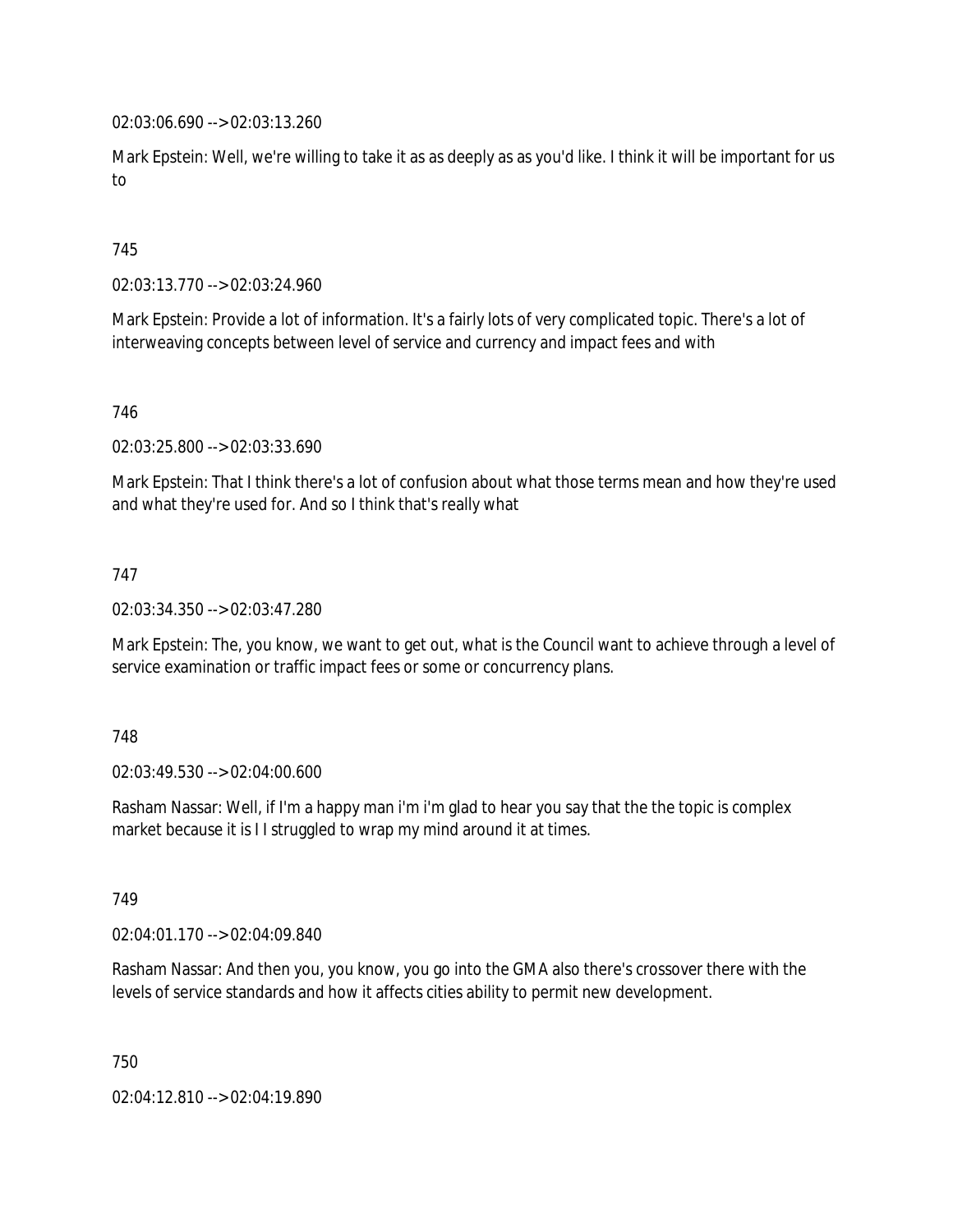Rasham Nassar: So there's that aspect of levels of service and that would be levels of service for motorized and then there's levels of service service for non motorized

751

02:04:20.340 --> 02:04:29.550

Rasham Nassar: So I don't know if at this point in the plan, the plan is to keep those two things separate or if you integrate them or if the proposal is for a new our call discussing

## 752

02:04:29.940 --> 02:04:40.230

Rasham Nassar: In a private meeting with them, gosh, I can't recall, who, but it was very interesting discussion where the individual who is an expert in this area of this field of study said that. Some cities have

## 753

02:04:40.830 --> 02:04:55.740

Rasham Nassar: A dot abandoned LLS altogether, and I've gone with a new model which prioritises non motorized over motorized but they're contained within the same kind of body of code. I don't know if that's doable here in Washington state because this is growth management.

### 754

02:04:57.420 --> 02:05:07.140

Rasham Nassar: Related so I I honestly don't know enough at this point in time to have an opinion as to what kind of what quality or how much information.

### 755

02:05:08.760 --> 02:05:18.180

Rasham Nassar: Council should be getting back from the public because I don't know enough myself, I would have honestly prefer that the Council have that conversation first before the conversation was held in a workshop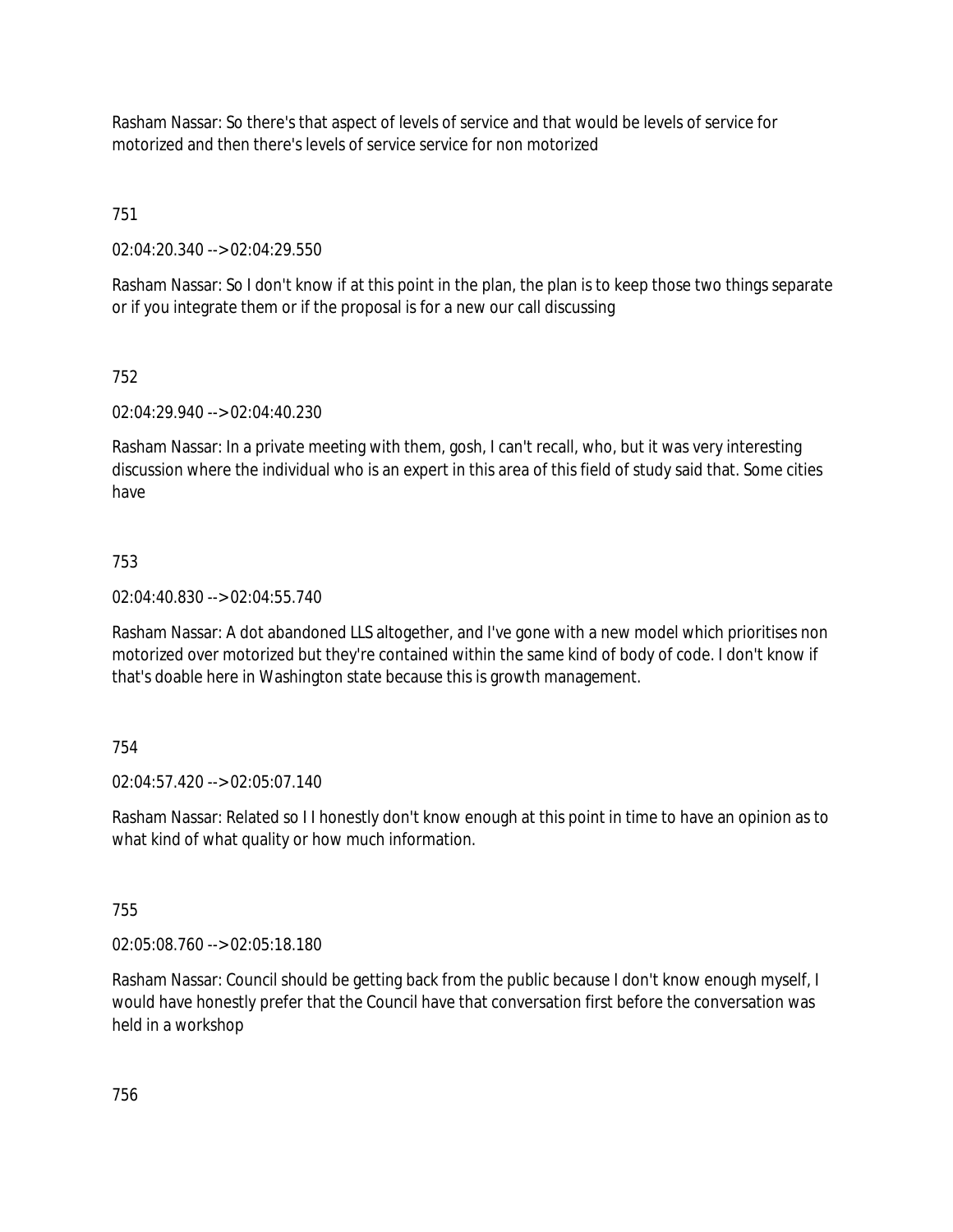02:05:18.870 --> 02:05:23.700

Rasham Nassar: So that we could test out first, what aspects of level of service. We want to get into first

757

02:05:24.420 --> 02:05:31.170

Rasham Nassar: If our goal is to review the little as a service standards for vehicles. I know that there's a strong desire in the community for that.

758

02:05:31.920 --> 02:05:50.400

Rasham Nassar: But there's also a strong desire in the community to try to tackle and adopt levels of service for non motorized. So I guess my question out of that for you both is. Are we approaching those two things separately as two separate kind of bodies of work motorized non motorized

759

02:05:52.950 --> 02:05:54.420

Mark Epstein: Well, I think we are

760

02:05:56.400 --> 02:06:01.200

Mark Epstein: I think I don't know if we've gotten far enough into the plan to say that with certainty, I think.

761

02:06:02.250 --> 02:06:12.630

Mark Epstein: I think maybe the best first step is going to be for us to lay out how level of services use both for vehicles and for non motorized and some other

762

02:06:13.170 --> 02:06:20.880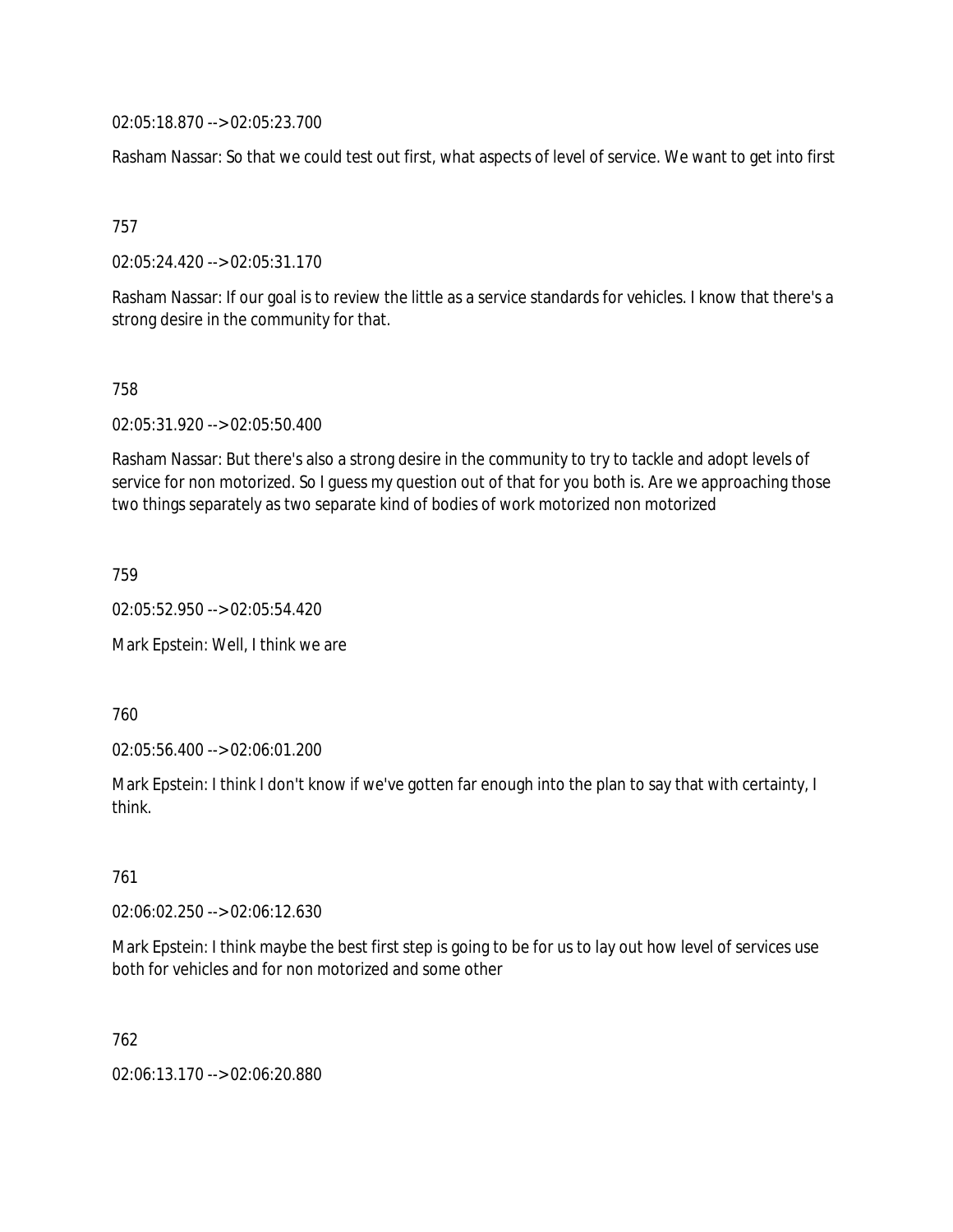Mark Epstein: Some other communities. We had a pretty long discussion with the transportation planner in Bellingham that, you know, put the whole new way of

763

02:06:21.630 --> 02:06:30.030

Mark Epstein: Measuring level of service and and we could go through that and talk about that. And then I don't think it really applies to Bainbridge Island directly

## 764

02:06:30.660 --> 02:06:49.320

Mark Epstein: But it's interesting model and it does, it does or illustrate the the concepts of how it's used within GMA and of growth management actin and land use planning that might be a good good first step and maybe that I'm not sure. Maybe, maybe we need to step workshop. I'm not sure.

765

02:06:51.000 --> 02:06:52.620

Joe Deets: Okay, and

766

02:06:52.740 --> 02:06:59.160

Rasham Nassar: Sorry for my follow up question this workshop is is planning, you said for the 20th stuff this Sunday.

### 767

02:06:59.790 --> 02:07:06.960

Rasham Nassar: October. October 20. Okay. Wow, great system. He was the Sunday I thought that's fast and

### 768

02:07:08.310 --> 02:07:14.130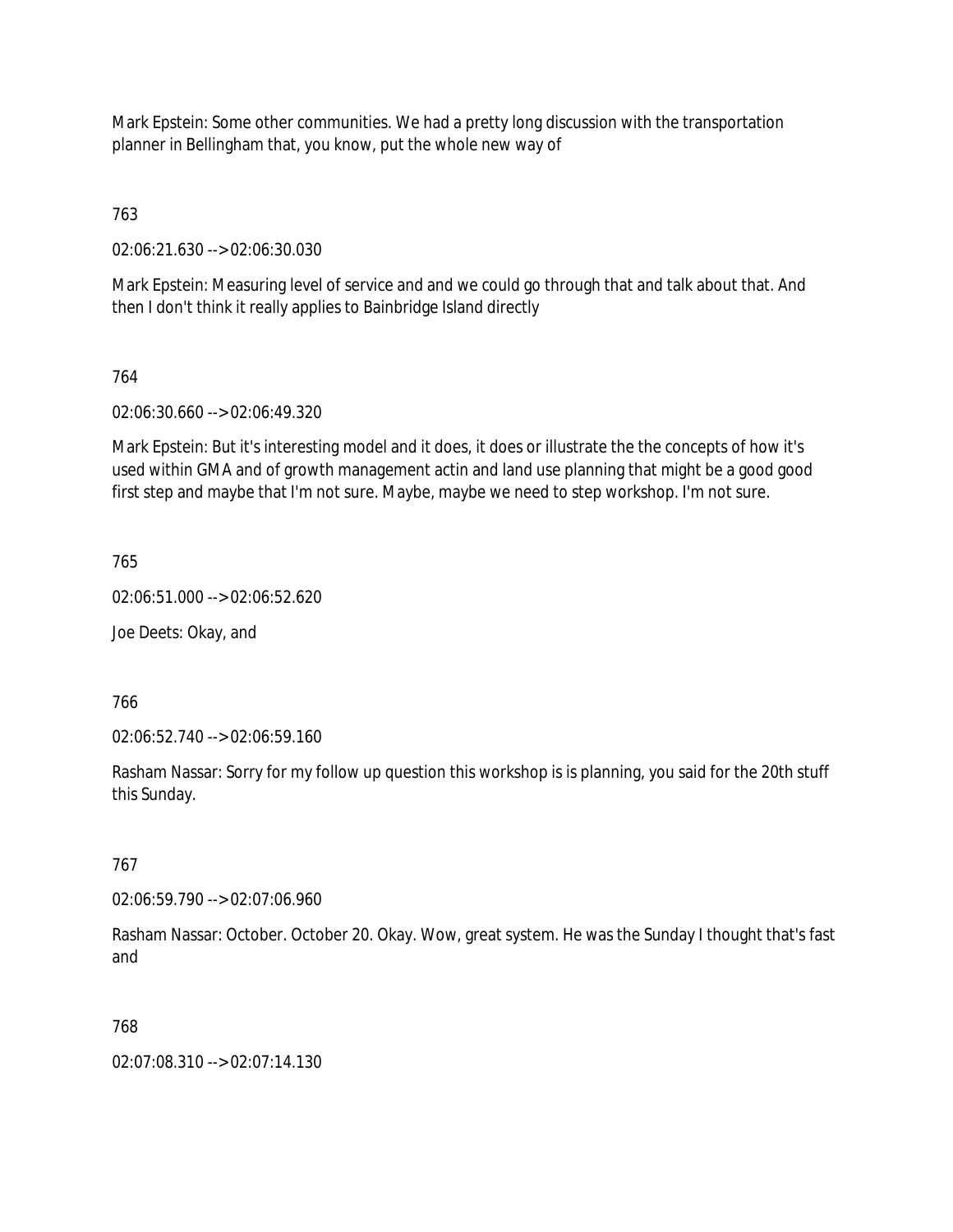Rasham Nassar: Is it possible to schedule the Council, are we planning on a council discussion of levels of service ahead of that workshop is that already. The plan.

769

02:07:16.260 --> 02:07:17.580

Joe Deets: Not that I'm no

770

02:07:18.930 --> 02:07:19.320 Rasham Nassar: Okay.

771

02:07:19.950 --> 02:07:20.670

Mark Epstein: Sounds good. I know I

772

02:07:22.260 --> 02:07:31.620

Rasham Nassar: Know, um, so I would like to request that the Council touching on that. And I think that would be a great opportunity for a business meeting to have public comment ahead of that workshop

773

02:07:33.090 --> 02:07:47.340

Rasham Nassar: Because I personally would benefit from a debrief from hearing from you. Jennifer and mark on what what y'all have to share it with the Council related to those topics, what our current levels of service are for motor motorized vehicles.

774

02:07:47.400 --> 02:07:48.510

Rasham Nassar: Where they are in the road.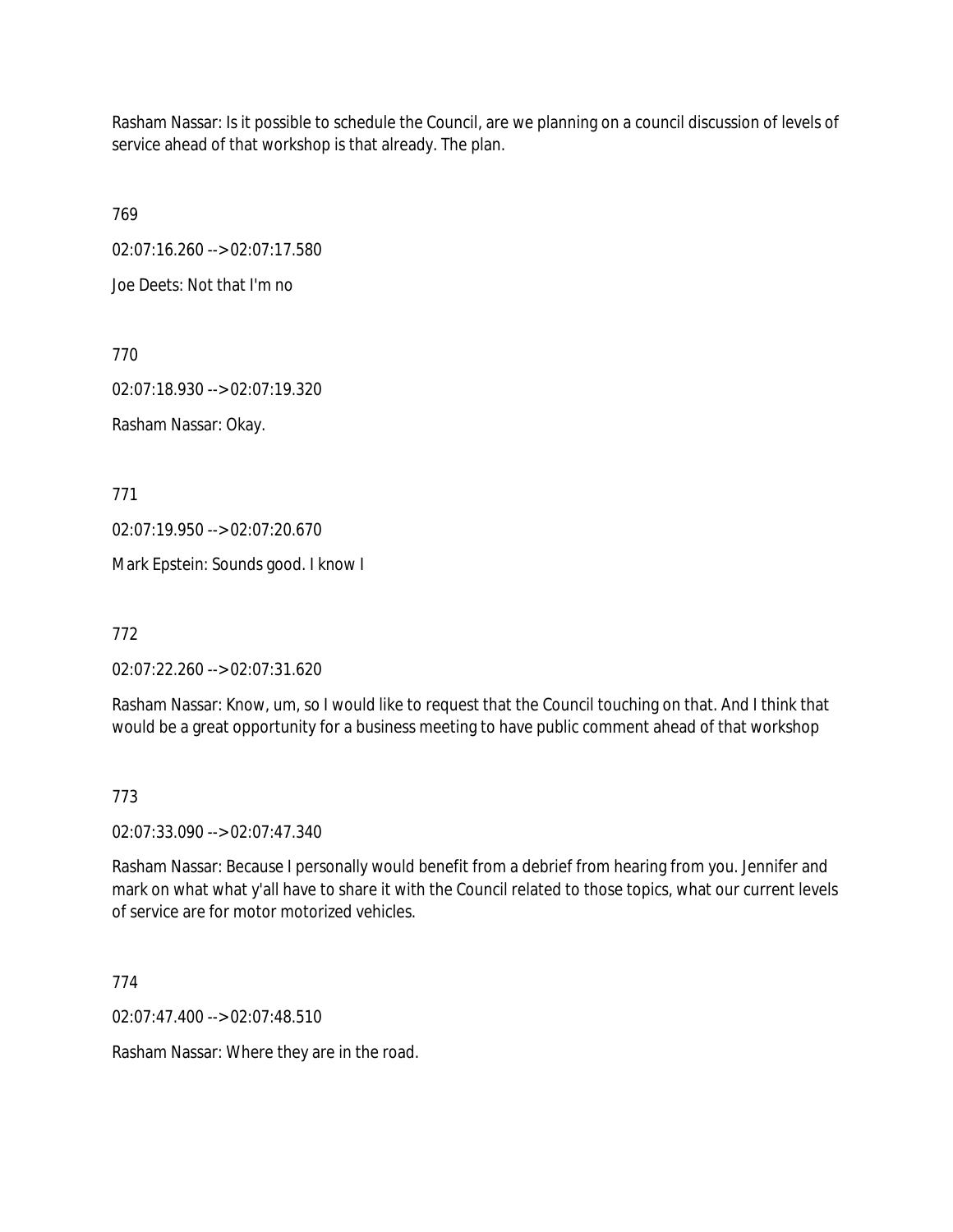02:07:48.750 --> 02:07:51.150

Rasham Nassar: How they relate to development and permitting

776

02:07:52.500 --> 02:07:58.410

Rasham Nassar: And how they are controlled by the growth Management Act and then options for the Council to consider developing

777

02:07:59.370 --> 02:08:11.160

Rasham Nassar: non motorized levels of service and what are the options for either integrating the two into one body package of levels of service. I don't know what the term is for it or and keeping them separate.

778

02:08:12.960 --> 02:08:27.870

Rasham Nassar: One or the other type thing. So I don't know if my colleagues would agree, but I know that it's tricky stuff. And I think we all would benefit from learning about that so that we're prepared when the public provides feedback at the workshop

779

02:08:29.460 --> 02:08:29.820

Okay.

780

02:08:31.230 --> 02:08:38.460

Joe Deets: All right. Thank you, comes from over and that's our we're about 20 minutes over this discussion, Mark. Do you need anything else.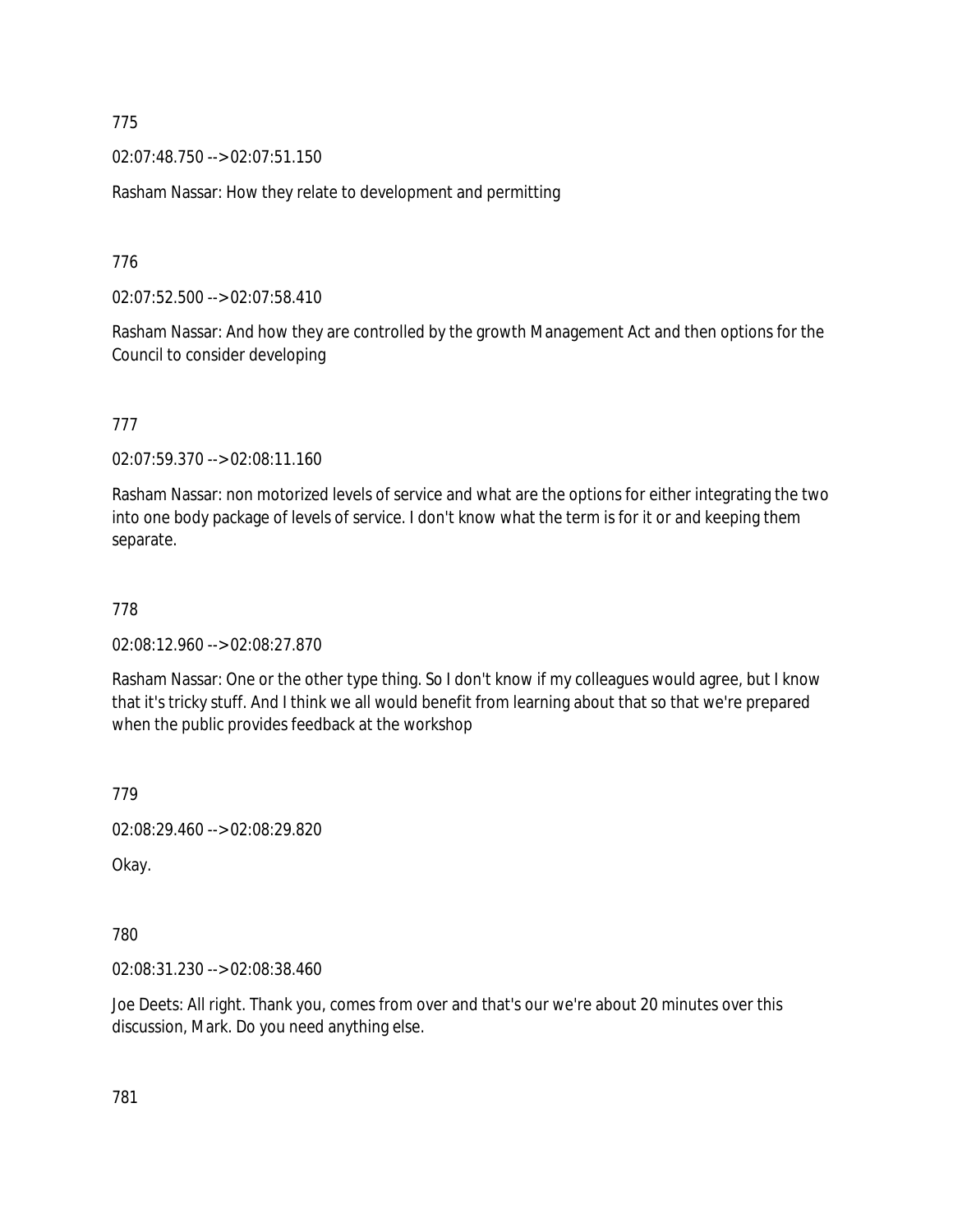02:08:39.390 --> 02:08:40.650

Mark Epstein: Well that's good for now. Thank you.

782

02:08:41.790 --> 02:08:43.770

Joe Deets: Okay. Colleagues, any more comments.

783

02:08:45.990 --> 02:08:50.670

Joe Deets: Okay, thank you very much. Nice seeing you. Jennifer virtually as always.

784 02:08:51.360 --> 02:08:52.290 NelsonNygaard Seattle: Have a good evening. All

785

02:08:53.040 --> 02:08:54.360 Christy Carr: Thank you. Thank you.

786

02:08:54.930 --> 02:09:08.490

Joe Deets: Alright, so we're moving on to item six see update from joint city council and planning commission land you subcommittee. And we have some Members who have some of the report I pick it.

787

02:09:11.220 --> 02:09:11.640

Christy Carr: Up.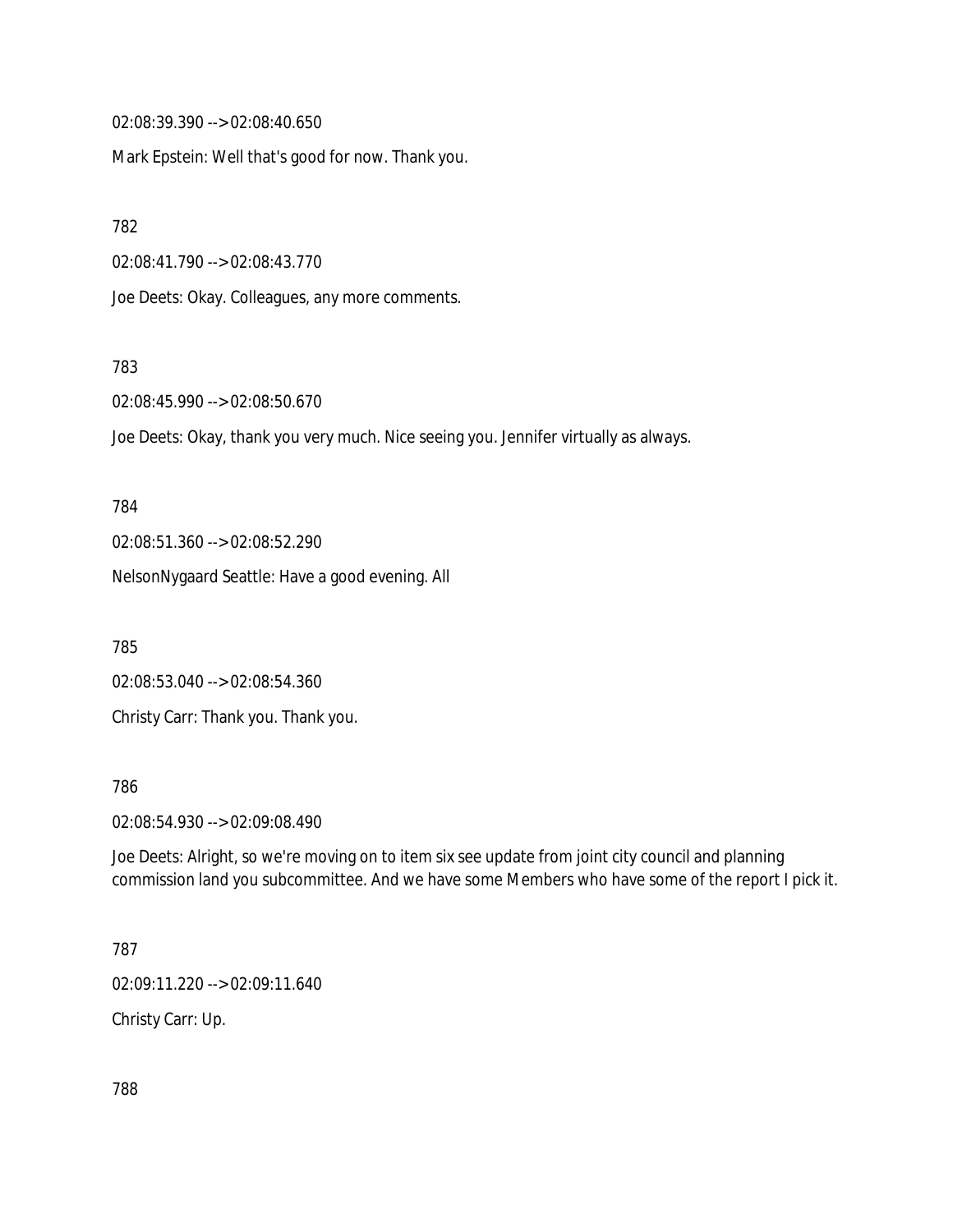02:09:12.150 --> 02:09:12.900

Joe Deets: Mark. Go ahead. Yeah.

789

02:09:13.050 --> 02:09:27.000

Christy Carr: Oh, thank you. I'll go ahead. We actually don't have anything to report, other than we reschedule the meeting to the following Monday this Monday, September 21 and then that's on the city calendar now.

790

02:09:28.320 --> 02:09:32.790

Christy Carr: So if you guys have any questions for us happy to answer them. But we don't have an update for you.

791

02:09:33.660 --> 02:09:35.430

Joe Deets: Oh, okay.

792

02:09:37.500 --> 02:09:40.500

Joe Deets: Well, I don't have any questions, a counselor and NASA

793

02:09:40.920 --> 02:09:44.310

Rasham Nassar: Yes. Um, I noticed that the deputy city attorney is with us.

794

02:09:45.480 --> 02:09:47.880

Rasham Nassar: Are you with us with us, Robbie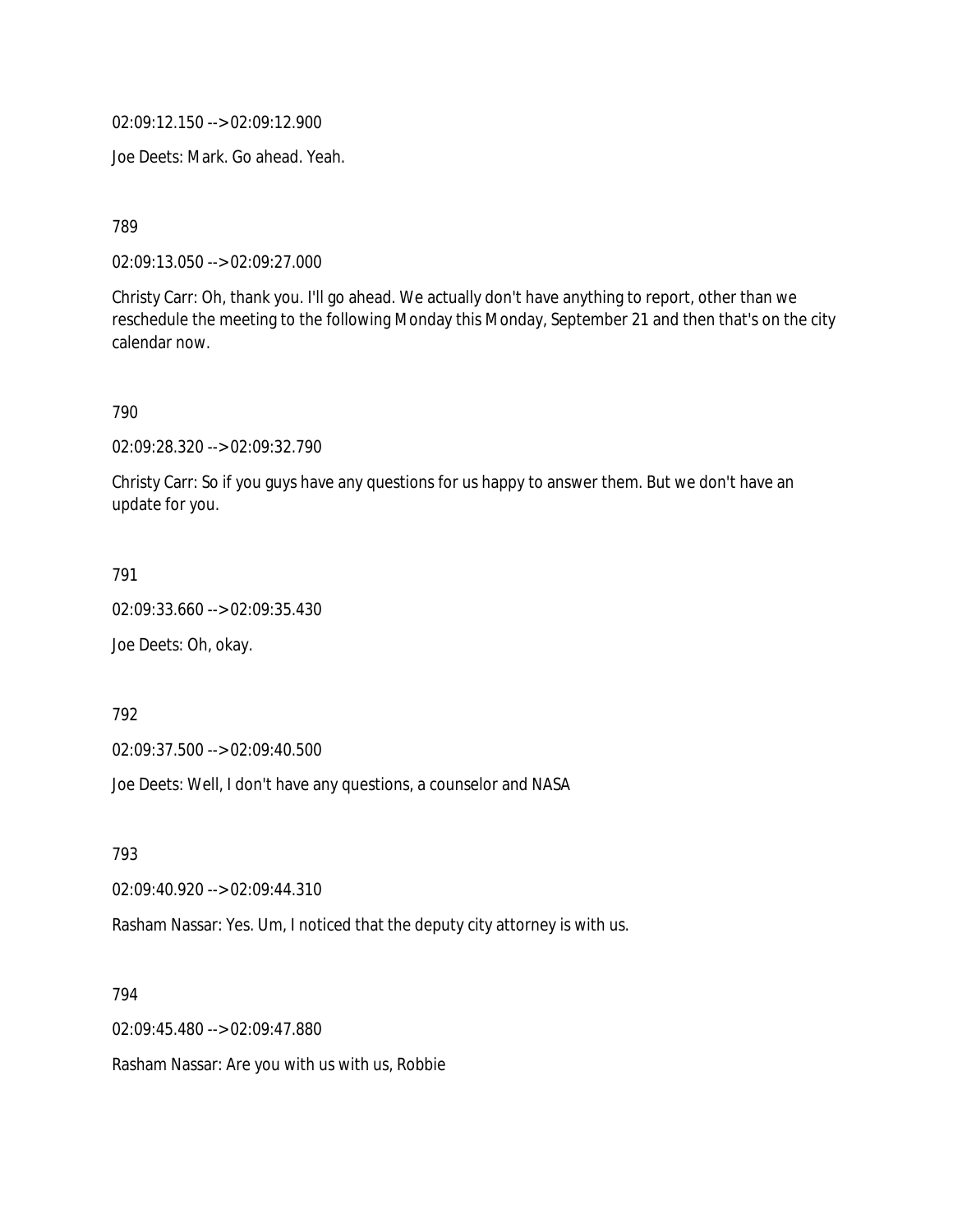02:09:51.120 --> 02:09:55.470

Morgan Smith: I think Robbie's here too. So he's just teed up for the next item, the green building item.

796

02:09:55.830 --> 02:09:57.630

Rasham Nassar: Why do you have a question for him if I do

797

02:09:58.710 --> 02:10:03.900

Morgan Smith: It right i can i can pass it along if you just go ahead and ask away. There is

### 798

02:10:07.740 --> 02:10:13.680

Rasham Nassar: It relates to some queries that I submitted and I'm

#### 799

02:10:15.240 --> 02:10:24.570

Rasham Nassar: I thought my recollection was at the plan would be to discuss it during the agenda items related to the land use Council ad hoc committee because it pertains to

800

02:10:25.410 --> 02:10:39.450

Rasham Nassar: The some of the work that had been relegated to that community committee. And I'm wondering if we have anything to share or report tonight or if the plan is to postpone until a future date.

801

02:10:41.640 --> 02:10:52.500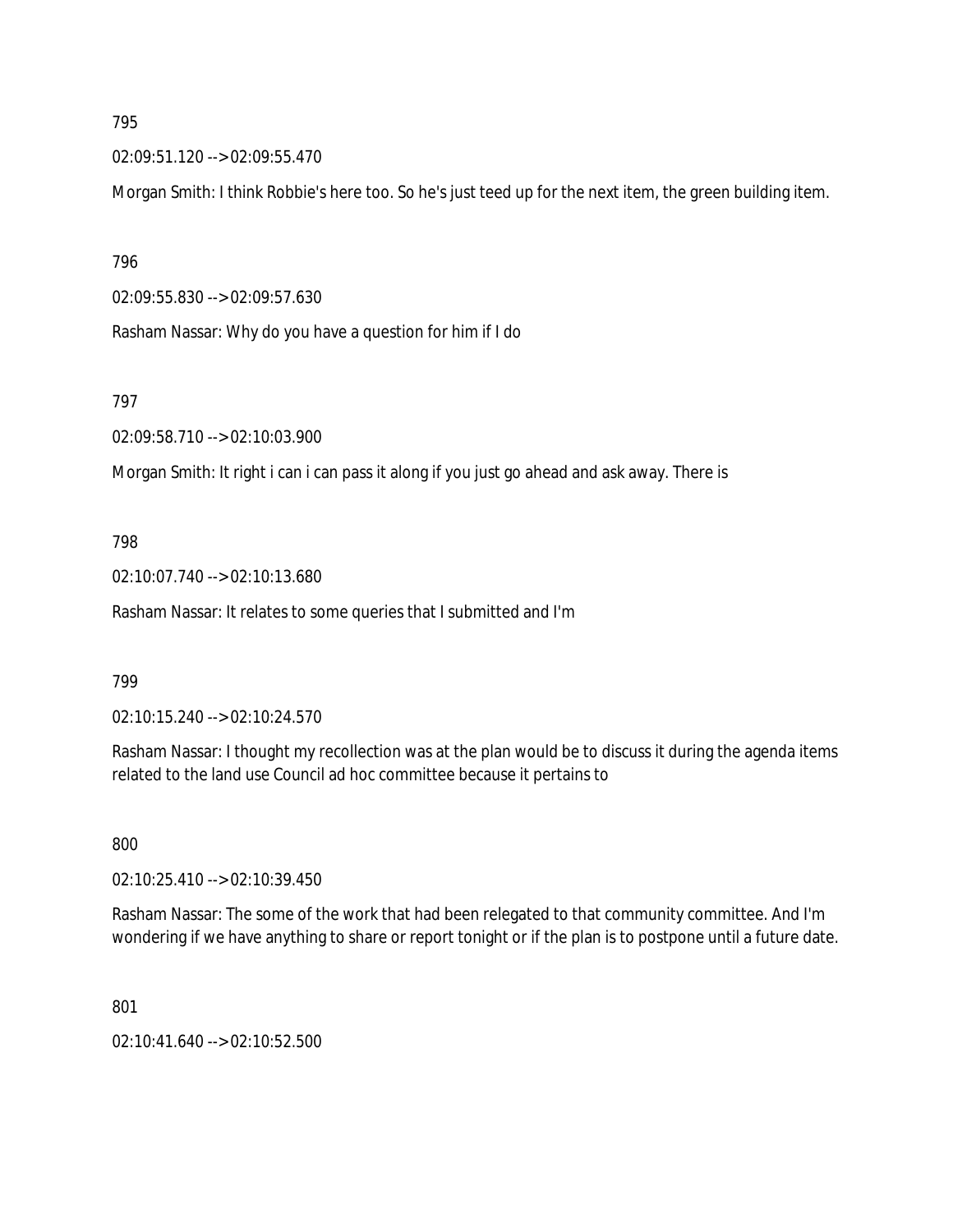Robbie Sepler: Right so cancel my. Sorry, I'm still looking into the questions that you provided I do plan to have something to put up to counsel. By the end of the week. This week, but there's nothing ready for tonight's discussion.

802

02:10:55.260 --> 02:10:55.620 Okay.

803

02:10:57.240 --> 02:11:02.880

Joe Deets: Alrighty. Um, well, I guess there's not a whole lot to discuss since you guys didn't

804

02:11:04.080 --> 02:11:08.040

Joe Deets: Meet but so we'll have a scheduled this for another time. Then dead.

805

02:11:09.780 --> 02:11:10.740

Joe Deets: For the debriefing

806

02:11:12.180 --> 02:11:13.680

Joe Deets: Oh, Mayor, Leslie.

807

02:11:14.070 --> 02:11:24.180

Leslie Schneider: I just want to share that COUNCILMEMBER high topless is having some internet trouble integrity issues. So I'm just letting you know.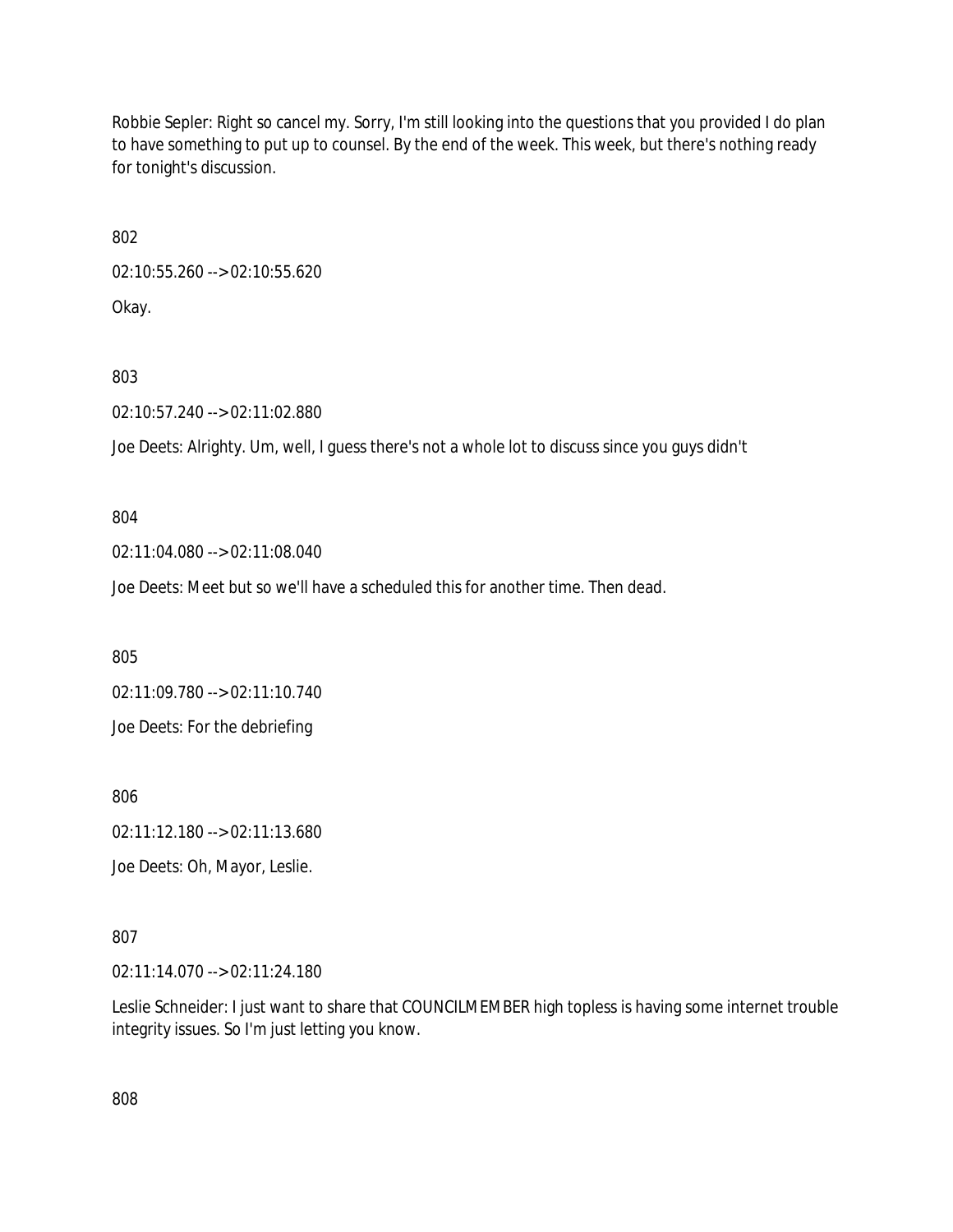02:11:24.780 --> 02:11:38.880

Joe Deets: Okay, thank you. Yeah, I see that she i'm sorry i actually turned my city phone off. It just sort of makes a lot of loud noises. And because I can't go on you tight. So thank you. So if you've got some texts from her. Okay.

809

02:11:40.530 --> 02:11:49.230

Joe Deets: All right, well, we will move on to item 60 in term green building program. And so, see who's Peter, are you leading us on that.

810

02:11:52.080 --> 02:11:52.680

Peter Best (COBI): Yes, I am.

811

02:11:54.690 --> 02:11:55.260

Peter Best (COBI): So,

812

02:11:56.640 --> 02:12:06.330

Peter Best (COBI): This is a continuation of your study session from sep tember first. I'm not going to regurgitate much of that information. But I do want to highlight a couple of things.

813

02:12:06.900 --> 02:12:27.000

Peter Best (COBI): And then the memo contained for policy questions that is the crux of what we're seeking tonight is some guidance from counsel on how to proceed with certain questions. We have, as we're developing the ordinance. I want to just state now and I'll remind you later that

814

02:12:28.140 --> 02:12:35.130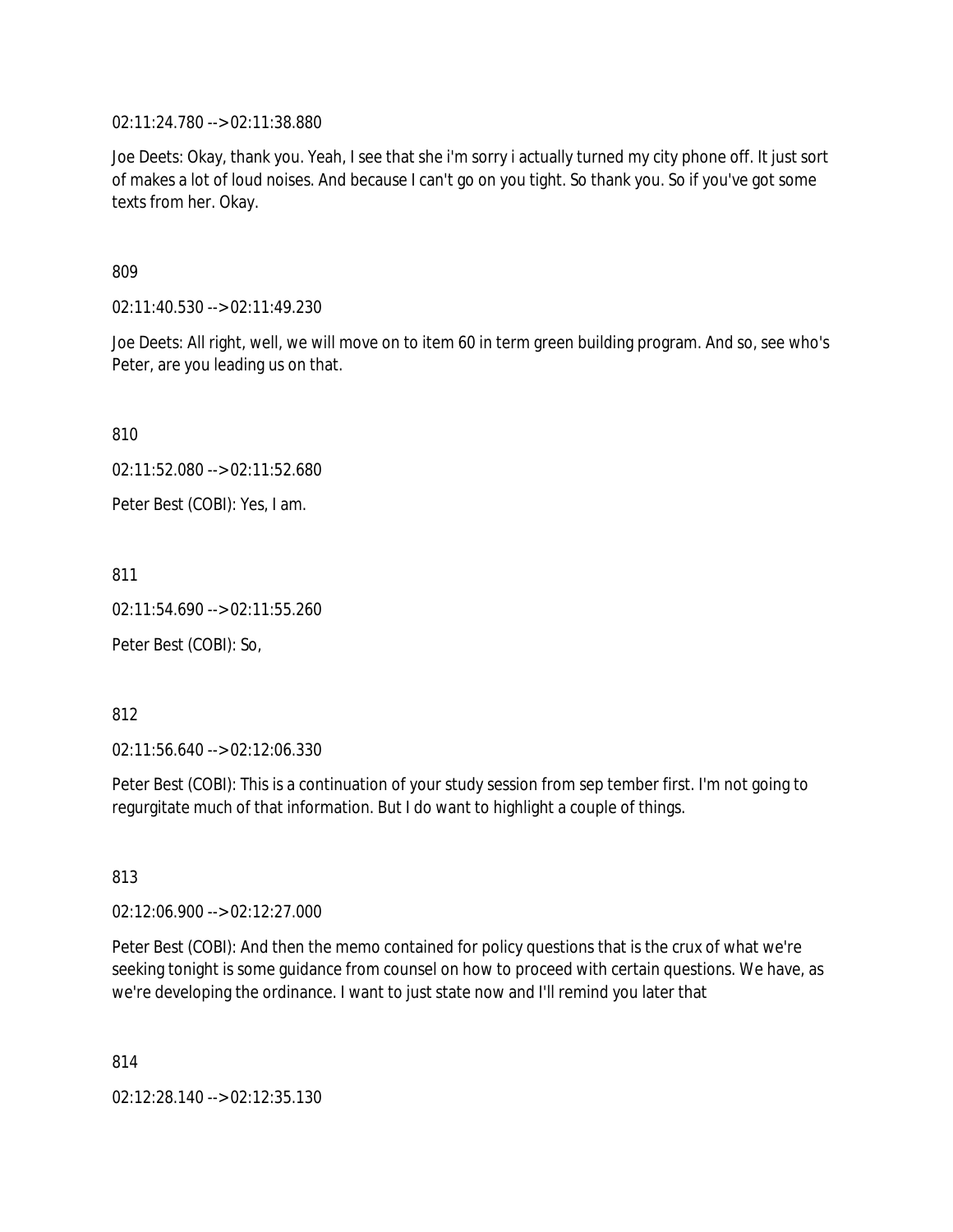Peter Best (COBI): Some of these. You don't have to be answered tonight. If you feel like the ordinance should include options or

815

02:12:36.240 --> 02:12:41.070

Peter Best (COBI): Items for additional public comment or feedback so

# 816

02:12:42.090 --> 02:12:45.600

Peter Best (COBI): To the extent you have some policy direction for us. We would appreciate that.

### 817

02:12:47.580 --> 02:12:50.310

Peter Best (COBI): So I'm going to just share a couple of slides.

818

02:12:51.540 --> 02:12:52.350

Peter Best (COBI): And then we'll

819

02:12:53.850 --> 02:12:54.930

Peter Best (COBI): open it up for discussion.

### 820

02:13:00.540 --> 02:13:11.460

Peter Best (COBI): Here we go. So this is from our last study session this summarizes the recommendations of the green building task force in what they call their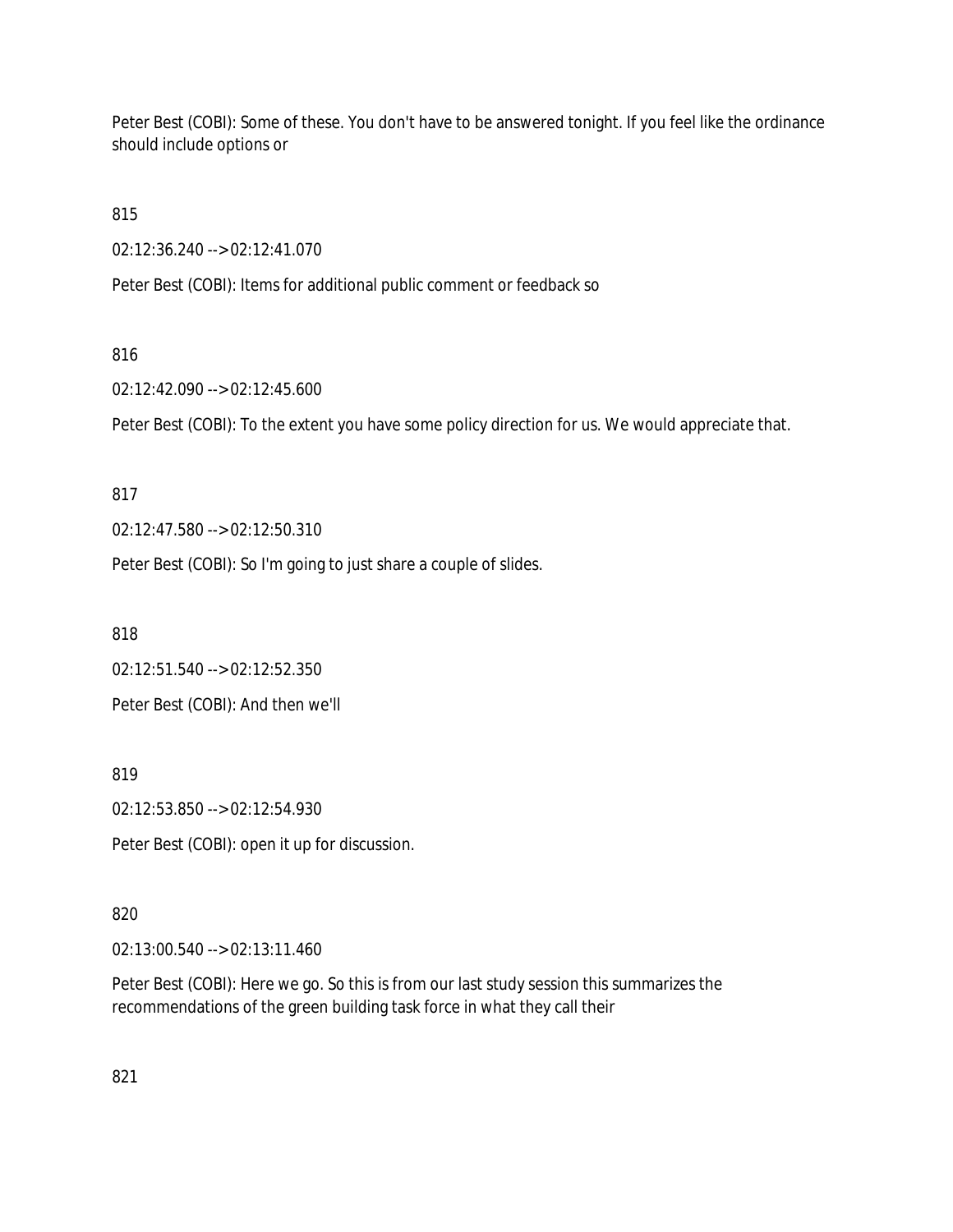02:13:11.880 --> 02:13:23.280

Peter Best (COBI): First steps are there phase one recommendations. I'm not going to cover all of this, what I really want to focus in on is this zero carbon certification that they're recommending

## 822

02:13:24.210 --> 02:13:37.950

Peter Best (COBI): And this particular aspect of the operational energy and a requirement to offset 100% of the operational operational energy use associated with the development project.

823

02:13:38.640 --> 02:13:57.000

Peter Best (COBI): And that energy use can be offset with renewable energy built on site. So very simply, you could build a house that's efficient, but still has energy demand and so you could put solar panels on your roof and that creates a net zero

824

02:13:58.200 --> 02:14:00.750

Peter Best (COBI): Energy use for the house.

### 825

02:14:01.950 --> 02:14:11.430

Peter Best (COBI): Or if you don't have solar exposure or there's other limitations. The certification allows you to get that renewable energy off site.

826

02:14:12.540 --> 02:14:14.700

Peter Best (COBI): So that's, that's the main

827

02:14:15.810 --> 02:14:18.900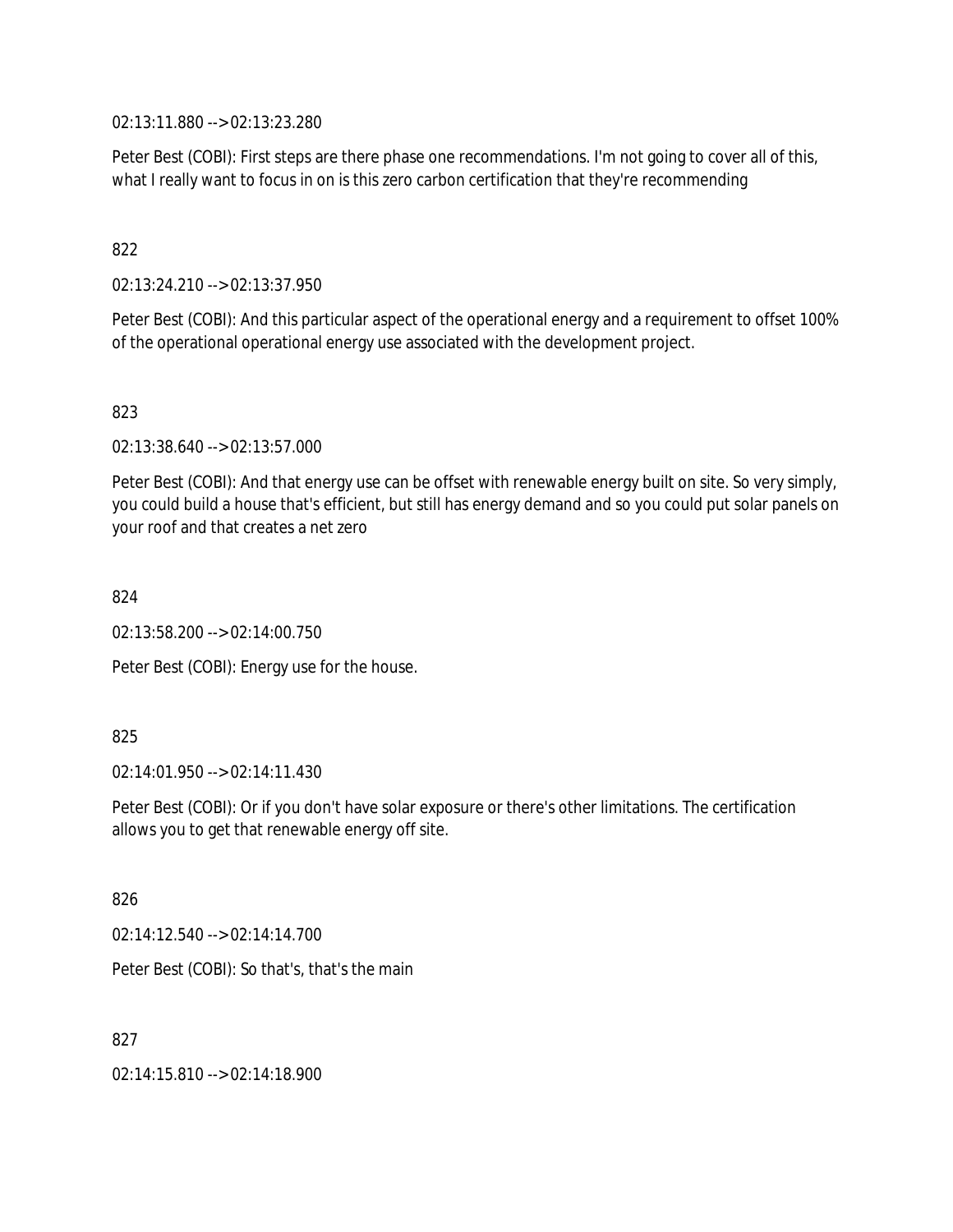Peter Best (COBI): Issue around these policy questions.

### 828

02:14:20.730 --> 02:14:28.920

Peter Best (COBI): And just also remind you this applies the recommendation applies to all building types. So residential, commercial and institutional

## 829

02:14:32.700 --> 02:14:44.880

Peter Best (COBI): So one of the reasons for some of these policy questions is related to greenhouse gas emission reductions, which is one of the priority policy objectives behind this ordinance development.

830

02:14:45.420 --> 02:15:00.750

Peter Best (COBI): The graph here is primarily a cartoon but represents in read what these first step recommendations would avoid as increased emissions from buildings by adopting these

831

02:15:01.590 --> 02:15:16.740

Peter Best (COBI): Recommendations from the task force. And then in green shows the long term transition under the State clean energy transformation act of the electric grid to renewable energy.

832

02:15:17.880 --> 02:15:18.750

Peter Best (COBI): Sources

833

02:15:21.090 --> 02:15:31.770

Peter Best (COBI): So that's one one background, we want to flatten FLATTEN THE DEMAND. RIGHT. Avoid growth in demand in our off island energy consumption.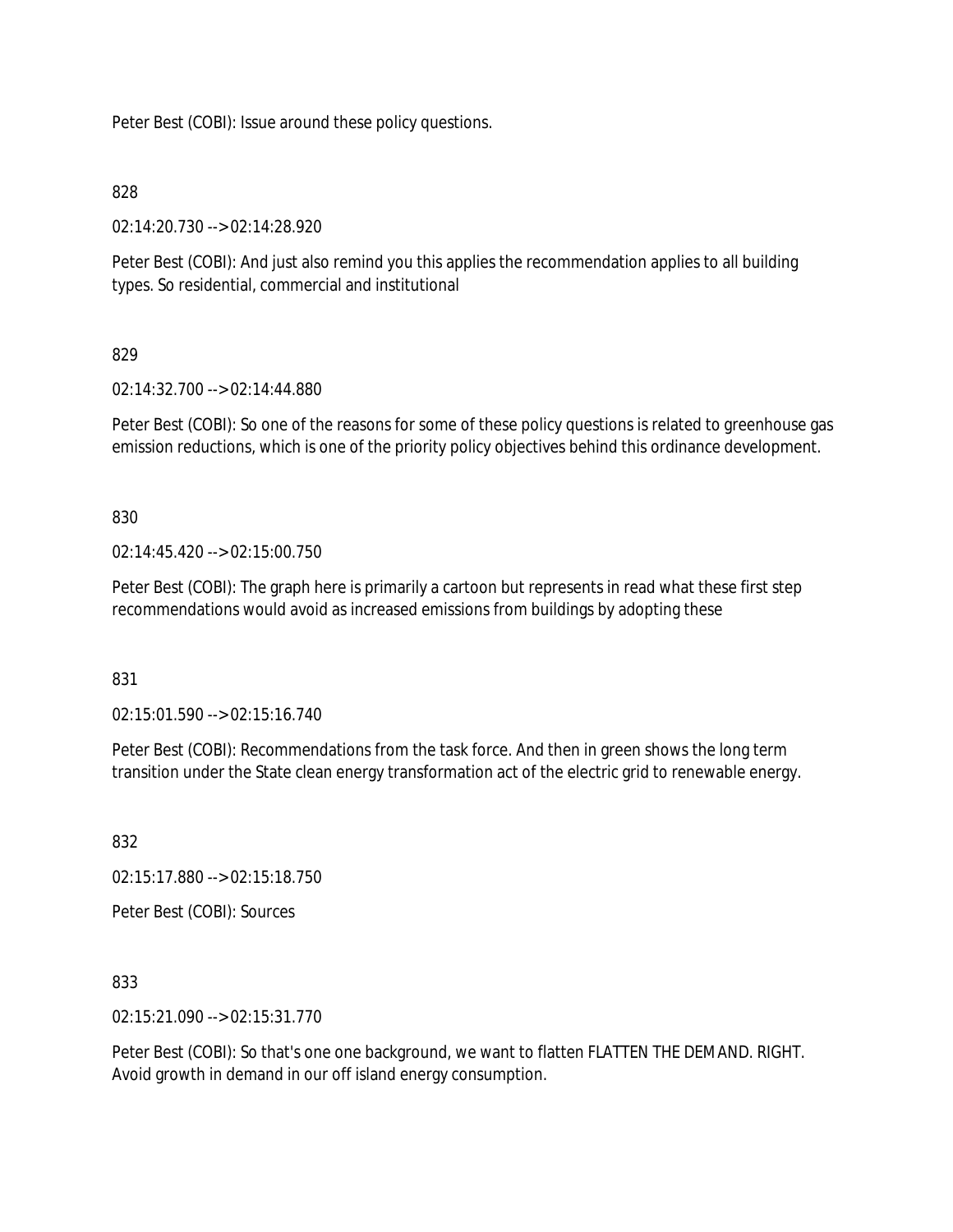02:15:32.250 --> 02:15:52.470

Peter Best (COBI): And the graph here is intended to just depict that over the long term Puget Sound energy predicts that our demand for off island energy will increase and the goal of the climate action plan would be to avoid an increase in demand for energy from off island.

835

02:15:53.640 --> 02:15:57.360

Peter Best (COBI): And that includes with the electrification of the fairies.

836

02:15:59.070 --> 02:16:08.430

Peter Best (COBI): And then thirdly, we want to increase local renewable energy and conservation and that goes hand in hand with flattening

837

02:16:09.750 --> 02:16:24.360

Peter Best (COBI): Growth and demand. Right. And we likely need to increase the amount of renewable energy produced on island as well as additional conservation over time in our existing building stack.

838

02:16:25.770 --> 02:16:42.540

Peter Best (COBI): So all of that is context and we don't. I didn't want to get into the weeds here but context for these policy questions, and particularly focus around the local aspects of renewable energy. But first,

839

02:16:43.800 --> 02:17:01.680

Peter Best (COBI): I wanted to start with letting you know and the public know that the international living futures Institute, which is the organization that publishes that zero carbon certification is updating that standard and we understand that that's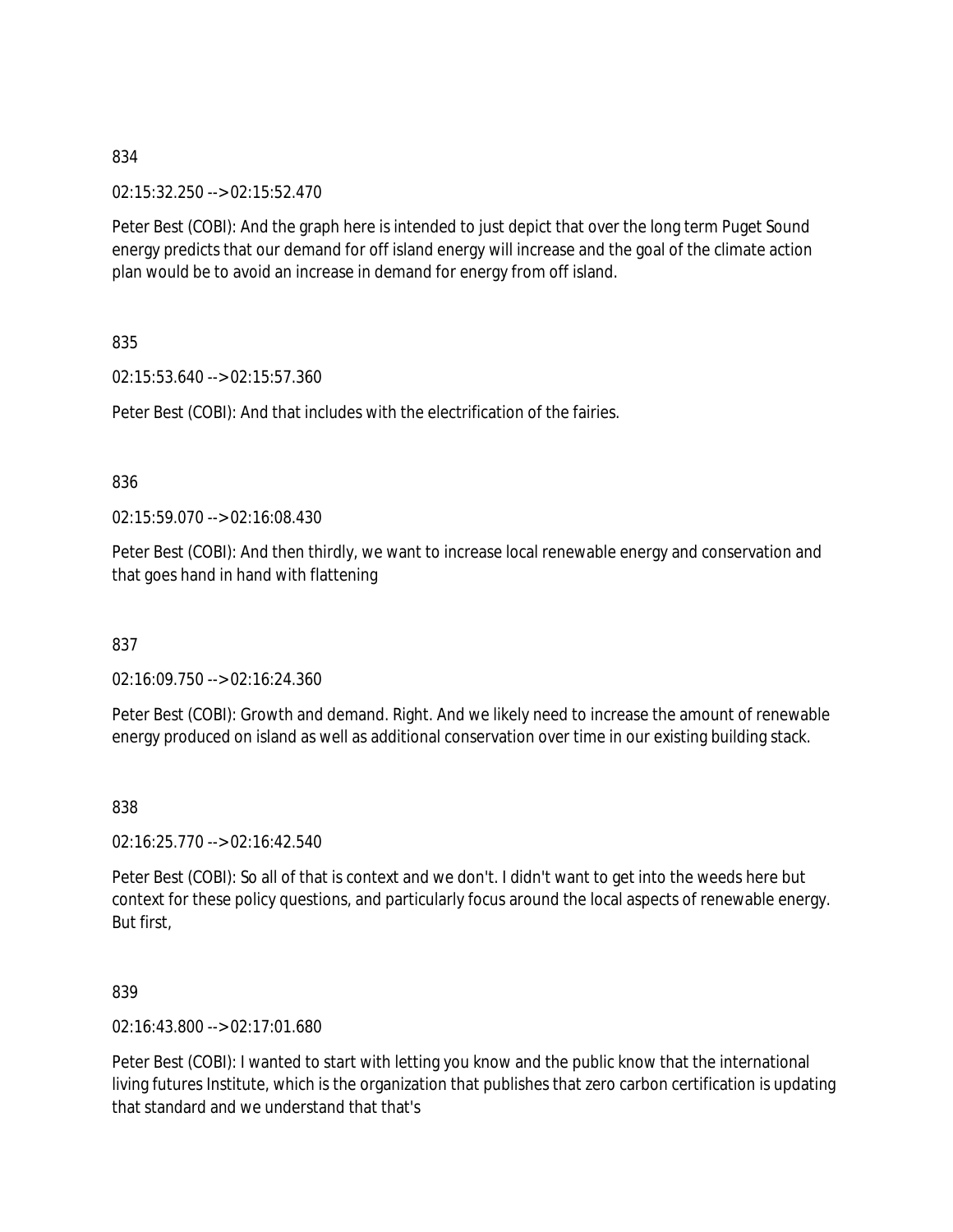02:17:02.880 --> 02:17:15.090

Peter Best (COBI): Not a wholesale significant change, but we are still looking at that and they're releasing that updated standard and handbook imminently sometime in probably in the next several weeks.

## 841

02:17:15.870 --> 02:17:26.910

Peter Best (COBI): And staff review of that is pending. So, to date, we've come with to you with a pretty aggressive schedule for adoption of this ordinance.

## 842

02:17:27.480 --> 02:17:45.150

Peter Best (COBI): And since our last study session we learned of this imminent publication of the standard and so policy question here is to extend the timeline for ordinance adoption, so that we can complete a review of that standard

843

02:17:46.320 --> 02:17:49.950

Peter Best (COBI): Or proceed as quickly as we can.

844

02:17:51.510 --> 02:17:59.370

Peter Best (COBI): But the lane implementation for residential buildings, which is where the, the biggest legal review needs to occur.

845

02:18:00.510 --> 02:18:03.270

Peter Best (COBI): But proceed with commercial and institutional buildings.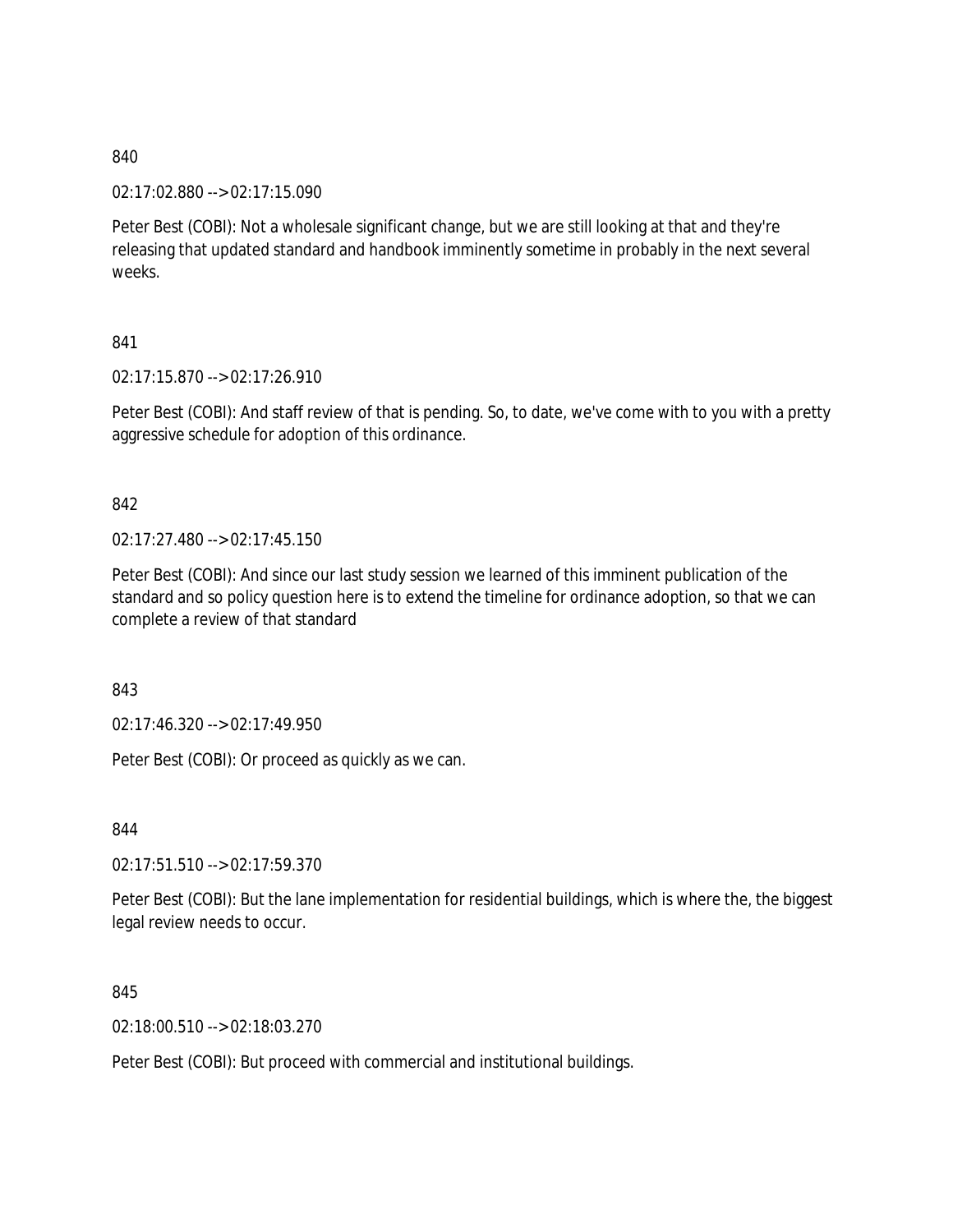02:18:04.350 --> 02:18:10.770

Peter Best (COBI): So that's the first question, I'll frame up all four of these questions and then we can break for discussion.

847

02:18:12.600 --> 02:18:24.510

Peter Best (COBI): Second question is about the market supply for renewable energy off site. So if you can't put solar panels on the roof of the structure, you're building

848

02:18:25.740 --> 02:18:33.030

Peter Best (COBI): The local supply of renewable energy off your site is likely going to be intermittent, at least for the near term.

#### 849

02:18:33.630 --> 02:18:45.270

Peter Best (COBI): You know off site. An example of an offsite project would be a community solar project which someone couldn't invest in and offset their energy use.

850

02:18:46.080 --> 02:19:00.870

Peter Best (COBI): But there's not a infinite or ready supply of those. So there's likely going to be gaps where local renewable energy production is not available for a project to invest in

851

02:19:02.250 --> 02:19:04.350

Peter Best (COBI): So there are some options to consider here.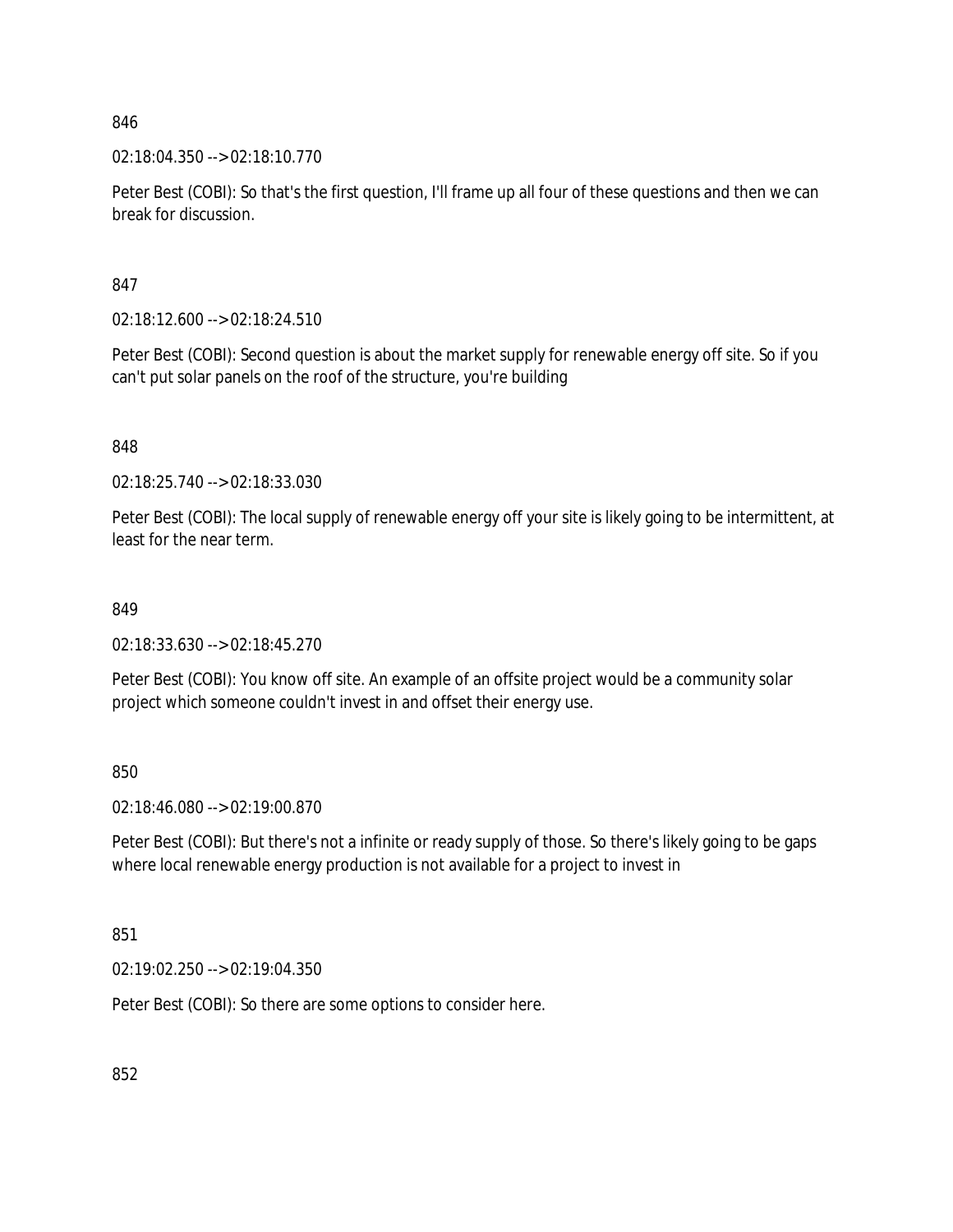02:19:05.790 --> 02:19:24.180

Peter Best (COBI): And for these we could we could look at doing a sign of one or all of these. So one is to provide just an immediate relief valve where we could exempt a project from the mandate, if they can't do solar on site, and there is not available.

853

02:19:25.200 --> 02:19:31.980

Peter Best (COBI): Solar off site that is local to Bainbridge Island, and I want to emphasize this is focusing on local

854

02:19:33.930 --> 02:19:53.700

Peter Best (COBI): The second option here is we could look at tearing geographic areas. So we have a strong preference for local renewable energy production, but if it's not available locally. We could expand that geographic area until they can find a renewable energy projects to offset their energy

855

02:19:53.700 --> 02:19:54.300

Use

856

02:19:55.530 --> 02:20:05.640

Peter Best (COBI): And then the third would be to collect a fee in lieu when those local offsets are not immediately available. So we do this for example in parking

857

02:20:06.450 --> 02:20:12.060

Peter Best (COBI): Where we hold that funds and then invest that in a project in the near future.

858

02:20:12.780 --> 02:20:29.400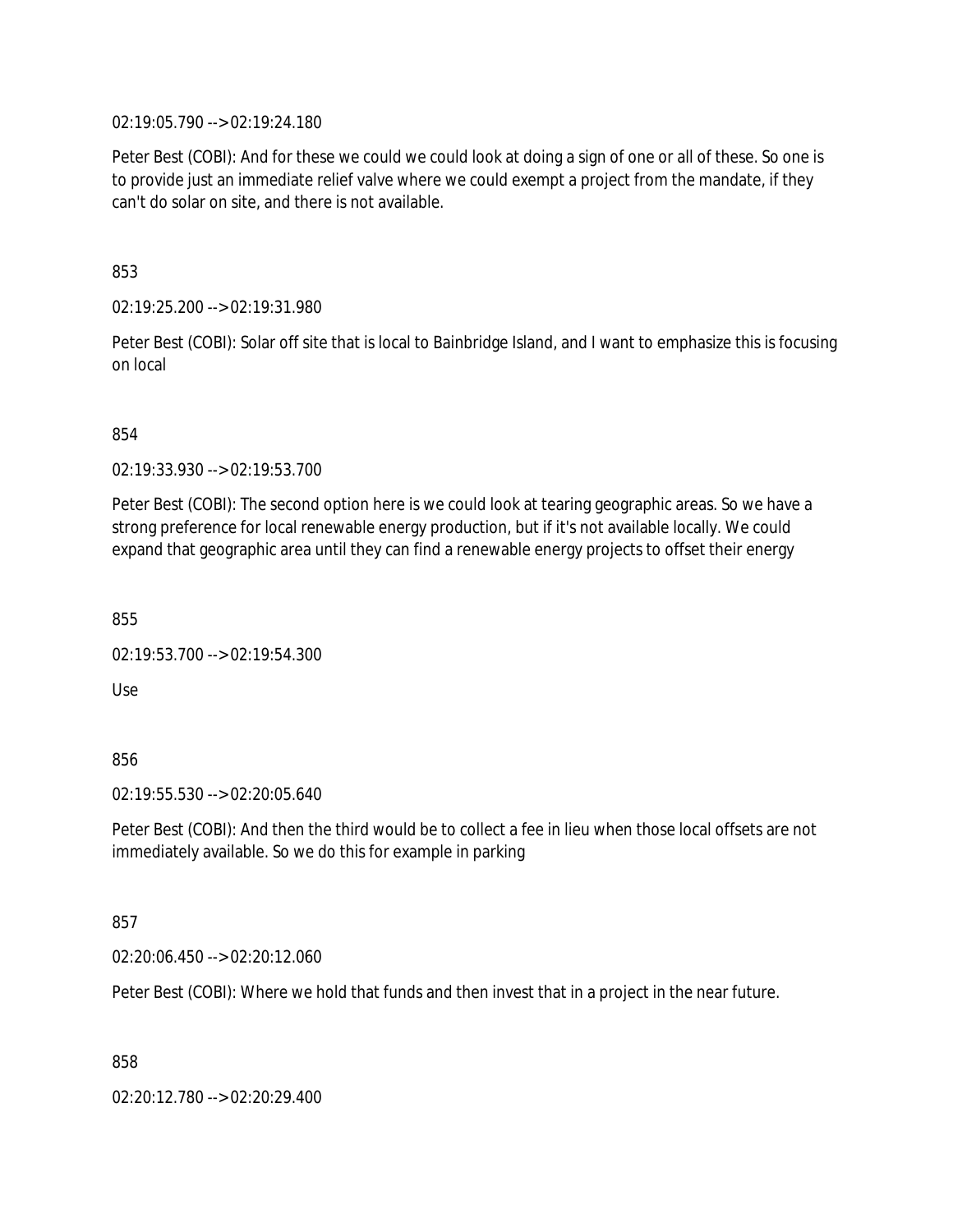Peter Best (COBI): This may not be allowed under the zero carbon certification, but those discussions are ongoing and and this is an area where we may be able to bring a jurisdictional perspective and some flexibility to the standard, but we can't guarantee that that would be an option.

859

02:20:31.410 --> 02:20:43.260

Peter Best (COBI): Third policy question would be for regarding state funded affordable housing projects currently the recommendation is to exempt those products specific projects from the mandate.

860

02:20:44.430 --> 02:21:00.660

Peter Best (COBI): But there was some discussion at the last meeting about making it mandatory to those projects and if there is guidance on that. That would be great. If not, we proceed with the current recommendation to exempt them. And that's something that can be taken up at a later time as well.

861

 $02.21.02.190 -5.02.21.12.510$ 

Peter Best (COBI): And then the final question is about combustible fuels. So there's a number of issues here, and I don't want to make this more confusing than it needs to be.

862

02:21:13.080 --> 02:21:33.150

Peter Best (COBI): But we have kind of three three in policy influences around this issue of combustible fuels. The first is we have a state energy code which allows for combustible fuels to be used for energy in residential and commercial construction.

863

02:21:34.920 --> 02:21:51.720

Peter Best (COBI): And there may be restrictions under that state law that we can't preempt those choices to be available. So that's, that's one area. So that's that kind of if allowed if if we have a say on this.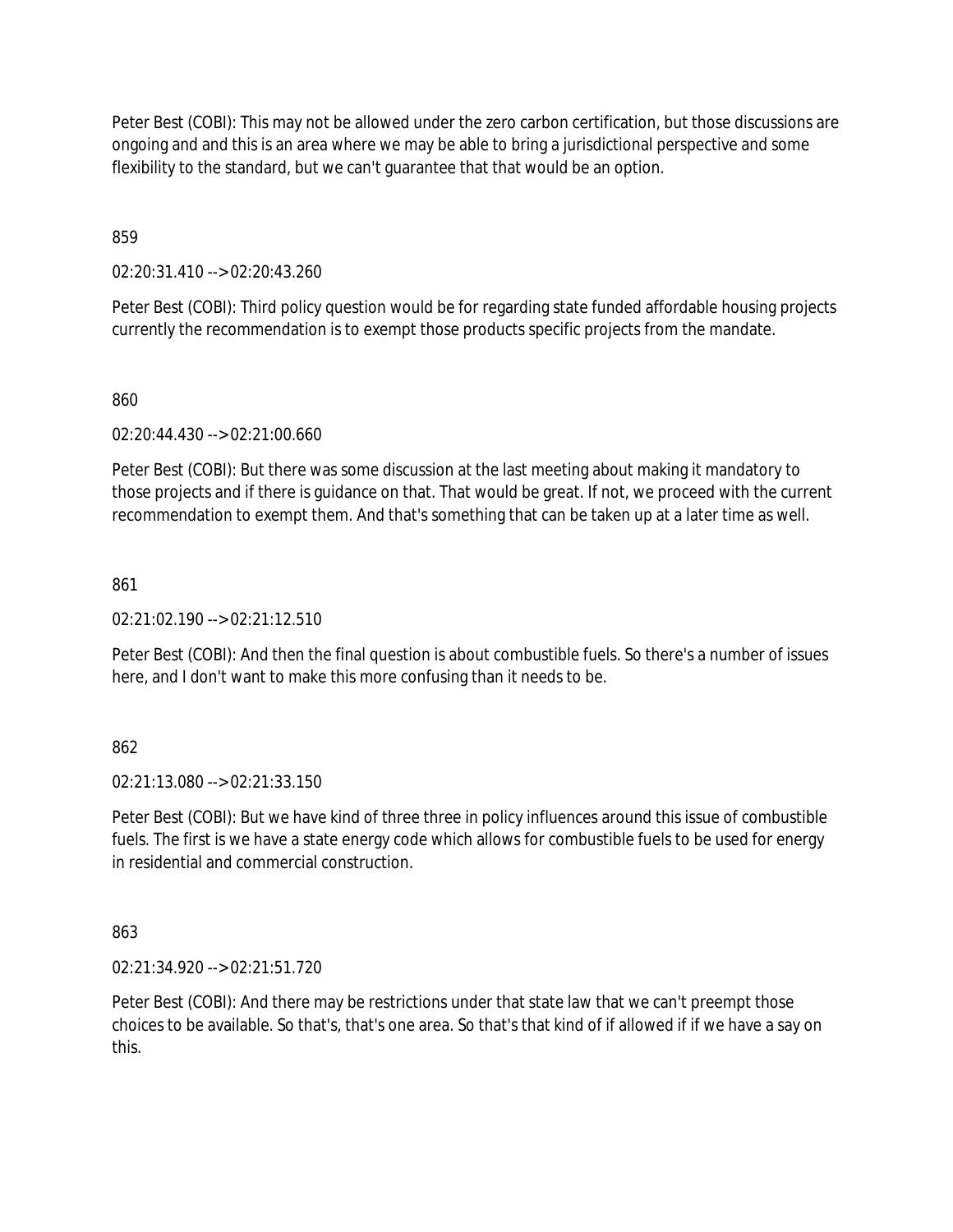02:21:52.950 --> 02:22:02.190

Peter Best (COBI): The next is the task force recommendation which is which is to allow but limit the use that certain types of uses of combustible fuels.

865

02:22:03.420 --> 02:22:09.360

Peter Best (COBI): And then the zero carbon certification generally prohibits combustible fuels in new buildings.

866

02:22:11.130 --> 02:22:25.290

Peter Best (COBI): There are a few exceptions, but very limited and existing buildings can continue to use what fuels currently are available, but any modification would require a move away from combustible fuels.

867

02:22:27.210 --> 02:22:27.990

Peter Best (COBI): policy questions.

868

02:22:28.020 --> 02:22:29.220

Joe Deets: Question. Sorry.

869

02:22:31.680 --> 02:22:38.340

Joe Deets: combust cannabis. Are we talking about having propane for the homeowner, you say combustible fuels for construction.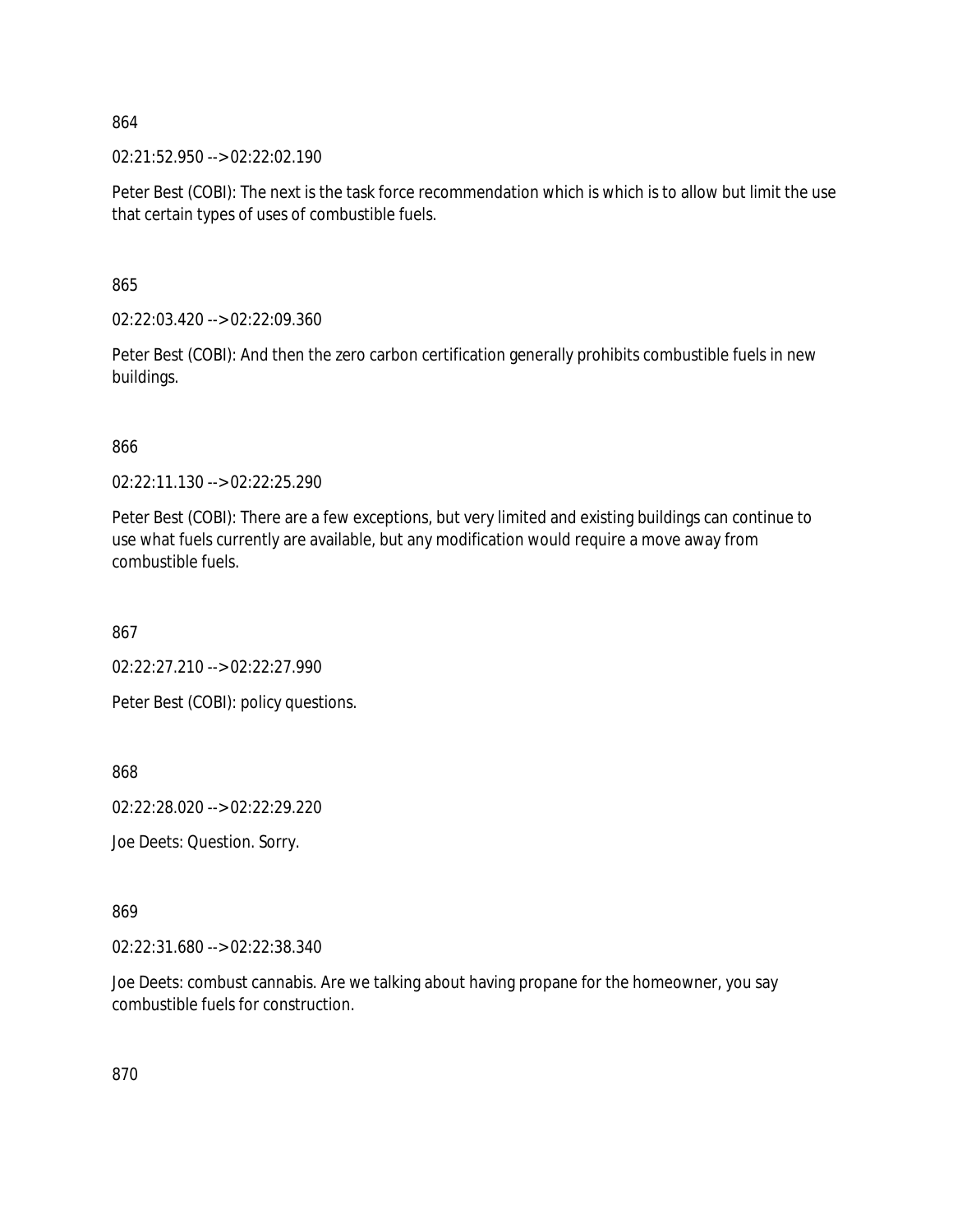02:22:38.970 --> 02:22:44.070

Peter Best (COBI): Oh combustible fuels for the energy used in the buildings.

871

02:22:44.100 --> 02:22:49.950

Peter Best (COBI): So that's convenient for cooking or for heating or wood for heating

872

02:22:51.150 --> 02:22:53.400

Peter Best (COBI): We don't have natural gas. So that's not an option.

873

02:22:53.700 --> 02:22:55.590

Joe Deets: Okay, thank you. Just want to make sure it was

874

02:22:56.610 --> 02:23:11.130

Peter Best (COBI): Okay, and that that fourth one is a particularly confusing. So I'm sorry if that wasn't clear. So those are the four questions. We want to frame up for you and I can leave this up. Or we can take this down as you

875

02:23:11.190 --> 02:23:12.930

Peter Best (COBI): Want to discuss your ask questions.

876

02:23:13.050 --> 02:23:16.740

Joe Deets: Well, let's take it down for now. Okay. Thank you, Peter.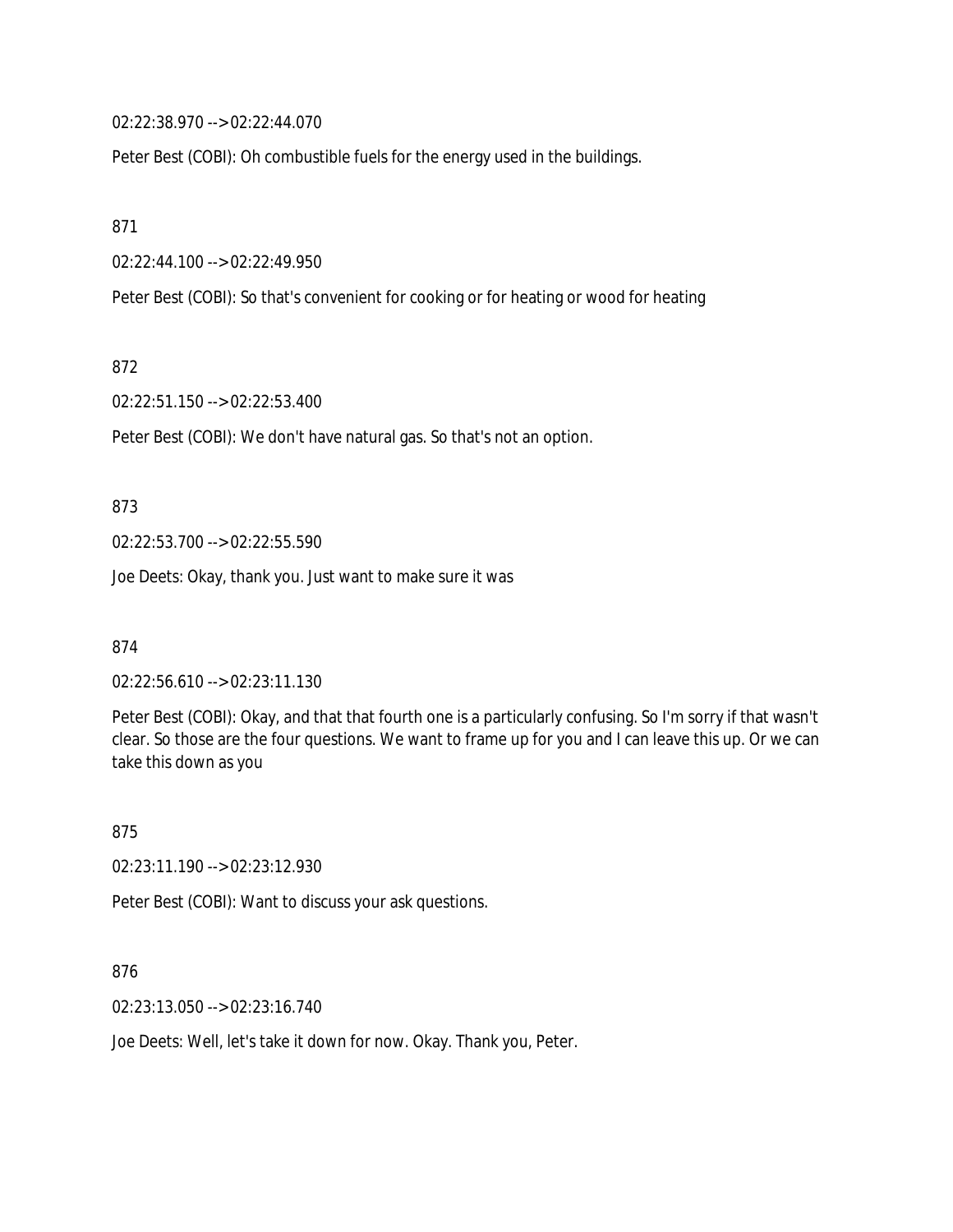02:23:19.950 --> 02:23:20.790 Joe Deets: Okay.

878

02:23:21.990 --> 02:23:25.620

Joe Deets: Great, we're open for questions. Councilmember hi topless like to lead off.

879

02:23:27.960 --> 02:23:40.590

Kirsten Hytopoulos: A couple of clarifying questions. So you mentioned that they the Institute's updating the standard, but I'm just and I'm really don't know for sure, Coco is a clarifying question.

880

02:23:41.280 --> 02:23:54.630

Kirsten Hytopoulos: Is this still really in its beta form. Anyway, I mean it's not as though the program's been going for a while they're updating it is this really. Am I right, this is really still it's a bit to provide a better better word. It's

881

02:23:57.000 --> 02:24:11.880

Peter Best (COBI): So, so what we've heard from the Institute is that this certification has existed for several years. And there are a number of projects that have been built internationally and in the United States, including the, the new key arena is being built under the standard

882

02:24:13.470 --> 02:24:20.850

Peter Best (COBI): So it's around and it exists, and it has been applied to buildings and is is usable. They have not formally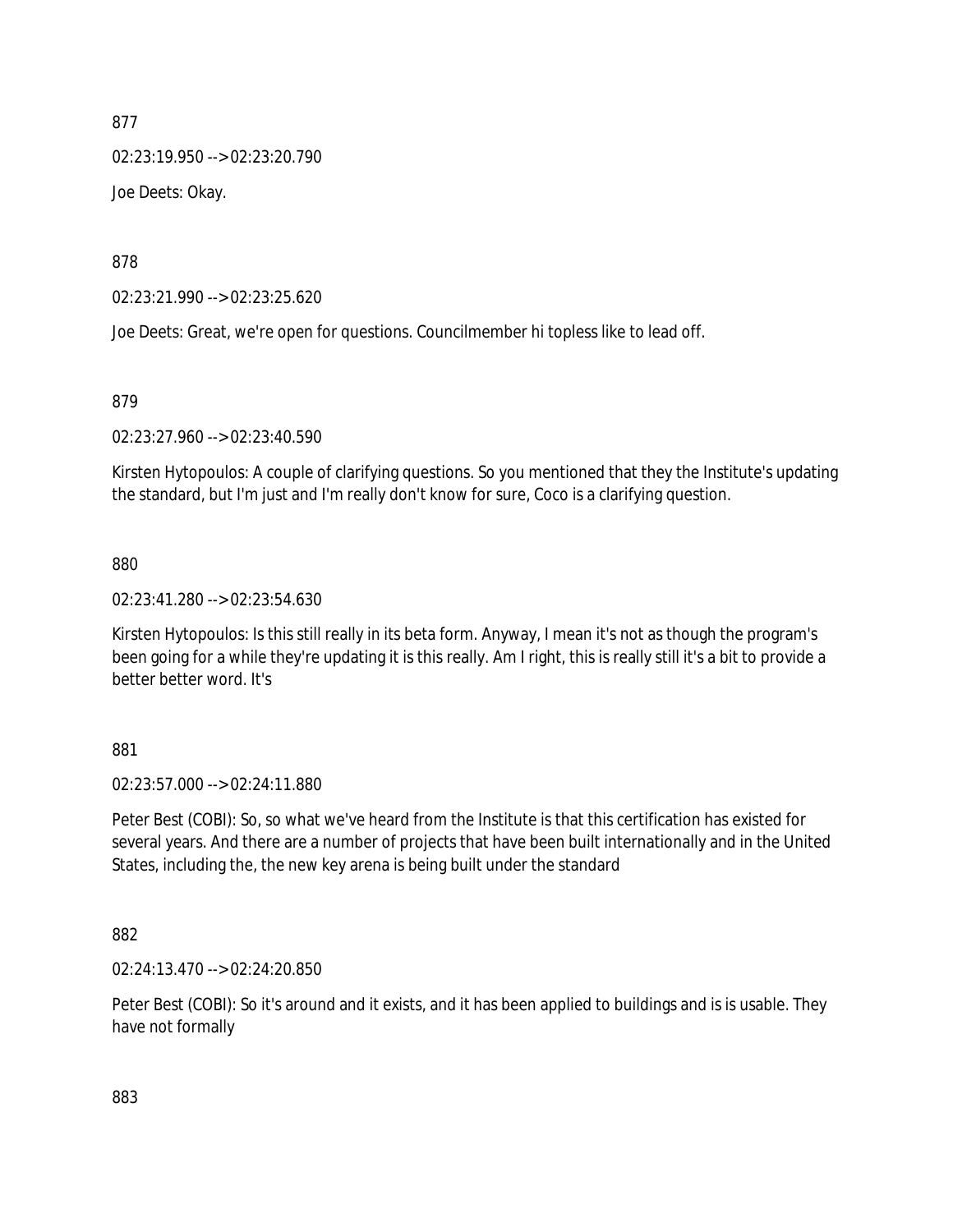02:24:22.230 --> 02:24:22.740

Peter Best (COBI): I guess.

884

02:24:25.410 --> 02:24:29.700

Peter Best (COBI): They are moving from the beta to a more

885

02:24:30.750 --> 02:24:47.970

Peter Best (COBI): Finalized standard. They told us. There's not a lot of changes, but we haven't had a chance to review it yet. And as we've talked about it. The previous study session there there are reviews that we're doing about the state energy code that

### 886

02:24:49.320 --> 02:24:54.780

Peter Best (COBI): Are really essential to what our, our ability to mandate is

887

02:24:55.980 --> 02:25:03.630

Morgan Smith: Computer, just to kind of answer that question a little more completely. Maybe can you give a sense of on the projects that have been used.

888

02:25:04.020 --> 02:25:18.120

Morgan Smith: How many what kind of portion of that have been commercial or industrial versus residential and single family because that and the reason just for the community because the large majority of our development will be single family. Correct.

889

02:25:18.240 --> 02:25:23.340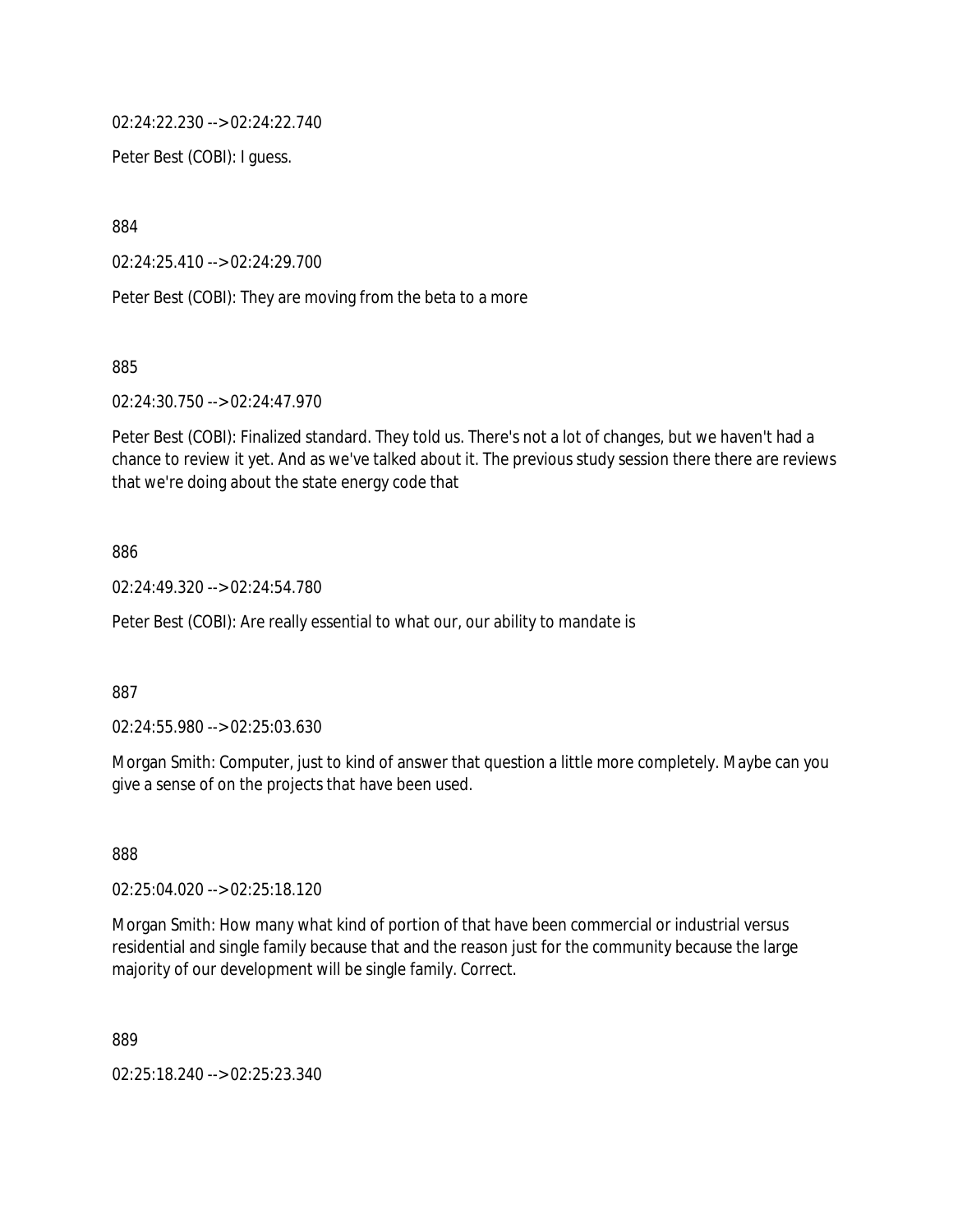Peter Best (COBI): So, so that would be a significant shift in the trajectory of this standard

### 890

02:25:24.540 --> 02:25:34.320

Peter Best (COBI): My understanding is that the vast majority, if not all, of the previous certified projects are commercial campus oriented.

## 891

02:25:35.430 --> 02:25:38.400

Peter Best (COBI): Or large scale multi family.

## 892

02:25:39.420 --> 02:25:51.840

Peter Best (COBI): So the, the, the Institute publication highlights Salesforce and Google and other significant projects. Yeah.

### 893

02:25:52.710 --> 02:26:02.400

Kirsten Hytopoulos: And it just also, to be clear, no other jurisdiction has adopted this as a as its code at this point. Right. We need first. Correct. Yeah.

### 894

02:26:02.430 --> 02:26:15.240

Peter Best (COBI): I think we would be the first on a jurisdictional basis to have any mandatory green building program and we'd be the first to make mandate, I think in in any form. The zero carbon standard

895

02:26:15.930 --> 02:26:30.930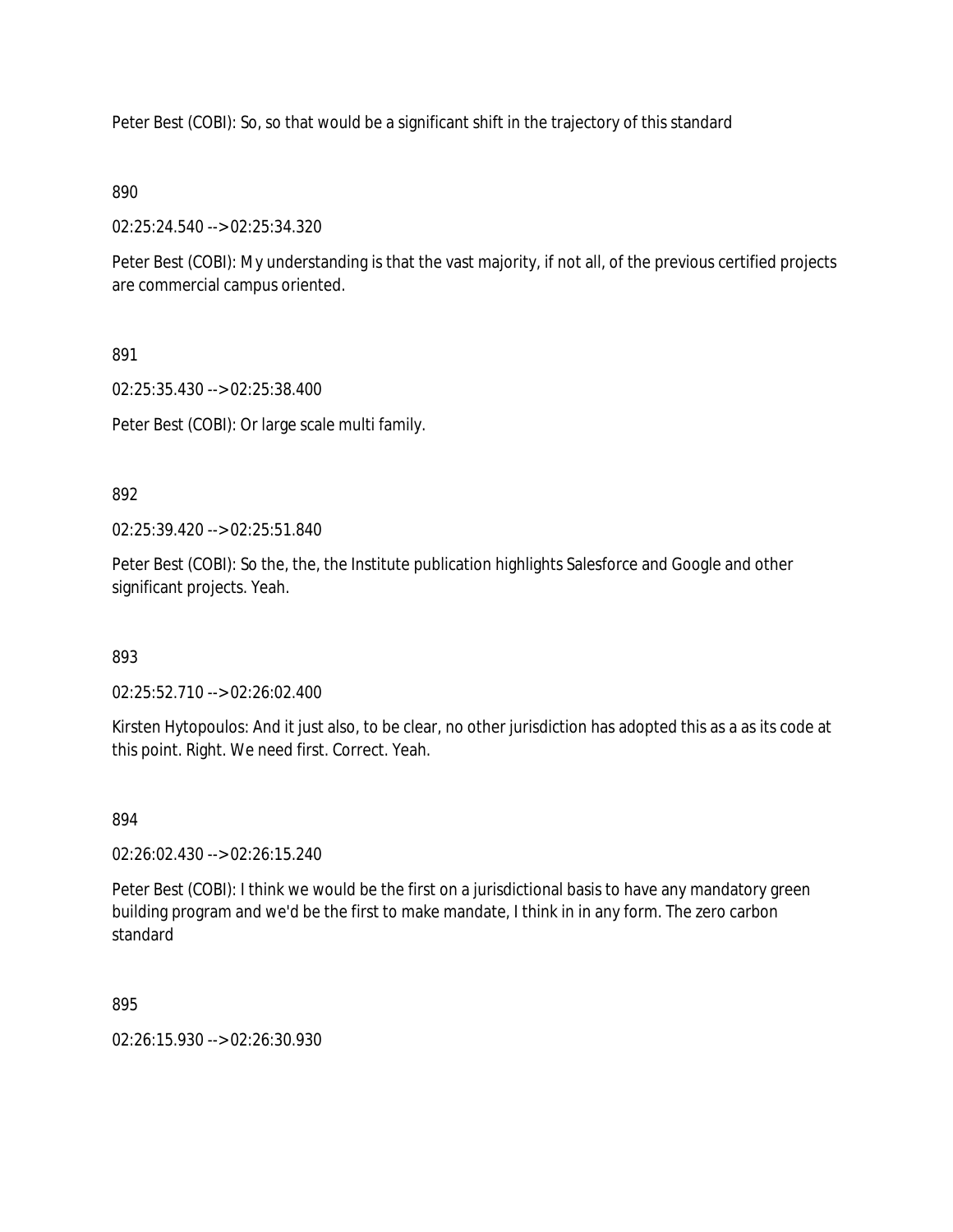Kirsten Hytopoulos: So I just, I guess I just want to be clear. I've, you know, I have to admit, I'm starting to have some concerns about whether this is maybe our longer term push you know I was feeling pretty excited about it because it's very

896

02:26:32.820 --> 02:26:33.630 Kirsten Hytopoulos: You know, it's

897

02:26:35.130 --> 02:26:40.500

Kirsten Hytopoulos: It's I'm trying to what the right word is. But it's, it's, um, it has a great the outcome would be great.

## 898

02:26:40.980 --> 02:26:46.710

Kirsten Hytopoulos: And I can't, I can't imagine partially doing this as I guess where I want to go. I can't imagine taking this outcome.

899

02:26:47.160 --> 02:26:59.730

Kirsten Hytopoulos: And doing it as a voluntary incentive based program, I cannot imagine only apply it to commercial which, at this point, more and more. It sounds like we need potentially we'll see where the conversation goes, we might have to start considering doing

900

02:27:00.630 --> 02:27:07.170

Kirsten Hytopoulos: Most of our building as a city manager said would be residential, what would the point be we're trying to capture what our actual impacts our

901

02:27:07.830 --> 02:27:18.180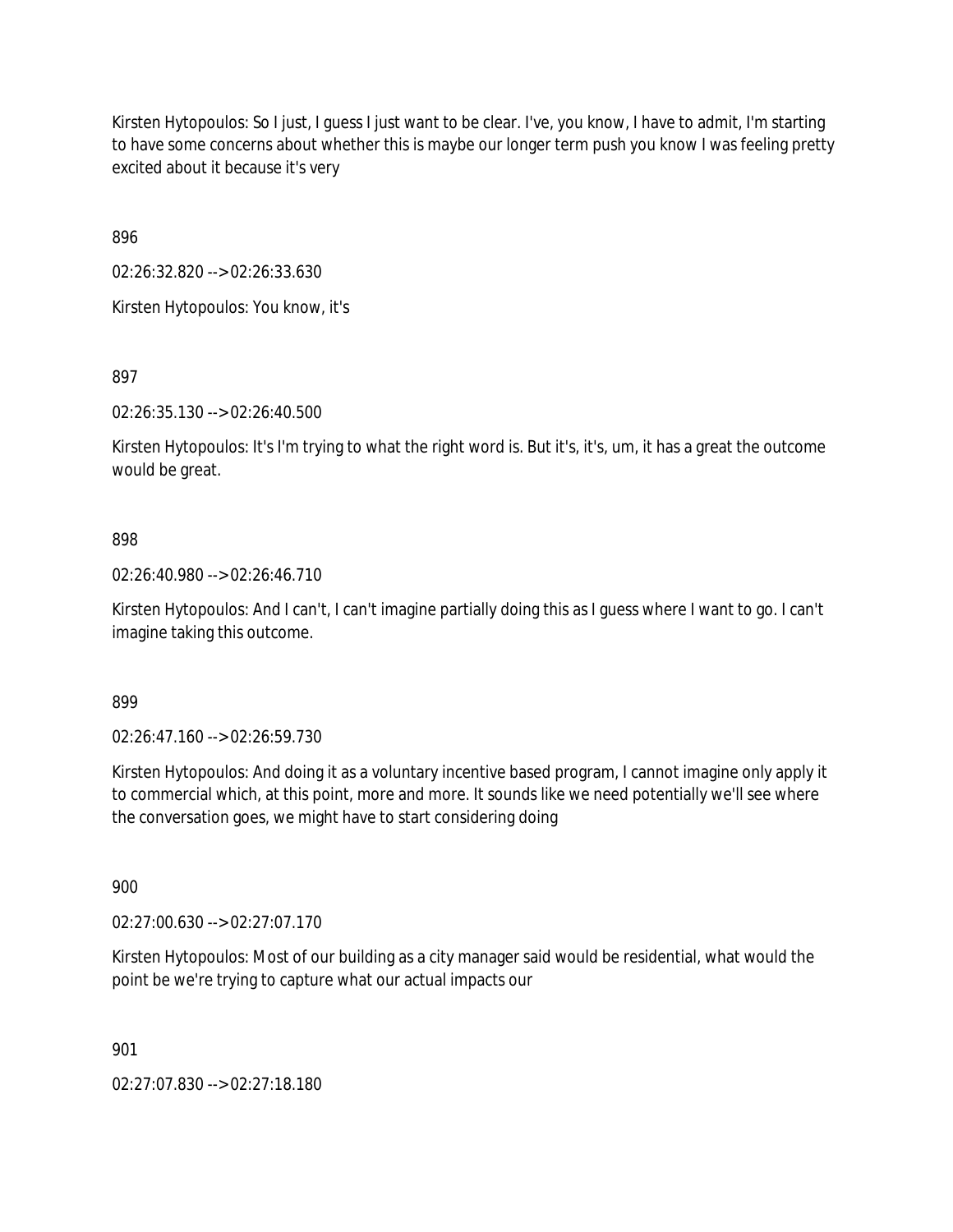Kirsten Hytopoulos: I'm starting to wonder if this is our longer term code we want to do it right and for various reasons, we may need to take longer to do it to do it right.

902

02:27:19.230 --> 02:27:26.730

Kirsten Hytopoulos: And I don't know what there is any other lower hanging fruit that we could still grab to try to get in here in that in the gap.

903

02:27:28.050 --> 02:27:35.070

Kirsten Hytopoulos: But I just want to without getting more into at the moment there for some reasons, including its kind of where it is and it's process and some

904

02:27:35.490 --> 02:27:47.640

Kirsten Hytopoulos: Some potential legal issues and just some just and and you know just some reasons why. Maybe it just is going to take longer, and sadly at Miss might not be our gap program. So I'm going to leave it at that is my initial comment.

905

02:27:48.660 --> 02:27:51.510

Kirsten Hytopoulos: But now let's see what everybody else has to say.

906

02:27:53.100 --> 02:27:53.760

Joe Deets: Mayor, Leslie.

907

02:27:56.370 --> 02:27:57.780

Leslie Schneider: Thank you, um,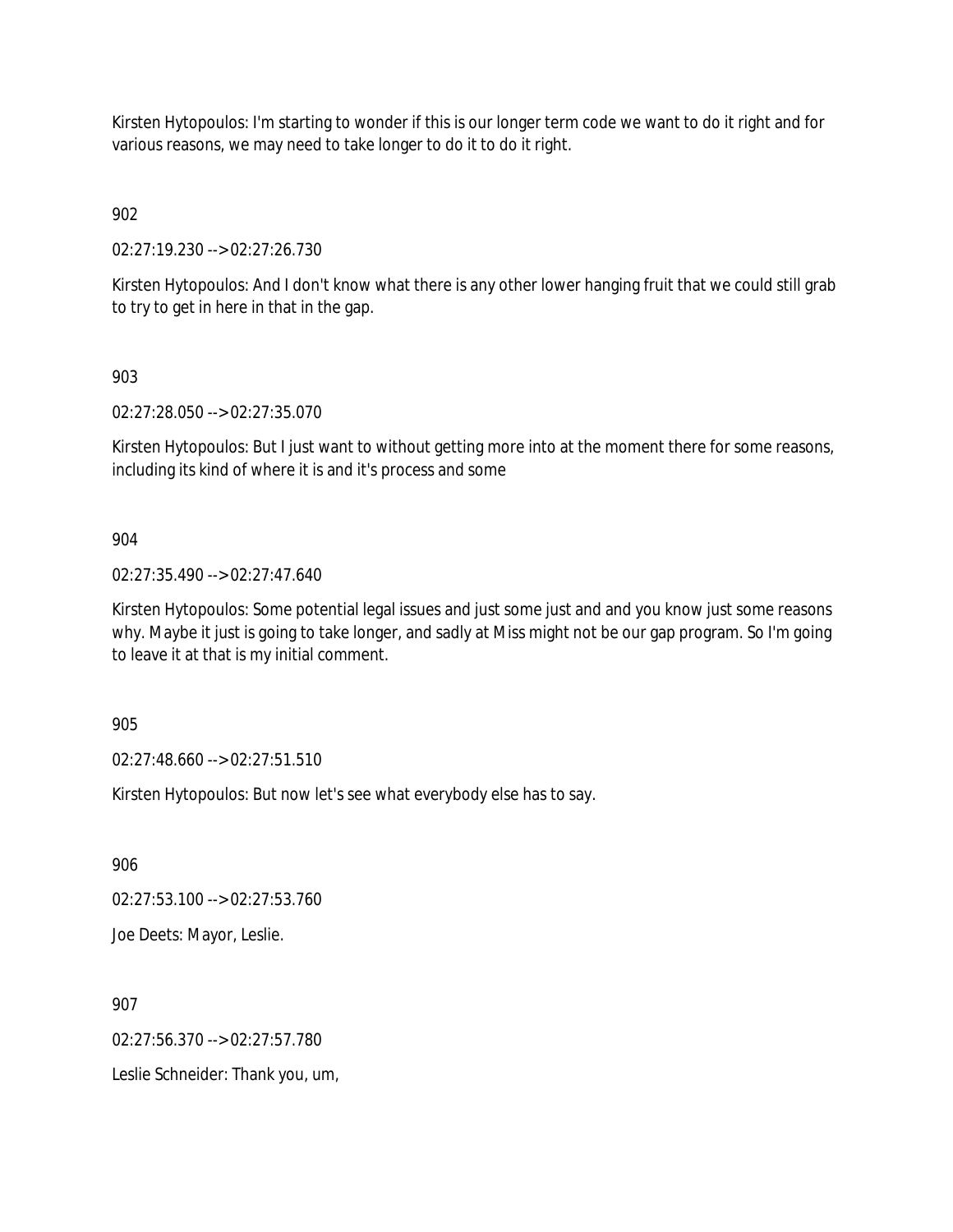02:27:58.800 --> 02:28:06.570

Leslie Schneider: I guess I have kind of a fundamental question is that this legal issue that we have with not being able to exceed the residential

909

02:28:07.680 --> 02:28:20.160

Leslie Schneider: The state green building programs. What are our choices. I mean, set aside what the options are right here. What do we even have to shoot for. Why are we bothering

910

02:28:21.690 --> 02:28:23.790

Leslie Schneider: To be a way forward, and I don't get

911

02:28:24.390 --> 02:28:33.690

Peter Best (COBI): Yet, so that's a great question. And the task force was developed a kind of a previous recommendation that

## 912

02:28:35.070 --> 02:28:43.920

Peter Best (COBI): With a variety of other certification programs and the short of it is that those would conflict with the state energy code.

## 913

02:28:45.150 --> 02:29:04.260

Peter Best (COBI): In this program has the greatest likelihood for not conflicting but we're still reviewing that because it is a very nuanced question. So the task force if for a mandatory program. This is likely the best off the shelf.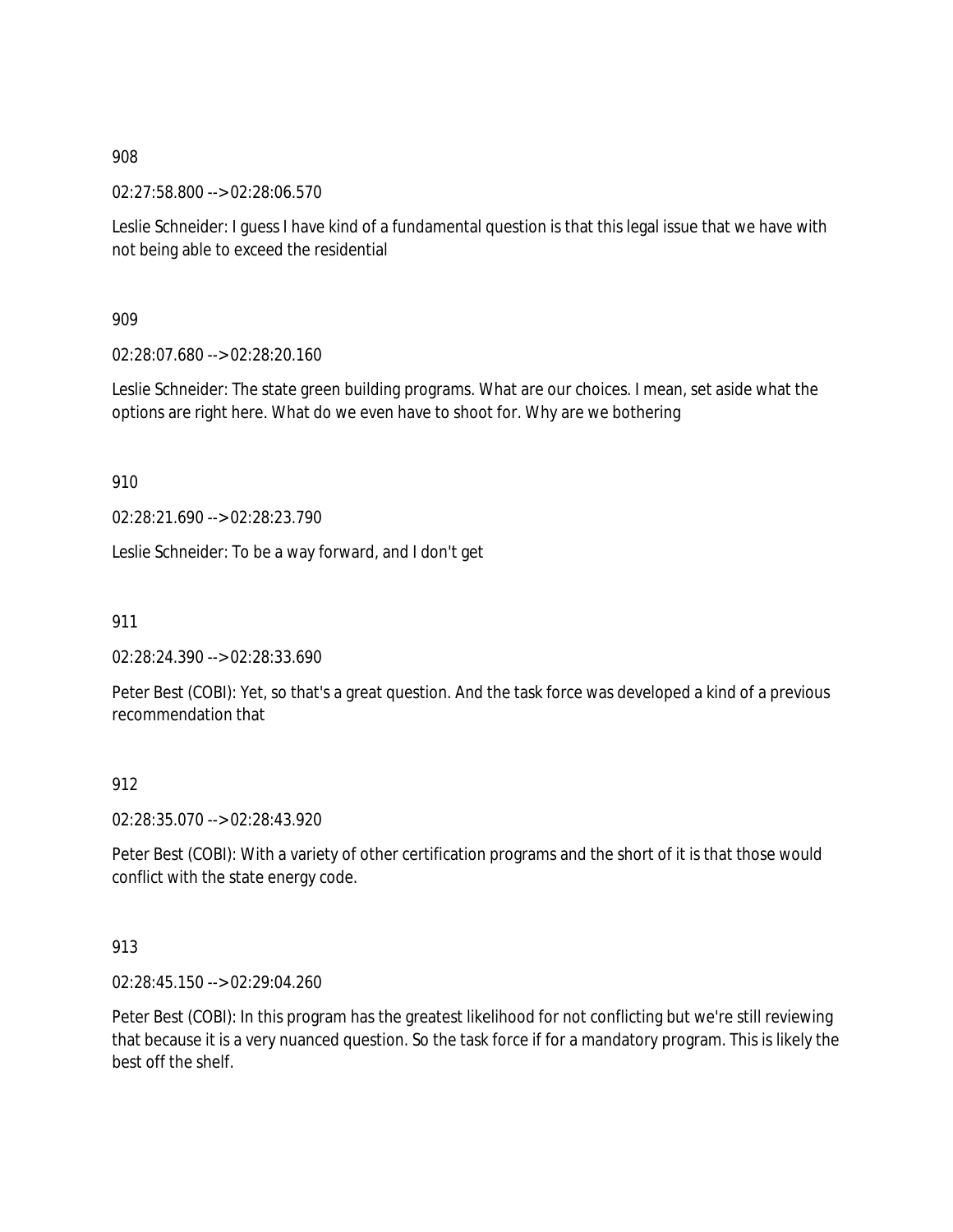02:29:05.400 --> 02:29:14.730

Peter Best (COBI): Certification Program to apply and it its benefits are broad and its implementation is relatively easy.

915

02:29:15.870 --> 02:29:16.830

Peter Best (COBI): And that's relative

916

02:29:18.000 --> 02:29:31.500

Peter Best (COBI): But it is possible that in the end of the at, in the end, that the state energy code preempt says from mandating any of these certification programs and that's where our research needs to continue to look

## 917

02:29:32.580 --> 02:29:43.860

Peter Best (COBI): And if that's the case, then we would find ourselves, our options would be we'd find ourselves like other jurisdictions developing incentive programs.

918

02:29:45.120 --> 02:29:59.340

Peter Best (COBI): To advance green building in the residential sector, I should clarify that this is only about the residential sector, we are not limited by state law for commercial and our institutional buildings.

919

02:30:00.240 --> 02:30:06.510

Leslie Schneider: Right. So, to follow up. I guess my general sense is that we probably could move forward with the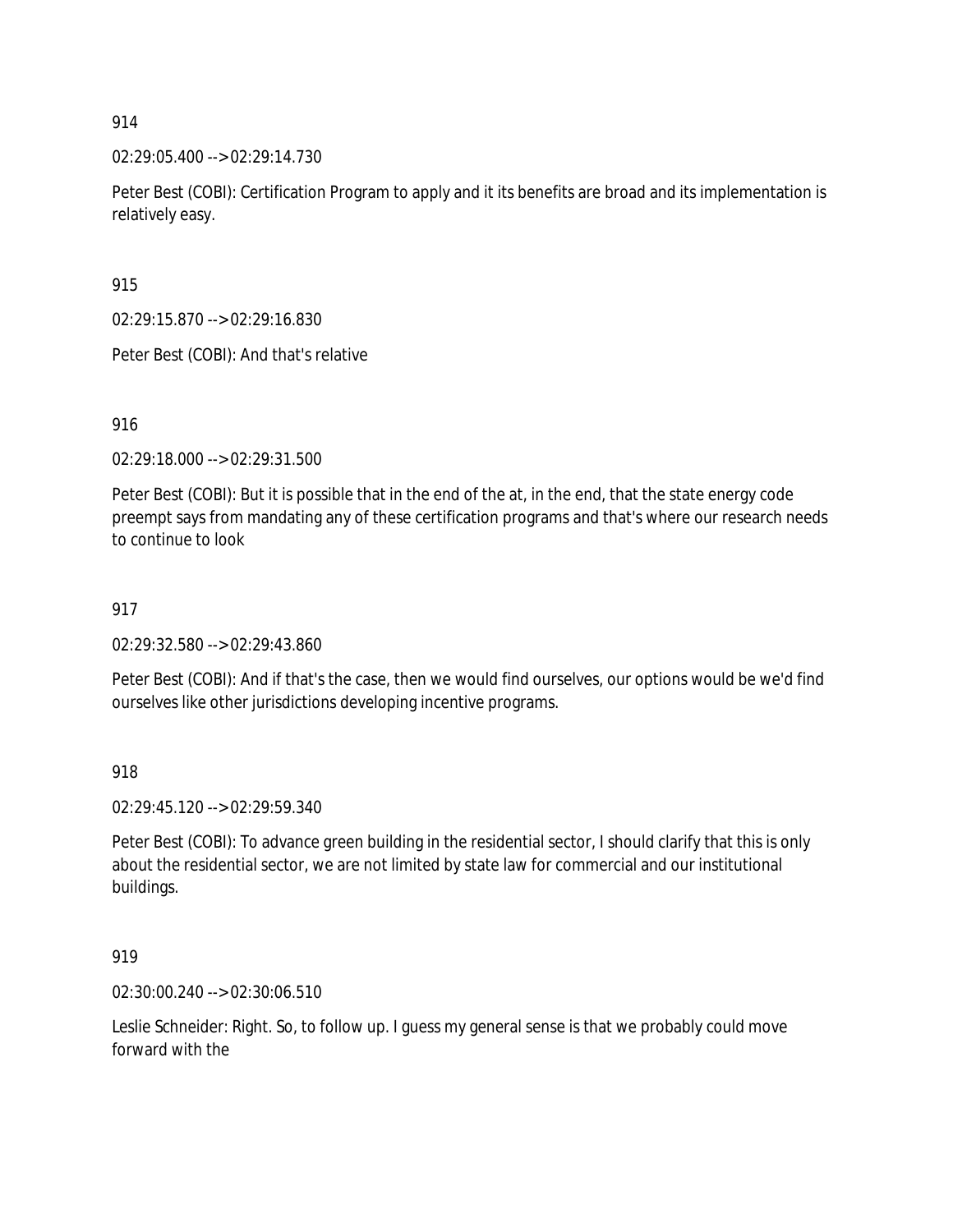02:30:07.140 --> 02:30:14.730

Leslie Schneider: With this program for commercial. But as to COUNCILMEMBER high toplessness point you know we can't really

921

02:30:15.300 --> 02:30:27.390

Leslie Schneider: Count on it doing much for us if we don't have a lot of commercial building actually happening. So then the off the shelf idea means that we can't lift something from a Colorado City or

922

02:30:27.960 --> 02:30:44.040

Leslie Schneider: Or California city because they don't have the same problem. They don't have the same restriction. So it sounds like we really need to. If we're committed to this when you start talking to our state legislators.

923

02:30:45.240 --> 02:30:50.010

Leslie Schneider: To to either have them set the gold standard or to allow us to do our own

924

02:30:51.090 --> 02:30:57.870

Peter Best (COBI): Right, the preemption. That is the state energy code issue would have to be changed by state legislative action.

925

02:30:59.280 --> 02:31:08.580

Peter Best (COBI): You know, I think there's there's still review to be done here, and the door is not closed on this as a mandatory option, but we are

926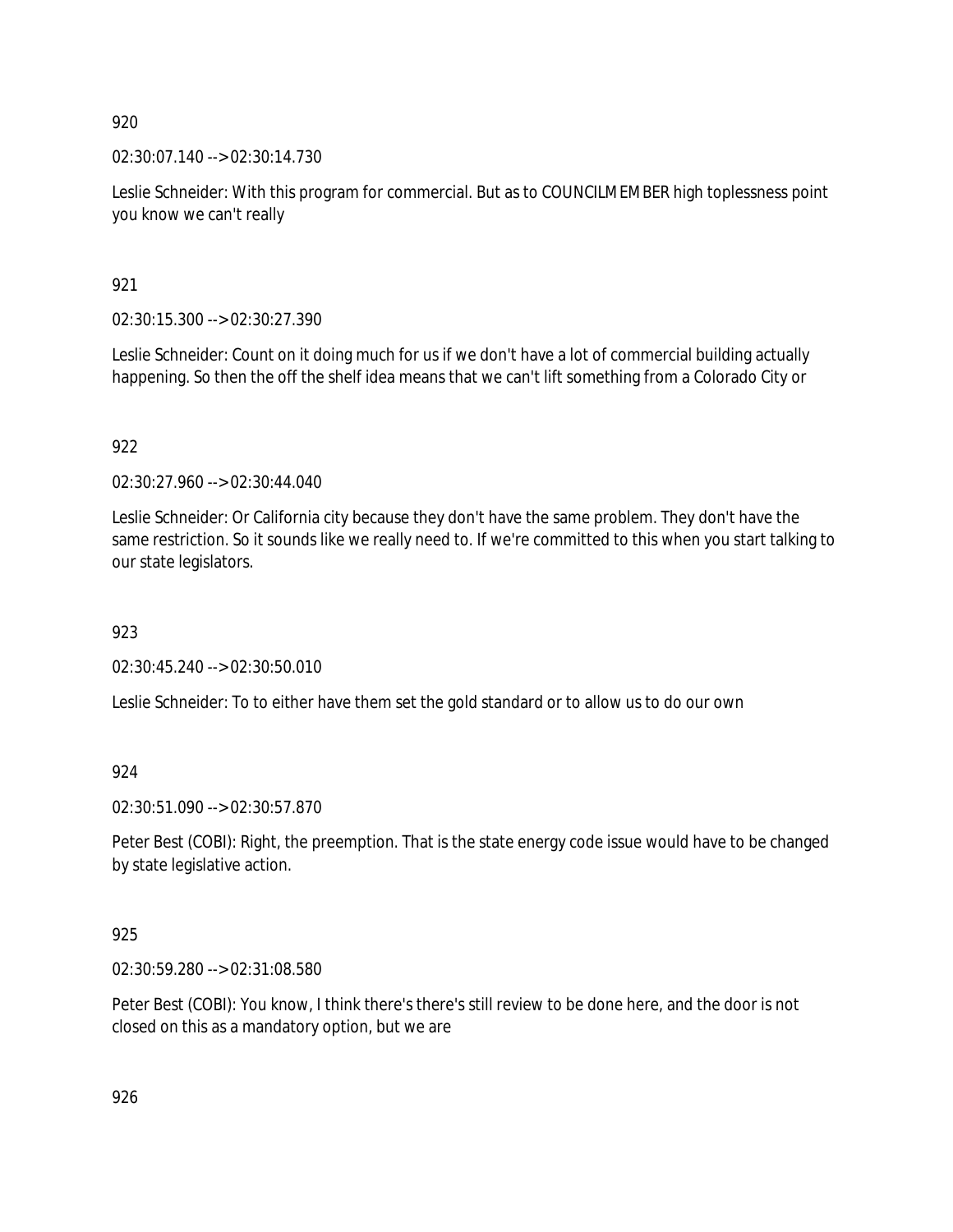02:31:09.810 --> 02:31:22.950

Peter Best (COBI): Maybe beating the drum extra hard to make everyone aware that there there is a legal challenge here that we need to determine whether it applies or not. And so there is an outstanding question.

927

02:31:24.360 --> 02:31:24.810

Joe Deets: Okay.

928

02:31:26.340 --> 02:31:37.680

Joe Deets: Thank you, Peter. Um, yeah, I have concerns about that legal questions. So we pursue it. Let's just say we pursued this and then we found out that we couldn't do it.

929

02:31:39.900 --> 02:31:40.440

Joe Deets: So,

930

02:31:42.180 --> 02:31:50.460

Peter Best (COBI): So if that's the consensus of the Council than the than I think the. It sounds like the answer to our question is to delay.

931

02:31:51.090 --> 02:32:04.140

Peter Best (COBI): For us to complete the review and then come back with more information to let you know whether we are talking about just commercial sector or what other options that are available for near term action.

932

02:32:08.250 --> 02:32:09.690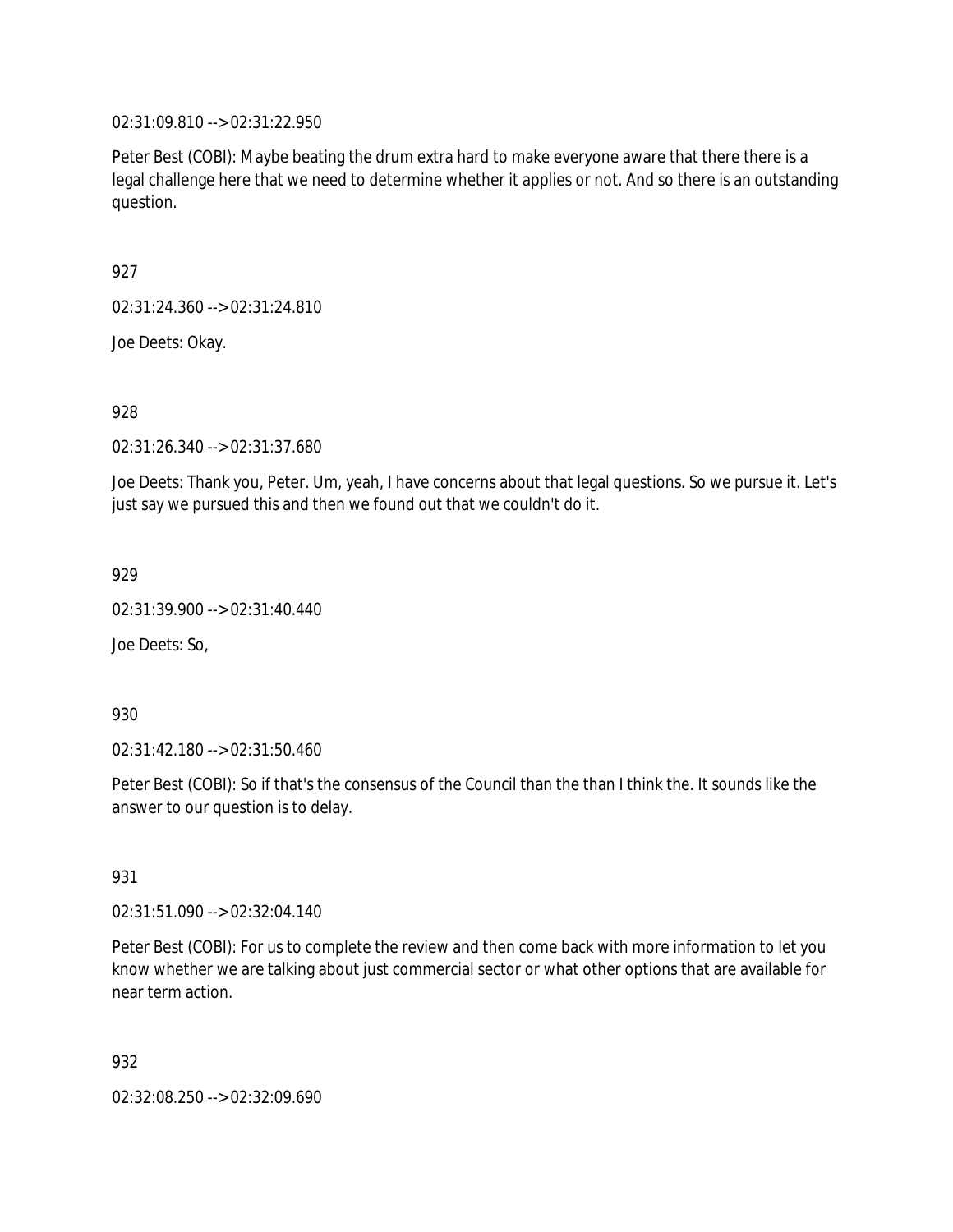Joe Deets: Don't see any other comments.

933

02:32:11.250 --> 02:32:17.430

Joe Deets: That, that seems that seems reasonable. I had some questions about, oh, okay. Mayor, Leslie. Go ahead.

# 934

02:32:18.810 --> 02:32:32.820

Leslie Schneider: So sorry but they're unrelated to what we've just been talking about. And since we are also maybe talking about the commercial stuff they were you know there's the part of in there about the buildings that are over 5000 square feet and the fact that there should be additional

## 935

02:32:35.310 --> 02:32:48.450

Leslie Schneider: additional layers to need of either LEED Platinum or the living futures Institute version of that. And I guess I would like to say that as an interim goal.

936

02:32:49.230 --> 02:33:04.830

Leslie Schneider: That the zero carbon feels really good to me. You know, it's clear it and and I understand that the LEED Platinum would sort of have a greater push towards efficiency, but the

# 937

02:33:06.060 --> 02:33:23.310

Leslie Schneider: But the zero carbon certification says that in the end you are meeting a carbon neutral piece. And so I just wanted to get it out there that I am not sure I'm willing to support the additional over 5000 square feet type of thing in this term phase.

938

02:33:24.420 --> 02:33:35.580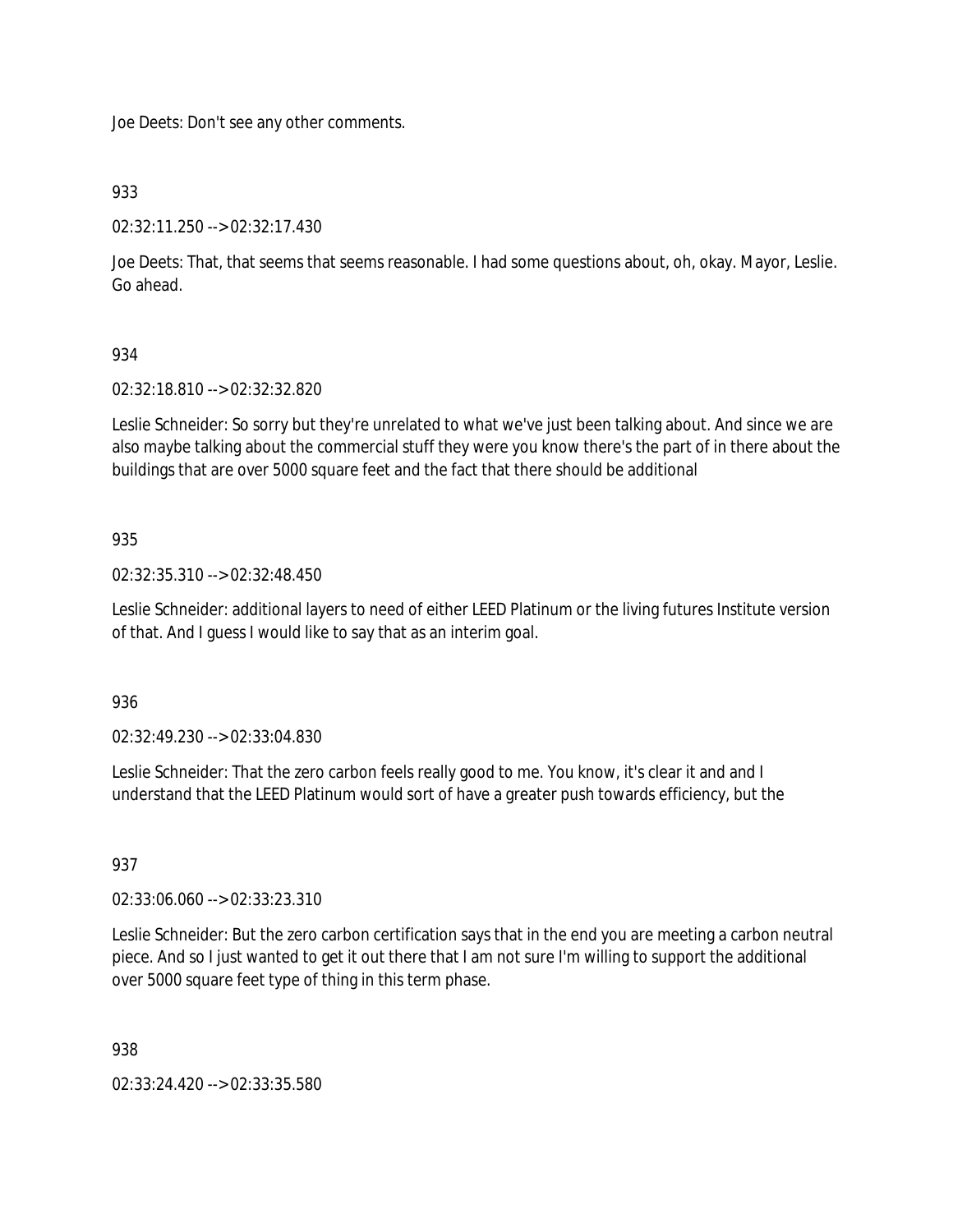Leslie Schneider: And that would include for the, you know, the police court facility. I do believe we would, we should try to get to zero carbon. So I just wanted to put that out there.

939 02:33:37.980 --> 02:33:38.310

Joe Deets: Okay.

940 02:33:39.540 --> 02:33:40.590 Joe Deets: COUNCILMEMBER car.

941

02:33:41.670 --> 02:33:44.460

Christy Carr: Thank you. Um, I'm curious.

942

02:33:45.630 --> 02:33:46.830

Christy Carr: Peter or

943

02:33:48.300 --> 02:33:58.590

Christy Carr: Robbie. If you have any sort of timeline in terms of when the the potential conflict with the state energy code can be resolved. I think

# 944

02:34:00.180 --> 02:34:12.480

Christy Carr: That's been a question for a really long time. So I'm I'm comfortable delaying so that we have a more comprehensive understanding of what we can and can't do,

945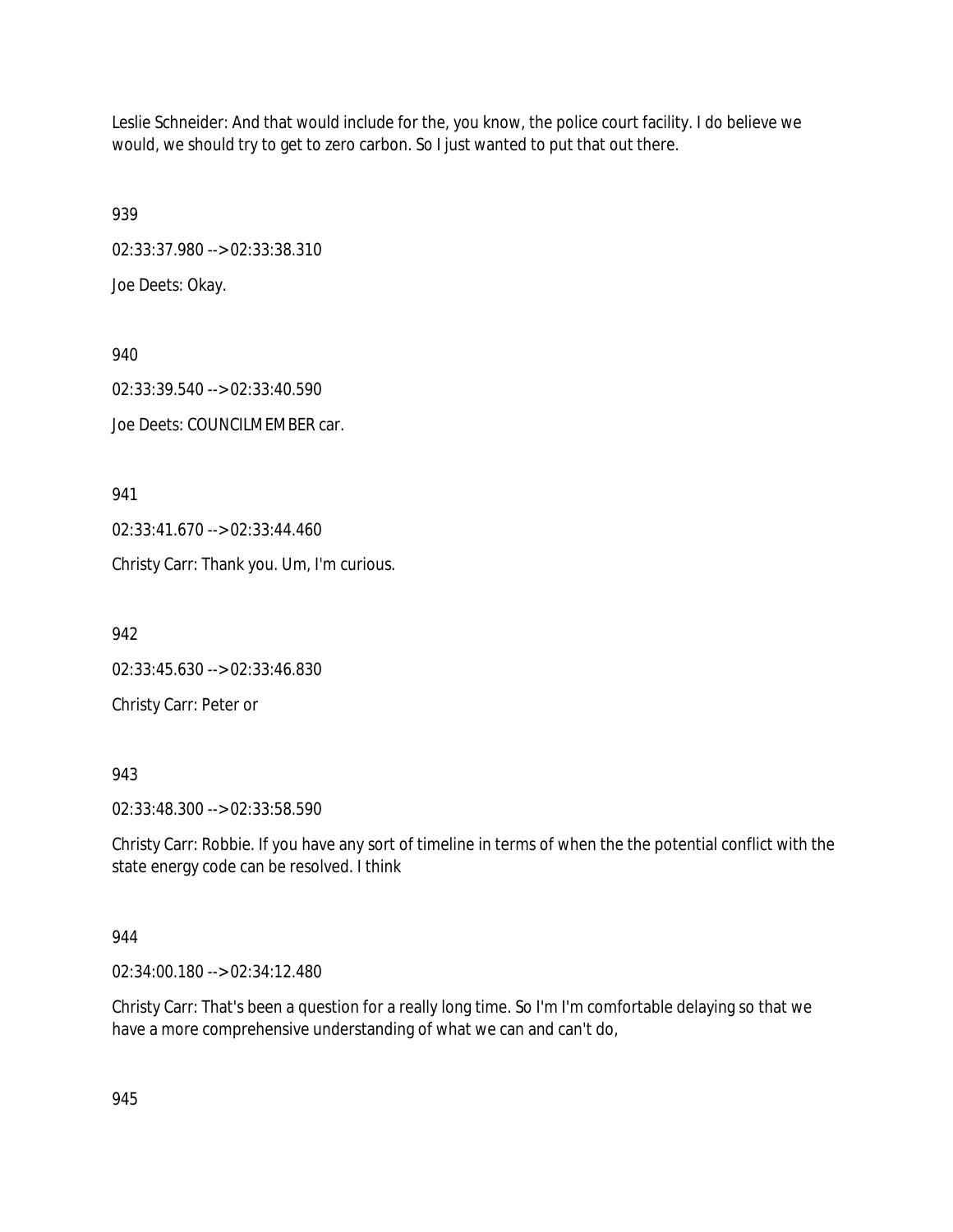02:34:14.190 --> 02:34:17.370

Christy Carr: But I don't want to wait another two years for that answer.

946

02:34:18.540 --> 02:34:21.540

Christy Carr: Any, any timeline estimate

947

02:34:23.370 --> 02:34:26.400

Peter Best (COBI): What Robbie since he's doing the legal review.

#### 948

02:34:27.750 --> 02:34:37.590

Robbie Sepler: First, so we're close to having the materials that we need in order to do that review and that would be the actually issued standard and Handbook, by the Institute.

949

02:34:38.100 --> 02:34:47.340

Robbie Sepler: In order to compare the requirements of the certification with the energy program. That sounds like it's going to be released. Pretty soon.

950

02:34:48.480 --> 02:35:07.770

Robbie Sepler: But this kind of on its own review schedule. So I would say that once we have it likely would take about a month to to do to do a review on on my end for the legal review to bring the next policy discussions to counsel and then in terms of when they issue it I'm not quite sure.

951

02:35:09.630 --> 02:35:11.130

Robbie Sepler: On that's going to happen. Yeah.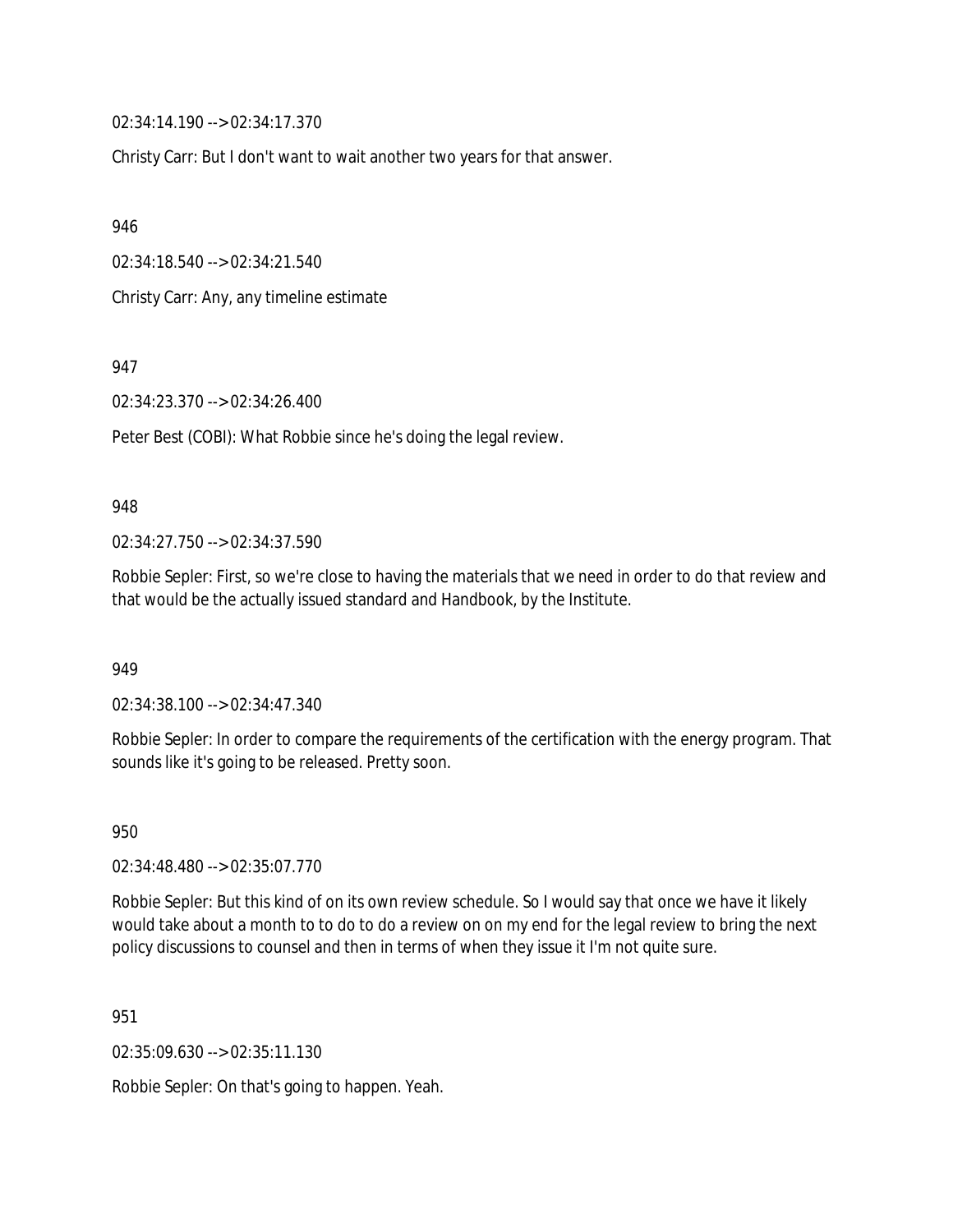02:35:11.190 --> 02:35:27.450

Peter Best (COBI): We've we have been told, it may be a few weeks, or it could be a few months, but it is close to publication, so they're not they're not drafting it, they are getting it ready for publication.

953

02:35:28.620 --> 02:35:29.520

Peter Best (COBI): Is our understanding

954

02:35:32.640 --> 02:35:33.030

Okay.

955

02:35:34.650 --> 02:35:42.450

Joe Deets: So it sounds like we're favoring delaying than Robbie would have some time to review it.

956

02:35:47.610 --> 02:35:48.990

Joe Deets: Do you have any other comments.

957

02:35:52.980 --> 02:35:55.950

Joe Deets: Peter, do you have anything. Oh my goodness, are

958

02:35:56.940 --> 02:36:06.210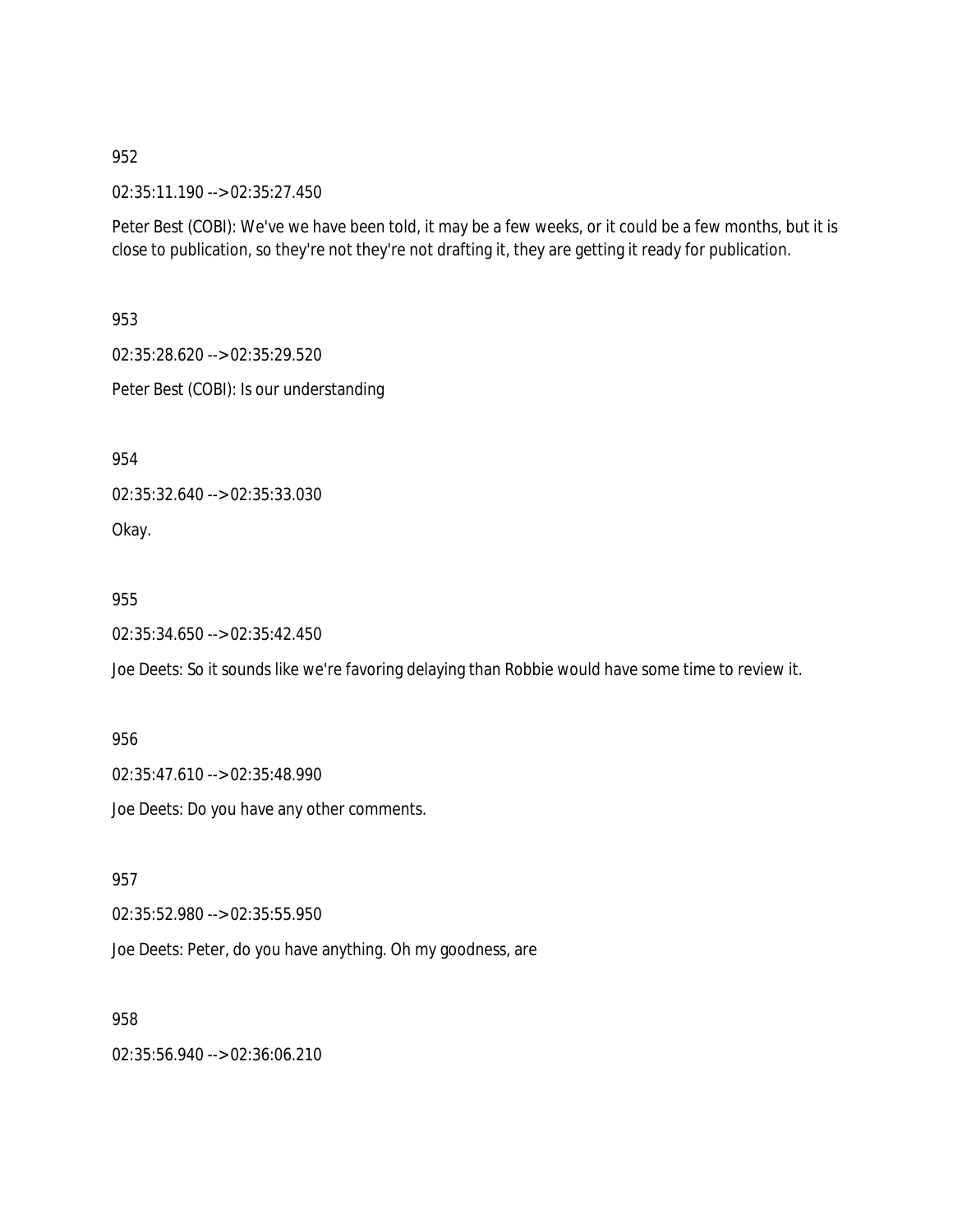Rasham Nassar: Yeah, well, you know, I just don't like being in these kinds of positions where we have state governmental overreach that prohibits a local municipality from

959

02:36:06.750 --> 02:36:16.560

Rasham Nassar: Taking care of its citizens. I mean, you know. What more proof do we need that this is something that we need to act urgently on and stepping outside and breathing the air.

960

02:36:17.310 --> 02:36:25.860

Rasham Nassar: And so I'm just a little flustered personally. And my understanding is that as we wait. And I know that we kind of have to

961

02:36:26.820 --> 02:36:34.830

Rasham Nassar: Is is the task force still going to be meeting and talking about potential workarounds i mean i heard COUNCILMEMBER had topless his comments.

962

02:36:35.250 --> 02:36:46.410

Rasham Nassar: I agree with them. But if there's anything that we can do in the meanwhile, and especially if it's the case that we have to wait for the state to make legislative amendments which could take years two to three year process at least

963

02:36:47.670 --> 02:36:54.930

Rasham Nassar: I certainly would be supportive of adopting, you know, the second best, even if it is a really strong and compelling incentive based program.

964

02:36:57.330 --> 02:37:01.470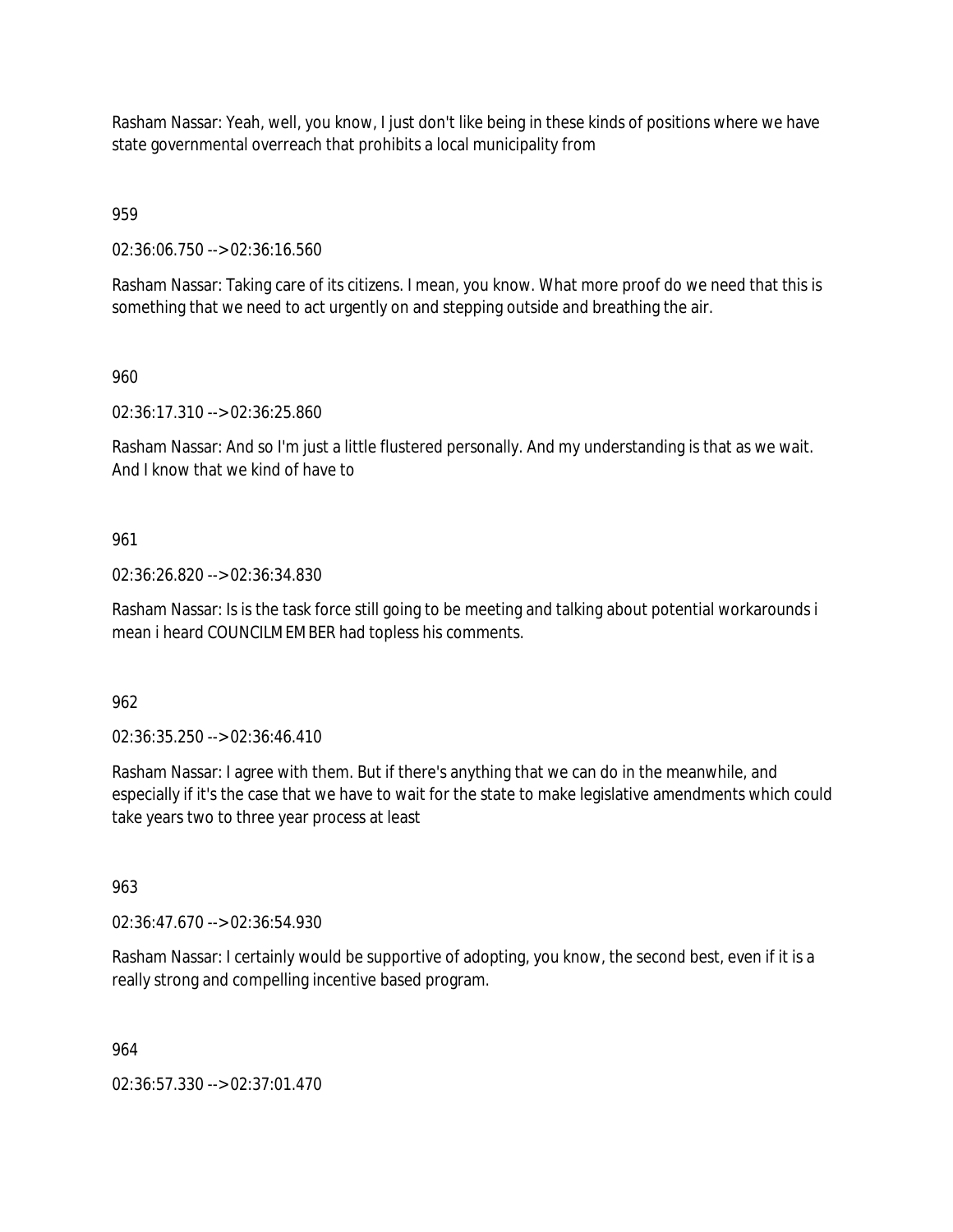Rasham Nassar: Anything that we can do. I would just really encourage you to, you know, to be brave and

# 965

02:37:01.980 --> 02:37:11.340

Rasham Nassar: To come back with low hanging fruit, even things that may seem in substantial I think forward moving progress. Is any progress at this point in time, and I

## 966

02:37:11.940 --> 02:37:28.290

Rasham Nassar: Would absolutely support that. So I know I'm getting a sense of my colleagues would agree as well and I personally would be in favor of passing approving just the commercial component absent the residential if if that's the case, if that's what the legal review recommends

## 967

02:37:29.580 --> 02:37:38.370

Rasham Nassar: We don't have a lot of commercial development. That's true, but we may have some and even one would be a missed opportunity. So those are my comments. Okay.

968

02:37:38.400 --> 02:37:38.910

Thank you.

969

02:37:39.960 --> 02:37:41.880

Joe Deets: Let's see. Customer Medina.

## 970

02:37:45.180 --> 02:37:55.020

Kol Medina: Thanks. I agree with. I think every word that COUNCILMEMBER in a star said so. I second. All of that. And then I just have a question.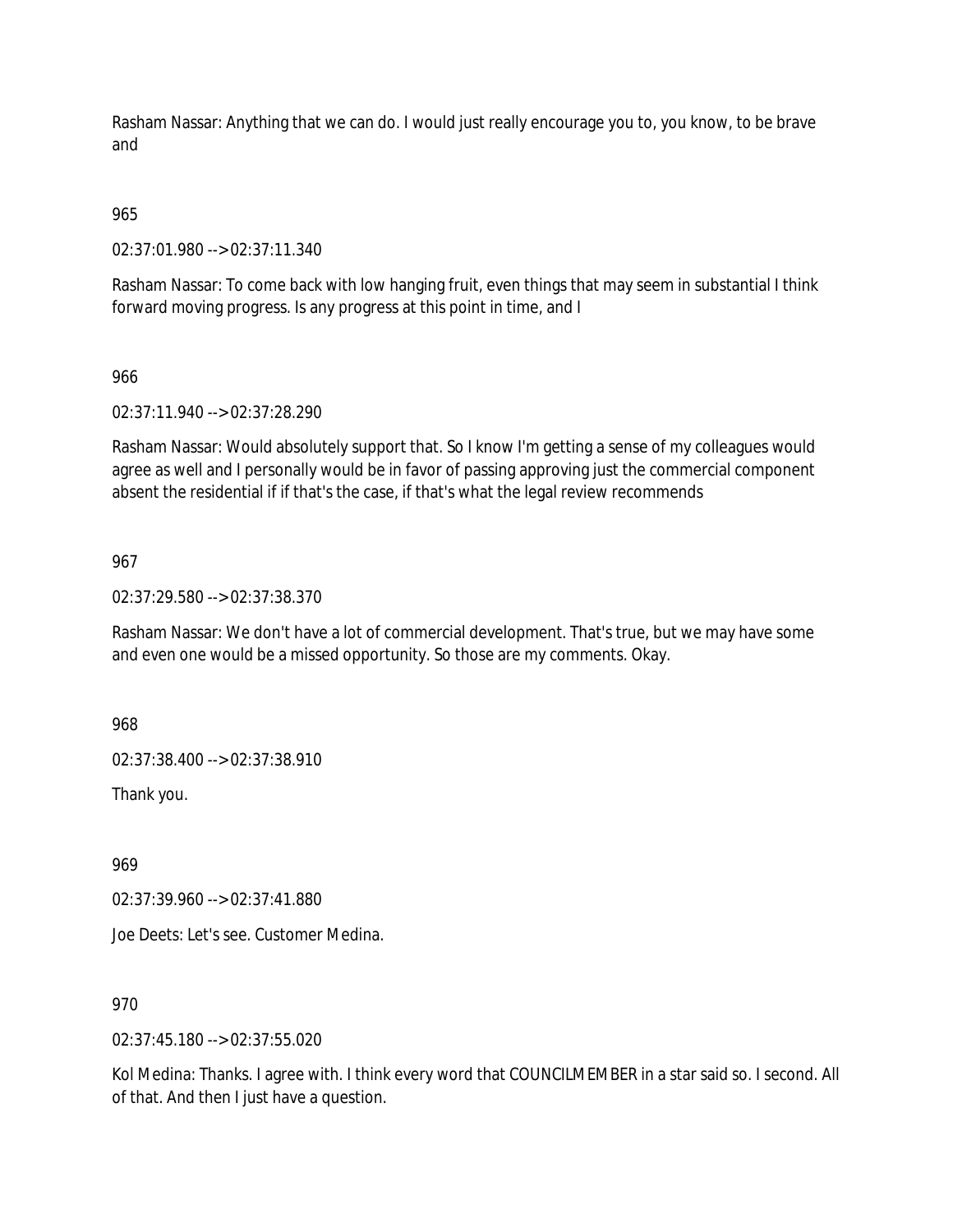02:37:55.740 --> 02:38:06.000

Kol Medina: Has anyone involved in this spoken with our any of our state representatives about whether there's a possibility of getting the law changed on the state level.

972

02:38:08.010 --> 02:38:09.390

Peter Best (COBI): Not to not to my knowledge.

973

02:38:10.980 --> 02:38:17.880

Kol Medina: And like within the industry has has, has anyone ever talked like have you heard of anyone ever talking to the state about changing that law.

974

02:38:18.870 --> 02:38:24.120

Peter Best (COBI): So, so I would not be an expert in this area, but my understanding is, is that

975

02:38:25.140 --> 02:38:43.710

Peter Best (COBI): The, the building industry sees the the uniformity of the energy code is a very important policy for statewide consistency. And I think that there have been efforts to try to address this, that have not been successful, but I don't know the details.

976

02:38:45.270 --> 02:38:46.020

Kol Medina: COUNCILMEMBER

977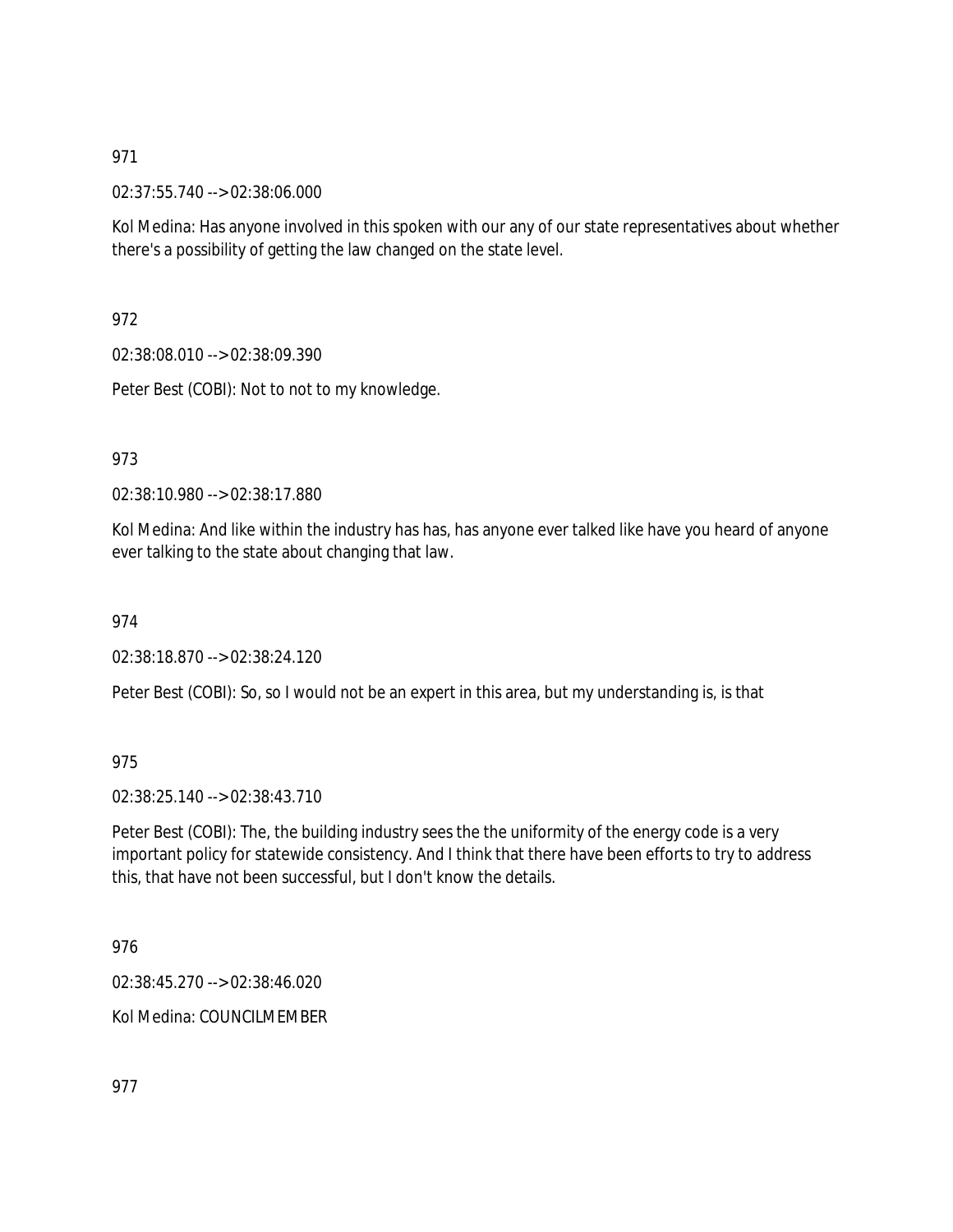02:38:46.650 --> 02:38:57.840

Robbie Sepler: Just to interject to I think that it's important to note that the state energy code also is being revised every two years per legislative direction. So by 2031 it's supposed to get to a certain

978

02:38:58.560 --> 02:39:14.850

Robbie Sepler: carbon reduction level. And so just for the Council to know that it is there is direction for it to be changed every two years by the State Building Code council in a direction that it seems like would be in line with what the Council has been discussing so far.

979

02:39:17.340 --> 02:39:25.110

Joe Deets: Well just interject i'm in favor of us having this as a list of among lobbying request to our state legislators and Olympia.

980

02:39:27.210 --> 02:39:28.740

Joe Deets: I mean, that's the thing Council can do

981

02:39:30.300 --> 02:39:31.770

Joe Deets: COUNCILMEMBER topless.

982

02:39:33.120 --> 02:39:40.380

Kirsten Hytopoulos: Yeah. So along building on the last two council members. Um, yeah, I was wondering whether the same thing as I'm COUNCILMEMBER

983

02:39:40.800 --> 02:39:49.560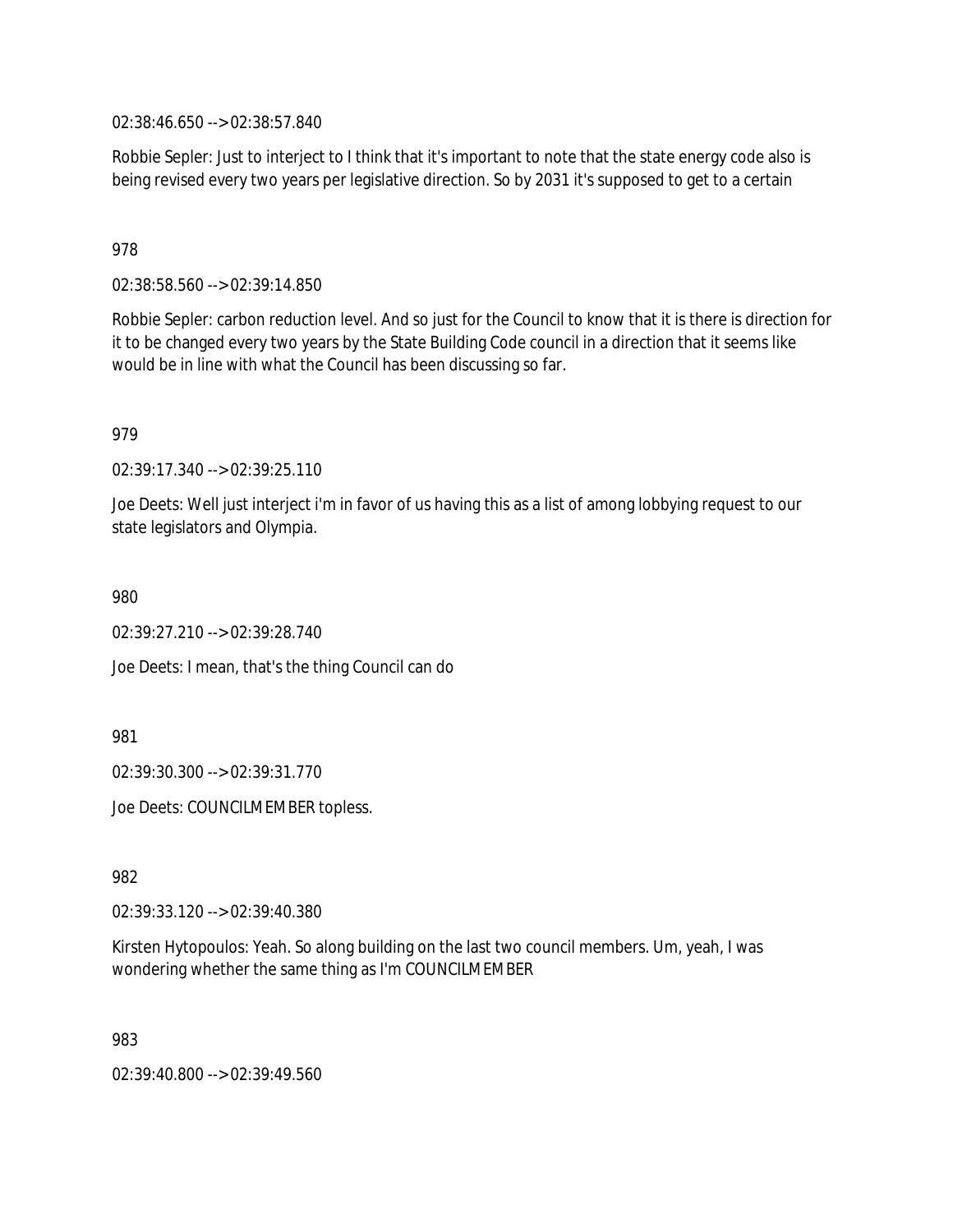Kirsten Hytopoulos: nisar whether the green building task force would be willing to use their, their downtime to just look at anything they could piece together within

984

02:39:49.890 --> 02:40:03.630

Kirsten Hytopoulos: The parameters of the code, you know, within those boundaries that were. I don't know if that makes sense. But within that within our creative alternatives that would somehow have better outcomes. And yes, I think that it sounds like from what what

985

02:40:05.340 --> 02:40:18.900

Kirsten Hytopoulos: Deputy city attorney just said that we may be able to pop into the cycle, we may be able to help influence within the cycle, the outcome. And so that would be a great opportunity that we should be looking to take advantage of with representatives.

986

02:40:22.530 --> 02:40:23.220

Joe Deets: From hypercar

987

02:40:24.060 --> 02:40:24.840

Christy Carr: Thank you.

988

02:40:26.460 --> 02:40:36.900

Christy Carr: Yeah, I just wanted agree with council member and the stars points as well, particularly related to missed opportunities. And I think that the Council gave itself. This artificial deadline.

989

02:40:37.800 --> 02:40:47.700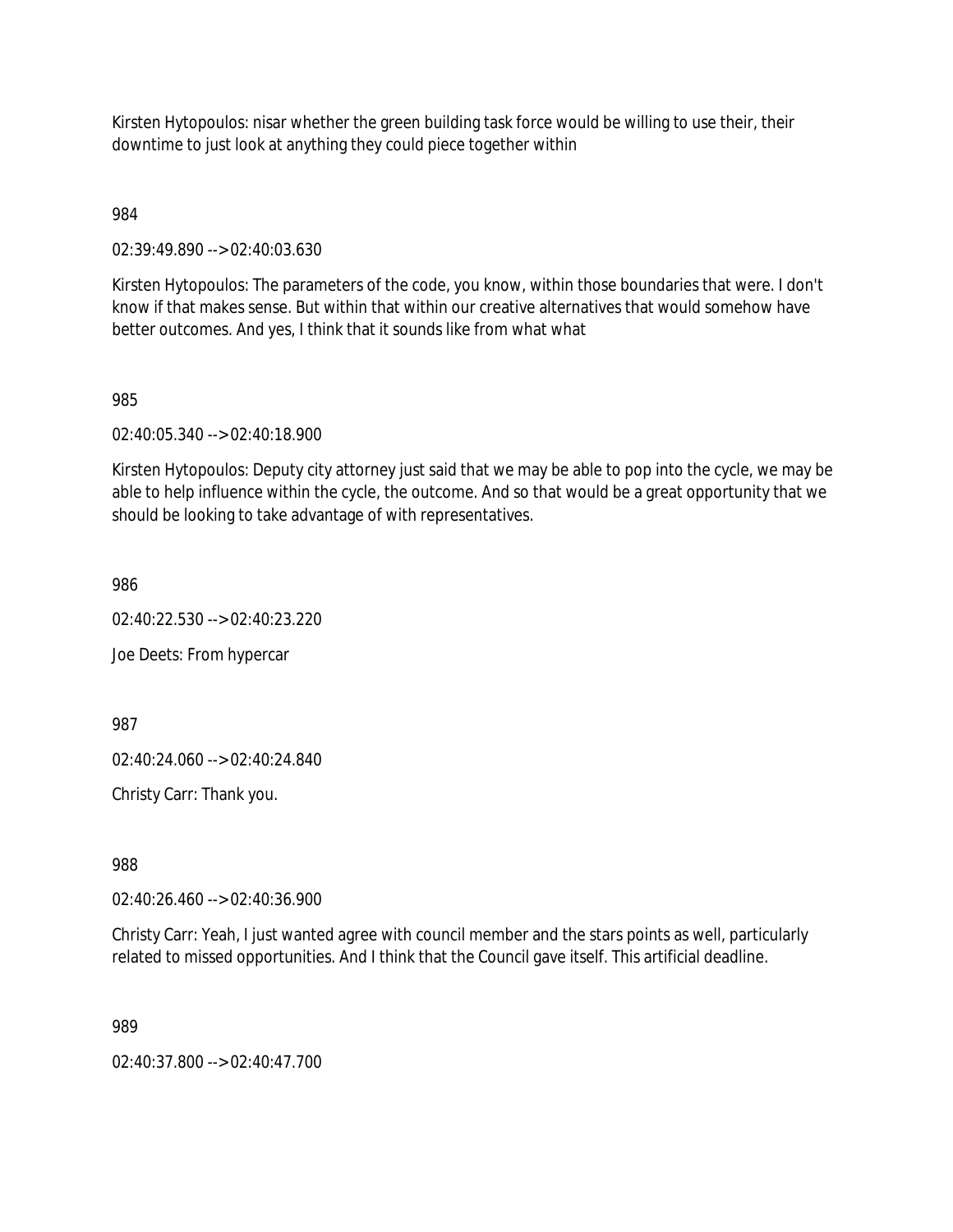Christy Carr: Of sorts. But I think that was based on resolution of a climate emergency and other acknowledgement that we need to keep this moving so

990

02:40:48.630 --> 02:41:09.090

Christy Carr: While it seems that we need to delay it, I hope that we can come out of this with some sort of structure that we can anticipate or or have some sense of confidence that the task force and staff will continue to move this along and I mean clearly staffs hurt us, but

991

02:41:10.410 --> 02:41:11.910

Christy Carr: They've heard a lot so

## 992

02:41:13.080 --> 02:41:23.160

Christy Carr: I don't know what that looks like. If it's a work plan revision or pivot, but I, I would just like to make sure that it keeps moving forward. Yeah.

993

02:41:23.580 --> 02:41:27.960

Peter Best (COBI): If I could if I could say at this point and you know I'm I'm I'm hearing that direction.

994

02:41:28.590 --> 02:41:37.110

Peter Best (COBI): From many of you. And I think that the proposal from the task forces is is ready to support that movement right so

995

02:41:37.590 --> 02:41:52.770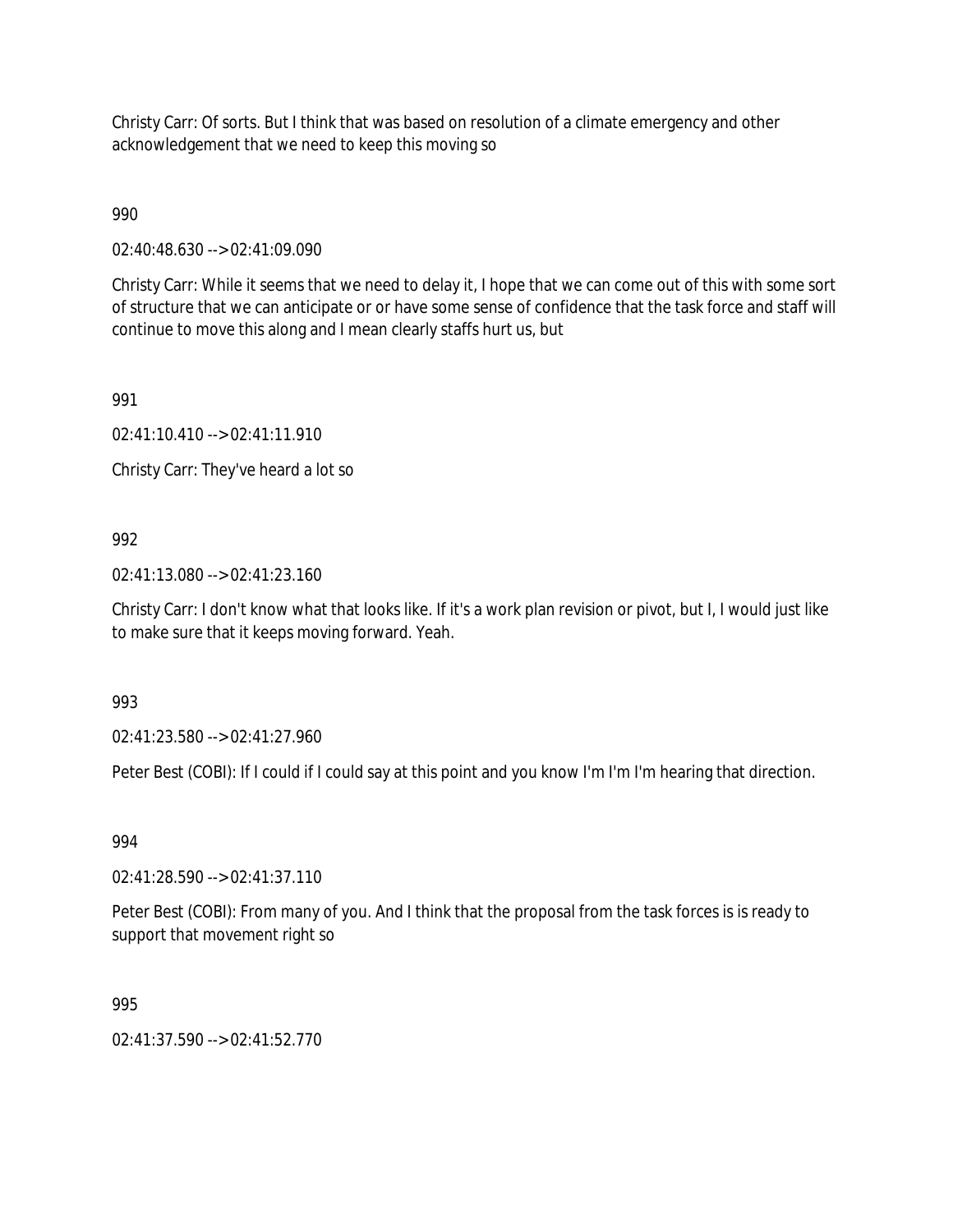Peter Best (COBI): Not to put words in their mouth, but they they likely would recommend continuing initially with commercial and institutional requirements and their entire Phase two is around developing incentive based

996

02:41:55.140 --> 02:42:09.180

Peter Best (COBI): programs to improve the efficiency of new buildings as well as the efficiency of existing stock which is going to be a very important part of the sector. So they're already primed to do that work coming up.

997

02:42:10.410 --> 02:42:17.730

Peter Best (COBI): In our limitation will be staff resources to be able to support both this review and their work.

998

02:42:21.330 --> 02:42:24.000

Joe Deets: Okay. Thank you, Peter. I'm

999

02:42:25.230 --> 02:42:32.070

Joe Deets: Not sure if the these are the answers that you were looking for. Well, what are we saying you have a list of questions. Do you have any you

1000

02:42:32.100 --> 02:42:33.570

Joe Deets: Need more from us.

1001

02:42:33.660 --> 02:42:41.370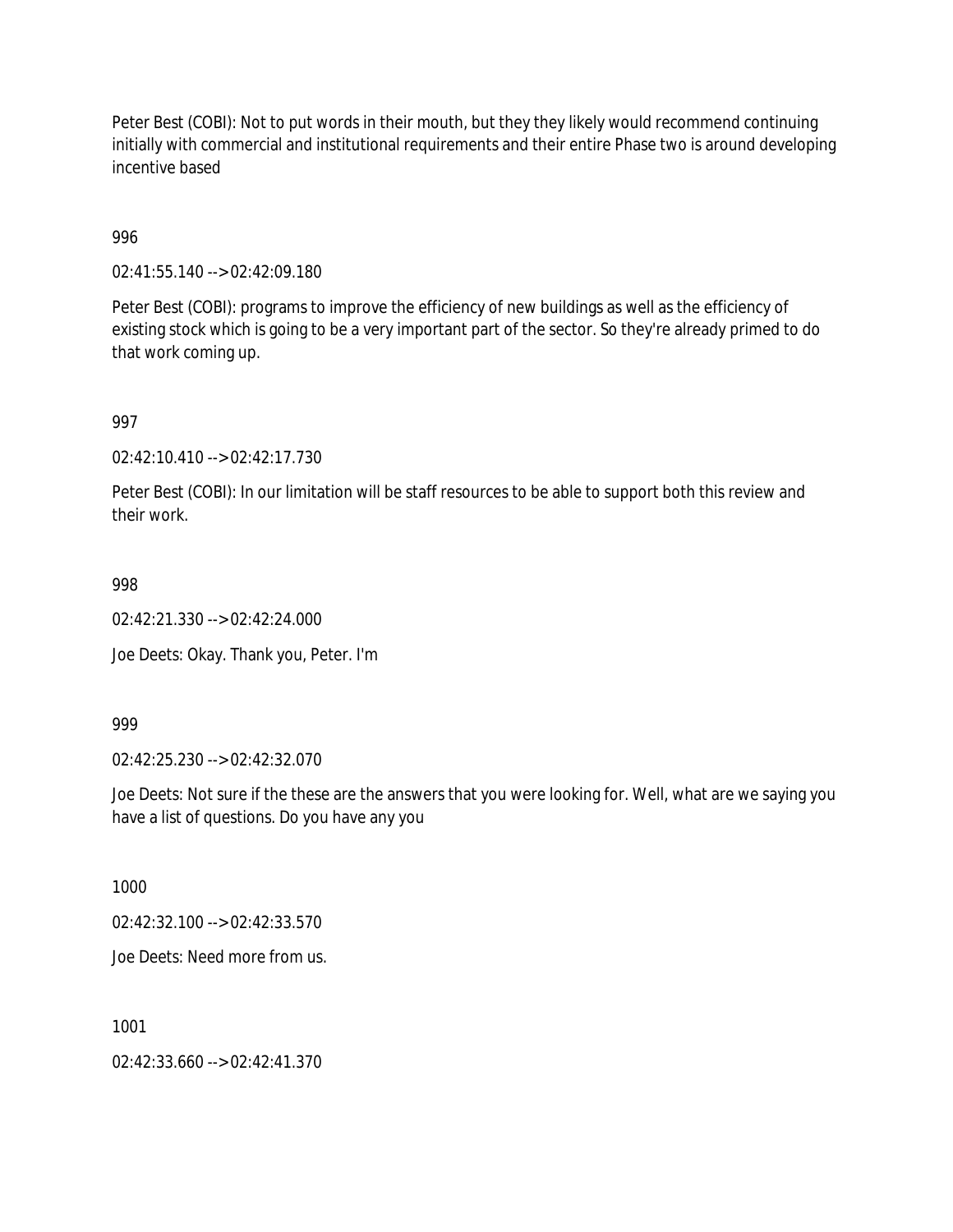Peter Best (COBI): Well, so I'm not sure how much time we have left. But the other questions can can wait till we move forward.

1002

02:42:42.450 --> 02:42:54.390

Peter Best (COBI): In the meantime, in the memo. There is a list of topics that we were looking to analyze and provide an event provide with an ordinance when it comes out.

1003

02:42:55.740 --> 02:42:59.910

Peter Best (COBI): And now that you know there's probably a little bit more time in our schedule.

1004

02:43:01.080 --> 02:43:01.470

Peter Best (COBI): Maybe

1005

02:43:01.770 --> 02:43:08.100

Morgan Smith: revisit those. I know we got a couple things left to do tonight so you don't just preserve that list and go forward from there. Yeah.

1006

02:43:08.160 --> 02:43:09.330

Peter Best (COBI): And if there's any feedback on

1007 02:43:09.330 --> 02:43:10.980 Peter Best (COBI): That offline. I appreciate

1008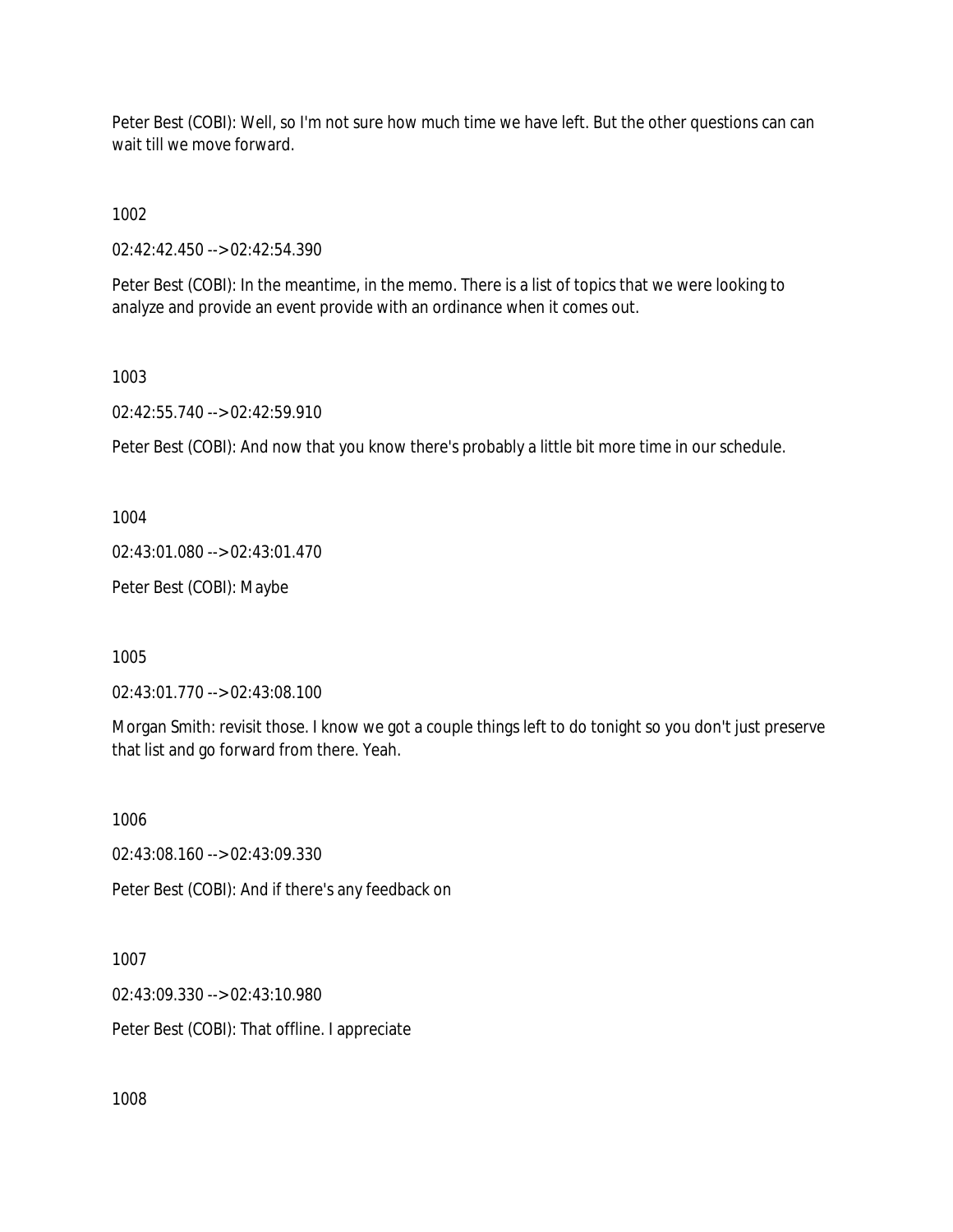02:43:11.790 --> 02:43:13.140

Peter Best (COBI): Hearing that. Thank you.

1009

02:43:14.190 --> 02:43:24.150

Joe Deets: Okay. Great. Well, thank you, Peter. I don't see any more comments, so it looks like we can we can move on to the next item.

#### 1010

02:43:28.890 --> 02:43:34.260

Joe Deets: So, uh, how's everyone do i do you want to take a break or do you want to keep plowing through

#### 1011

02:43:36.210 --> 02:43:44.670

Joe Deets: Keep going. Okay. Alright. Next item is six, he recommendation from ad hoc committee on economic recovery.

1012

02:43:47.010 --> 02:43:48.420

Joe Deets: That includes

1013

02:43:49.620 --> 02:43:52.950

Joe Deets: Myself Leslie and COUNCILMEMBER Medina.

1014

02:43:54.990 --> 02:44:01.770

Joe Deets: I'm going to go ahead and start with an introduction to this recommendation we have for economic recovery.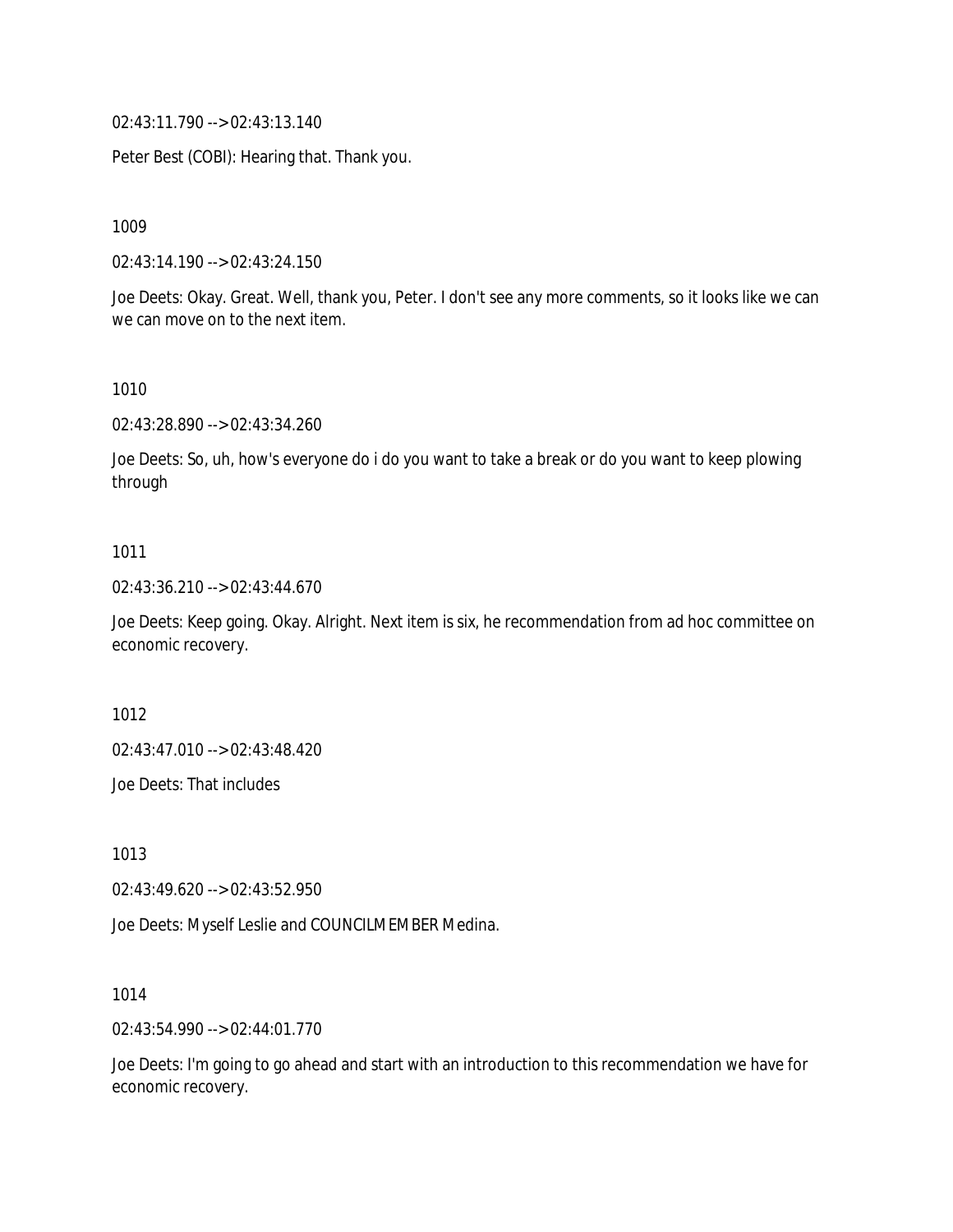02:44:03.090 --> 02:44:09.690

Joe Deets: So little background some information and I'll discuss describe what we're talking about.

1016

02:44:11.310 --> 02:44:29.550

Joe Deets: So this all came about, of course, we've covered 19 the recognition of the extreme hardship that was imposed by local businesses and the Council recognize this in early June and formed an ad hoc committee to come up with an economic recovery plan.

1017

02:44:30.690 --> 02:44:40.740

Joe Deets: And then on July 28 the ad hoc committee came back with its plan, which consisted of a suite of actions for the Council to consider. And during that meeting.

1018

02:44:41.700 --> 02:44:55.920

Joe Deets: A couple things were approved to \$20,000 for what's called a save our store campaign initiated by the chamber and downtown association or SOS up. I'm sure folks have seen the the banners and

1019

02:44:57.450 --> 02:45:07.170

Joe Deets: The advertising for that. So that is ongoing and also \$5,000 was approved to reimburse the downtown Association for covered related expenses.

1020

02:45:08.220 --> 02:45:19.860

Joe Deets: And prior to all that we Council approved \$10,000 to purchase non medical grade mass to be distributed to local businesses.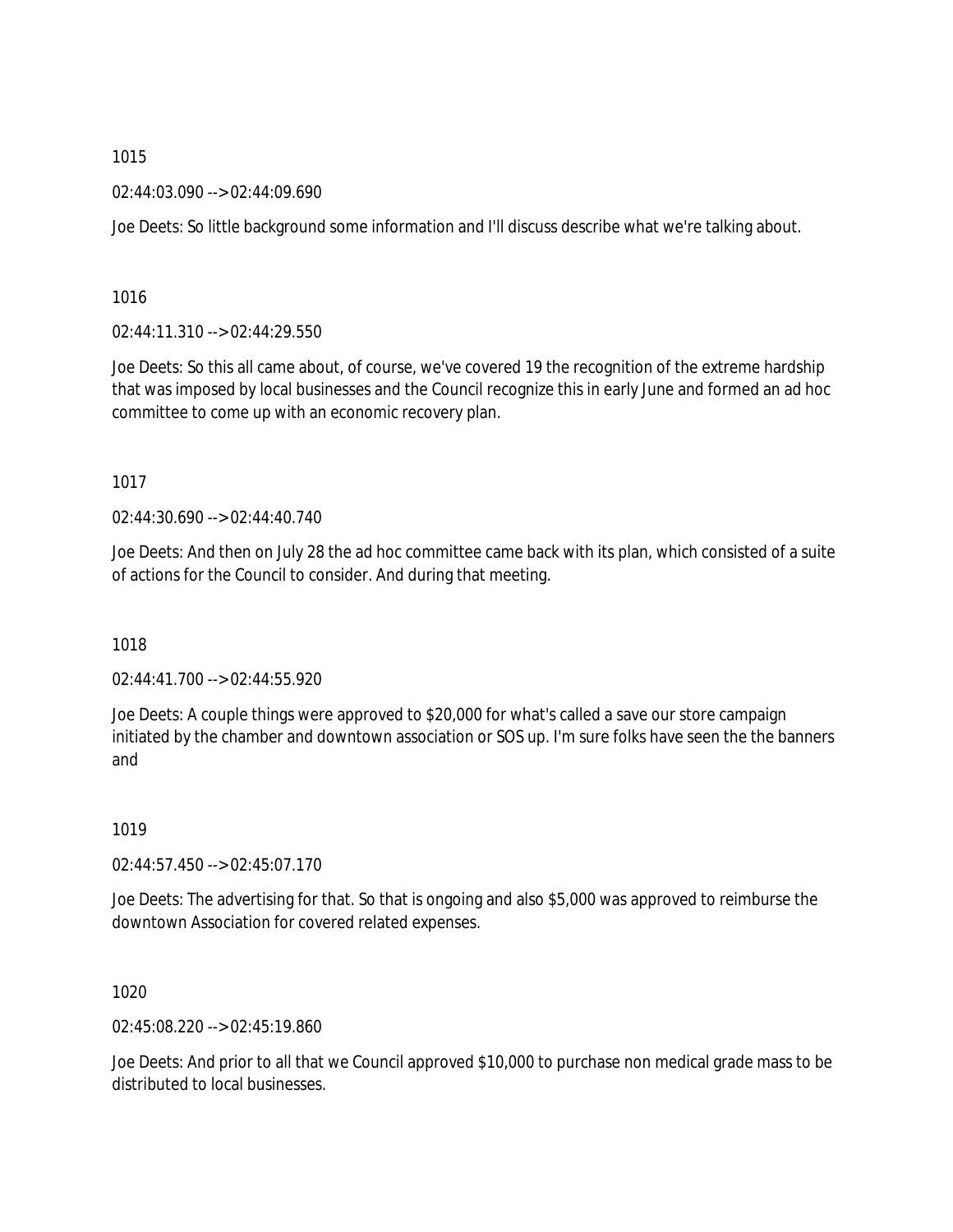02:45:21.210 --> 02:45:26.310

Joe Deets: So tonight we're basically we're essentially picking up where we left things on July 28

1022

02:45:26.790 --> 02:45:41.280

Joe Deets: And we're going to be focusing tonight on an action a recommendation that we really just didn't really talk about didn't get into much detail, but we're going to do. So tonight, and that is to help businesses develop their e commerce capabilities.

1023

 $02.45.42.420 -5.02.45.57.120$ 

Joe Deets: We are recommending that because e commerce. We were recommending e commerce, because it has transitioned from being just a growing area business to being a critical part of survival for businesses in the covered era.

1024

02:45:58.890 --> 02:46:02.790

Joe Deets: The data certainly bears this out. And there's some attachment information for you.

1025

02:46:04.200 --> 02:46:17.250

Joe Deets: We're also recommending that the city of Bainbridge Island support efforts to develop e commerce capabilities for businesses. Now why are we doing that is a government entity.

1026

02:46:18.600 --> 02:46:35.160

Joe Deets: In our typical laissez faire business culture of this government typically is has a hands off approach to helping businesses, but there's a big exception to that. That big exception is when there's a crisis that has occurred to the country.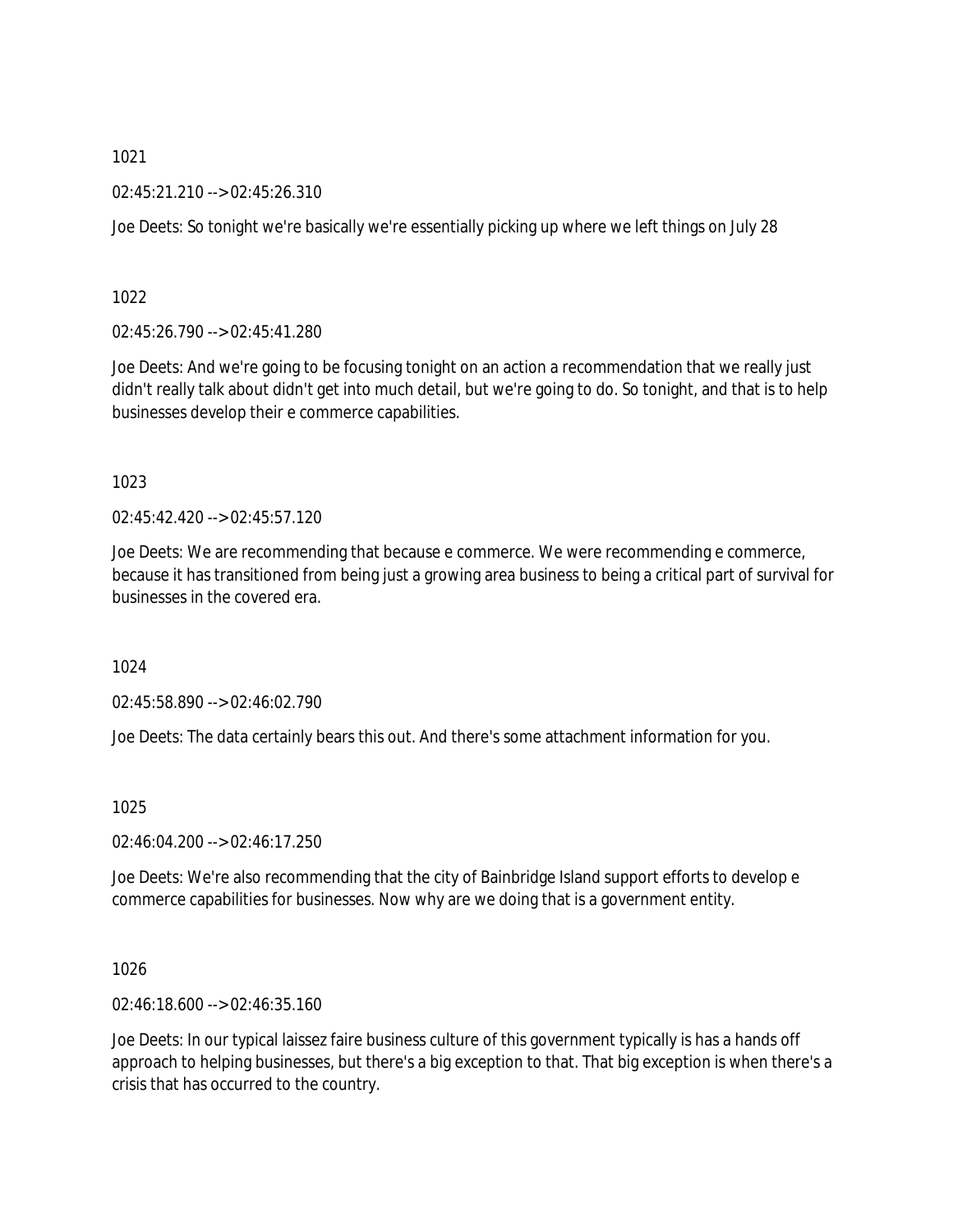02:46:36.780 --> 02:46:45.570

Joe Deets: The Great Depression brought on the New Deal by Franklin load President Roosevelt and we have our own prices. This year we've covered 19

1028

02:46:46.770 --> 02:46:55.380

Joe Deets: And the federal government, state, local governments have all pursued economic recovery efforts in terms of loans.

1029

02:46:57.090 --> 02:46:59.340

Joe Deets: Grants the carrier's funding.

1030

02:47:00.570 --> 02:47:14.280

Joe Deets: So why are we presenting about e commerce is because Bainbridge in some ways because we're a little late to the game in doing these efforts, we have the do have the benefit of some

1031

02:47:15.060 --> 02:47:25.020

Joe Deets: Hindsight looking at what has worked and also a much better foresight than what was apparent to folks two entities that were pushed selling programs. Same back in

1032

02:47:26.040 --> 02:47:32.490

Joe Deets: April or that time. And so what we're finding is that e commerce is

1033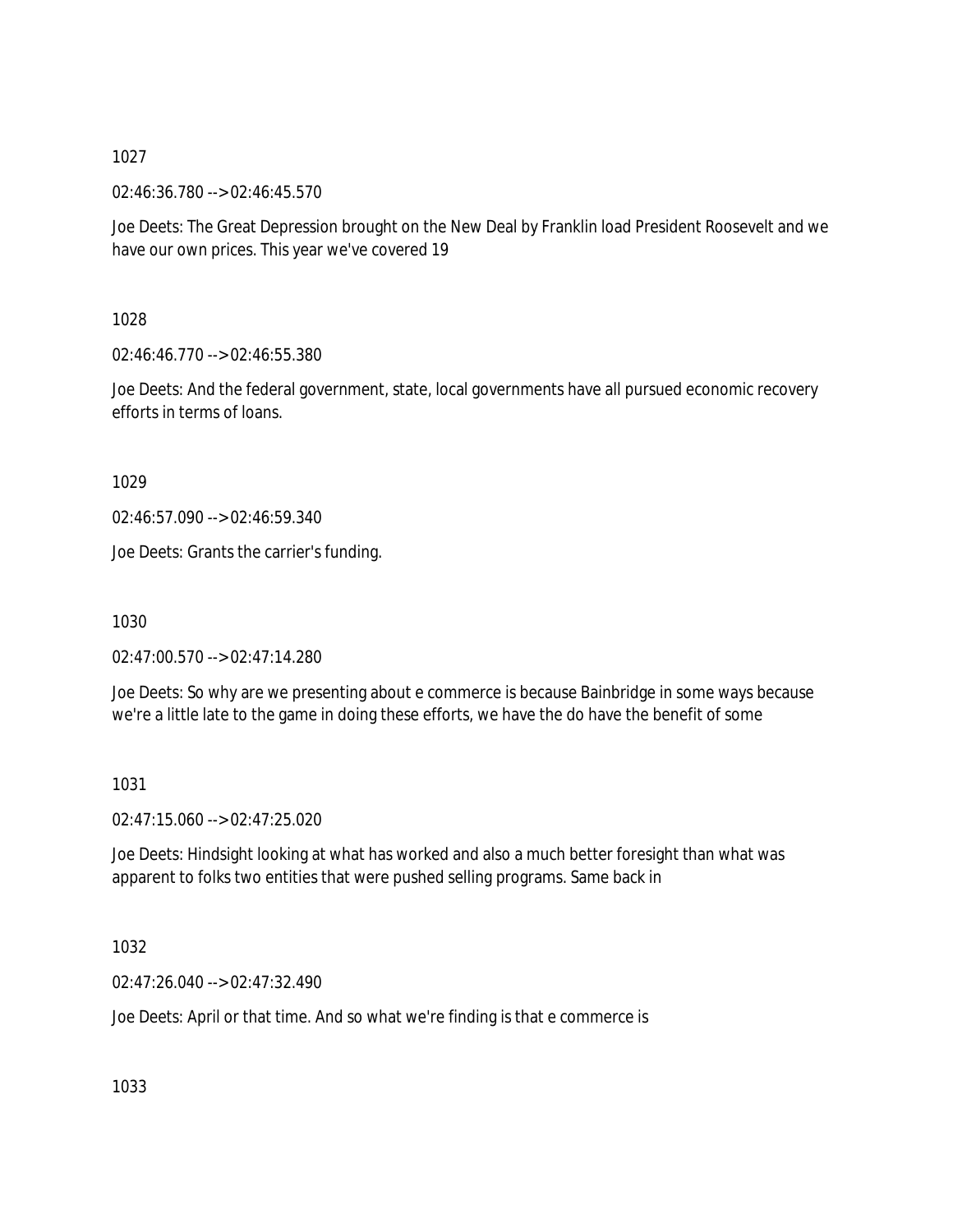02:47:35.430 --> 02:47:44.190

Joe Deets: highly valuable of method for businesses to Rekha to increase their revenues and we we actually had this in our July 28

1034

02:47:45.600 --> 02:47:57.510

Joe Deets: Recommend manga recommendation. So as an e commerce hub and since July we have developed this idea a bit further to include the concept of the digital general store.

1035

02:47:58.800 --> 02:48:02.700

Joe Deets: And some benefits of such a stores. You can grab my notes.

## 1036

02:48:03.720 --> 02:48:11.550

Joe Deets: But let me just say, so the key features of this would be would help businesses, it would give businesses, a simple

## 1037

02:48:12.090 --> 02:48:25.740

Joe Deets: low or no cost resource to help them establish or expand their digital presence and e commerce revenues by it will reduce their learning curves and the time spent to get up to speed.

1038

02:48:27.180 --> 02:48:36.210

Joe Deets: He'll give Islanders, and he visitors a single search engine optimized fuel jumping off point discovered the best that Bainbridge has to offer.

1039

02:48:37.740 --> 02:48:46.710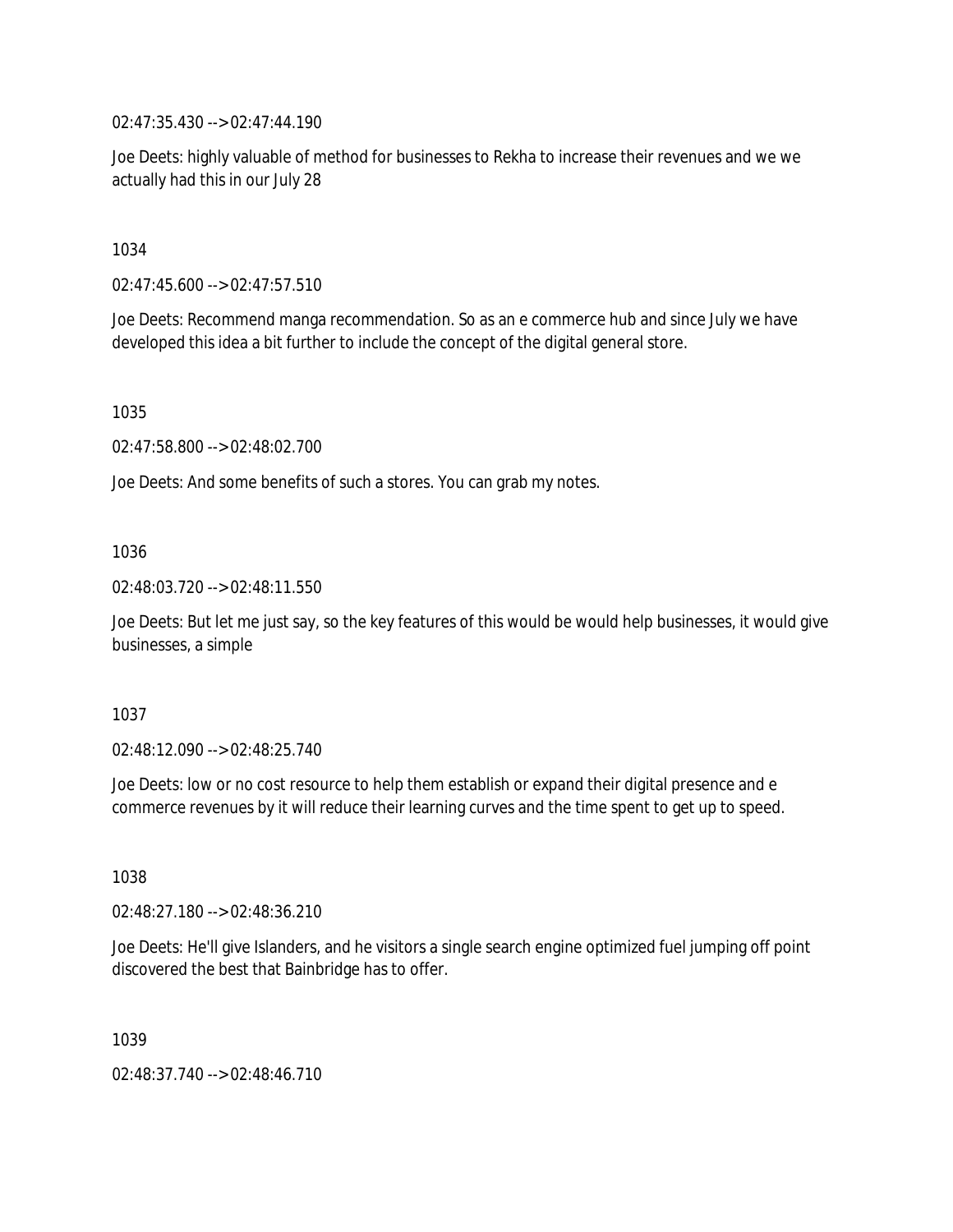Joe Deets: Some key features of this proposal include an education feature vendor services feature. And of course, the actual store.

1040

02:48:47.850 --> 02:48:59.370

Joe Deets: The education feature would be a partnership of local experts, providing all aspects of design deployment operations for increasing digital presence marketing and sales.

1041

02:49:00.540 --> 02:49:08.820

Joe Deets: The vendor services would be a marketplace for recommended local vendors to provide their services to those who have advanced needs.

1042

02:49:10.020 --> 02:49:16.350

Joe Deets: That, of course, there's the actual store, which would be a sampling of products of from any local business.

1043

02:49:17.610 --> 02:49:29.340

Joe Deets: Over a couple thousand businesses would qualify for this just to sell a sampling of their products and this would be designed the intention is designed, regardless of business size.

1044

02:49:29.760 --> 02:49:36.060

Joe Deets: In regardless of their where they are at in their e commerce capabilities, it could go as far as the

1045

02:49:36.690 --> 02:49:56.520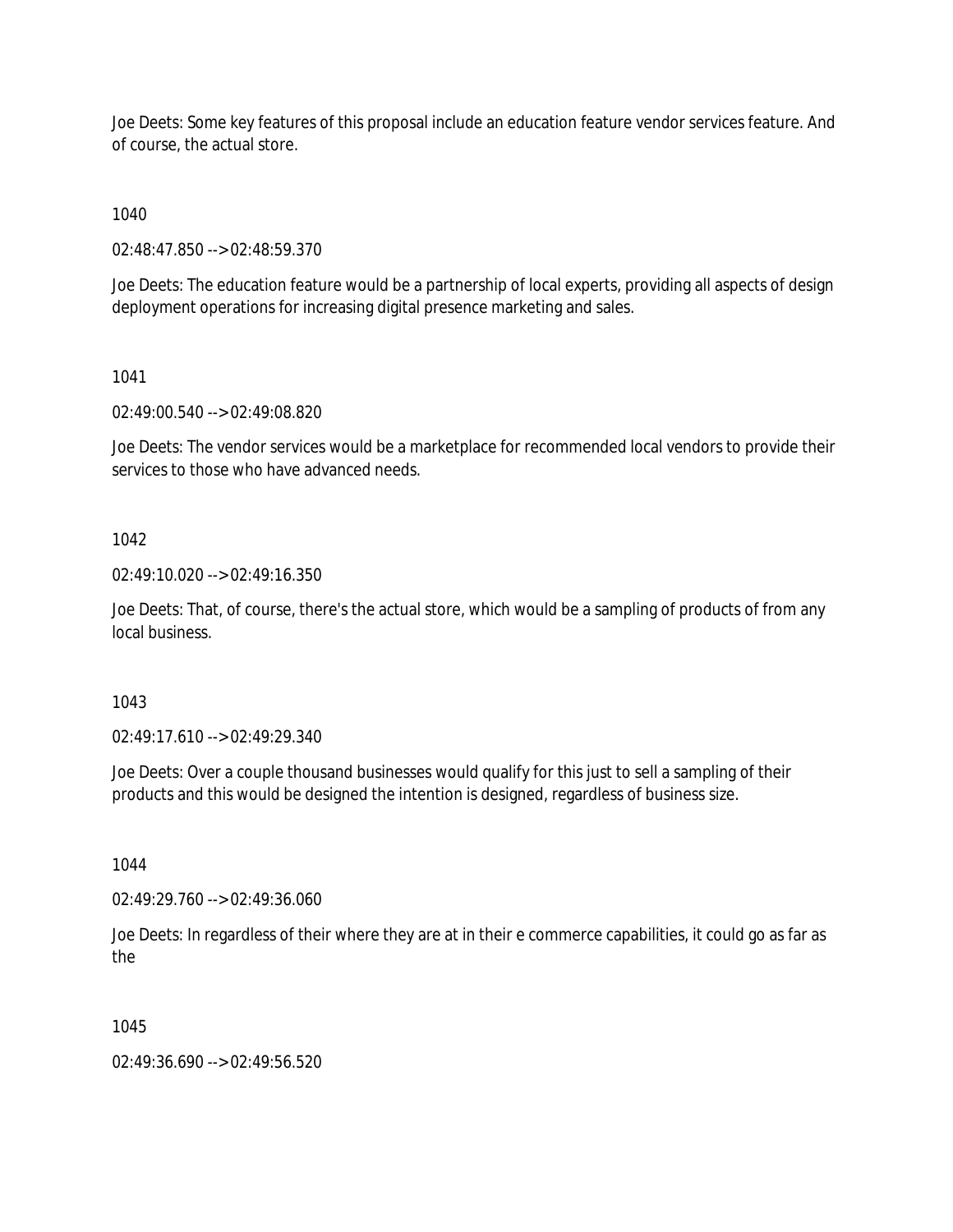Joe Deets: The one person business at the farmers market who has had no e commerce capabilities can service them to get them up to speed. Get started. It'd be suitable for sort of the mid range business that has some e commerce capabilities but really hasn't developed it much. This will help them.

## 1046

02:49:58.080 --> 02:50:15.390

Joe Deets: Improve their operations and it would improve the operator would serve, serve the businesses, those businesses and we do have them here on the island that are more established and e commerce that it would give them a an added. So a source of attracting customers.

## 1047

02:50:16.980 --> 02:50:28.260

Joe Deets: A few things. This proposal is not. It is not a simple listing of businesses and their services contact information. We already have that we don't need it. We're not going to recreate that wheel.

## 1048

02:50:29.280 --> 02:50:47.910

Joe Deets: Nor is it a replacement or competition with existing websites of individual businesses or organizations. The it is going to be complementary not competitive with these efforts in any entities that are contemplating these efforts.

# 1049

02:50:49.410 --> 02:50:58.020

Joe Deets: So some next steps would be we're proposing a Phase one where we have an RF cue to do a discovery infrastructure design proof of concept.

1050

02:50:59.100 --> 02:51:11.460

Joe Deets: We're going to discuss about how what entity, we're going to create to kind of oversee this and I'm happy to go into that discussion, but I've been talking for quite a few minutes. So I'd like to see if anyone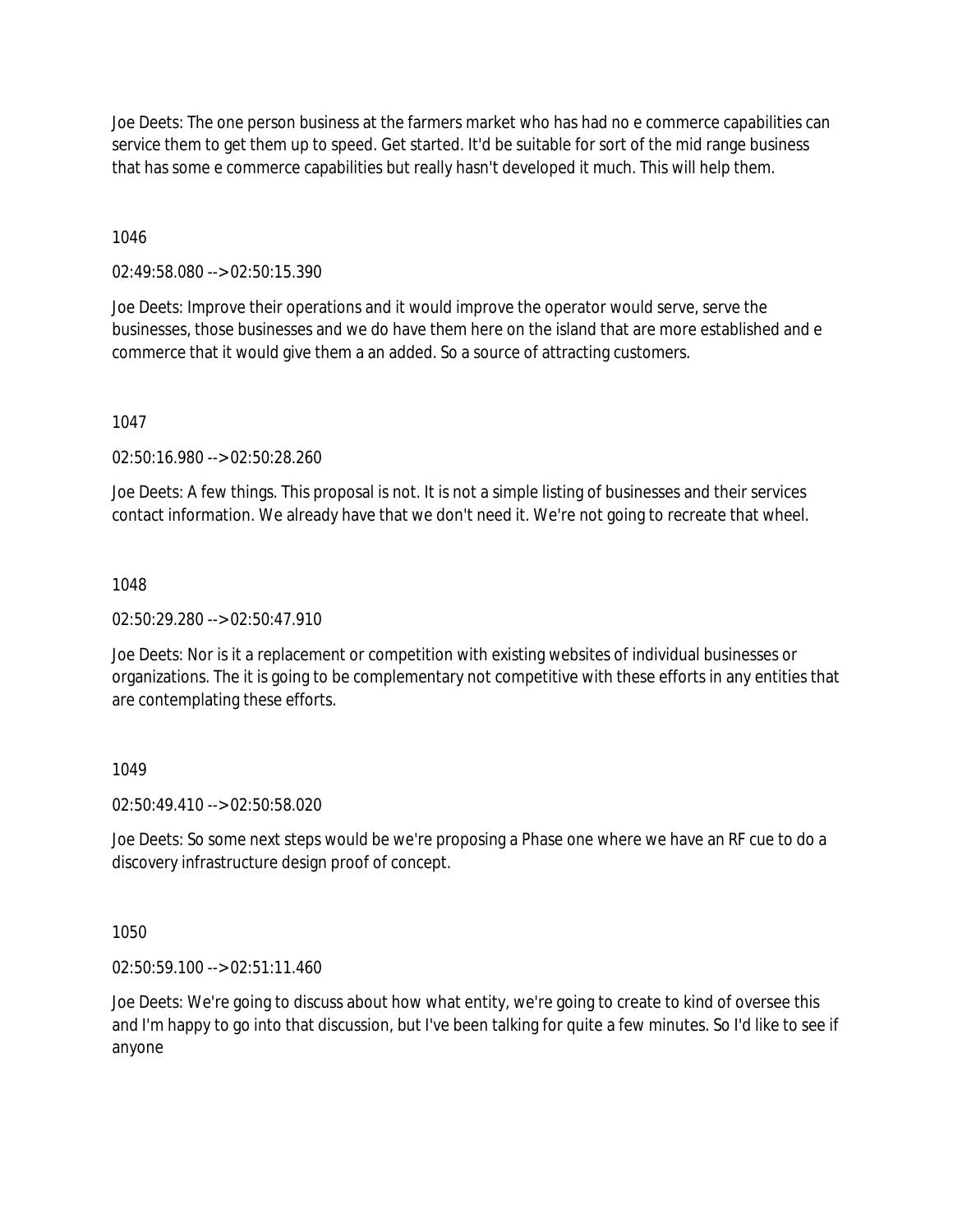02:51:12.750 --> 02:51:14.400 Joe Deets: Would like to ask us any questions.

1052

02:51:17.520 --> 02:51:19.140

Joe Deets: And Hearing none, I'll keep talking.

1053 02:51:22.800 --> 02:51:23.190 Joe Deets: Okay.

1054 02:51:24.480 --> 02:51:25.860 Joe Deets: Mayor Leslie, do you want to talk

1055

02:51:28.710 --> 02:51:35.730

Leslie Schneider: So I could say a little bit more about it, but maybe I'll defer to COUNCILMEMBER high topless and then jump back in later if necessary.

1056

02:51:36.360 --> 02:51:38.430

Joe Deets: Okay. Councilmember hi topless.

1057

02:51:41.010 --> 02:52:00.690

Kirsten Hytopoulos: Well, I feel like I'm in the minority, so I got to express my minority opinion that I think the express a couple of times. Um, I didn't vote to give that to vote to give the cares funding to the fire department at this time because I wanted to wait and see and spend as much money as possible.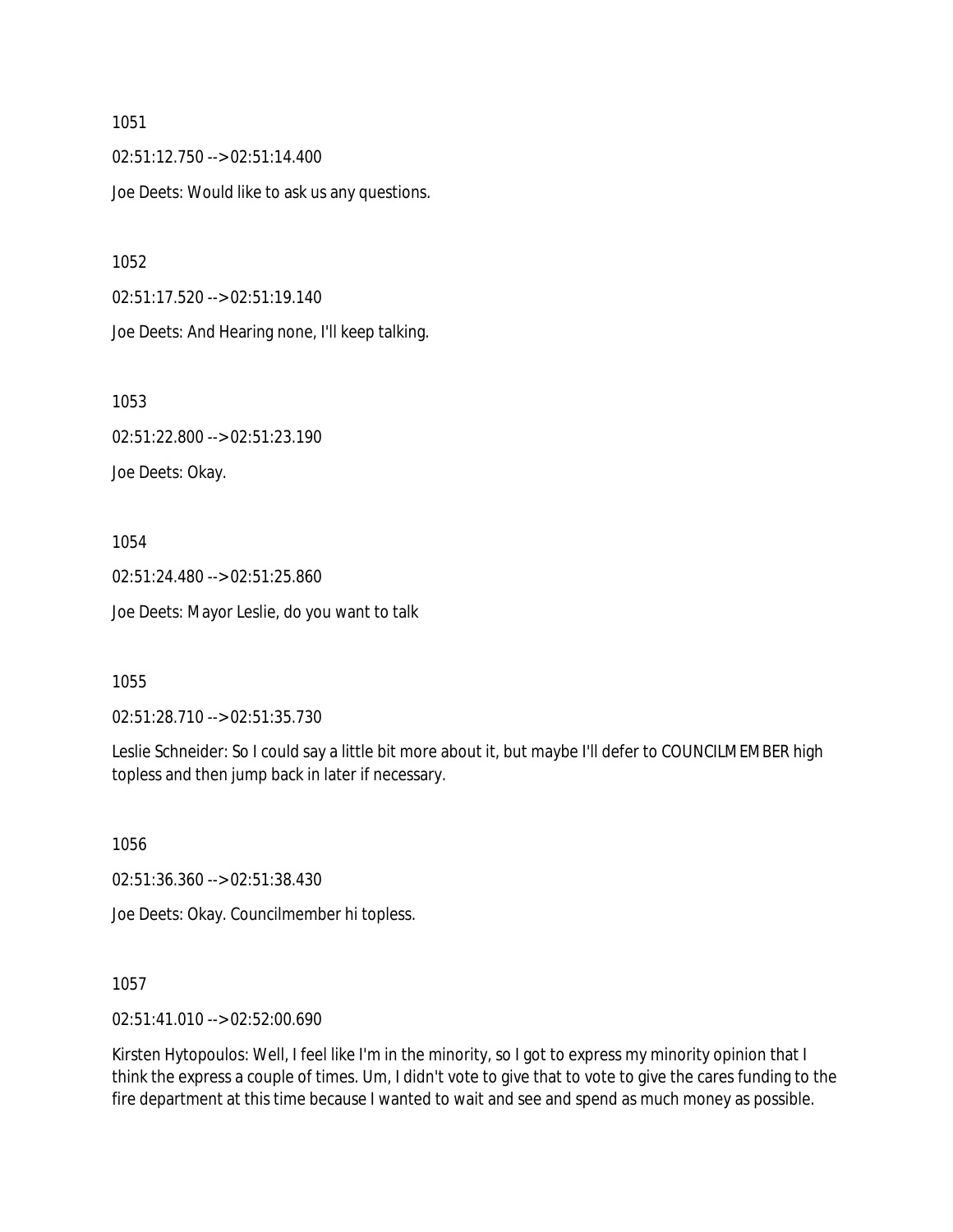02:52:01.230 --> 02:52:03.900

Joe Deets: On some serious. I'm sorry.

1059

02:52:04.680 --> 02:52:10.050

Kirsten Hytopoulos: Park District. I'm sorry. Well, you know what other taxing district office say sorry the party.

1060

02:52:10.440 --> 02:52:11.250

Joe Deets: Party interjected

1061

02:52:11.790 --> 02:52:24.510

Kirsten Hytopoulos: It's kind of important. But I mean, to give them to it yet to another to the to the park district, because I wanted us to try to take the opportunity to pools much cares funding as possible to do I serious

#### 1062

02:52:25.590 --> 02:52:34.290

Kirsten Hytopoulos: Attempt at some some hardcore economic planning because we, in my opinion, as a former council member as a member of the community.

1063

02:52:35.430 --> 02:52:42.630

Kirsten Hytopoulos: On and off Council i'd i haven't been real supportive of doing any really economic planning. I don't think I think as a community that's been more interested in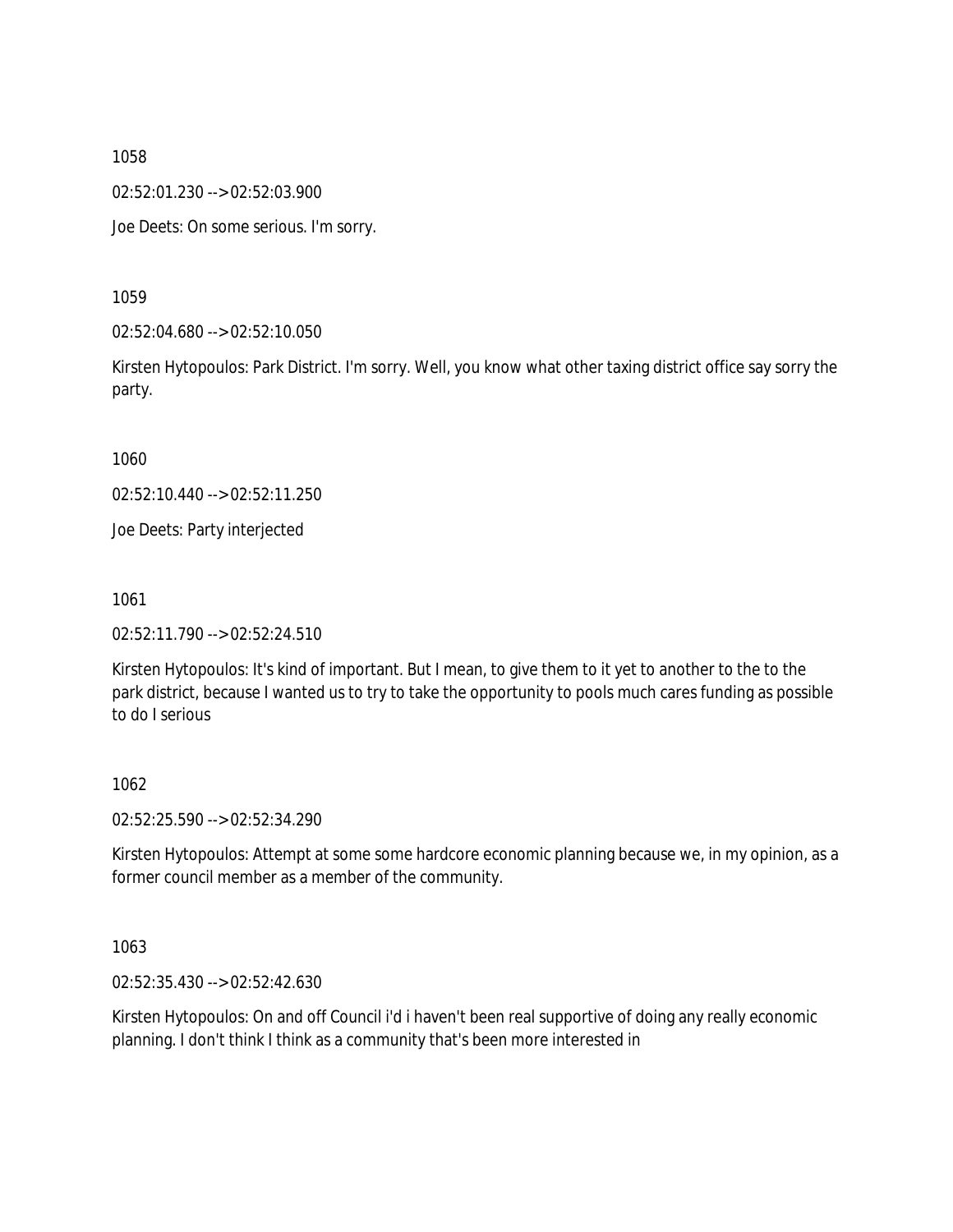02:52:42.870 --> 02:52:48.060

Kirsten Hytopoulos: Managing growth and keeping actually light of the economy. Focused. Focused on

1065

02:52:48.420 --> 02:52:58.950

Kirsten Hytopoulos: While keeping the island focused on being pretty and small. We haven't invested a lot in the past. And I think we're in a crisis now where we have absolutely no choice but to do some serious planning.

1066

02:52:59.520 --> 02:53:08.940

Kirsten Hytopoulos: For recovery and it's the first time in my time on off council that I've thought it's time we really do that and I thought we had that funding and I wanted to hold it together.

1067

02:53:09.600 --> 02:53:19.110

Kirsten Hytopoulos: So I voted no for that. And we talked about this before I wanted to either give direct grants to businesses or keep as much of the funding together and do that.

1068

02:53:19.500 --> 02:53:31.170

Kirsten Hytopoulos: And now I think we are getting another injection right we've had other injection. And again, I'd really like to pull that together and bring an expert in or a couple of experts in and do that even if it means we do that and

1069

02:53:32.490 --> 02:53:43.560

Kirsten Hytopoulos: So I'll just tell you that's my minority opinion with regards to cyber planning and planning for digital store. I mean, as a business owner myself and granted I don't sell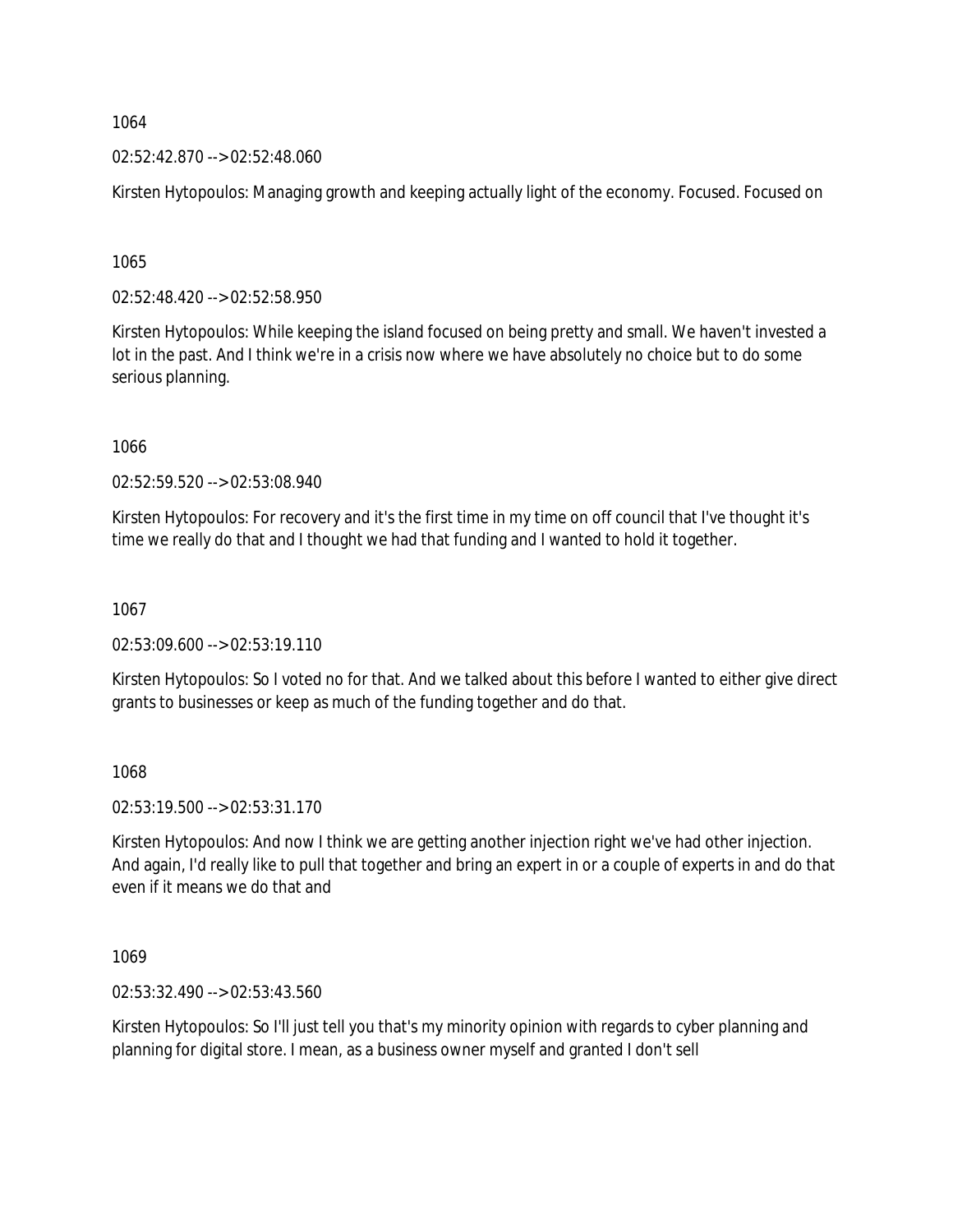## 02:53:44.250 --> 02:53:47.940

Kirsten Hytopoulos: A product and that would make a little more complicated, but I've always set up my own

1071

02:53:48.360 --> 02:53:56.670

Kirsten Hytopoulos: online presence, a voicemail and website design. I know that everybody's not equally competent at that but I kind of tend to believe that people can do that themselves and it doesn't take

1072

02:53:57.120 --> 02:54:01.260

Kirsten Hytopoulos: That much effort and if people are, are, if they're motivated do that they will

## 1073

02:54:01.710 --> 02:54:11.940

Kirsten Hytopoulos: I, I'm going to guess if you, if you, you know, I don't know, I guess I'd be curious to know how many we've pulled. How many business owners you've pulled and how many people have said, this is what they want and need

## 1074

02:54:12.450 --> 02:54:28.380

Kirsten Hytopoulos: As opposed to direct grants or some sort of larger planning effort. So I would guess my question for you is, who's been asked the diversity of business types that have been asked and then I've shared my thoughts about where I think the funding to go

1075

02:54:28.590 --> 02:54:35.790

Joe Deets: Well, thank you. I'll just, I'll just reply, very quickly, as far as like, have we done like a big pool pooling or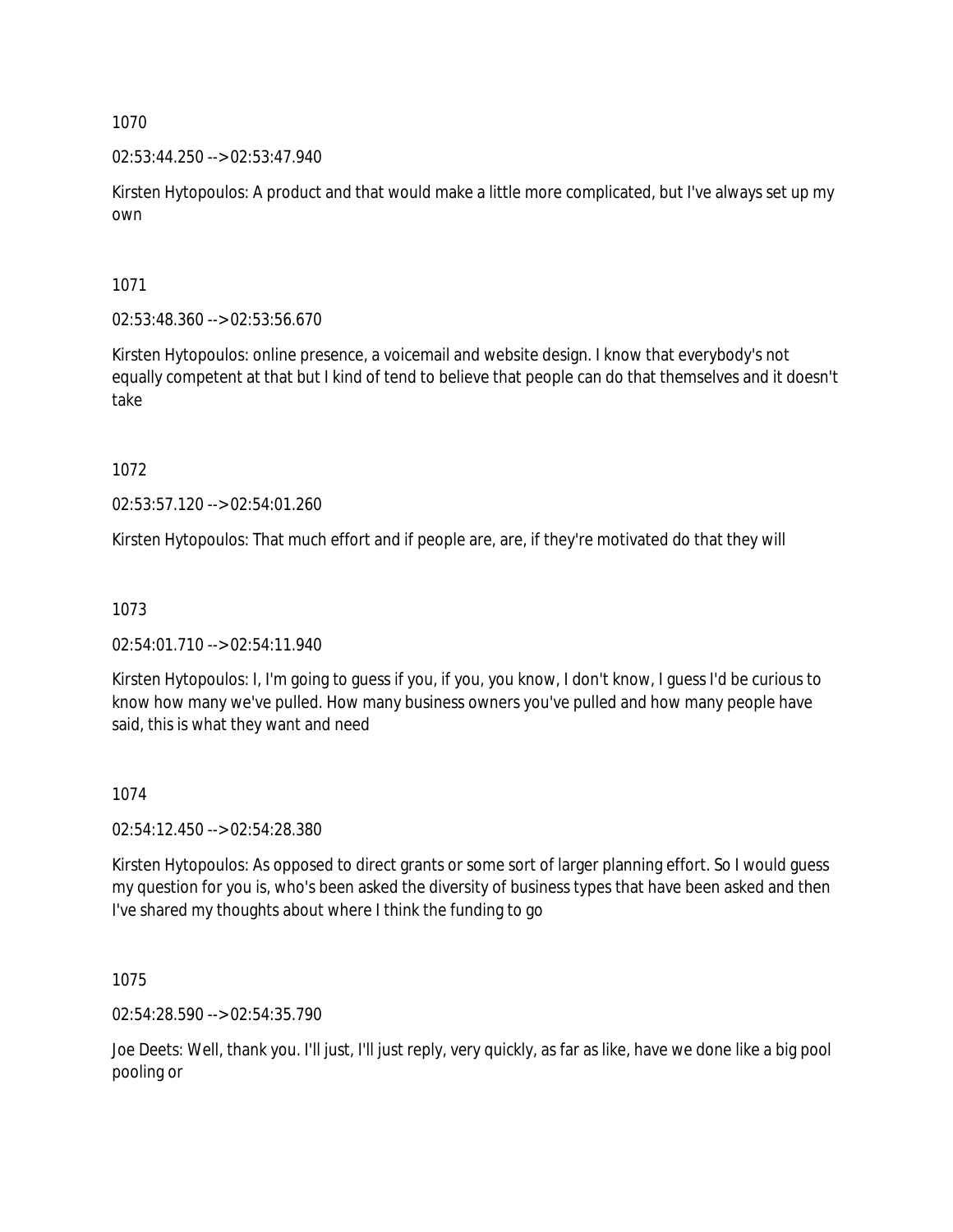02:54:36.000 --> 02:54:39.570

Joe Deets: Polling and and I have to say the answer is no, it's been added total

1077

02:54:40.830 --> 02:54:53.310

Joe Deets: But we know what we know a couple things when we know that the businesses that are doing better, are those that have any commerce element, we know that a lot of businesses would like to do that, but they don't have the

1078

02:54:53.910 --> 02:55:04.860

Joe Deets: Expertise or the cost of capital to do so. So it's not like businesses aren't aware of this, it's, it's more of. So it's not like as hey do this.

1079

02:55:05.700 --> 02:55:14.850

Joe Deets: It's not that wouldn't be news to them. It's like, yeah, they don't have the time they're trying to just keep their stores open you typically maybe a brick and mortar situation.

1080

02:55:15.240 --> 02:55:27.630

Joe Deets: So it's it's really this is a recognition of just what the economics are playing out encoded is that e commerce is actually a means of business survival that we know and that it proves that

1081

02:55:27.990 --> 02:55:34.500

Joe Deets: And we're really blessed on the island with some very talented entrepreneurial expertise in this field.

1082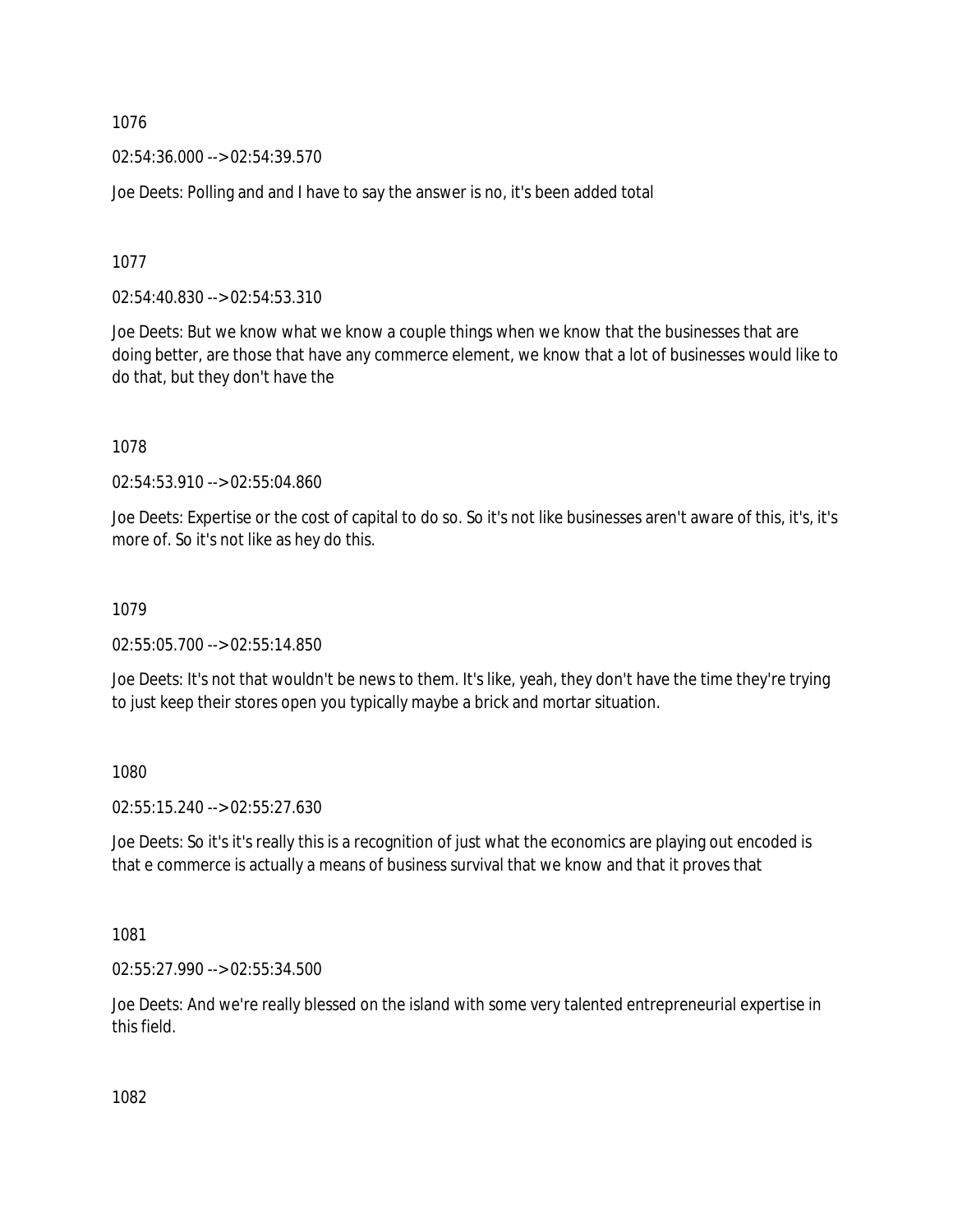02:55:35.580 --> 02:55:37.470

Joe Deets: That I can, I can tell you that

1083

02:55:39.210 --> 02:55:50.340

Joe Deets: So I and let me just reply about the grants. I mean, that sounds great but the the ratio of those. First off, there's a huge administrative burden to do that. I know that for a fact.

1084

02:55:50.760 --> 02:56:04.560

Joe Deets: And second, there's a very strong a ratio, not in the favor of businesses applying to who receive the grant. There's State Department of Commerce had a very large grant program.

1085

02:56:05.610 --> 02:56:15.570

Joe Deets: \$10 million for the entire state 1400 businesses got the grant 1400 businesses for the entire State of Washington ratio of like 18 the one

1086

02:56:16.170 --> 02:56:23.190

Joe Deets: That got it as two didn't get it. So just think about that for a second for the businesses. So one business gets it after a lot of work.

1087

02:56:23.700 --> 02:56:33.480

Joe Deets: And said 18 businesses for 17 businesses got zero to me that, see if this was covered 19 is a long term.

1088

02:56:33.930 --> 02:56:41.760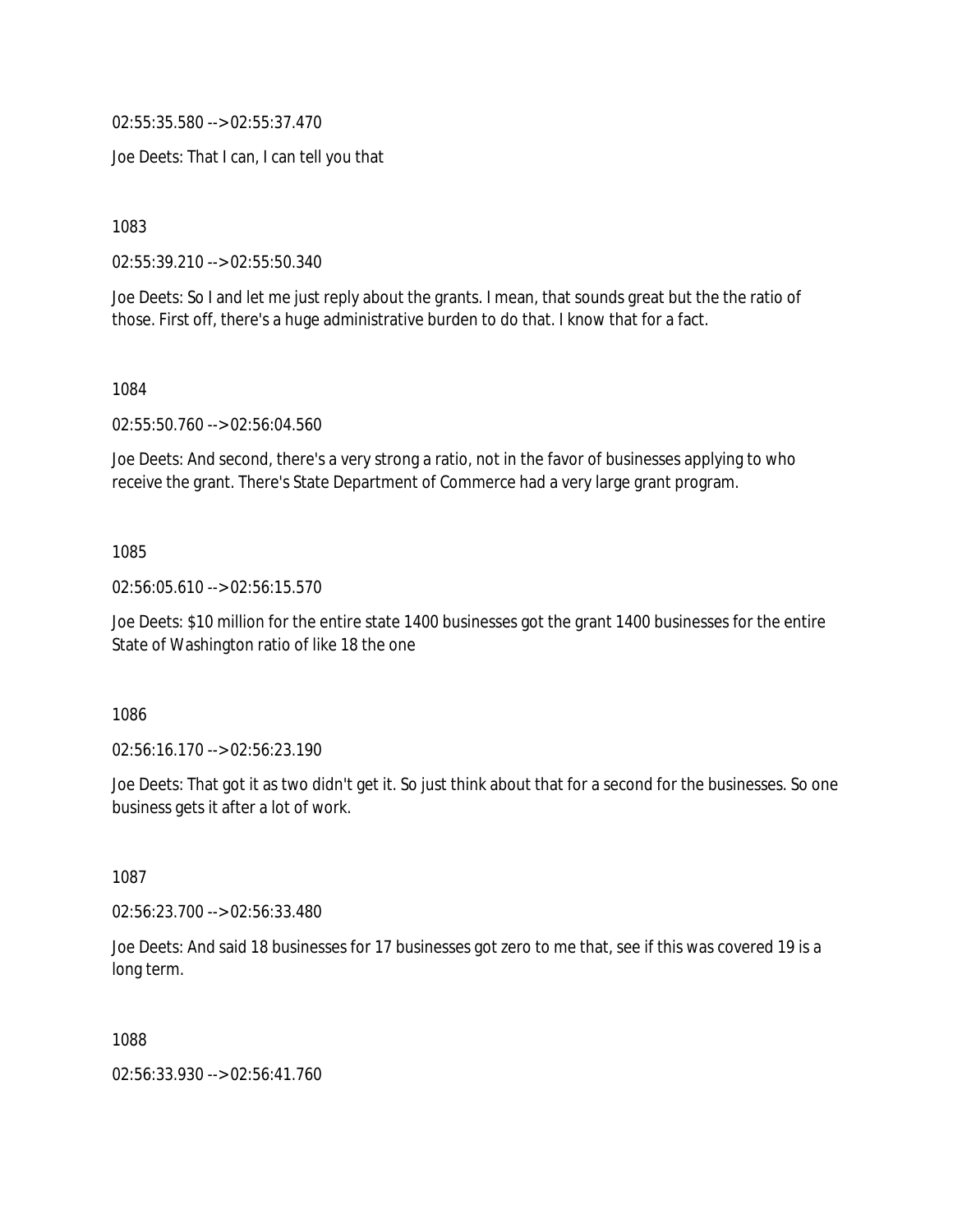Joe Deets: Crisis. If this was thing was going to turn around in two, three months, I would say, hey, was prior grants or something that's better than nothing.

1089

02:56:42.090 --> 02:56:54.300

Joe Deets: But this is something that's going to be around probably another year. I don't know. It's long time. That's this is the foresight, that the now that we have more information we realize the grant programs were really

#### 1090

02:56:54.810 --> 02:57:03.300

Joe Deets: I would say very not effective, and I'm not interested in repeating past mistakes. That's just my view so

## 1091

02:57:03.960 --> 02:57:15.360

Kirsten Hytopoulos: Just to be clear, jelly mentioned grants is my philosophical perspective of two things I would either want to give direct grants or do long term planning, like I said, though my emphasis at this point.

## 1092

02:57:15.540 --> 02:57:20.250

Joe Deets: I'm all for it. I'm all for that and you know we are getting more grant cares funding so

## 1093

02:57:20.340 --> 02:57:30.390

Joe Deets: That's something we can discuss about I I had another proposal to do a survey of businesses. But anyway, I will pass this on to mayor and Leslie

## 1094

02:57:33.000 --> 02:57:41.580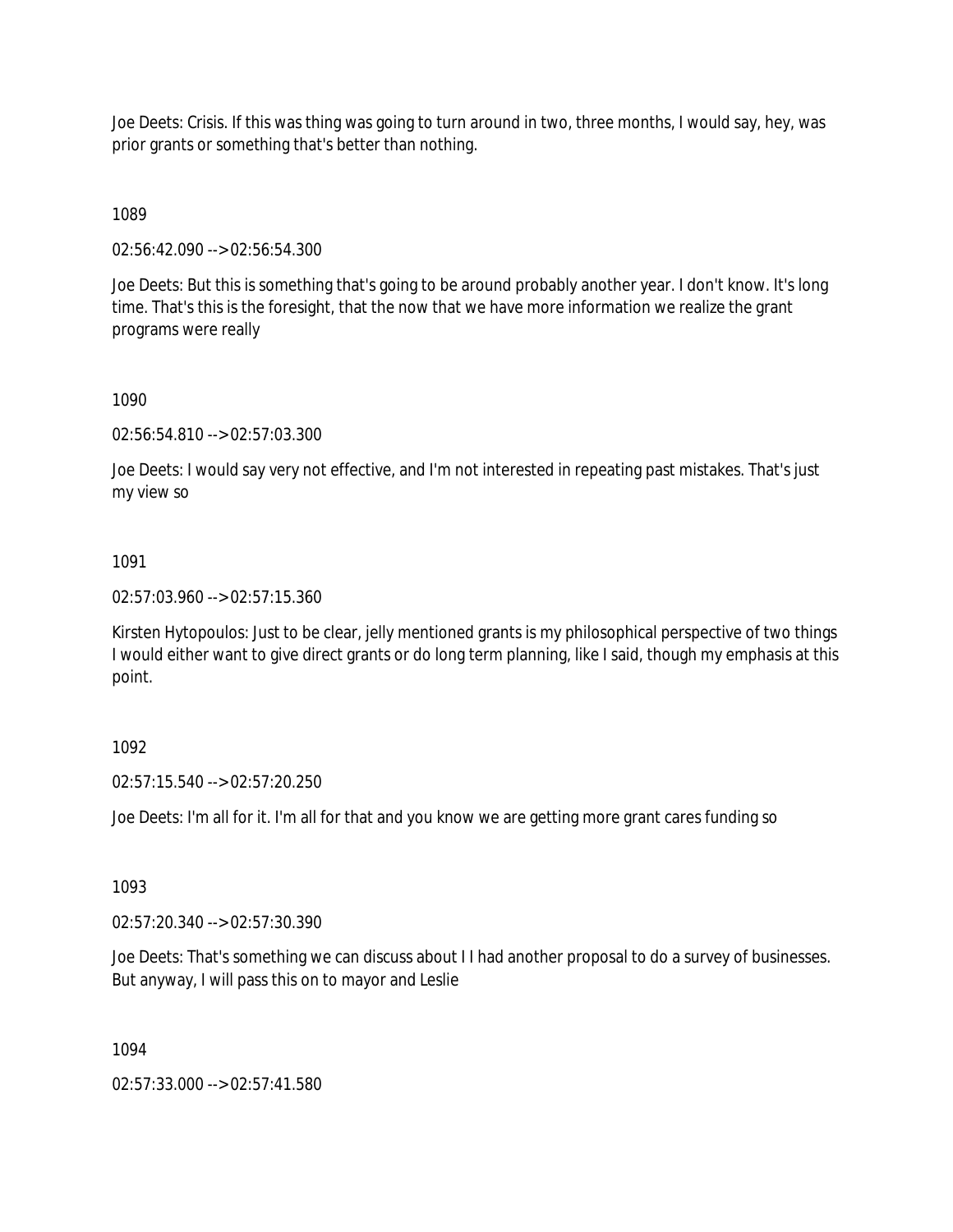Leslie Schneider: With regards to the the cares funding. I think that one thing we need to be clear on is that this proposal is really not being

1095

02:57:42.600 --> 02:57:50.490

Leslie Schneider: It. Our goal is not to have this go out for cares funding if it may not apply me. It may not

1096 02:57:51.660 --> 02:57:52.560 Leslie Schneider: Be

1097

02:57:54.150 --> 02:57:56.490

Leslie Schneider: Something that the corresponding is able to offer.

1098

02:57:56.850 --> 02:57:57.780 Leslie Schneider: But can

1099 02:57:58.230 --> 02:57:58.890 Joe Deets: You say about that.

1100

02:58:00.930 --> 02:58:04.110

Leslie Schneider: Okay, and then I'll come back to what I was going to originally saying

1101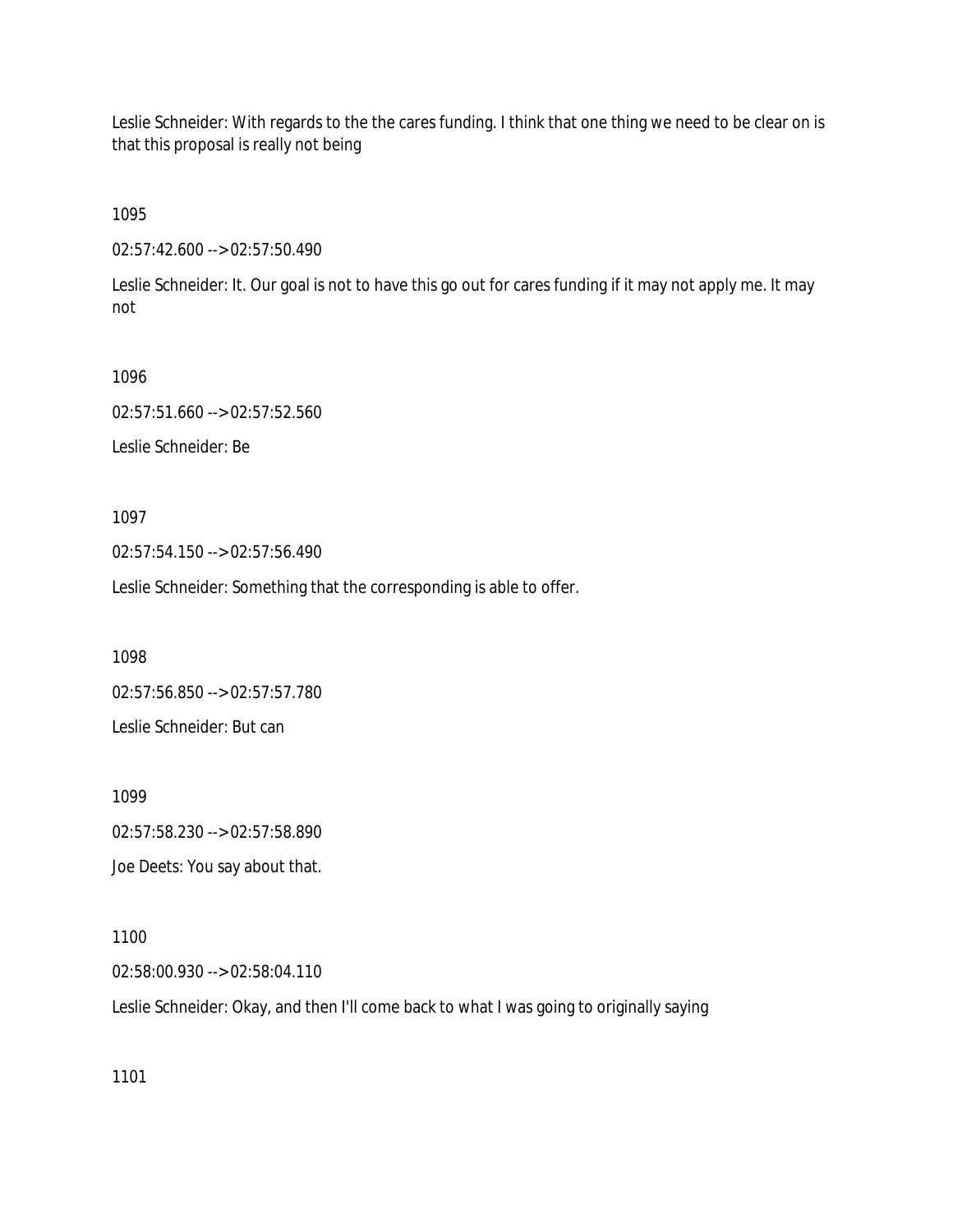02:58:04.470 --> 02:58:06.990

Morgan Smith: Yeah, I think just not to

1102

02:58:07.740 --> 02:58:19.110

Morgan Smith: Interrupt. But I think it's important for this conversation for us to all be clear that that this proposal is is not attached to cares funding and really nothing that the Council could take up in the next few weeks, would be for a couple of reasons.

1103

02:58:19.380 --> 02:58:25.920

Morgan Smith: One is the timing issue if you're building a new program I'm launching it those expenses just won't be incurred before the deadline.

1104

02:58:26.250 --> 02:58:28.590

Morgan Smith: But in the case of this project. It also wouldn't be

1105

02:58:28.950 --> 02:58:38.340

Morgan Smith: Eligible for cares funding on the basis of what the intent is. So just for the clarity of tonight's discussion for people who are listening. This is a funding decision councils, potentially, making

1106

02:58:38.790 --> 02:58:44.610

Morgan Smith: And the funding source would be general fund dollars and I just want for the community for people to understand that.

1107

02:58:46.080 --> 02:58:56.880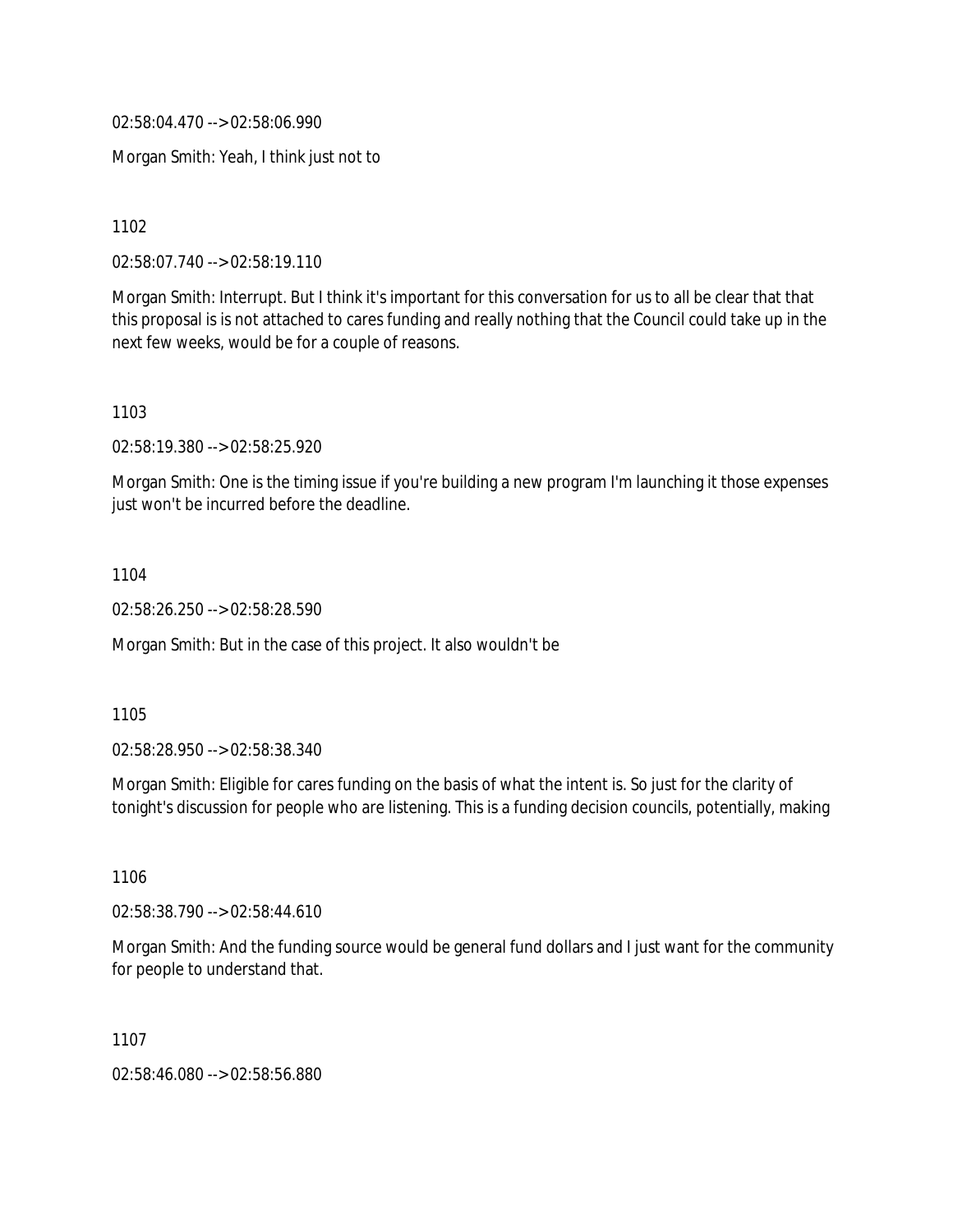Leslie Schneider: And then also, to be clear, we're not trying to drum up reasons to spend the cares funding because we have legitimate expenses for both the first tranche. And the second one. So,

1108

02:58:58.050 --> 02:59:03.150

Leslie Schneider: Anyway, what I wanted to share, real quickly is kind of why I'm excited about this proposal.

#### 1109

02:59:04.620 --> 02:59:19.830

Leslie Schneider: And I was not particularly excited about a general proposal to just sort of subsidize individual businesses doing their individual websites. And I won't go into why but but for me, this is significantly different, and

## 1110

02:59:20.310 --> 02:59:24.720

Leslie Schneider: Part of it is because it is in a sense it's focused on

#### 1111

02:59:25.260 --> 02:59:39.570

Leslie Schneider: The it's providing a whole new experience for those of us on Bainbridge Island, who really do want to shop local and support our local businesses. It makes it a lot. I would assume this is this is my assumption based on what's being proposed.

## 1112

02:59:40.620 --> 02:59:52.890

Leslie Schneider: That, you know, if I wanted to, for instance, purchase a t shirt. I could come on to the site and I could look for T shirts and then all the companies who are offering T shirts would

#### 1113

02:59:53.370 --> 03:00:03.210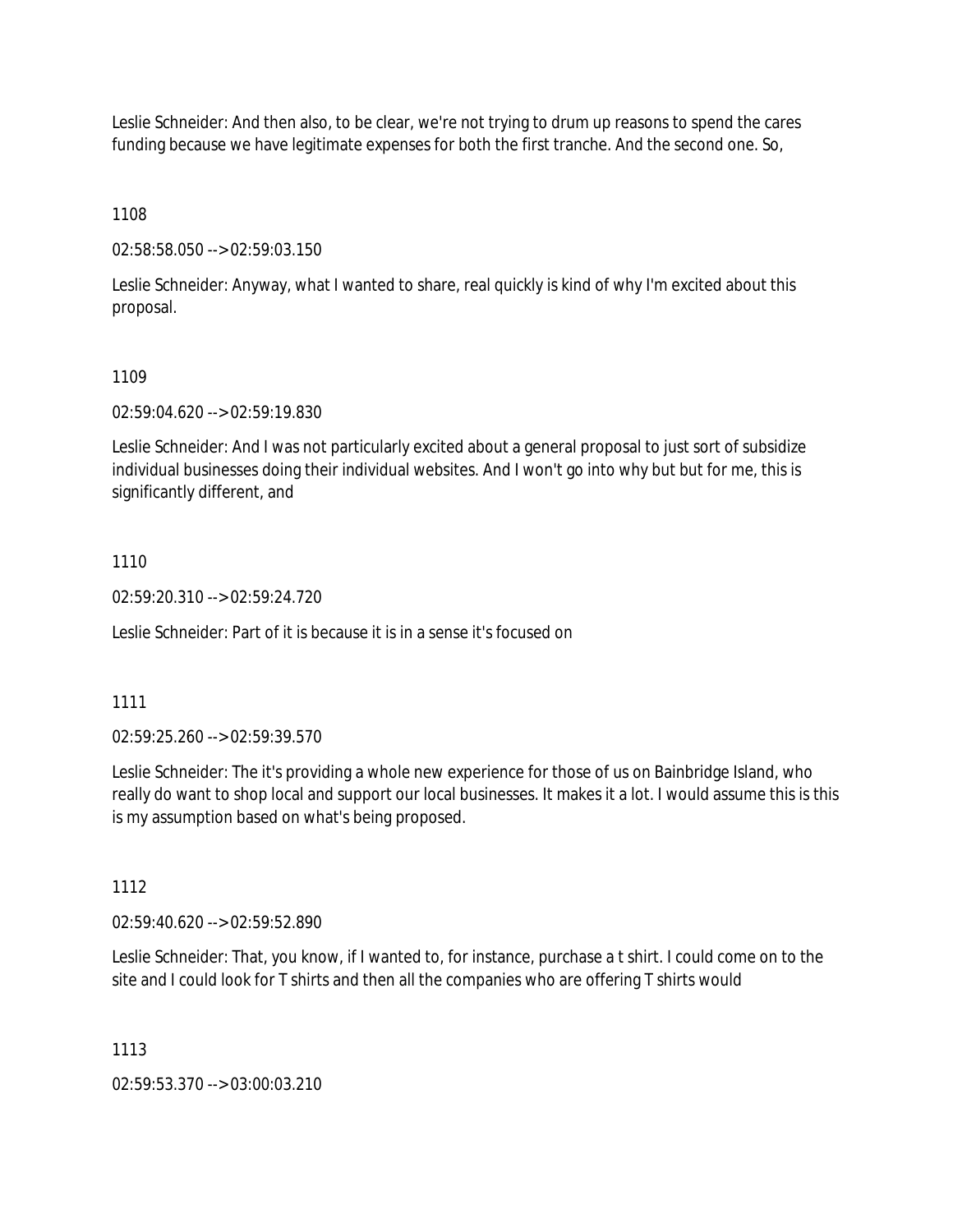Leslie Schneider: Would come up. Right, so I wouldn't be jumping around from this website to that one. And from this vendor to that one to try and search for something I would have kind of a one stop shop to find out.

1114

03:00:03.360 --> 03:00:06.180

Leslie Schneider: Who on the island, you know, is offering

1115

03:00:07.080 --> 03:00:11.970

Leslie Schneider: You know Bainbridge strong t shirt is that's not a good example because we already have something for that.

## 1116

03:00:12.570 --> 03:00:30.750

Leslie Schneider: But, um, and this would be representative products. So a small vendor would be kind of on equal footing to a much larger vendor. We're not trying to recreate an entire e commerce store for each and every business on the island, what we're doing is we're creating more of a

1117

03:00:32.460 --> 03:00:38.040

Leslie Schneider: An essence of who we are as Bainbridge Island from an economic point of view, and then

1118

03:00:38.460 --> 03:00:49.710

Leslie Schneider: I don't know that it's going to necessarily happen in this version of the of the proposal, but we can then expand it. So this can become more than just commercial offerings. You know, it could be that

1119

03:00:50.280 --> 03:01:10.530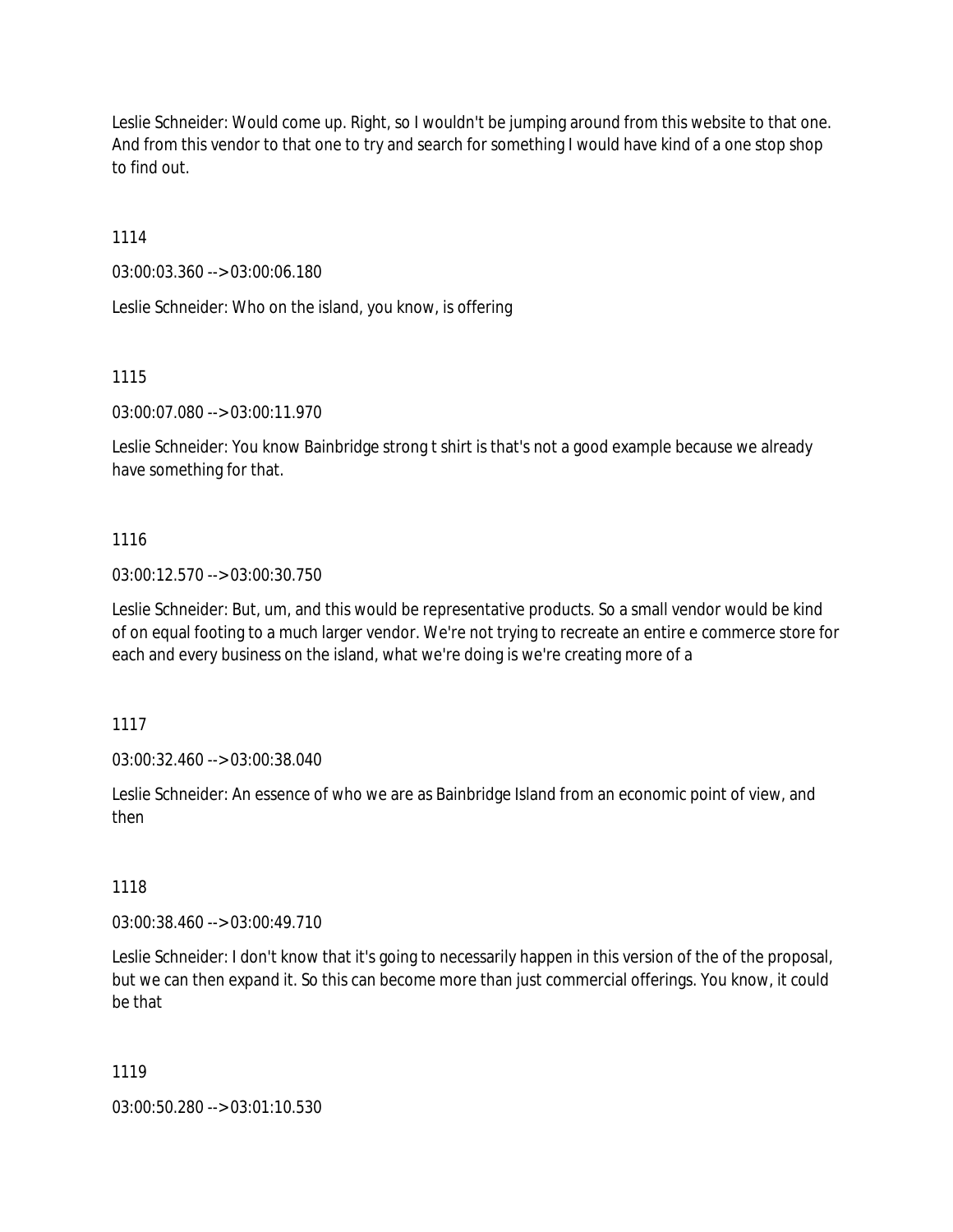Leslie Schneider: This could be the the walking maps and the trail and the biking trails maps and the cultural listings that, you know, sort of a one stop shop for both residents and visitors who want to understand what we have to offer. So it feels

1120

03:01:11.970 --> 03:01:20.520

Leslie Schneider: Like this could be a really amazing way to showcase who we are as an island and specifically as businesses on the island.

1121

03:01:23.040 --> 03:01:27.750

Leslie Schneider: Yeah. So anyway, I'll, I'll put a pause on it there, there's lots more that we could chat about

1122

03:01:28.320 --> 03:01:30.090

Joe Deets: Thank you, Captain. Nessa

1123

03:01:31.140 --> 03:01:36.030

Rasham Nassar: Yes. So I just want to go back to what I heard the city manager say because that was completely not my understanding.

1124

03:01:36.570 --> 03:01:44.430

Rasham Nassar: My understanding the lesson that we talked about allocation of cares act funding was with regard to the parks request for reimbursement for their covert related funds.

1125

03:01:44.850 --> 03:01:53.580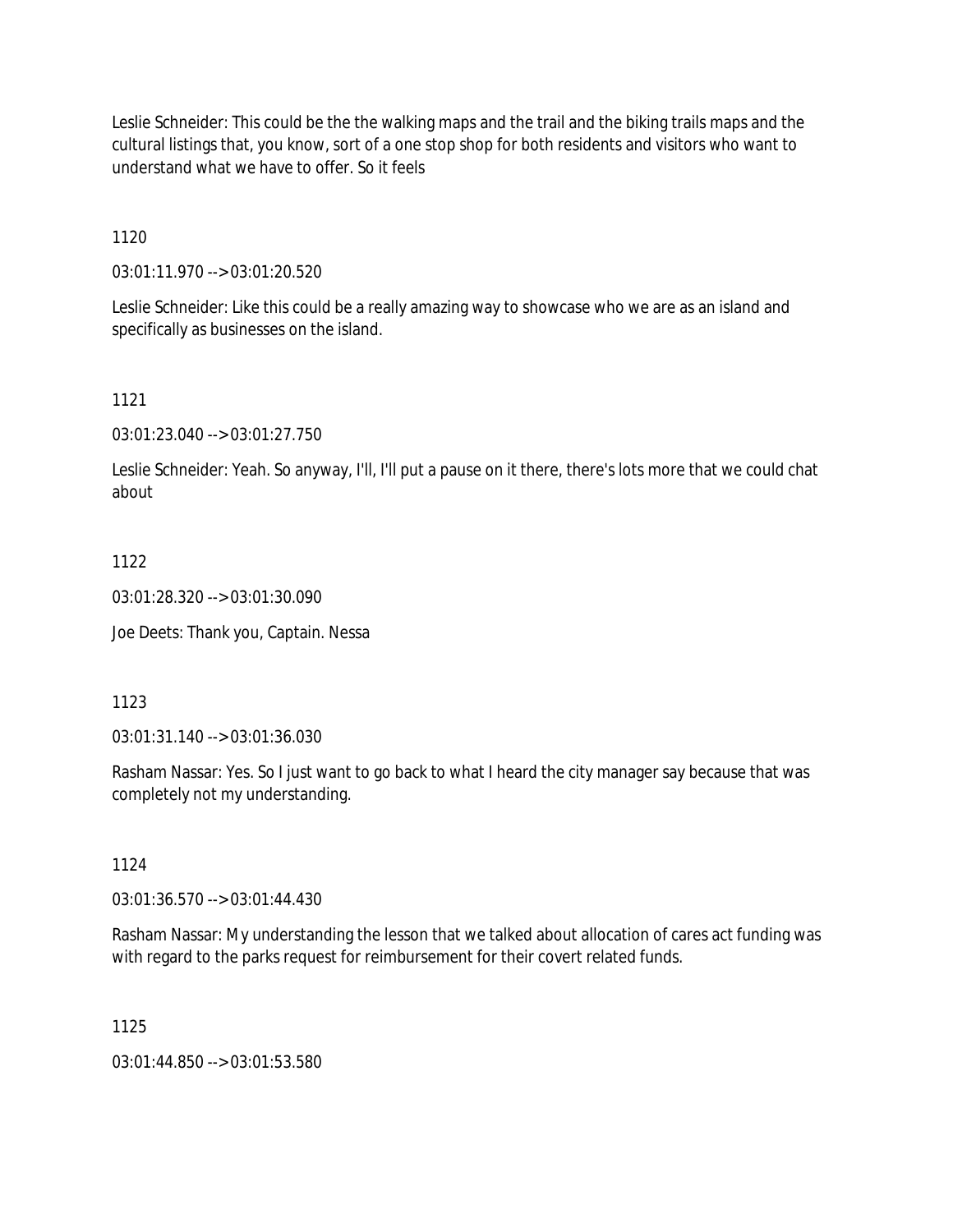Rasham Nassar: And we specifically I believe discussed the remainder of cares act funding about \$80,000 and I remember part of

1126

03:01:54.570 --> 03:01:59.430

Rasham Nassar: One of the reasons why I voted in support of allocating that funding to the parks, the time they made the request.

1127

03:01:59.910 --> 03:02:03.810

Rasham Nassar: Was because COUNCILMEMBER DEET said that the remainder would be sufficient to fund.

#### 1128

03:02:04.650 --> 03:02:13.080

Rasham Nassar: Whatever his business proposal would be that's before us tonight but city manager, you're saying now that the funds that are attached to council members.

1129

03:02:13.470 --> 03:02:24.060

Rasham Nassar: Proposal our general funds and not care. Zach funding. And so then my question. So you're nodding, so my question now is, where did that cares that funding go. And why can't it be applied to this proposal.

1130

03:02:24.600 --> 03:02:24.990

Oh,

1131

03:02:27.300 --> 03:02:38.220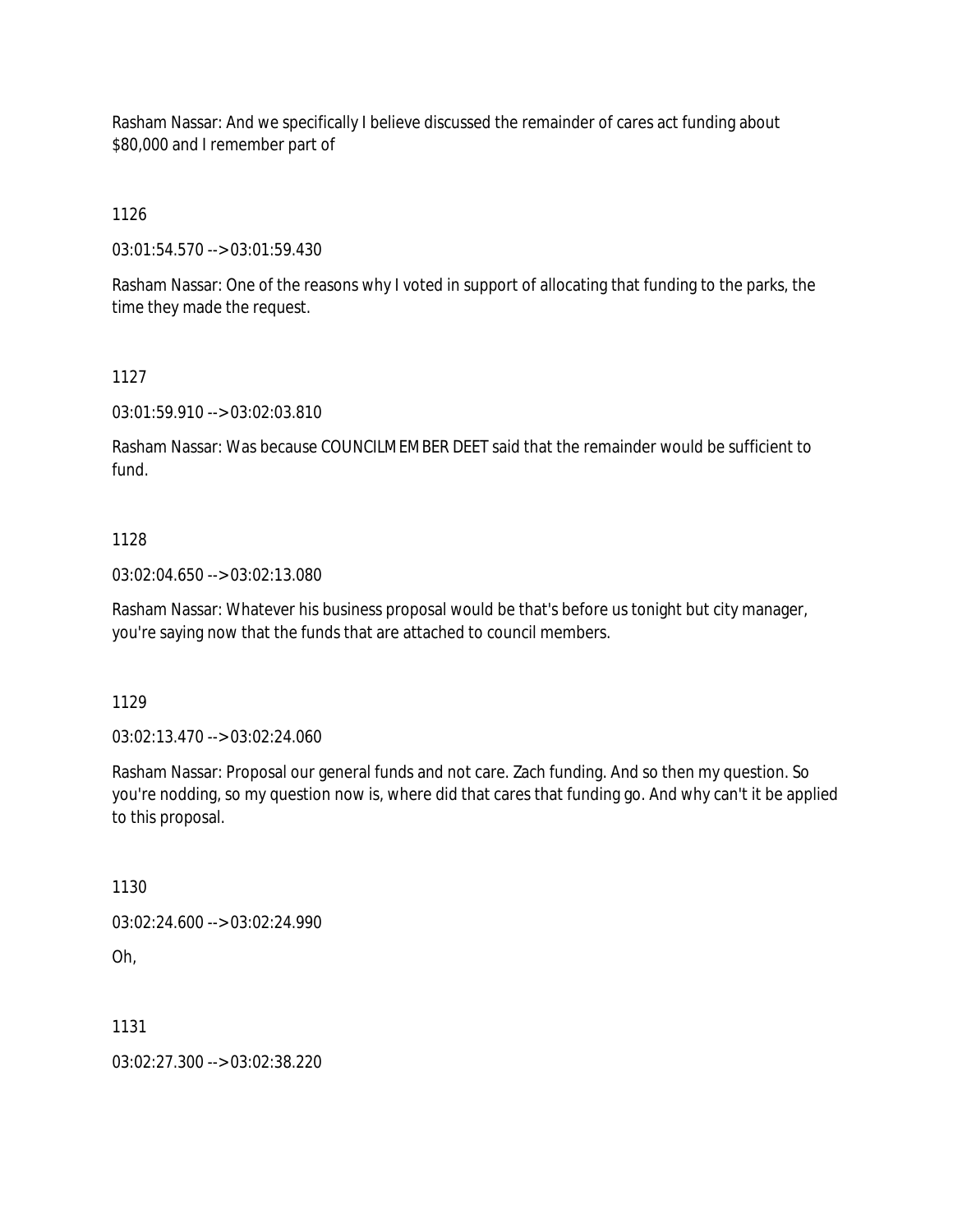Morgan Smith: It might be better to explain it with with you to return to this next week when we have an actual chart in front of you as part of their last monthly update we will tie out the cares like funding.

1132

03:02:39.060 --> 03:02:46.230

Morgan Smith: Just short short story. Nothing has changed. I just want to be sure we're all on the same page with the understanding

1133

03:02:47.070 --> 03:02:56.100

Morgan Smith: COUNCILMEMBER deets did use some technically incorrect language in that conversation and I didn't interrupt him to correct him and I perhaps should have

1134

03:02:56.850 --> 03:03:05.040

Morgan Smith: What is the amount of funny. He was referring to is cares act funding is the amount of funding that was

1135

03:03:05.880 --> 03:03:18.840

Morgan Smith: Left over that what we agreed to as the Submit city we go ahead and submit eligible expenses to co all those down. And what we were tracking was what equivalent amount of general fund dollars.

1136

03:03:19.260 --> 03:03:27.720

Morgan Smith: Could Council consider allocating before you created a negative budget impact. And so the point is, because that amount was

1137

03:03:28.320 --> 03:03:35.460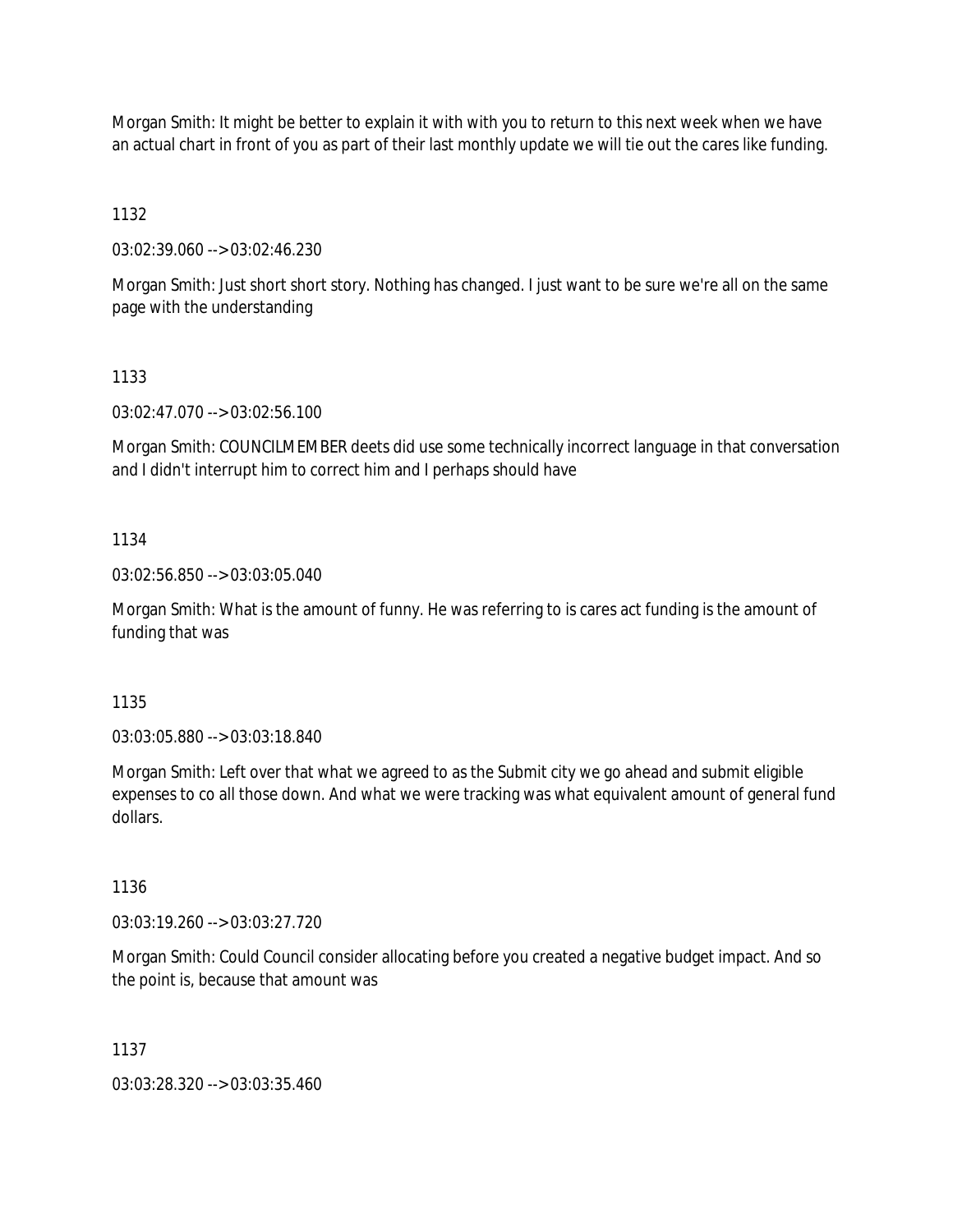Morgan Smith: 75 or \$80 \$1,000 Council could consider spending roughly that amount in general fund.

### 1138

03:03:36.360 --> 03:03:43.080

Morgan Smith: And still be budget neutral. And if that doesn't make sense. I'll try again to explain it, it can be easy to easier to run through it.

## 1139

03:03:43.620 --> 03:03:50.220

Morgan Smith: The reason that the mayor and I were both trying to be explicit about that is so that we're not as a as an organization, we're not casual

1140

03:03:50.430 --> 03:04:01.230

Morgan Smith: About referring to this as if it's cares that funding because this particular project is clearly not eligible for cares X funding. So we don't want people to believe that it is going to be supported by Cures Act funding.

1141

03:04:01.500 --> 03:04:06.930

Morgan Smith: It's not it will be supported by general fund dollars sizing the amount that Council can spend

## 1142

03:04:07.890 --> 03:04:17.520

Morgan Smith: So that you remain budget neutral would put it. Put that that that amount of general funding around 75 or \$80,000 Council could spend 10 times that much.

1143

03:04:17.880 --> 03:04:24.660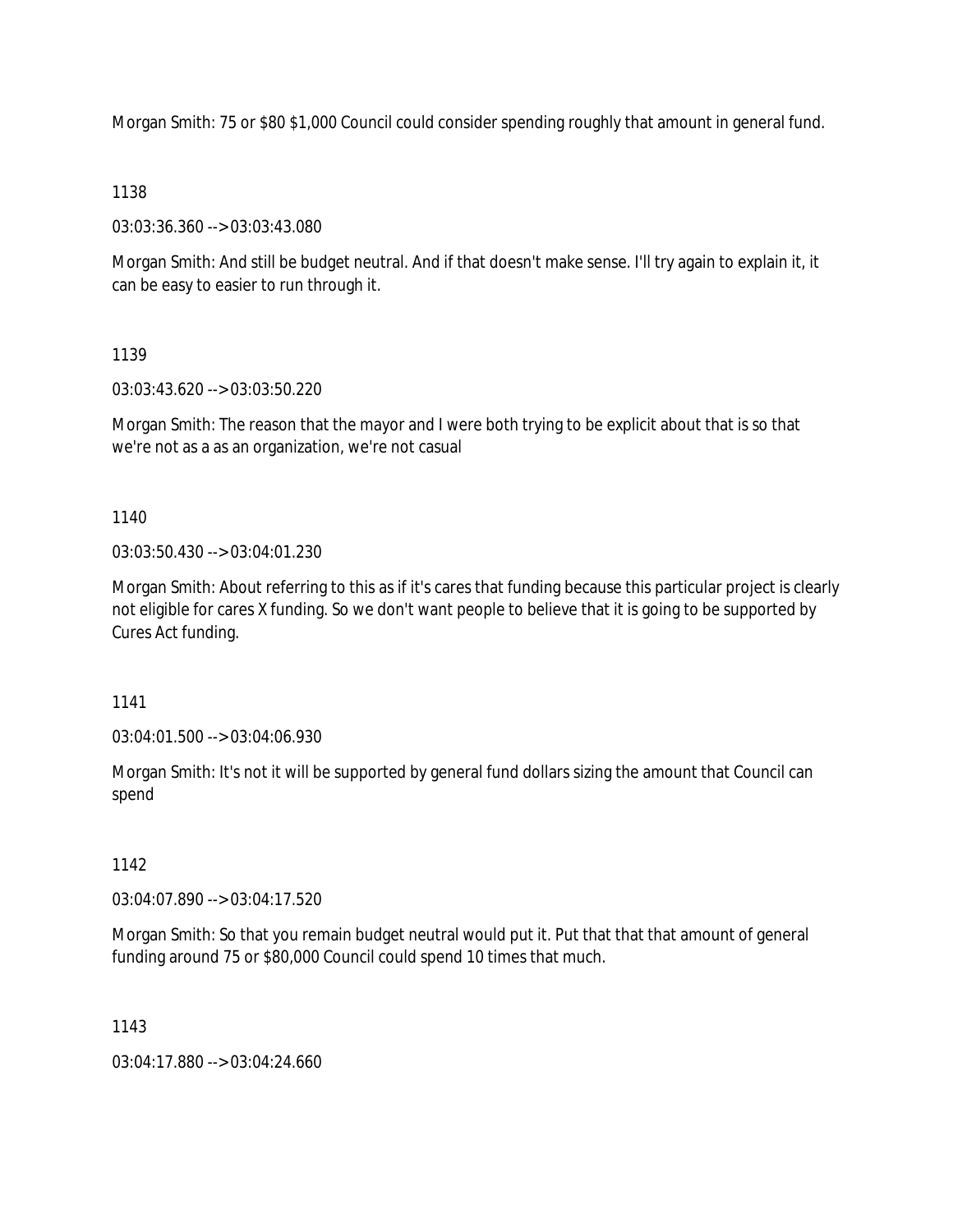Morgan Smith: You would just, I would then be pointing out that you would then have gone over and become be creating a budget impact.

1144

03:04:25.350 --> 03:04:33.210

Morgan Smith: The other thing I will say, because I think you you would want me to as the managers that \$75,000 is a meaningful amount for the city.

1145

03:04:33.570 --> 03:04:41.490

Morgan Smith: And creating a new program is always meaningful and and deserves thought because it would be taking us into an area of work that we don't

1146

03:04:42.090 --> 03:04:51.510

Morgan Smith: have in front of us today you are on the cusp of receiving the proposed budget. So I am speaking with the insight of knowing what's going to be in front of you.

1147

03:04:52.110 --> 03:05:00.900

Morgan Smith: And whether you're thinking about this program at \$75,000 or more robust economic development strategy. Both of those are new activities.

1148

03:05:01.410 --> 03:05:10.710

Morgan Smith: That are of a size and significance that I would encourage you to consider waiting a couple of weeks and throwing them into the mix of your longer term decision making.

1149

03:05:11.040 --> 03:05:21.180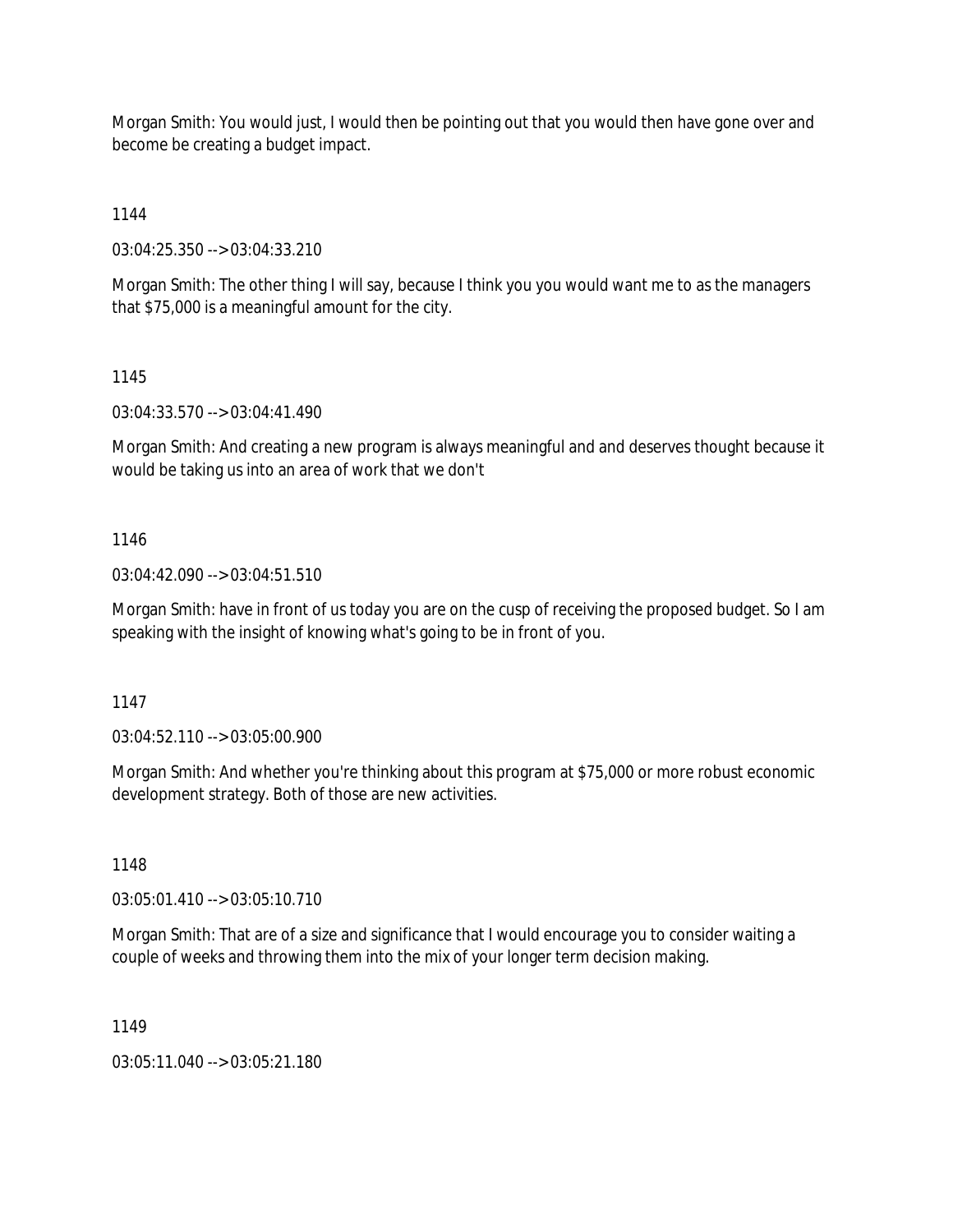Morgan Smith: Around the 2021 and 22 work plans and budgets, because then you can understand where this lives relative to those priorities and make sure you're properly placing in a properly Sizing it.

1150

03:05:24.660 --> 03:05:25.890

Joe Deets: Comes from our high topless.

1151

03:05:27.390 --> 03:05:32.370

Kirsten Hytopoulos: I appreciate that last comment for the city manager and I wanted to point out about

1152

03:05:33.180 --> 03:05:40.230

Kirsten Hytopoulos: It is important that clarification about where that these are not actual cares funding dollars. However,

1153

03:05:40.530 --> 03:05:50.040

Kirsten Hytopoulos: If we don't track the the root about where they came from and how they were in a sense an offset for cares dollars, then we won't be true to the

1154

03:05:50.430 --> 03:05:57.600

Kirsten Hytopoulos: The, the fact that we made a decision not to spend cares \$2 on this economic aid to the community.

1155

03:05:57.960 --> 03:06:03.270

Kirsten Hytopoulos: We did this offset. So we could have the freedom of time to do this right, that's why we did that.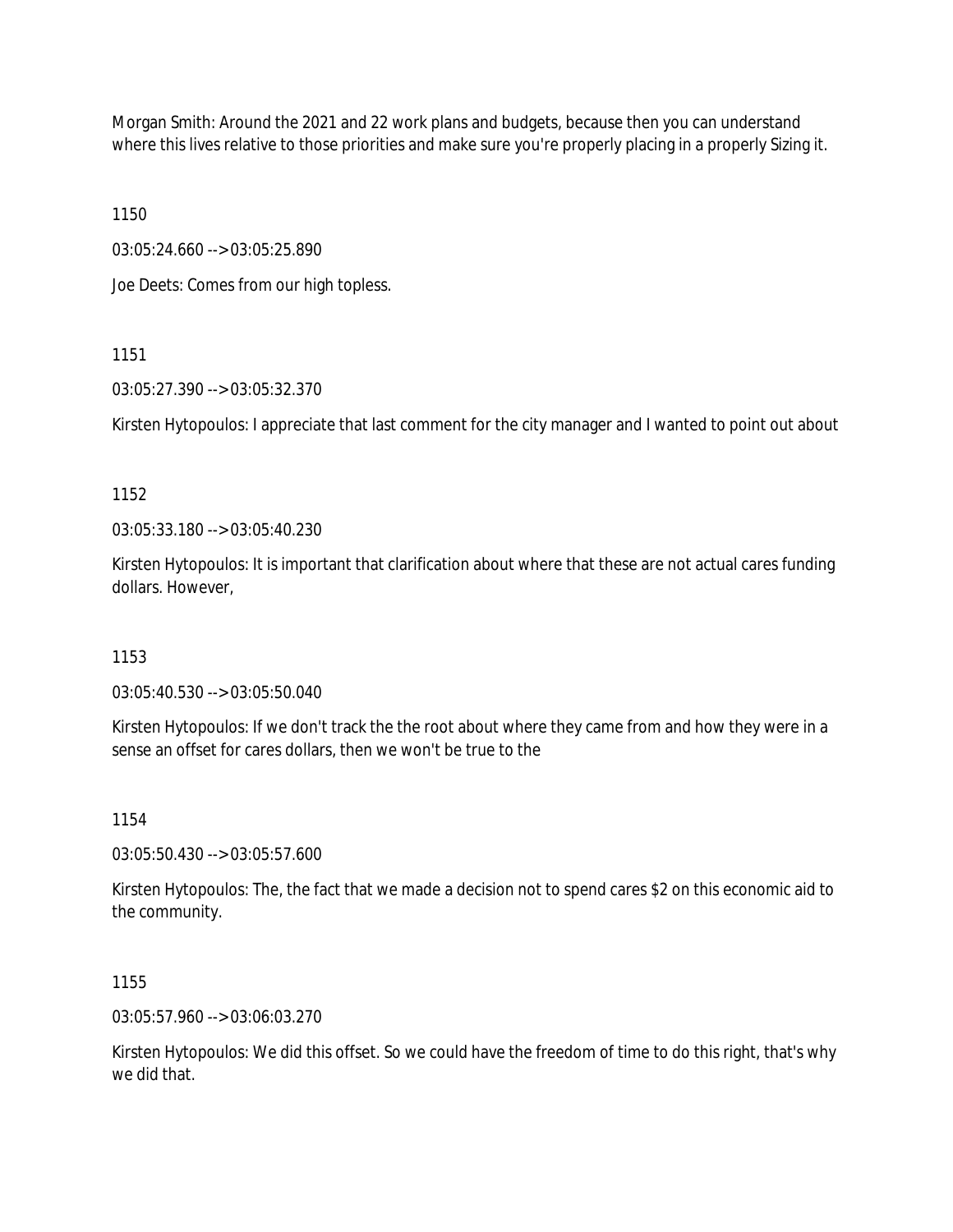03:06:03.540 --> 03:06:12.750

Kirsten Hytopoulos: So I think we have to be true to the fact that this what there was cares funding we chose not to spend on the community. Okay, so that, let's not forget that. So we can casually call it cares funny.

1157

03:06:13.140 --> 03:06:26.790

Kirsten Hytopoulos: To be it and I hope they city manager. Here's meanders appreciating that we do need to be not casual from a legal perspective, it is not cares funding, but from it from an from an emotional whatever the word is political. Whatever it is.

1158

03:06:27.180 --> 03:06:27.810

Morgan Smith: Our sizing.

1159

03:06:28.410 --> 03:06:29.520

Morgan Smith: A sizing perspective.

1160

03:06:29.580 --> 03:06:38.520

Kirsten Hytopoulos: Yeah, we need to we need to be appreciative of the intent behind that. And so anyway, I just wanted to reference that and then just go into what what the mayor was talking about.

1161

03:06:39.390 --> 03:06:48.810

Kirsten Hytopoulos: You know, if the Council does wind up hopefully more along the line along the timeline of what the city manager was just talking about, because we need to be careful about creating new programs that we're going to oversee etc.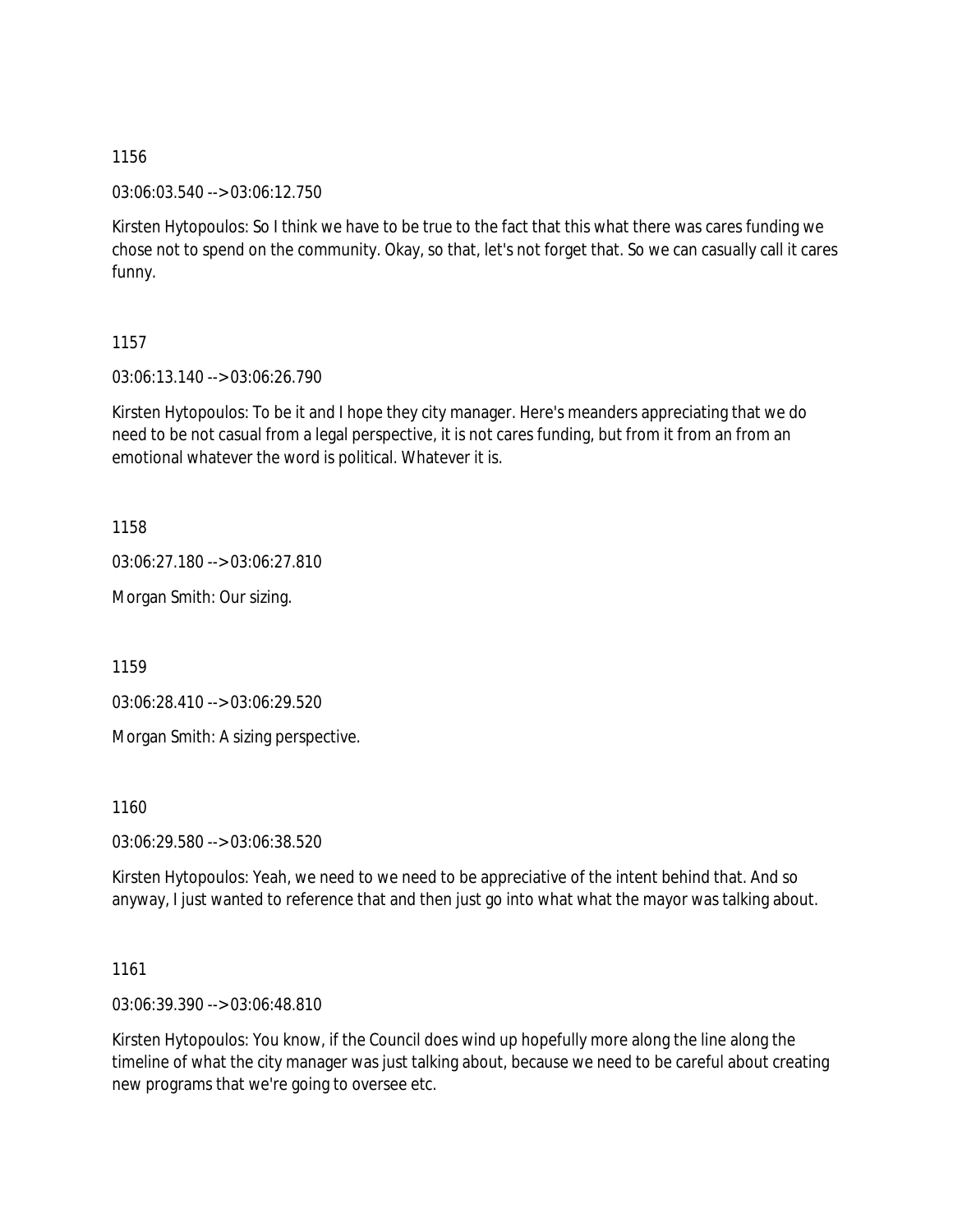03:06:49.380 --> 03:06:54.420

Kirsten Hytopoulos: If the Council does go in the direction of creating this website, I would be very wary of

1163

03:06:54.930 --> 03:07:01.200

Kirsten Hytopoulos: Going the direction of expanding into these ideas of tourist information, etc. Because all we're doing. Now then.

1164

03:07:01.680 --> 03:07:04.500

Kirsten Hytopoulos: Was duplicating other websites that exists and competing with

1165

03:07:04.980 --> 03:07:14.130

Kirsten Hytopoulos: With entities that were funding through L tack and that sort of thing. And then drawing away from the central function that you're saying that you're trying to create which would be a useful.

1166

03:07:14.880 --> 03:07:22.980

Kirsten Hytopoulos: Resource for consumers and trying to pull them away from the Amazons and so forth and make a useful portal for somebody that wants to purchase something

1167

03:07:23.460 --> 03:07:28.080

Kirsten Hytopoulos: I don't think this is going to be useful portal for me to go and buy something really useful like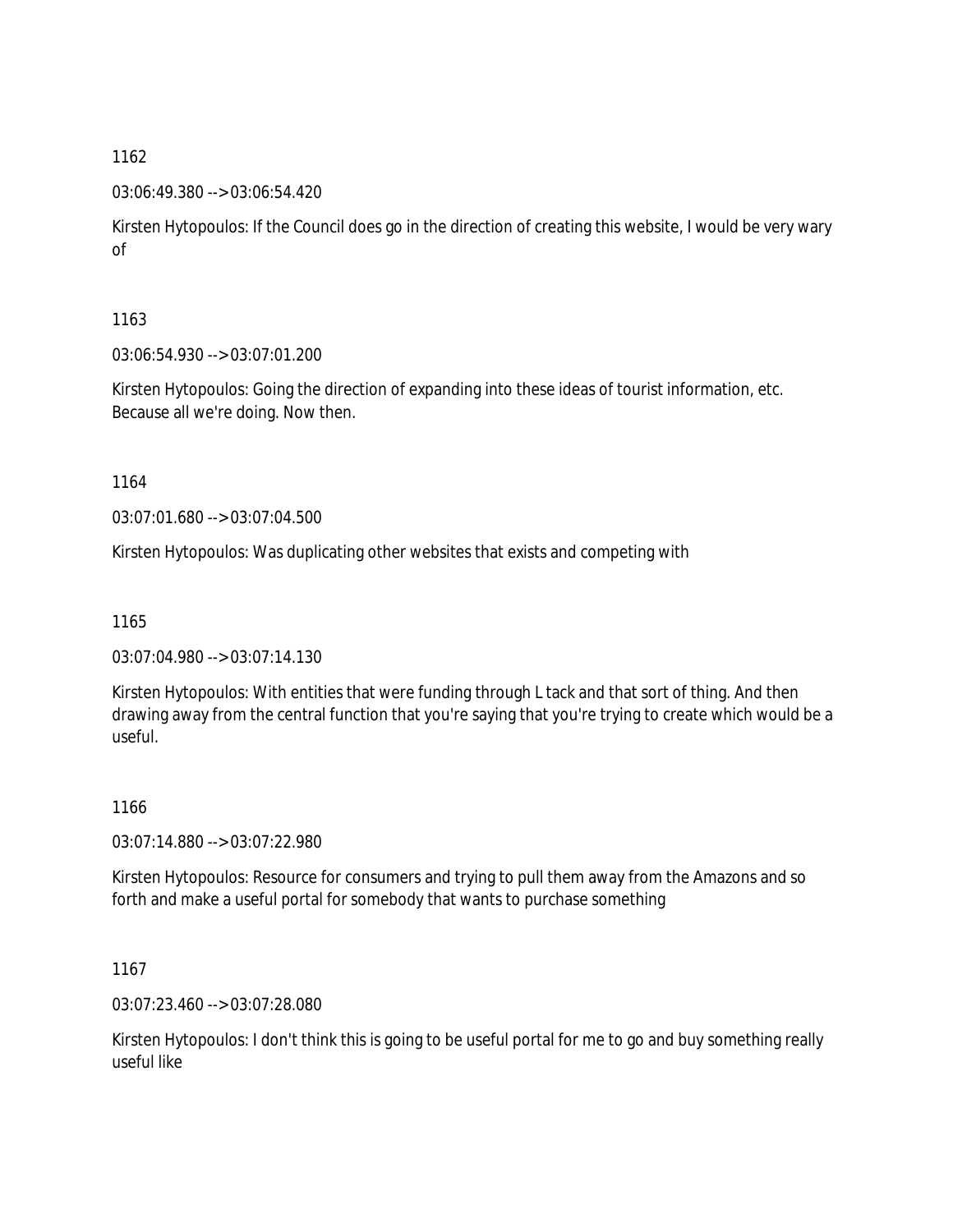03:07:28.320 --> 03:07:34.860

Kirsten Hytopoulos: A ream of paper. And that's the way I was thinking, oh, you know, maybe this will look like. I could have when I used to be able to go to paper products and actually get

1169

03:07:35.460 --> 03:07:37.350

Kirsten Hytopoulos: A you know a remote recycled paper.

1170

03:07:37.800 --> 03:07:48.810

Kirsten Hytopoulos: I don't think this is going to wind up being like that. And if it was, I probably feel more supportive. It sounds like it will be a smattering of a couple products and then we'll also be a list of service providers like it already exists on the

## 1171

03:07:49.740 --> 03:08:01.140

Kirsten Hytopoulos: On the Chamber of Commerce and so I'm not feeling excited about it. But my only feedback on what I'm hearing is please don't turn into a summit, you know this this kind of everything site because you really won't make it a portal them for

#### 1172

03:08:02.100 --> 03:08:06.090

Kirsten Hytopoulos: For merchants to sell their products. So anyway, that's my feedback.

## 1173

03:08:06.720 --> 03:08:13.200

Morgan Smith: And I would just like to share because I think it's really relevant to the conversation. You've, you've landed in at this point.

1174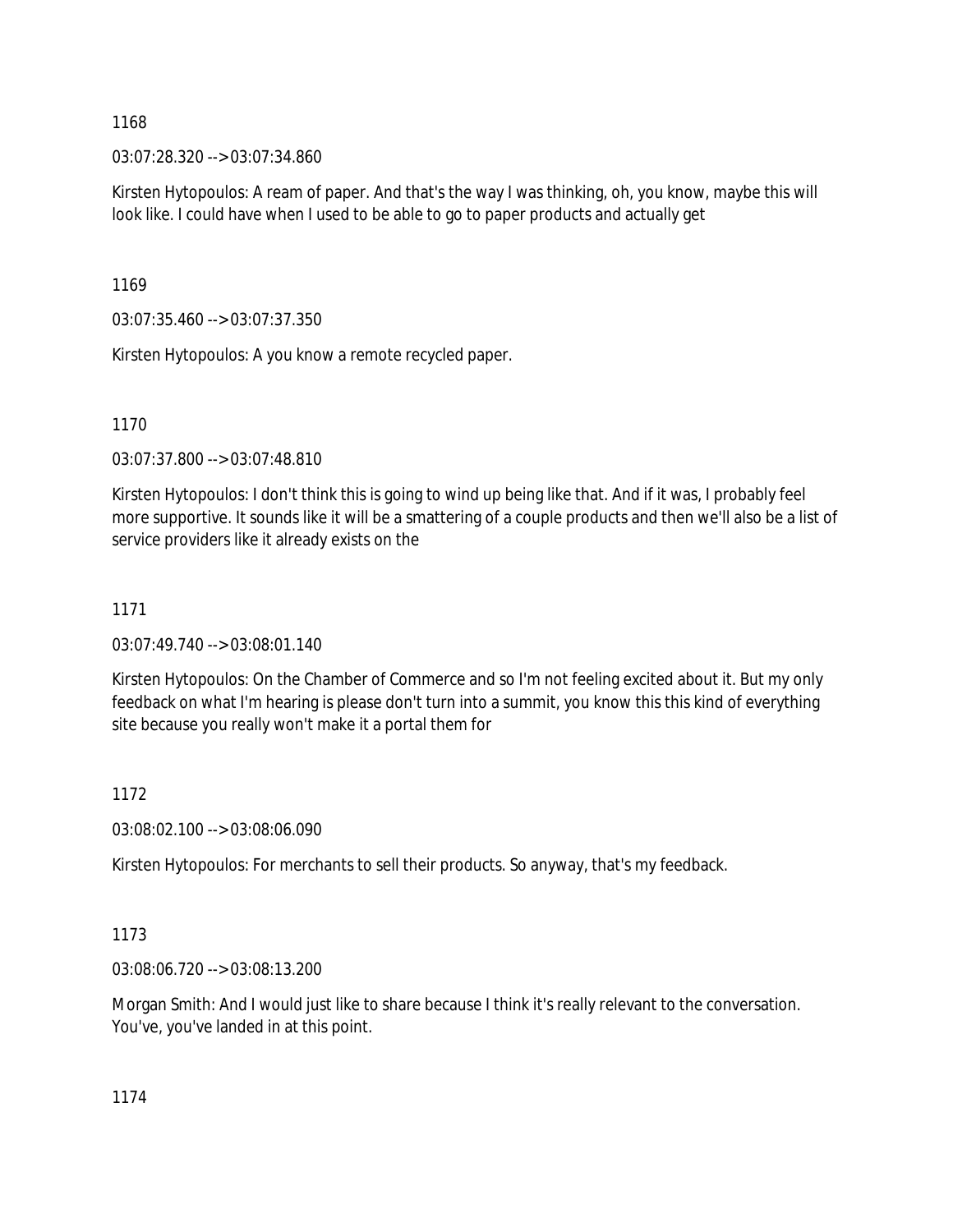03:08:13.740 --> 03:08:23.460

Morgan Smith: That next week when we do this tie out. Now that we have a second round of cares funding the equivalent amount of offsets that you could

1175

03:08:24.090 --> 03:08:32.100

Morgan Smith: Spend from general fund without creating a negative budget impact and I'll try and cope with a better shorthand label for this, the sizing math.

1176

03:08:32.670 --> 03:08:46.920

Morgan Smith: Is because of the second tranche because of the second allocation is now significantly larger than \$75,000 and I'm deliberately trying to identify that for you in the spirit of as you said that that was money that we wanted to not

1177

03:08:47.730 --> 03:08:49.380

Morgan Smith: Treat as windfalls of the city.

1178

03:08:49.470 --> 03:08:59.160

Morgan Smith: We are appreciate the State's ability to cover our unbudgeted costs, but a significant portion of the cost, we are submitting our budget and expenses that we would have spent anyway.

1179

03:09:00.120 --> 03:09:07.620

Morgan Smith: So the upshot of all of that is that next week, I'll be able to show you that I think site the sizing for that amount now is not

1180

03:09:08.190 --> 03:09:20.880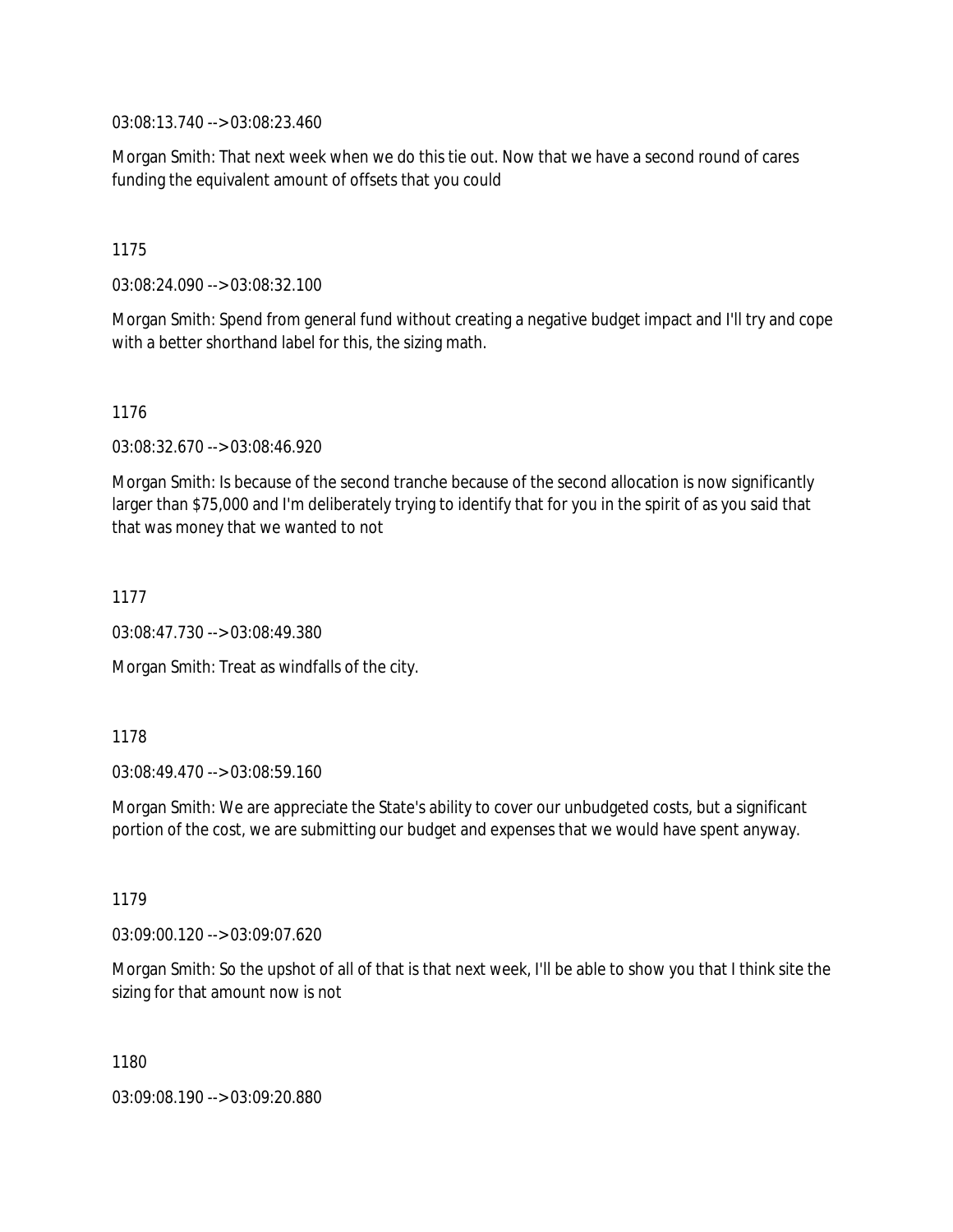Morgan Smith: \$75,000 but it's more around \$250,000 so that may matter to your thinking tonight about what you can achieve with that with those funds and it may be more than one thing or it may be something larger but

1181

03:09:21.360 --> 03:09:28.710

Morgan Smith: Anyway, that that may be another reason for this conversation to it's just another piece of information. I want you to have tonight.

1182

03:09:30.240 --> 03:09:30.630

Thank you.

1183

03:09:31.650 --> 03:09:31.920

Joe Deets: And

1184

03:09:32.220 --> 03:09:33.000

Joe Deets: One thing we

1185

03:09:33.270 --> 03:09:36.240

Joe Deets: Just want to bring up thank you for all of that.

1186

03:09:37.410 --> 03:09:59.130

Joe Deets: Is we have our ideas to have this in phases, because there is a period of discovery here that is not \$75,000 it's five to \$10,000 which would be really finding a proof of concept and where some some design ideas would come up so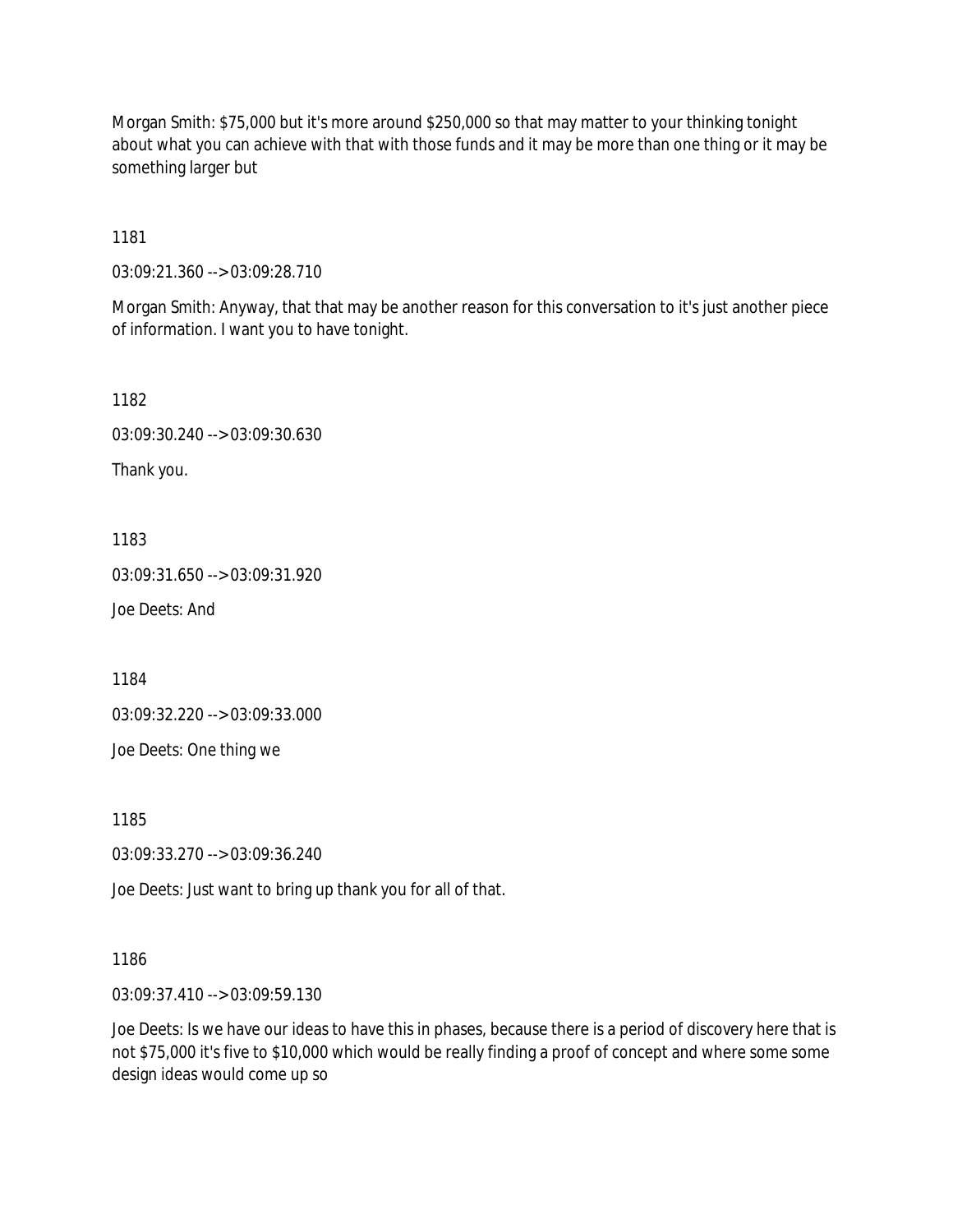03:10:00.270 --> 03:10:10.320

Joe Deets: In some ways, I, I would like to see at least that move forward. That's not like breaking our bank and it, it gives us some momentum of a concept that

1188

03:10:10.800 --> 03:10:28.530

Joe Deets: Personally, I feel has merit, but it doesn't talk commit ourselves to the full meal deal if you will and and and also in respect to customer had topless is concern of, you know, where's this all going well. I think we're, you know, the chief

1189

03:10:29.850 --> 03:10:41.220

Joe Deets: Attribute, the thing we're trying to do is help businesses survive in the covert era through e commerce development that is the critical. This is why, at least I'm presenting this

1190

03:10:41.640 --> 03:10:54.330

Joe Deets: And, you know, some of these other things could happen or not happen we I would hazard a guess. So we do know ecommerce is an effective way for businesses to survive in the covered era. I mean, you know,

1191

03:10:54.960 --> 03:11:05.940

Joe Deets: You can ask any business analyst in the country or in the world. And that's what they will say, so we can pursue this and

1192

03:11:06.480 --> 03:11:19.980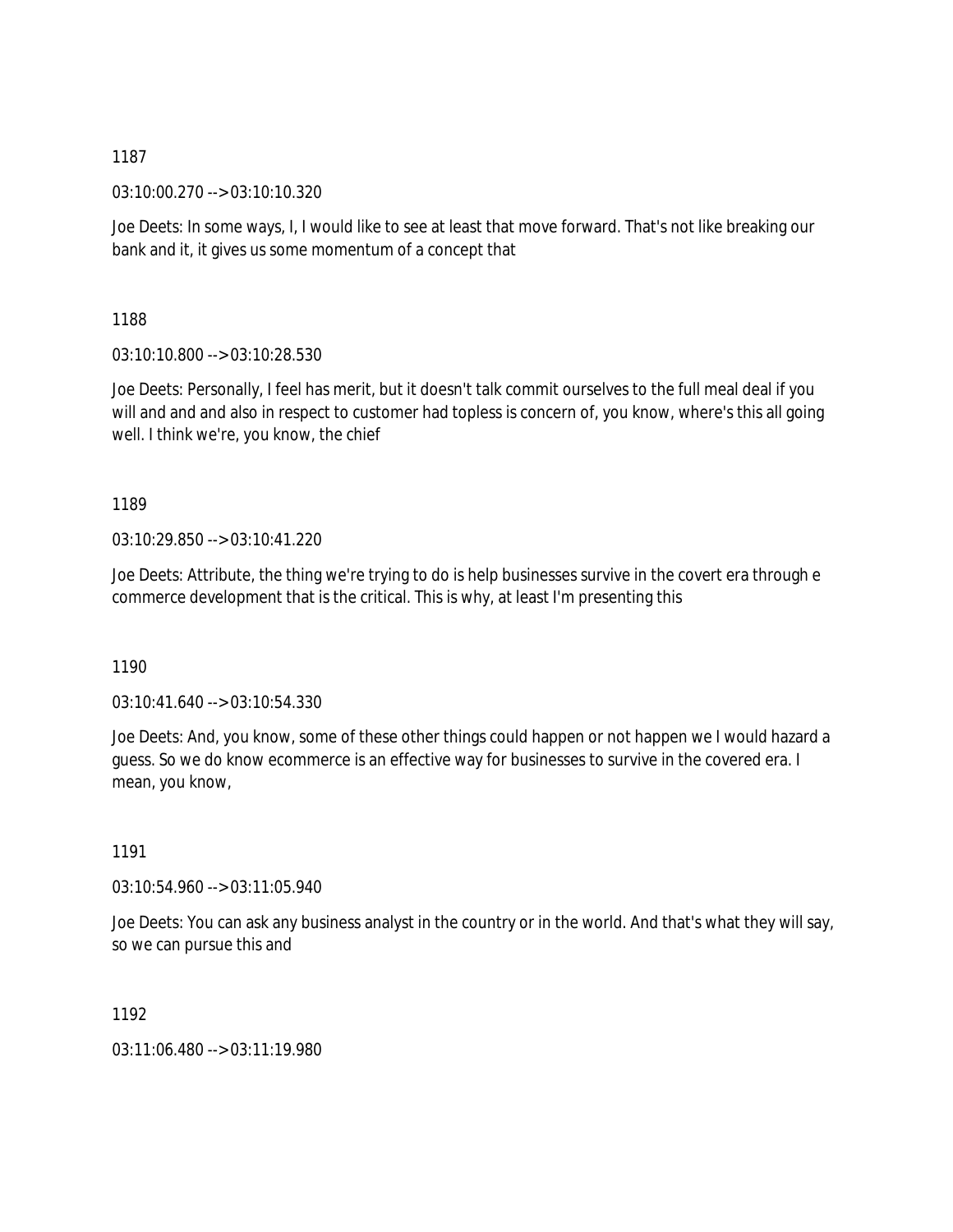Joe Deets: We're already to me kind of late in the game, getting something going and we can we can make a commitment to spend some monies to do a proof of concept, but we're we were giving ourselves plenty of

1193

03:11:21.000 --> 03:11:29.160

Joe Deets: Opportunity to pursue this further, and also other ideas too so capsule number, Nessa

1194

03:11:31.590 --> 03:11:35.070

Rasham Nassar: I don't want to speak with someone who hasn't spoken would like to

1195

03:11:36.300 --> 03:11:46.680

Rasham Nassar: submit their thoughts. No. Okay, I'll, I'll let COUNCILMEMBER cargo. I was going to throw out some suggestions for wrapping up, but I'd be happy to hear. Councilmember car speak first.

1196

03:11:48.360 --> 03:11:54.150

Christy Carr: Yeah, thank you. I just, I think. Someone else asked the question about local data. I think that

1197

03:11:55.200 --> 03:11:59.760

Christy Carr: In the packet and then in your comments tonight, Deputy Mayor

1198

03:12:00.960 --> 03:12:14.610

Christy Carr: You talked kind of more globally and anecdotally, but I'd like to hear more locally in terms of the need or want of e commerce and particularly related to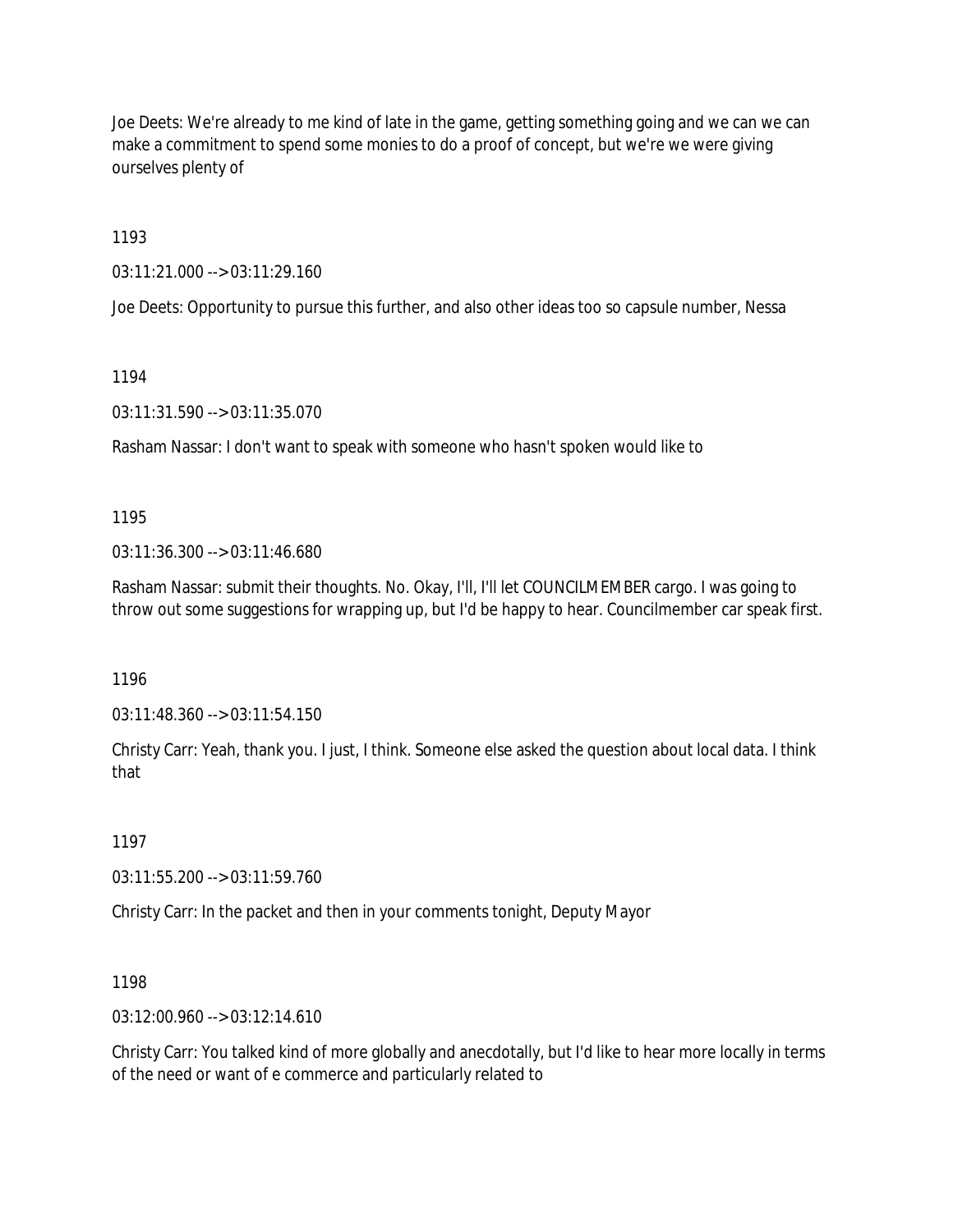03:12:16.860 --> 03:12:21.810

Christy Carr: An integration with existing e commerce and you mentioned that it would be complimentary but

1200

03:12:22.950 --> 03:12:26.040

Christy Carr: I'd like to know more about how how that would work.

1201

03:12:27.180 --> 03:12:38.520

Christy Carr: And I think that I like what I was hearing from the city manager in terms of having this conversation when we have a more complete picture of dollars and and sizing.

1202

03:12:40.380 --> 03:12:48.180

Joe Deets: Just reply that those are great comments. So I agree. And that's part of what the discovery process would would entail.

1203

03:12:49.560 --> 03:12:58.680

Joe Deets: And I could tell you there are businesses, there's a business and Winslow downtown Winslow that's closing the brick and mortar store because they don't need anymore.

1204

03:13:00.390 --> 03:13:18.600

Joe Deets: There's another business I prayed, I, I'm not gonna mention names because I don't have that authority business that had no e commerce at all before Kevin and that was getting a third of the revenues to that. So there is, there's plenty of data to show that this works. And we customer nisar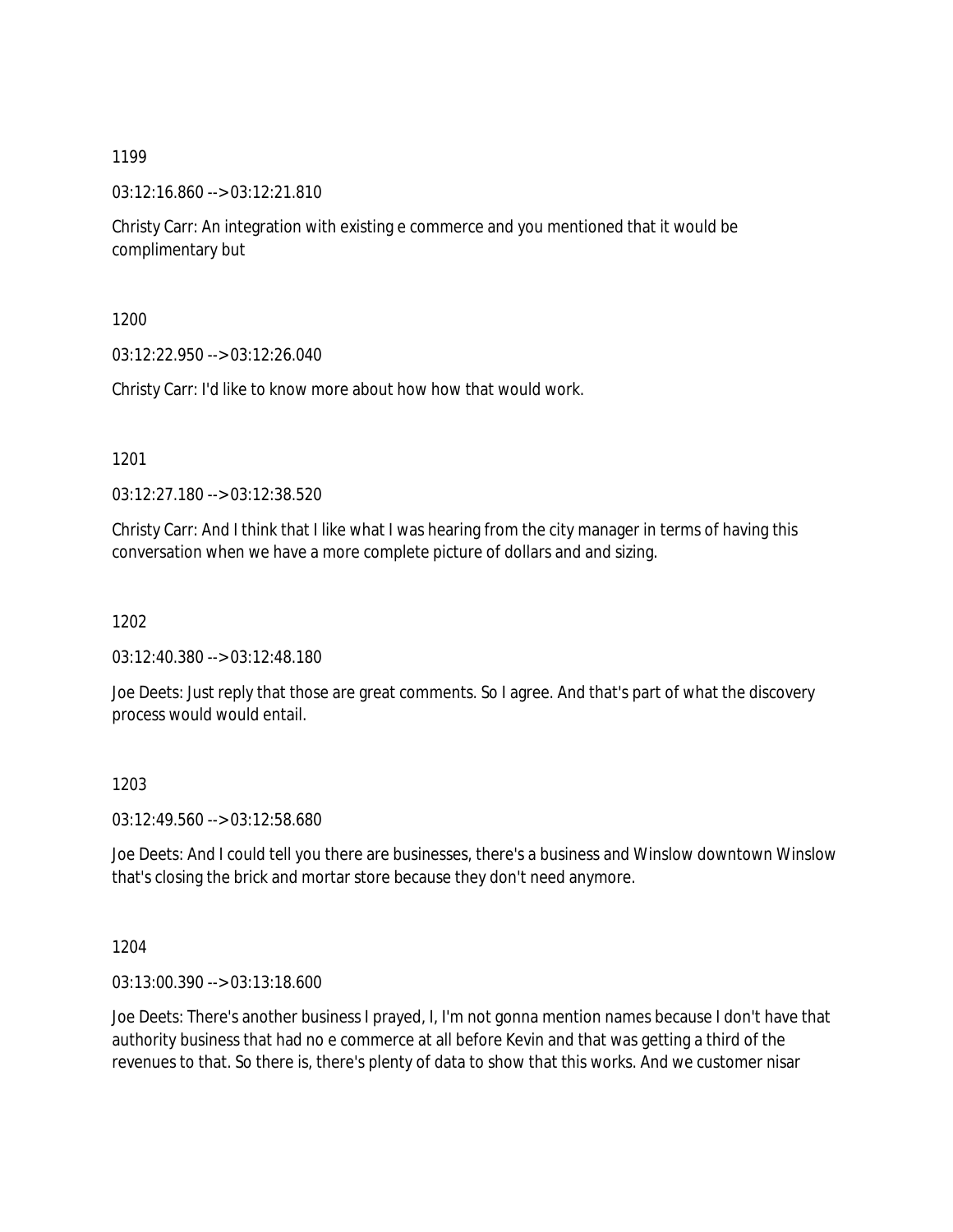03:13:20.910 --> 03:13:26.790

Rasham Nassar: So two things i i agree with COUNCILMEMBER cars points.

1206

03:13:28.020 --> 03:13:42.030

Rasham Nassar: And in terms of moving us along tonight. I wonder how you counsel every detail about what the city manager sad and I think I heard a proposal or suggestion and her comments which is that we might see it.

1207

03:13:42.780 --> 03:13:52.050

Rasham Nassar: It's beneficial to wait until we have the latest the newest are the the incoming figures for the Kazakh funding.

#### 1208

03:13:52.920 --> 03:14:03.030

Rasham Nassar: For us to include in our discussion of potential dollars to allocate for this. For this cause, and I understand maybe I could be wrong and that would that would happen in tandem with our budget discussions.

#### 1209

03:14:04.470 --> 03:14:12.780

Rasham Nassar: And then second point related to the proposal you brought with us tonight, I first want to say thank you because I didn't see that. I know how much work goes into developing

1210

03:14:13.200 --> 03:14:20.610

Rasham Nassar: These kinds of things to bring and present before the Council. So I just want to acknowledge your input effort and work also council member Snyder and the Dina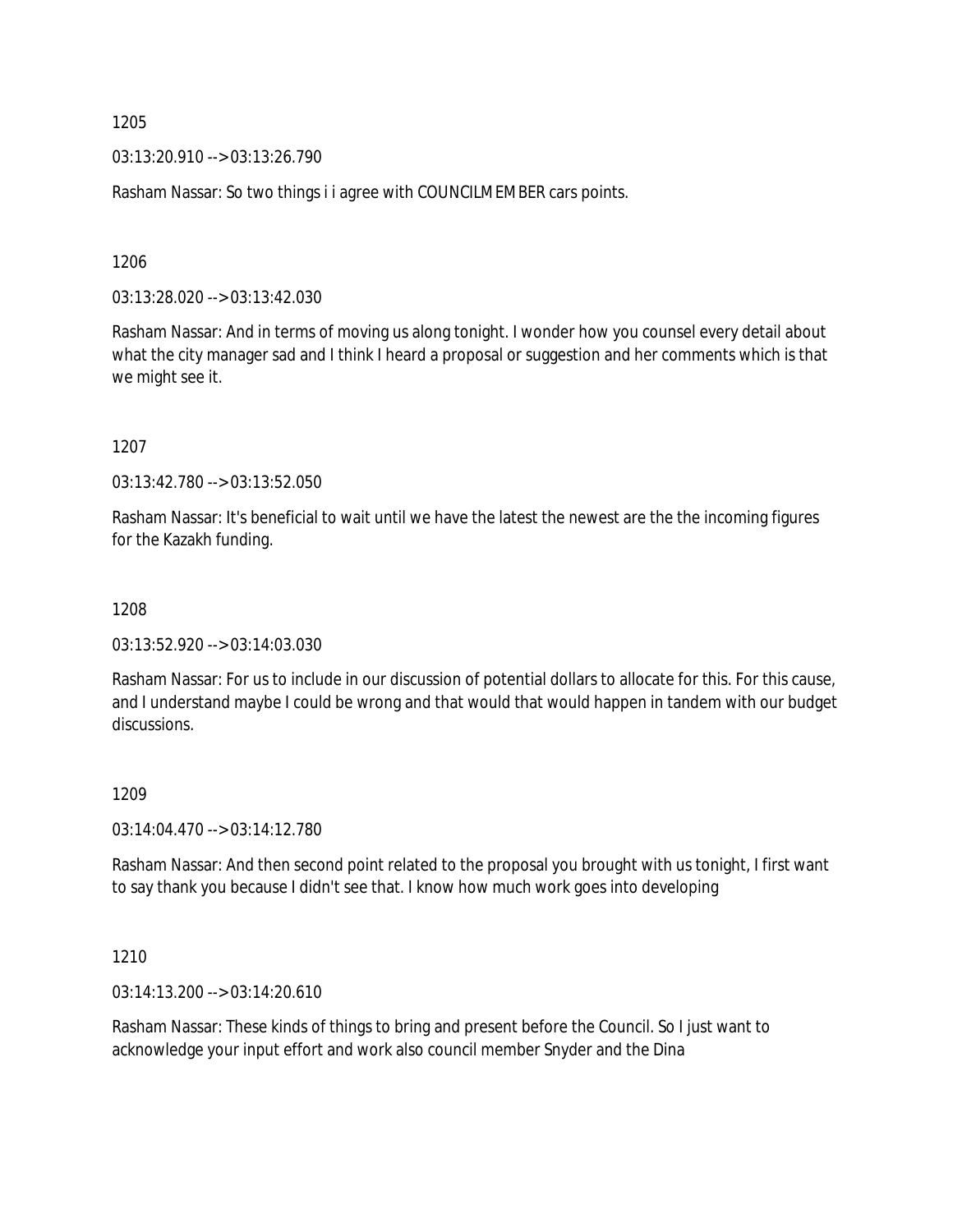03:14:21.240 --> 03:14:28.620

Rasham Nassar: And and i think i would be really happy, the next time that we do talk about this to talk about it at a business meeting where we can hear public comment.

1212

03:14:28.980 --> 03:14:34.770

Rasham Nassar: I think it would be very beneficial for us to hear from some business owners in the community.

#### 1213

03:14:35.280 --> 03:14:41.010

Rasham Nassar: I know that you are the liaison and that you've been dialoguing with them directly. But I think for Council and for the benefit of the public.

### 1214

03:14:41.340 --> 03:14:54.060

Rasham Nassar: If there is substantial support for this proposal, it would be really helpful for me at least, maybe I would feel the same to hear that from coming from the voices of business owners directly in our community. So those are the two things.

#### 1215

03:14:54.750 --> 03:14:58.140

Joe Deets: Okay. All right. Thank you. Councilmember Medina.

## 1216

03:15:01.170 --> 03:15:08.430

Kol Medina: I think I'll just say that I'm ready to approve this and get on with it. And I understand the concerns and

1217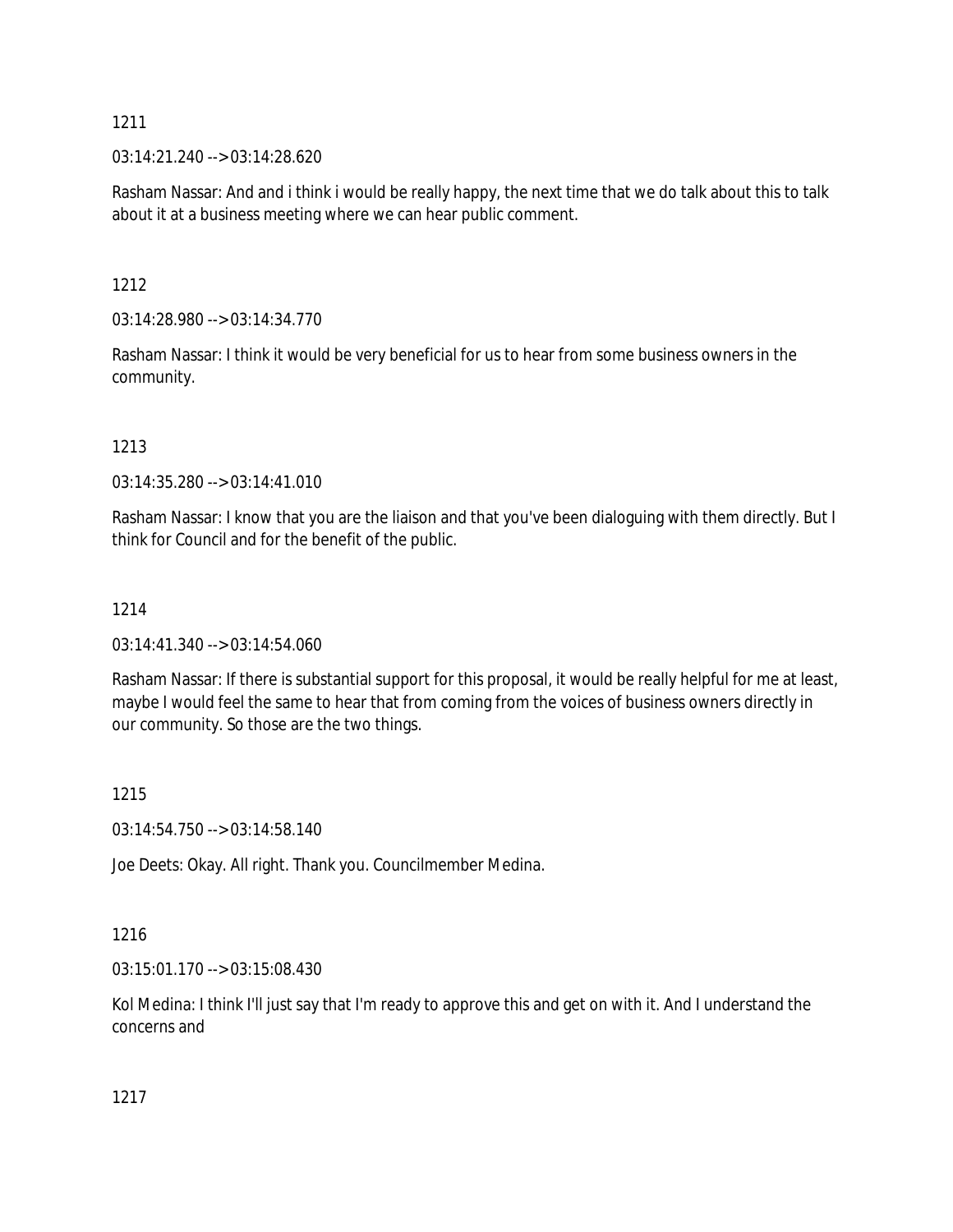03:15:09.750 --> 03:15:13.680

Kol Medina: I understand that it's kind of strange. It's unusual.

1218

03:15:15.030 --> 03:15:15.720

Kol Medina: And

1219

03:15:17.250 --> 03:15:29.700

Kol Medina: You know it'd be a lot easier to say we're going to take all that money and we're just going to give some grants to local businesses and that just sounds easy, it sounds like a normal thing to do, but they're actually a lot of reasons why that's not really very effective.

#### 1220

03:15:31.050 --> 03:15:35.940

Kol Medina: And I think there are a lot of ways that this this thing, which is obviously untested

#### 1221

03:15:36.960 --> 03:15:51.390

Kol Medina: Could actually provide substantial benefit for lots of organizations on the island and in the big scope of things we're not talking about a lot of money. And I think we should just approve it and try it out.

1222

03:15:52.860 --> 03:15:54.510

Kol Medina: Just sharing where I'm at on this.

1223 03:15:54.750 --> 03:15:55.380 Kol Medina: Week well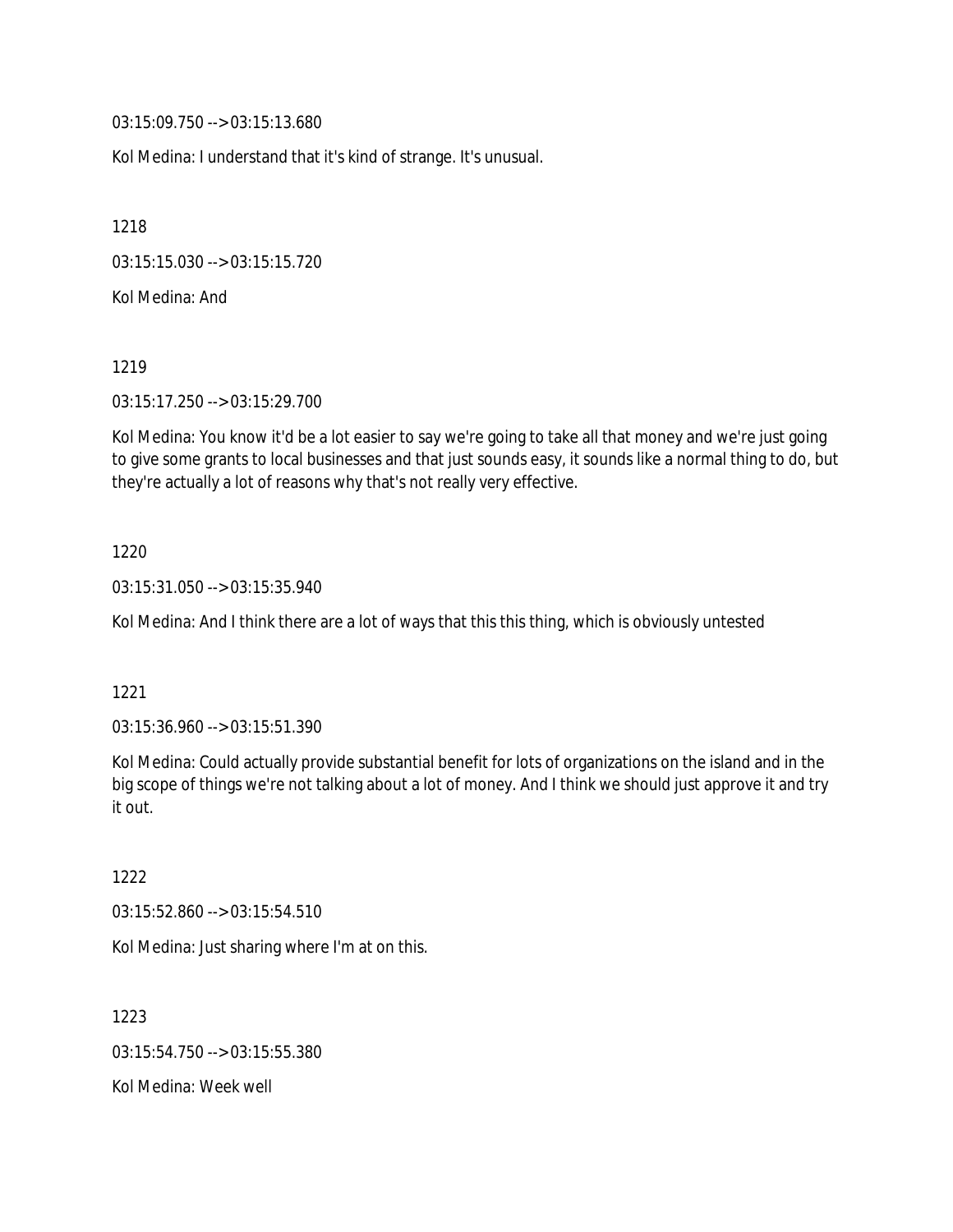1224 03:15:55.410 --> 03:15:56.370

Joe Deets: Thank you. I'm

1225

03:15:57.090 --> 03:15:57.840

So,

1226

03:15:59.700 --> 03:16:06.210

Joe Deets: All right, where are we at here, this is we're not really taking a vote here. But what I'm sensing is

1227

03:16:07.800 --> 03:16:09.150

Joe Deets: Mayor, Leslie. Imagine you're

#### 1228

03:16:10.170 --> 03:16:17.010

Joe Deets: feeling the same way that we would like to move forward the least with the discovery phase. I mean, that's five to \$10,000 folks.

#### 1229

03:16:18.540 --> 03:16:21.960

Joe Deets: That's, that's what we're talking about right now. Okay.

1230

03:16:25.230 --> 03:16:36.060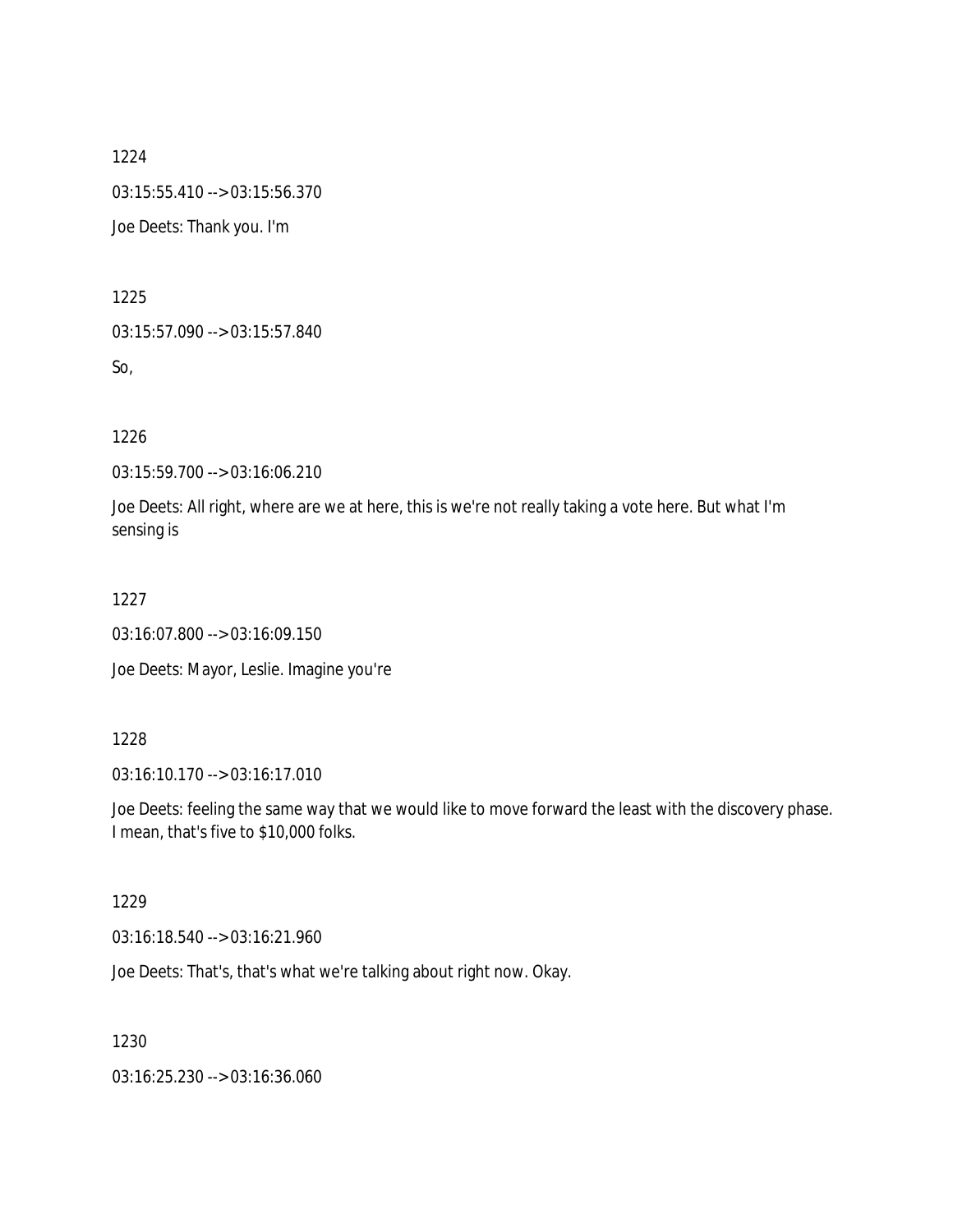Joe Deets: This will come to answer a number of the questions, particularly customer car is their interest. What is the the scope of this

## 1231

03:16:38.130 --> 03:16:52.920

Joe Deets: And I agree, let's have this as before. Business meeting. Absolutely. But seeing how this. This is a very suitable time to have it as a study session right now, but we will have this as a business meeting. But anyway, city manager. Your hand is up.

#### 1232

03:16:54.540 --> 03:17:06.210

Morgan Smith: Yeah, I think just trying to circle up the Council's feedback and you're obviously have, you know, sort of a mixed mind what to do next. I think I want to try and untangle

#### 1233

 $03:17:06.660 \rightarrow 03:17:17.940$ 

Morgan Smith: Maybe not tonight. Maybe at our next conversation. The distinction between a next step which is to move forward with what you're calling in phase one, a proof of concept which is really just asking.

#### 1234

03:17:19.530 --> 03:17:29.100

Morgan Smith: How to questions about scope and sort of technical specifications or what I hear some council members asking for just proof of demand proof of need.

#### 1235

03:17:29.580 --> 03:17:38.130

Morgan Smith: And so that that isn't something that necessarily needs an expenditure of city funds or needs to be launched that could just be accomplished by either

1236

03:17:38.430 --> 03:17:43.920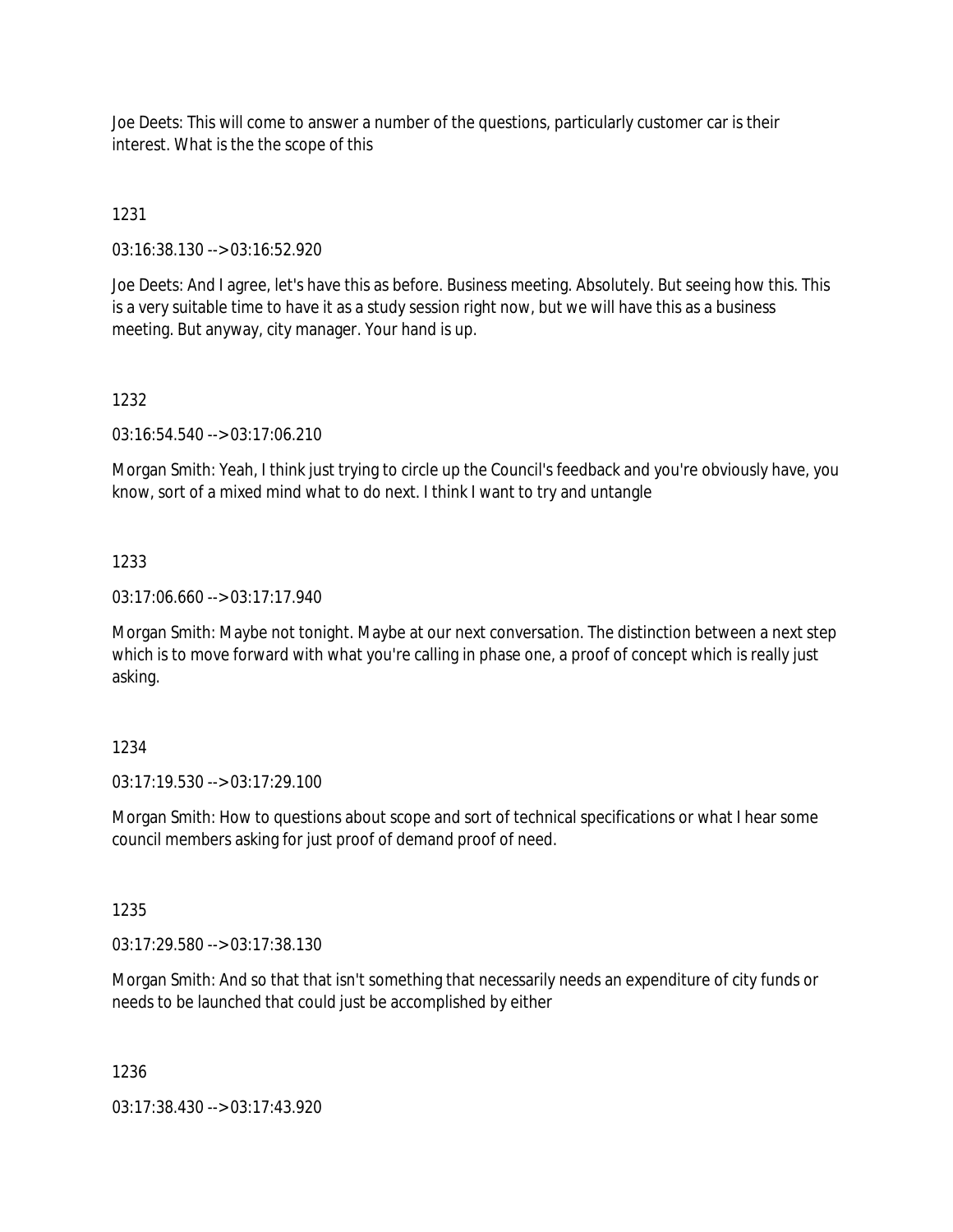Morgan Smith: groups that have membership like vita the Chamber of Commerce Fila other groups.

## 1237

03:17:44.430 --> 03:17:52.860

Morgan Smith: stating their support a, you know, asserting that they their members would make use of it or having individual business members, you know, produce that but it's it's

# 1238

03:17:53.190 --> 03:17:57.480

Morgan Smith: I feel like what the Council some council members are articulating there's a gap about

# 1239

03:17:58.050 --> 03:18:09.120

Morgan Smith: An understanding of the extent of the need or the benefit of the value added because I will say that, well, it may not feel like a lot of money. It's also staff time because we are moving into work that we don't do

## 1240

03:18:09.480 --> 03:18:17.100

Morgan Smith: We don't have anyone here who's qualified to assess a proof of concept for this, for example, so we'd be taking out some complexity and problem solving that

1241

03:18:17.670 --> 03:18:21.150

Morgan Smith: I think is fine for us to do but but as you started your comments with

# 1242

03:18:21.630 --> 03:18:33.030

Morgan Smith: Government doesn't typically move into areas like this unless there's a gap that isn't being met. And so I feel like collectively, it might be important to establish what that gap is what the city's value added is before we move forward.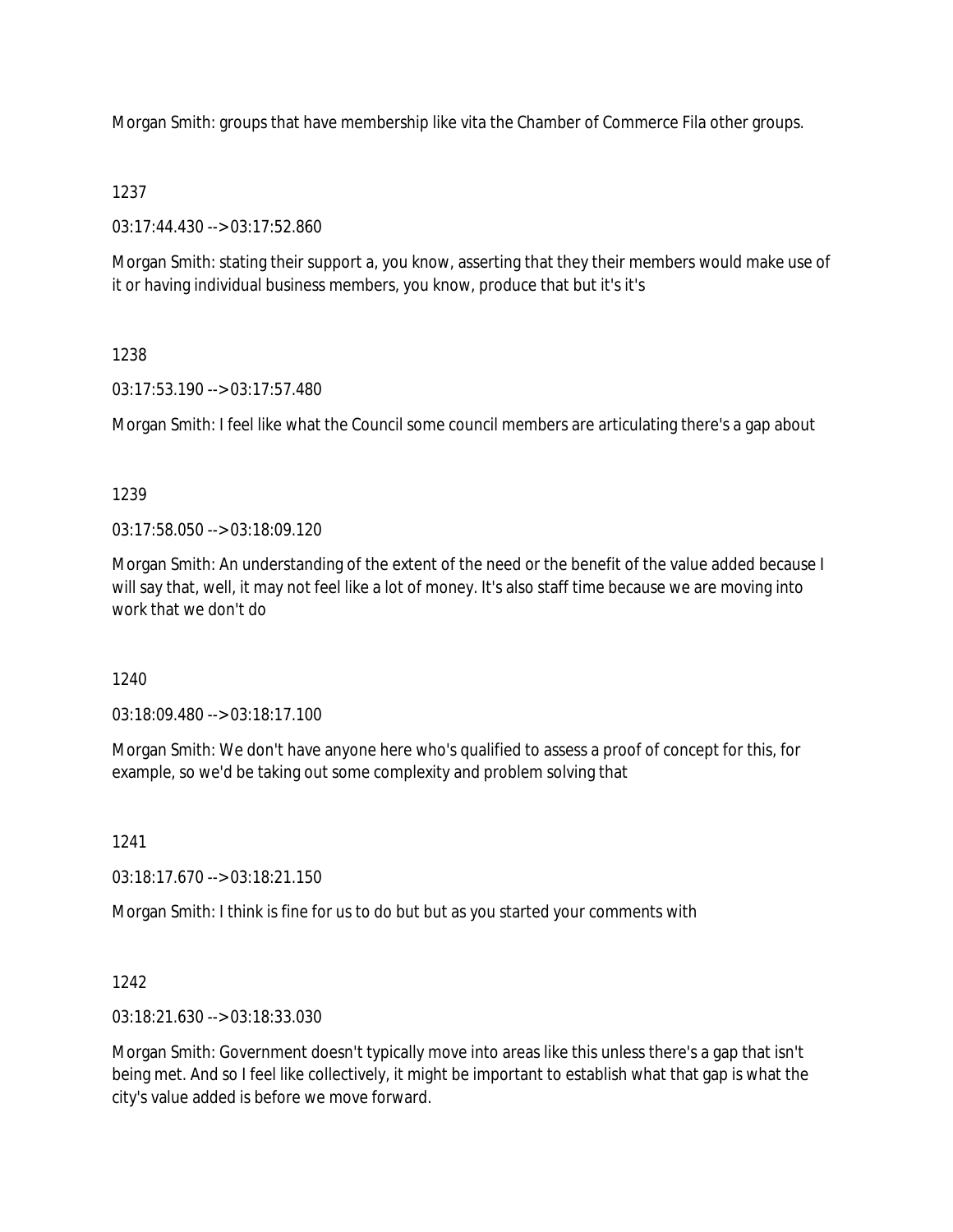03:18:35.010 --> 03:18:36.270

Joe Deets: Customer had couples.

1244

03:18:37.470 --> 03:18:39.060

Kirsten Hytopoulos: Yeah, if you're going to do some more work.

1245

03:18:39.120 --> 03:18:49.860

Kirsten Hytopoulos: To bring for more data, I would like to hear from individual businesses, not just the the those governing, you know, those, those Institute, you know, not just by to and the chamber as the leadership.

1246

03:18:50.490 --> 03:19:00.600

Kirsten Hytopoulos: I'd like to understand what the website looks more like specifically like are there. Go. Am I going to be able to search for individual products. I mean, how big of a database is this going to be how helpful is that going to be

1247

03:19:00.930 --> 03:19:09.570

Kirsten Hytopoulos: On a daily basis to to to to to the to the average person who's out doing their, their actual shopping. It just help us understand where what it looks like.

1248

03:19:10.020 --> 03:19:18.180

Kirsten Hytopoulos: And then I to to to the managers point where either creating a website that we're going to run as a city. So we're creating an ongoing cost.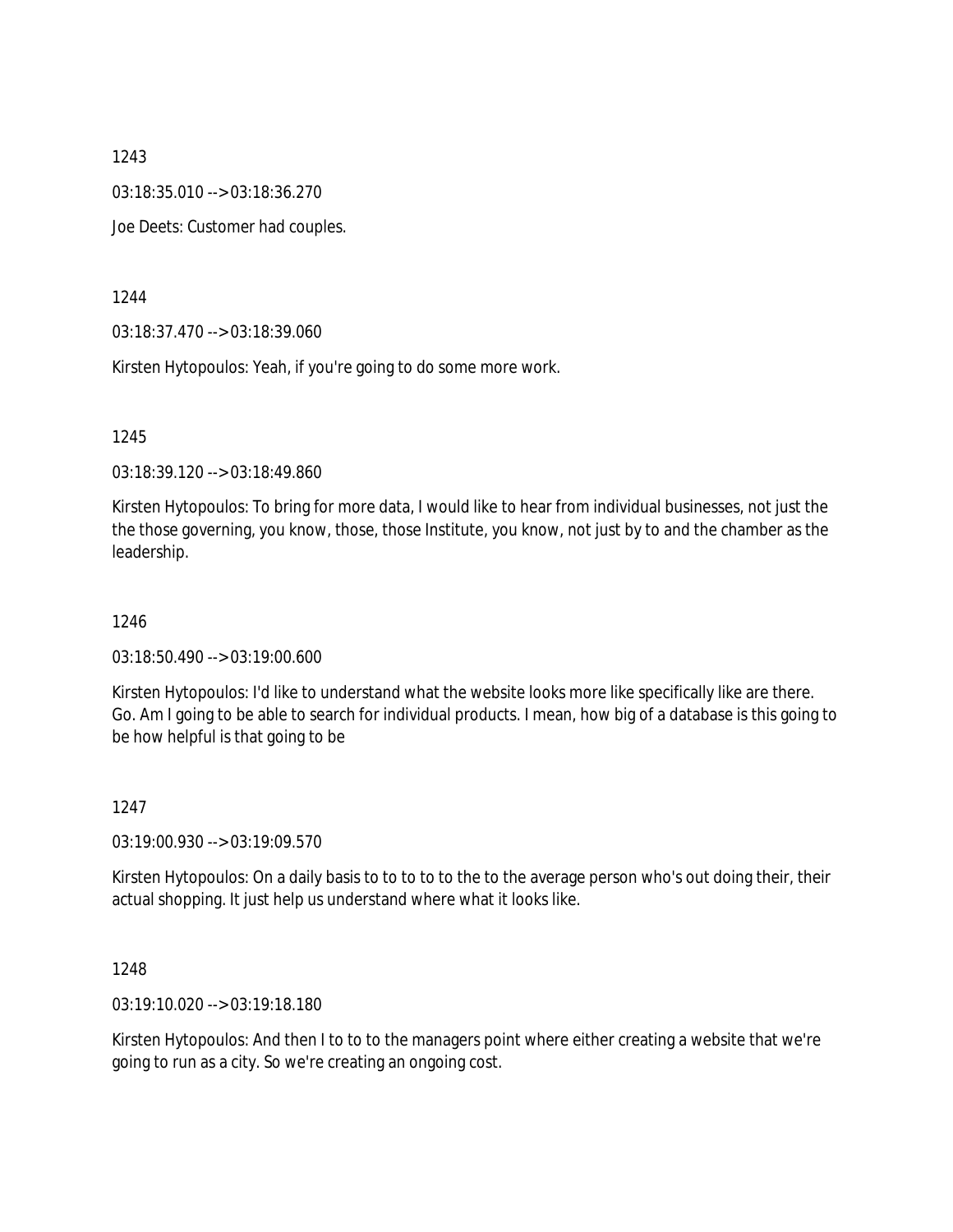03:19:18.660 --> 03:19:32.520

Kirsten Hytopoulos: Or we're setting it up for somebody else to run and we're probably roping ourselves into funding that somehow through L tack or some other funding. So, I mean, we can be honest about that, that this is we're setting up an ongoing funding. So I just think we need to be thinking about that.

1250

03:19:35.160 --> 03:19:37.050

Joe Deets: Okay. All right. Well, thank you.

1251

03:19:37.770 --> 03:19:40.650

Joe Deets: Well, it seems to me that

1252

03:19:41.760 --> 03:19:47.100

Joe Deets: We don't seem to have we're sort of split three three. I kind of wish COUNCILMEMBER Pollock was here right now.

1253

03:19:49.410 --> 03:19:50.250

Joe Deets: Any case.

1254

03:19:51.420 --> 03:19:55.590

Joe Deets: I but it is important to everyone be on board on this and

1255

03:19:56.910 --> 03:20:08.190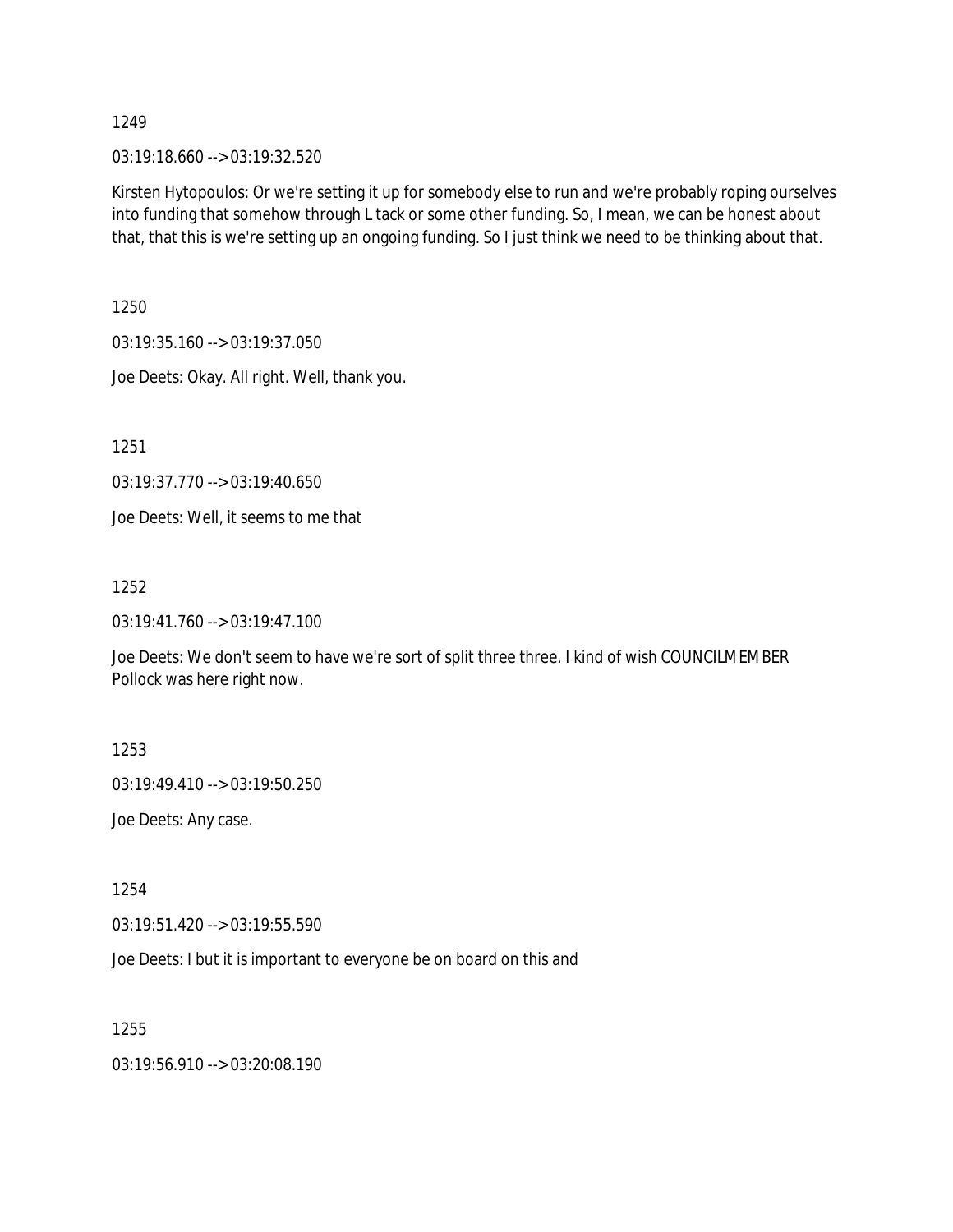Joe Deets: I but I but I am concerned about delays Bainbridge Island has been late to the game in the recovery space. And what we're asking for is another delay.

1256

03:20:09.840 --> 03:20:16.950

Joe Deets: And if the folks. You're asking me if I haven't heard from businesses I when I hear from businesses is do something now.

## 1257

03:20:18.270 --> 03:20:24.780

Joe Deets: And so we can delay, but I'm just saying we have a proposal to actually get something going.

## 1258

03:20:26.130 --> 03:20:38.070

Joe Deets: And yes, it's ambitious, but we are in a crisis mode that really calls for some bold action. It just does. And so, are we ready for that. Okay. Councilmember our Mayor spider.

1259

03:20:38.940 --> 03:20:51.060

Leslie Schneider: So I think the group is ready to move on. And I think there's some really valid points about gathering more data and sort of socializing this idea amongst business community. So, you know, I don't think we need to

1260

03:20:53.940 --> 03:20:55.710

Leslie Schneider: I don't think we need to

1261

 $03:20:58.410 \rightarrow 03:20:59.130$ 

Leslie Schneider: Say more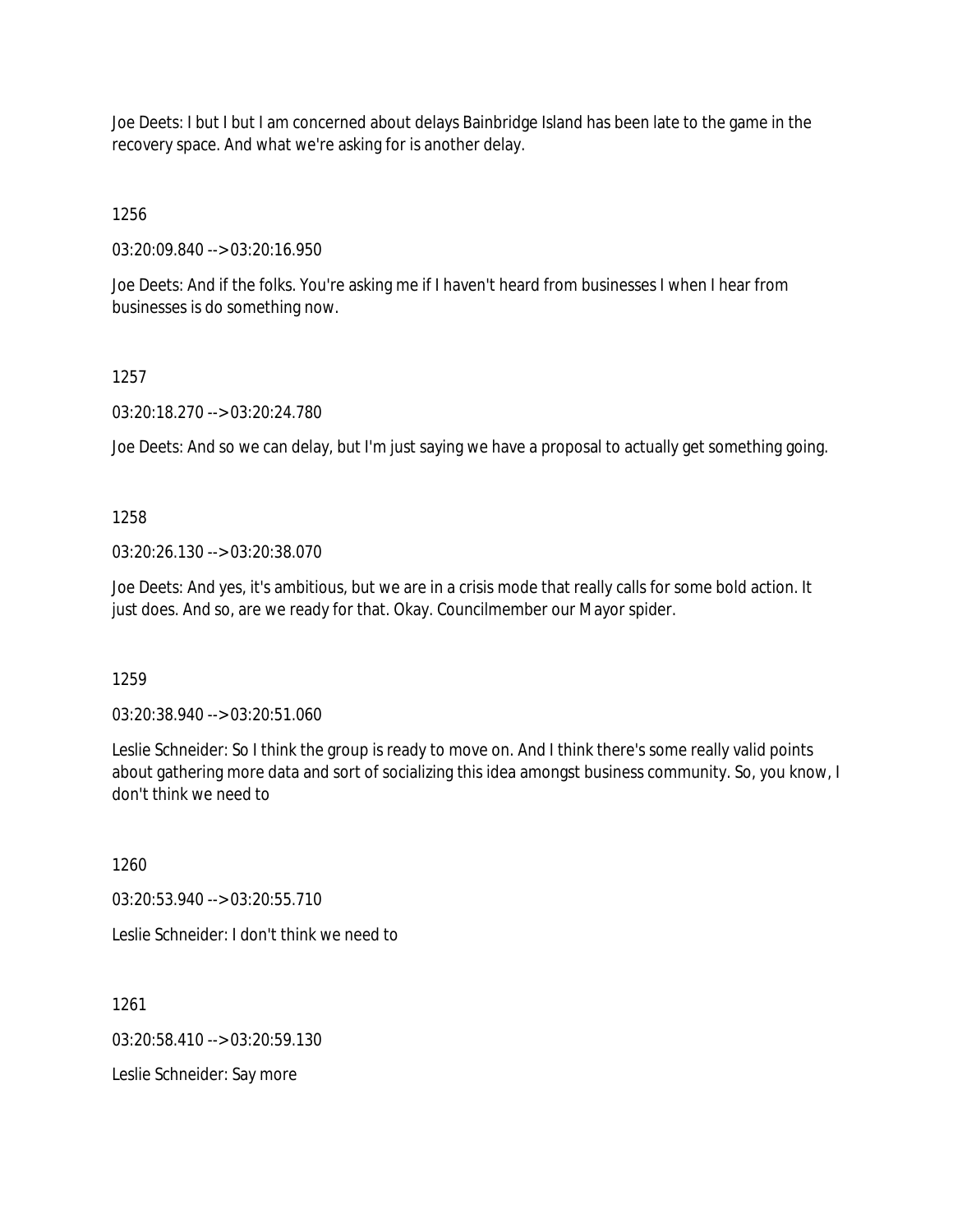03:21:00.270 --> 03:21:07.290

Joe Deets: Right, okay. I, I take the hint. Alright folks will move on. Thank you for that and

1263 03:21:08.100 --> 03:21:08.880 Joe Deets: You want to take a

1264 03:21:08.970 --> 03:21:09.720 Joe Deets: Five minute break.

1265 03:21:11.490 --> 03:21:13.470 Joe Deets: Yes. Okay. Five minutes.

1266 03:21:14.820 --> 03:21:16.380 Joe Deets: Let's, let's get back at

1267 03:21:17.460 --> 03:21:18.210 Joe Deets: 925

1268 03:21:19.770 --> 03:21:20.040 Okay.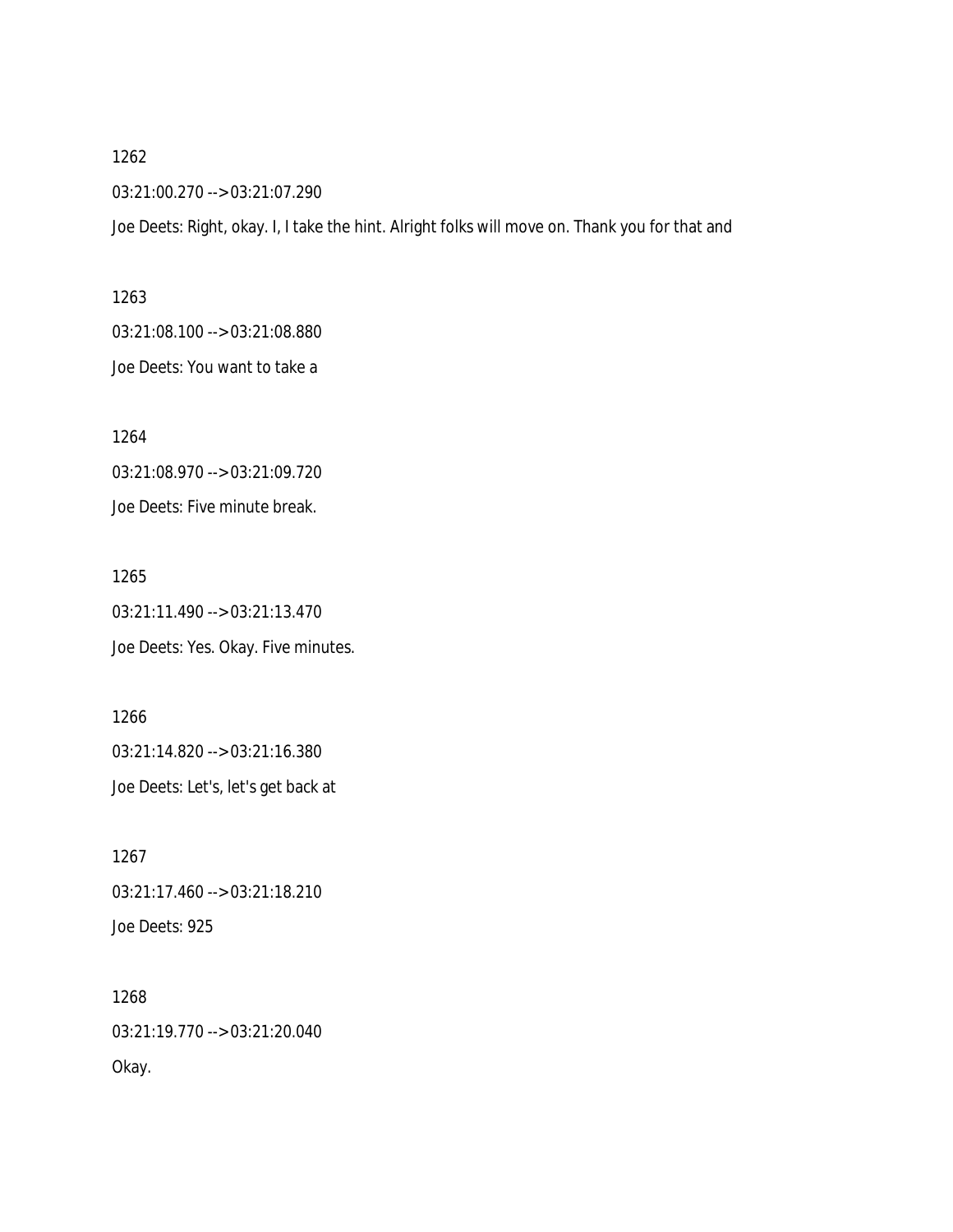1269 03:21:21.150 --> 03:21:21.510 Joe Deets: Thank you.

1270 03:26:39.150 --> 03:26:40.200 Joe Deets: mayor's here.

1271 03:27:01.290 --> 03:27:04.650 Joe Deets: Well, we don't have a whole lot left in the meeting. That's, that's one

1272 03:27:04.920 --> 03:27:05.460 Good bit

1273 03:27:14.670 --> 03:27:15.930 Joe Deets: Okay, let's see.

1274 03:27:20.820 --> 03:27:22.290

Joe Deets: See, okay.

1275

03:27:28.920 --> 03:27:36.990

Joe Deets: Just before we get started, I just mentioned, the mayor Leslie, that it's it's raining at our house. So that's true for other folks.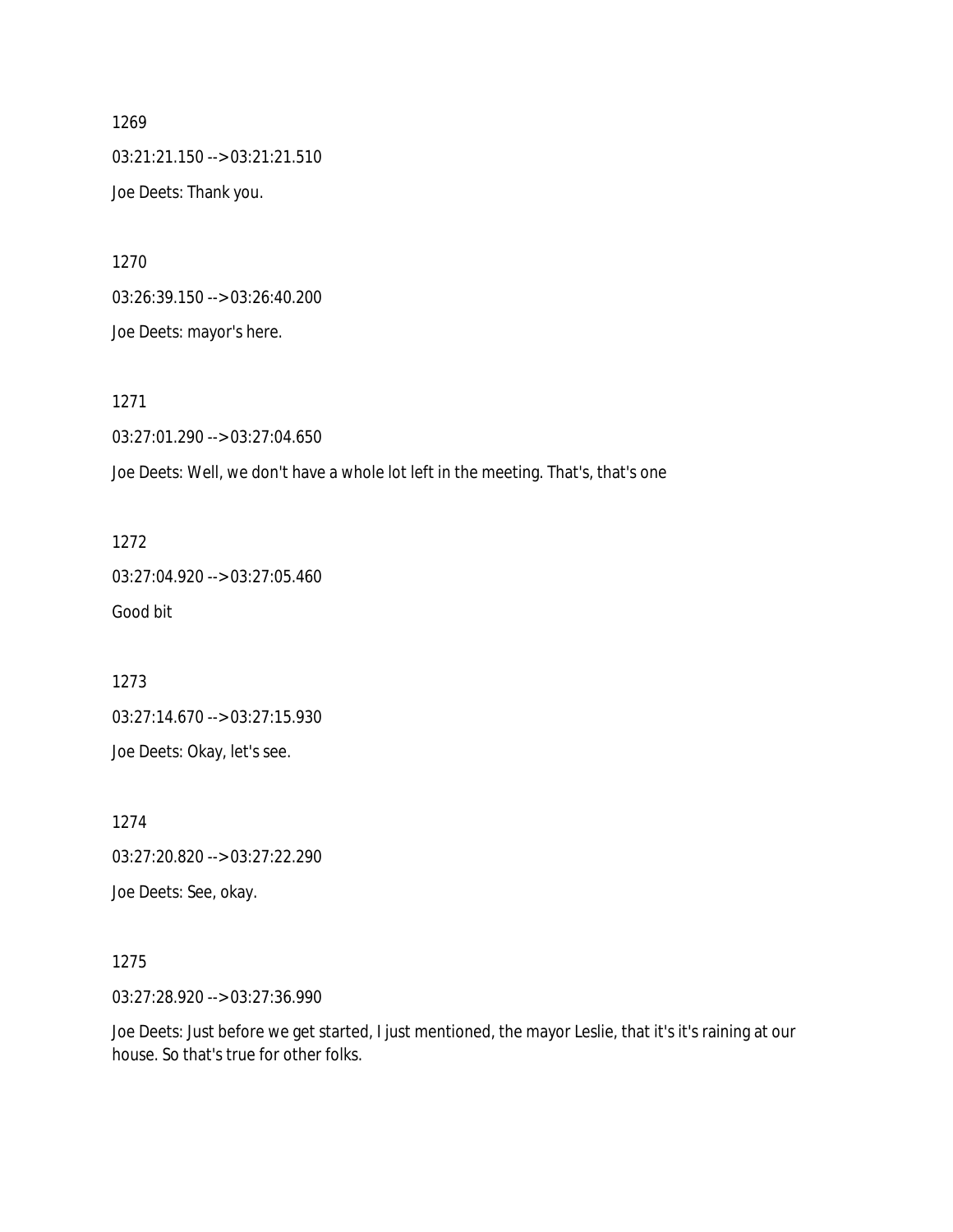03:27:38.190 --> 03:27:40.980

Leslie Schneider: I didn't manage to step outside, but I'm glad to hear it.

1277 03:27:42.000 --> 03:27:44.040

Joe Deets: Okay, so there's come to us are

1278

03:27:48.300 --> 03:27:49.770 Joe Deets: We sure can use that right now.

1279

03:27:52.020 --> 03:27:54.030 Joe Deets: Well, we're gonna get started.

1280

03:27:54.630 --> 03:27:56.820

Joe Deets: Imagine COUNCILMEMBER Medina's going to show up.

1281

03:27:57.180 --> 03:28:06.990

Joe Deets: Soon, so we have item six f remaining the seat yet remaining decisions on process for planning commission vacancies whose

1282

03:28:09.390 --> 03:28:13.770

Joe Deets: Is that city manager. Okay, well, here's my remedy now. Okay.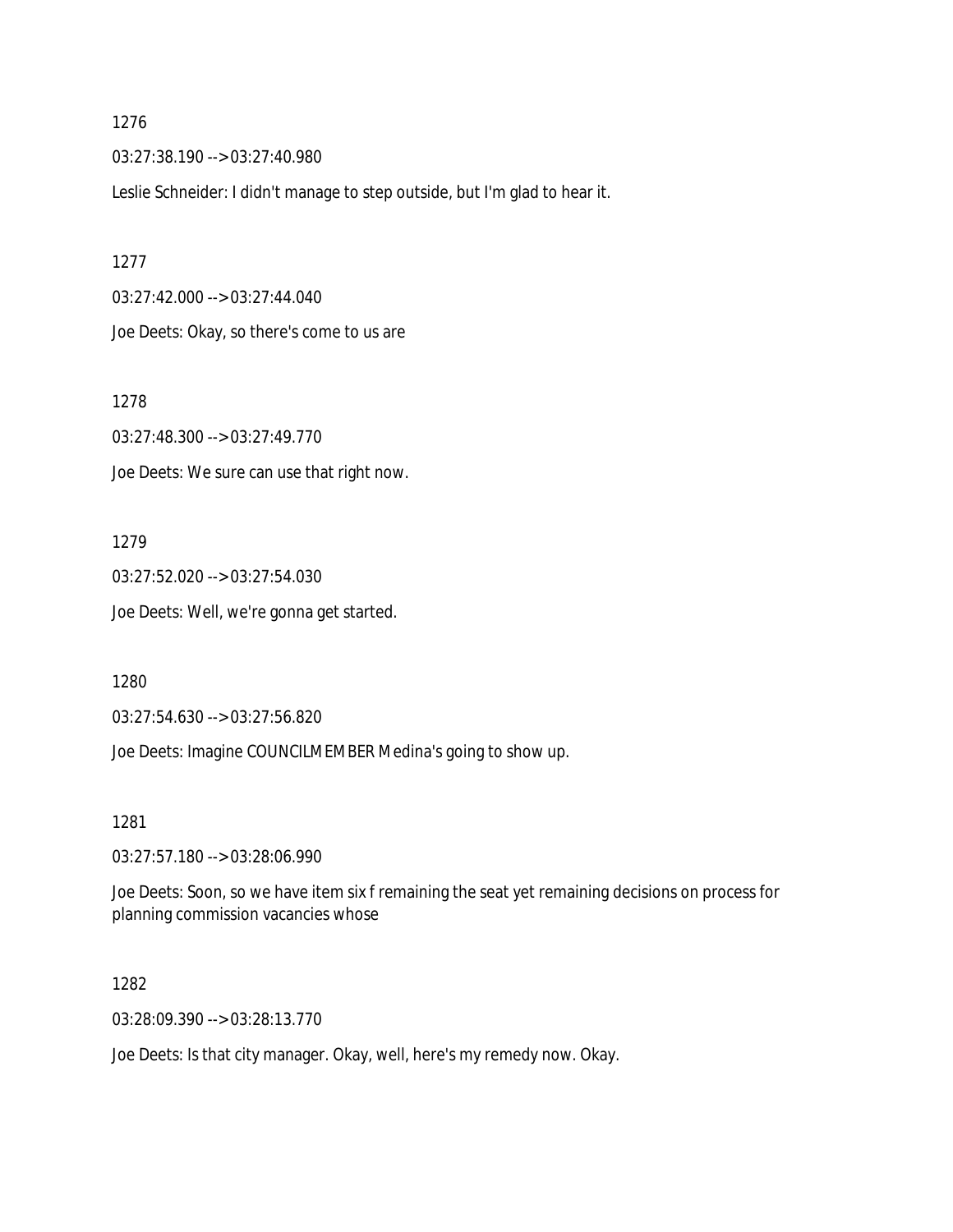03:28:16.740 --> 03:28:20.850

Morgan Smith: Deputy Mayor. I'm happy to lead the Council through this, I

1284

03:28:22.020 --> 03:28:32.580

Morgan Smith: Took the write up that Council approved on the planning commission vacancy and as Council those we've begun to advertise and are currently encouraging folks to

1285

03:28:32.940 --> 03:28:42.570

Morgan Smith: Go to the city's website to learn more about that opportunity and apply and that will be the applications will be accepted through October 9 I believe

1286

03:28:44.130 --> 03:28:51.300

Morgan Smith: So just from a logistical standpoint, though I wanted to make sure that we we did everything we needed to now to prepare

1287

03:28:51.690 --> 03:29:02.580

Morgan Smith: For when the applicants are ready to for your review and there were a couple of logistics that Council it identified earlier as needing to be tied out and so

1288

03:29:03.030 --> 03:29:18.960

Morgan Smith: I created this list for us to step through hopefully pretty quickly, just the specifics on on what is left to decide or determine so that we can be fully ready on this one. So I'm happy to take you through this list or a council member could do it.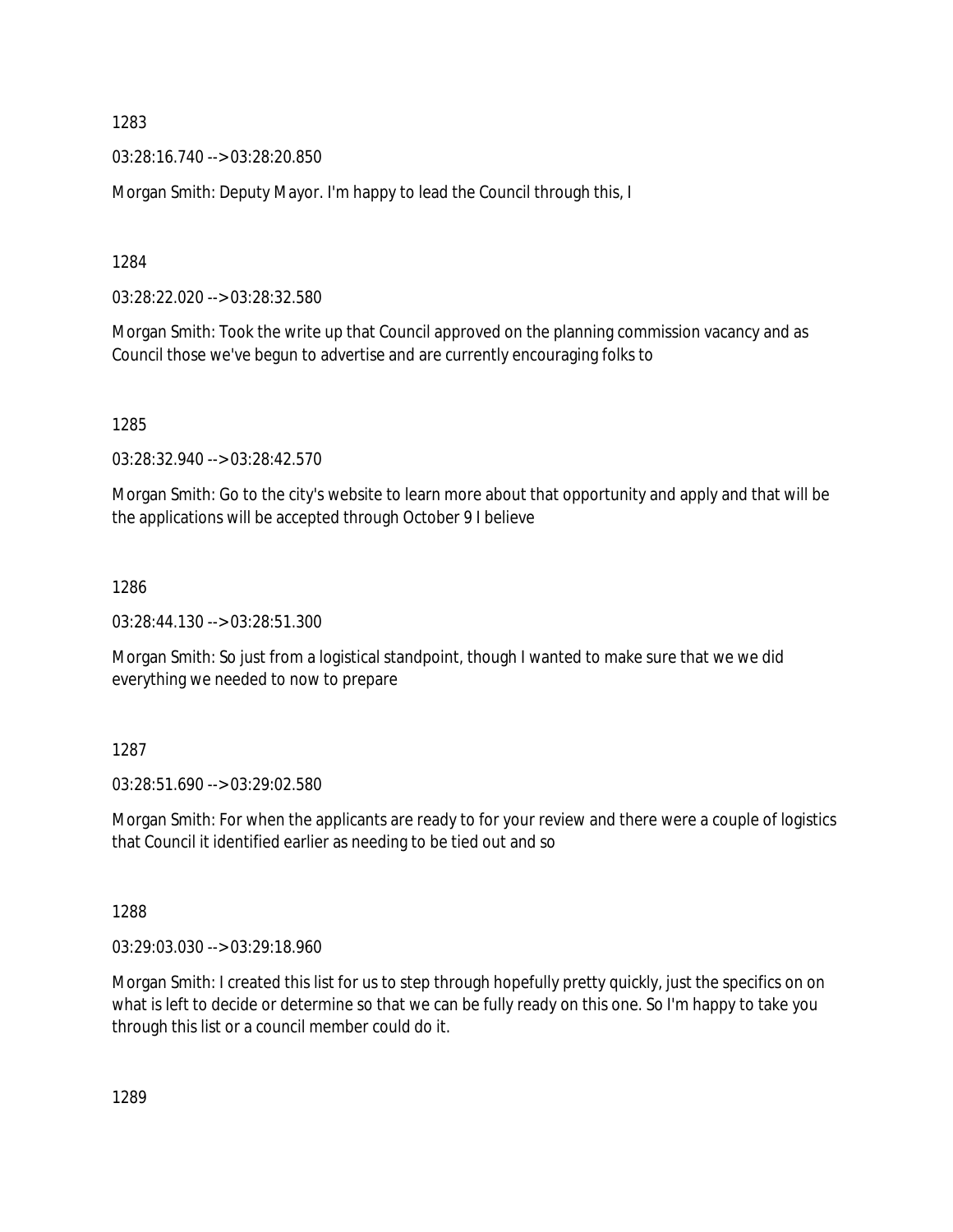03:29:24.360 --> 03:29:27.510

Joe Deets: Does anyone want to do that or let the city manager do that.

1290

03:29:29.700 --> 03:29:31.110

Joe Deets: I'll see a show of hands.

1291

03:29:31.950 --> 03:29:39.090

Morgan Smith: Well, the first decision, you'll see under number one in the background section is simply to confirm who will be members of the interview panel.

#### 1292

03:29:39.780 --> 03:29:48.690

Morgan Smith: Is typically the case that the review panel would include the mayor, the Council liaison to the planning commission which is COUNCILMEMBER how topless. The chair of the planning commission

1293

03:29:49.140 --> 03:29:58.770

Morgan Smith: And then the decision Council made was that this would be expanded to include one additional council member and one additional planning, Commissioner, so did you want to identify the additional planning council member

1294

03:29:59.160 --> 03:30:05.520

Morgan Smith: And then, I assume. Councilmember head topless the planning commission could identify the additional planning, planning, Commissioner.

1295

03:30:08.490 --> 03:30:14.880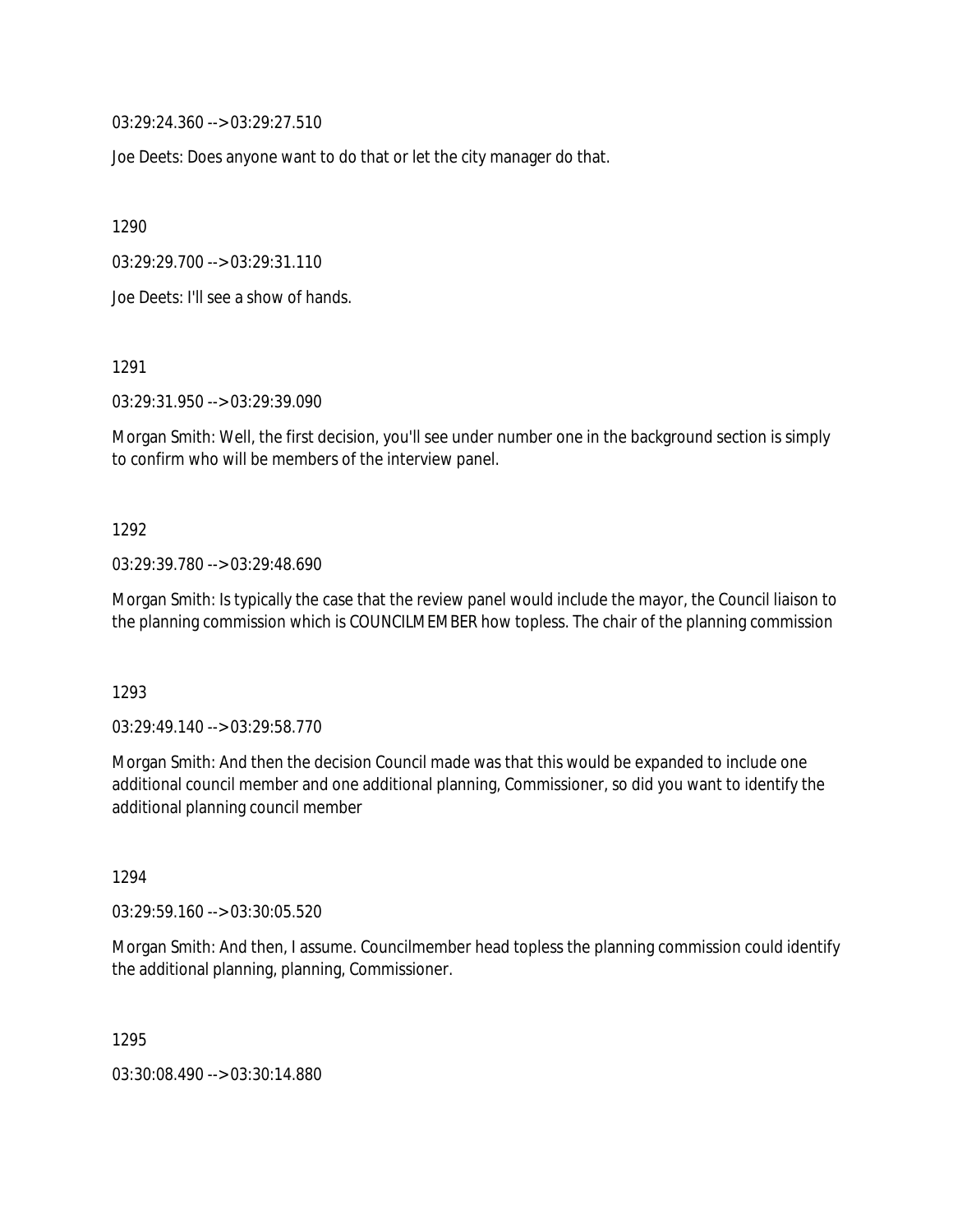Morgan Smith: So the decision from council tonight is which council member will join the mayor and council member Hi topless on the interview panel.

1296 03:30:17.100 --> 03:30:17.370 Joe Deets: Okay.

1297 03:30:19.380 --> 03:30:20.550 Joe Deets: Sandy woman interested

1298

03:30:25.350 --> 03:30:26.400

Joe Deets: Any takers.

1299

03:30:27.600 --> 03:30:29.970

Joe Deets: Well, remember. Oh, go ahead. Call

1300

03:30:30.360 --> 03:30:35.910

Kol Medina: I'm sorry I raised my hand if no one else wants to do it all. I'll volunteer, but I don't need to do it if someone else would like to

1301

03:30:38.250 --> 03:30:39.390

Joe Deets: Customer helpless.

1302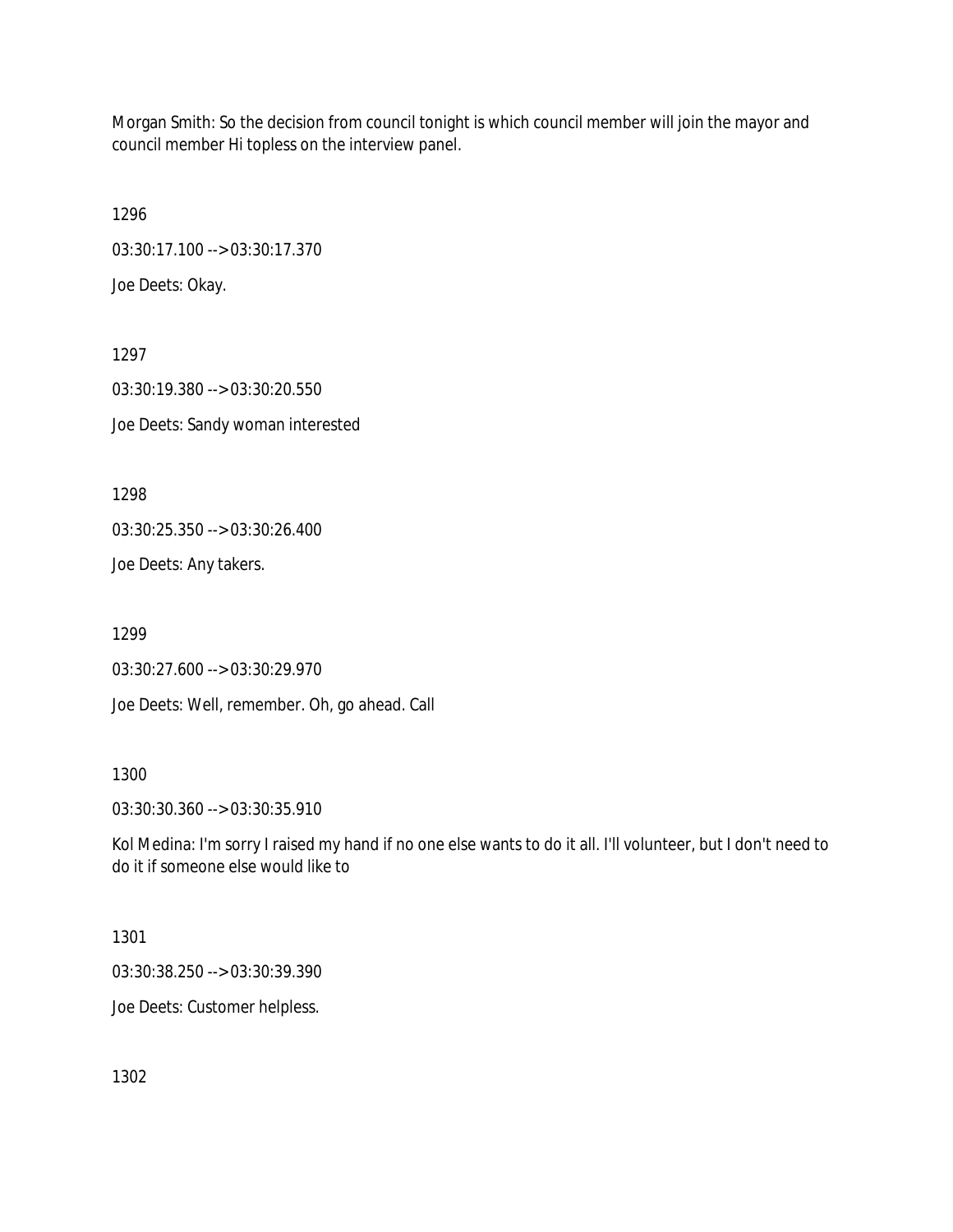03:30:40.170 --> 03:30:42.840

Kirsten Hytopoulos: I wanted to nominate COUNCILMEMBER nisar

1303

03:30:44.310 --> 03:30:45.330

Kirsten Hytopoulos: If she's interested in

1304

03:30:46.920 --> 03:30:48.630

Joe Deets: Counseling and disarm your hands up to

1305

03:30:49.260 --> 03:30:51.780

Rasham Nassar: Thank you. Councilmember hi topless. I would be happy to.

1306

03:30:54.030 --> 03:31:05.850

Morgan Smith: Okay, so that sounds like that's settled and then council member Hi topless. Can I rely on you to confirm with the planning commission and I'll also let Heather right know

1307

03:31:06.150 --> 03:31:13.410

Morgan Smith: That that's something for them to identify as the chair to confirm that the chair and one other account planning, Commissioner, will join that panel.

1308

03:31:14.910 --> 03:31:18.540

Morgan Smith: Yes. Okay, great. I think that might have been the trickiest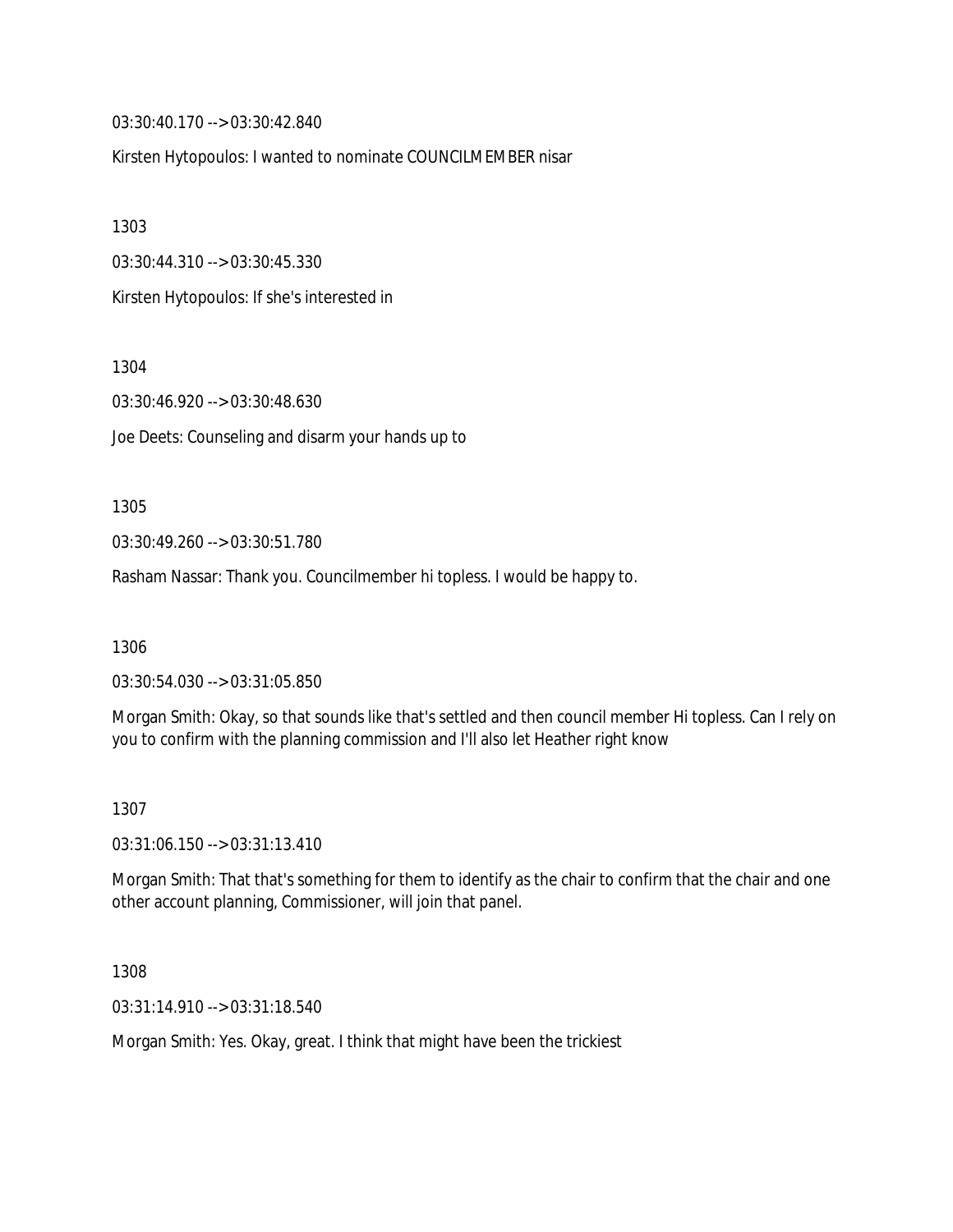03:31:19.050 --> 03:31:21.300

Joe Deets: Thing there, Leslie. Get your hand up.

1310

03:31:22.170 --> 03:31:31.440

Leslie Schneider: If you so I'm Deputy Mayor. I'm just wondering if you would have any interest in stepping in and in my place, does that interest you at all.

1311

03:31:32.910 --> 03:31:34.110

Joe Deets: Um,

#### 1312

03:31:38.370 --> 03:31:40.230

Joe Deets: Well, let's just see Planning Commission.

1313

03:31:41.610 --> 03:31:44.190

Joe Deets: Okay, little awkward.

1314

03:31:46.200 --> 03:31:48.060

Joe Deets: Depends on who applies.

#### 1315

03:31:51.330 --> 03:31:54.180

Joe Deets: So that I might have a conflict of interest.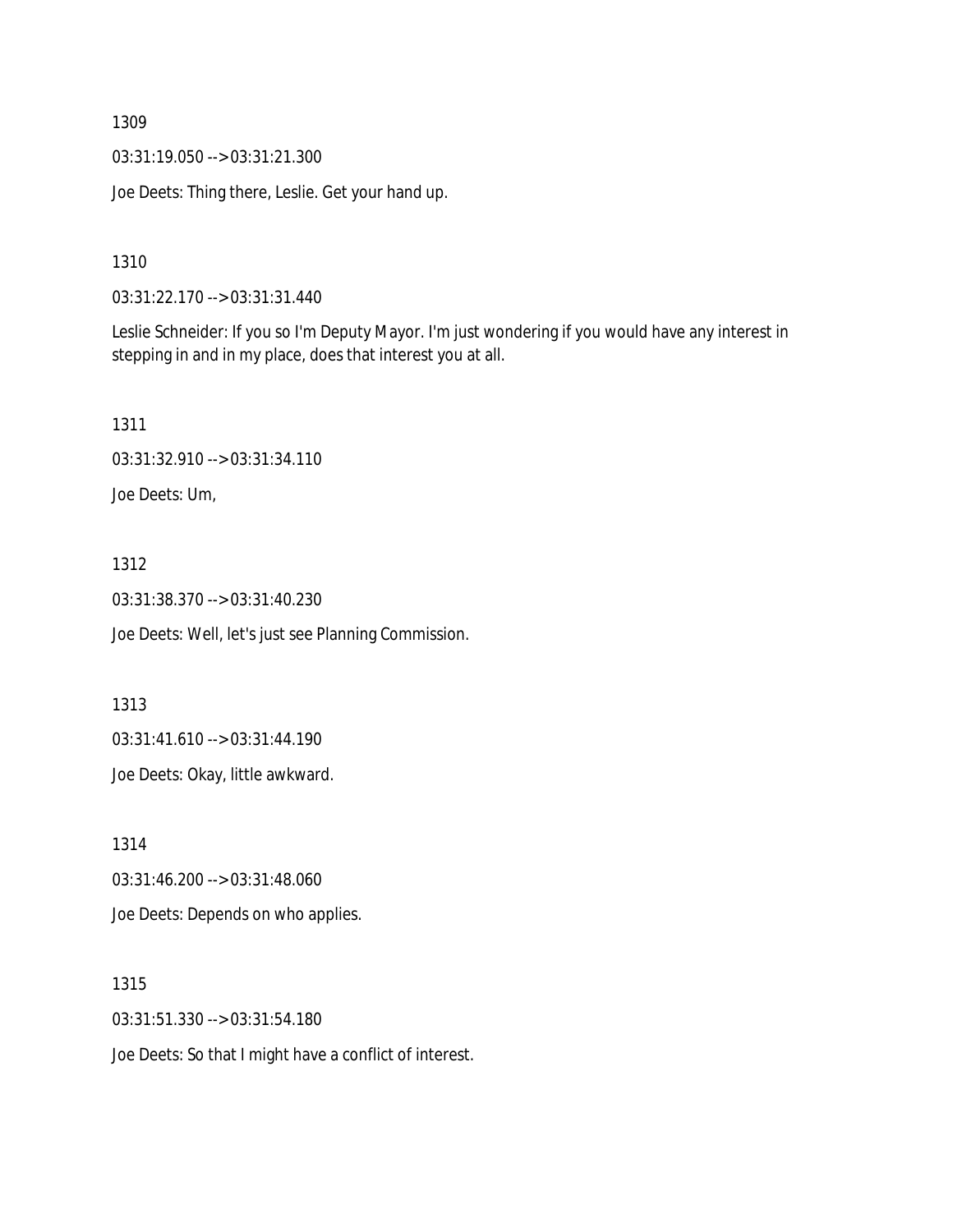1316 03:31:54.450 --> 03:31:54.780 OK.

1317 03:31:56.940 --> 03:31:57.180 Joe Deets: OK.

1318 03:32:01.740 --> 03:32:02.190 Morgan Smith: Yes.

1319 03:32:03.870 --> 03:32:04.410 Leslie Schneider: Yes.

1320

03:32:05.670 --> 03:32:07.350

Morgan Smith: OK, so the mayor.

1321

03:32:08.400 --> 03:32:13.530

Morgan Smith: Mayor Schneider a council member high topless council member and a star and and the chair and another planning, Commissioner.

1322

03:32:15.120 --> 03:32:16.680

Morgan Smith: Okay. Moving to number two.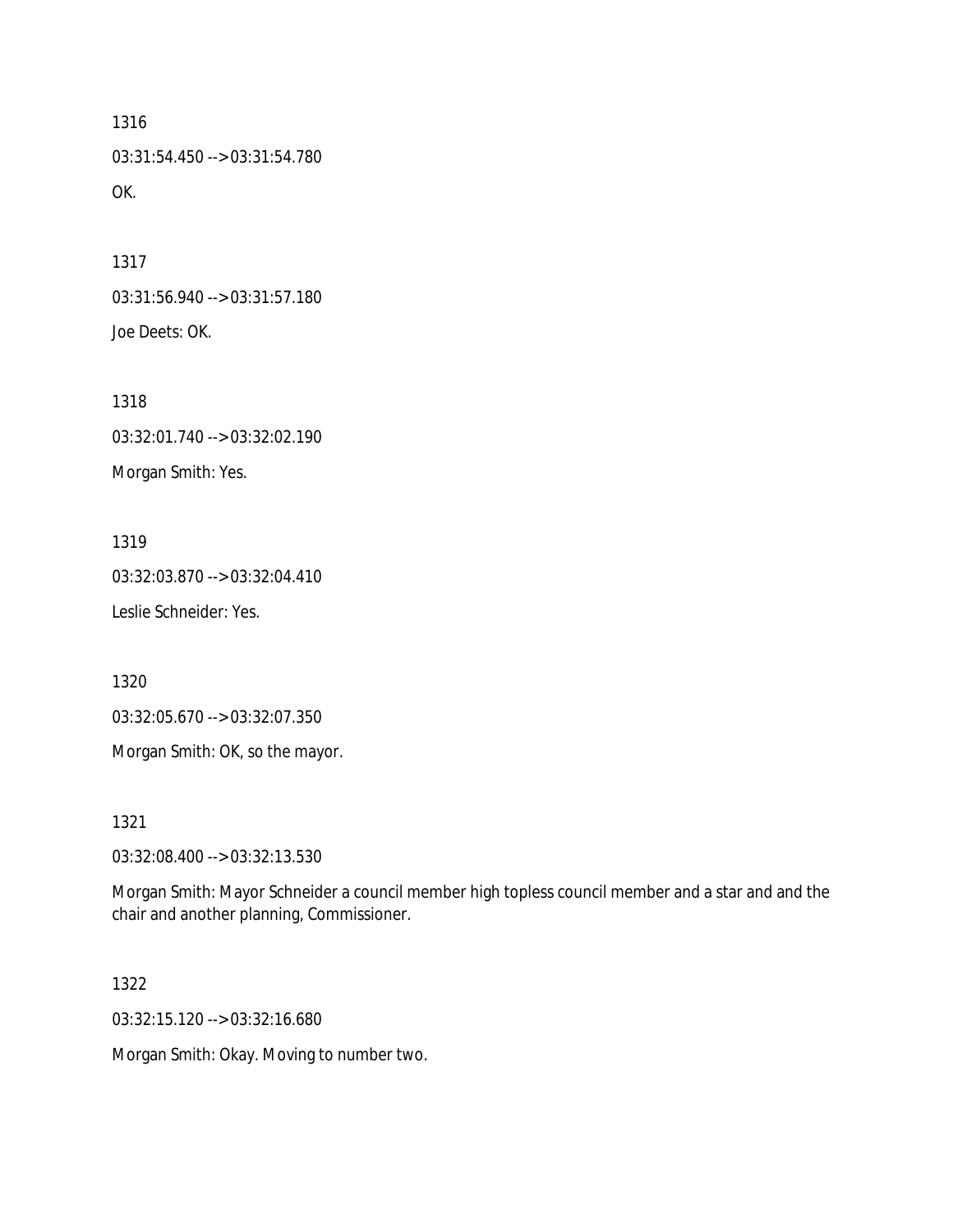03:32:17.790 --> 03:32:23.460

Morgan Smith: The Council's decision was to extend an invitation to the chair of the race equity task force we have we have co chairs.

1324

03:32:24.120 --> 03:32:33.480

Morgan Smith: Or another member to be chosen by the task force to participate in the personal interviews of candidates. So the decision needed is simply who's going to extend that invitation to them.

1325

03:32:35.670 --> 03:32:36.510

Morgan Smith: So,

1326

03:32:37.800 --> 03:32:45.150

Morgan Smith: I don't know if that would be the Council liaison council members are or the mayor or the planning commission Lee is on

1327

03:32:46.290 --> 03:32:47.910

Joe Deets: Customer high topless your hands up.

1328

03:32:50.430 --> 03:33:01.200

Kirsten Hytopoulos: I would be happy to attempt to do that. I mean, again, you know, I think we talked about this in the subcommittee came forward to it as represents a great port. We came forward and try to explain our thought process was again to be

1329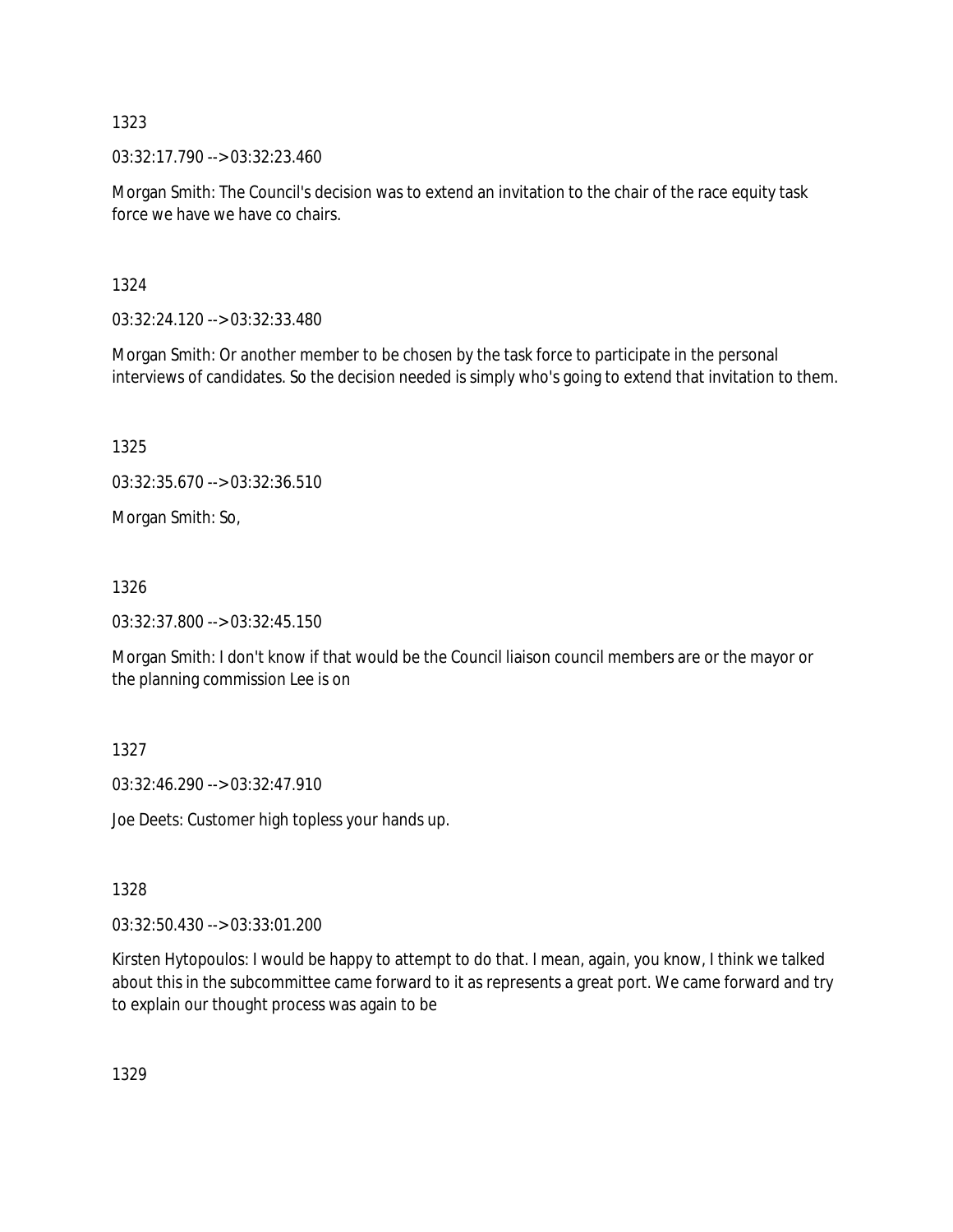03:33:01.590 --> 03:33:09.120

Kirsten Hytopoulos: Very open ended with no presumptions and entirely open it to them if they were interested because this has this particular

1330

03:33:10.200 --> 03:33:17.400

Kirsten Hytopoulos: Position this opening, whatever your vacancy is attract love attention is at this moment where we are not. We have no race equity lens.

1331

03:33:17.940 --> 03:33:32.130

Kirsten Hytopoulos: And yet you know would like to. They have said they don't have a race equity lens, yet we're trying to create an opening that they could volunteer to do something with if they wanted to, but with no assumptions I would be happy to make that overture on behalf of the

1332

03:33:33.270 --> 03:33:34.380

Kirsten Hytopoulos: Of the of the Council.

1333

03:33:34.950 --> 03:33:46.020

Morgan Smith: Okay, and just for clarification, we have two co chairs James Friday and Brenda Fauntleroy Johnson. If you need to contact information, let me know. But otherwise, I assume you're you're set for that.

1334

03:33:47.190 --> 03:33:48.510

Joe Deets: Customer no sorry your hands up.

1335

03:33:49.950 --> 03:33:54.390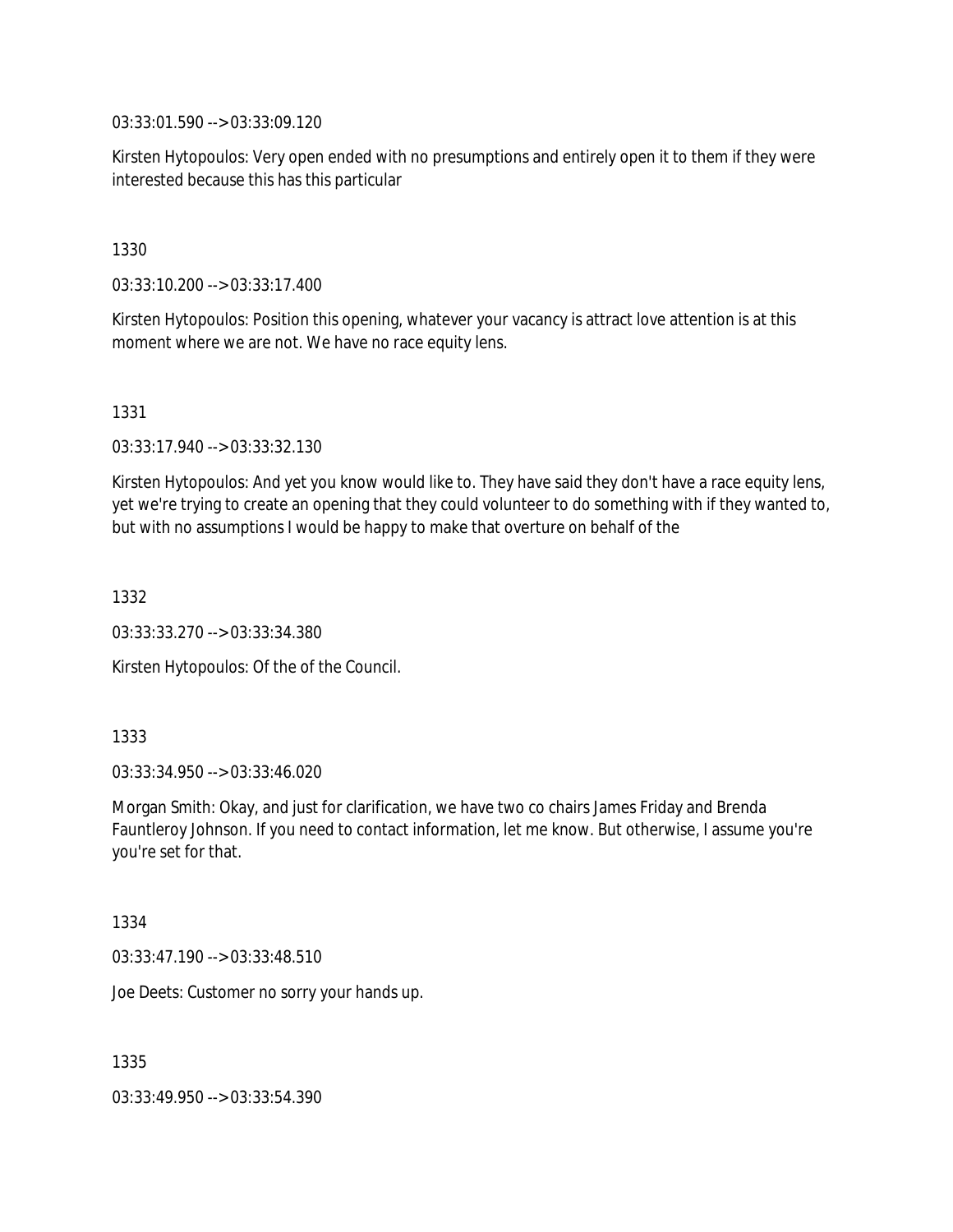Rasham Nassar: Yeah, I think I may have said this last time we discussed as an approved this process.

### 1336

03:33:56.430 --> 03:34:08.370

Rasham Nassar: Brenda is aware that this was being discussed. And that had been approved by the city council and she's supportive of it and she has volunteered to basically the task force participant so

1337

03:34:08.760 --> 03:34:10.140

Morgan Smith: Okay, great. If

1338

03:34:10.350 --> 03:34:19.050

Rasham Nassar: Counselor tablets, if you just wanted to direct that communication to her. And I think as a courtesy to include chair Friday that would probably be the best path forward.

1339

03:34:19.650 --> 03:34:35.310

Morgan Smith: Okay, so unless I hear. Otherwise when say staff are coordinating the read the review panel, they'll assume that Brenda is the is also included in that group. So if something changes. Just remember to let us know so we don't get crossed wires on that.

1340

03:34:36.870 --> 03:34:49.680

Morgan Smith: Okay, good. And number three is that the Council determined that they prefer to schedule longer interviews than the standard 10 MINUTES, AND SO PRETTY SIMPLE QUESTION. How long would you like each interview to be

1341

03:34:53.850 --> 03:34:54.720

Joe Deets: 20 minutes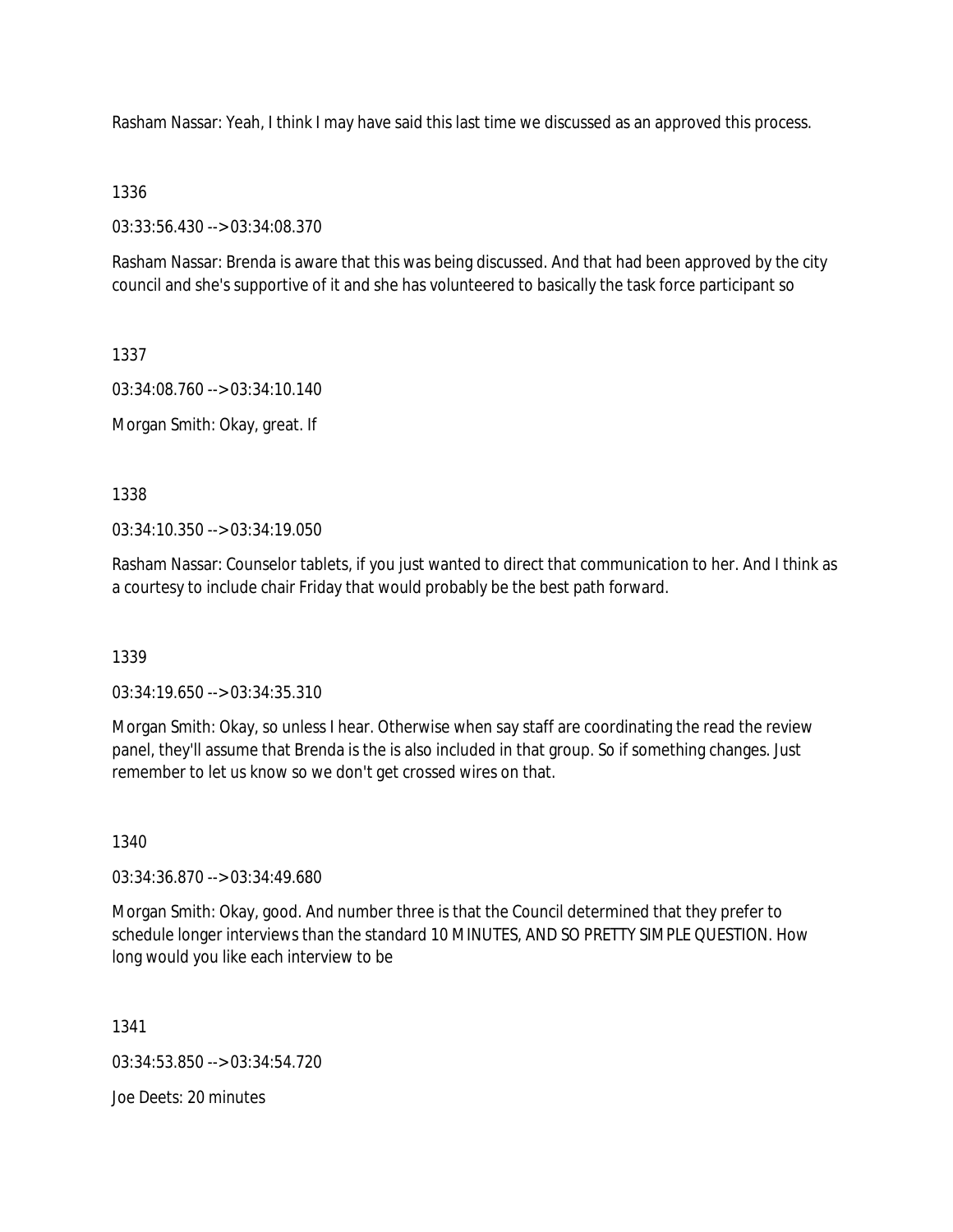03:34:57.060 --> 03:34:58.650

Joe Deets: Not COUNCILMEMBER topless.

1343

03:35:00.540 --> 03:35:11.400

Kirsten Hytopoulos: I don't know that we imagine just put out there, this subcommittee. Imagine that the Council would weigh in on this, but rather that we imagine that the panel would have a preliminary conversation and talk some of these things through.

1344

03:35:11.880 --> 03:35:18.270

Kirsten Hytopoulos: Actions think are appropriate. How long should we do this. So if Council wants to, and that's fine. But I think that we hope that we would

1345

03:35:18.630 --> 03:35:28.320

Kirsten Hytopoulos: And really this kind of goes to the way we do all of our committee interviews that you know the kind of some pre planning conversation. But anyway, just a thought.

1346

03:35:28.680 --> 03:35:36.210

Morgan Smith: Well, that that is really workable for us. I just want to clarify that we don't have an approach where we usually have each panel get together and

1347

03:35:36.630 --> 03:35:39.810

Morgan Smith: Weigh in on the structure we usually just go forward with 10 minutes so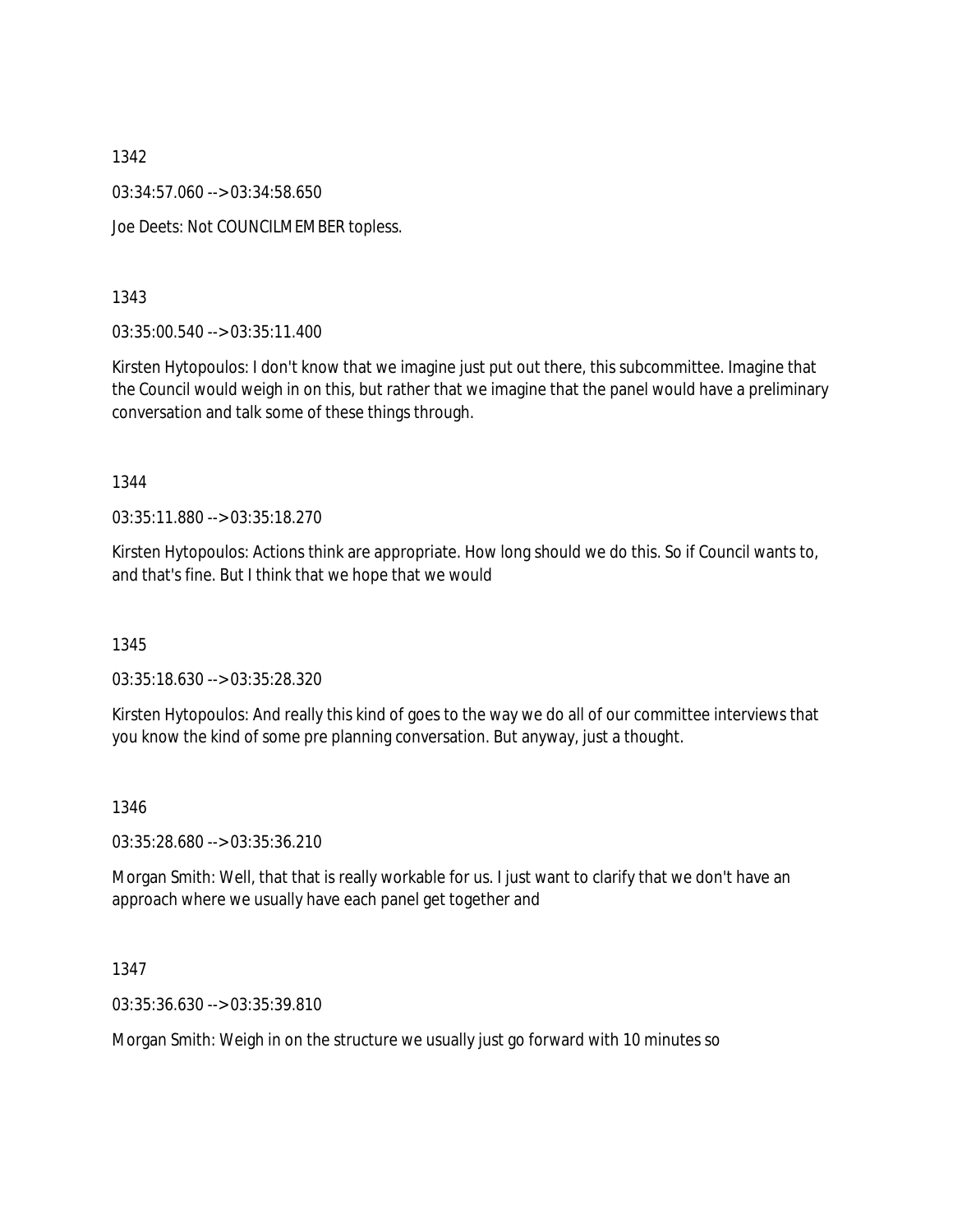$03:35:40.590 \rightarrow 03:35:49.110$ 

Morgan Smith: I hear you saying that the your suggestion is that the interview panel decide how much time they want and that's totally fine if the rest of Council thinks that's

1349

03:35:49.350 --> 03:36:00.630

Kirsten Hytopoulos: Good point. In this case, because we do usually do that Roz will need to know and so he will have to in this case plan that this panel will will have will convene ahead of time to make that change.

1350

03:36:00.870 --> 03:36:01.770

Kirsten Hytopoulos: Yes. Okay.

1351

03:36:03.390 --> 03:36:06.240

Morgan Smith: Any issues with that or is that sound like a workable approach.

1352

03:36:06.570 --> 03:36:07.200

Joe Deets: Mayor, Leslie.

1353

03:36:09.060 --> 03:36:16.770

Leslie Schneider: So I just wanted to share that it was a little bit of a surprise to me that in the most recent rounds of interviews that interviews got

1354

03:36:17.550 --> 03:36:37.230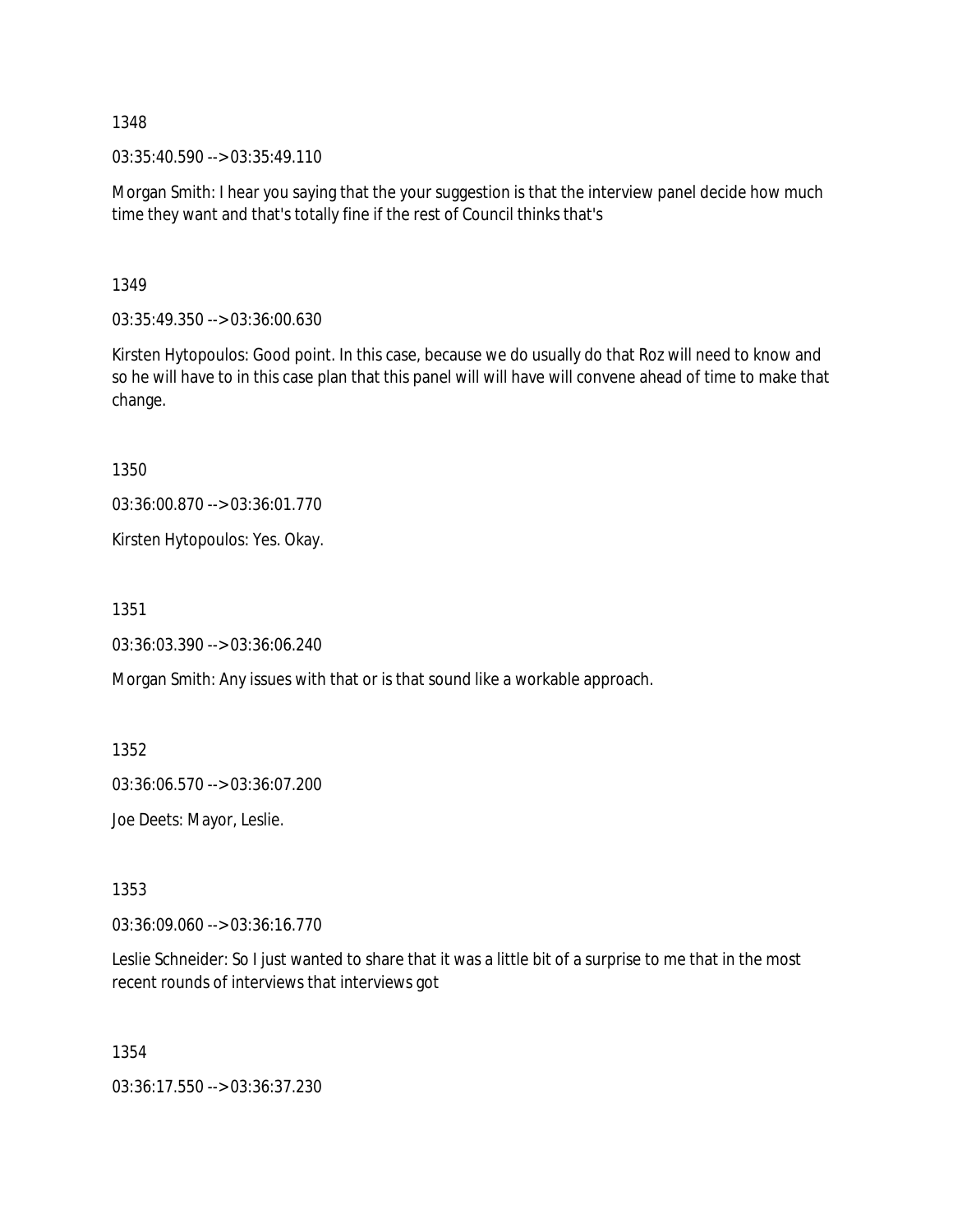Leslie Schneider: bumped up to 15 minutes from 10 and that happened, unbeknownst to me it just all of a sudden WAS TRUE AND SO two things out of that. I think that we should standardize so that it's so that it's not a surprise to anybody and I'm fine with sticking with the 10 minute rule for for a typical

1355

03:36:38.850 --> 03:36:43.950

Leslie Schneider: Advisory Committee interviews, especially when there's a large group. It's really hard to give that much time.

1356

03:36:45.120 --> 03:36:52.410

Leslie Schneider: But then the other thing I noticed is that with 15 minutes I guess maybe because I was accustomed to the 10 minute one but it's like key.

1357

03:36:54.330 --> 03:37:03.180

Leslie Schneider: 10 minutes was really enough time. And now what do we say, I mean, that wasn't true with all the interviews, but I think it's fine to say that we can plan for longer interviews for the planning commission

1358

03:37:03.810 --> 03:37:12.510

Leslie Schneider: But I wouldn't go for any longer than 20 minutes. I think it's good to just sort of keep it short and sweet and to the point.

1359

03:37:13.260 --> 03:37:13.950

Morgan Smith: So, so what

1360

03:37:14.220 --> 03:37:15.540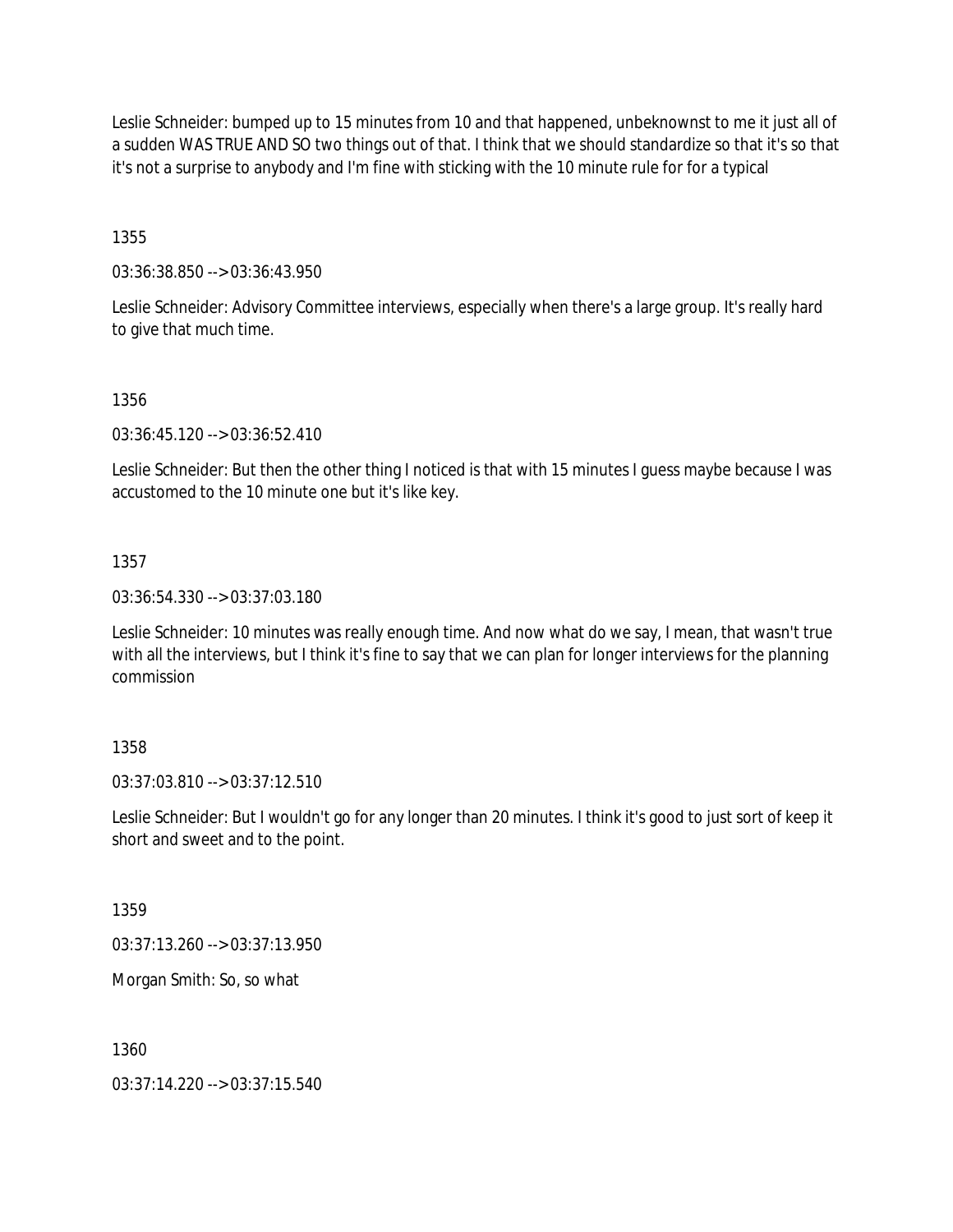Morgan Smith: Is your map from the group.

1361

03:37:16.020 --> 03:37:30.360

Leslie Schneider: Yeah, and is it okay if we just agree as a council right now that other interviews, but not including the planning commission would go back to a standard 10 minutes or was there some decision made that I wasn't privy to about the 15 minutes

1362

03:37:30.450 --> 03:37:39.420

Morgan Smith: Mayor you pass this along to me and I investigated and the honest answer is that Roz took the feedback about planning commission

1363

03:37:40.020 --> 03:37:51.960

Morgan Smith: Interviews being longer and and took it upon herself to think that that meant that other interviews should be longer. She and I discussed that. And unless Council prefer something different. The standard is for is for the interviews to be 10 minutes

1364

03:37:52.170 --> 03:38:08.850

Leslie Schneider: Okay, and just, you know, it was an interesting experiment. Right. I mean, it was really interesting to feel feel how 15 minutes was different than than 10 minutes, but given, given that experiment, we can go back to a standard. Thank you very much. Thank you.

1365

03:38:09.240 --> 03:38:11.100

Joe Deets: Customer Hi topless. Oh.

1366

03:38:11.250 --> 03:38:12.780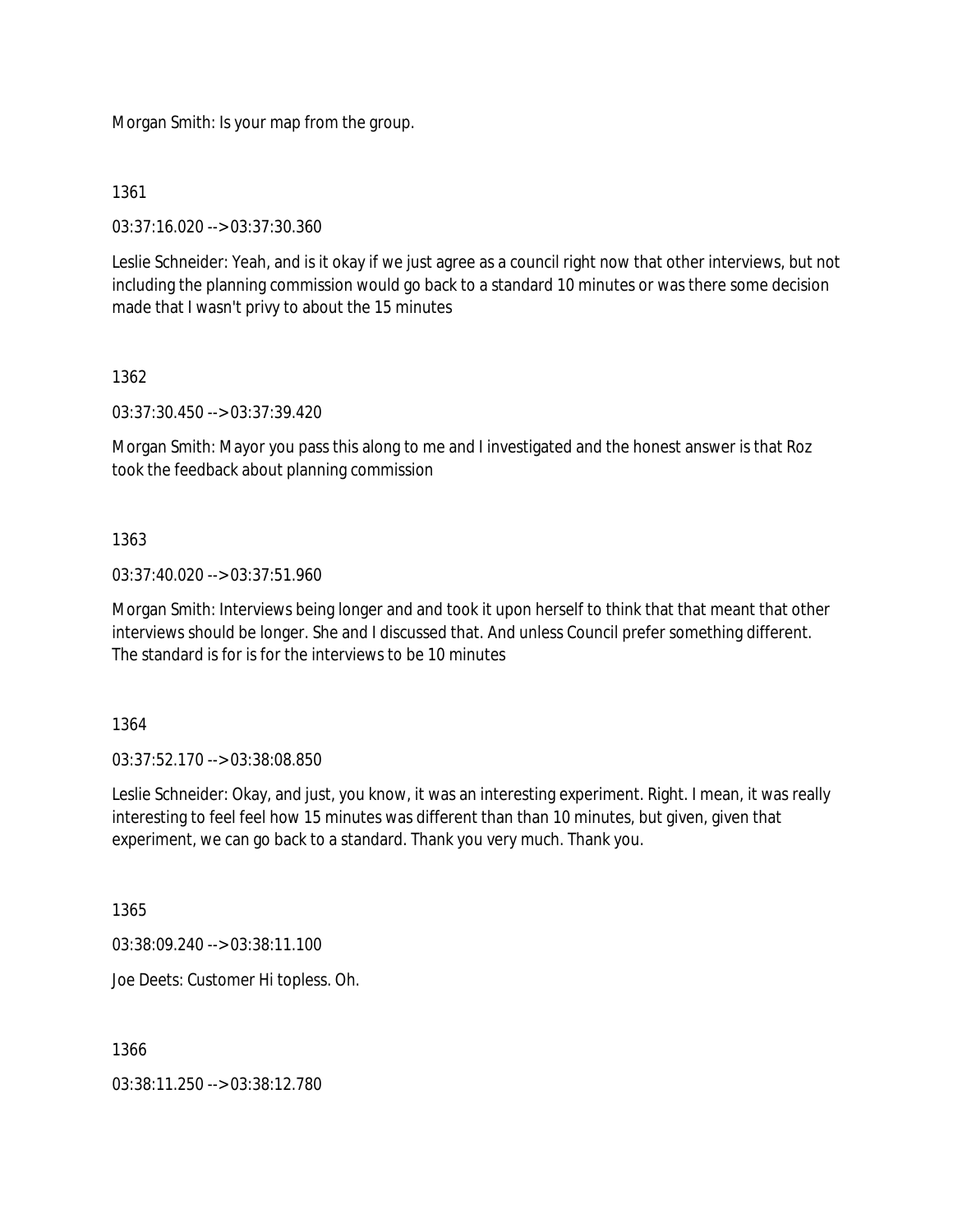Joe Deets: Sorry. Oh.

### 1367

03:38:13.440 --> 03:38:18.960

Morgan Smith: I think I have what I need a number three. And that just leaves. Number four, which was the

### 1368

03:38:20.250 --> 03:38:35.250

Morgan Smith: Suggestion to expand the outreach and as I said at the time we always work to think about how that translates specifically. So I hope you've seen that we had a significant ad in the newspaper and will continue to run that ad

#### 1369

03:38:36.210 --> 03:38:50.010

Morgan Smith: We also will include it every week in the city. The opportunity in the city managers email which gets read by several folks, it's on the city's website. But we're happy to hear other specifics, so that you feel like that that request has been met.

1370

03:38:53.040 --> 03:39:03.150

Morgan Smith: And you can just send those to me if you'd like. Or you could, I mean, I don't know that we might I guess I'm just encouraging you to let us know what that means to you and we can cast a wider net as as you think.

1371

03:39:03.750 --> 03:39:05.280

Joe Deets: Council markopoulos

1372

03:39:06.000 --> 03:39:15.210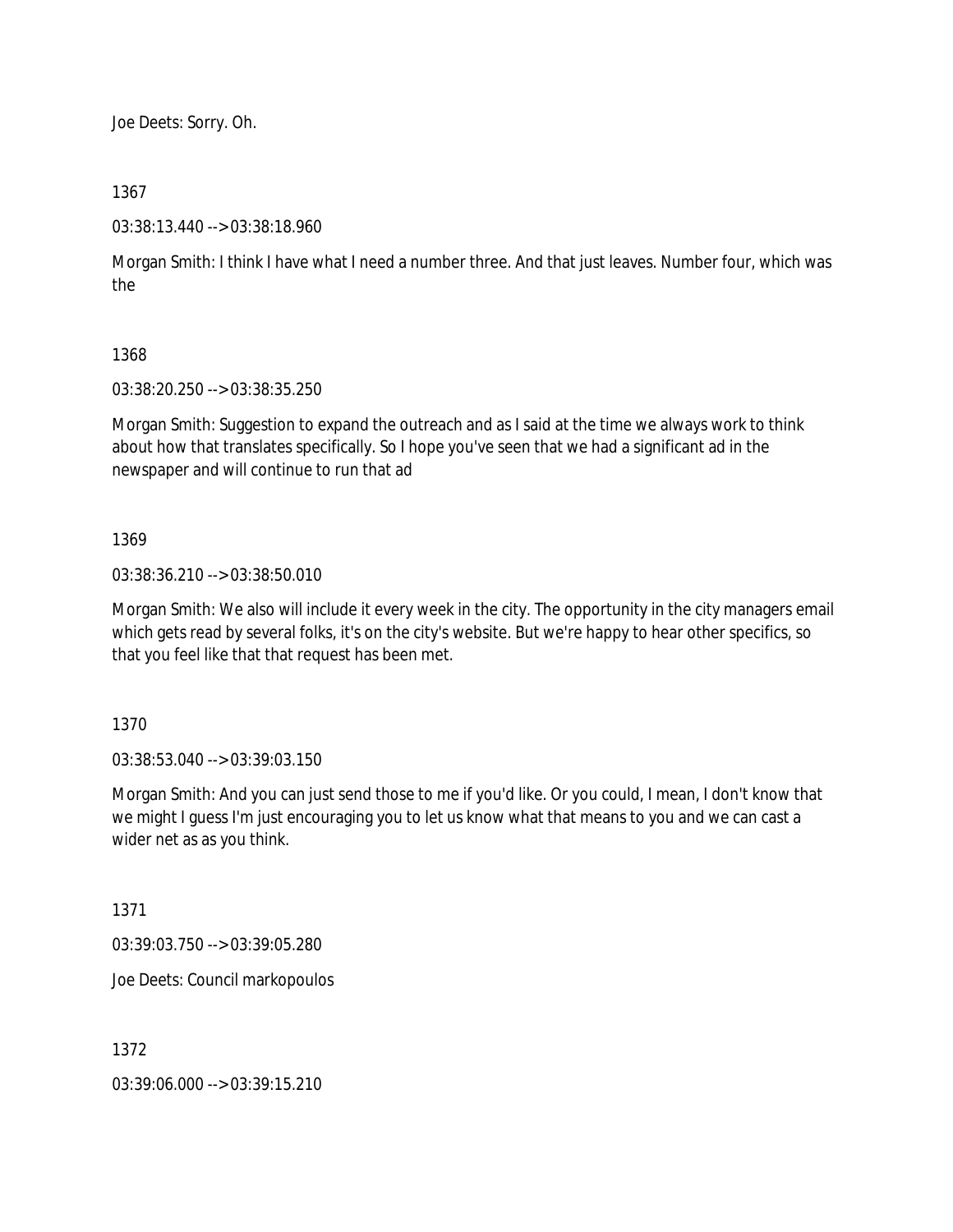Kirsten Hytopoulos: Um, yeah, I don't know what happened to but what but the draft came out of the subcommittee. We had a few more examples. We had suggested like local

1373

03:39:15.780 --> 03:39:27.450

Kirsten Hytopoulos: Podcasts blogs. We had said we weren't we were hoping that maybe the sustainable transportation Task Force Committee might have been utilizing expanded

## 1374

03:39:29.400 --> 03:39:36.780

Kirsten Hytopoulos: distribution list. Maybe they were getting creative Chris helps member car. Do you remember what we we were we were hoping that

## 1375

03:39:37.290 --> 03:39:42.480

Morgan Smith: Yeah, so, you know, I didn't recreate I have that list. It's no document is attached to the packet. I just didn't recreate

## 1376

03:39:42.810 --> 03:39:52.560

Morgan Smith: The verbiage. So, for example, taking a podcast. As an example, is your suggestion that like a council member would go on the podcast and speak with that person and do an interview where they promote it.

# 1377

03:39:53.010 --> 03:40:04.110

Morgan Smith: Or because most of the outlets that you identified RECEIVE THE CITY MANAGER email and do that. So I like what you're asking for is for someone to do some sort of in person. Next step beyond our usual

### 1378

03:40:05.130 --> 03:40:16.320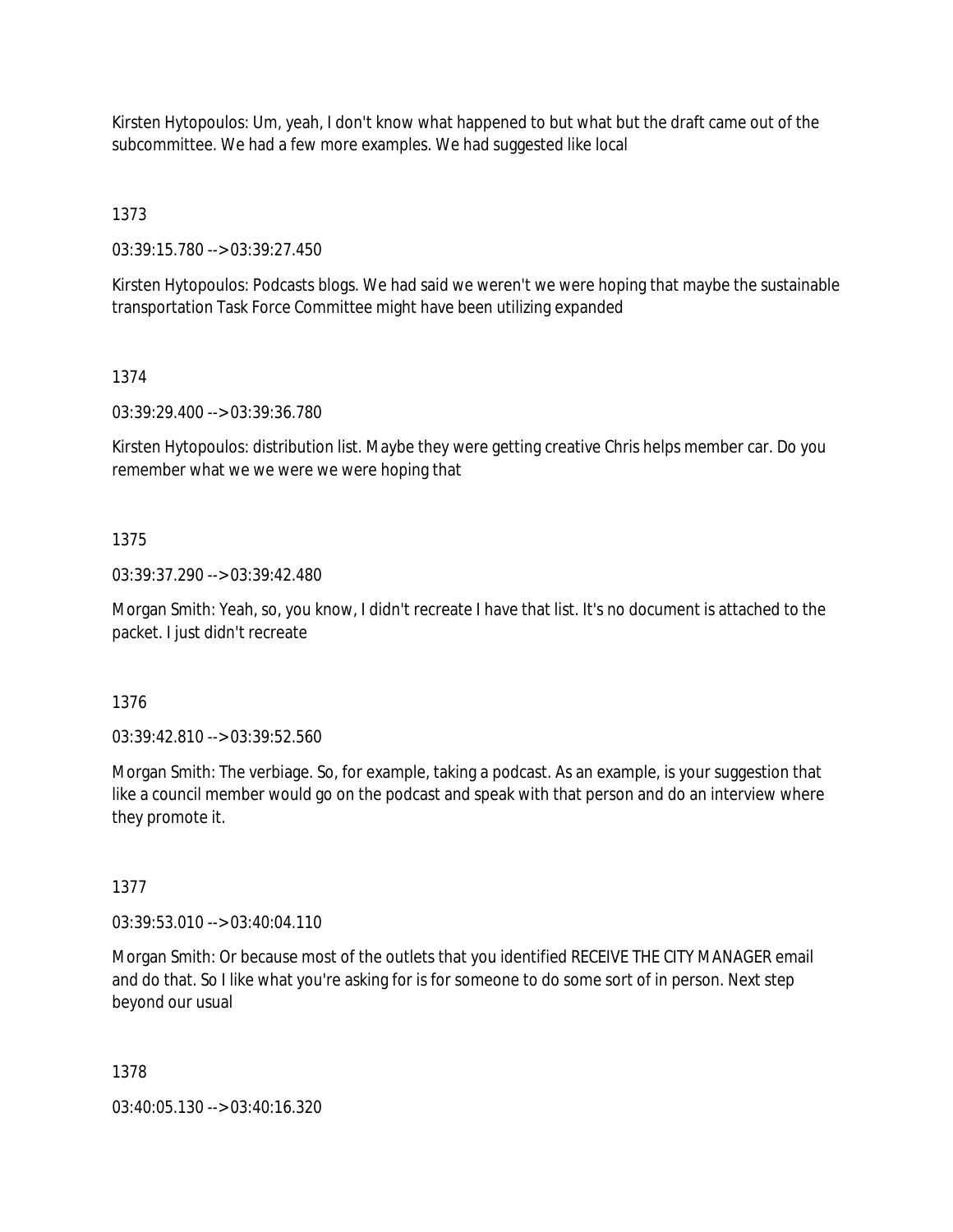Kirsten Hytopoulos: Know, probably just, I mean, I think what we mean is just to distribute the announcement in the hopes that they would that they would then they announce it if they felt compelled to not that we would go on to that. But just to get that to them.

1379

03:40:17.970 --> 03:40:21.330

Kirsten Hytopoulos: But I don't know if councilman required. Did you envision that looking any different.

1380

03:40:22.050 --> 03:40:35.940

Christy Carr: No i i agree with you. I think that we did take a look at the sustainable transportation plan list of key audiences and thought that there may be some opportunity for if some of those organizations had

### 1381

03:40:37.380 --> 03:40:46.650

Christy Carr: newsletters or if they could be sent the announcement that they may distribute themselves that maybe we would have some expanded outreach in in that time.

1382

03:40:47.250 --> 03:40:59.730

Morgan Smith: Okay, I can take a look in maybe I can just put together an email that gets sent to a number of people with a link to the website that sort of draws some additional attention and encourages them to share the opportunity, something like that. Okay.

1383

03:41:00.210 --> 03:41:04.560

Kirsten Hytopoulos: Great. I'm all in all of us should be doing anything we can. So, okay.

1384

03:41:05.250 --> 03:41:10.200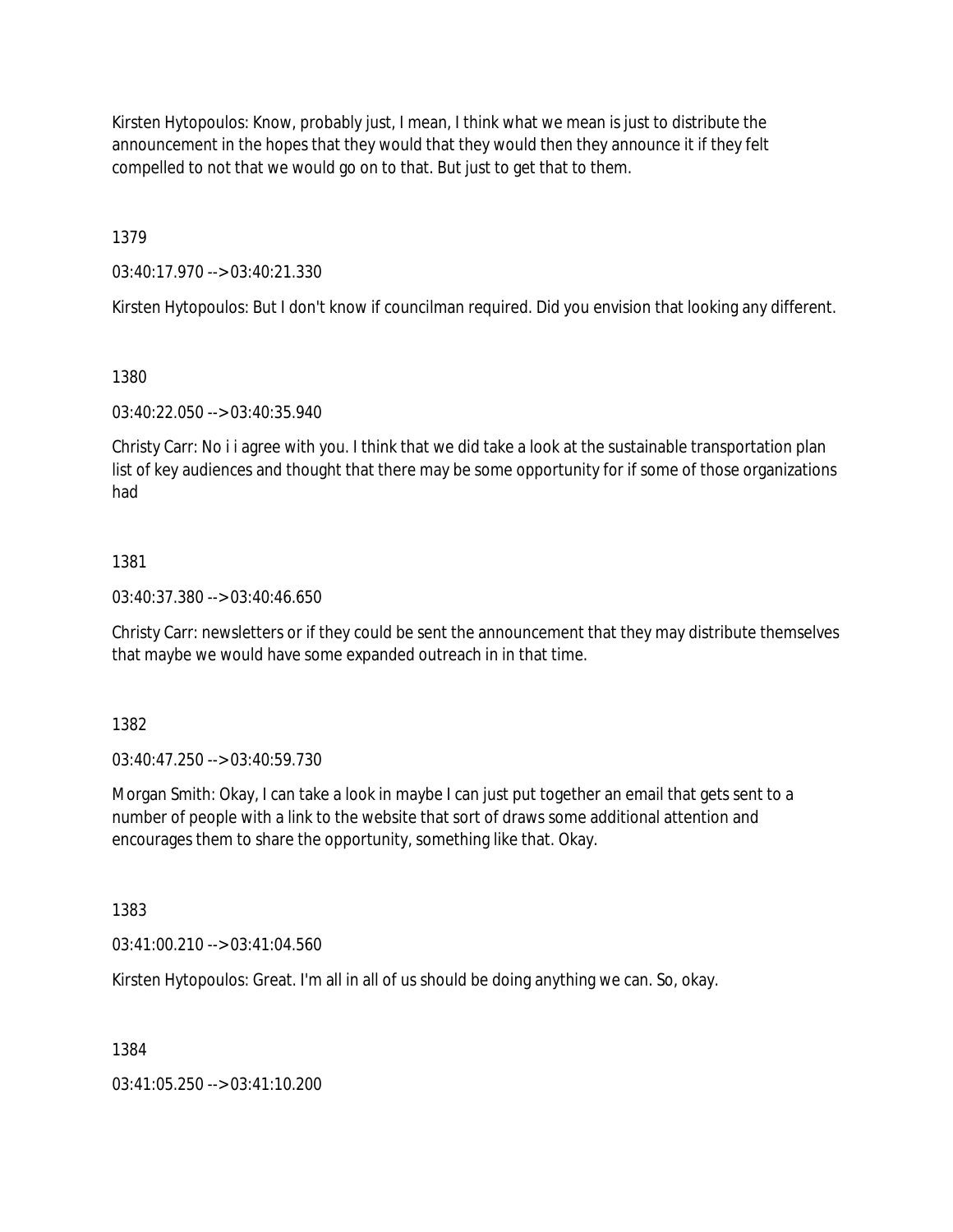Morgan Smith: Okay. Hopefully they're great contacts that get it from more than one of us.

1385

03:41:12.360 --> 03:41:12.840

Joe Deets: Real quick.

1386

03:41:13.260 --> 03:41:21.450

Rasham Nassar: Any manager did the advertising protocol include advertising and the local papers taking out ads space or do I hear that. Okay.

1387

03:41:21.750 --> 03:41:21.990

Yeah.

1388

03:41:26.250 --> 03:41:34.020

Morgan Smith: Yeah, we had. It was very specific. What was to be included. So we had to size up the newspaper is very happy.

1389

03:41:34.380 --> 03:41:34.980

Christy Carr: I bet.

1390

03:41:36.630 --> 03:41:45.930

Morgan Smith: Okay, that was the list of things I needed to tie out with you if Council has questions for one another at this point. But, um, that that accomplishes what I needed. So thank you.

1391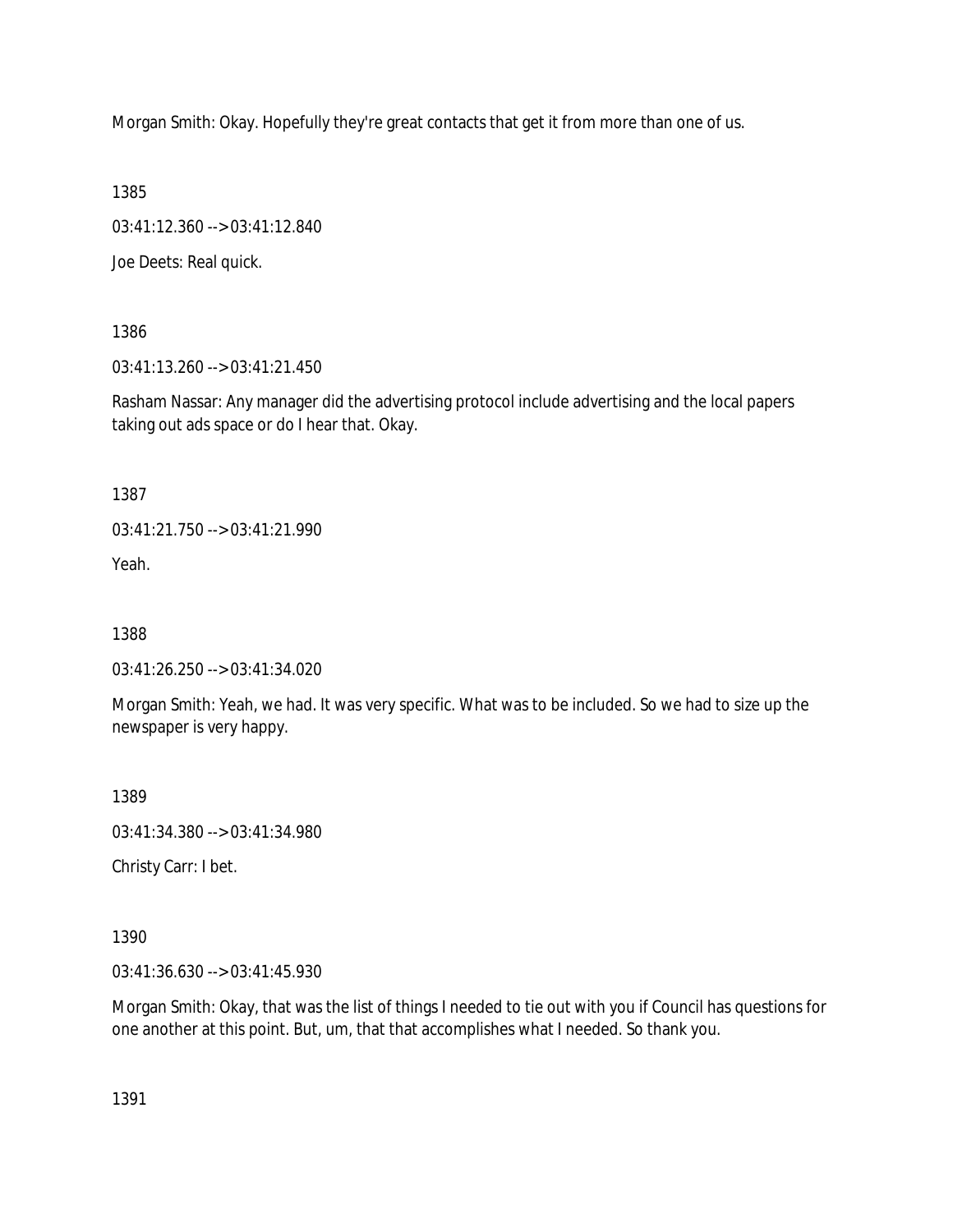03:41:46.470 --> 03:41:50.910

Joe Deets: Tracy. Thank you. City Manager. Any comments or are we good folks.

1392

03:41:52.530 --> 03:41:54.300

Joe Deets: Kind of looks like it. Okay.

1393

03:41:55.380 --> 03:42:06.360

Joe Deets: Very good. I'm moving on items seven day appointments to the climate change advisory committee environmental Technical Advisory Committee and utility advisory committee.

1394

03:42:08.100 --> 03:42:09.750

Joe Deets: In one want to make some motions.

1395

03:42:14.340 --> 03:42:14.820

Joe Deets: Hopes

1396 03:42:18.210 --> 03:42:18.780 Joe Deets: All right.

1397 03:42:22.620 --> 03:42:23.520 Joe Deets: See

1398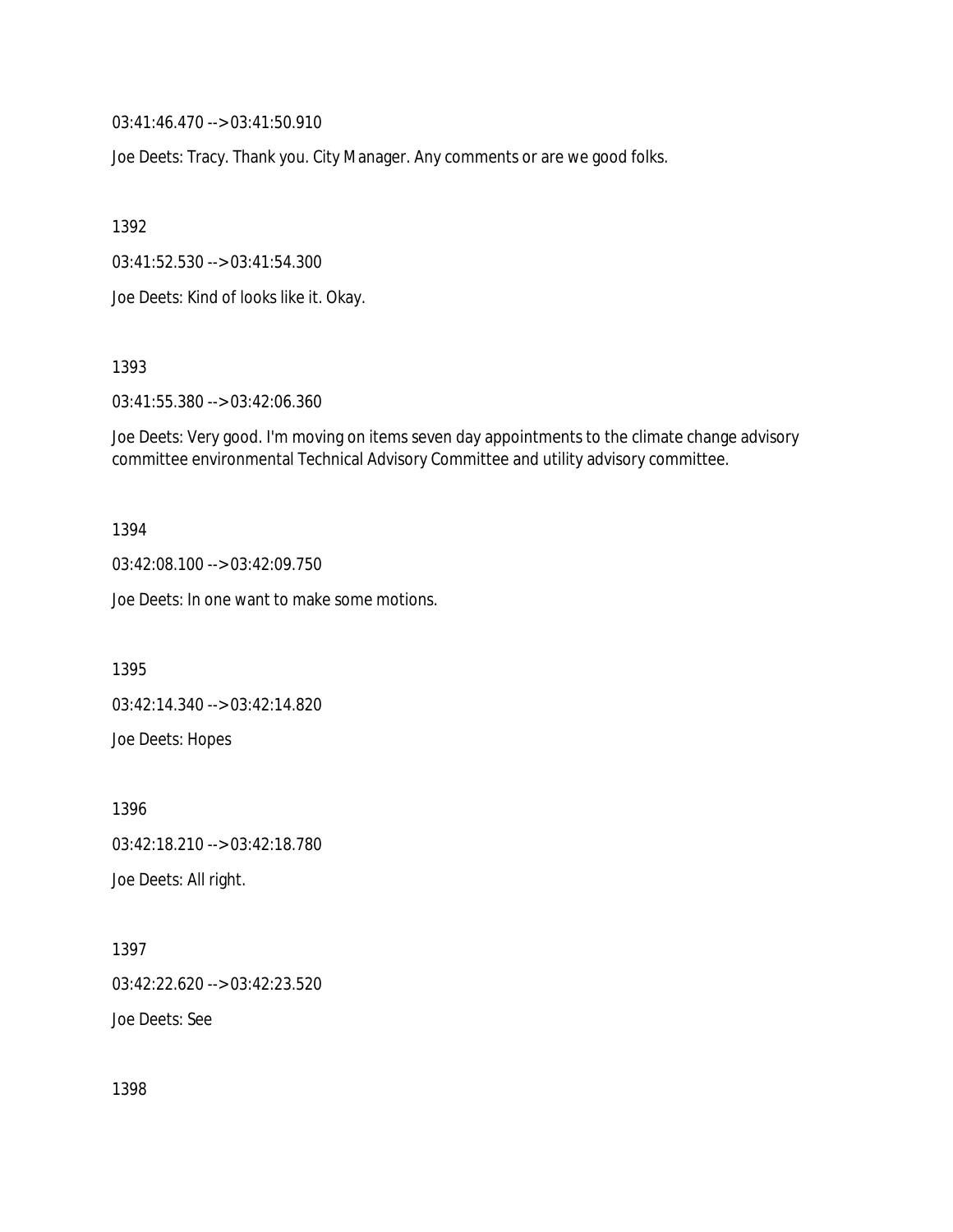03:42:25.230 --> 03:42:29.340

Joe Deets: Ready joy. Thank you can come, come.

1399

03:42:29.760 --> 03:42:30.510

Kol Medina: Raise your hands.

1400

03:42:36.450 --> 03:42:39.060

Leslie Schneider: All right, let's see. The first one here.

#### 1401

03:42:40.290 --> 03:42:57.360

Leslie Schneider: I moved to forward for approval with the September 22 2020 consent agenda the reappointment of David Makati to position eight through June 2023 and the appointment of 10 Myers to position nine through June 2023 to the climate change advisory committee.

1402

03:42:59.460 --> 03:43:00.270

Christy Carr: Second,

1403

03:43:00.570 --> 03:43:03.180

Joe Deets: Second by COUNCILMEMBER car.

1404

03:43:04.770 --> 03:43:05.910

Joe Deets: Okay any discussion.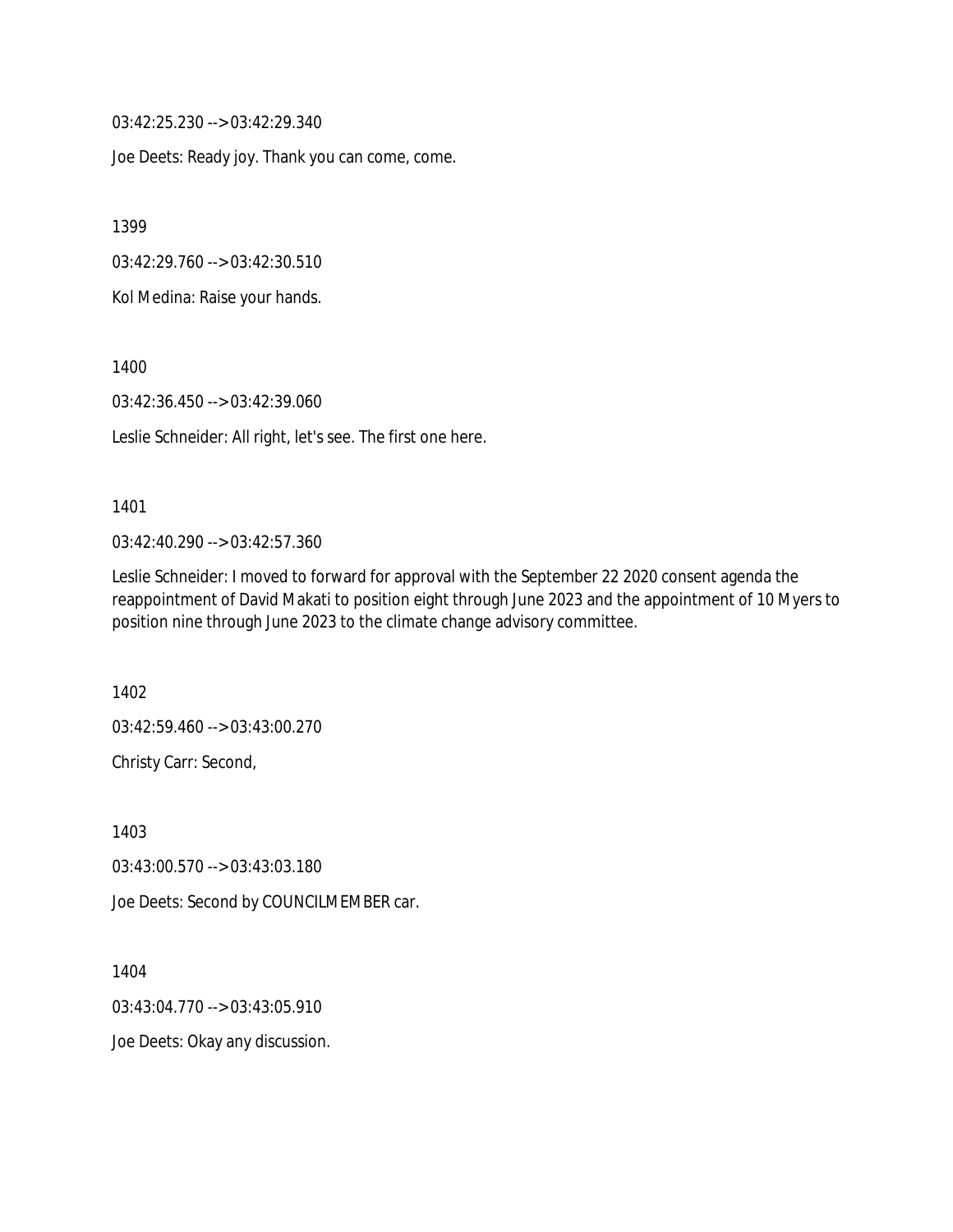1405 03:43:07.230 --> 03:43:07.590 Joe Deets: Okay.

1406

03:43:08.850 --> 03:43:11.400

Joe Deets: Hearing none, all those in favor say aye.

1407 03:43:12.000 --> 03:43:13.200 Christy Carr: Aye. Aye.

1408 03:43:13.980 --> 03:43:18.150 Joe Deets: Okay, that was unanimous. Okay, great. Oh.

1409

03:43:18.240 --> 03:43:19.890

Joe Deets: City Manager, I

1410

03:43:19.950 --> 03:43:30.450

Morgan Smith: May or I don't know if you remember that this is related to the UFC appointments, but there was a request from the UFC chair and maybe COUNCILMEMBER nisar can weigh in on this as well, that I didn't see an answer to

1411

03:43:30.870 --> 03:43:39.720

Morgan Smith: And it had to do with the request that the appointments for the committee be altered so that the term start with October 1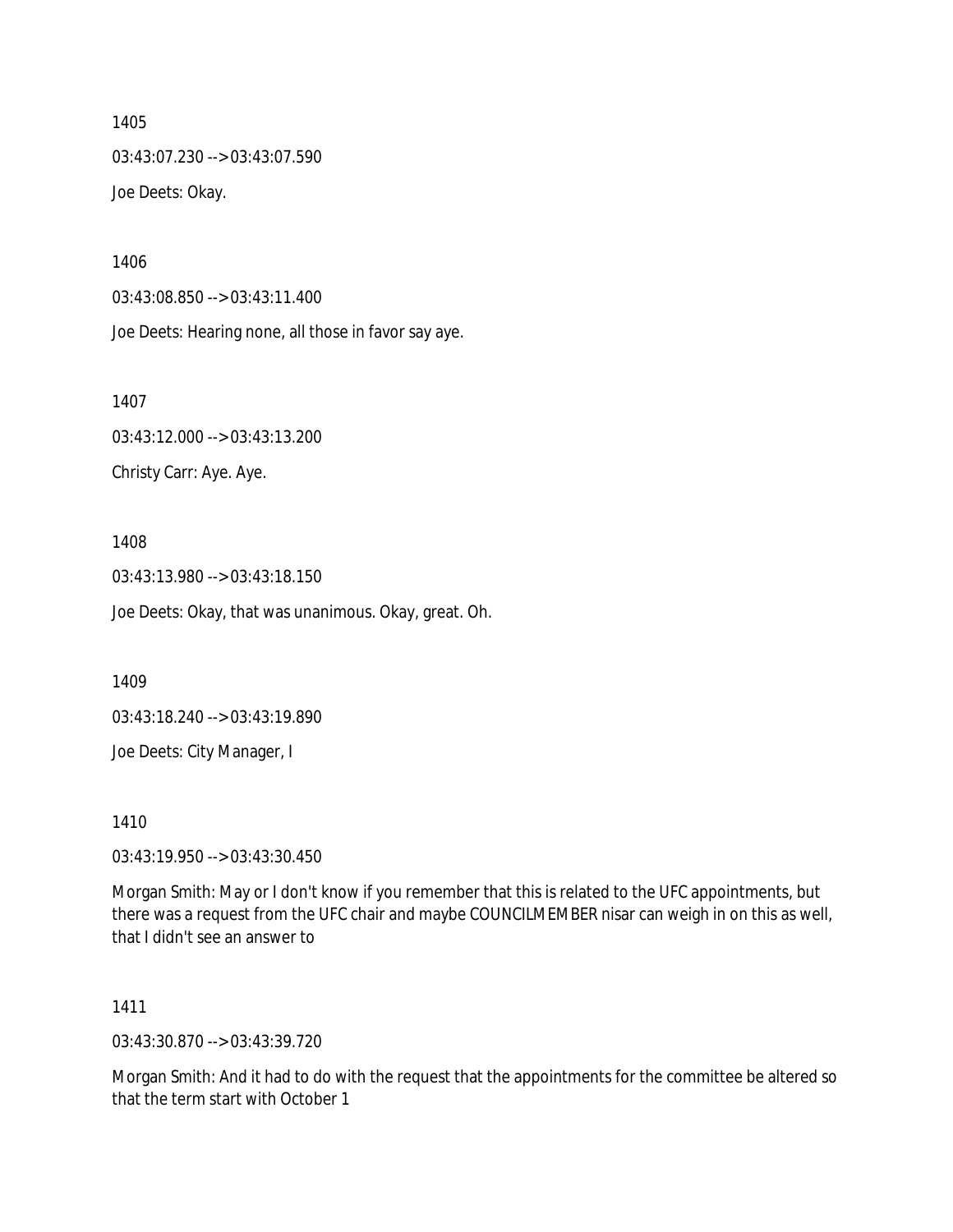03:43:40.350 --> 03:43:49.920

Morgan Smith: Rather than moving to the consent. I mean, it could still move to the consent agenda. Next week, but with terms beginning October first rather than beginning on the 22nd.

1413

03:43:50.310 --> 03:43:55.260

Morgan Smith: And the reason for this, as I remember, was because there is a member who is rolling off.

## 1414

03:43:55.830 --> 03:44:07.260

Morgan Smith: Of that committee and they expect to take a vote and finish some significant work in the time between the 22nd and October 1 so it's just sort of a housekeeping request. I don't know council members are if this is something you

1415

03:44:08.490 --> 03:44:15.750

Morgan Smith: Can help to explain but I'll just what I what I understood was that they were hoping to keep the current members in place.

1416

 $03:44:16.110 \rightarrow 03:44:25.440$ 

Morgan Smith: To complete this last vote because of sort of the symbolic significance of completing the work they had done over a course of several years. And so if you designated the terms.

### 1417

03:44:25.920 --> 03:44:35.580

Morgan Smith: For the new members is beginning October 1 that could happen. And as I said, the action could still be too forward to consent, but you might need to specify with terms beginning October 1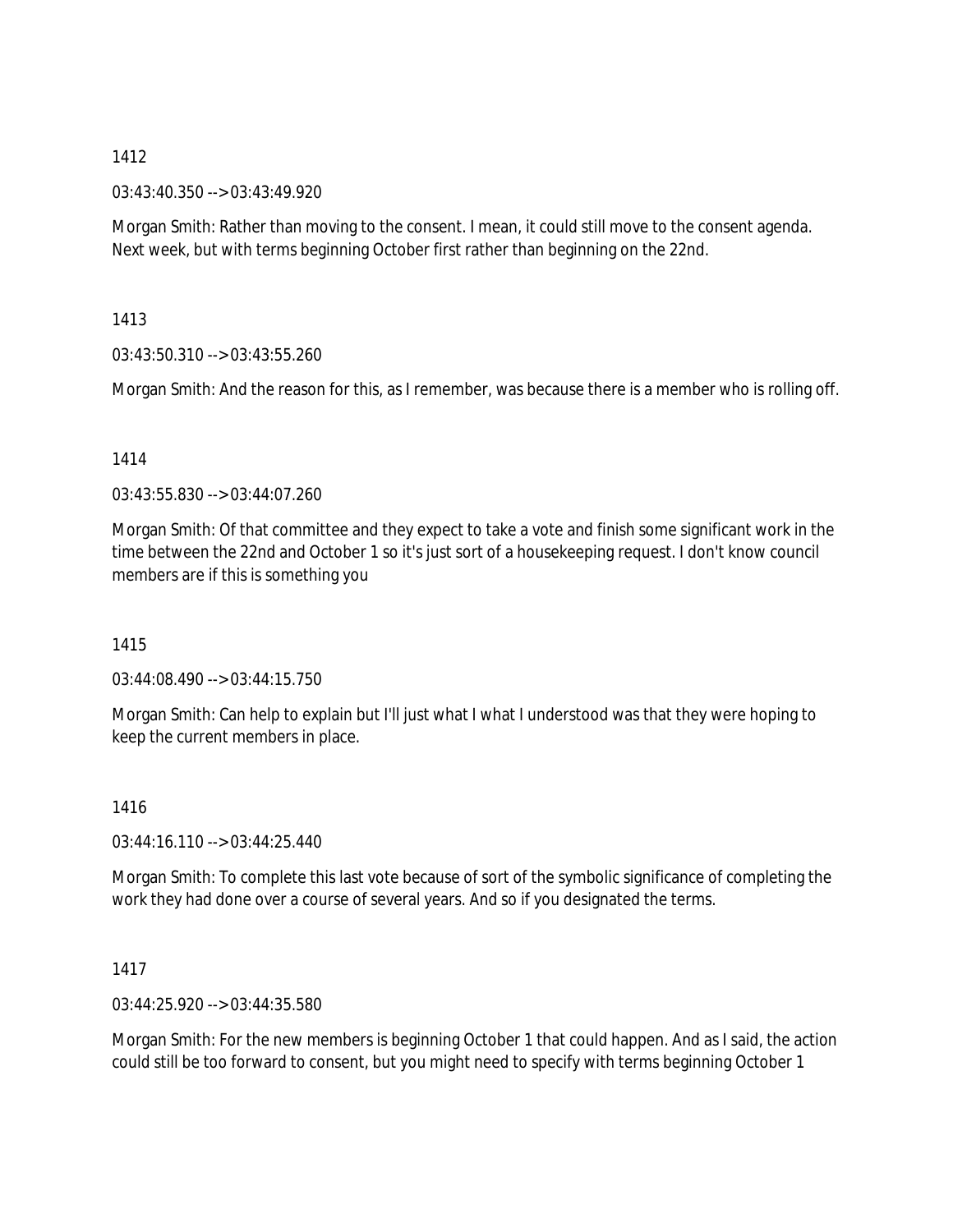1418 03:44:38.970 --> 03:44:39.570 Leslie Schneider: And

1419

03:44:40.080 --> 03:44:43.020

Joe Deets: That was for the environmental goals for attack right

1420

03:44:43.530 --> 03:44:44.700 Morgan Smith: Now for the USC.

1421 03:44:45.030 --> 03:44:46.050 Joe Deets: Or UCLA USC.

1422

03:44:48.240 --> 03:44:50.880

Leslie Schneider: Okay, so we're good with climate change one right

1423

03:44:51.390 --> 03:44:51.660 Yeah.

1424

03:44:52.740 --> 03:44:57.810

Morgan Smith: I was just wanting to get in before he made the motion and I didn't know if he attacked or USC was first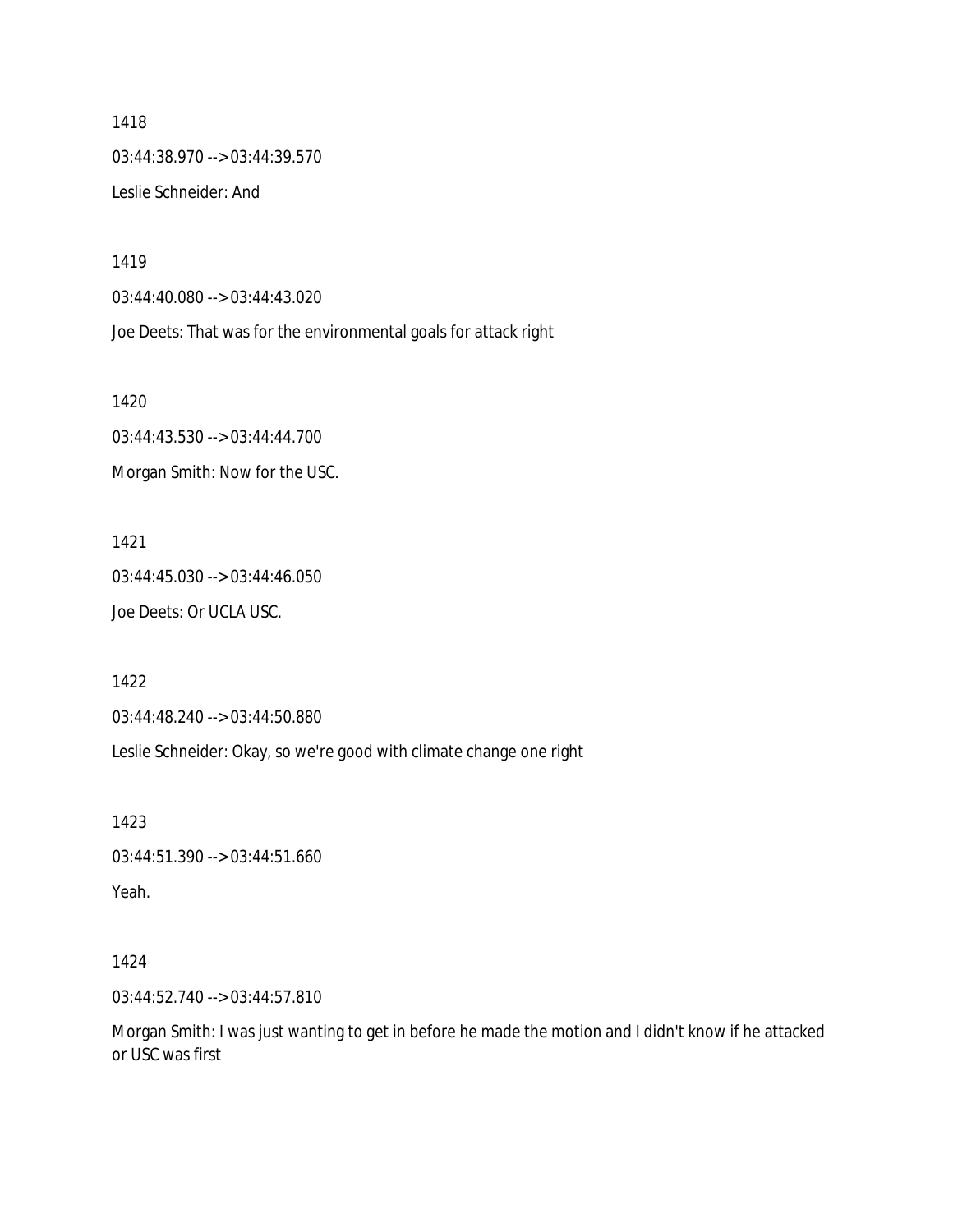03:44:57.930 --> 03:45:02.940

Leslie Schneider: And then somebody else was in line to make motions. So if you maybe just pass that request on that.

1426

03:45:03.090 --> 03:45:04.140

Leslie Schneider: That you add in

1427

03:45:05.490 --> 03:45:06.510

Leslie Schneider: Or am I doing them all.

1428

03:45:08.130 --> 03:45:10.290

Joe Deets: go for counseling or high top of us your hands up.

### 1429

03:45:10.620 --> 03:45:23.190

Kirsten Hytopoulos: I'll do it. Okay, I think I understand. I moved to Ford for approval with the September 22nd 2020 consent agenda the appointment of Benjamin Harrison to position one for June 2023

1430

03:45:23.640 --> 03:45:31.860

Kirsten Hytopoulos: And the reappointment of one rebollo to position to through June 2023 to the environmental Technical Advisory Committee.

1431

03:45:33.810 --> 03:45:35.490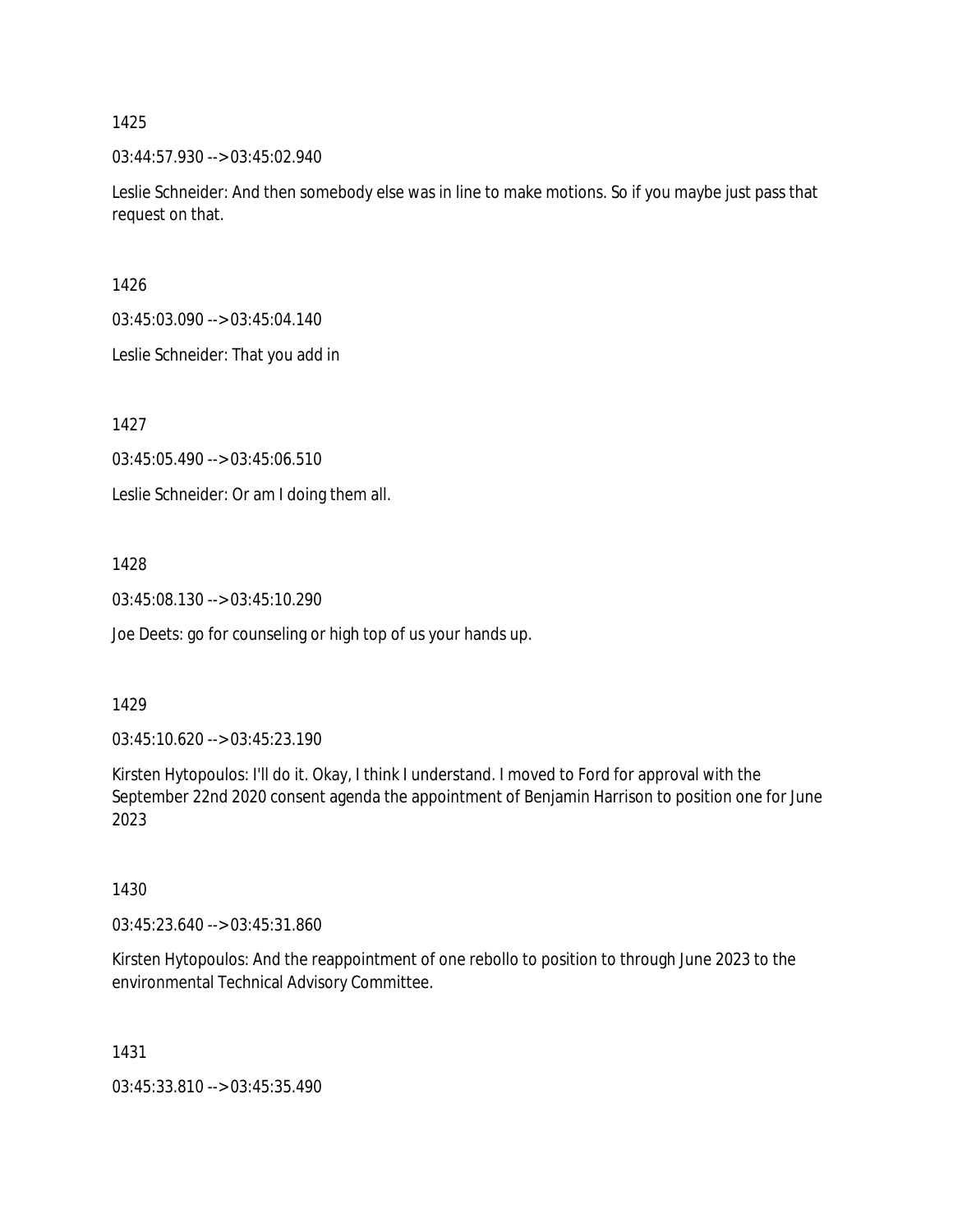Kirsten Hytopoulos: I'm trying to understand eat out

1432 03:45:35.760 --> 03:45:36.150 Kirsten Hytopoulos: I can

1433 03:45:36.630 --> 03:45:40.860 Joe Deets: I can have some records car seconded that okay

Joe Deets: Any discussion, not seeing any. All those in favor, say aye.

1435 03:45:47.280 --> 03:45:48.480 Christy Carr: Why I

03:45:42.840 --> 03:45:46.770

1434

1436 03:45:49.680 --> 03:45:52.710 Joe Deets: Cut. Okay, that was unanimous.

1437 03:45:54.120 --> 03:45:55.860 Joe Deets: Okay, the

1438 03:45:56.910 --> 03:45:59.820 Joe Deets: For the way we know how to seek with that.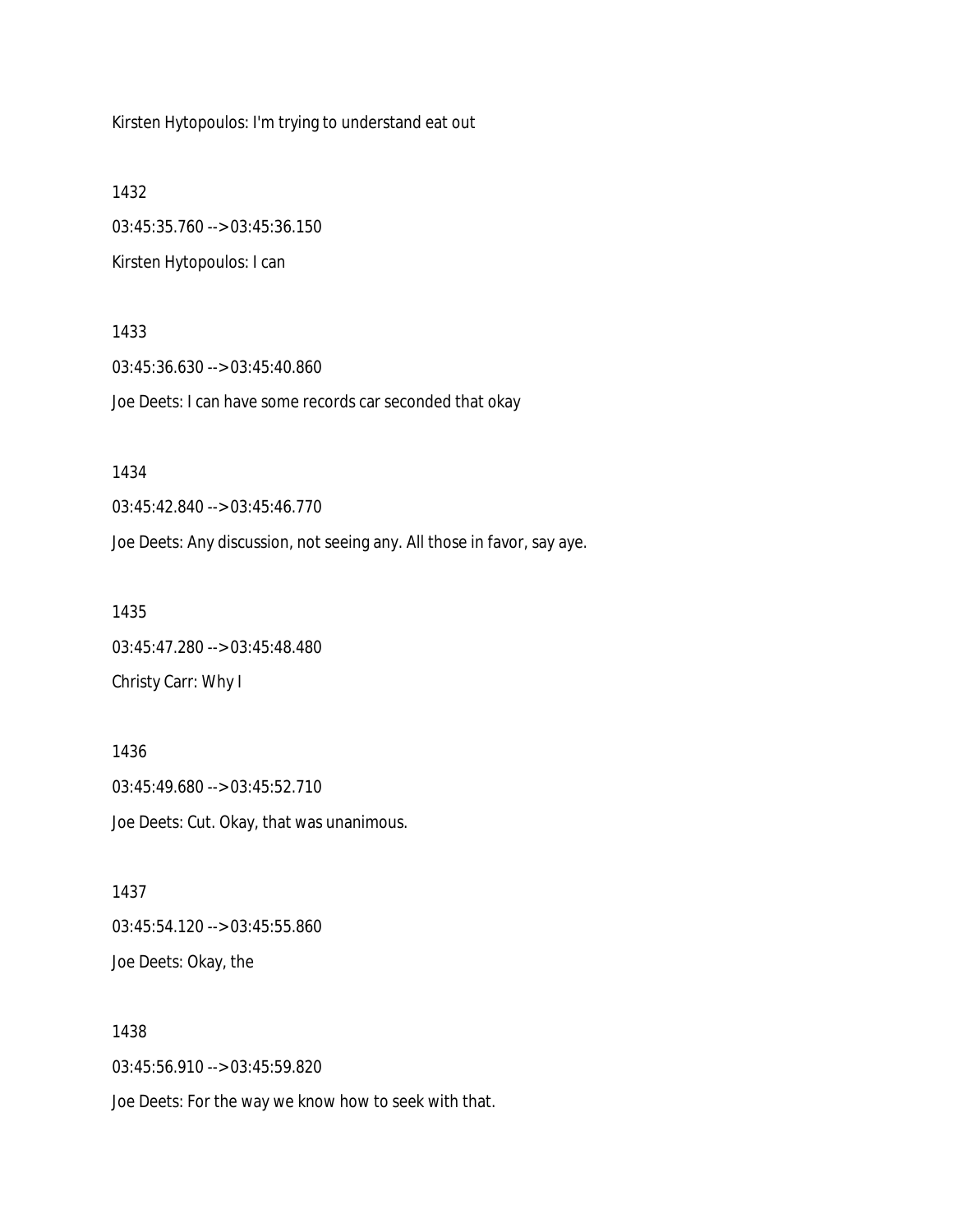1439 03:46:00.150 --> 03:46:01.200 Kirsten Hytopoulos: Know, so I'm saying

1440

03:46:01.890 --> 03:46:08.100

Morgan Smith: I think that the machine has written could be fine. And Joe van can correct me if if simply at the end you stayed

1441

03:46:08.280 --> 03:46:11.340

Morgan Smith: With terms to begin on October 1 2020

1442

03:46:12.750 --> 03:46:15.450

Joe Levan: Except for the ones is one of reappointment

1443

03:46:16.950 --> 03:46:17.430

Joe Deets: Yes.

1444

03:46:17.730 --> 03:46:25.800

Morgan Smith: Yeah, but it shouldn't matter, they're just going to remain in place until the new term, we don't have it. The terms ended in June, we didn't extend anyone's term anyway.

1445

03:46:26.460 --> 03:46:29.100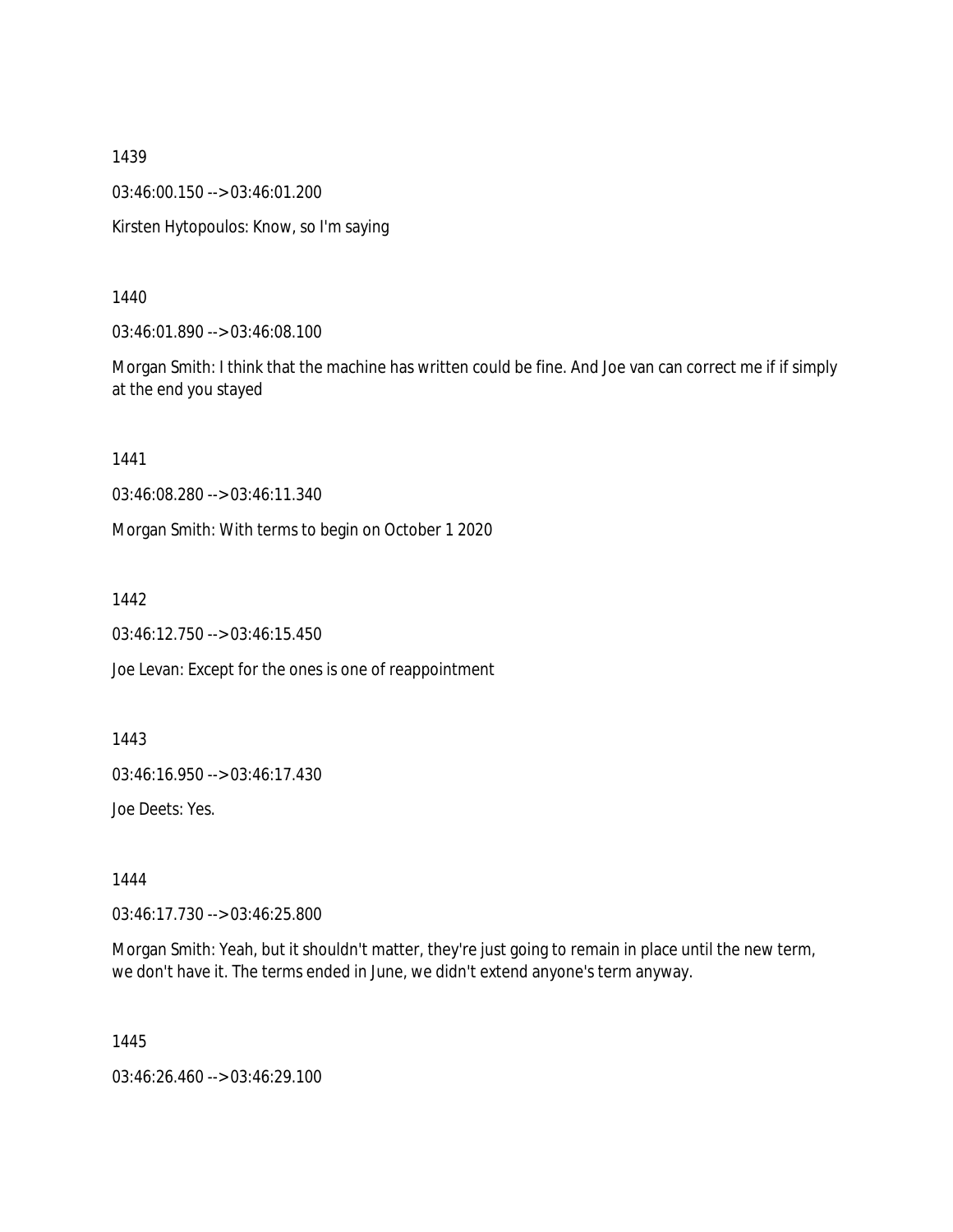Joe Levan: Okay, all right, that'll work. Okay.

1446

03:46:30.120 --> 03:46:32.700

Joe Deets: Customer I suppose you want to give this a shot. Yeah.

1447

03:46:32.880 --> 03:46:49.920

Kirsten Hytopoulos: I moved forward for approval with it's September 22 2020 consent agenda the reappointment of Andy Marin to position one through June 2023 and the appointment of Susan Hume to position to the June 2023 to the utility advisory committee with the with

1448

03:46:51.060 --> 03:46:53.190

Kirsten Hytopoulos: The terms to begin October.

1449

03:46:53.220 --> 03:47:00.180

Joe Deets: 1 20 22nd. Okay. I was seconded by COUNCILMEMBER Medina.

1450

03:47:00.930 --> 03:47:01.410

Joe Deets: All right.

1451

03:47:03.450 --> 03:47:06.300

Joe Deets: No discussions, all those in favor say aye.

1452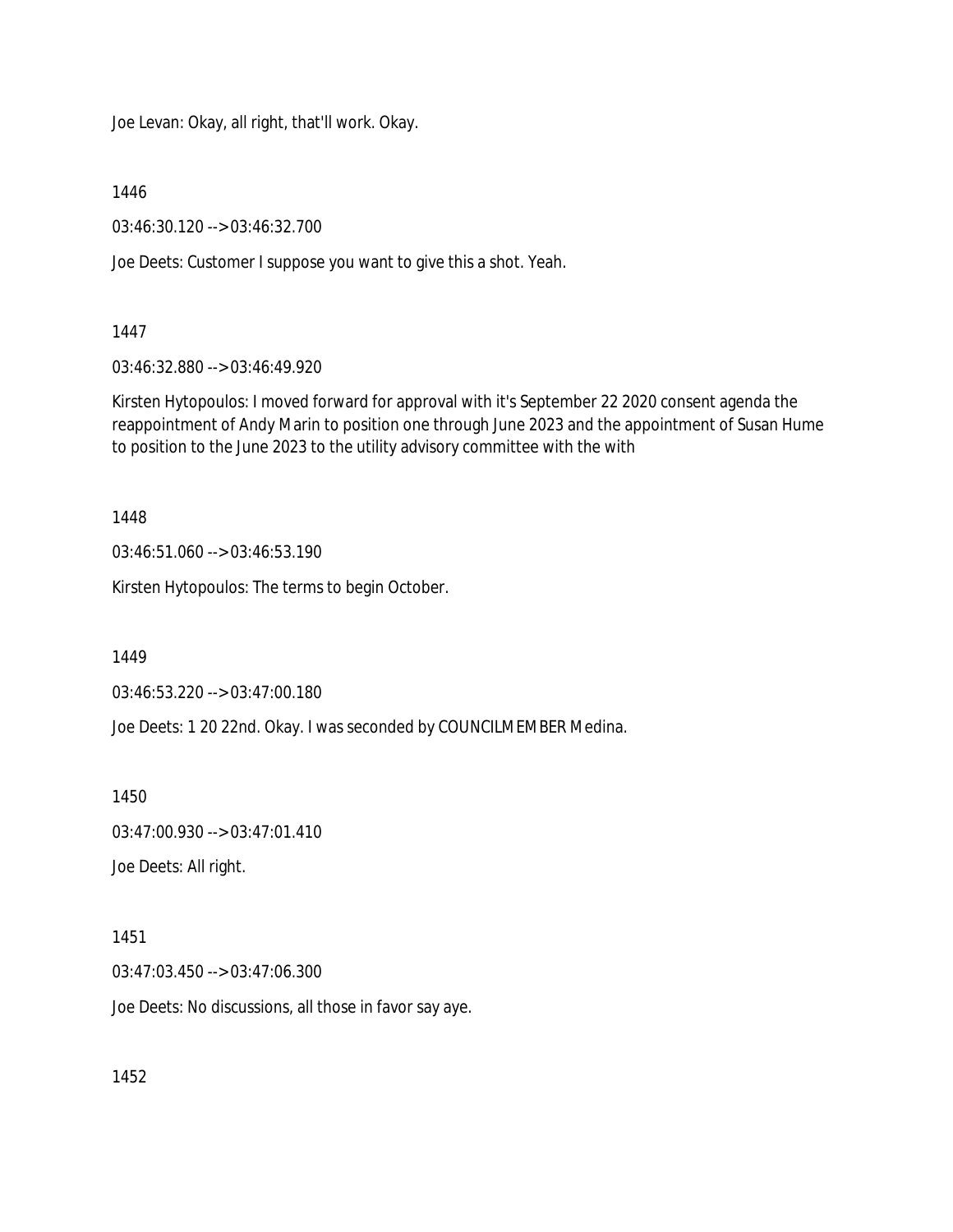03:47:08.100 --> 03:47:08.370

Kol Medina: Right.

1453

03:47:08.490 --> 03:47:12.660

Joe Deets: Okay, that was unanimous. And I think we're done. Right.

1454

03:47:13.830 --> 03:47:15.630

Joe Deets: Okay, great.

1455

03:47:17.280 --> 03:47:28.620

Joe Deets: We have one more item for discussion item a day. And this is just for discussion, creation of a Council ad hoc committee to support race equity Task Force work plan.

1456

03:47:30.270 --> 03:47:33.450

Joe Deets: And customer I topless your hands up.

1457

03:47:34.920 --> 03:47:36.210

Joe Deets: Let me know.

1458

03:47:37.410 --> 03:47:43.380

Kirsten Hytopoulos: Oh, you know, it's probably fate my hand, my hand. My hand was up from the last one. But I do want to start this by saying, I'm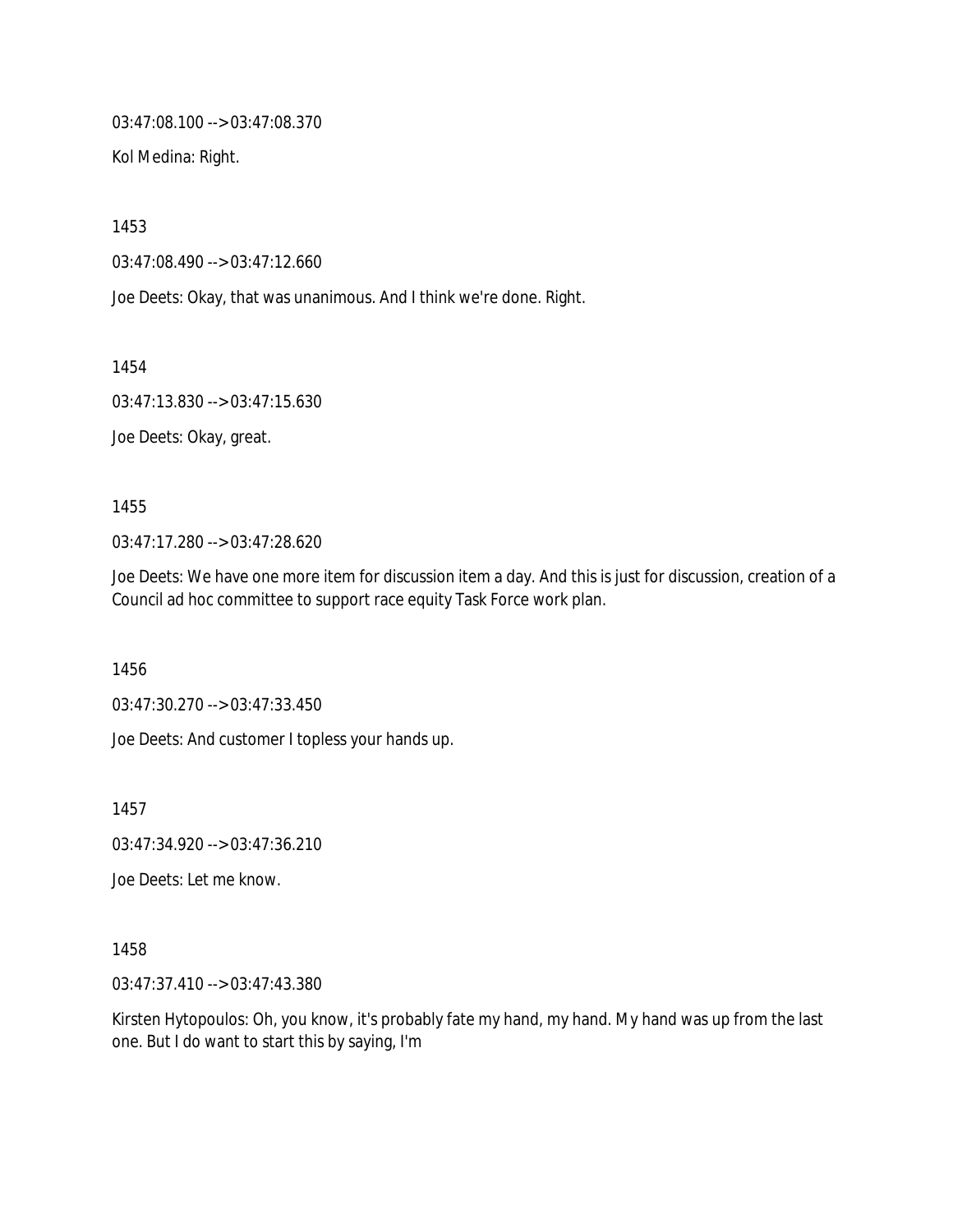03:47:43.890 --> 03:47:55.500

Kirsten Hytopoulos: I really feel, I feel uncomfortable about the way the motion or the the agenda item was written. I'm sorry to say I'm I do support this conversation on we're about to have a having this conversation and the creation of the ad hoc committee.

1460

03:47:55.860 --> 03:48:01.860

Kirsten Hytopoulos: But I have to say I was I was uncomfortable realizing that there was an emotion to form it today.

1461

03:48:02.250 --> 03:48:13.560

Kirsten Hytopoulos: So I do want to, I do want to say that. So I was in support of that earlier motion to remove that and I do believe this should be a conversation today and I will be supporting the creation of the committee, so I just wanted to say that

1462

03:48:14.670 --> 03:48:15.180

Joe Deets: Okay.

1463 03:48:16.620 --> 03:48:17.400 Joe Deets: And

1464

03:48:19.140 --> 03:48:19.830

Joe Deets: Mayor, Leslie.

1465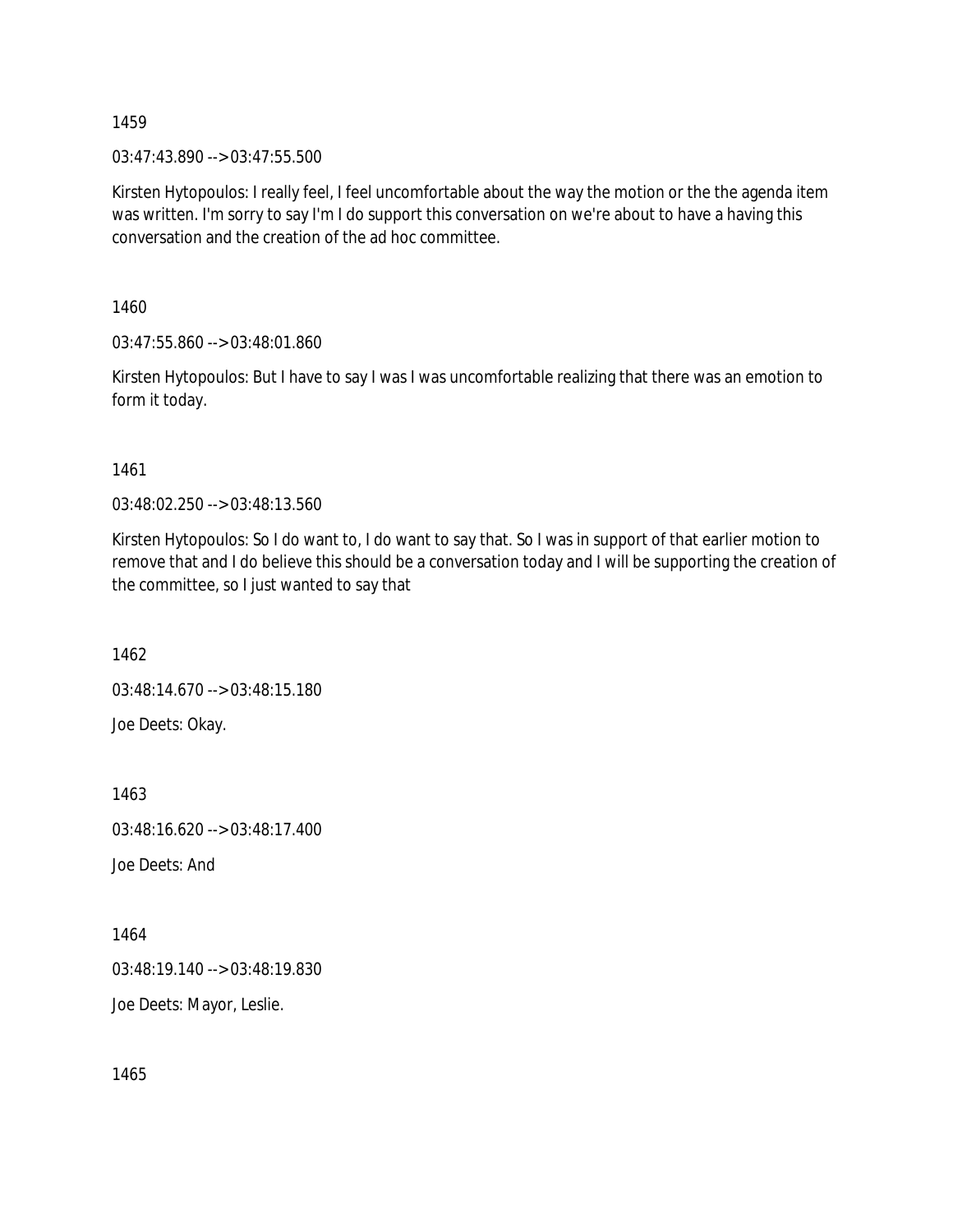03:48:21.810 --> 03:48:25.800

Leslie Schneider: So I just wanted to share a couple thoughts about sort of the

1466

03:48:27.600 --> 03:48:30.420

Leslie Schneider: Maybe the justification and the and

1467

03:48:31.980 --> 03:48:43.590

Leslie Schneider: Benefits of creating this. And so one of the ideas is that the race equity Task Force is transitioning to becoming a standing committee.

1468

03:48:44.160 --> 03:49:01.350

Leslie Schneider: And so having additional Council focus on that process. I think would help the Council generally to know that there was a wider engagement with the race equity Task Force and for the race equity task force to know that they were getting

1469

03:49:03.000 --> 03:49:14.430

Leslie Schneider: Significant Council attention in helping them get to their get to their goal of being a standing committee and understanding what that meant, and understanding you know any processes that might be different.

1470

03:49:15.720 --> 03:49:27.960

Leslie Schneider: Another one that I wanted to just share quickly. Is this my interpretation of creating an equity lens for the for the city, which is one of the things that

1471

03:49:28.740 --> 03:49:39.570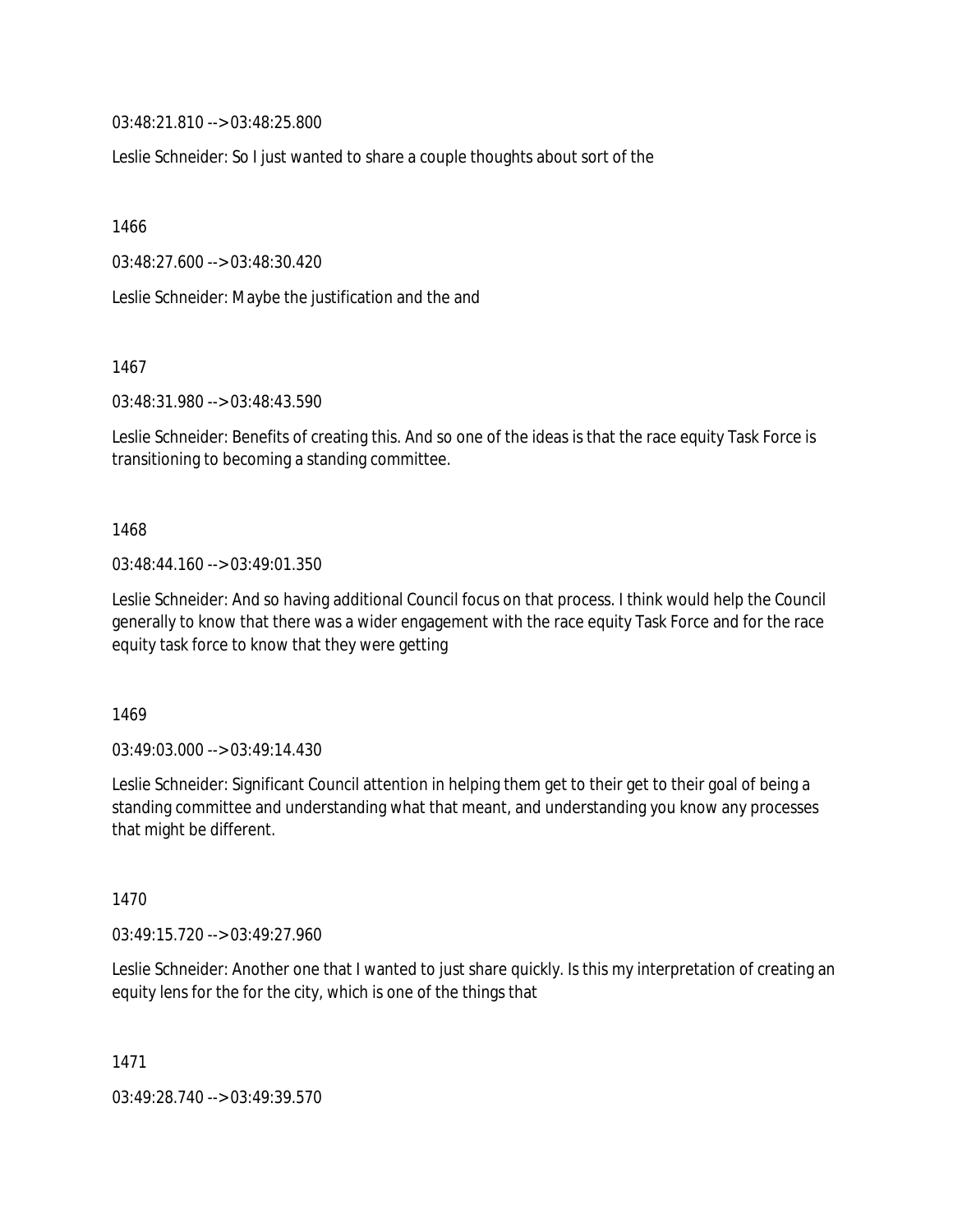Leslie Schneider: That they the race equity test course has a priority on is, in a sense, it's kind of adding a new layer of bureaucracy to city government and it's one that we welcome.

1472

03:49:40.560 --> 03:49:49.800

Leslie Schneider: But it is going to be complicated and and it will require a lot of interaction with staff and it probably will live longer.

## 1473

03:49:51.450 --> 03:50:04.890

Leslie Schneider: Into when we have our next city manager coming on board and so it seems to me that it would really benefit the city generally for the Council to really own that

## 1474

03:50:06.570 --> 03:50:15.120

Leslie Schneider: Own that process, own it in the sense of making sure that it survived. You know that it survives the transition and that we're

# 1475

03:50:16.980 --> 03:50:25.590

Leslie Schneider: Not depending on a brand new city manager to jump in and manage something that might feel very

### 1476

03:50:28.980 --> 03:50:31.680

Leslie Schneider: Unfamiliar right so

### 1477

03:50:33.270 --> 03:50:48.990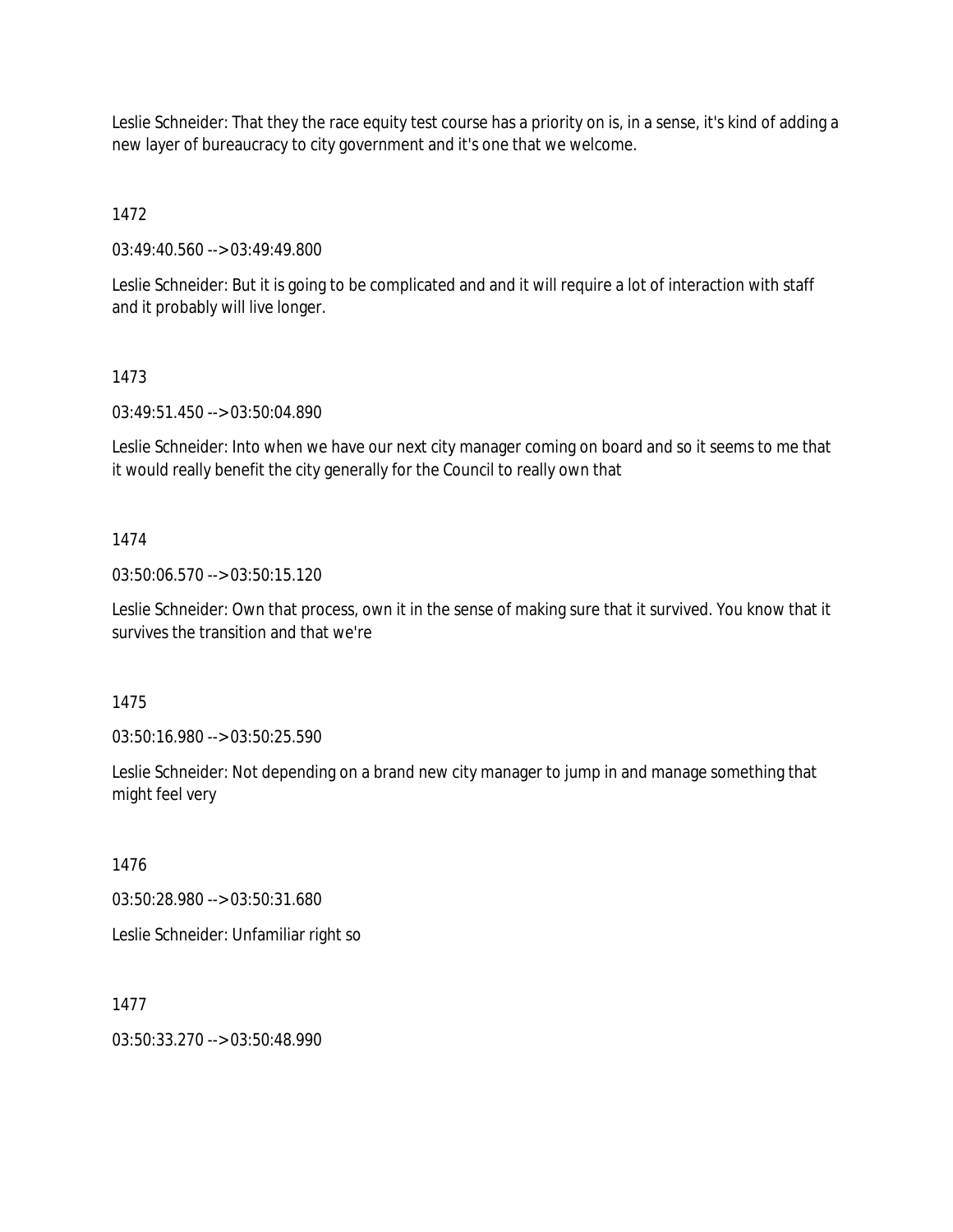Leslie Schneider: Anyway, so those were my two thoughts about why this could be important as a transition and and it's not. It's certainly not unprecedented for most of the important actions that Council has committed to. We have decided to put together.

1478

03:50:50.250 --> 03:51:01.890

Leslie Schneider: You know, a subcommittee or an ad hoc group to make sure that that process goes as smoothly as possible and shows the commitment of council. So those are my thoughts. Okay.

1479

03:51:01.980 --> 03:51:04.080

Joe Deets: Thank you. Councilmember Medina.

1480

03:51:07.770 --> 03:51:12.300

Kol Medina: I also, I didn't really know about this until it was in the packet and

1481

03:51:14.070 --> 03:51:25.020

Kol Medina: I also support the idea i did talk with counselor I topless about it today. I'm just going to get some more background on it. And the main reason why I support the idea is because

1482

03:51:27.210 --> 03:51:28.440

Kol Medina: I feel like there's been

1483

03:51:29.970 --> 03:51:39.900

Kol Medina: With this race equity Task Force we've embarked as a city on something that at least around these parts in our county is kind of new and untested and and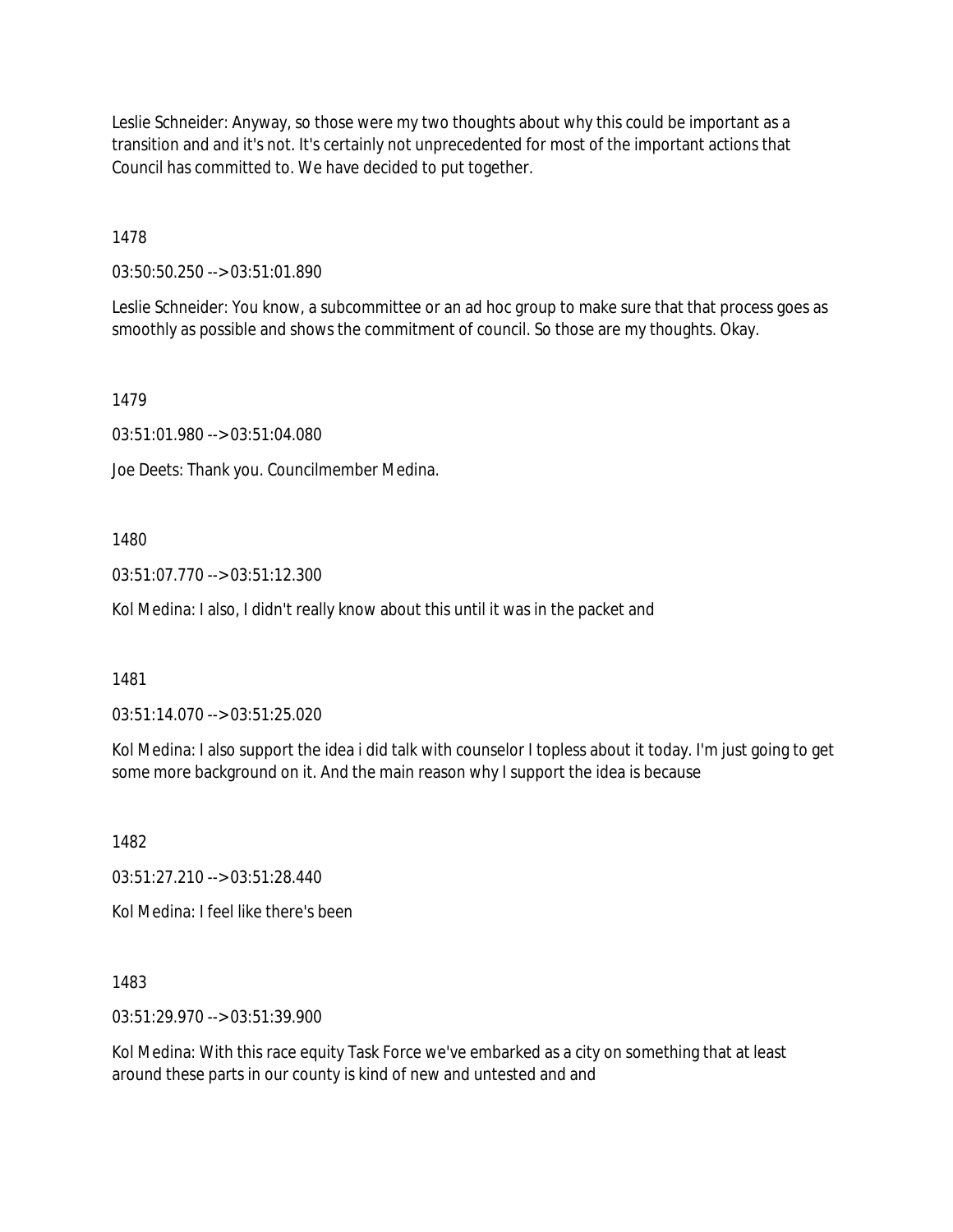03:51:40.800 --> 03:51:52.620

Kol Medina: New and kind of untested things we don't really know what we're doing. And we're kind of all making it up as we go. Trying to do our best. We're all trying to do our best and by we I mean us, the Council. I mean, the members of the task for us. I mean, the community.

1485

03:51:53.670 --> 03:51:54.180

Kol Medina: And

1486

03:51:55.380 --> 03:52:05.850

Kol Medina: Naturally actually causes tension at times. And there's miscommunication. Does that happen and and i think that some of these miscommunications. Are these tensions.

1487

03:52:06.930 --> 03:52:14.700

Kol Medina: Revolve around the fact that this task force is trying to do things, or will end up wanting to do things, I believe.

1488

03:52:15.720 --> 03:52:18.240

Kol Medina: That really require council approval.

1489

03:52:19.410 --> 03:52:31.590

Kol Medina: Not city manager approval. So, this we can't, I don't think it'll work. If we have a situation where the task force is just supposed to work with staff to implement things this task force wants to do, or the standing committee wants to do.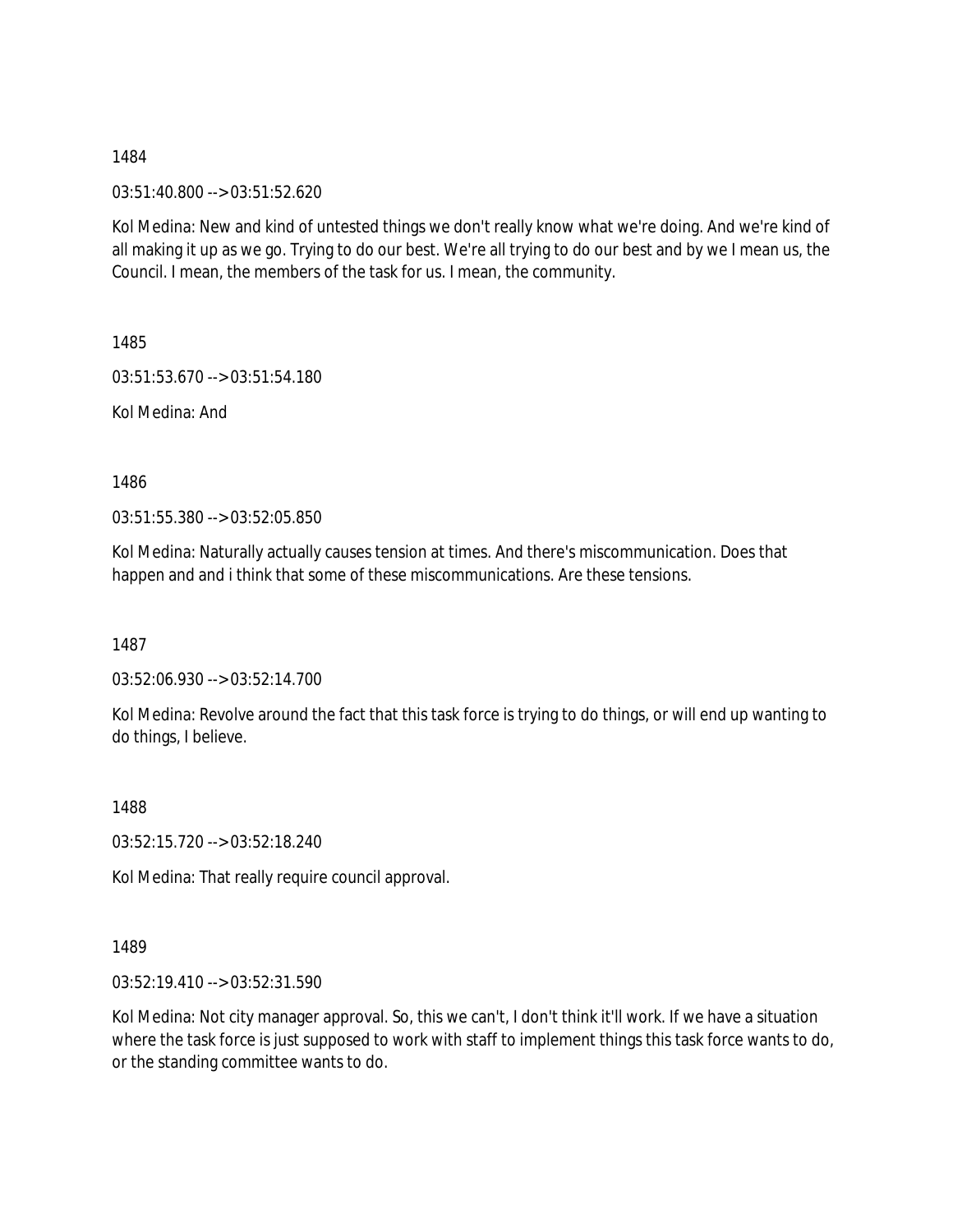03:52:32.280 --> 03:52:39.420

Kol Medina: Because I don't think staff will be able to authorize those things definitely be able to say yes, we can do that. Those things will have to go through the Council.

1491

03:52:39.930 --> 03:52:45.630

Kol Medina: In order to get done, the Council will have to decide on these things. And if there are many of these things.

1492

03:52:46.080 --> 03:52:55.200

Kol Medina: And if that's the case, then I think it'll all flow a lot more smoothly, if we have more council members involved along the way, understanding what all these things are

1493

03:52:55.500 --> 03:53:01.920

Kol Medina: And just helping to kind of grease the wheels of this whole thing working and I hope I don't know exactly how this

1494

03:53:02.490 --> 03:53:17.760

Kol Medina: Council ad hoc thing will be structured and exactly how we interact with the new race equity standing committee, but I hope they'll interact in a way that just makes us all flow better and I don't know if that makes sense. But that's why I would like to see something like this happen.

1495

03:53:18.930 --> 03:53:21.150

Joe Deets: Thank you. Councilmember Nessa

1496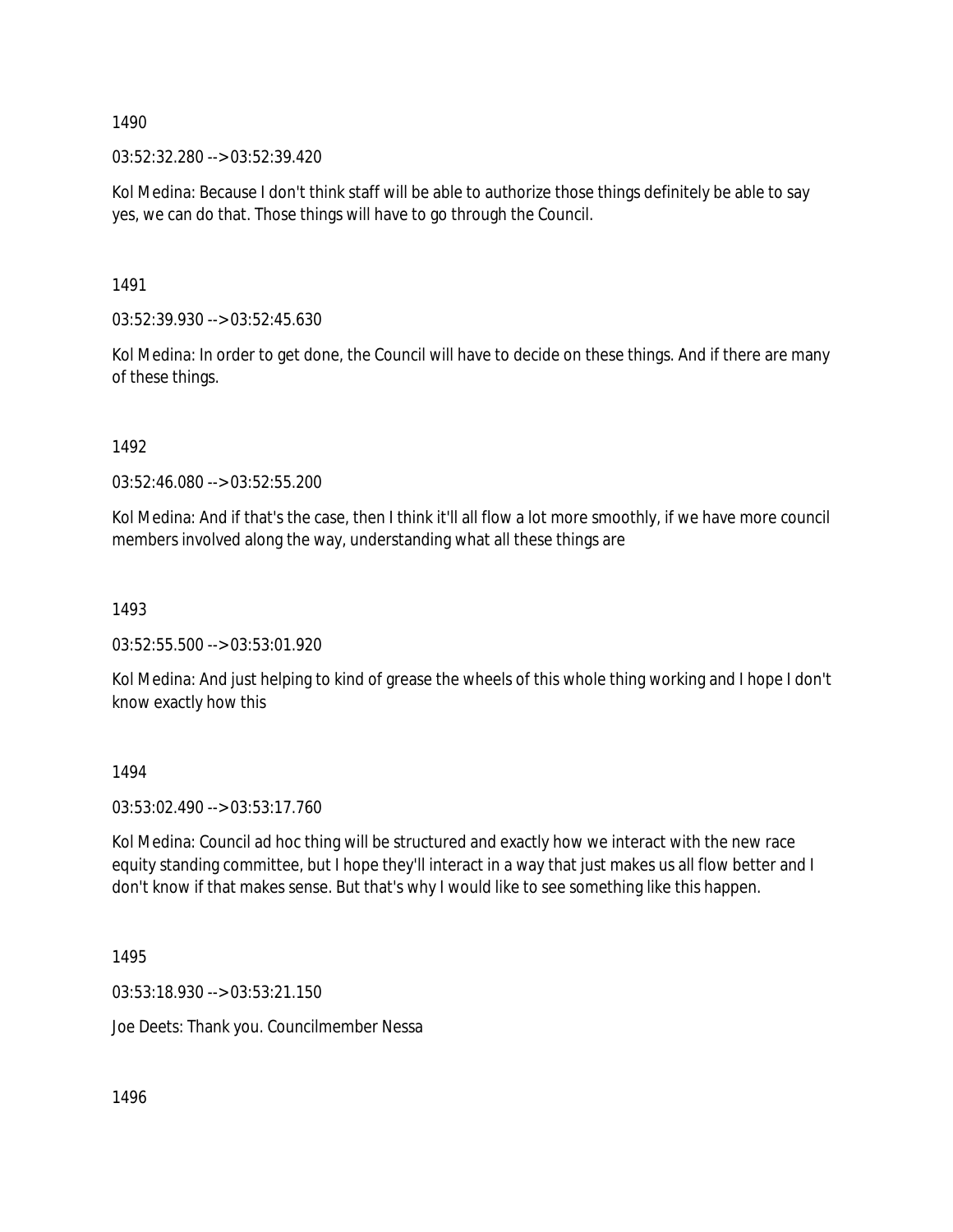03:53:24.180 --> 03:53:25.950

Rasham Nassar: Yeah, so, um,

1497

03:53:26.970 --> 03:53:31.380

Rasham Nassar: I want to begin just by by responding to what COUNCILMEMBER Medina said

1498

03:53:33.390 --> 03:53:48.720

Rasham Nassar: And to respond to your question. That's not what's happening with the task force. Right now, the task force is not meeting with staff to try and execute or implemented actions that they have not come before the Council to present and have not

1499

03:53:49.770 --> 03:53:51.870

Rasham Nassar: Received council approval to implement

1500

03:53:53.340 --> 03:54:09.750

Rasham Nassar: So the task force in that regard is not operating unlike any other of our one any other committee at the city in that they come to counsel with their proposals, the Council approves their proposals and then it becomes the work of staff to implement the actions that Council has taken

1501

03:54:11.730 --> 03:54:21.150

Rasham Nassar: This that aspect that I just highlighted right there is really a problem of division of labor, and that's where I'm struggling to see the relevance of this Council ad hoc committee.

1502

03:54:22.980 --> 03:54:39.570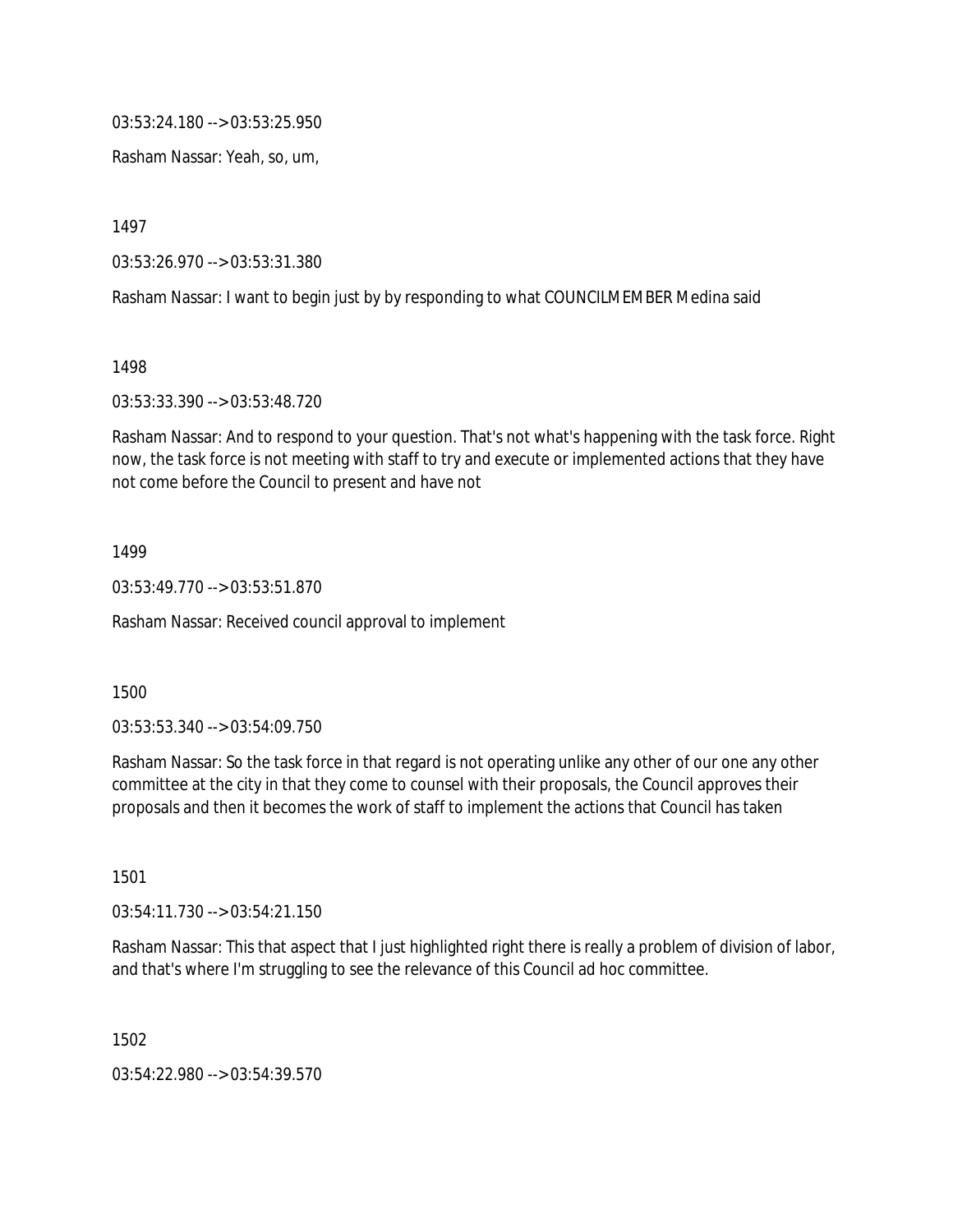Rasham Nassar: Before I talk more about that though. I want to hear what the problem is. Because every proposal that comes before us to seeking to address the problem and we have not heard what the problem is that originated on Thursday afternoon that then

1503

03:54:40.620 --> 03:54:44.700

Rasham Nassar: was submitted by the city manager in an email to all council members.

1504

03:54:46.020 --> 03:54:50.130

Rasham Nassar: And that ultimately led with this agenda item landing on the City Council agenda.

1505

 $03:54:51.780 \rightarrow 03:54:58.800$ 

Rasham Nassar: So if we can hear from the city manager what the problem is with implementing the work plan at the task force that the city council has authorized

1506

03:54:59.610 --> 03:55:08.790

Rasham Nassar: I think that would give us a better starting point to understand whether or not this is a solution to that problem, or whether we ought to look at something else for a solution.

1507

03:55:09.570 --> 03:55:18.300

Rasham Nassar: And I would like an opportunity to comment again because I have more insight on this and then any other council member, because I am the liaison to the committee and because I work closely.

1508

03:55:18.810 --> 03:55:24.540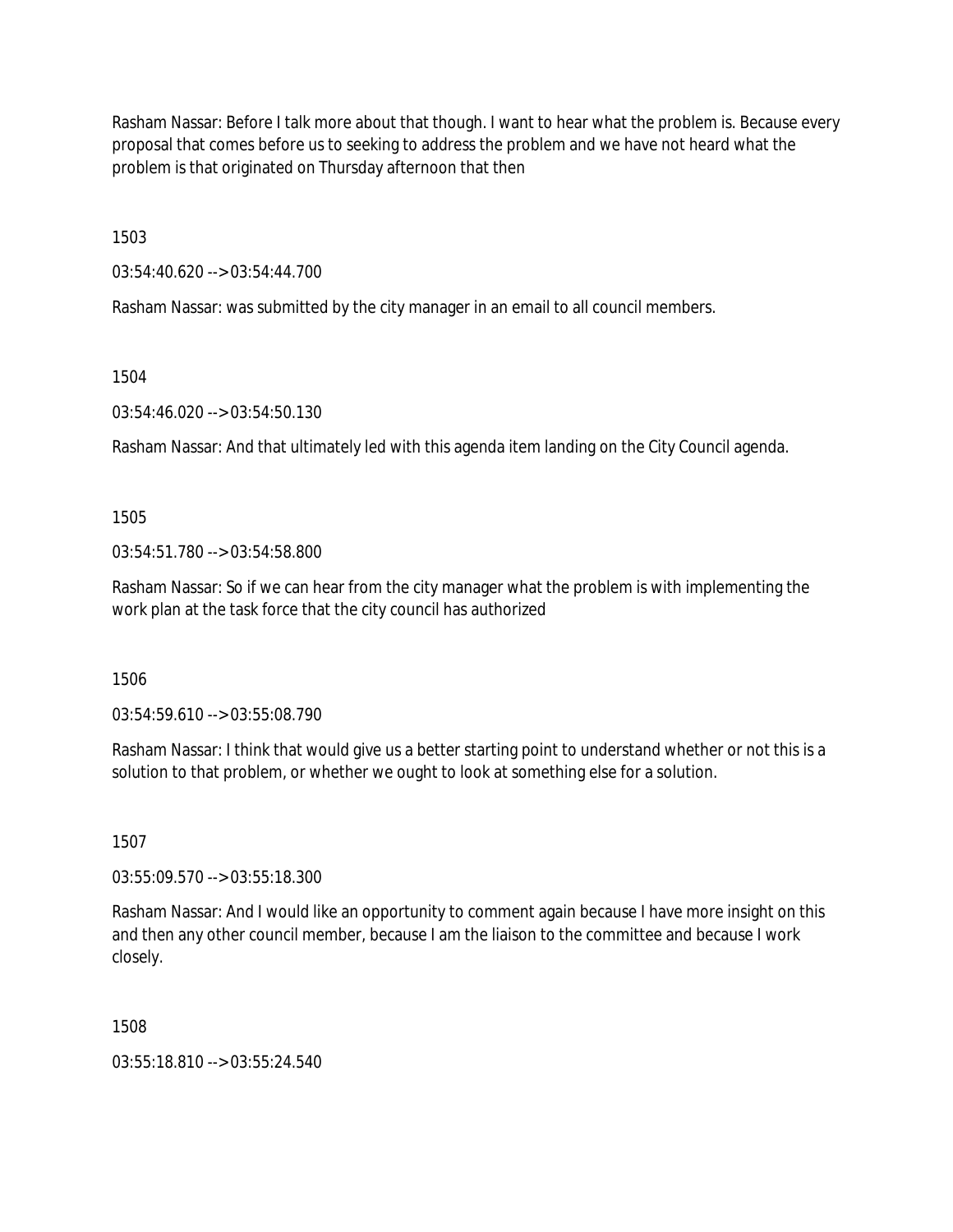Rasham Nassar: With committee members. I also have attended every single one of the meetings with the Chair and the Co chair and the city manager.

1509

03:55:24.900 --> 03:55:35.130

Rasham Nassar: And making progress towards implementing the work plan that was approved by the Council so city manager, I would hope that you could speak to what the problem is. Here what the issue is here that prompted you to

## 1510

03:55:36.930 --> 03:55:41.970

Rasham Nassar: Suggest that this agenda item be added by appealing to council members cider. I talked to listen deets.

## 1511

03:55:45.330 --> 03:55:56.100

Morgan Smith: Yeah, I'd be happy to. I just want to clarify. I didn't appeal to COUNCILMEMBER Schneider metabolism deets. I wrote an email to the full Council and, I mean, one way to answer your question would be, just to read it because

# 1512

03:55:56.370 --> 03:56:10.890

Morgan Smith: The point of email and it's somewhat lengthy was to describe a specific examples of work that I thought would benefit from additional support from the city council, so I don't want to imply that I know part of this email suggests that Council.

1513

03:56:12.210 --> 03:56:19.230

Morgan Smith: You know, add this to your agenda. What I said was that I needed. I was requesting additional Council support and I gave reasons.

1514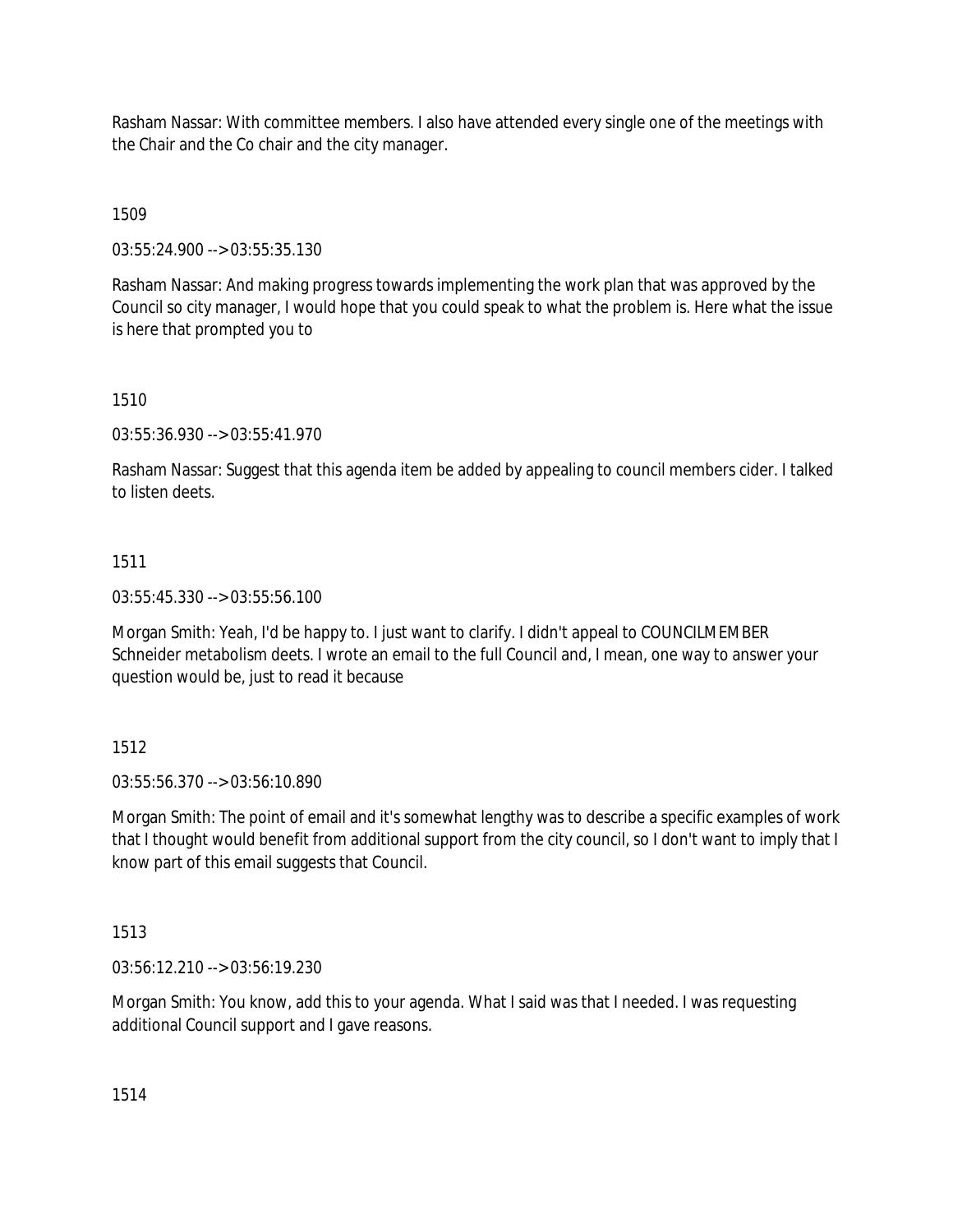03:56:19.770 --> 03:56:27.420

Morgan Smith: And then COUNCILMEMBER high topless said indicate that she supported the formation of a comedian supported adding it to the agenda.

## 1515

03:56:27.840 --> 03:56:38.520

Morgan Smith: I think there's also been a question about how and when the or how the item was structured and that came out of phone conversations I had again this was all happening Friday afternoon.

1516

03:56:38.910 --> 03:56:47.280

Morgan Smith: And so the question was, do you want there to be emotion or not. And I had a couple conversations with both mayor Schneider and Deputy Mayor de so I don't want there to be

1517

03:56:47.580 --> 03:57:00.900

Morgan Smith: A misunderstanding that there was something. It is unusual for us to add items on at the end of the week, but it does happen. And I feel like it happened. According to the structure that councils outline for how that should happen so

# 1518

03:57:02.130 --> 03:57:07.740

Morgan Smith: I'm happy to share more details about that, if that's important, but I feel like it's all pretty clear in the record.

### 1519

03:57:08.910 --> 03:57:29.250

Morgan Smith: As far as the, the original point I said council and update and I sent also the co chairs of the task force an update on on the status of the work on either Wednesday or Thursday ahead of schedule meeting that I had with council member interests are and the two co chairs.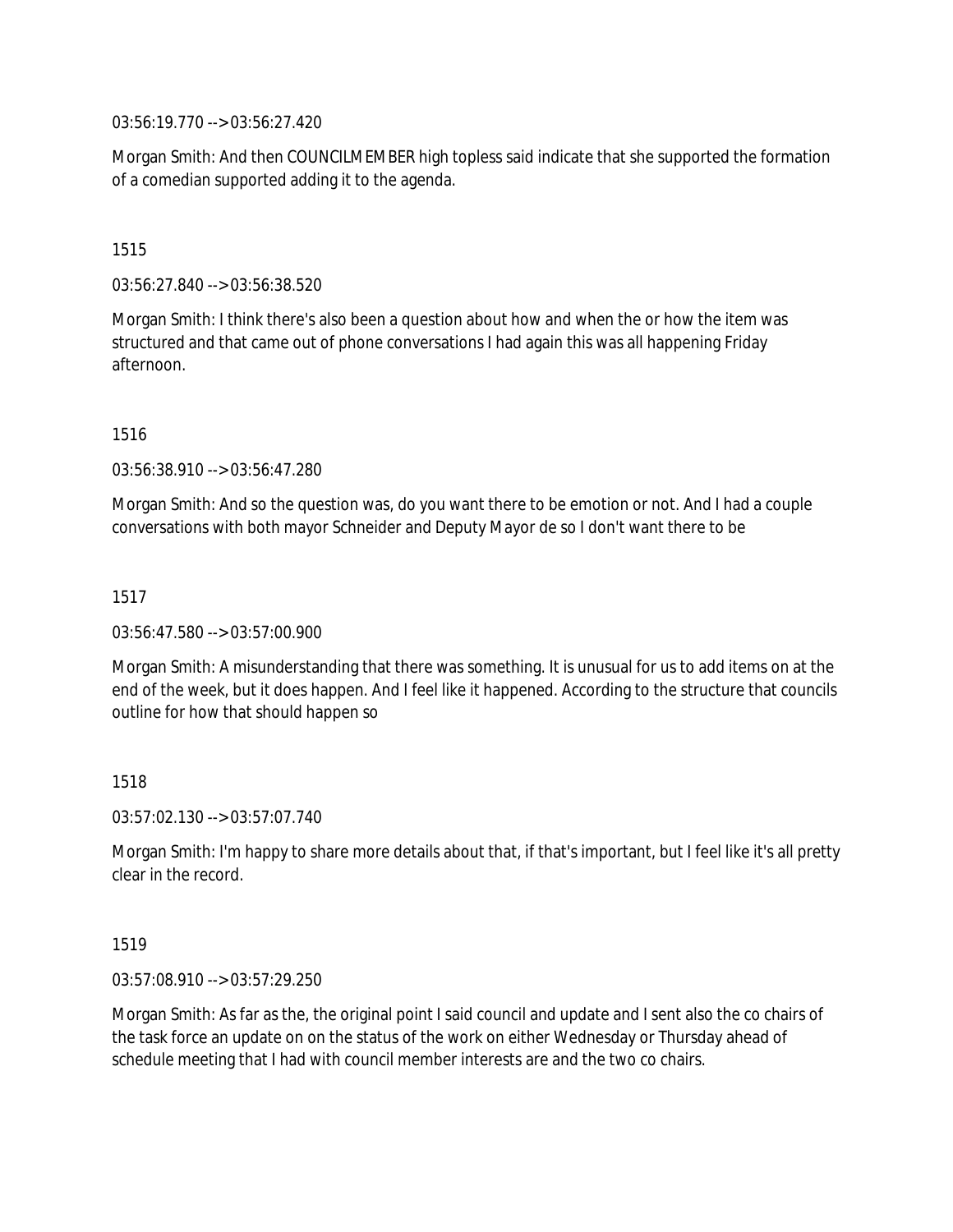03:57:30.600 --> 03:57:37.110

Morgan Smith: And it just became clear to me that the next steps on on nearly every item on their work plan.

1521

03:57:37.650 --> 03:57:44.580

Morgan Smith: Is not going to be off the shelf and ready to ready to implement the one exception to that. I believe might be the welcoming science.

1522

03:57:44.940 --> 03:57:57.090

Morgan Smith: I think I don't see any reason to second guess that I think staff and the task force can can work together to get to the point where they can bring a specific sign recommendation to counsel for

1523

03:57:57.090 --> 03:57:58.080

Morgan Smith: Councils approval.

1524

03:57:58.440 --> 03:58:05.880

Morgan Smith: And that doesn't feel to me like that's going to be overly complicated, but there are three or four other items that are going to

1525

03:58:06.510 --> 03:58:12.840

Morgan Smith: involve some decision making a problem solving and to pick up on. Councilmember Medina's description.

1526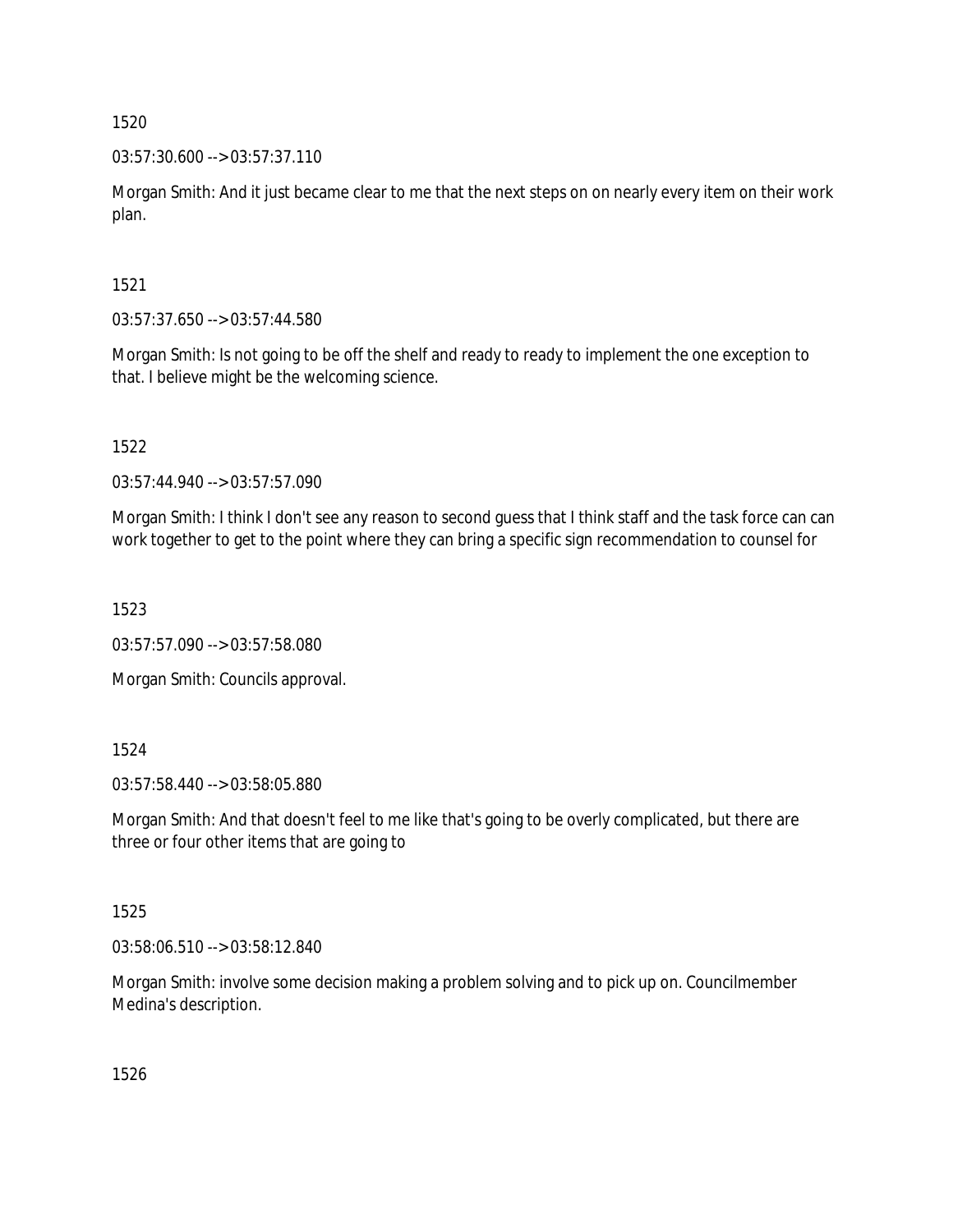03:58:13.320 --> 03:58:27.000

Morgan Smith: They're just the nature of what needs to be untangled is not within the purview of the city managers are solely and I'll go through what each of those are at or people can forward this memo to whoever wants to understand more not memo, but my email.

1527

03:58:28.380 --> 03:58:28.920

Morgan Smith: But

1528

03:58:30.090 --> 03:58:39.420

Morgan Smith: The other ingredient that I think is worth mentioning is the city manager transition and the fact that, you know, I could continue to dig in deeper and deeper

1529

03:58:39.720 --> 03:58:48.150

Morgan Smith: With trying to shepherd. These decision points forward and then turn to counsel and say, hey, here are some things that we, that are still unclear that need your help.

1530

03:58:48.900 --> 03:58:57.600

Morgan Smith: But I just worry that then all of that institutional knowledge is housed in me and then I will soon be gone and you won't there won't be other people here in City leadership.

1531

03:58:57.960 --> 03:59:07.200

Morgan Smith: That have familiarity with the problem solving and the path behind in order to form the path ahead. The other issue, I think, too, is that

1532

03:59:08.100 --> 03:59:16.860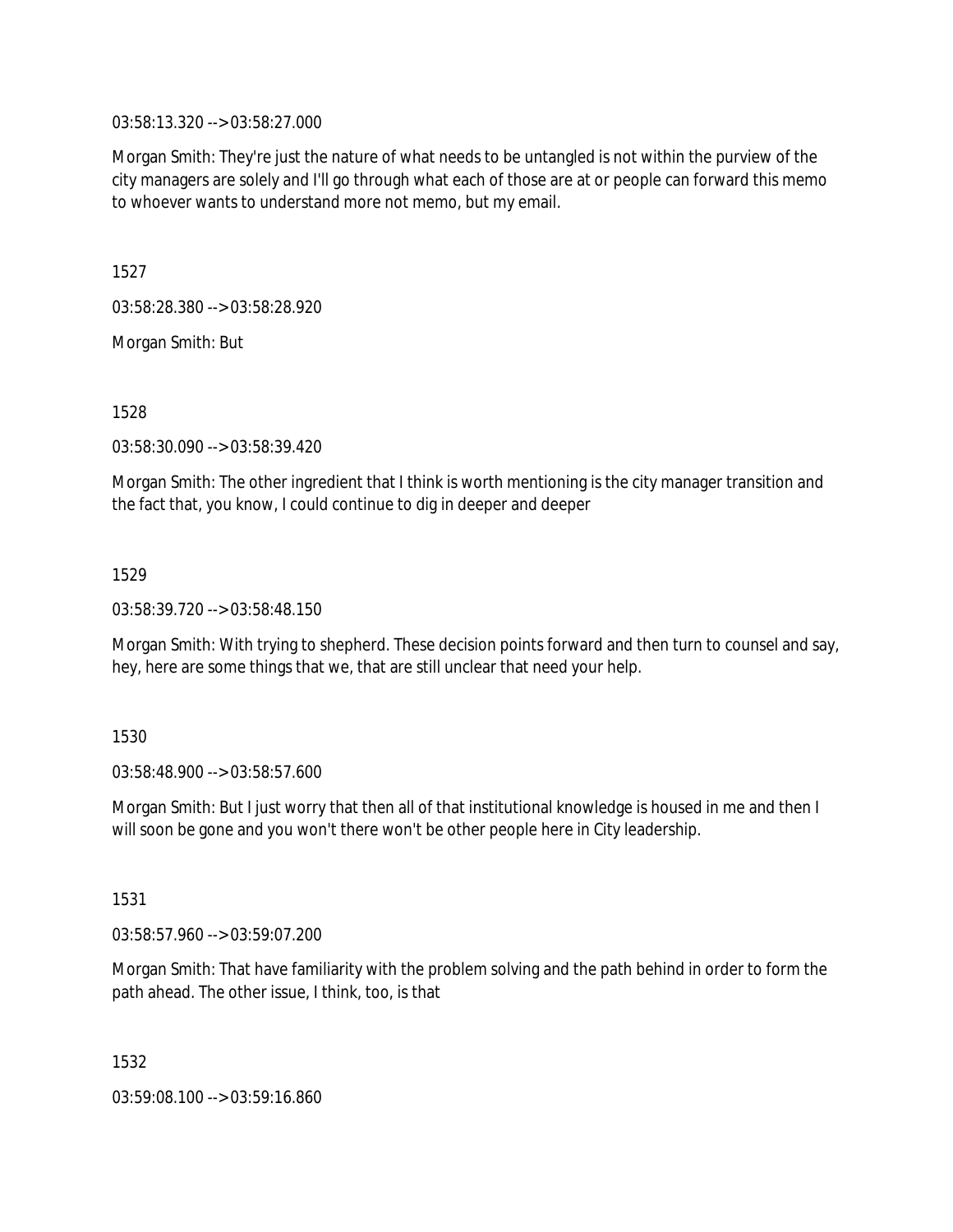Morgan Smith: And I think council members are you would agree with this. I have at nearly each of these meetings heard pretty pretty strong language from one or the other of the CO chairs.

1533

03:59:17.370 --> 03:59:28.860

Morgan Smith: That they feel that there are things that I have done in my work this year that have not been helpful to moving their work plan forward and I strongly disagree with their

1534

03:59:31.020 --> 03:59:39.240

Morgan Smith: Position and I always work with them as constructively as possible to explain why I don't agree with their position.

## 1535

03:59:39.630 --> 03:59:48.180

Morgan Smith: But their perspective remains. And so I also think that matters because they need to work with people that they can see as a resource.

1536

03:59:48.690 --> 04:00:07.200

Morgan Smith: And if I'm not that person, then I need to bring other people into the conversation, who can be better resources for them. So with that said, the specific issues, I think, are in order of significance, I believe. Number one is the work to develop an equity lens for the city.

1537

04:00:08.820 --> 04:00:20.910

Morgan Smith: The task force chairs have let me know that they expect to need to draw from outside resources. So a consultant of some sort to move forward with that work.

1538

04:00:21.990 --> 04:00:29.880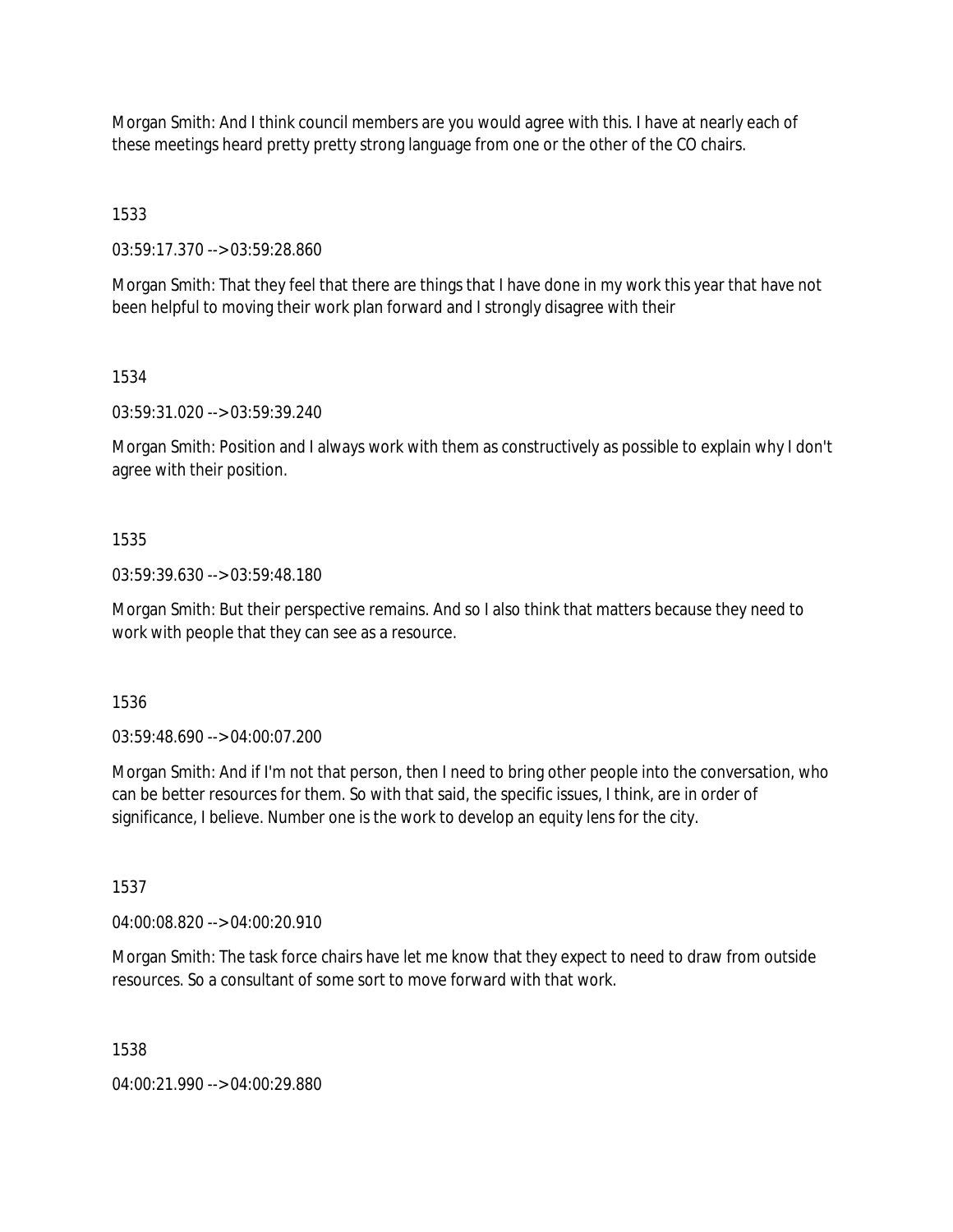Morgan Smith: And whether that's 10 or 20 or 30 or \$40,000 that's real work and a real project and an expenditure that needs to have a scope and intent.

1539

04:00:30.240 --> 04:00:39.240

Morgan Smith: And it needs to have a structure. One thing that we learned in January was that when council with all good intent approved budget for the task force we created

1540

04:00:39.930 --> 04:00:44.550

Morgan Smith: An animal that didn't live here before, which is an advisory group that has budget.

1541

04:00:45.090 --> 04:00:55.140

Morgan Smith: And how that happens and works within our financial structure. It's one thing to try and problem solve that over a relatively small set of items like \$1,000 for a special event.

1542

04:00:55.500 --> 04:01:02.490

Morgan Smith: But if we're going to talk about a project that is 10s of thousands of dollars, potentially for consultant, and it has impact for

1543

04:01:03.000 --> 04:01:14.730

Morgan Smith: Staff participation in training community participation. I think that's going to not be particularly straightforward and we need to have a number of folks working to suss out how that happens and moves forward.

1544

04:01:15.210 --> 04:01:22.500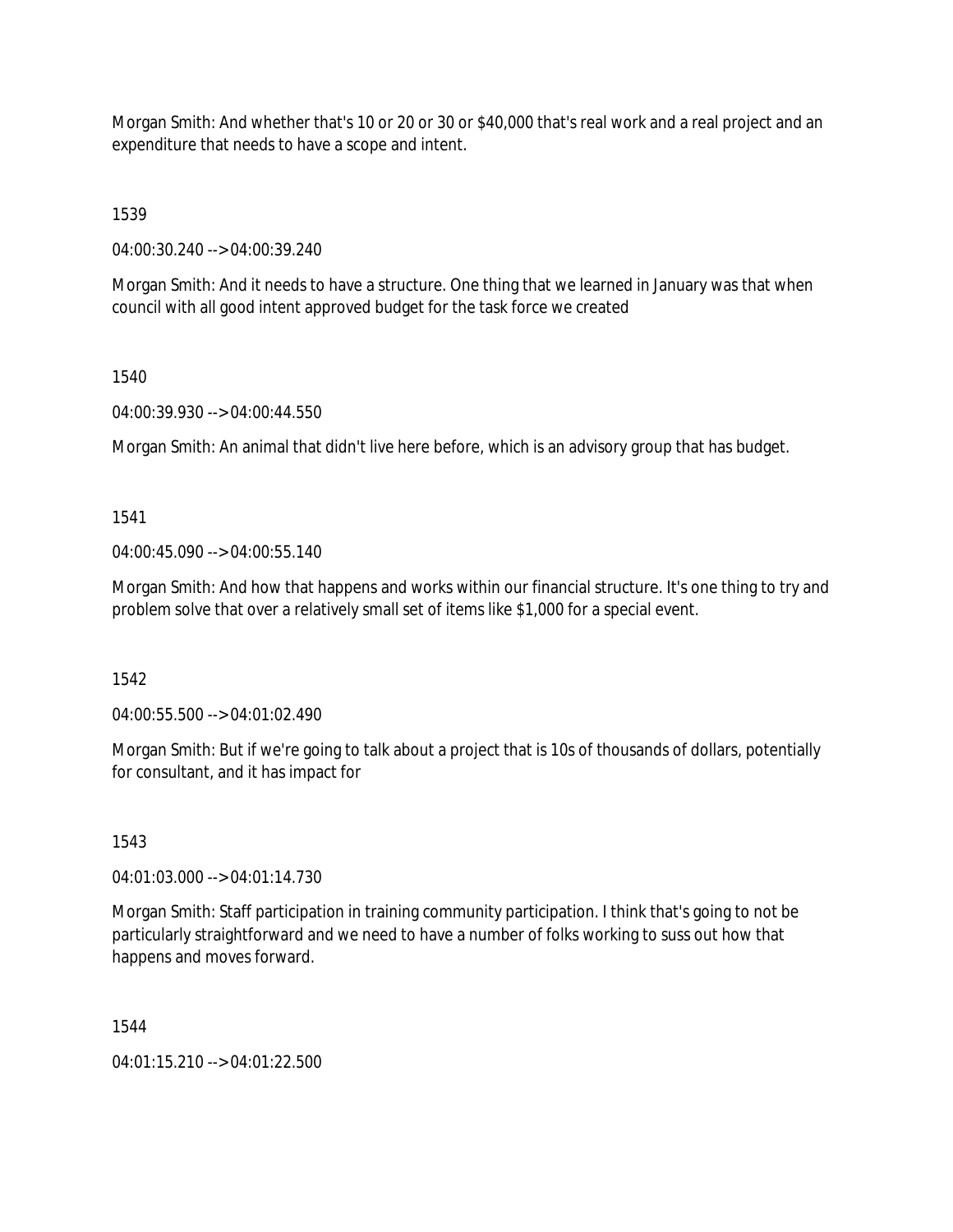Morgan Smith: So that's the one that I think is the biggest project and and will involve some some work. Um,

1545

04:01:23.760 --> 04:01:36.930

Morgan Smith: I think the next issue is the training program. It would be great if there were something off the shelf that we could obtain. But that still leaves questions about who will participate

1546

04:01:38.190 --> 04:01:51.570

Morgan Smith: And to what degree. This training is pointed towards staff or Task Force participants or other community members or council or a blend of both. And again, I think it would really benefit. I'm increasingly

## 1547

04:01:52.800 --> 04:02:01.800

Morgan Smith: Aware that I don't think that can be a successful if it's just a conversation with me. So I think Council needs to participate in that. So that everyone's expectations can end up in the same place.

1548

04:02:03.330 --> 04:02:10.140

Morgan Smith: The third issue, I think, is the upcoming work to finalize an ordinance to create a standing advisory committee.

1549

04:02:10.950 --> 04:02:20.550

Morgan Smith: I think Council needs to participate in the drafting of that ordinance, because part of what's captured there is the purpose and intent.

1550

04:02:21.060 --> 04:02:35.430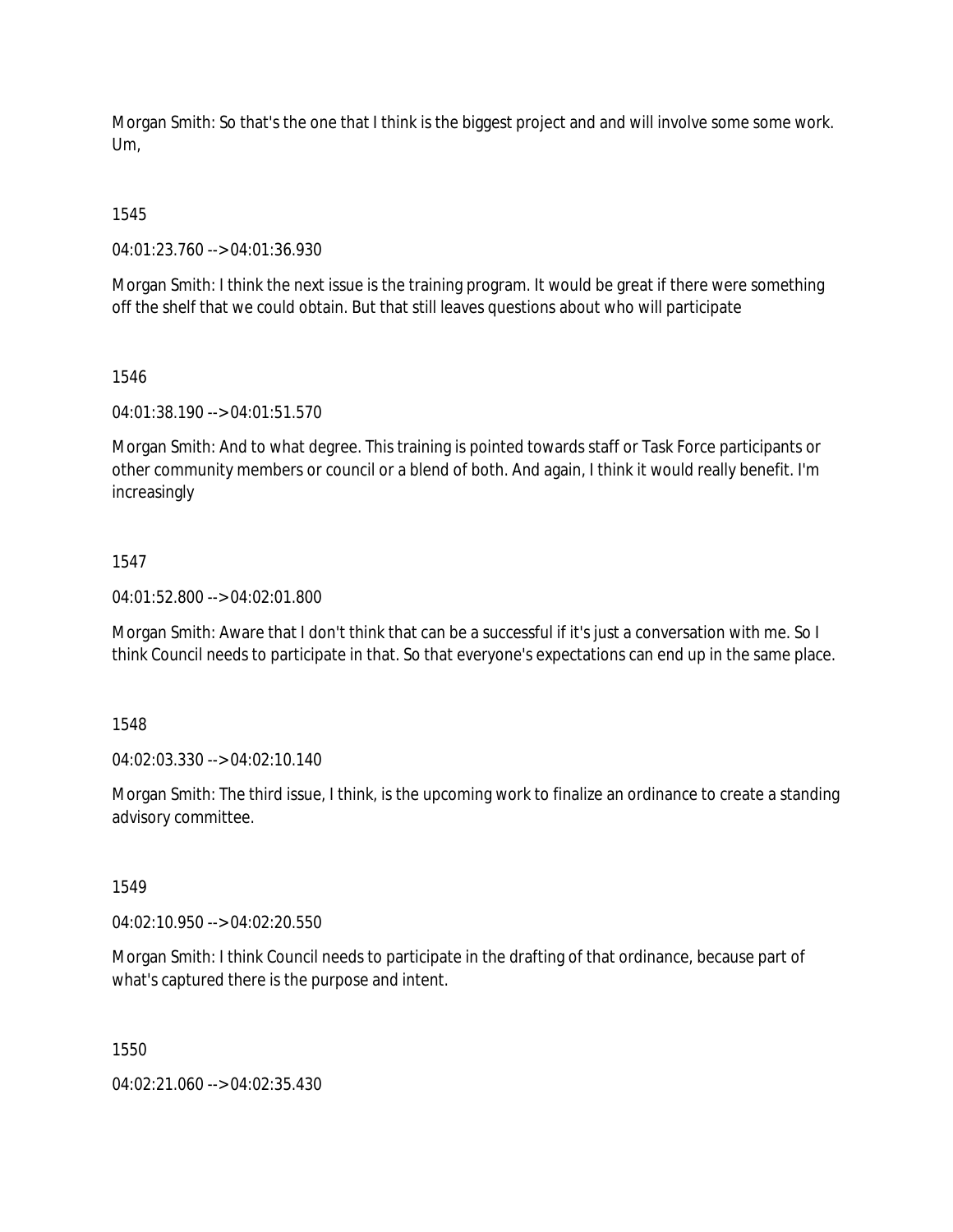Morgan Smith: But also the scope of the Standing Committee and what their work should be and what areas they will advise the Council on and to what end. And so I think the Council needs to participate in that. And I am looking forward to keeping that on a faster track.

1551

04:02:36.600 --> 04:02:44.070

Morgan Smith: And then the last part is just a technical question that I think we do need to work through and that is the city has obtained membership with gear.

1552

04:02:45.150 --> 04:02:47.130

Morgan Smith: There's a potential

1553

04:02:48.240 --> 04:02:57.570

Morgan Smith: Distance between what the task force members expectations are for how those tools will work and be available to them as Task Force members as volunteers.

1554

04:02:58.050 --> 04:03:06.510

Morgan Smith: Versus the information that I've seen so far from care about those tools being available to one designated city employee.

1555

04:03:06.990 --> 04:03:16.920

Morgan Smith: I my strong hope is that that's something that can be navigated and and such through and we'll come up with a solution that works and gets everybody what they want, but I think I need some help working through that.

1556

04:03:19.080 --> 04:03:30.630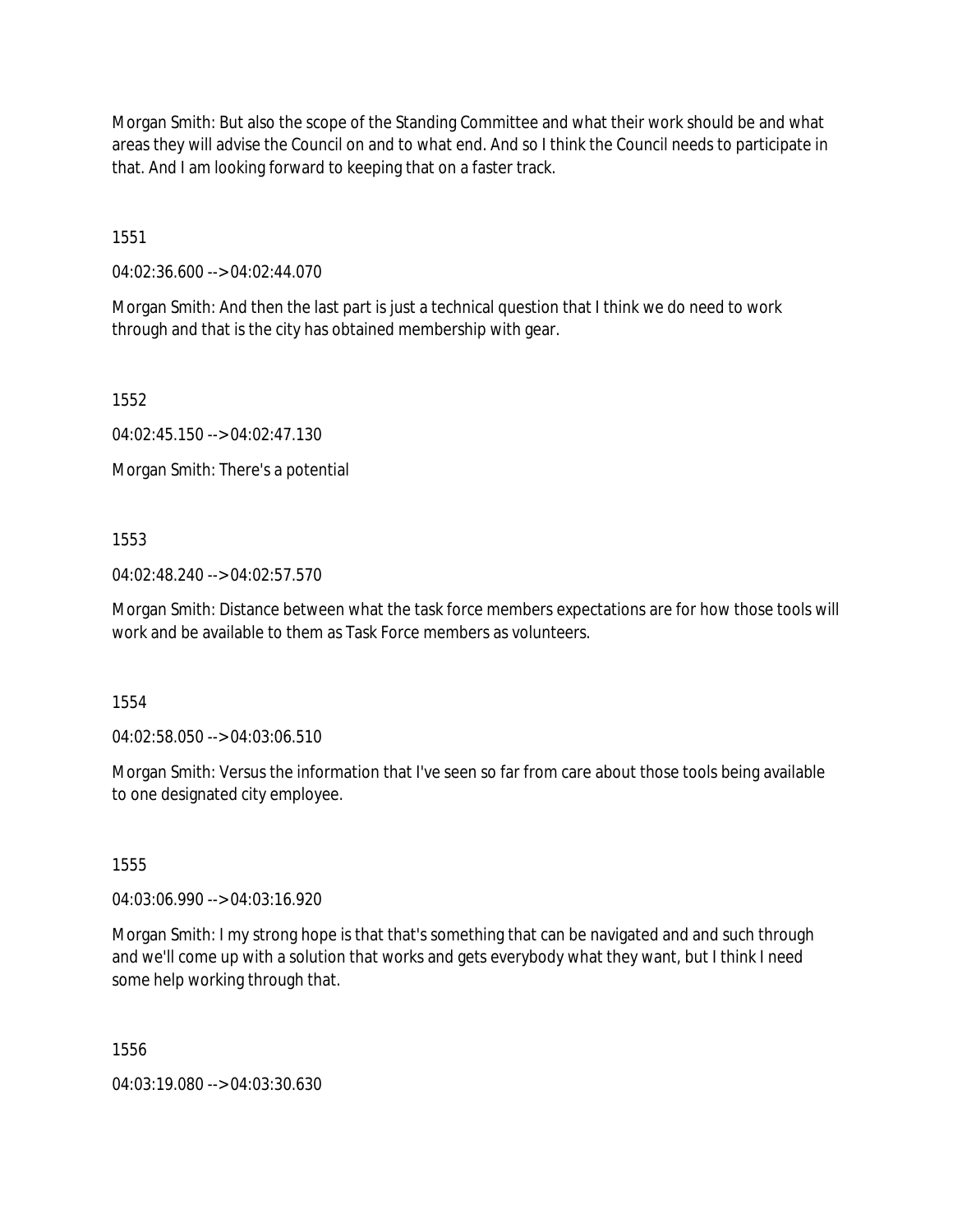Morgan Smith: So I hope that answers that. And again, all of that information was in the email. I said to counsel and it wasn't an email to advocate for this agenda topic. It was just an email to call out what I see is

1557

04:03:32.100 --> 04:03:37.590

Morgan Smith: A way forward to get this work moving as quickly as possible as effectively as possible.

1558 04:03:39.750 --> 04:03:40.050 Joe Deets: Okay.

1559

04:03:42.000 --> 04:03:43.080

Joe Deets: councilman ASR

1560

04:03:43.380 --> 04:03:44.070

Joe Deets: Your hands up.

1561

04:03:46.830 --> 04:03:49.530

Joe Deets: I'm sorry, calcium or high top list.

1562

04:03:49.950 --> 04:04:00.270

Kirsten Hytopoulos: Yeah, so I actually, I wanted to address something that council member and started said, which I think is part of the problem and I mean this in, you know, in the friendly as possible sense council members are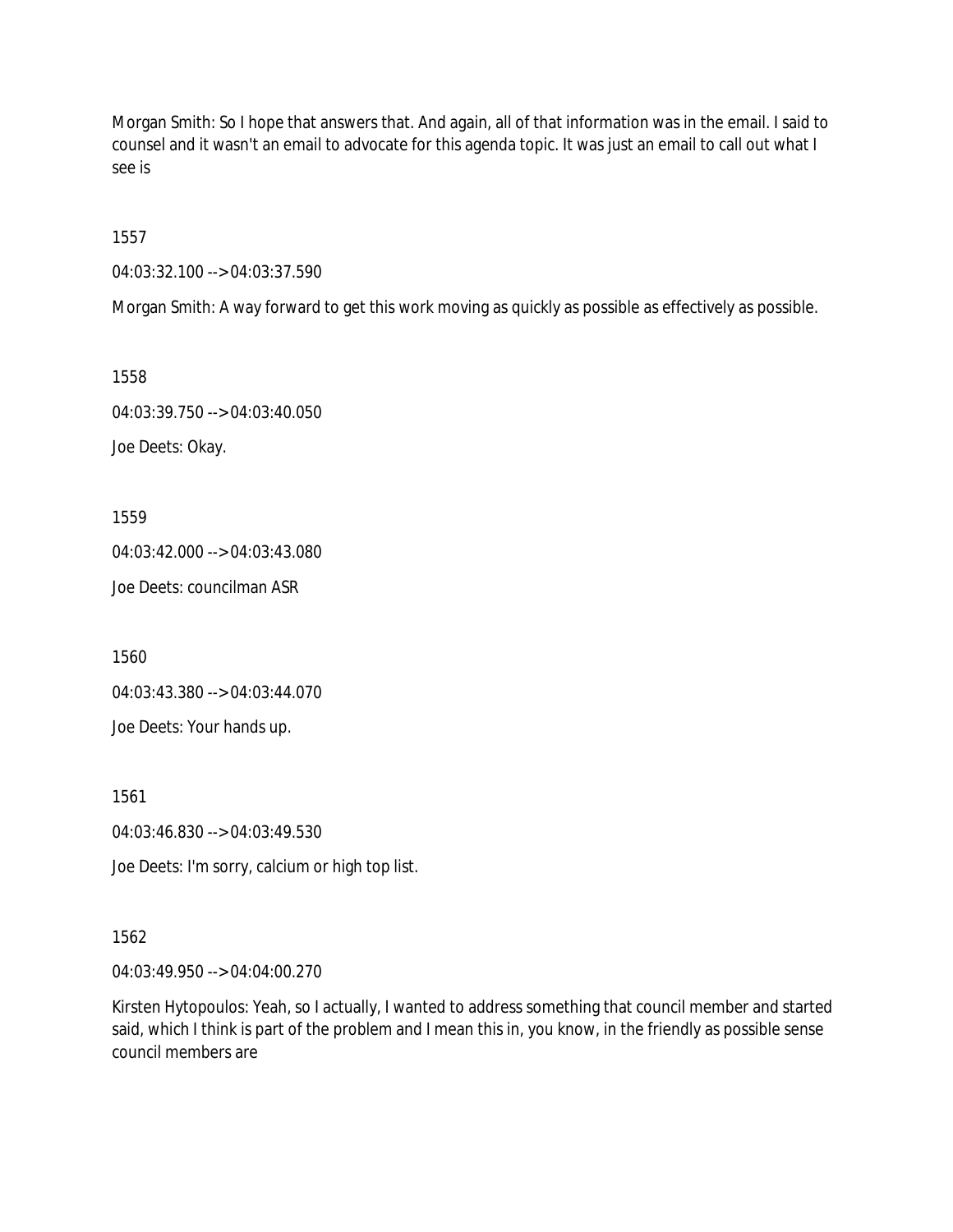04:04:00.870 --> 04:04:10.710

Kirsten Hytopoulos: I think part of our problem is the fact that that the relationship at this point between our bodies is almost exclusively between the liaison and the task force.

1564

 $04:04:11.160 \rightarrow 04:04:19.410$ 

Kirsten Hytopoulos: And to me, the most earth the urgency that we're dealing with right now is a breakdown in trust at the moment because we have so little interaction between the bodies.

1565

04:04:19.770 --> 04:04:28.680

Kirsten Hytopoulos: Because we usually only have one council member having a relationship right now with the committee and that's where I see even as much as I see all of the items that

1566

04:04:29.010 --> 04:04:36.450

Kirsten Hytopoulos: That the city managers brought forward as really legitimate reasons why it's important for the Council to get more involved in the business part of this.

1567

04:04:36.960 --> 04:04:48.090

Kirsten Hytopoulos: And I'd like to address that more in a moment. I see there's some urgency here because I feel like every passing day, there's this gulf deepening between the raise equity Task Force and the Council.

1568

04:04:48.420 --> 04:04:57.300

Kirsten Hytopoulos: When we're supposed to be acting as partners right now and building a bridge and building this work together and we're supposed to be facilitating their work.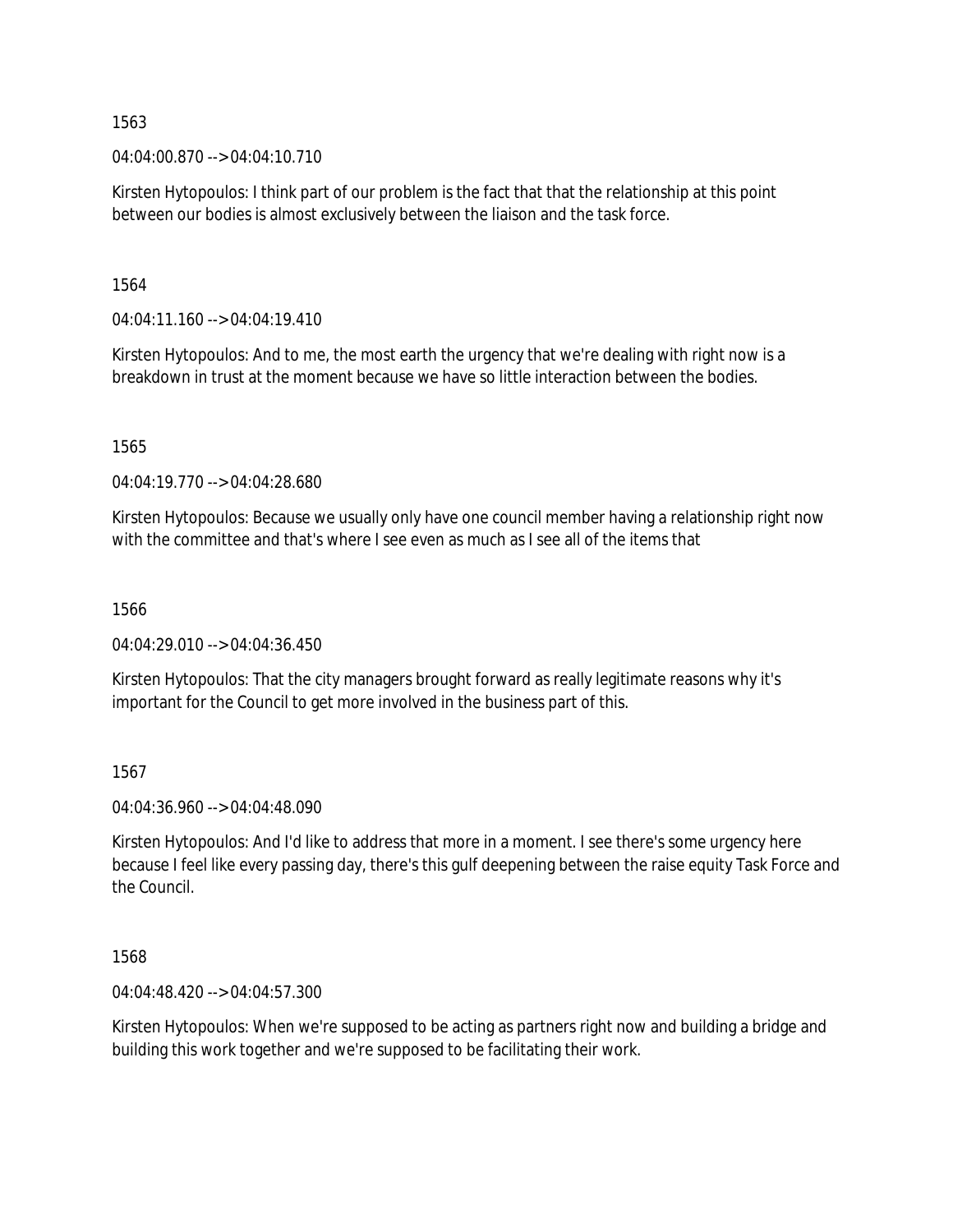04:04:57.990 --> 04:05:05.490

Kirsten Hytopoulos: Because of this deepening divide between us. This act this current act right now of wanting to create a task force.

1570

04:05:06.000 --> 04:05:21.870

Kirsten Hytopoulos: It has been perceived as an attempt. I believe from things that we've seen as an attempt to thwart the work or create a roadblock or bureaucracy. I think that word been used when, in fact, I can say for myself and I believe that is I spoken to. It's the absolute opposite

1571

04:05:23.130 --> 04:05:27.660

Kirsten Hytopoulos: Those of us who feel this is a good idea or attempting to get the work done faster and better

1572

04:05:29.250 --> 04:05:37.530

Kirsten Hytopoulos: I heard from I spoke to sell to the result. The other day, just a day ago who had spoken to someone in the task force, who said that council member

### 1573

04:05:37.950 --> 04:05:43.980

Kirsten Hytopoulos: As far as the only person on the on the city council, who is listening to us and that felt so frustrating.

### 1574

04:05:44.460 --> 04:05:58.710

Kirsten Hytopoulos: I have sat through I believe I possibly all but definitely most of the race equity Task Force meetings in the audience because that's all I can do as a as a as a as another council member and and we can all do it because we would violate the PMA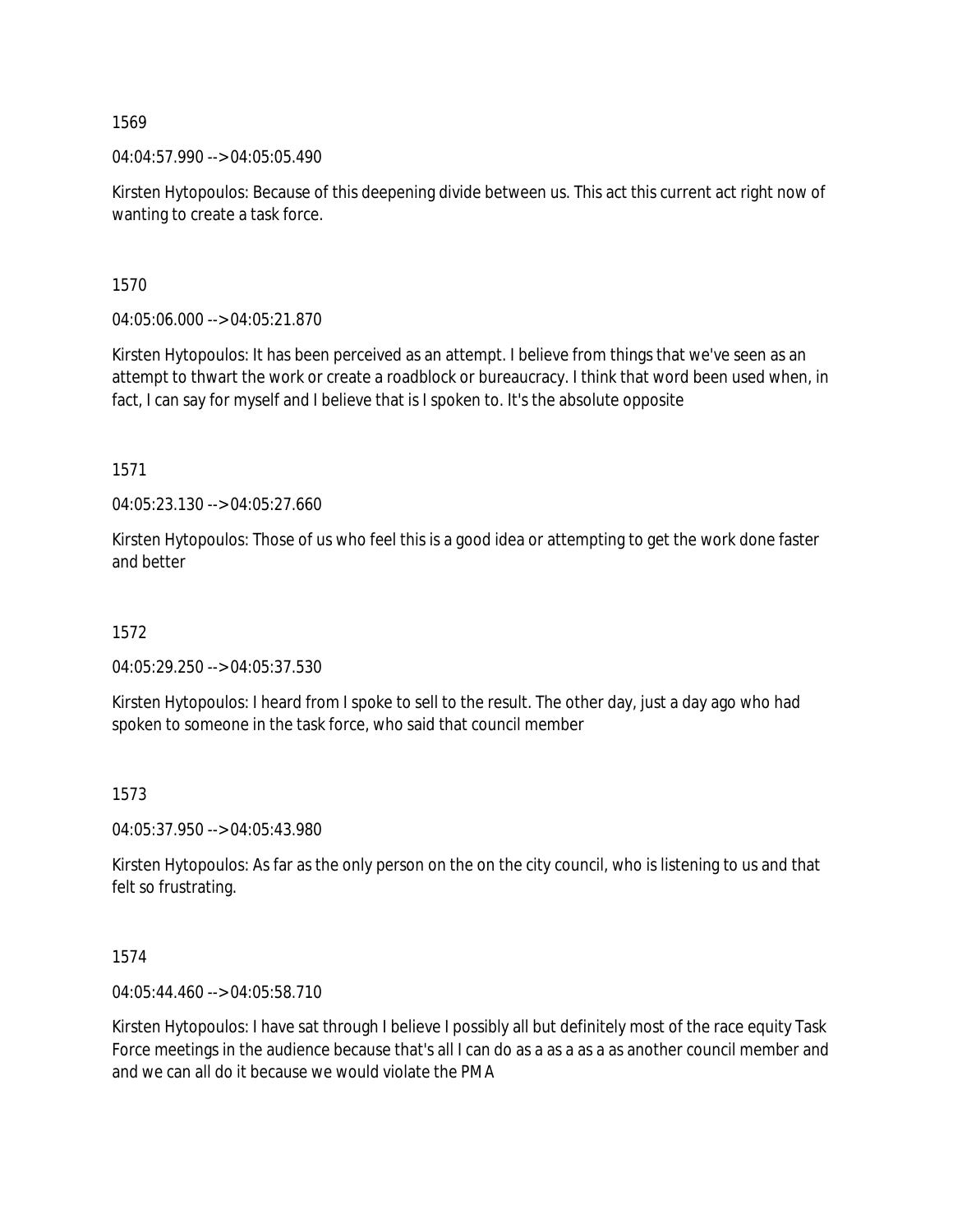04:06:00.150 --> 04:06:16.230

Kirsten Hytopoulos: And unable to to speak up if I feel like there's something to add, and we can't be involved. We, we are, we're not liaisons we can all be liaisons. And so, you know, we can't express the fact that we care. We can't participate and I think that

1576

04:06:17.370 --> 04:06:25.290

Kirsten Hytopoulos: You know, I don't know what we're supposed to do to be able to address again is deepening golf and we have other issues that we have to address next week.

1577

04:06:25.920 --> 04:06:29.580

Kirsten Hytopoulos: Which we won't get into right now that have helped lead to the situation.

1578

04:06:30.480 --> 04:06:39.540

Kirsten Hytopoulos: But again, this is, in part, I think there's a relationship issue here that we need to be demonstrating our commitment to the ship this issue and putting our labor into this

1579

04:06:40.200 --> 04:06:51.810

Kirsten Hytopoulos: Just like I'm a CCA see has two liaisons we have we have subcommittees on many issues that have important policy issues for us. This is actually a demonstration of commitment to this issue.

1580

04:06:52.620 --> 04:06:58.590

Kirsten Hytopoulos: I think that the main reasons why the main policy reasons why it's important for council members to be involved again are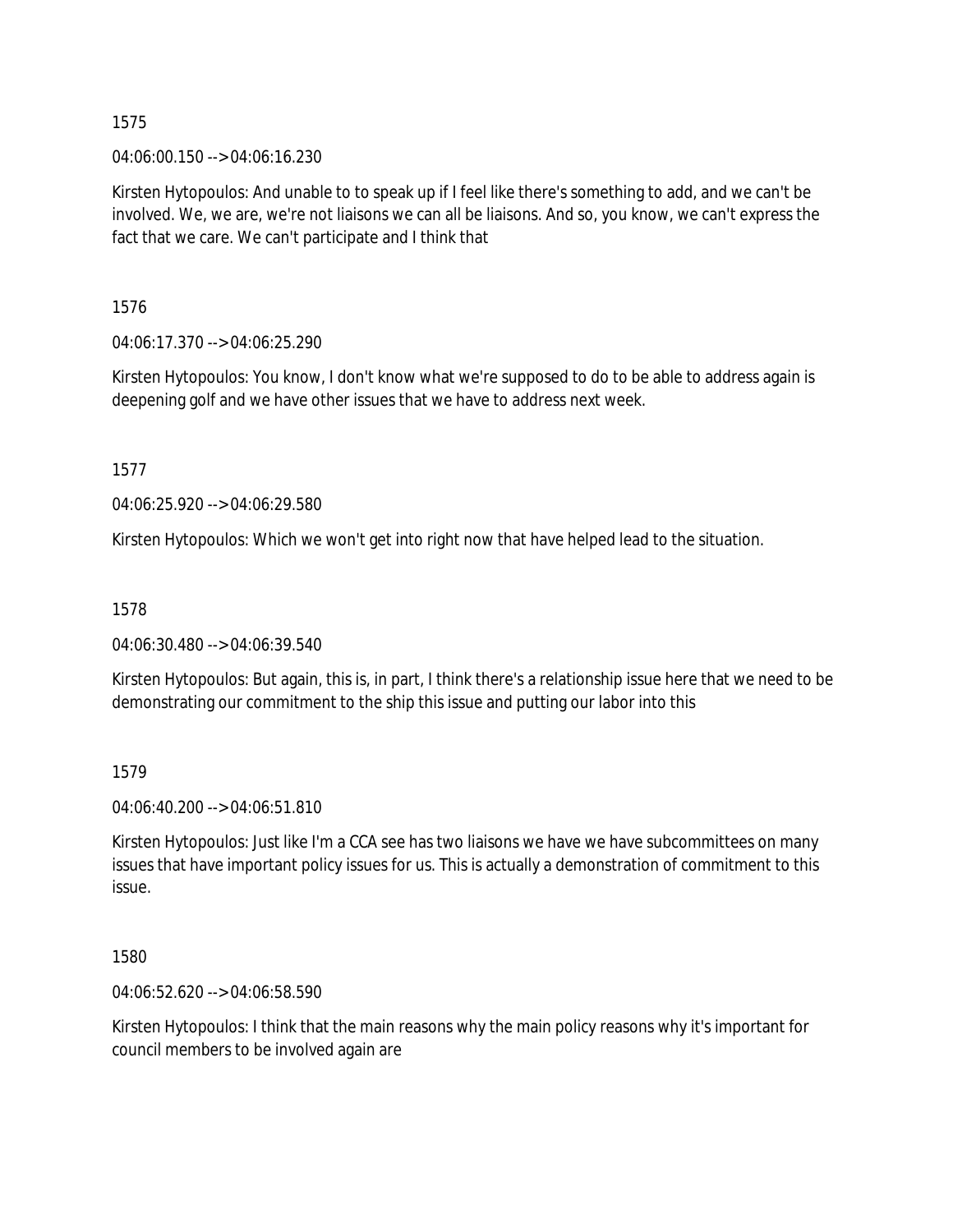04:06:59.190 --> 04:07:05.100

Kirsten Hytopoulos: It for the very reason that this is going to ultimately be an incredibly substantive committee for the because

1582

04:07:05.340 --> 04:07:14.070

Kirsten Hytopoulos: It is going to be asked to be spending money directly in a way as the count as a senior manager said that no other committee that I'm aware of, has ever done.

1583

04:07:14.640 --> 04:07:23.520

Kirsten Hytopoulos: And probably quite a bit of money and it's going to be as a city manager said going to be getting involved in asking to influence

1584

04:07:24.360 --> 04:07:32.040

Kirsten Hytopoulos: Staff were staff trainings, the staff goes to the way staff is handled probably hiring practices, all sorts of things.

1585

04:07:32.460 --> 04:07:44.520

Kirsten Hytopoulos: That we in our form of government, the city council is actually not able to do it can be a very interesting balance that we're going to navigate presented with outside expert help, etc. It's going to be complicated.

1586

04:07:44.880 --> 04:08:02.250

Kirsten Hytopoulos: And we are the bridge to staff through the city manager. So the city council necessarily has to be involved and I hope the race equity task force can hear this. This is not meddling or road of roadblock. This is a bridge, and this is support.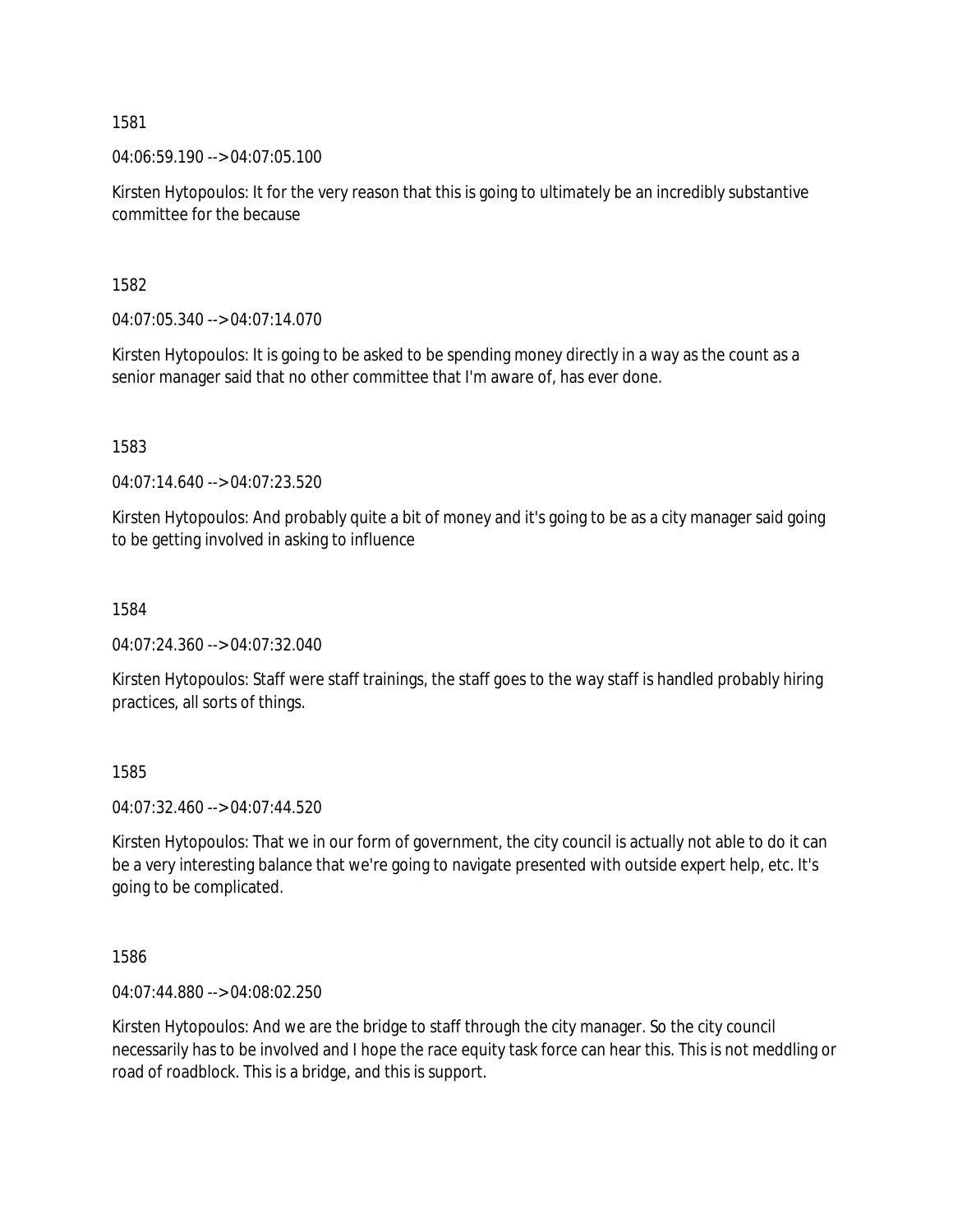04:08:03.330 --> 04:08:05.070

Kirsten Hytopoulos: And I'm not sure how else to say it.

1588

04:08:06.270 --> 04:08:10.290

Kirsten Hytopoulos: So I'm going to shut up and I know that consumers are wanted to speak again so

1589

04:08:11.790 --> 04:08:14.910

Joe Deets: Okay, thank you. Councilmember Nessa

1590

04:08:15.600 --> 04:08:27.030

Rasham Nassar: Yeah. Well, I just, you know, I first just want to acknowledge that what Council Members have said, and that's to acknowledge tensions between Council members and the task force and

1591

04:08:28.080 --> 04:08:33.630

Rasham Nassar: I've been sensitive to that. And I also know that from the task force and the task force members.

1592

04:08:34.110 --> 04:08:46.170

Rasham Nassar: They would very much like for there to be no tensions, they would very much like for there to be a collaborative and productive working relationship between the task force in the city and all council members.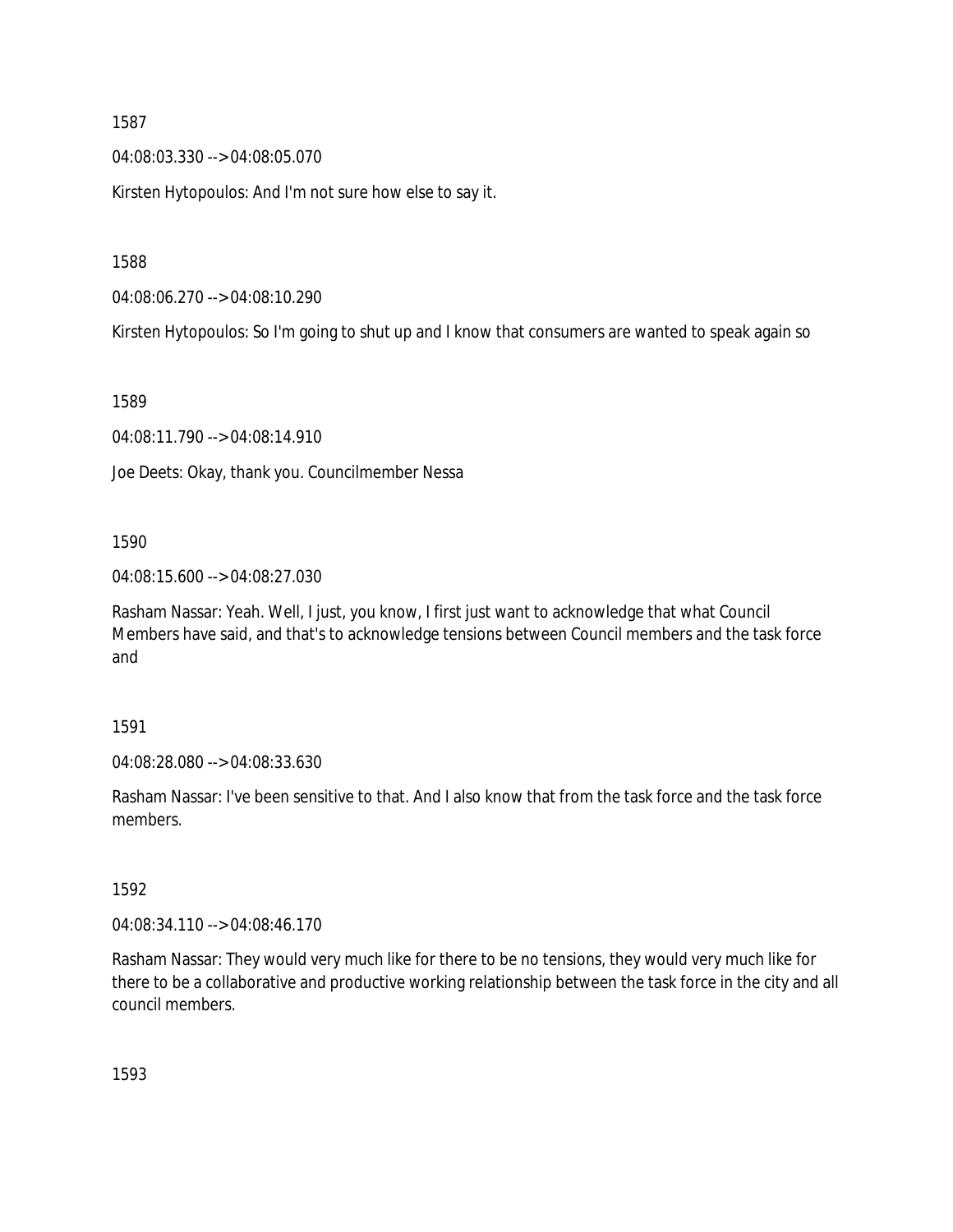04:08:47.640 --> 04:08:57.360

Rasham Nassar: To that nothing preventing any council member from having relationships with Task Force members and Case in point, when the city manager wrote the email to the full Council.

1594

04:08:58.560 --> 04:09:08.580

Rasham Nassar: Thursday after we sat in a room together city manager myself Brenda and James and discuss the implementation of the most critical work plan items.

1595

04:09:10.080 --> 04:09:13.170

Rasham Nassar: Until today when we're talking about this agenda item.

1596

04:09:14.640 --> 04:09:27.480

Rasham Nassar: I'm pretty certain and confident in saying that I don't think any council member picked up the phone and called either Brenda or James or any member of the task force to see well council member deeds is raising his, his hand.

1597

04:09:28.770 --> 04:09:39.960

Rasham Nassar: To see how to run this idea by them and to see how they felt, nor did the city manager relay any of these concerns in our meeting on Thursday when we sat with her in the room.

1598

04:09:40.500 --> 04:09:50.040

Rasham Nassar: Nor was I a point of contact for the city manager. When the this idea came to fruition. So you talked about a lack of trust and you talked about

1599

04:09:51.840 --> 04:10:00.510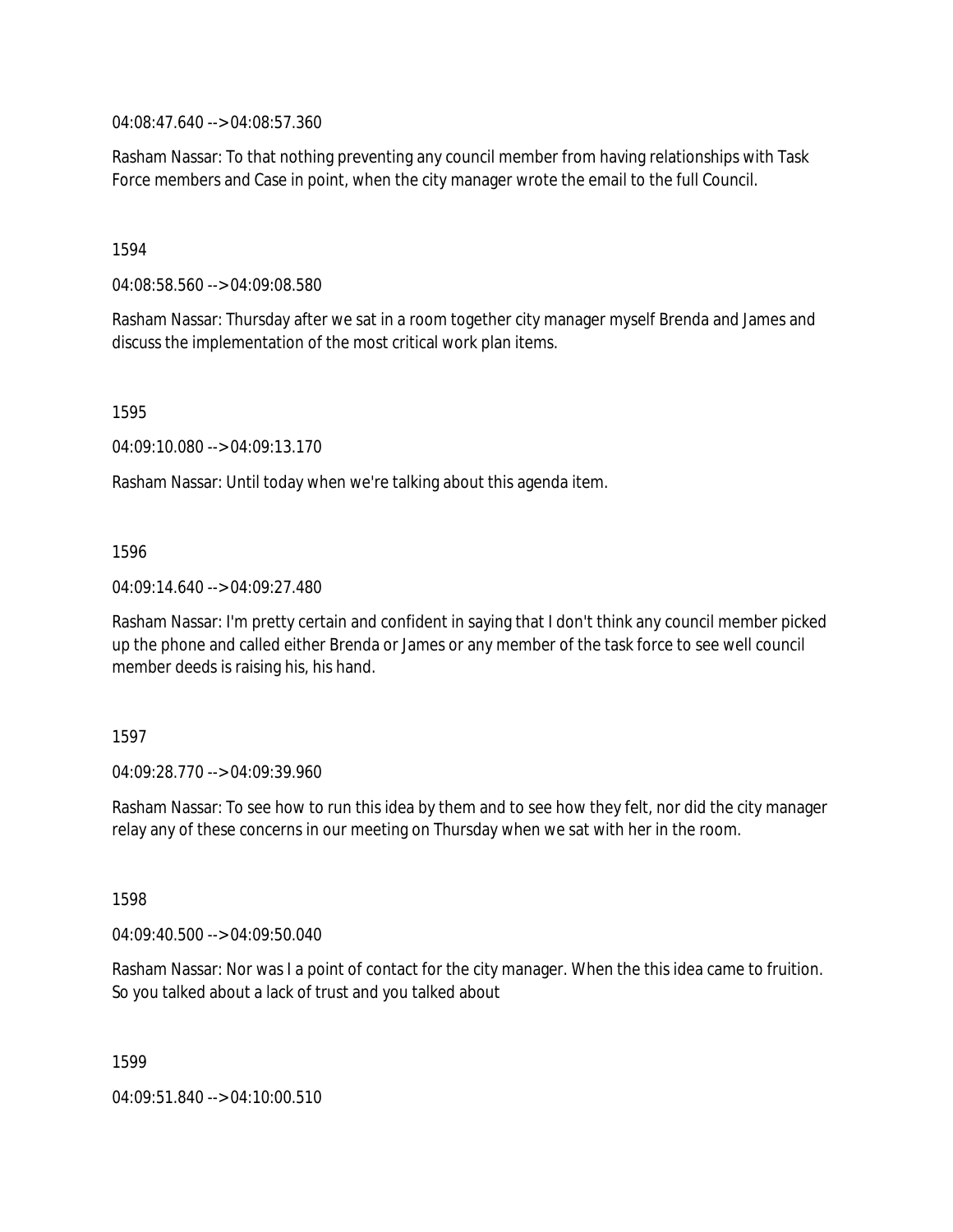Rasham Nassar: tensions and those are the kinds of acts that lead to them every time there's an action taken by the Council or statements that are made.

1600

04:10:00.960 --> 04:10:10.020

Rasham Nassar: That involved the race equity task force but Task Force members have not been invited or reached out to comment or participate, they see that as a violation of trust.

1601

04:10:10.530 --> 04:10:18.930

Rasham Nassar: And so relationships are diminished. So I just want to be very clear about that. Now, the very. The second point, I'm going to make relates to how we operate.

1602

04:10:19.920 --> 04:10:27.090

Rasham Nassar: All of our other committees. I don't know if it's the case that we haven't had other committees responsible for expenditures of substantial sums of money.

1603

04:10:27.450 --> 04:10:34.800

Rasham Nassar: I'm thinking about the climate change Advisory Committee and the greenhouse gas emissions inventory, which I think they were very well. Okay, there's some shaking heads.

1604

04:10:37.950 --> 04:10:47.430

Rasham Nassar: I don't know when, especially on my term on the city council that in order to implement the work plan that a task force has recommended in the Council has approved.

1605

04:10:47.850 --> 04:10:48.870

Rasham Nassar: The solution to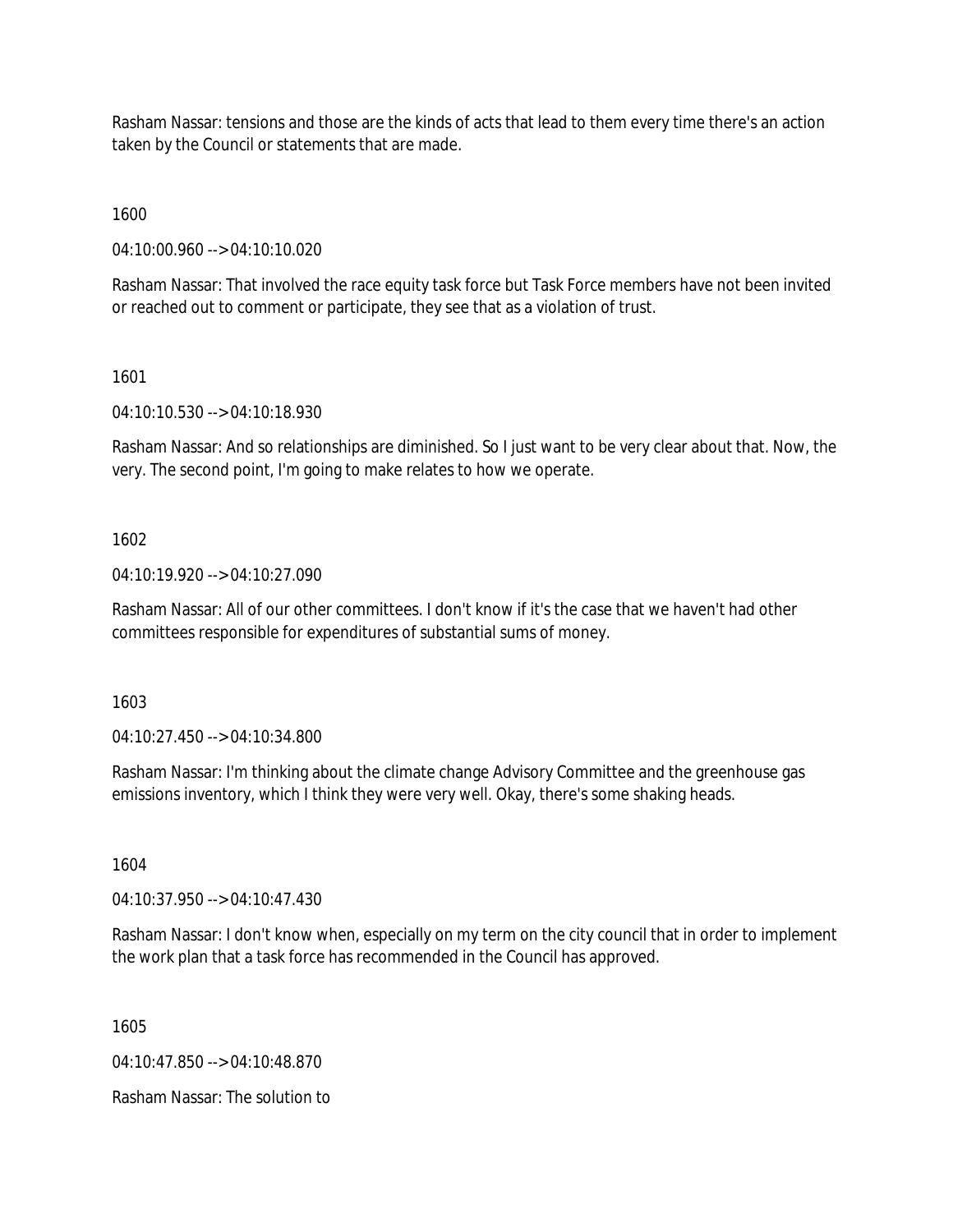04:10:48.870 --> 04:10:51.300

Rasham Nassar: expediting that work plan was to create a council.

1607

04:10:51.300 --> 04:10:52.140

Rasham Nassar: Ad Hoc Committee.

1608

04:10:53.910 --> 04:11:00.780

Rasham Nassar: So this is unusual, from my perspective, and in my experience, I certainly have never seen this done before in my time at City Hall.

### 1609

04:11:01.530 --> 04:11:08.310

Rasham Nassar: If it has. I'd like to hear. I'd like to hear about it. I'm sure the task force members would like to as well. I understand the sensitive nature.

## 1610

04:11:08.850 --> 04:11:21.000

Rasham Nassar: And the and the important nature of the work that they're doing. So I can appreciate that aspect. And to that I would say that the appropriate solution from my perspective is that the Council invites a task force to come sit in it study

## 1611

04:11:21.000 --> 04:11:22.920

Rasham Nassar: Sessions, on a more regular basis.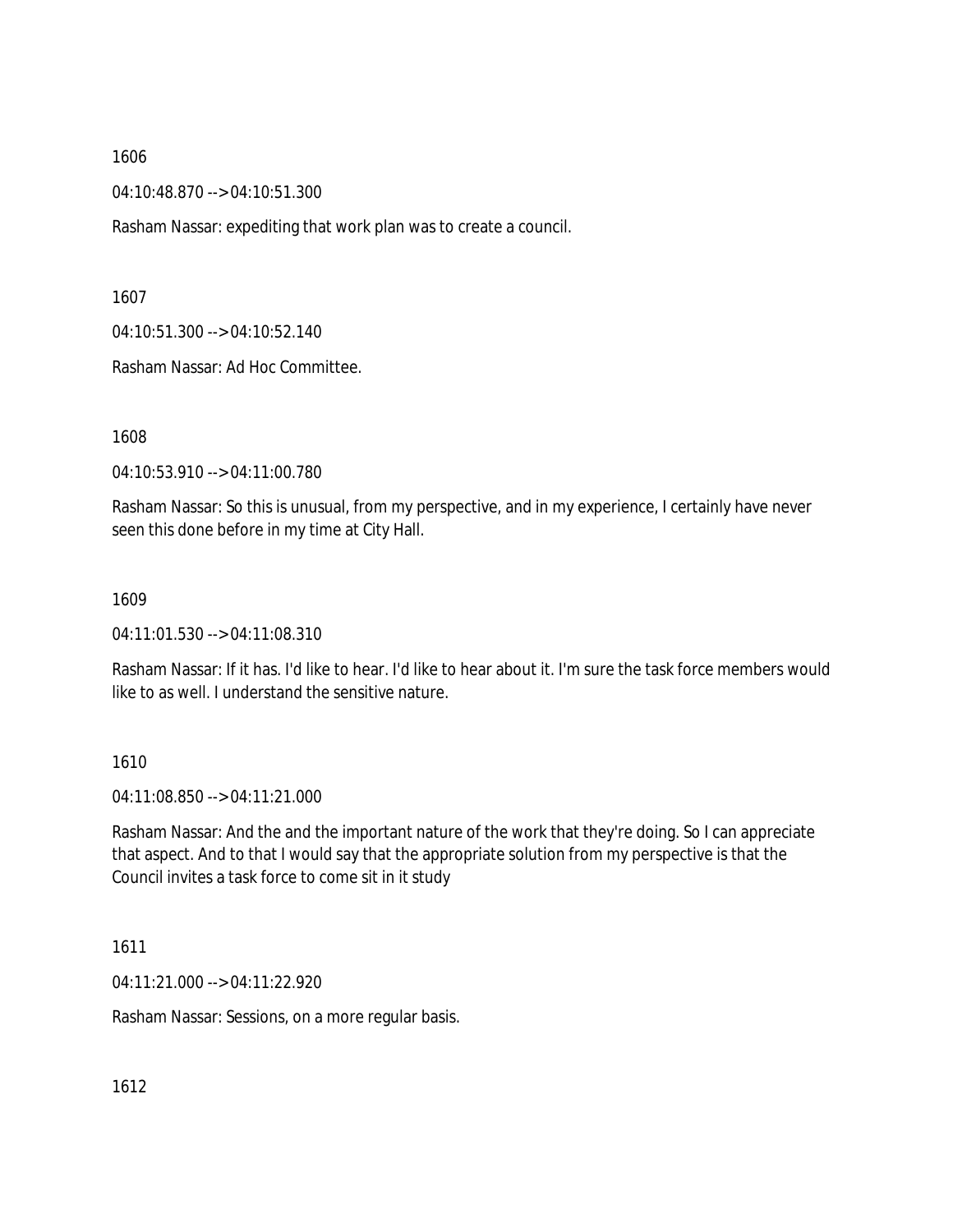04:11:23.880 --> 04:11:37.590

Rasham Nassar: And I'm saying that because, for two reasons. My impression of the Council ad hoc committee is that it's a council ad hoc committee, it's created of council members. I don't think that it would invite or involve a majority of race equity Task Force members participation.

1613

04:11:39.450 --> 04:11:43.800

Rasham Nassar: I also don't think that a council ad hoc committee meeting would be public.

1614

04:11:45.510 --> 04:11:49.590

Rasham Nassar: Or B or that the public would be able to attend or participated, that the meeting would be recorded.

## 1615

04:11:50.130 --> 04:12:01.290

Rasham Nassar: So for transparency reasons and given the importance of nature of this work. I think if we'd like to entertain a solution to the problems that some perceived I still don't see that there are any problems.

## 1616

 $04.12.02130 - 04.12.16440$ 

Rasham Nassar: But in the event that a majority of Council wants to go in this direction. I think that the appropriate solution is to workshop, the race equity Task Force work plan more intensively and more in a more focused manner at the Council level.

## 1617

04:12:17.850 --> 04:12:28.290

Rasham Nassar: The public is very interested in this work, the task force members, all of them are very interested in this work as, as, in addition to a very large segment of population of our community.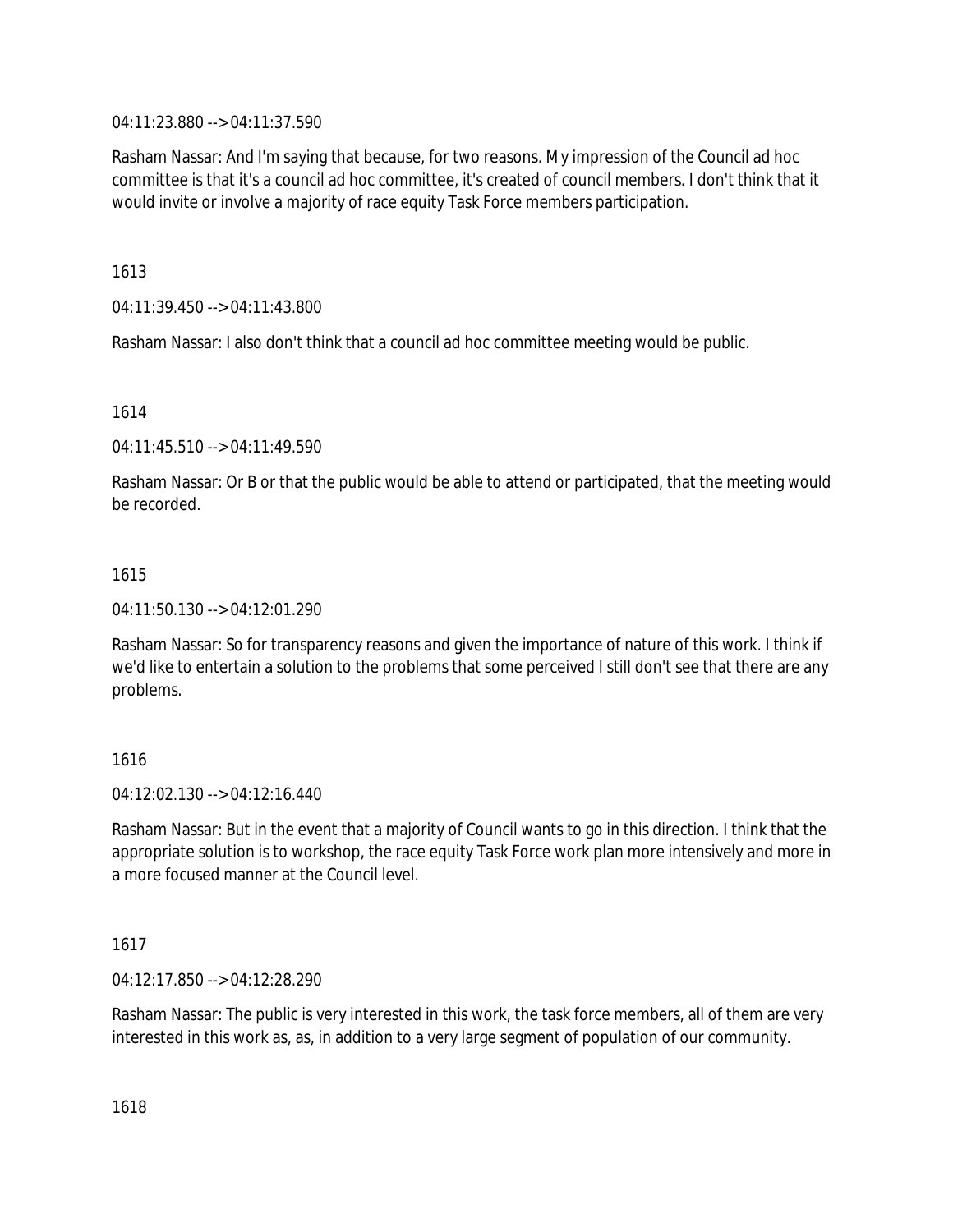04:12:28.710 --> 04:12:39.240

Rasham Nassar: So I think the more fair thing to do would be to schedule more regular meetings with the Council, in which the task force can also attend

1619

04:12:43.080 --> 04:12:44.040

Joe Deets: Thank you, um,

1620

04:12:44.310 --> 04:12:50.760

Joe Deets: Let me. I haven't spoken yet so just bear. Bear with me or counselor Medina. Have you spoken yet.

1621

04:12:51.900 --> 04:12:52.710

Joe Deets: I can let you go.

1622

04:12:54.810 --> 04:12:57.630

Kol Medina: No, I already spoke a little bit so good.

1623

04:12:57.870 --> 04:12:58.950

Joe Deets: Okay. All right. Thank you.

1624 04:12:59.220 --> 04:12:59.580 Well,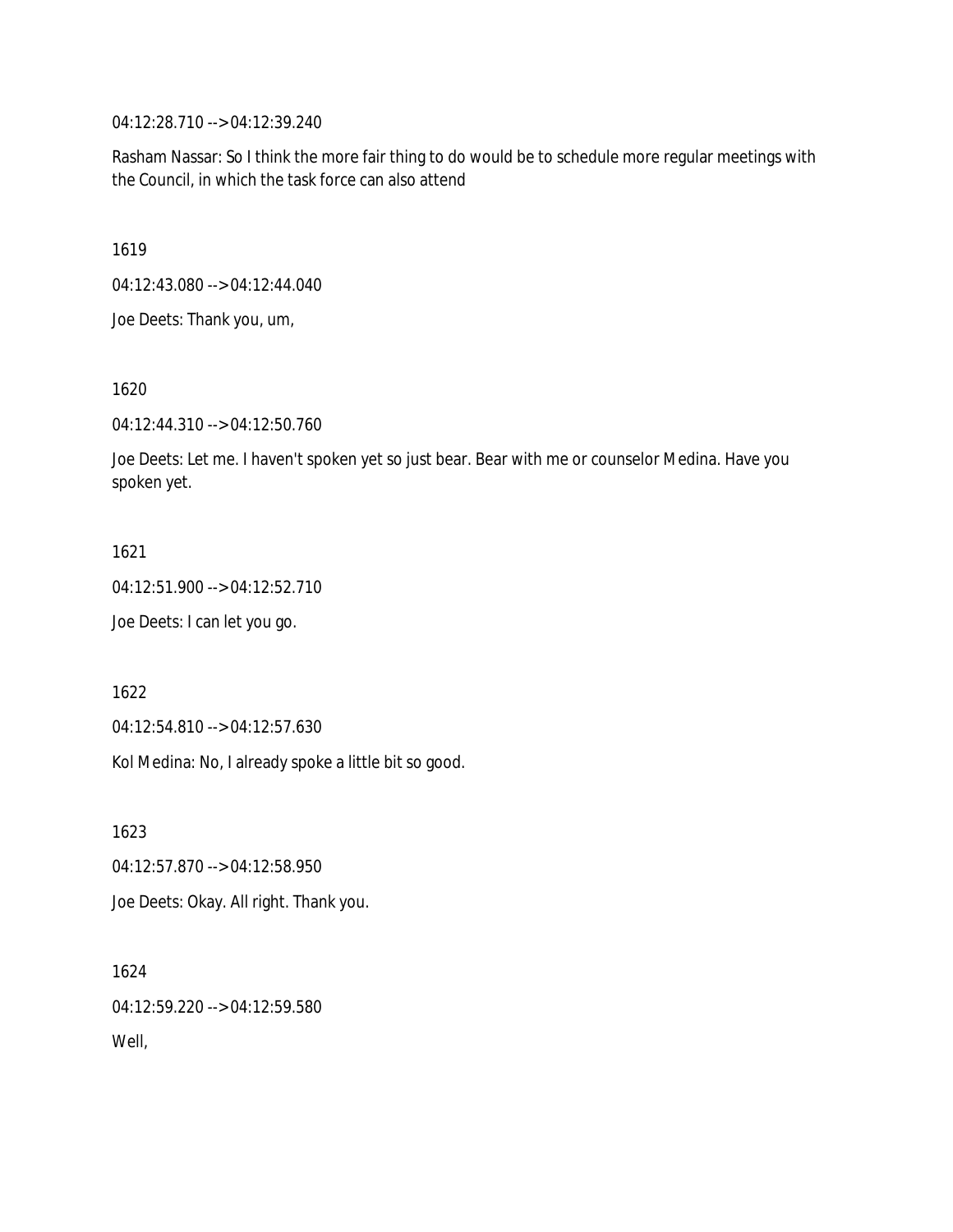04:13:00.630 --> 04:13:07.410

Joe Deets: I have spoken to a member of the task force who just say was not happy with this idea

1626

04:13:08.550 --> 04:13:12.540

Joe Deets: But I will also say sometimes

1627

04:13:13.590 --> 04:13:24.180

Joe Deets: How many times have we had committee members of any committee not happy with what councils doing and we just say, well, this is what we're doing. I'm not trying to act Rashad but

## 1628

04:13:24.570 --> 04:13:36.570

Joe Deets: At some point, it is our decision making to make sure things get done. And they're the task before us relating to the equity lens, the training program.

1629

04:13:38.520 --> 04:13:47.280

Joe Deets: The other things, the city manager identified. I know for a fact is going to be very difficult, and some of the frustration is

1630

04:13:47.940 --> 04:13:54.480

Joe Deets: Like, such as the training program has not happened because it's been so hard to get something organized with care. I'll just be frank.

1631

04:13:55.320 --> 04:14:06.510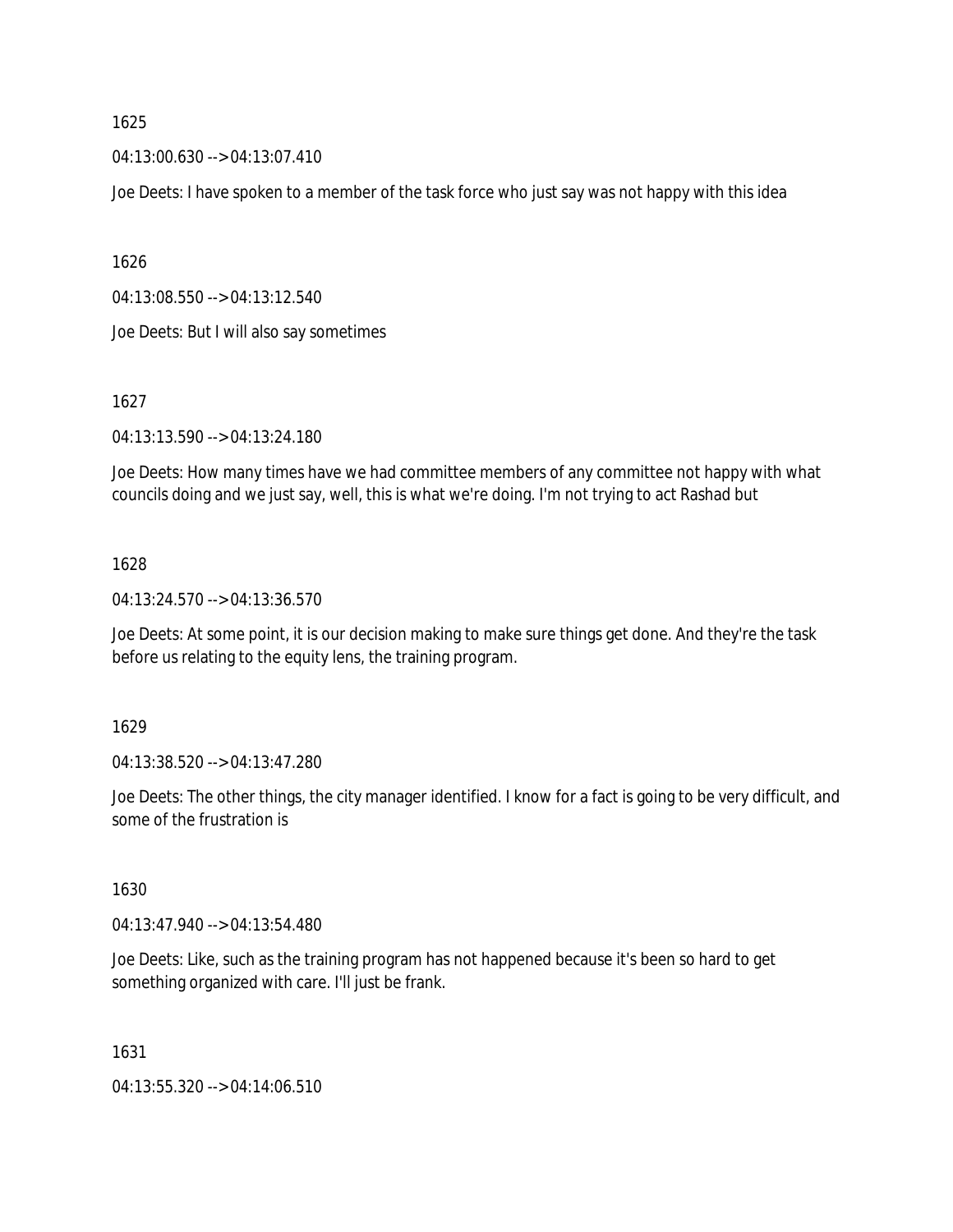Joe Deets: In the early part of this year, I tried excessively to get in contact with gear and it was very, very frustrating. So this is hard work and

1632

04:14:07.260 --> 04:14:20.040

Joe Deets: I would say we would. I think if people look at this task force the community. Look at this. When you want buy in from city council members on such an important project such a important effort.

# 1633

04:14:20.490 --> 04:14:30.780

Joe Deets: I would hope so. I would hope so. I mean, we all want to make this happen. Though the entire the sole reason we're the suggestions come up is to make sure this actually happens.

## 1634

04:14:31.680 --> 04:14:49.980

Joe Deets: And with Morgan stepping out the end of the year. I think this is an extremely valid reason why we need we council member needs to step up and do this. So those are my thoughts. I like I like COUNCILMEMBER hi topless his comment. This is a bridge, not a robot, indeed.

1635

04:14:51.720 --> 04:15:01.620

Joe Deets: We should make that our motto on this. So I'm in favor of doing this. I know that's not going to be some kind of task force members are not gonna be happy, but

1636

04:15:02.010 --> 04:15:12.000

Joe Deets: They have to understand we're doing this to make sure this happens, it actually happens. And so I'm gonna leave it at that and customer Medina. You had your hand up.

1637

04:15:12.570 --> 04:15:13.170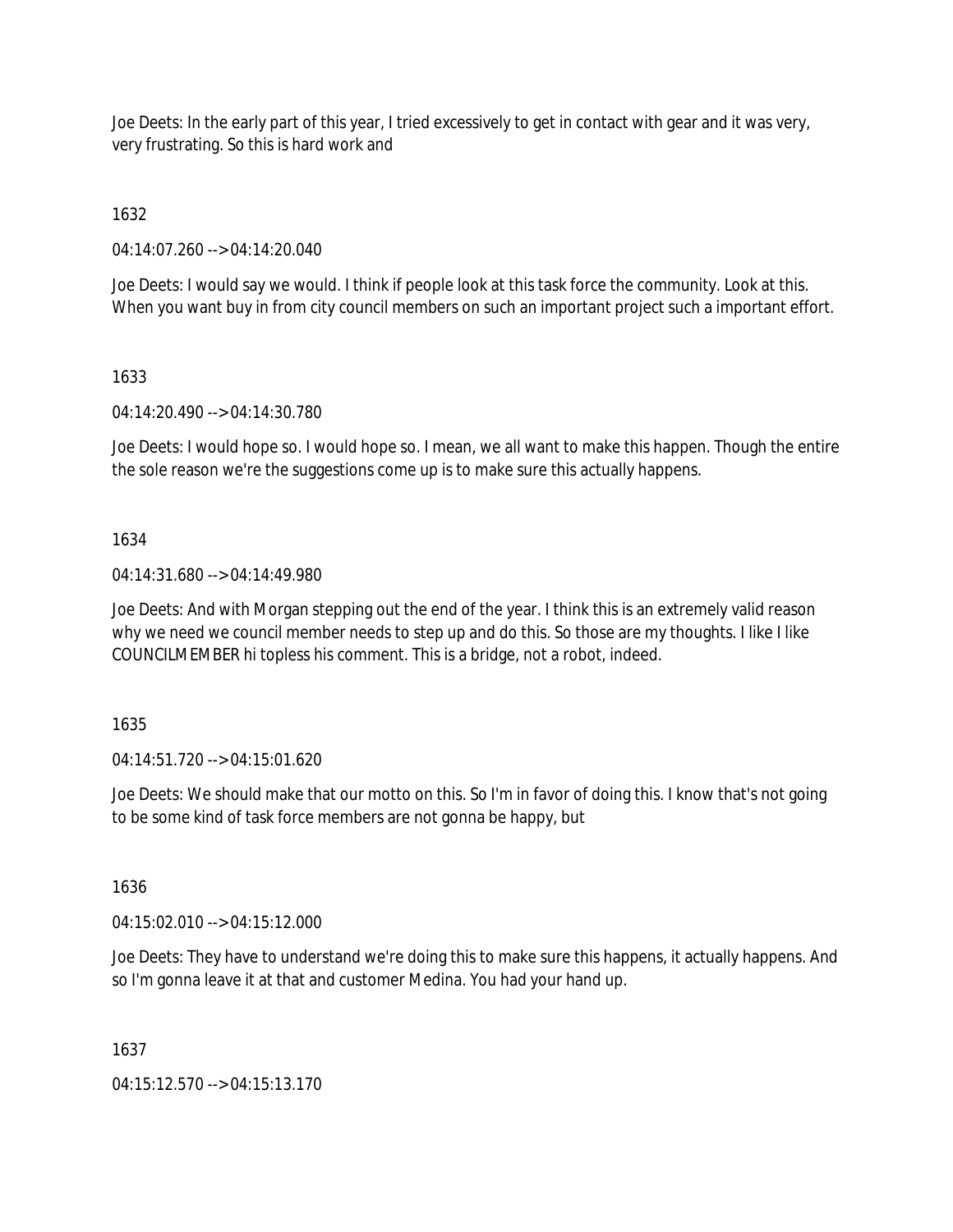Yeah, thanks.

1638

04:15:14.520 --> 04:15:16.440

Kol Medina: What I was thinking about this earlier today.

## 1639

04:15:18.150 --> 04:15:27.720

Kol Medina: I had this thought. There are two things on the table right now. One is changing the task force into a standing committee.

1640

04:15:28.830 --> 04:15:34.950

Kol Medina: The other is this new idea that we're talking about, for the first time. And I thought, well,

1641

04:15:36.150 --> 04:15:43.950

Kol Medina: In my mind, it might make sense. And I haven't thought through all the pros and cons of this I'm gonna put it out here, and I don't know if this is what you were suggesting counselor and us are but

1642

04:15:45.810 --> 04:15:48.990

Kol Medina: It might make sense to combine those two things.

1643

04:15:49.380 --> 04:15:50.040

And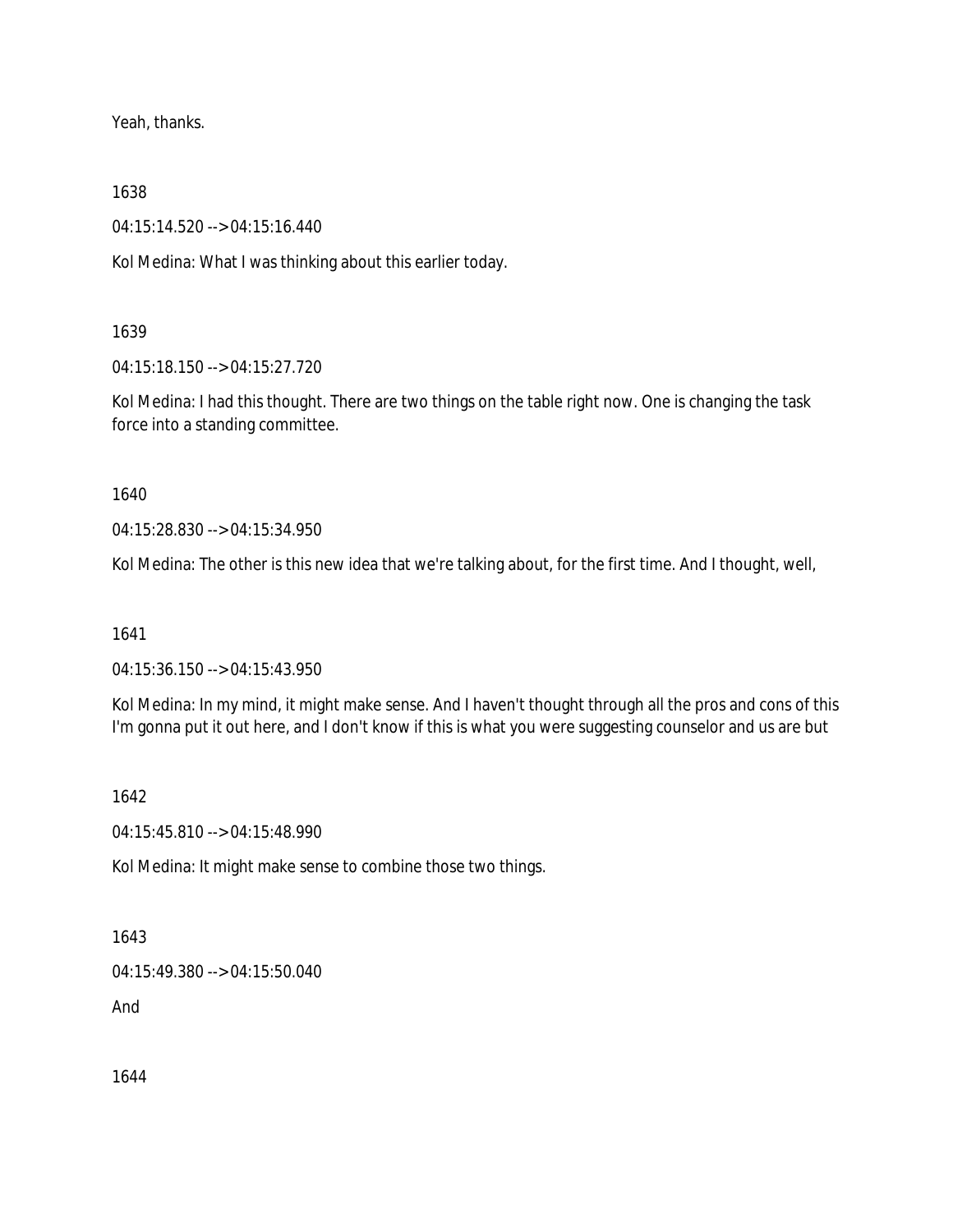04:15:51.240 --> 04:15:55.170

Kol Medina: Instead of making the task force into a separate standing committee.

1645

04:15:55.440 --> 04:15:57.630

Kol Medina: Over there doing its work.

1646

04:15:59.100 --> 04:16:09.420

Kol Medina: And then create a council ad hoc committee over here, we could just create a council committee a council standing committee.

### 1647

04:16:09.930 --> 04:16:16.590

Kol Medina: On race equity and it could be composed of three council members, and all the members of the race equity task force.

## 1648

04:16:17.010 --> 04:16:26.580

Kol Medina: So it's three council members and let's say seven members of the community who right now are the race equity task force. And so we're actually elevating it to be a council.

1649

04:16:26.970 --> 04:16:33.930

Kol Medina: Subcommittee. It's not its own separate Advisory Committee, and as I Council subcommittee with three council members on it and

1650

04:16:34.710 --> 04:16:45.510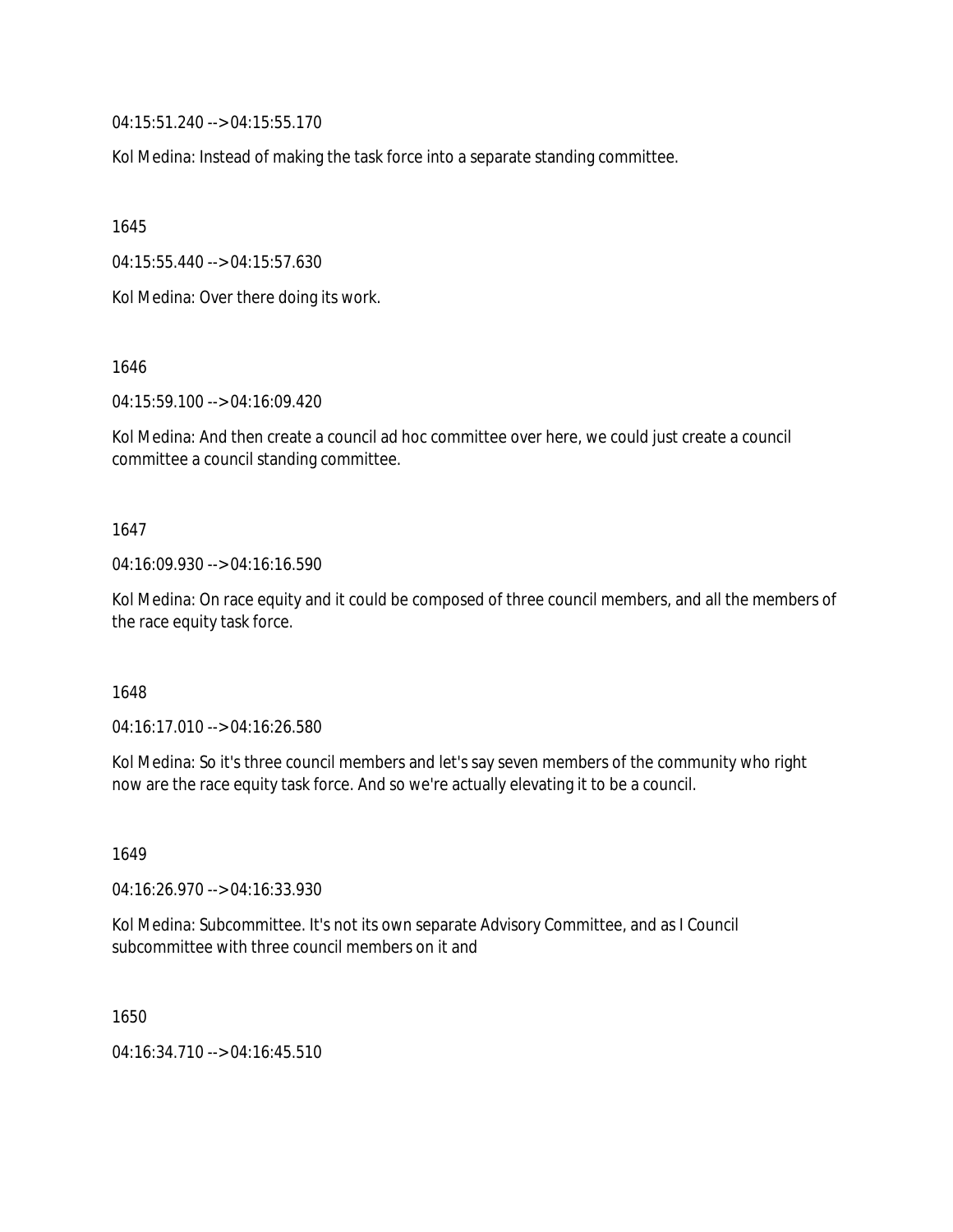Kol Medina: I don't know if that ideas resonates with anyone. They're probably some downsides to that idea, but I had that thought and counselors are and you're speaking. I don't know if that's something you had in mind, but I just thought I'd bring that up.

1651

04:16:46.980 --> 04:16:47.190

Kol Medina: Yeah.

1652

04:16:47.400 --> 04:16:50.130

Joe Deets: It's an interesting idea. Councilmember high topless.

1653

04:16:53.340 --> 04:17:05.370

Kirsten Hytopoulos: Yeah i mean i i don't think that i don't i don't know that. That makes sense to me. I think going back to what we're rushing to COUNCILMEMBER nisar I'm trying to work on the formal

1654

04:17:05.880 --> 04:17:07.050

Kirsten Hytopoulos: The formal titles.

1655

04:17:07.140 --> 04:17:17.970

Kirsten Hytopoulos: Because I actually have purchased the book for upcoming trainer and I like it, and I believe it is a good idea for us to come forward, we should be friendly, but use our formal titles, but

1656

04:17:18.990 --> 04:17:22.590

Kirsten Hytopoulos: I do not imagine that this, this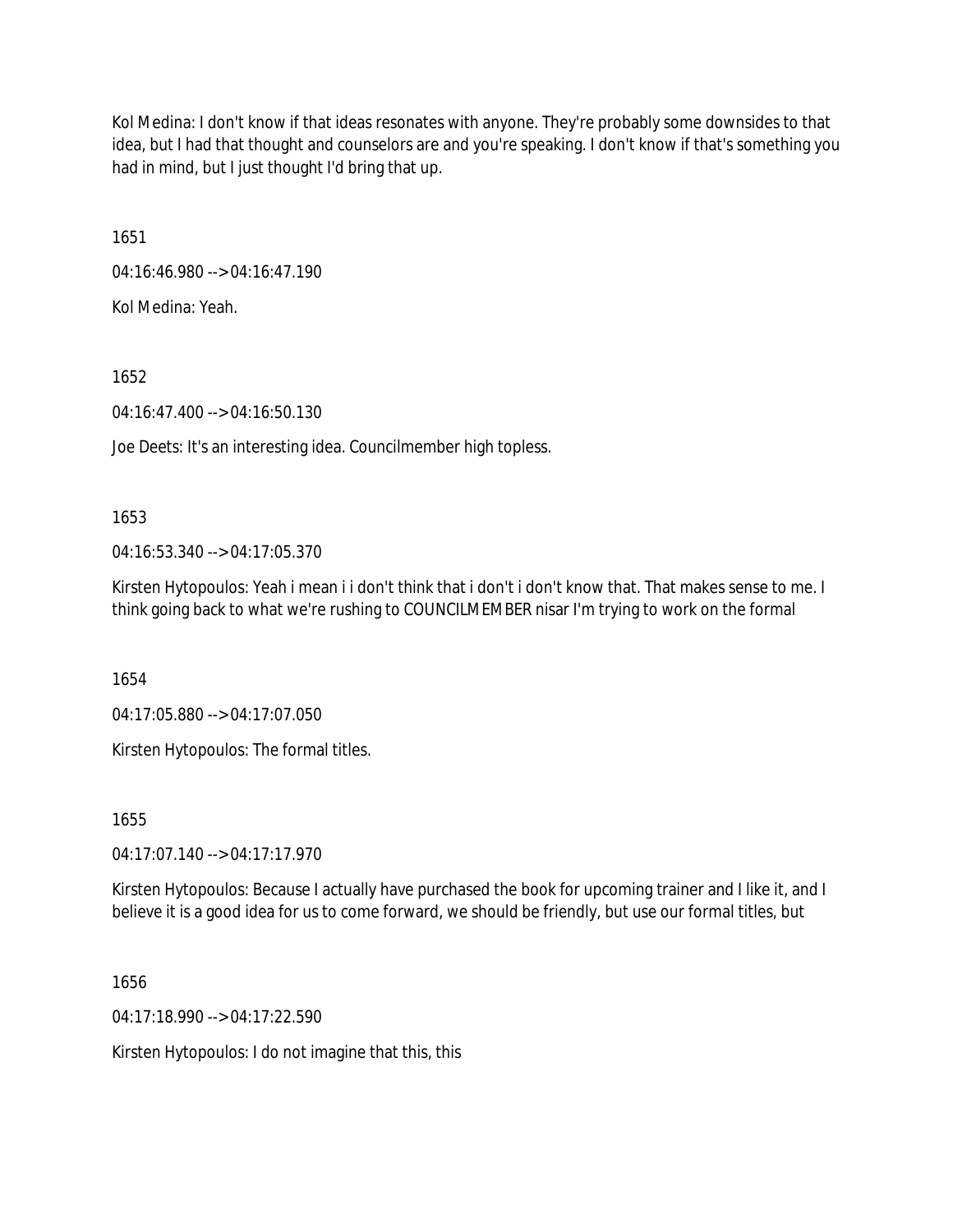04:17:24.300 --> 04:17:33.540

Kirsten Hytopoulos: Sorry, it's getting late ad hoc committee would be meeting without members of the race equity Task Force. I don't think that it would probably ever meet without members the respect we task force to be clear.

1658

04:17:33.780 --> 04:17:42.750

Kirsten Hytopoulos: I don't see this as three council members meeting alone, and I don't imagine that meeting outside of public outside the public. I don't know why it would be so it would

1659

04:17:43.500 --> 04:17:49.290

Kirsten Hytopoulos: So just to be clear, and I would, I would think that would be appropriate for at least for to at least you know

1660

04:17:49.650 --> 04:17:59.340

Kirsten Hytopoulos: Assume that you would be one of the members and I would think that we appropriate for there to be two liaisons that would be another liaison probably to the basic tasks for so they'd be overlap. So we started to accomplish what

1661

04:17:59.880 --> 04:18:04.890

Kirsten Hytopoulos: Customer Medina is talking about, but it would preserve the race every task force has its own committee.

1662

04:18:05.220 --> 04:18:13.470

Kirsten Hytopoulos: But that would create that sort of blending that way. So I think that there should probably be to two liaisons to the committee is there were in the past because, again, I think that shows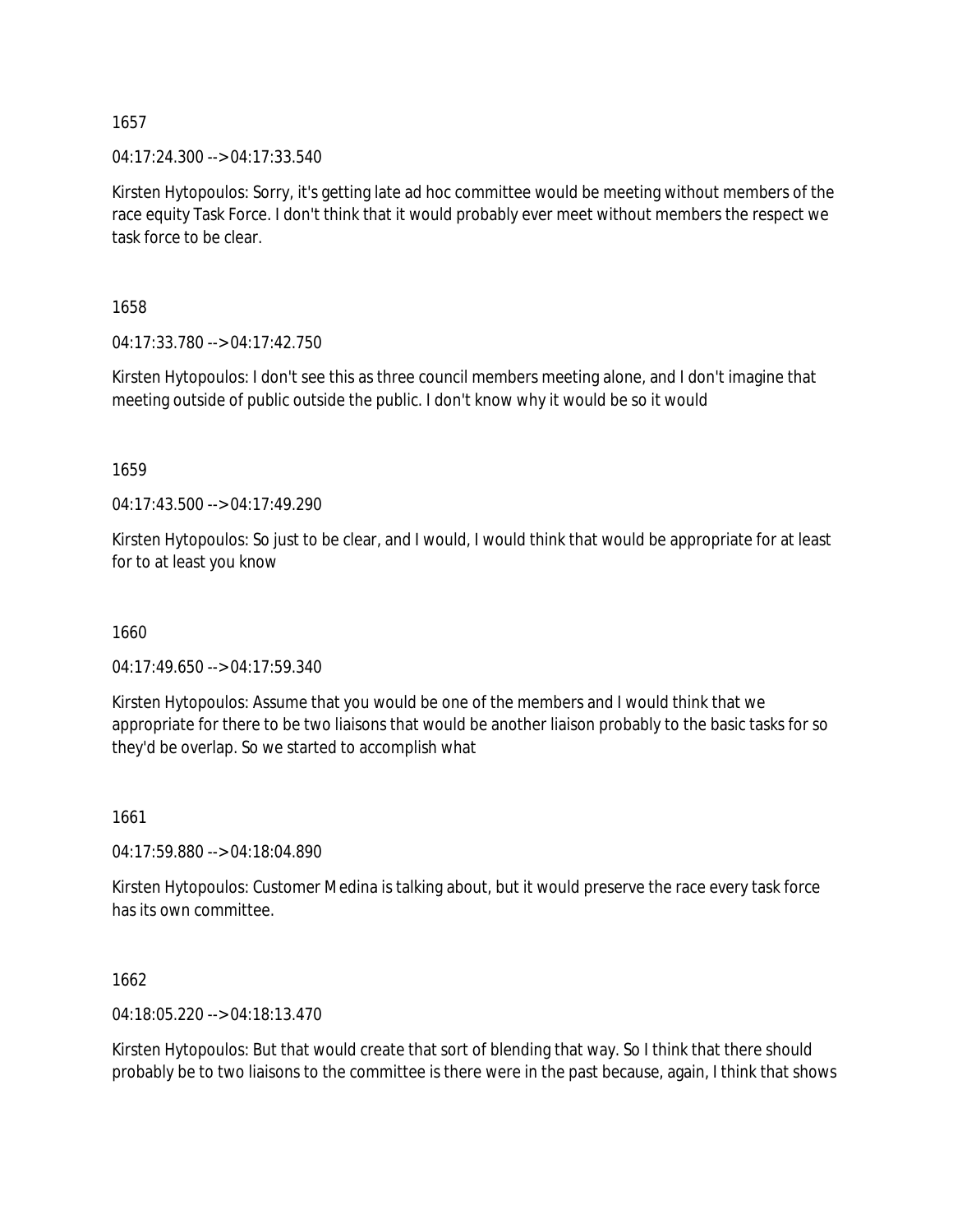04:18:13.860 --> 04:18:25.110

Kirsten Hytopoulos: That this is a committee that matters to us and we have that stronger bond between the two bodies. And so I think that's how we would have that connection, but I just, I don't want to. I don't want to

1664

04:18:26.340 --> 04:18:28.770

Kirsten Hytopoulos: I do want to respond to what you said. Councilmember

1665

04:18:29.850 --> 04:18:42.540

Kirsten Hytopoulos: nisar about not reaching out on this issue. I don't want to. I hesitate to say this, but I don't. I have in the past actually responded to a number of emails from a couple members of the of the task force.

1666

04:18:43.110 --> 04:18:51.090

Kirsten Hytopoulos: When it when concerns have been expressed and I've never gotten a response of that those, those, those responses have even been received. So I'd sort of stopped.

## 1667

04:18:51.570 --> 04:19:00.120

Kirsten Hytopoulos: And that has been one of my perceptions of just a total lack of trust between the between the bodies, to be frank. So again, I would really like to see

1668

04:19:01.080 --> 04:19:17.790

Kirsten Hytopoulos: This trust re established and I would really like to have that dialogue and I have felt again that there just hasn't really been a role for those of us who are not liaisons to have it active dialogue and relationship with the task force. So I hope that we can create them.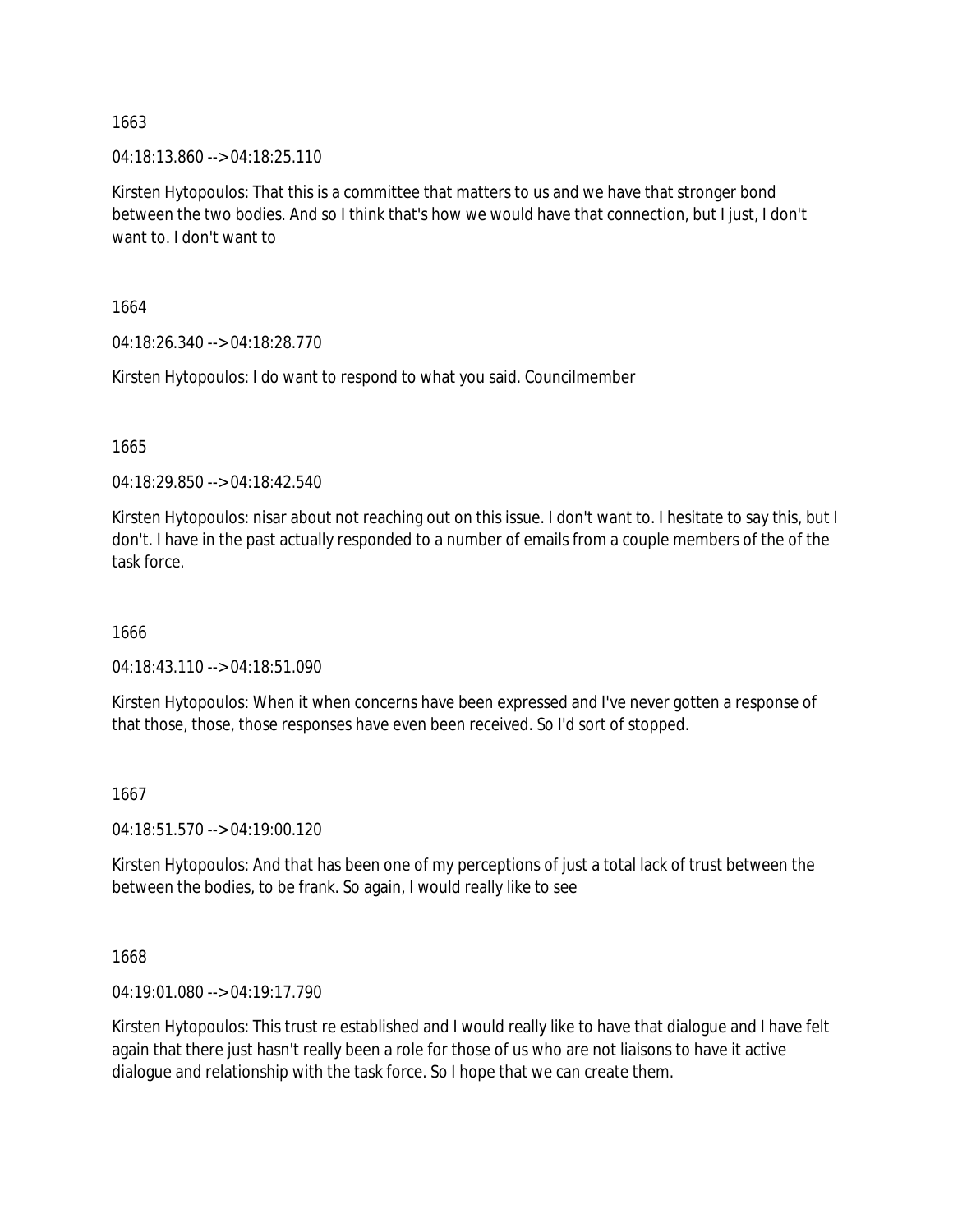04:19:19.080 --> 04:19:20.370 Joe Deets: Thank you, um,

1670 04:19:20.490 --> 04:19:20.880 Joe Deets: We had

1671 04:19:21.090 --> 04:19:22.680 Joe Deets: budgeted for 10 minutes

## 1672

04:19:24.480 --> 04:19:28.800 Joe Deets: To say COUNCILMEMBER car. I can't believe you spoke and would you like to say anything.

1673

04:19:30.540 --> 04:19:32.880

Joe Deets: It might be pokes. This is just a discussion so

1674

04:19:34.380 --> 04:19:37.290

Joe Deets: Anyway, I like to give counsel my car, a chance to speak.

#### 1675

04:19:38.520 --> 04:19:57.630

Christy Carr: Sure. Thank you. I don't really have much to say, although I am intrigued by COUNCILMEMBER Medina's suggestion, I'd like to hear from COUNCILMEMBER nisar in terms of the concerns. She's raised about the ad hoc committee and if she thinks that having one Council subcommittee.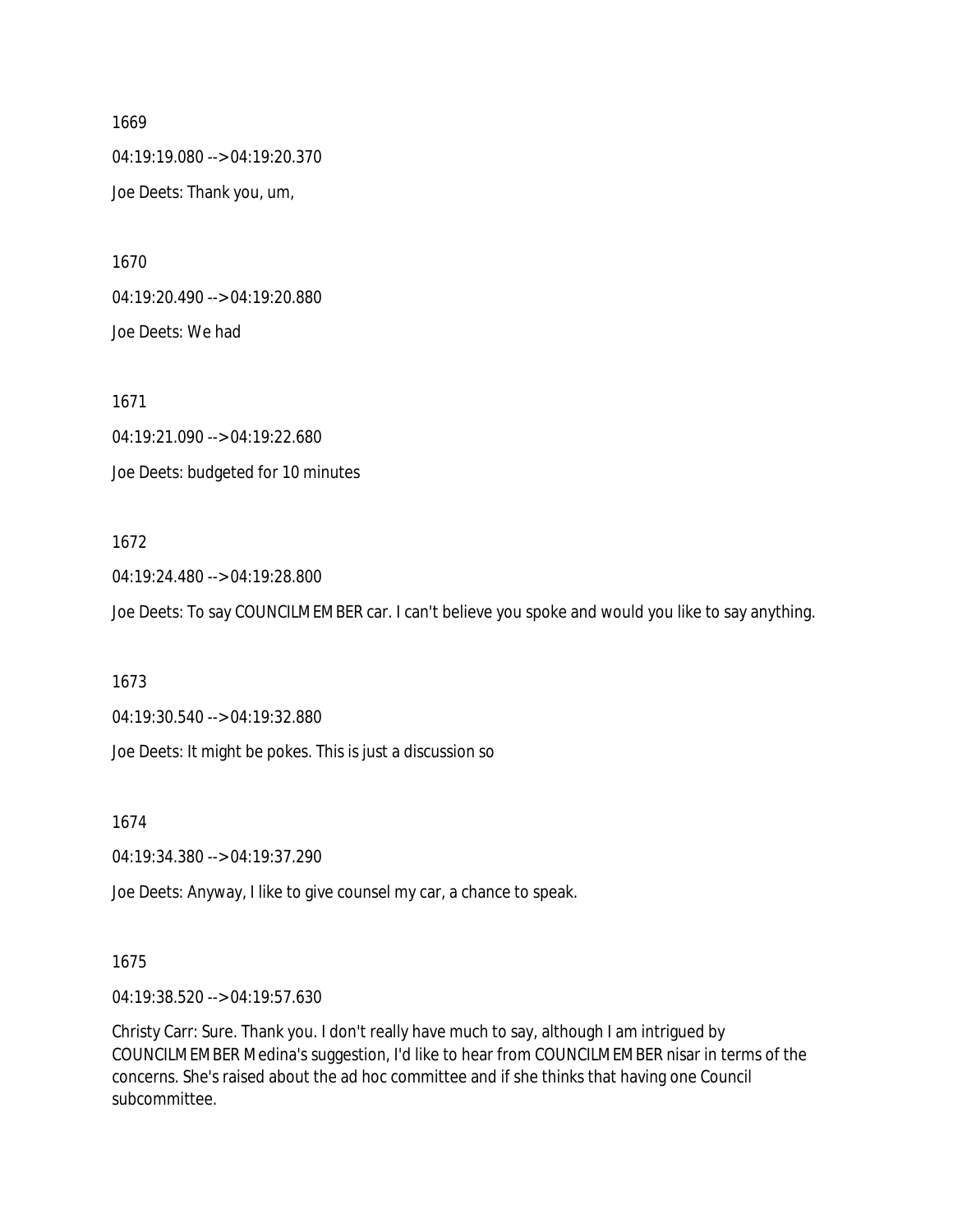04:19:59.730 --> 04:20:06.840

Christy Carr: takes away the problems and solves the solution or brings a solution to what the city managers pointed out.

1677

04:20:09.210 --> 04:20:10.950

Joe Deets: councilmen and Assad, since this

1678

04:20:11.100 --> 04:20:15.480

Joe Deets: This is a discussion we're not going to vote on this. Would you like to have

1679

04:20:15.750 --> 04:20:22.950

Rasham Nassar: I can, I can attempt to wrap us up, if that's okay. So it sounds like there's a majority Council support to create something

1680

04:20:24.210 --> 04:20:37.470

Rasham Nassar: And and I'm open to COUNCILMEMBER Medina's suggestion. My suggestion would was that we workshop as a Council as the whole since the whole councils interested in this.

1681

04:20:37.920 --> 04:20:44.790

Rasham Nassar: Subject and this matter that we just create more Council opportunities for the race equity task force to sit with the Council.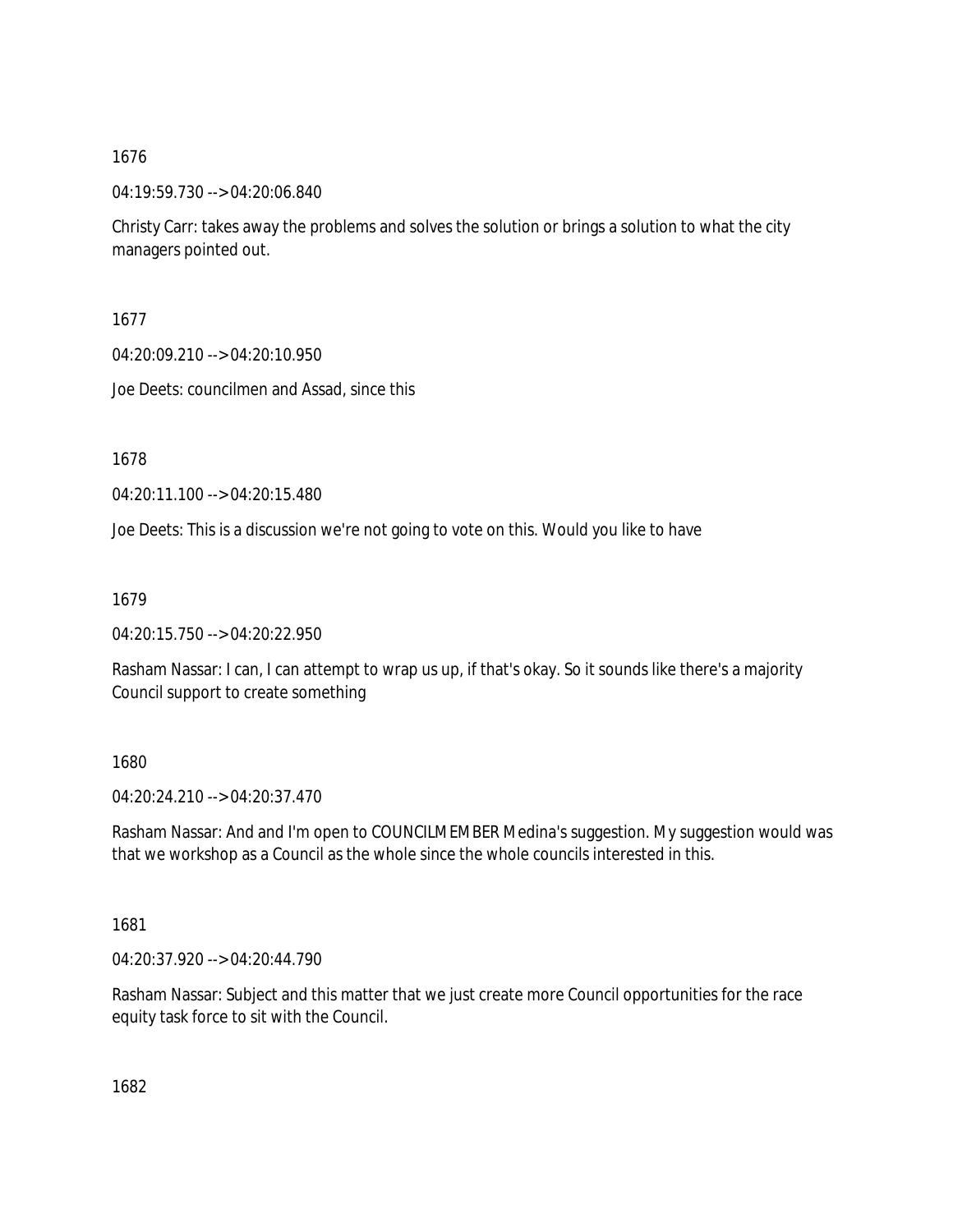04:20:45.750 --> 04:20:49.290

Rasham Nassar: And then there's the Council ad hoc committee proposal.

1683

04:20:50.010 --> 04:20:58.320

Rasham Nassar: So what I would, what I would suggest is that the next time is appears on a Council agenda and I would hope that would be a business meeting, such that public comment could be made.

1684

04:20:59.040 --> 04:21:10.140

Rasham Nassar: That those three options are included in the agenda bill and that also, it's very well articulated the need for this so that it's clear to the public.

#### 1685

04:21:11.100 --> 04:21:28.170

Rasham Nassar: What this is intending to serve gap, this is intending to fill and why such that commenters can be you know prepared to comment and provide input on what option or none of the options they would prefer moving forward that sound okay

1686 04:21:29.280 --> 04:21:30.840 Joe Deets: Okay, I'm

1687

04:21:34.200 --> 04:21:34.470

Rasham Nassar: Okay.

1688 04:21:34.500 --> 04:21:35.580 Joe Deets: That'd be something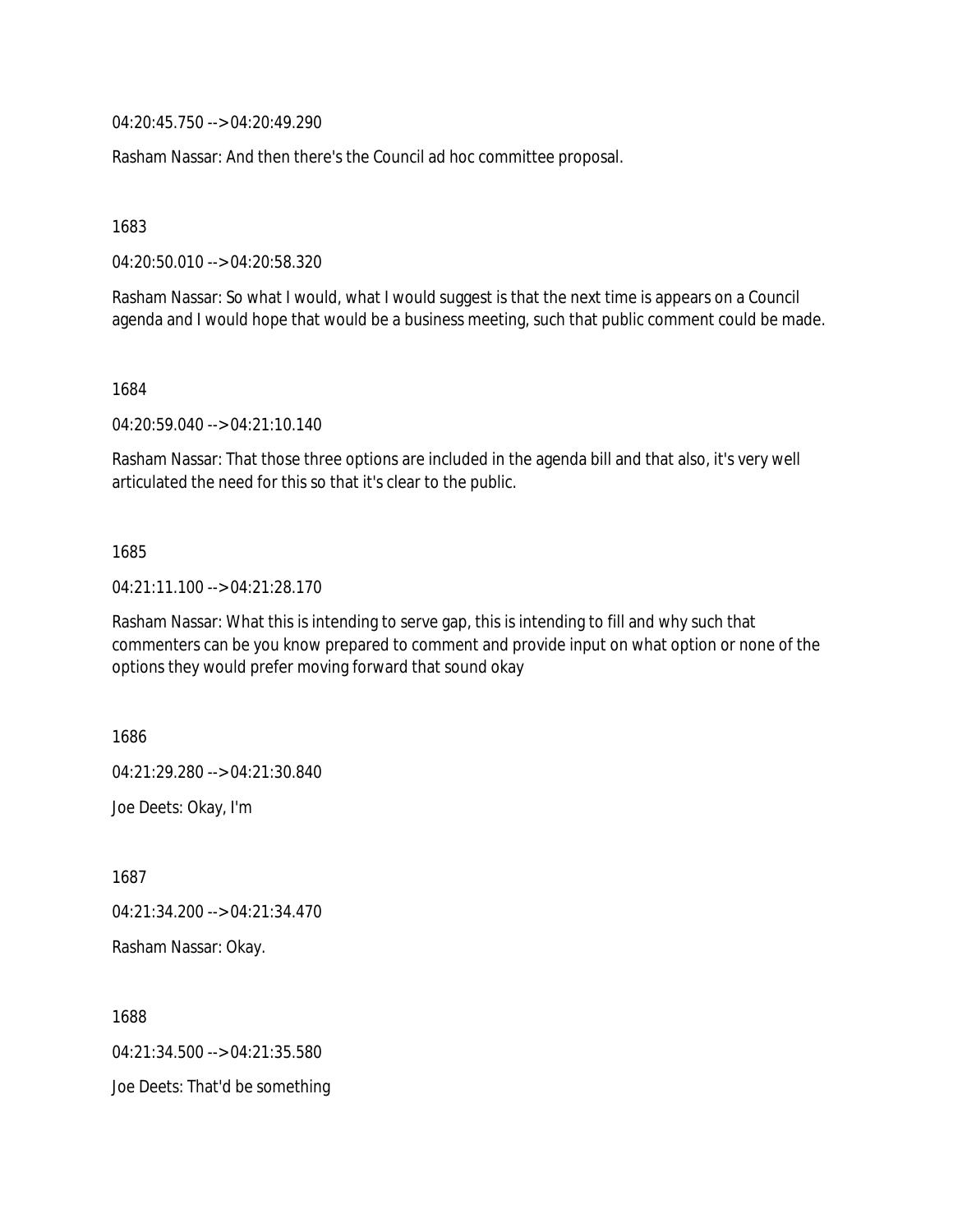04:21:37.980 --> 04:21:40.860

Joe Deets: Mayor, we can talk about and see how we can fit that in

1690

04:21:43.380 --> 04:21:44.280

Joe Deets: Are absolutely

1691

04:21:46.020 --> 04:21:54.840

Leslie Schneider: In terms of the justification for it. I mean, we could see if there's additional justification, but I think that the city manager has put a fair amount of time into

1692

04:21:57.870 --> 04:22:07.080

Leslie Schneider: Email. So I mean, maybe that's just an attachment. But if if we feel that there's additional framing that needs to go on it. That would be fine, too. But yeah, let's talk about it.

1693

04:22:07.890 --> 04:22:10.050 Joe Deets: Okay, very good. All right.

1694

04:22:11.460 --> 04:22:12.330

Joe Deets: City Manager.

1695

04:22:13.710 --> 04:22:29.610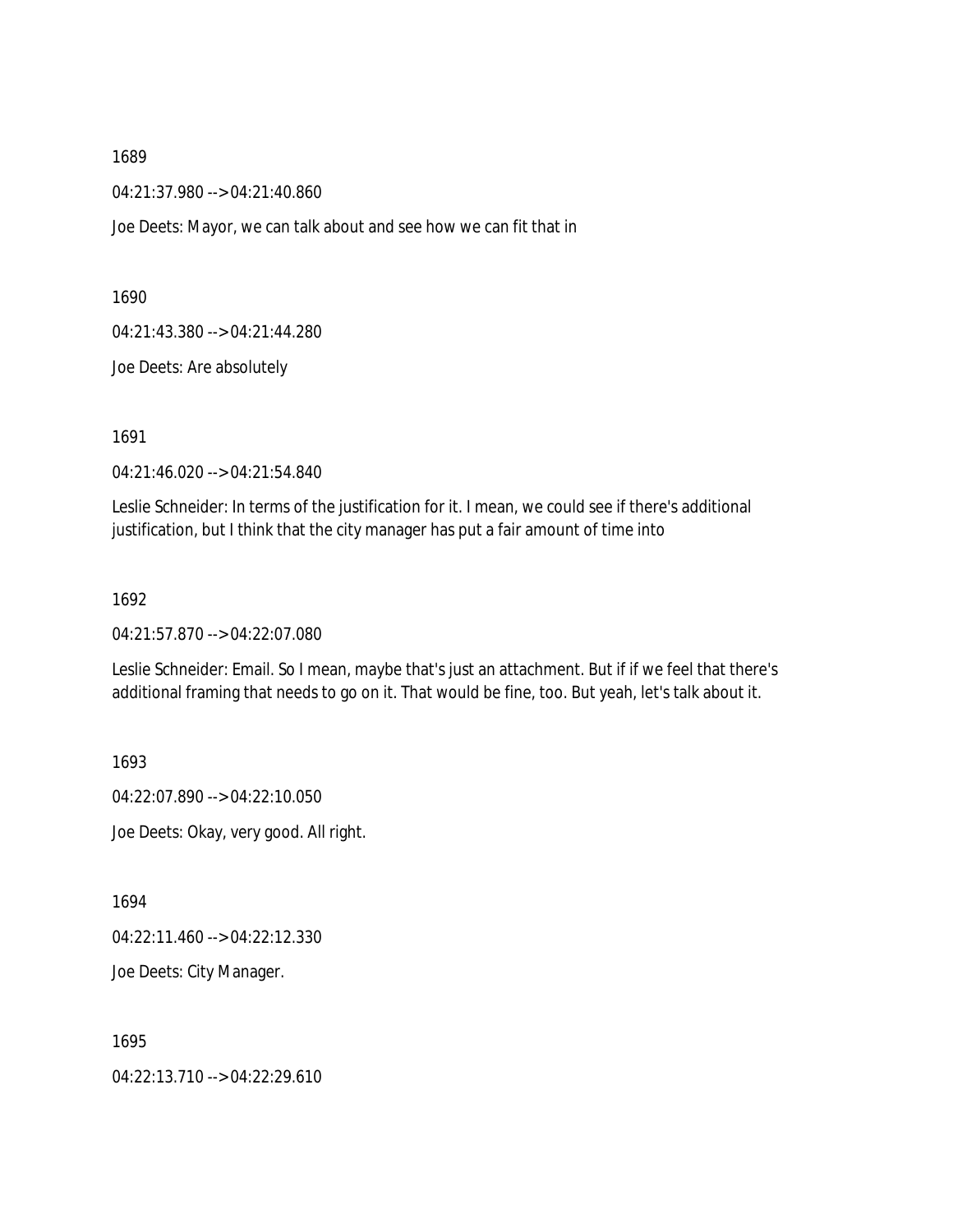Morgan Smith: Yeah, and I just don't want to leave anyone with i'd like as well. I believe this discussion with shared expectations about what happens next in terms of some of the work. I mean, the reason that I was prompted to send this email was, I was thinking about head on next steps.

1696

04:22:30.660 --> 04:22:40.320

Morgan Smith: And I'm reluctant to do that without taking the next week if councils going to consider whether there are people who can join me in this problem solving, because I think

1697

04:22:40.800 --> 04:22:51.900

Morgan Smith: I'm I'm at a place where it's difficult for me to do that and feel like it's time well spent. For example, working with gear to discuss what's available.

1698

04:22:52.410 --> 04:22:59.910

Morgan Smith: I would rather have other people join me and network. So is Council comfortable if I just wait until next week's discussion before

1699

04:23:00.360 --> 04:23:18.360

Morgan Smith: Moving forward those items. And I will say, also, this is the week that we're finalizing the budget. So my availability to work on other other things right now is is limited. So I would like to ask for Council support for us to wait until you have your next discussion ideally on the 22nd.

1700

04:23:19.950 --> 04:23:21.150

Joe Deets: Okay, I'm

1701

04:23:22.410 --> 04:23:22.800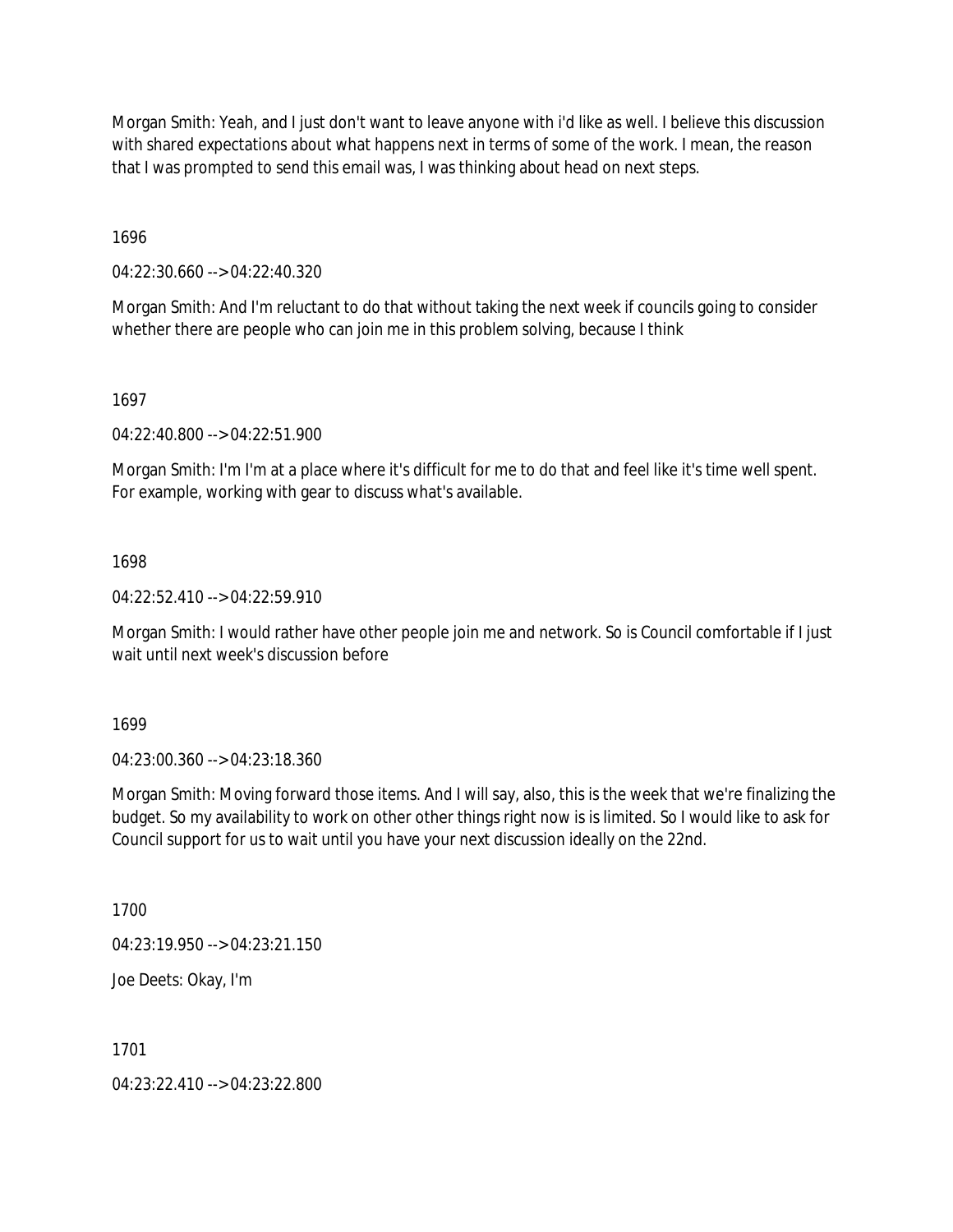Joe Deets: Fine.

1702

04:23:23.460 --> 04:23:25.410

Joe Deets: Any objections colleagues to that.

1703

04:23:27.240 --> 04:23:28.470

Joe Deets: No. Okay.

1704

04:23:30.090 --> 04:23:30.360

Okay.

1705

04:23:31.740 --> 04:23:36.360

Joe Deets: Already I think we're, we're good with that good discussion.

1706

04:23:37.980 --> 04:23:45.330

Joe Deets: Last item good of the order only an hour late. Haha. Does anyone have anything for good of the order, folks.

1707

04:23:48.210 --> 04:23:48.540

Okay.

1708

04:23:50.280 --> 04:23:56.670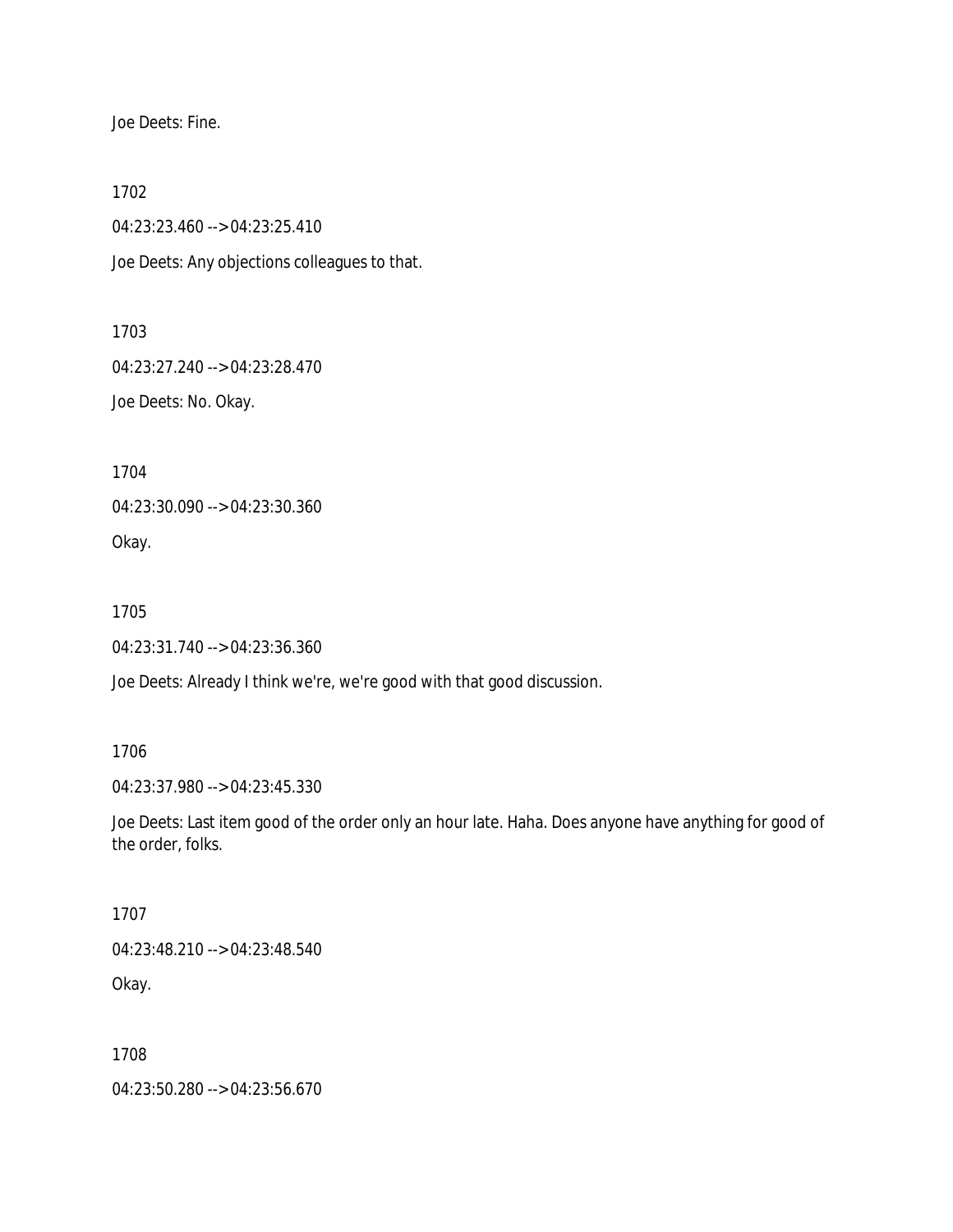Joe Deets: It's late retired. Okay. Well, thank you all for the meeting of the screen.

```
1709
04:23:57.540 --> 04:23:57.780
So,
```
1710 04:23:58.800 --> 04:23:59.910 Rasham Nassar: I have. Sorry.

1711

04:24:00.750 --> 04:24:01.380

Joe Deets: Oh, okay.

1712

04:24:01.920 --> 04:24:05.280

Rasham Nassar: It's late and I didn't it just hit me. Now what the city manager said

## 1713

04:24:06.300 --> 04:24:14.700

Rasham Nassar: City Manager, you had a meeting with Garrett schedule next week. Are you saying that you're postponing that I just want to come. Know what to really back in terms of communication.

## 1714

04:24:15.390 --> 04:24:21.120

Morgan Smith: Yeah, I am saying that I'd like to postpone the next discussion until I understand if there are other people who can join me in that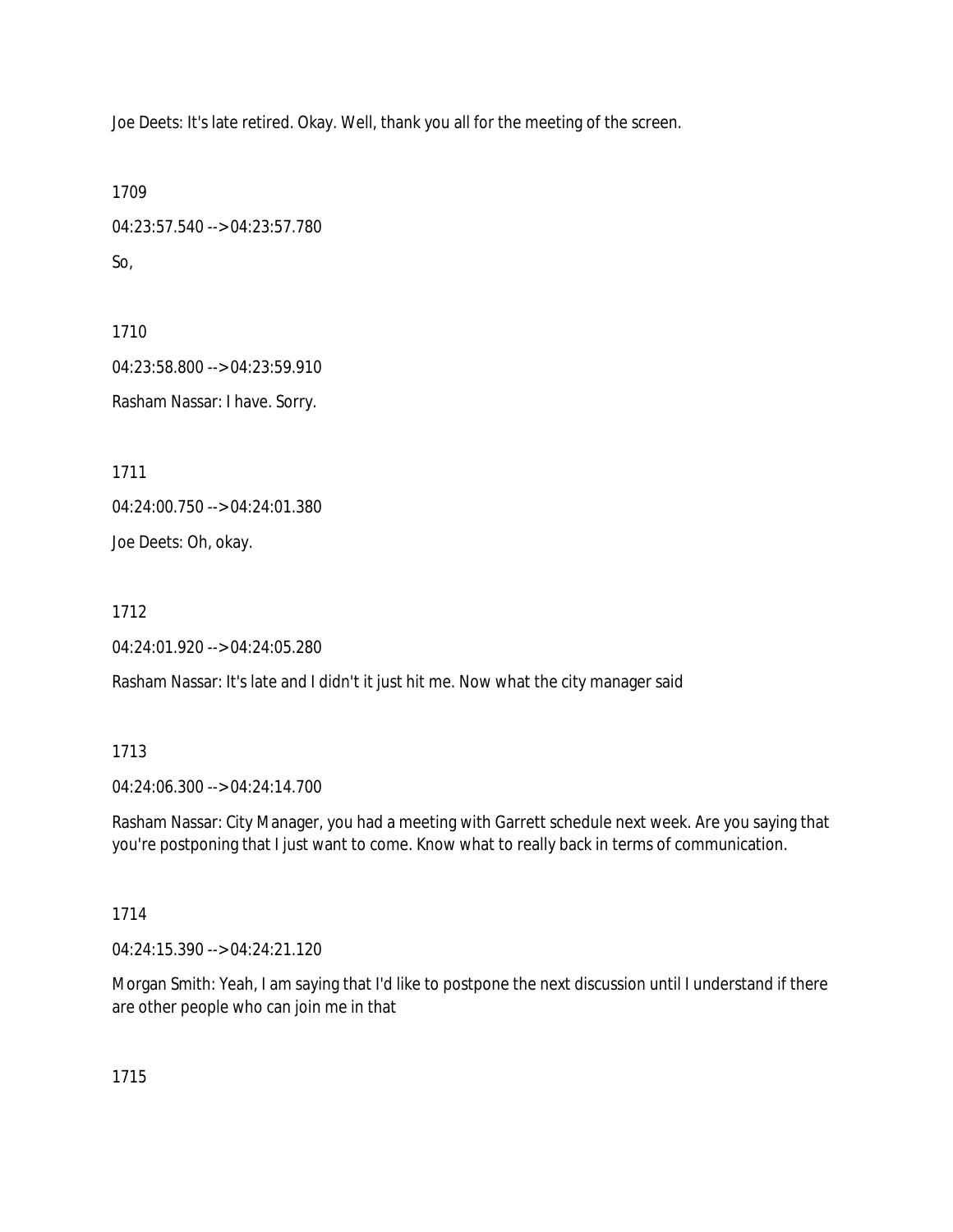04:24:23.580 --> 04:24:30.540

Rasham Nassar: And would you not be amenable to myself in the chair in the CO chair joining you on that call at this point in time, perhaps the mayor would like to join.

1716

04:24:32.280 --> 04:24:33.270

Rasham Nassar: COUNCILMEMBER deets.

1717

04:24:35.550 --> 04:24:40.950

Leslie Schneider: If it works that forward, I would be I would be fine to to join that

1718

04:24:42.090 --> 04:24:43.590

Rasham Nassar: team manager. Would that be okay with you.

1719

04:24:44.430 --> 04:24:54.300

Morgan Smith: Yeah, if the mayor and Deputy Mayor available to join us, then I think I can see if I can set something up for next week and we can keep things keep that item moving forward.

1720 04:24:55.620 --> 04:24:56.010 Morgan Smith: So,

1721 04:24:56.130 --> 04:24:56.730 Morgan Smith: That can be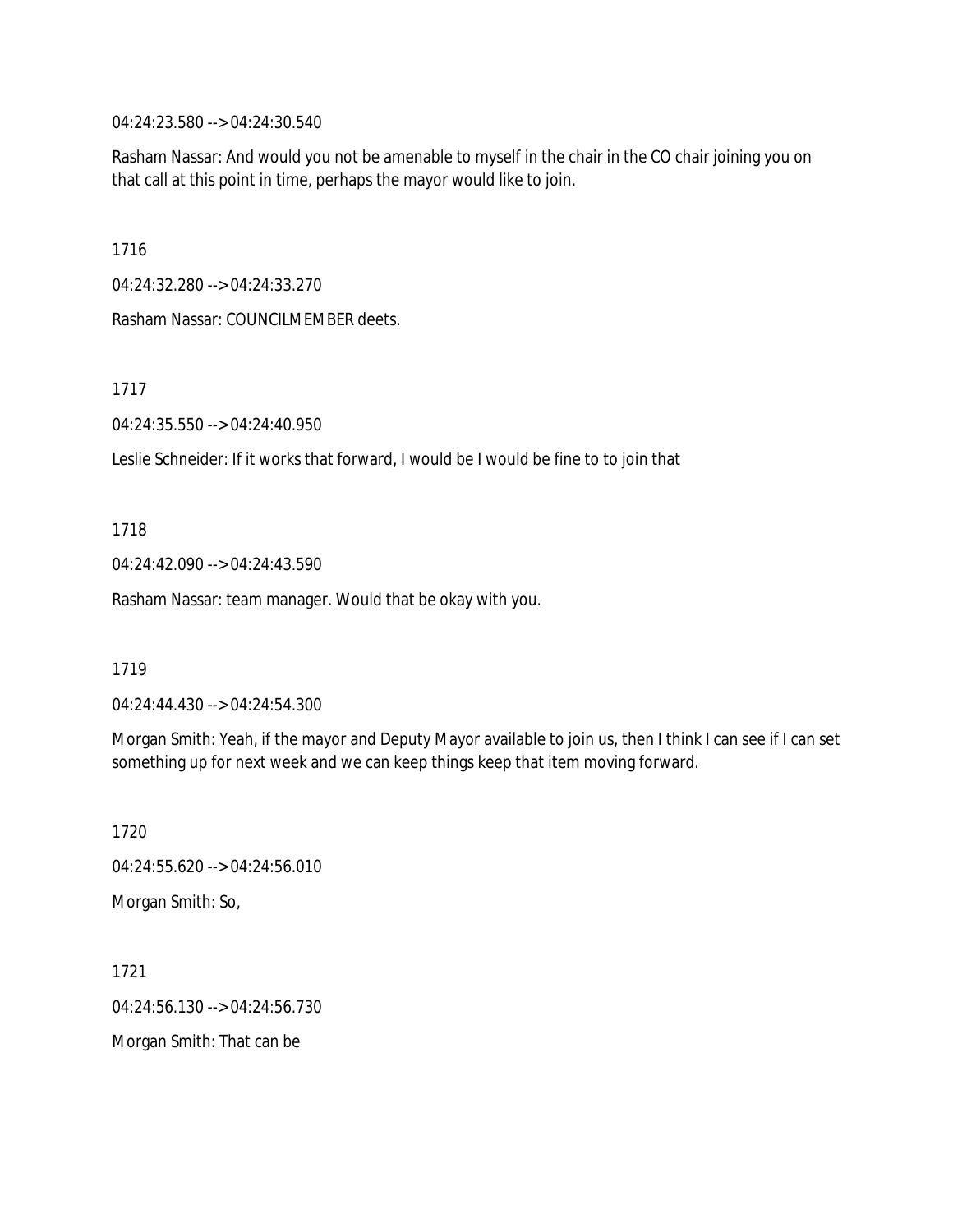04:24:57.060 --> 04:25:02.670

Joe Deets: A next step. Okay, so I have the meeting with care if it's okay so

1723

04:25:03.900 --> 04:25:10.770

Joe Deets: Council of these on and then the mayor and Deputy Mayor, I'm sure. And then likely next week sometime. Okay.

1724

04:25:11.160 --> 04:25:12.630

Morgan Smith: Yeah, I will just point out

1725

04:25:14.040 --> 04:25:15.120

Morgan Smith: I mean the the

1726

04:25:16.380 --> 04:25:23.700

Morgan Smith: The downside of that is where we just set up a meeting and it's the four of us. And, you know, potentially one or more of the CO chairs.

1727

04:25:24.240 --> 04:25:30.900

Morgan Smith: And then, subsequently, you know, on Tuesday. You guys make a different decision. And there are different people participating

1728

04:25:31.380 --> 04:25:43.140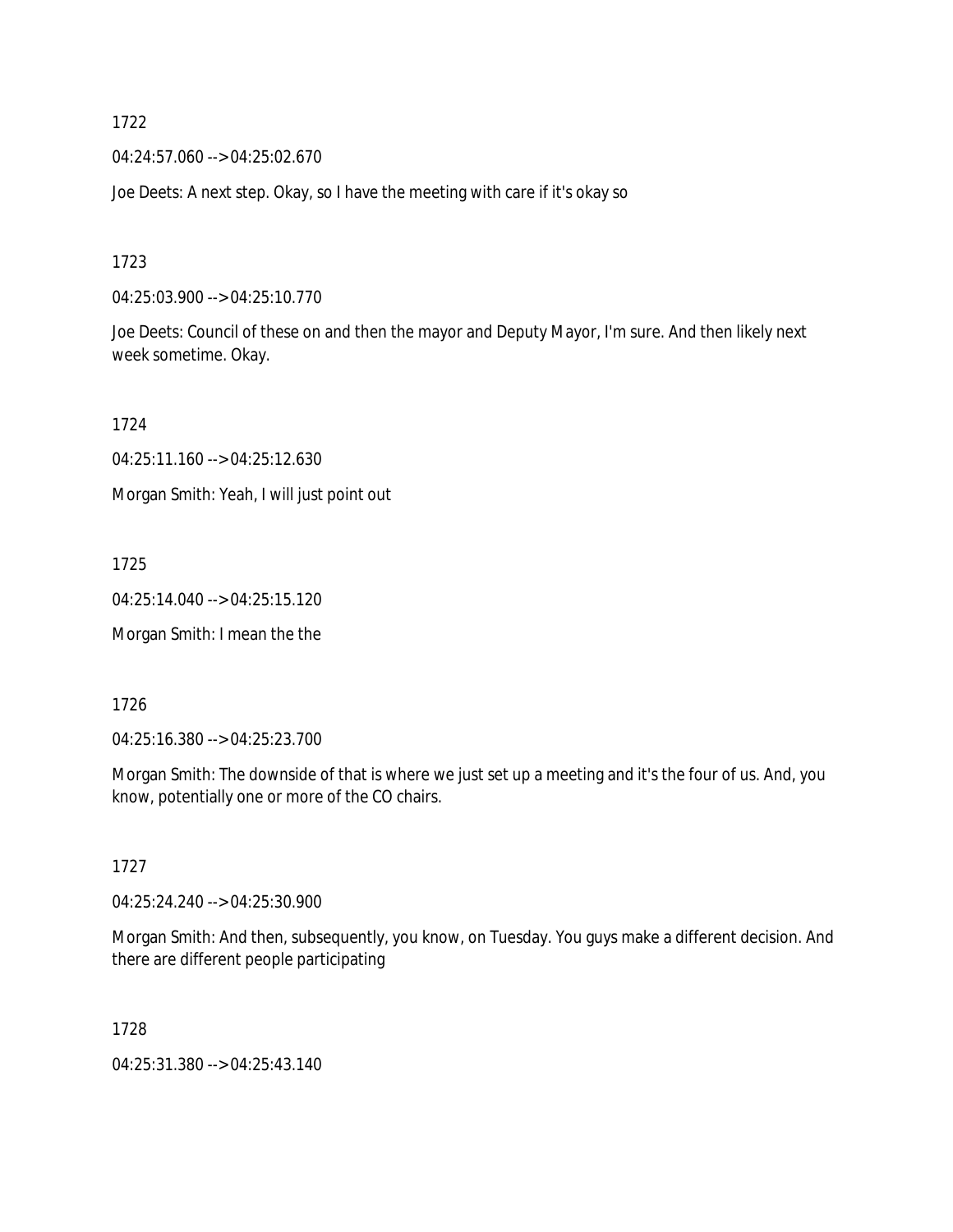Morgan Smith: And then we kind of changed the chairs around. So I wonder if it doesn't make a little more sense for us to just wait for a week and organize, who's going to participate and go forward from there would be my first choice.

1729

04:25:46.320 --> 04:25:47.910

Rasham Nassar: I would prefer to keep the momentum.

1730

04:25:48.690 --> 04:25:56.400

Rasham Nassar: On track. It's been really difficult to get anything scheduled with care and if we have something scheduled with care. I think it would be in our best interest to

## 1731

04:25:56.790 --> 04:26:04.500

Rasham Nassar: Keep that moving forward, especially since the entire intent of the discussion we just had was about expediting progress and not delaying it so

1732

04:26:04.890 --> 04:26:07.410

Rasham Nassar: When women well

1733

04:26:08.070 --> 04:26:13.950

Morgan Smith: To be clear, the appointment was for this week. And because of the conversation that was scheduled

1734

04:26:14.280 --> 04:26:14.820

And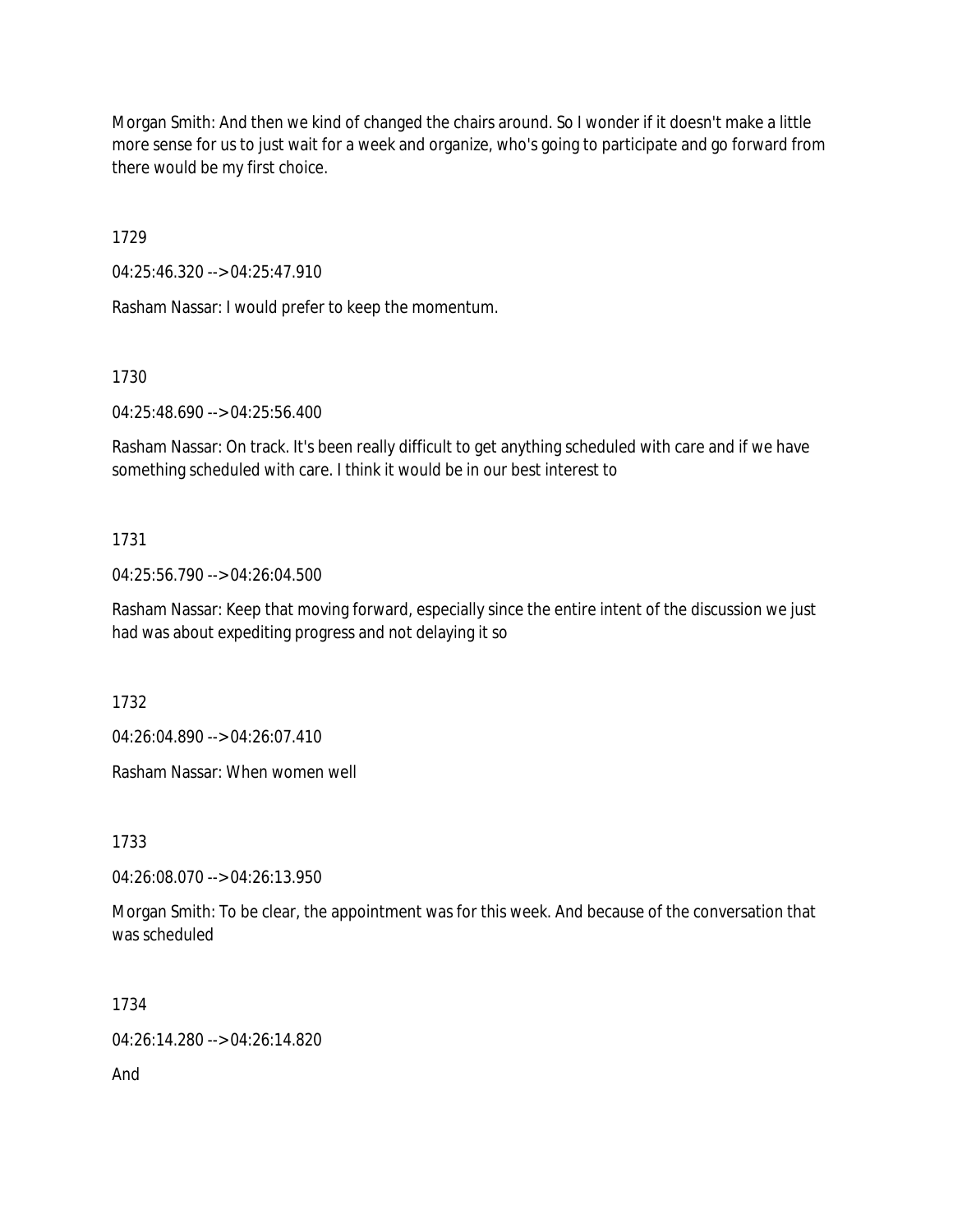04:26:16.080 --> 04:26:22.440

Morgan Smith: So, so I'm reading I'm in the position of rescheduling anyway. It's been six months or six weeks since I'd heard from him.

1736

04:26:22.860 --> 04:26:33.780

Morgan Smith: I think it would really be most effective if we could clarify, who's going to participate. The reason that I'm bringing this forward really arises from the fact that I think it is.

1737

04:26:35.130 --> 04:26:36.720

Morgan Smith: It's the time to say that we need to

1738

04:26:37.740 --> 04:26:51.030

Morgan Smith: Collect our approach and which parts of which participants were sitting leadership are going to dig in and hear directly from gear what's available what they can and can't provide and where that doesn't doesn't match up with our

1739

04:26:51.570 --> 04:27:02.340

Morgan Smith: Task Force expectations and what I, what part of what caused me to raise this issue was, I felt clearly from our Thursday discussion.

1740

04:27:02.730 --> 04:27:08.820

Morgan Smith: That the task force is not see me as as necessarily reliable conduit for that information.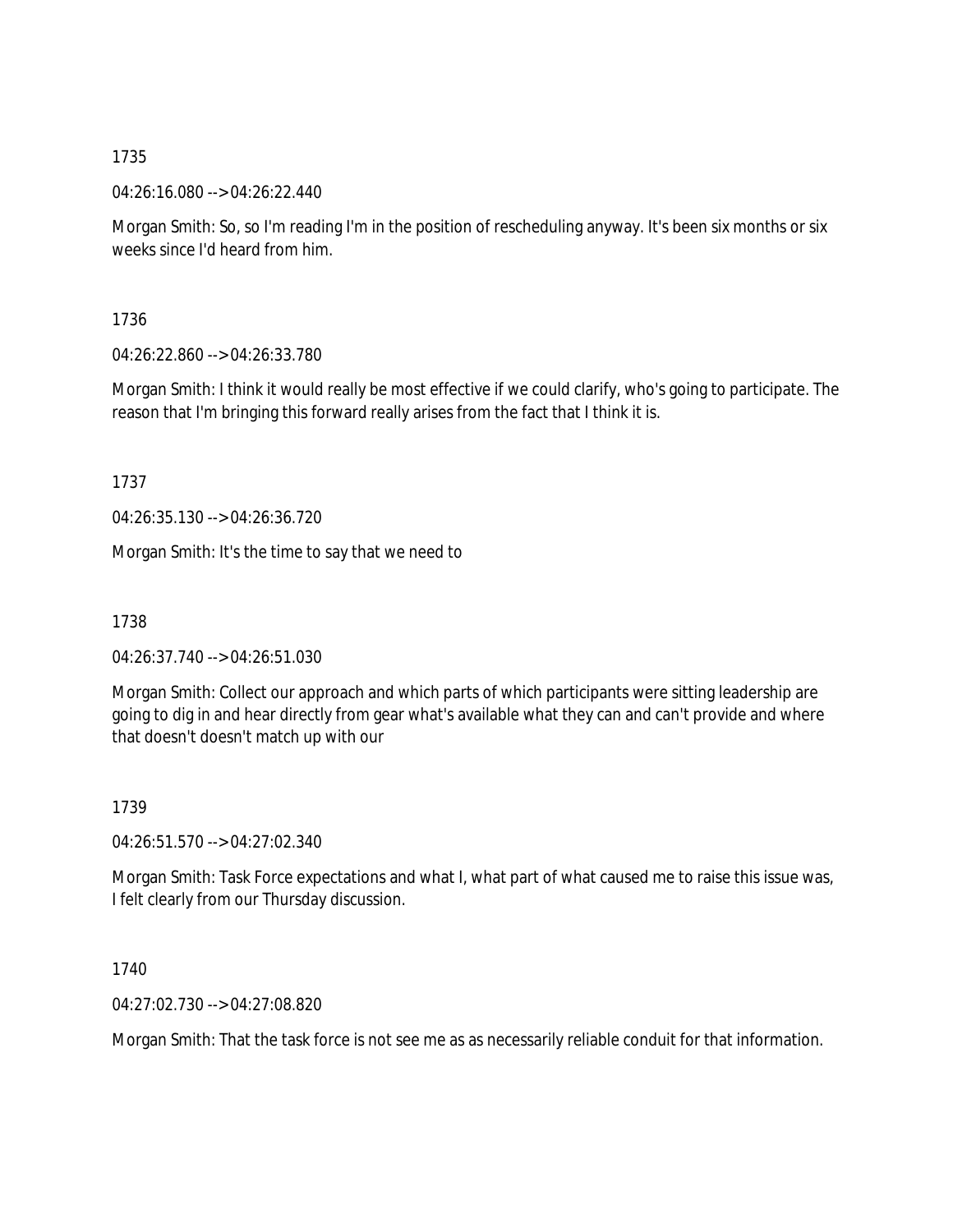04:27:09.180 --> 04:27:23.070

Morgan Smith: So I don't want to put myself in the position of being that conduit, I would like to have other people participating with me. I think that will be most beneficial and most expedient. So my suggestion is that we wait and confirm who's to participate and schedule from their

1742

04:27:24.390 --> 04:27:25.290

Leslie Schneider: Clothes good to me.

1743

04:27:27.030 --> 04:27:29.100

Joe Deets: I come from our US

1744

04:27:32.460 --> 04:27:33.450

Joe Deets: Know, we're

1745

04:27:38.700 --> 04:27:42.510

Kirsten Hytopoulos: I wanted to say something related but not weigh in on your decision on this so I

1746 04:27:46.650 --> 04:27:46.950 Joe Deets: OK.

1747 04:27:47.550 --> 04:27:49.140 Joe Deets: Countable remedied Medina.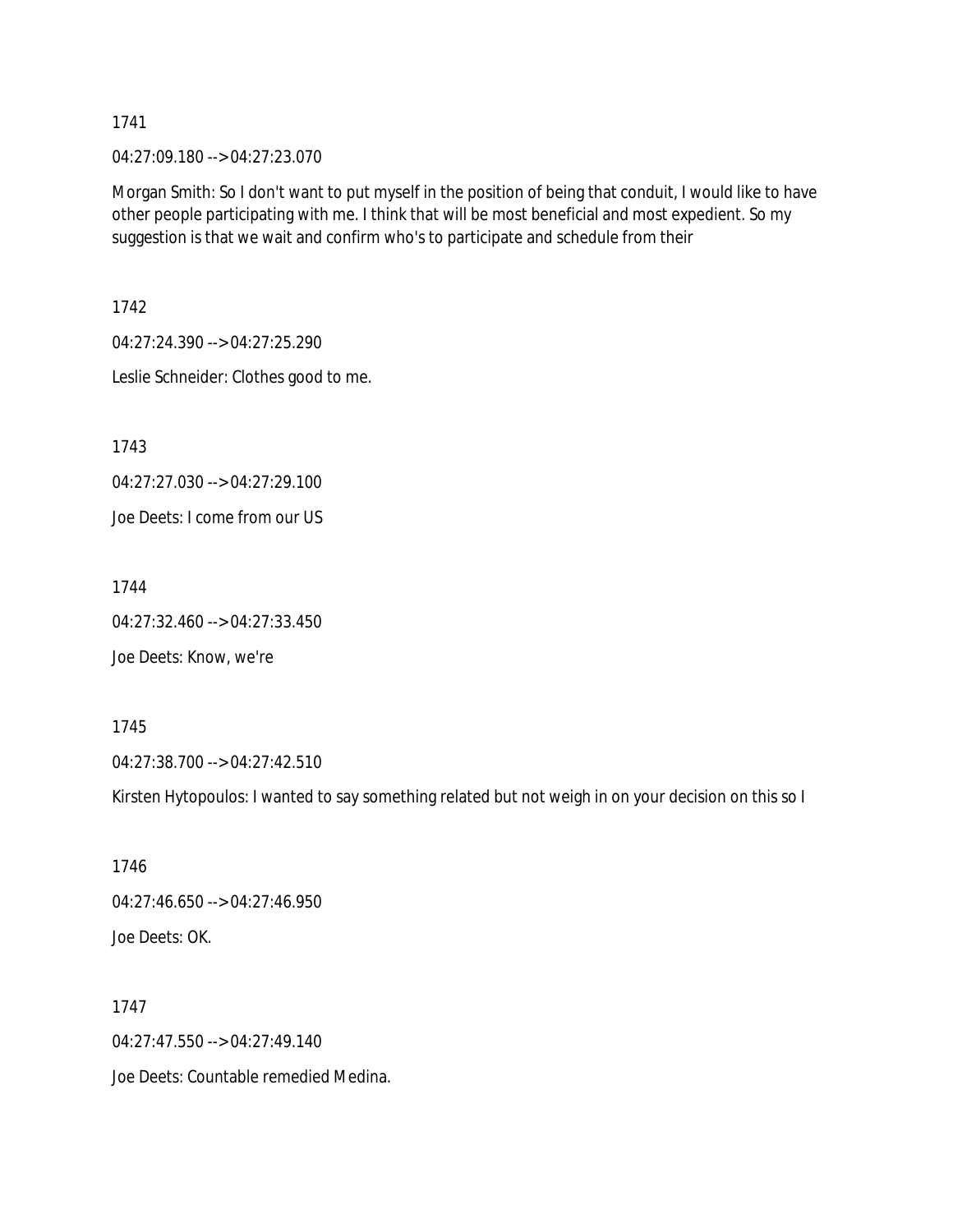04:27:52.260 --> 04:27:58.170

Kol Medina: I absolutely have a city manager is coming from. But I and I have not been involved in scheduling gear and all that and

1749

04:27:59.370 --> 04:28:06.900

Kol Medina: So I don't know how much of a headache that's been, but I would only like I would only personally be in favor of postponing it

1750

04:28:07.650 --> 04:28:21.270

Kol Medina: If we are actually prepared to make a decision. Next week on this and what two or three counts additional council members will be involved. Like, I don't want this to be go on for weeks and weeks and slow everything down.

1751

04:28:23.340 --> 04:28:28.950

Joe Deets: Yeah, so if we can decide next Tuesday. What we're going to do.

1752

04:28:31.620 --> 04:28:33.420

Leslie Schneider: Are there people right now willing to

1753

04:28:35.130 --> 04:28:38.310

Leslie Schneider: Say that they're interested in being on that. I mean, that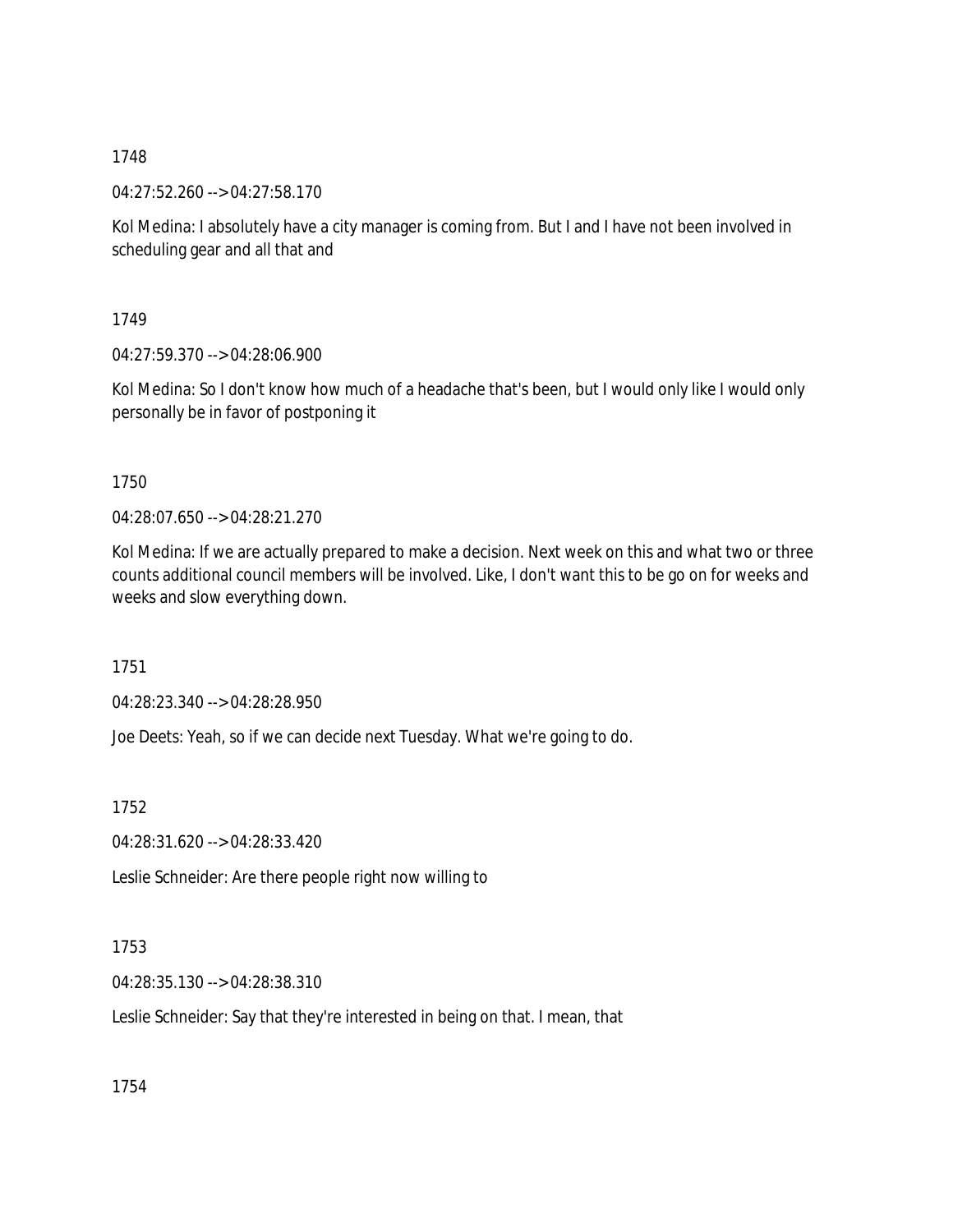04:28:40.350 --> 04:28:51.240

Rasham Nassar: I'm sorry, but we we had to count two council members. The mayor and the Deputy Mayor myself the chair of the task force, and I'm sure we can round up another member of the task force.

1755

04:28:51.750 --> 04:28:57.600

Rasham Nassar: To join the city manager on this call next week. If it's a zoom call, we could probably record it.

1756

04:28:58.470 --> 04:29:12.090

Rasham Nassar: If you're concerned is about continuity of information city manager. I don't think you have to, I don't think you need to have that concern with three council members attending plus one or two members of the task force. And if there's a way to record the call and let's record the call.

1757

04:29:13.410 --> 04:29:14.640

Morgan Smith: I would have to check with

1758

 $04.29.16.110 -> 04.29.22.740$ 

Morgan Smith: The person from care whether they would like to be recorded. I also still need to kind of clear with them that we're expanding the discussion so

1759

04:29:23.430 --> 04:29:37.920

Morgan Smith: Let me work on it. Let me take this suggestion which I hear that council members are mayor Snyder and Deputy Mayor Joe deeds are available to join the discussion and I will work to try and get that scheduled